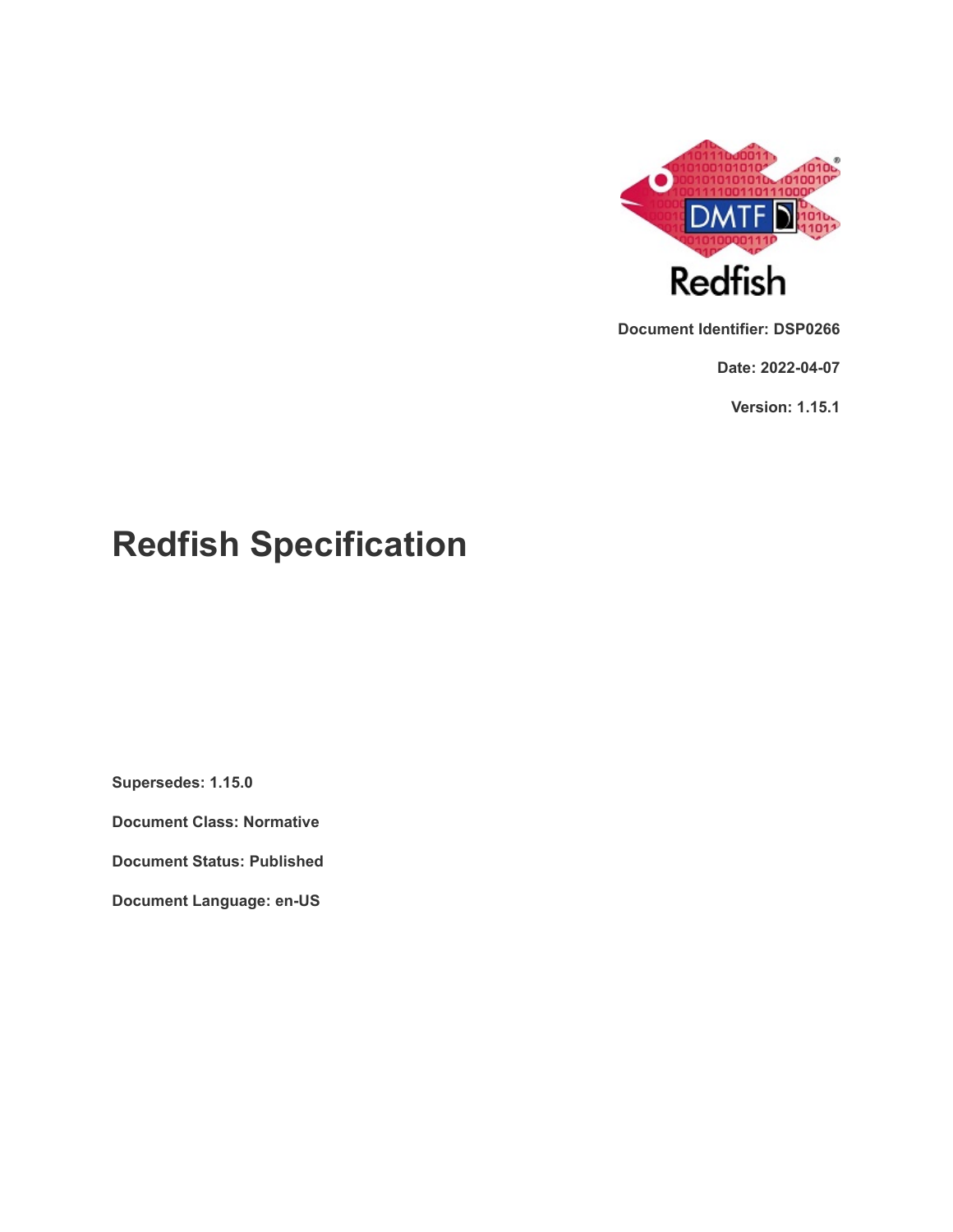### Copyright Notice Copyright © 2015-2022 DMTF. All rights reserved.

DMTF is a not-for-profit association of industry members dedicated to promoting enterprise and systems management and interoperability. Members and non-members may reproduce DMTF specifications and documents, provided that correct attribution is given. As DMTF specifications may be revised from time to time, the particular version and release date should always be noted.

Implementation of certain elements of this standard or proposed standard may be subject to third party patent rights, including provisional patent rights (herein "patent rights"). DMTF makes no representations to users of the standard as to the existence of such rights, and is not responsible to recognize, disclose, or identify any or all such third party patent right, owners or claimants, nor for any incomplete or inaccurate identification or disclosure of such rights, owners or claimants. DMTF shall have no liability to any party, in any manner or circumstance, under any legal theory whatsoever, for failure to recognize, disclose, or identify any such third party patent rights, or for such party's reliance on the standard or incorporation thereof in its product, protocols or testing procedures. DMTF shall have no liability to any party implementing such standard, whether such implementation is foreseeable or not, nor to any patent owner or claimant, and shall have no liability or responsibility for costs or losses incurred if a standard is withdrawn or modified after publication, and shall be indemnified and held harmless by any party implementing the standard from any and all claims of infringement by a patent owner for such implementations.

For information about patents held by third-parties which have notified the DMTF that, in their opinion, such patent may relate to or impact implementations of DMTF standards, visit [http://www.dmtf.org/about/](http://www.dmtf.org/about/policies/disclosures.php) [policies/disclosures.php.](http://www.dmtf.org/about/policies/disclosures.php)

This document's normative language is English. Translation into other languages is permitted.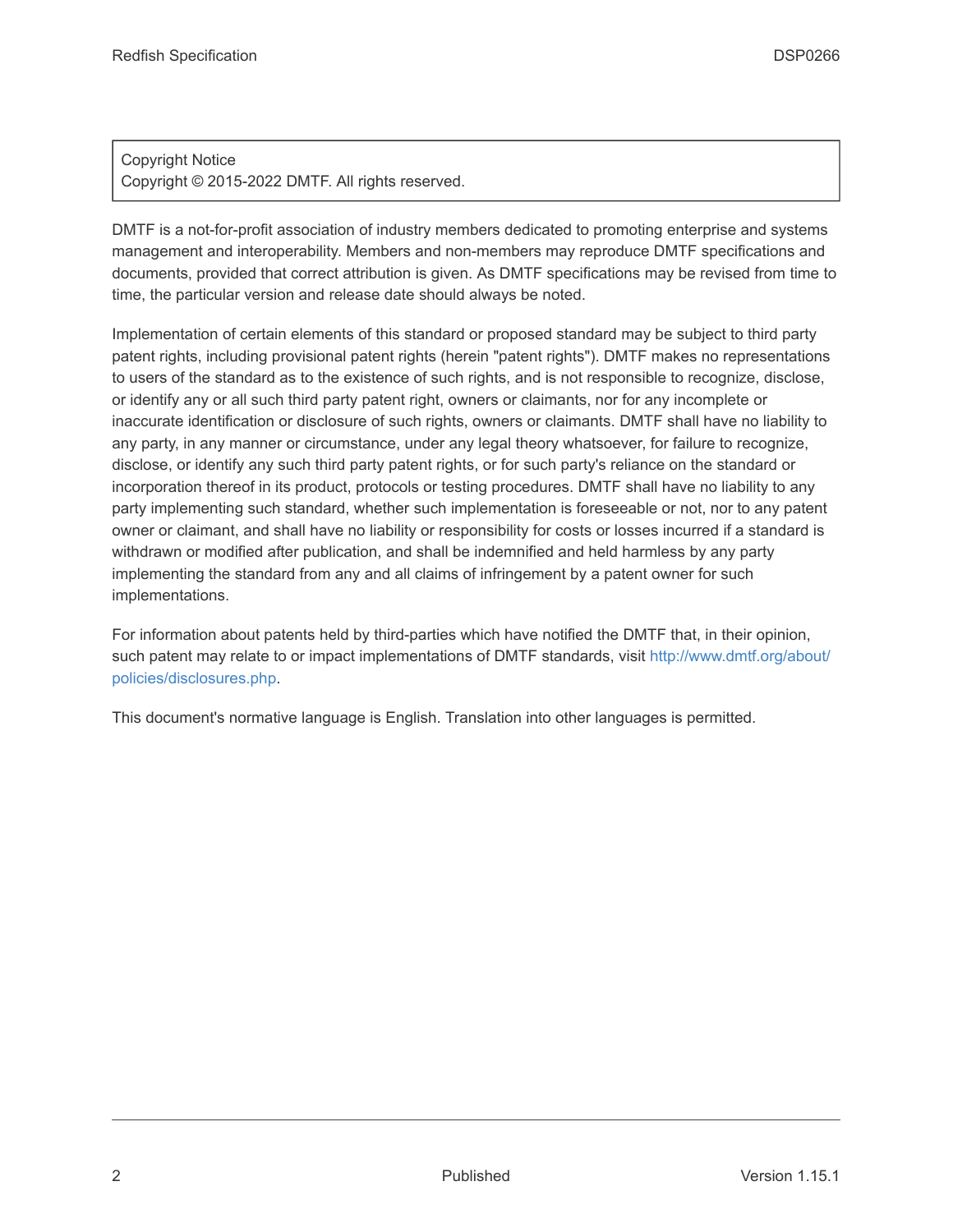#### **CONTENTS**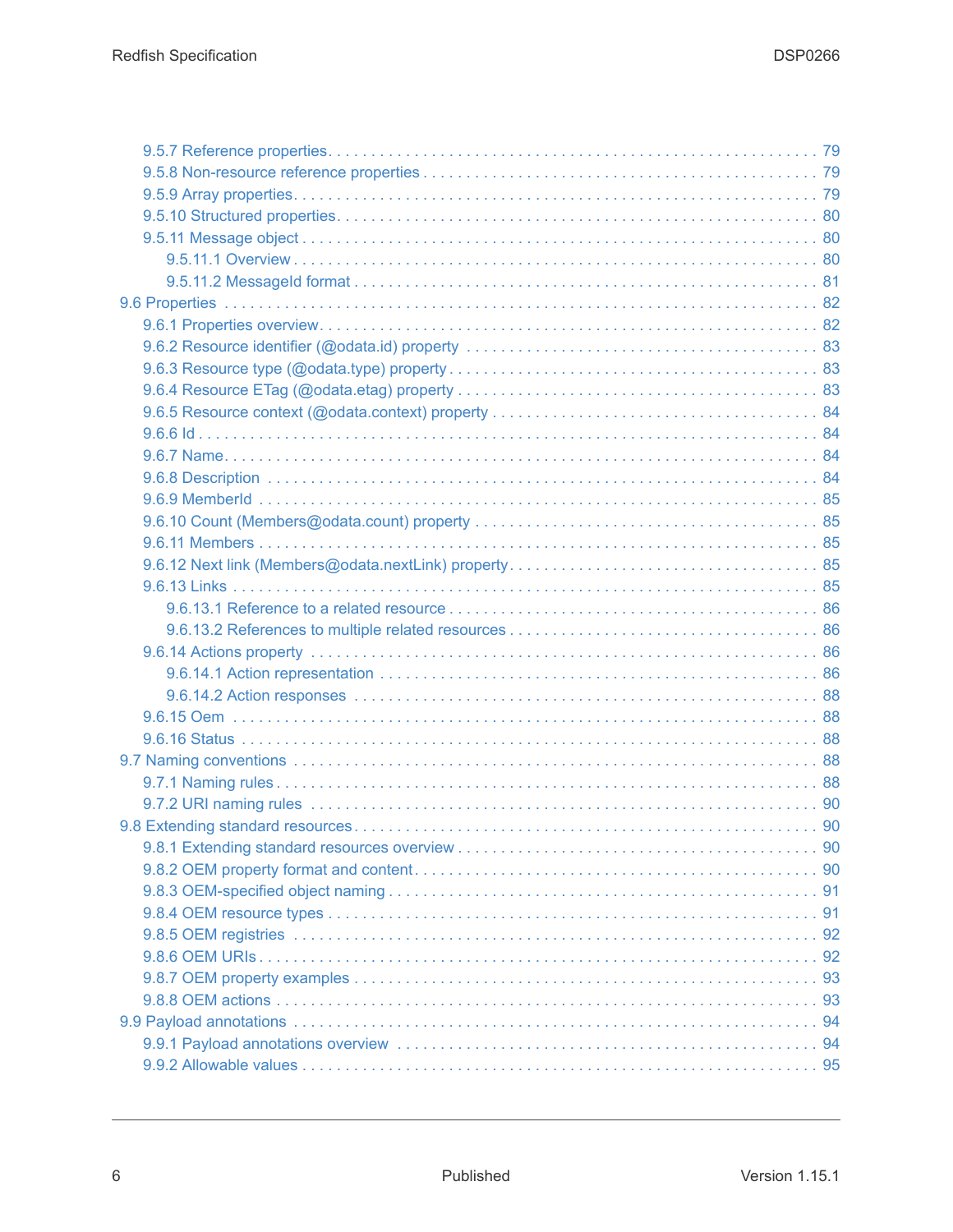| 9.9.6 Operation apply time and operation apply time support annotations  98 |
|-----------------------------------------------------------------------------|
|                                                                             |
|                                                                             |
|                                                                             |
|                                                                             |
|                                                                             |
|                                                                             |
|                                                                             |
|                                                                             |
|                                                                             |
|                                                                             |
|                                                                             |
|                                                                             |
|                                                                             |
|                                                                             |
|                                                                             |
|                                                                             |
|                                                                             |
|                                                                             |
|                                                                             |
|                                                                             |
|                                                                             |
|                                                                             |
|                                                                             |
|                                                                             |
|                                                                             |
|                                                                             |
|                                                                             |
|                                                                             |
|                                                                             |
|                                                                             |
|                                                                             |
|                                                                             |
|                                                                             |
|                                                                             |
|                                                                             |
|                                                                             |
|                                                                             |
|                                                                             |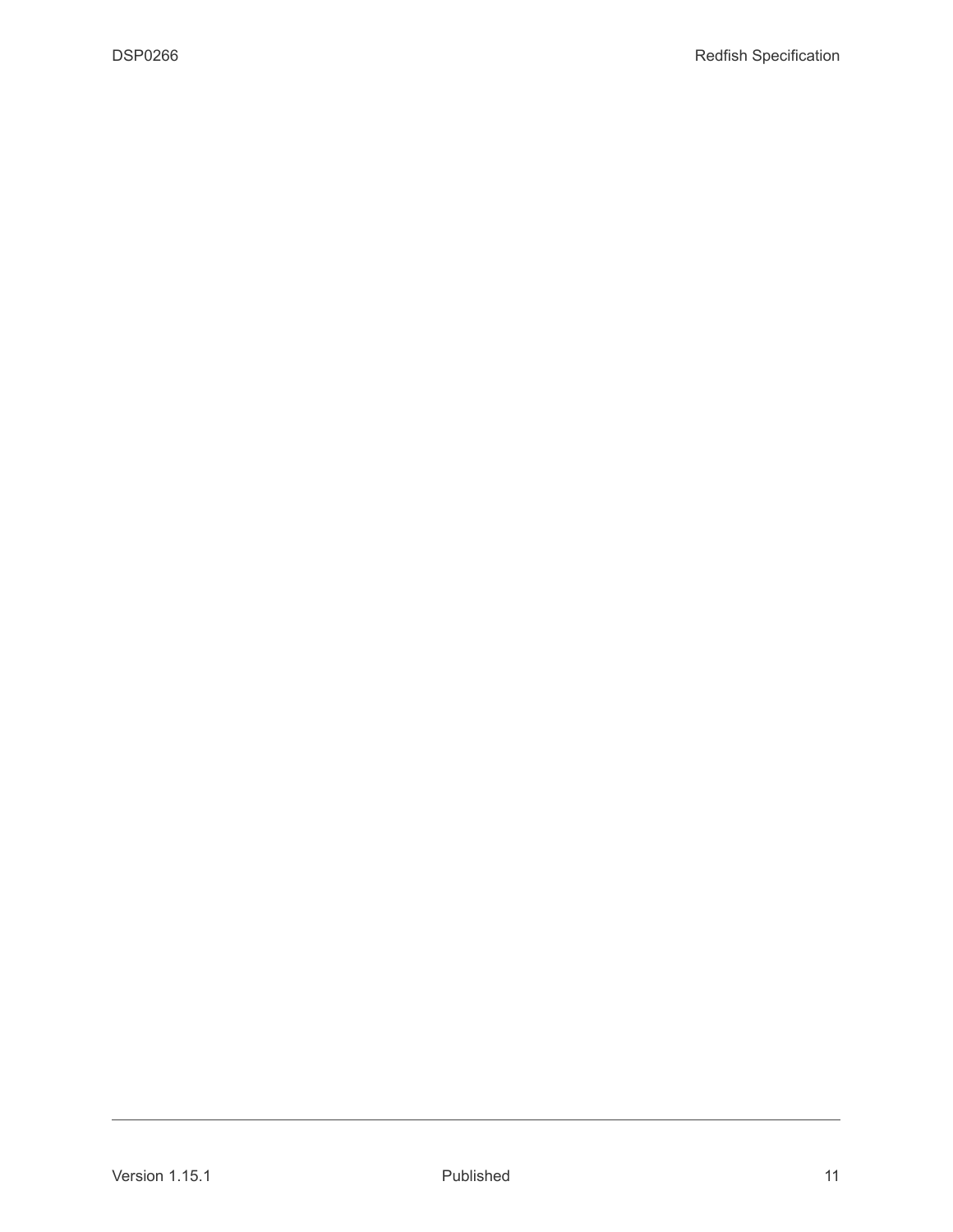# <span id="page-11-0"></span>**Foreword**

The Redfish Forum of the DMTF develops the Redfish standard.

DMTF is a not-for-profit association of industry members that promotes enterprise and systems management and interoperability. For information about the DMTF, see [DMTF](https://www.dmtf.org/).

This version supersedes version 1.15.0. For a list of the changes, see [ANNEX A \(informative\) Change log.](#page-185-0)

# <span id="page-11-1"></span>**Acknowledgments**

The DMTF acknowledges the following individuals for their contributions to the Redfish standard, including this document and Redfish schemas, interoperability profiles, and message registries:

- Rafiq Ahamed Hewlett Packard Enterprise
- Richelle Ahlvers Broadcom Inc.
- Jeff Autor Hewlett Packard Enterprise
- David Black Dell Inc.
- Jeff Bobzin Insyde Software Corp.
- Patrick Boyd Dell Inc.
- David Brockhaus Vertiv
- Richard Brunner VMware Inc.
- Sean Byland Cray Inc.
- Lee Calcote Seagate Technology
- Keith Campbell Lenovo
- P Chandrasekhar Dell Inc.
- Barbara Craig Hewlett Packard Enterprise
- Chris Davenport Hewlett Packard Enterprise
- Gamma Dean Vertiv
- Michael Du Huawei Technologies Co., Ltd.
- Daniel Dufresne Dell Inc.
- Samer El-Haj-Mahmoud Arm Limited, Lenovo, Hewlett Packard Enterprise
- George Ericson Dell Inc.
- Wassim Fayed Microsoft Corporation
- Kevin Ferguson Vertiv
- Mike Garrett Hewlett Packard Enterprise
- Steve Geffin Vertiv
- Joe Handzik Hewlett Packard Enterprise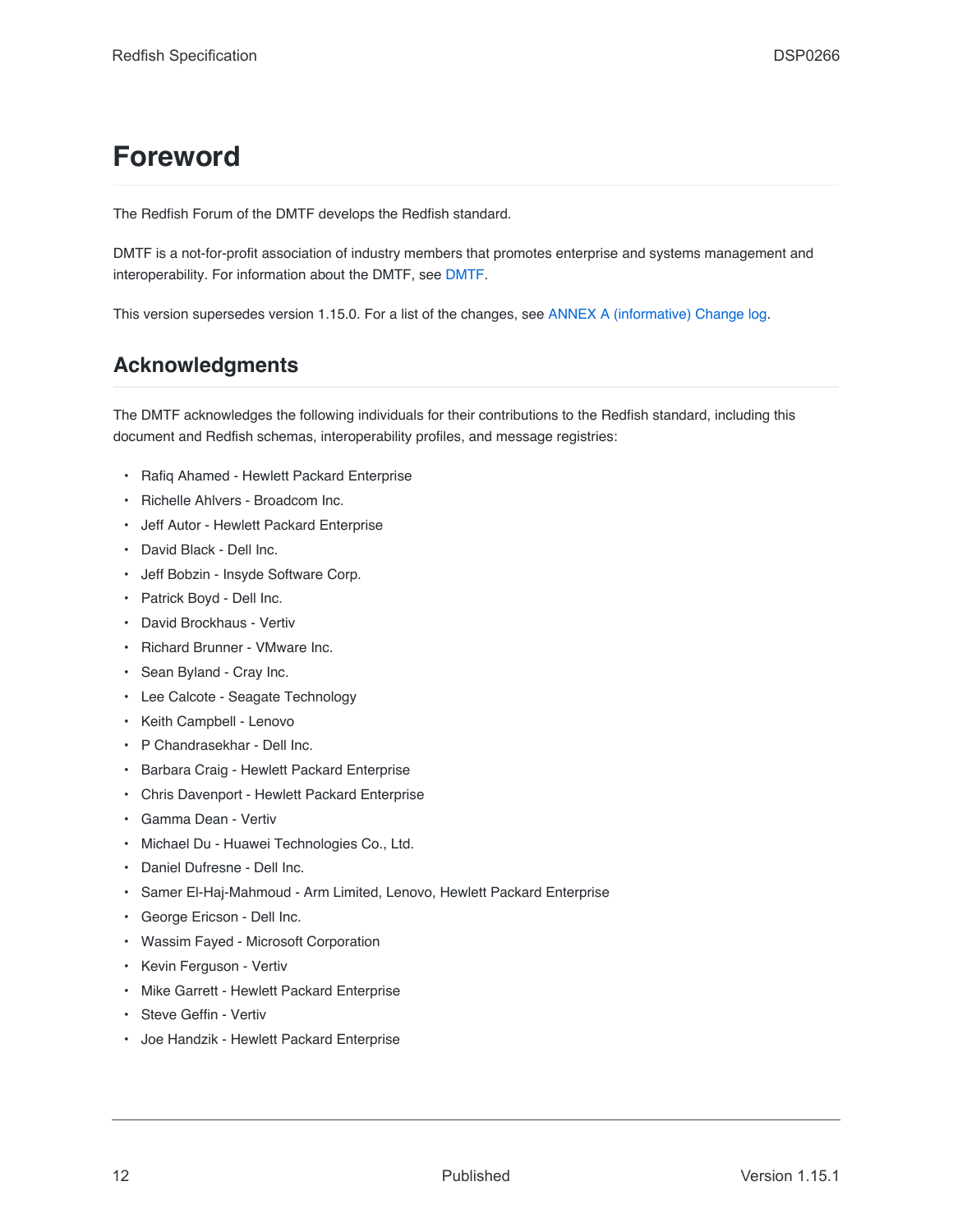- Jon Hass Dell Inc.
- Jeff Hilland Hewlett Packard Enterprise
- Chris Hoffman Vertiv
- Cactus Jiang Vertiv
- Barry Kittner Intel Corporation
- Steven Krig Intel Corporation
- Jennifer Lee Intel Corporation
- John Leung Intel Corporation
- Magnus Lundmark Ericsson AB
- Steve Lyle Hewlett Packard Enterprise
- Gunnar Mills IBM
- Jagan Molleti Dell Inc.
- Milena Natanov Microsoft Corporation
- Scott Phuong Cisco Systems, Inc.
- Michael Pizzo Microsoft Corporation
- Chris Poblete Dell Inc.
- Michael Raineri Dell Inc.
- Joseph Reynolds IBM
- Irina Salvan Microsoft Corporation
- Bill Scherer Hewlett Packard Enterprise
- Hemal Shah Broadcom Inc.
- Jim Shelton Vertiv
- Tom Slaight Intel Corporation
- Josiah Smith Eaton
- Donnie Sturgeon Vertiv
- Pawel Szymanski Intel Corporation
- Paul Vancil Dell Inc.
- Joseph White Dell Inc.
- Linda Wu NVIDIA Corporation, Super Micro Computer, Inc.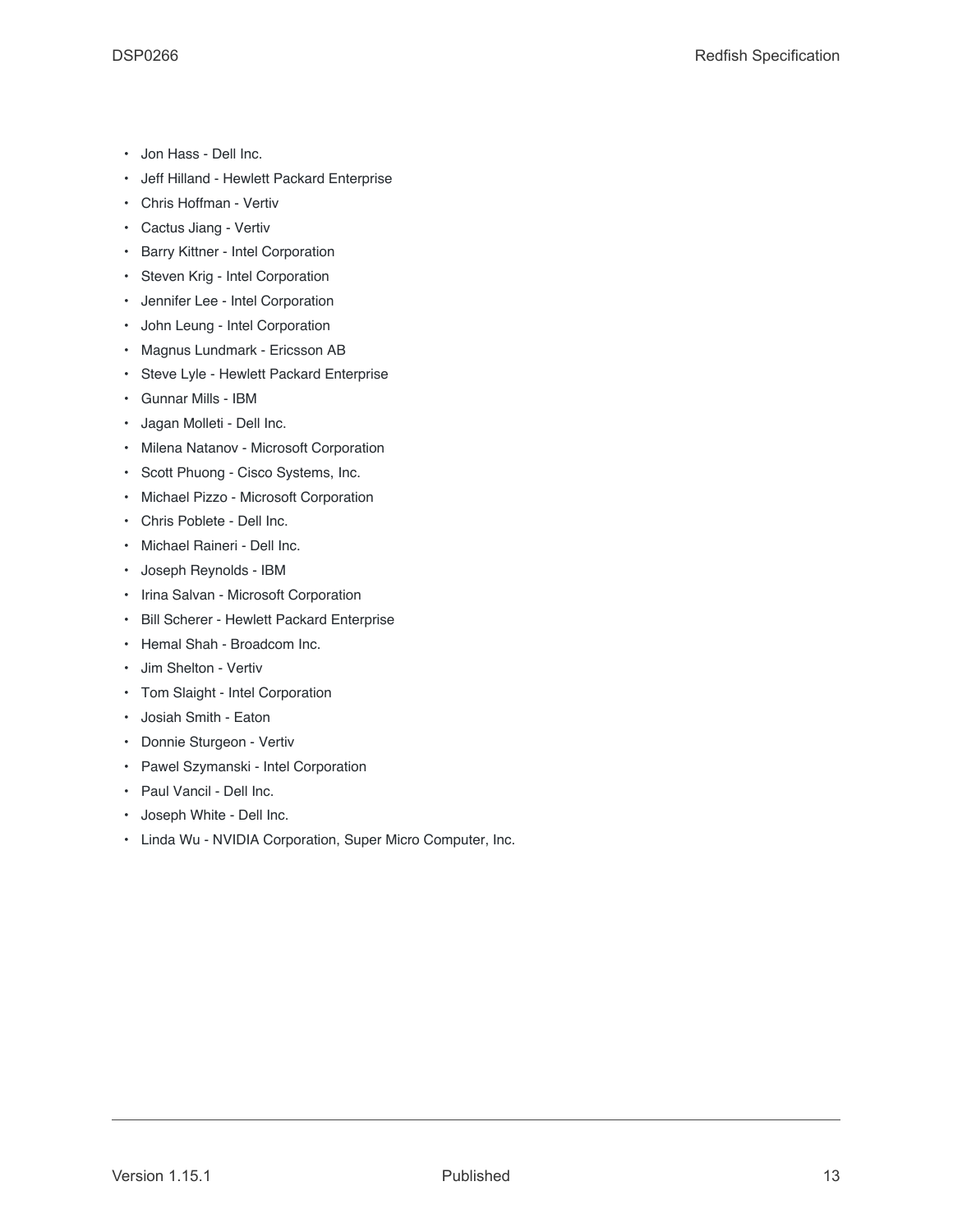# <span id="page-13-0"></span>**Introduction**

Redfish is a standard that uses RESTful interface semantics to access a schema based data model to conduct management operations. It is suitable for a wide range of devices, from stand-alone servers, to composable infrastructures, and to large-scale cloud environments.

The initial Redfish scope targeted servers. The DMTF and its alliance partners expanded that scope to cover most data center IT equipment and other solutions, and both in- and out-of-band access methods.

Additionally, the DMTF and other organizations that use Redfish as part of their industry standard or solution have added educational material.

This document defines the RESTful interface protocol and the various concepts and services necessary to implement a Redfish interface. The definition of the schema based data model and standard messages for the Redfish interface are covered separately in the following documents:

- DMTF DSP8010, *Redfish Schema Bundle*, <https://www.dmtf.org/dsp/DSP8010> contains the individual schema definition files in multiple schema description languages.
- DMTF DSP0268, *Redfish Schema Supplement*, <https://www.dmtf.org/dsp/DSP0268> contains the normative descriptions and example payloads for all standard Redfish schema in a single reference guide.
- DMTF DSP8011, *Redfish Standard Registries Bundle*, <https://www.dmtf.org/dsp/DSP8011> contains the message registries used for error reporting and event messages.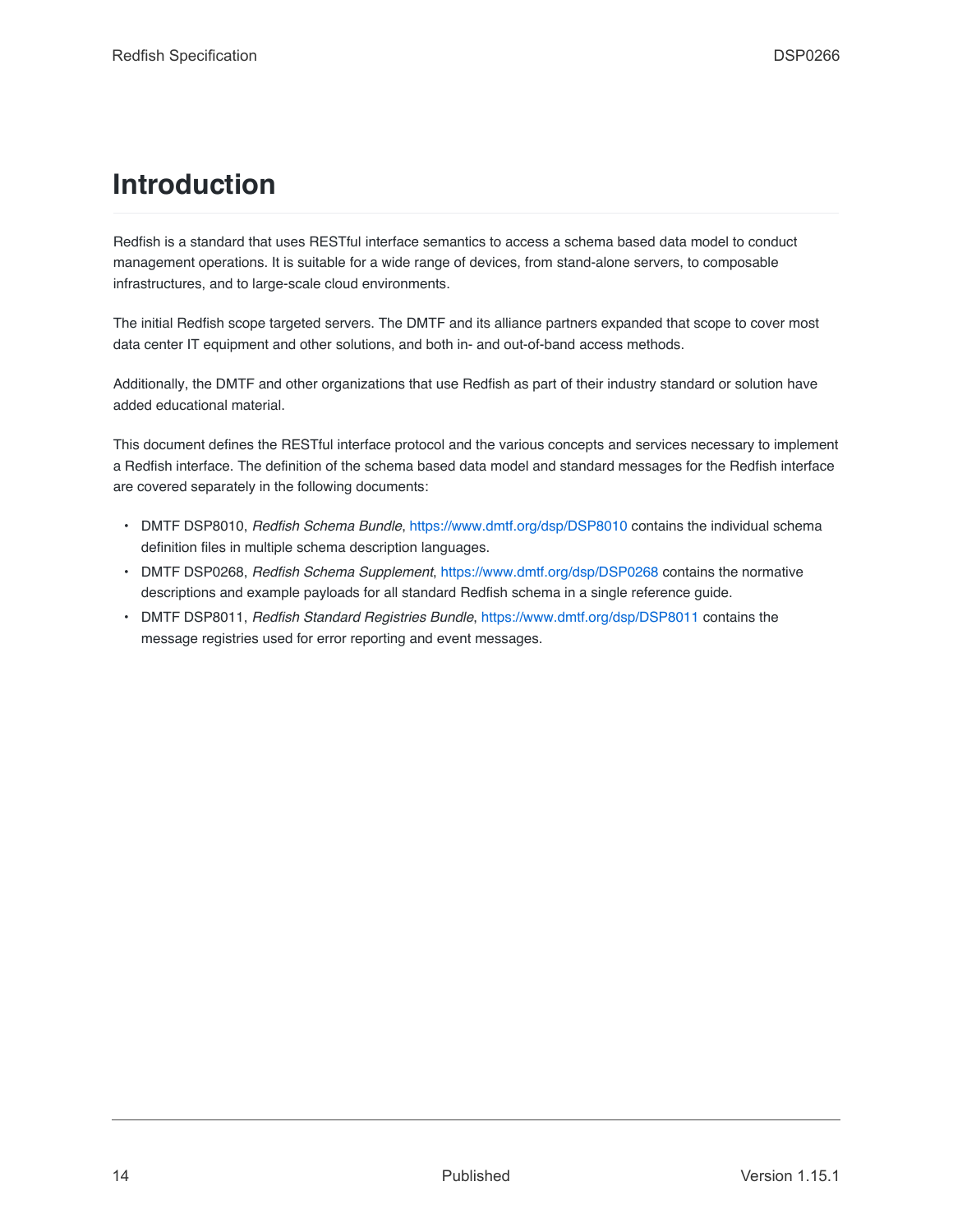# <span id="page-14-0"></span>**1 Scope**

This specification defines the required protocols, data model, behaviors, and other architectural components for an interoperable, multivendor, remote, and out-of-band capable interface. This interface meets the cloud-based and web-based IT professionals' expectations for scalable platform management. While large and hyperscale environments are the primary focus, clients can use the specification for individual system management.

The specification defines the required elements for all Redfish implementations, and the optional elements that system vendors and manufacturers can choose. This specification also defines at which points an implementation can provide OEM-specific extensions.

The specification sets normative requirements for *[Redfish services](#page-21-7)* and associated materials, such as Redfish schema files. In general, the specification does not set requirements for Redfish clients but indicates how a client can successfully and effectively access and use a Redfish service.

The specification does not require that implementations of the Redfish interfaces and functions require particular hardware or firmware.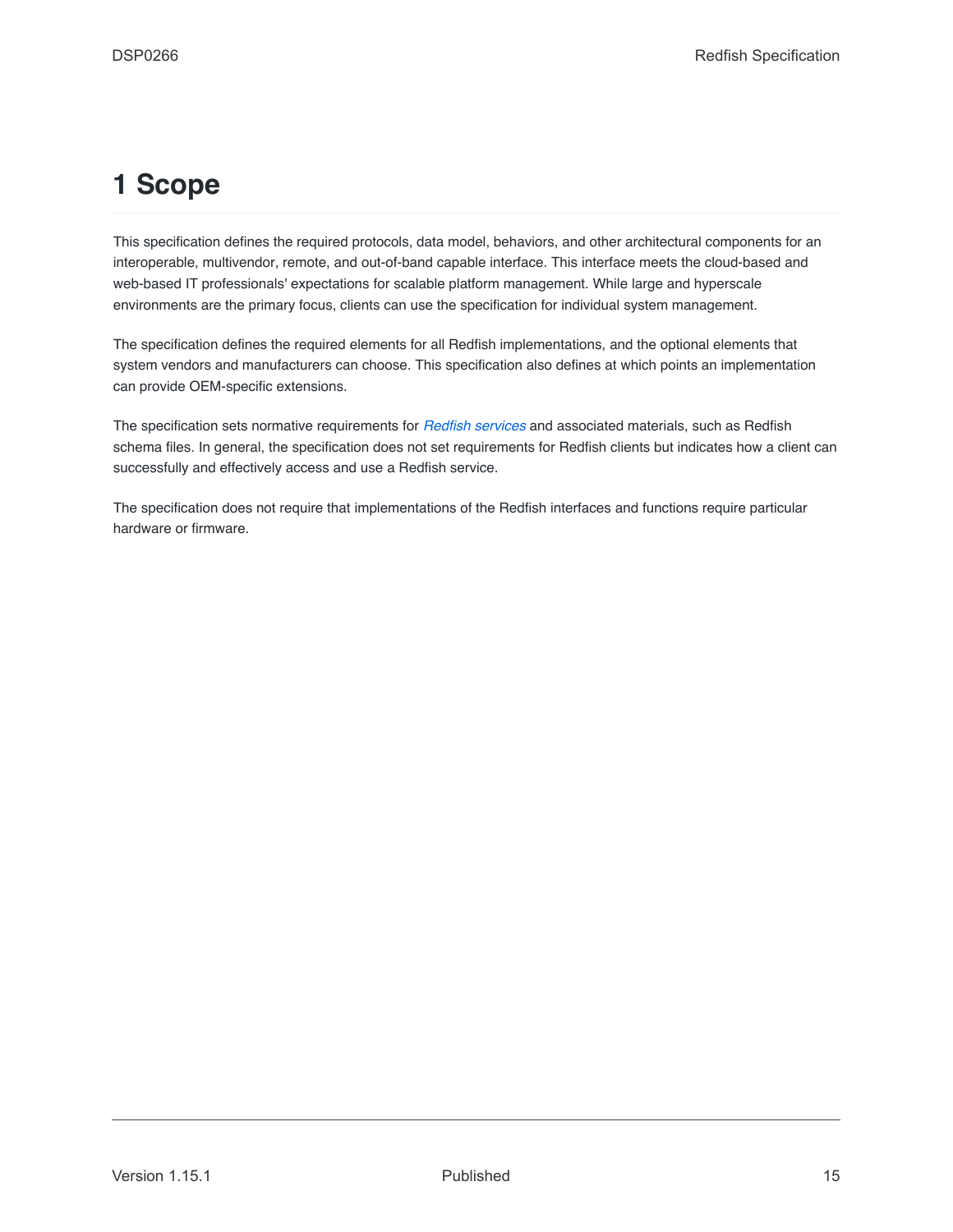# <span id="page-15-0"></span>**2 Normative references**

The following documents are referred to in the text in such a way that some or all of their content constitutes requirements of this document. For dated references, only the edition cited applies. For undated references, the latest edition of the referenced document (including any amendments) applies.

- DMTF DSP0270, *Redfish Host Interface Specification*, [https://www.dmtf.org/sites/default/files/standards/](https://www.dmtf.org/sites/default/files/standards/documents/DSP0270_1.0.0.pdf) [documents/DSP0270\\_1.0.0.pdf](https://www.dmtf.org/sites/default/files/standards/documents/DSP0270_1.0.0.pdf)
- Redfish Schema: RedfishExtensions v1.0.0, [https://redfish.dmtf.org/schemas/v1/RedfishExtensions\\_v1.xml](https://redfish.dmtf.org/schemas/v1/RedfishExtensions_v1.xml)
- *Transport Layer Security (TLS) Parameters*, [https://www.iana.org/assignments/tls-parameters/tls](https://www.iana.org/assignments/tls-parameters/tls-parameters.xhtml)[parameters.xhtml](https://www.iana.org/assignments/tls-parameters/tls-parameters.xhtml)
- *JSON Schema: A Media Type for Describing JSON Documents draft-handrews-json-schema-01*, <https://tools.ietf.org/html/draft-handrews-json-schema-01>
- *JSON Schema Validation: A Vocabulary for Structural Validation of JSON draft-handrews-json-schemavalidation-01*, <https://tools.ietf.org/html/draft-handrews-json-schema-validation-01>
- <span id="page-15-4"></span>• IETF RFC1738, T. Berners-Lee et al, *Uniform Resource Locators (URL)*, <https://tools.ietf.org/html/rfc1738>
- <span id="page-15-5"></span>• IETF RFC3986, T. Berners-Lee et al, *Uniform Resource Identifier (URI): Generic Syntax*, [https://tools.ietf.org/](https://tools.ietf.org/html/rfc3986) [html/rfc3986](https://tools.ietf.org/html/rfc3986)
- IETF RFC5280, D. Cooper et al, *Internet X.509 Public Key Infrastructure Certificate and Certificate Revocation List (CRL) Profile*,
- <span id="page-15-8"></span>• IETF RFC6585, M. Nottingham et al, *Additional HTTP Status Codes*, <https://tools.ietf.org/html/rfc6585>
- IETF RFC6749, D. Hardt, Ed., *The OAuth 2.0 Authorization Framework*, <https://tools.ietf.org/html/rfc6749>
- <span id="page-15-6"></span>• IETF RFC6901, P. Bryan, Ed. et al, *JavaScript Object Notation (JSON) Pointer*, <https://tools.ietf.org/html/rfc6901>
- <span id="page-15-1"></span>• IETF RFC7230, R. Fielding et al, *Hypertext Transfer Protocol (HTTP/1.1): Message Syntax and Routing*, <https://tools.ietf.org/html/rfc7230>
- <span id="page-15-2"></span>• IETF RFC7231, R. Fielding et al, *Hypertext Transfer Protocol (HTTP/1.1): Semantics and Content*, <https://tools.ietf.org/html/rfc7231>
- <span id="page-15-3"></span>• IETF RFC7232, R. Fielding et al, *Hypertext Transfer Protocol (HTTP/1.1): Conditional Requests*, <https://tools.ietf.org/html/rfc7232>
- IETF RFC7234, R. Fielding et al, *Hypertext Transfer Protocol (HTTP/1.1): Caching*, [https://tools.ietf.org/html/](https://tools.ietf.org/html/rfc7234) [rfc7234](https://tools.ietf.org/html/rfc7234)
- IETF RFC7519, M. Jones et al, *JSON Web Token (JWT)*, <https://tools.ietf.org/html/rfc7519>
- IETF RFC7525, Y. Sheffer et al, *Recommendations for Secure Use of Transport Layer Security (TLS) and Datagram Transport Layer Security (DTLS)*, <https://tools.ietf.org/html/rfc7525>
- IETF RFC7578, L. Masinter et al, *Returning Values from Forms: multipart/form-data*, [https://tools.ietf.org/html/](https://tools.ietf.org/html/rfc7578) [rfc7578](https://tools.ietf.org/html/rfc7578)
- IETF RFC7617, J. Reschke et al, *The 'Basic' HTTP Authentication Scheme*, <https://tools.ietf.org/html/rfc7617>
- <span id="page-15-7"></span>• IETF RFC8259, T. Bray, Ed., *The JavaScript Object Notation (JSON) Data Interchange Format*,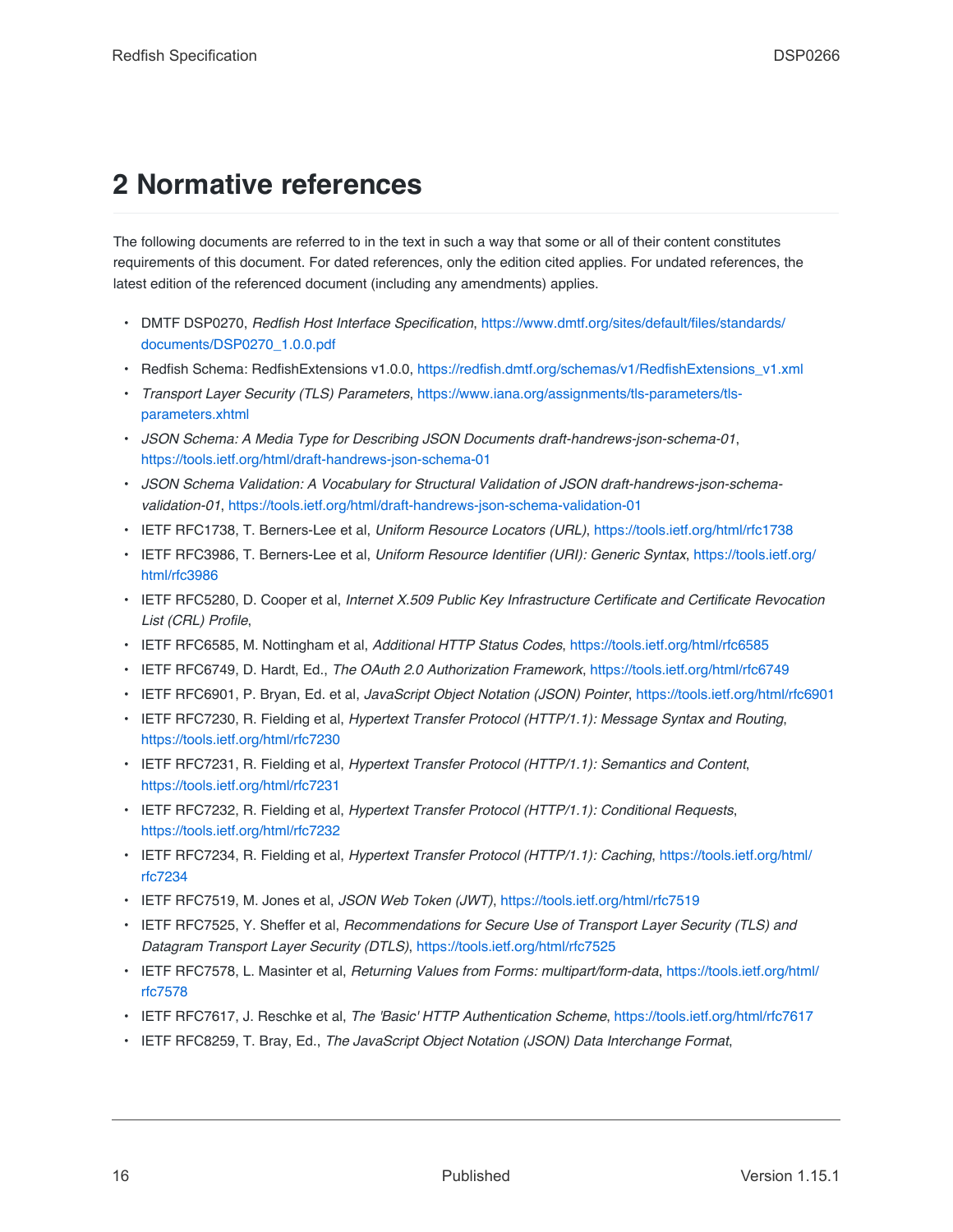[https://tools.ietf.org/html/rfc7617](https://tools.ietf.org/html/rfc8259)

- IETF RFC8288, M. Nottingham, *Web Linking*, <https://tools.ietf.org/html/rfc8288>
- ISO 639-1:2002, *Codes for the representation of names of languages Part 1: Alpha-2 code*, <https://www.iso.org/standard/22109.html>
- <span id="page-16-0"></span>• 24 February 2014, *OData Version 4.0 Part 1: Protocol*, [https://docs.oasis-open.org/odata/odata/v4.0/os/](https://docs.oasis-open.org/odata/odata/v4.0/os/part1-protocol/odata-v4.0-os-part1-protocol.html) [part1-protocol/odata-v4.0-os-part1-protocol.html](https://docs.oasis-open.org/odata/odata/v4.0/os/part1-protocol/odata-v4.0-os-part1-protocol.html)
- 24 February 2014, *OData Version 4.0 Part 3: Common Schema Definition Language (CSDL)*, [https://docs.oasis](https://docs.oasis-open.org/odata/odata/v4.0/os/part3-csdl/odata-v4.0-os-part3-csdl.html)[open.org/odata/odata/v4.0/os/part3-csdl/odata-v4.0-os-part3-csdl.html](https://docs.oasis-open.org/odata/odata/v4.0/os/part3-csdl/odata-v4.0-os-part3-csdl.html)
- 10 March 2016, *OData Version 4.0 Plus Errata 03 OASIS Standard incorporating Draft 01 of Errata 03*, [https://docs.oasis-open.org/odata/odata/v4.0/errata03/csd01/complete/vocabularies/](https://docs.oasis-open.org/odata/odata/v4.0/errata03/csd01/complete/vocabularies/Org.OData.Measures.V1.xml) [Org.OData.Measures.V1.xml](https://docs.oasis-open.org/odata/odata/v4.0/errata03/csd01/complete/vocabularies/Org.OData.Measures.V1.xml)
- 20 November 2014, SNIA *TLS Specification for Storage Systems*, [https://www.snia.org/tech\\_activities/](https://www.snia.org/tech_activities/standards/curr_standards/tls) [standards/curr\\_standards/tls](https://www.snia.org/tech_activities/standards/curr_standards/tls)
- <span id="page-16-1"></span>• *The OpenAPI Specification*, <https://swagger.io/specification/>
- *The Unified Code for Units of Measure*, <https://ucum.org/ucum.html>
- 9 September 2021, *Fetch Living Standard*, <https://fetch.spec.whatwg.org/>
- 17 September 2021, *9.2 Server-sent events* in the *HTML Living Standard*, [https://html.spec.whatwg.org/](https://html.spec.whatwg.org/multipage/server-sent-events.html) [multipage/server-sent-events.html](https://html.spec.whatwg.org/multipage/server-sent-events.html)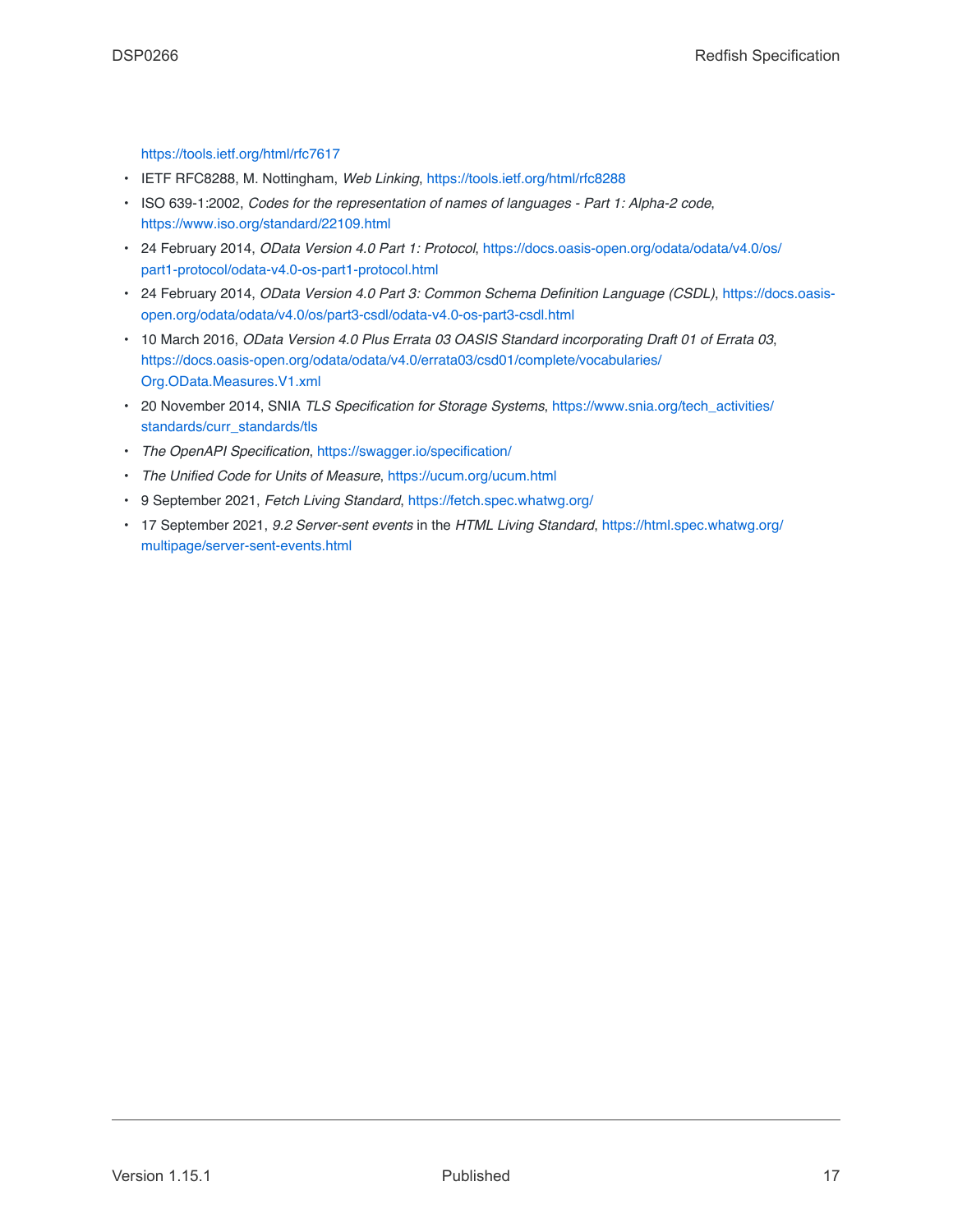# <span id="page-17-0"></span>**3 Terms, definitions, symbols, and abbreviated terms**

Some terms and phrases in this document have specific meanings beyond their typical English meanings. This clause defines those terms and phrases.

The terms "shall" ("required"), "shall not", "should" ("recommended"), "should not" ("not recommended"), "may", "need not" ("not required"), "can" and "cannot" in this document are to be interpreted as described in ISO/IEC Directives, Part 2, Clause 7. The terms in parenthesis are alternatives for the preceding term, for use in exceptional cases when the preceding term cannot be used for linguistic reasons. Note that ISO/IEC Directives, Part 2, Clause 7 specifies additional alternatives. Occurrences of such additional alternatives shall be interpreted in their normal English meaning.

The terms "clause", "subclause", "paragraph", and "annex" in this document are to be interpreted as described in ISO/IEC Directives, Part 2, Clause 6.

The terms "normative" and "informative" in this document are to be interpreted as described in ISO/IEC Directives, Part 2, Clause 3. In this document, clauses, subclauses, or annexes labeled "(informative)" do not contain normative content. Notes and examples are always informative elements.

The term "deprecated" in this document is to be interpreted as material that is not recommended for use in new development efforts. Existing and new implementations may use this material, but they should move to the favored approach. Deprecated material may be implemented in order to achieve backwards compatibility. Deprecated material should contain references to the last published version that included the deprecated material as normative material and to a description of the favored approach. Deprecated material may be removed from the next major version of the specification.

This document defines these additional terms:

## <span id="page-17-1"></span>**3.1 Hardware terms**

### <span id="page-17-2"></span>**3.1.1 baseboard management controller (BMC)**

embedded device or service

Note 1 to entry: Typically an independent microprocessor or system-on-chip with associated firmware in a computer system that completes out-of-band systems monitoring and management-related tasks.

#### <span id="page-17-3"></span>**3.1.2 IPMI**

Intelligent Platform Management Interface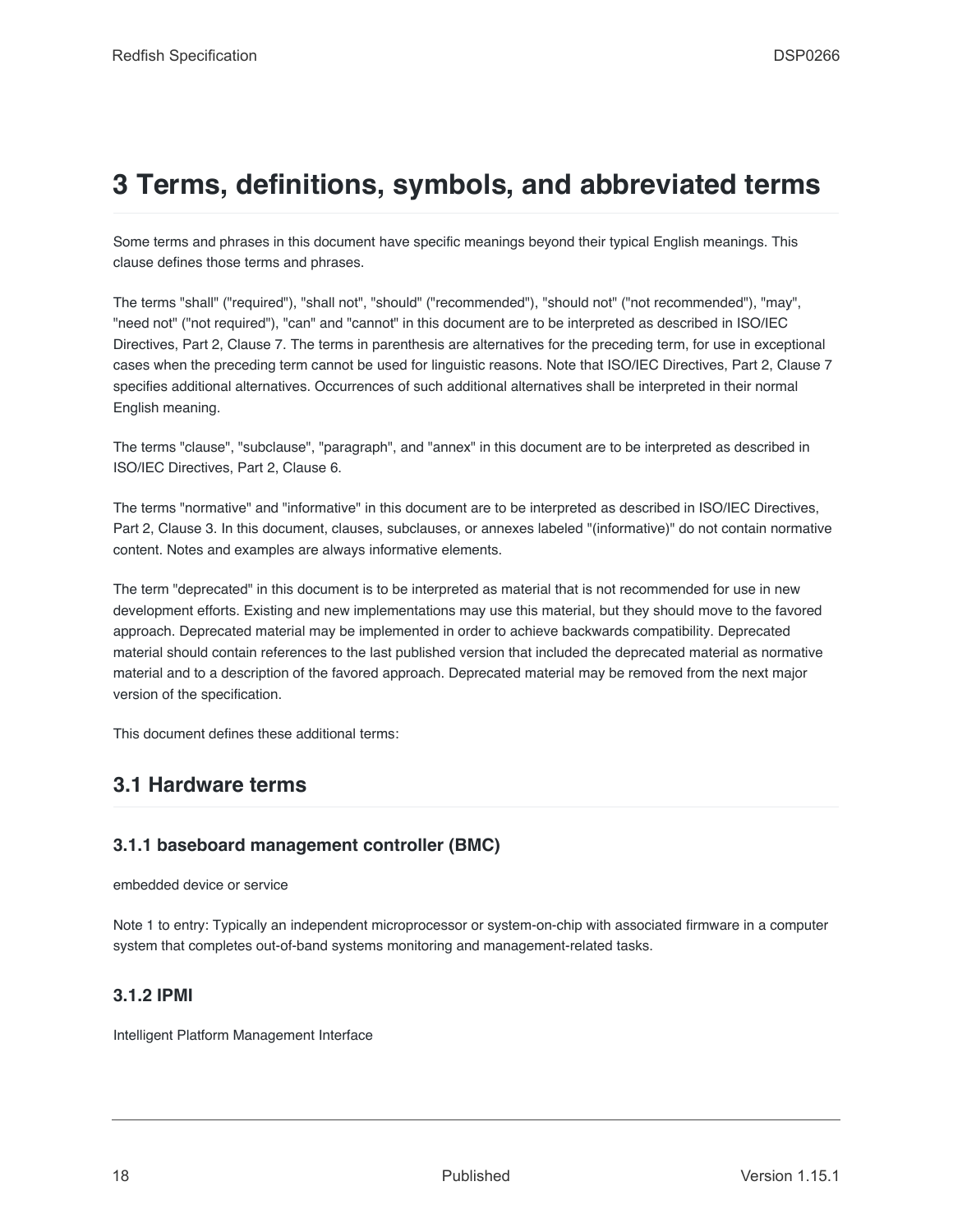#### <span id="page-18-0"></span>**3.1.3 KVM-IP**

keyboard, video, mouse redirection over IP

#### <span id="page-18-1"></span>**3.1.4 NIC**

network interface controller

#### <span id="page-18-2"></span>**3.1.5 PCI**

Peripheral Component Interconnect

## <span id="page-18-3"></span>**3.1.6 PCIe**

Peripheral Component Interconnect Express

## <span id="page-18-4"></span>**3.2 Web development terms**

### <span id="page-18-5"></span>**3.2.1 CORS**

cross-origin resource sharing

#### <span id="page-18-6"></span>**3.2.2 CRUD**

basic **C**reate, **R**ead, **U**pdate, and **D**elete operations that any interface can support

### <span id="page-18-7"></span>**3.2.3 CSRF**

cross-site request forgery

#### <span id="page-18-8"></span>**3.2.4 event**

data structure that corresponds to one or more alerts

#### <span id="page-18-9"></span>**3.2.5 excerpt**

subset of data that is copied from one resource and presented in another resource

Note 1 to entry: An excerpt provides data in convenient locations without duplication of entire resources.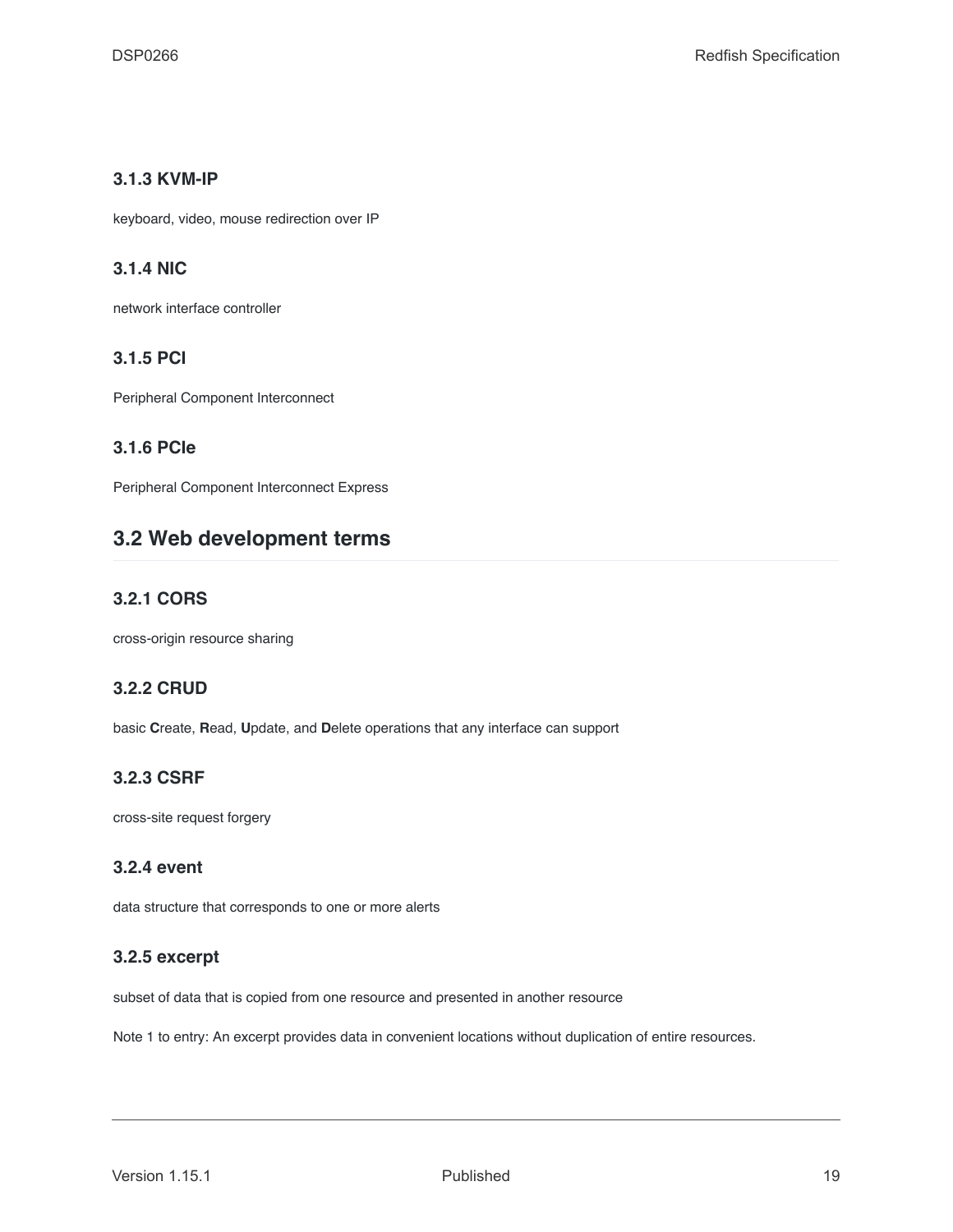### <span id="page-19-0"></span>**3.2.6 HTTP**

Hypertext Transfer Protocol

### <span id="page-19-1"></span>**3.2.7 HTTPS**

Hypertext Transfer Protocol Secure

Note 1 to entry: TLS secures HTTP.

### <span id="page-19-2"></span>**3.2.8 hypermedia API**

API that enables you to navigate through URIs that a service returns

#### <span id="page-19-3"></span>**3.2.9 IP**

Internet Protocol

#### <span id="page-19-4"></span>**3.2.10 JSON**

JavaScript Object Notation

#### <span id="page-19-5"></span>**3.2.11 member**

single [resource](#page-21-8) instance in a [resource collection](#page-22-0)

#### <span id="page-19-6"></span>**3.2.12 message**

complete HTTP-formatted or HTTPS-formatted request or response

Note 1 to entry: In the REST-based Redfish protocol, every request results in a response.

#### <span id="page-19-7"></span>**3.2.13 OData**

Open Data Protocol (OData), as defined in [OData Version 4.0 Part 1: Protocol](#page-16-0)

### <span id="page-19-8"></span>**3.2.14 OData service document**

resource that provides information about the [service root](#page-22-3) for generic OData clients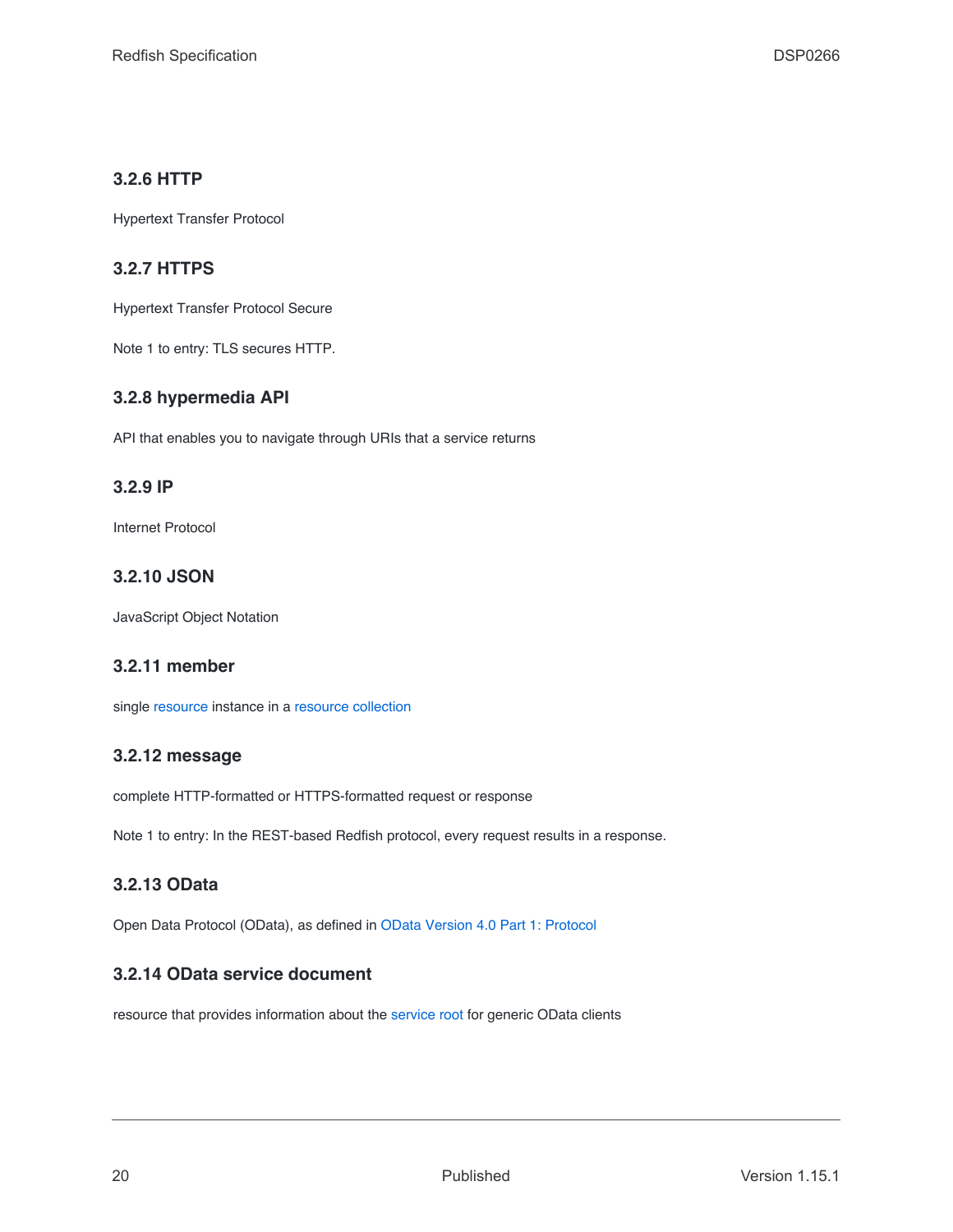#### <span id="page-20-0"></span>**3.2.15 operation**

HTTP POST, GET, PUT, PATCH, HEAD, and DELETE request methods that map to generic [CRUD](#page-18-6) operations

#### <span id="page-20-1"></span>**3.2.16 parent resource**

parent to another resource if the initial segment of the resource URI is the same as the URI of the other resource, but is at least one level higher

Note 1 to entry: For example, /redfish/v1/Chassis/A88 is a parent resource of /redfish/v1/Chassis/A88/Assembly .

#### <span id="page-20-2"></span>**3.2.17 property**

name-value pair in a Redfish-defined request or response

Note 1 to entry: A property can be any valid JSON data type.

#### <span id="page-20-3"></span>**3.2.18 request**

message from a client to a service

#### <span id="page-20-4"></span>**3.2.19 response**

message from a service to a client in response to a request message

#### <span id="page-20-5"></span>**3.2.20 subscription**

registration of a destination to receive events

### <span id="page-20-6"></span>**3.2.21 task**

representation of a [long-running operation](#page-145-1)

#### <span id="page-20-7"></span>**3.2.22 task monitor**

opaque service-generated URI that the client who initiates the request can use to monitor an [asynchronous operation](#page-145-1)

#### <span id="page-20-8"></span>**3.2.23 TCP**

Transmission Control Protocol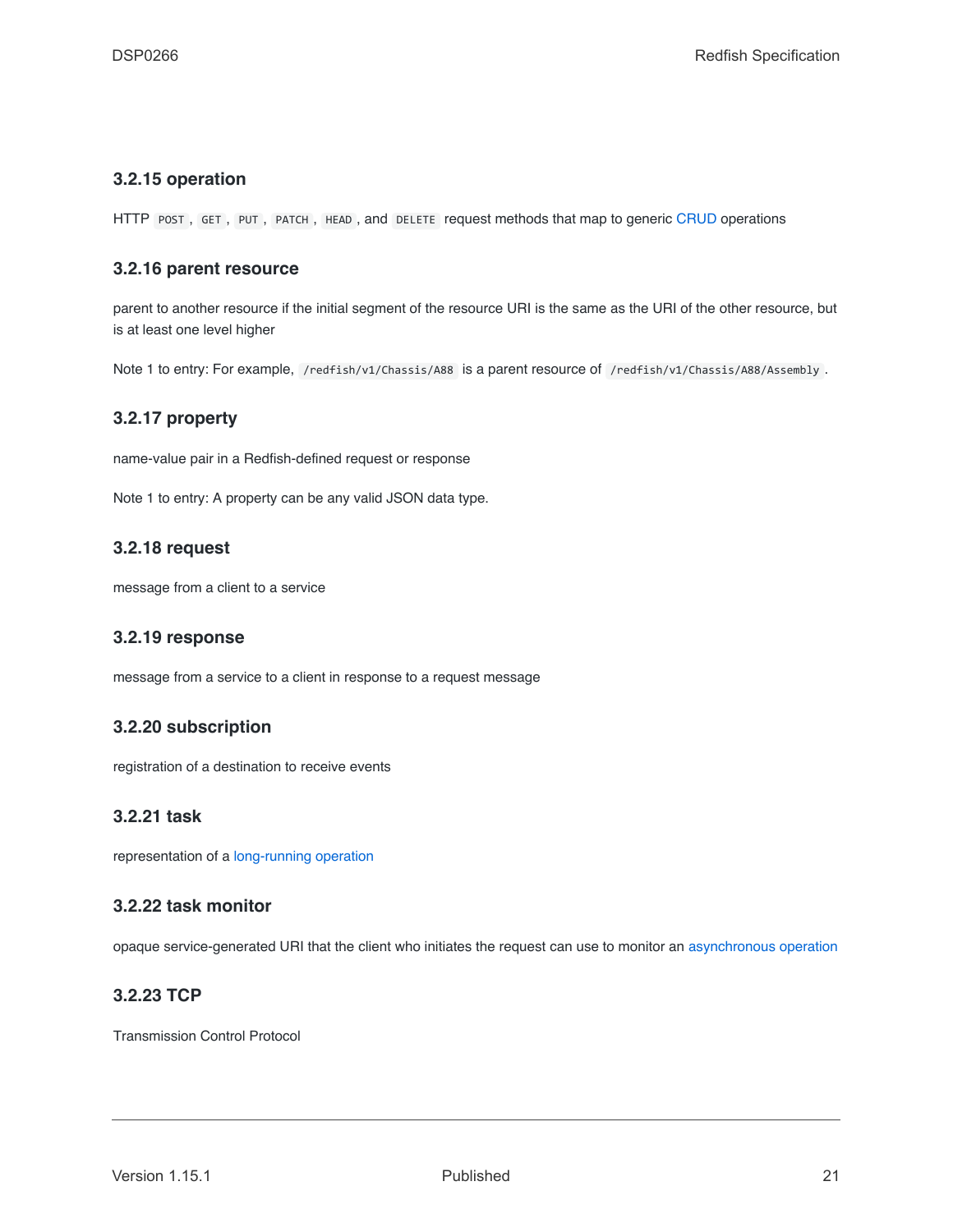## <span id="page-21-0"></span>**3.2.24 TLS**

Transport Layer Security

## <span id="page-21-1"></span>**3.2.25 XSS**

cross-site scripting

## <span id="page-21-2"></span>**3.3 Redfish terms**

### <span id="page-21-3"></span>**3.3.1 collection**

see [resource collection](#page-22-0)

## <span id="page-21-4"></span>**3.3.2 Redfish client**

communicates with a [Redfish service](#page-21-7) and accesses one or more of the service's resources or functions

## <span id="page-21-5"></span>**3.3.3 Redfish protocol**

discovers, connects to, and inter-communicates with a [Redfish service](#page-21-7)

### <span id="page-21-6"></span>**3.3.4 Redfish schema**

a set of human and machine-readable documents that define Redfish resources using one or more of the supported [schema definition languages](#page-114-0)

### <span id="page-21-7"></span>**3.3.5 Redfish service**

implementation of the protocols, resources, and functions that deliver the interface that this specification defines and its associated behaviors for one or more managed systems

Note 1 to entry: Also known as the *service*.

#### <span id="page-21-8"></span>**3.3.6 resource**

URI-addressable Redfish data structure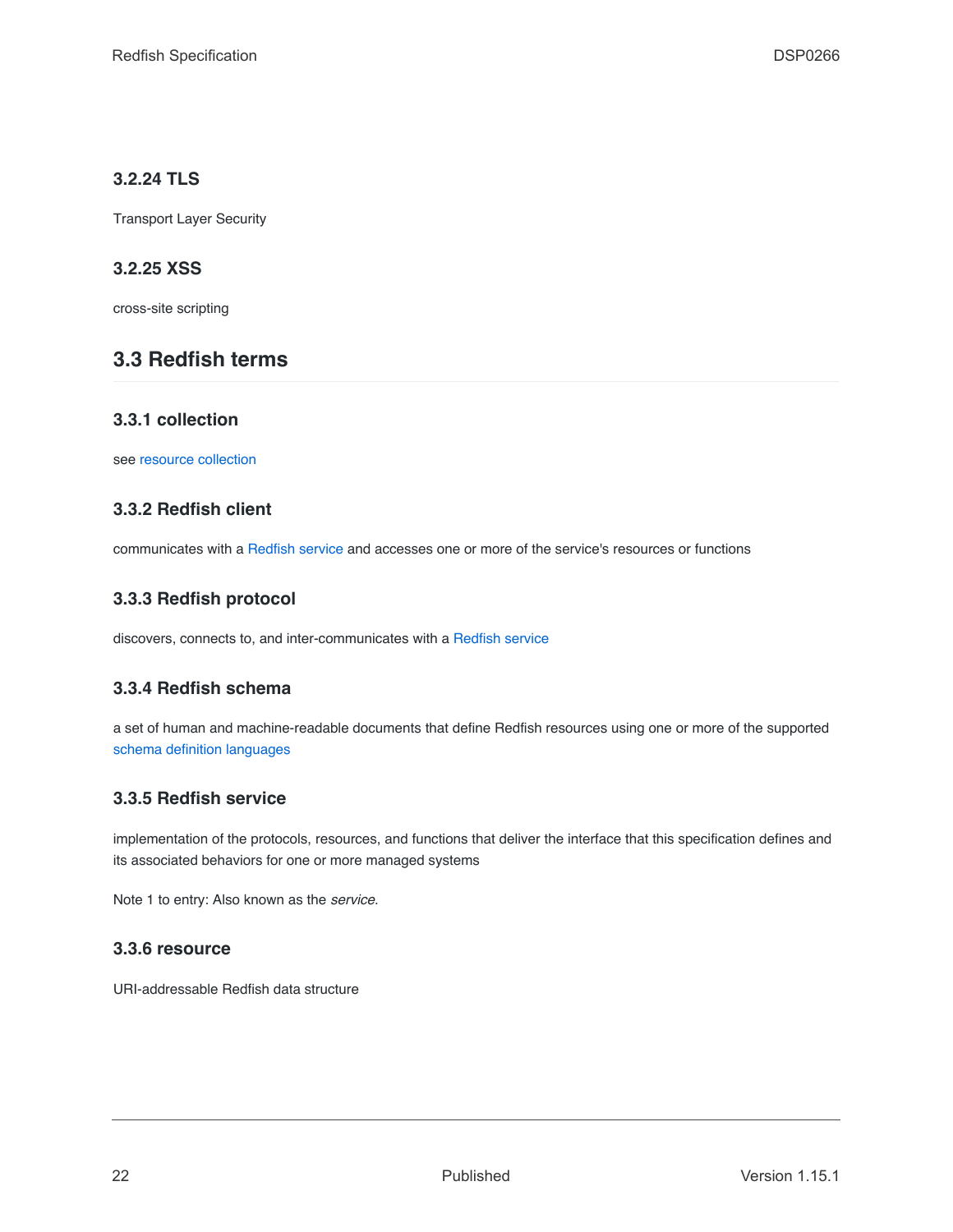#### <span id="page-22-0"></span>**3.3.7 resource collection**

set of similar resources where the number of instances can shrink or grow

#### <span id="page-22-1"></span>**3.3.8 resource tree**

tree structure of resources accessible through a well-known starting URI

Note 1 to entry: A client can discover the available resources on a Redfish service by following the resource hyperlinks from the base of the tree.

#### <span id="page-22-2"></span>**3.3.9 resource type**

set of definitions for [properties](#page-20-2) and [actions](#page-28-0) contained within a [resource](#page-21-8) and documented in the [Redfish schema](#page-21-6) files

### <span id="page-22-3"></span>**3.3.10 service root**

starting-point resource for locating and accessing the other resources and associated metadata that make up an instance of a Redfish service

#### <span id="page-22-4"></span>**3.3.11 subordinate resource**

is subordinate to another resource if the initial segment of the resource URI is the same as the URI of the other resource, but is at least one level deeper

Note 1 to entry: For example, /redfish/v1/Chassis/A88/Assembly is a subordinate resource of the Chassis resource named A88 .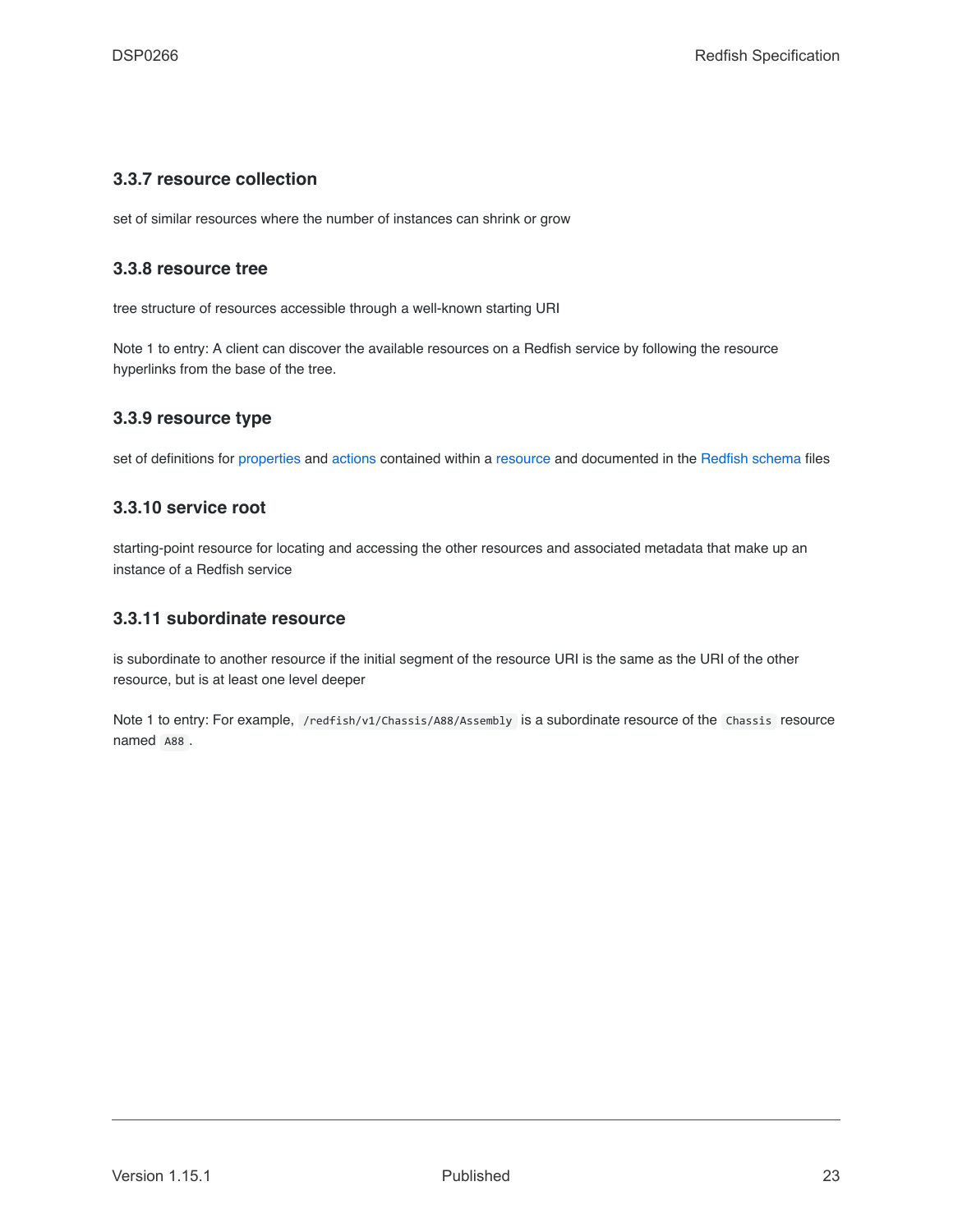# <span id="page-23-0"></span>**4 Typographical conventions**

The following typographical convention indicates deprecated material:

#### **DEPRECATED**

Deprecated material appears here.

#### **END DEPRECATED**

In places where this typographical convention cannot be used, such as tables or figures, the "DEPRECATED" label is used alone.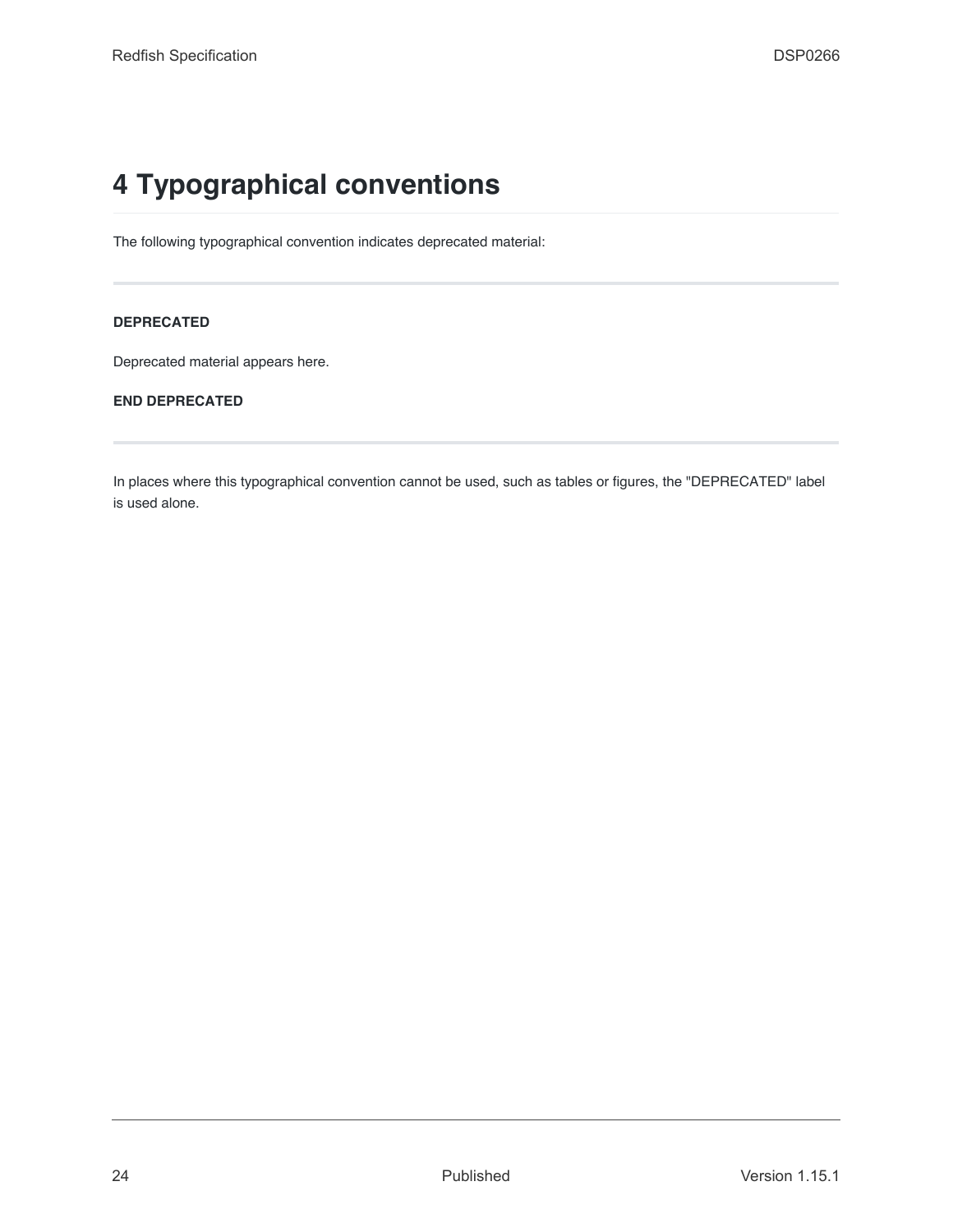# <span id="page-24-0"></span>**5 Overview**

Redfish is a management standard that uses a data model representation with a RESTful interface.

Being RESTful, Redfish is easier to use and implement.

Being model-oriented, it can express the relationships between components and the semantics of the Redfish services and components within them. The model is also easy to extend.

By requiring JSON representation, Redfish enables easy integration with programming environments. It is also easy to interpret by humans.

An interoperable Redfish schema defines this model, which is freely available and published in OpenAPI YAML, OData CSDL, and JSON Schema formats.

## <span id="page-24-1"></span>**5.1 Goals**

As an architecture, data model, and set of protocols that enable a client to access Redfish services, Redfish has these goals.

[Table 1](#page-24-2) describes these goals:

<span id="page-24-2"></span>

| Goal                | <b>Purpose</b>                                                                                                   |
|---------------------|------------------------------------------------------------------------------------------------------------------|
| Scalable            | Can scale on stand-alone machines or racks of equipment.                                                         |
| Flexible            | Can implement through existing hardware or entirely as a software service.                                       |
| Extensible          | Can easily add new and vendor-specific capabilities to the data model.                                           |
| Backward-compatible | Can add capabilities while preserving investments in earlier implementations.                                    |
| Interoperable       | Provides consistent functionality across multiple vendor implementations.                                        |
| Standards-based     | Built on ubiquitous and secure protocols. Leverages other standards where applicable.                            |
| Simple              | Easy-to-use without the need for highly specialized programming skills or systems knowledge.                     |
| Lightweight         | Designed to reduce complexity and implementation costs. Minimizes the required footprint for<br>implementations. |

#### **Table 1 — Redfish goals**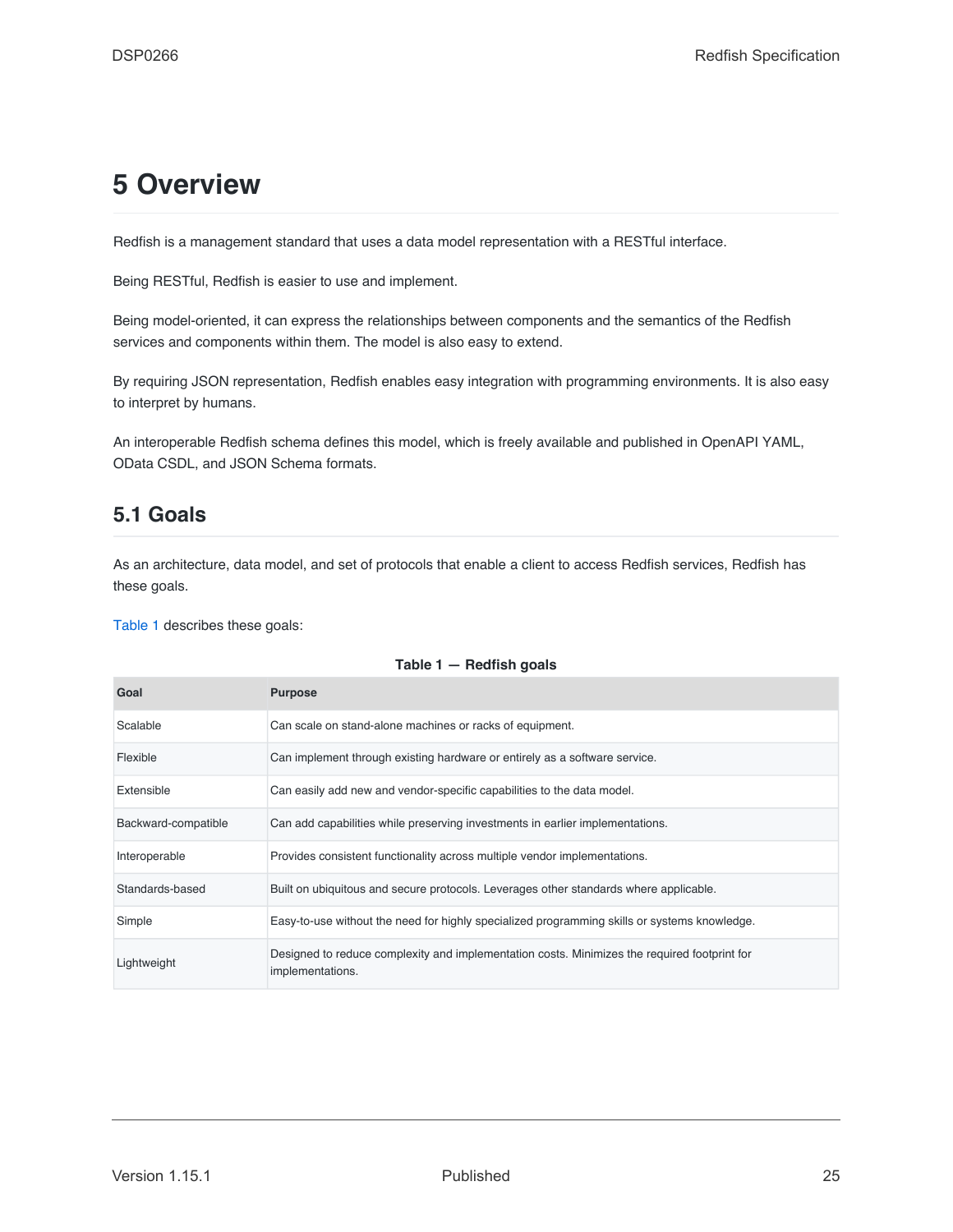## <span id="page-25-0"></span>**5.2 Design tenets**

To deliver these goals, Redfish:

- Provides a RESTful interface by using a JSON payload and a data model.
- Separates the protocol from the data model, which enables the independent revision and use of each.
- Specifies versioning rules for protocols and schema.
- Leverages strength of ubiquitous standards where it meets architectural requirements, such as JSON, HTTP, OData, OpenAPI, and the RFCs that this document references.
- Organizes the data model so that it provides clearly demarcated and value-add features in the same payload as standardized items.
- Makes data in payloads as obvious in context as possible.
- Maintains implementation flexibility. Does not tie the interface to any particular underlying implementation or architecture.
- Focuses on widely used capabilities. To avoid complexity, does not add functions that only a small percentage of users value.

# <span id="page-25-1"></span>**5.3 Limitations**

Redfish minimizes the need for clients to complete upgrades by using strict versioning and forward-compatibility rules, and separation of the protocols from the data model. However, Redfish does not guarantee that clients never need to update their software. For example, clients might need to upgrade to manage new system or component types, or update the data model.

Interoperable does not mean identical. Many elements of Redfish are optional. Clients should be prepared to discover the optional elements by using the built-in discovery methods.

The *[resource tree](#page-22-1)* reflects the topology of the system and its devices. Consequently, different hardware or device types result in different resource trees, even for identical systems from the same manufacturer. References between resources may result in a graph instead of a tree. Clients that traverse the resource tree should provide logic to avoid infinite loops.

Additionally, not all Redfish resources use simple REST read-and-write semantics. Different use cases may follow other types of client logic. For example, clients cannot simply read user credentials or certificates from one service and write them to another service.

Finally, the hyperlink values between resources and other elements can vary across implementations. Clients should not assume that they can reuse hyperlinks across different Redfish service instances.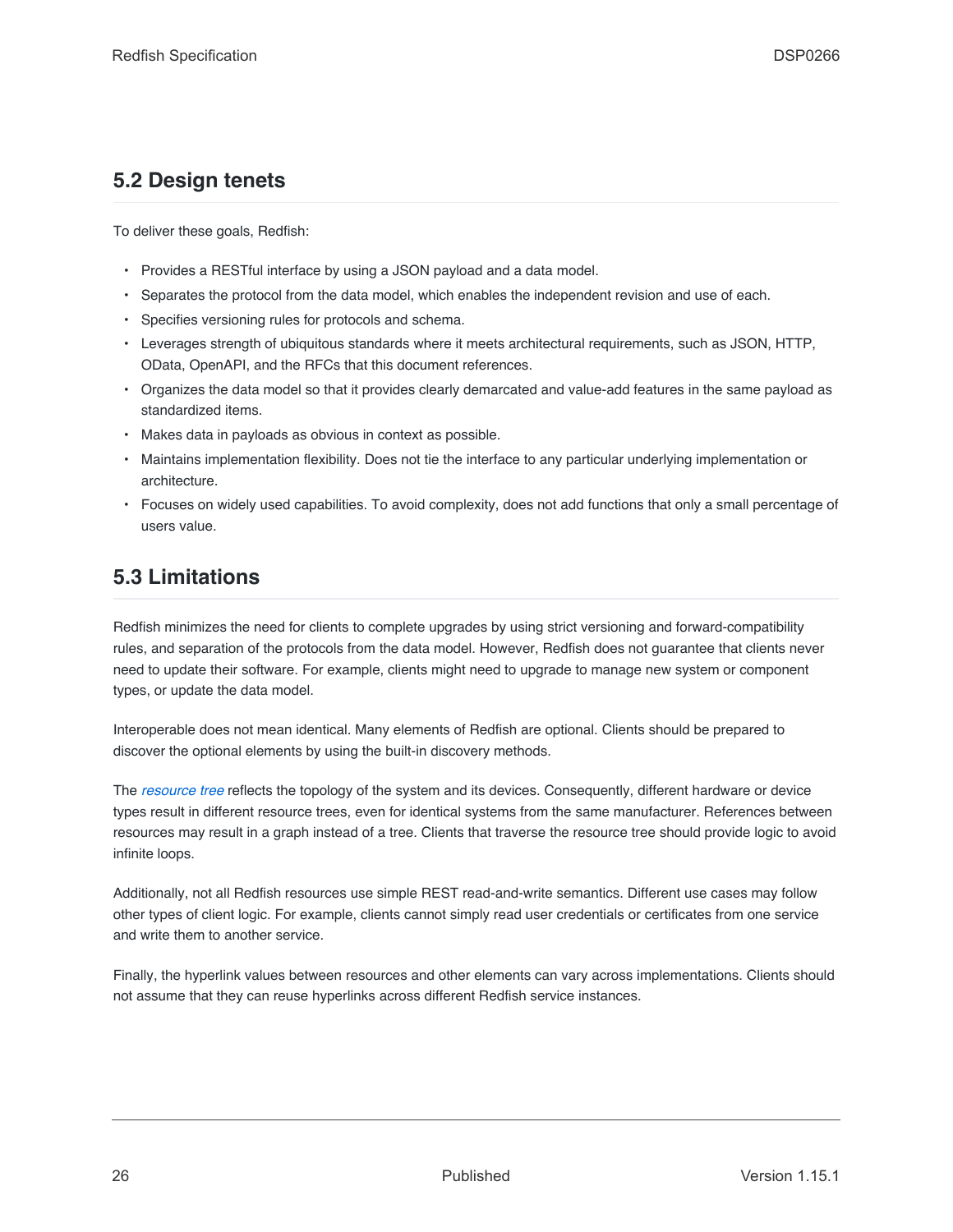## <span id="page-26-0"></span>**5.4 Additional design background and rationale**

## <span id="page-26-1"></span>**5.4.1 REST-based interface**

Redfish exposes many service applications as RESTful interfaces. This document defines a RESTful interface.

Redfish defines a RESTful interface because it:

- Enables a lightweight implementation, using fewer layers than previous standards.
- Is a prevalent access method in the industry.
- Is easy to learn, document, and implement in modern programming languages.
- Has a number of development environments and a healthy tooling ecosystem.
- Fits with the design goal of simplicity.
- Equally applies to software application space as it does to embedded environments, which enables convergence and sharing of code within the management ecosystem.
- Adapts well to any data modeling language.
- Has industry-provided security and discovery mechanisms.

#### <span id="page-26-2"></span>**5.4.2 Data-oriented**

The Redfish data model is developed by focusing on the contents of the payload. By concentrating on the contents of the payload first, Redfish payloads are easily mapped to schema definition languages and encoding types. The data model is defined in various schema languages, including OpenAPI YAML, OData CSDL, and JSON Schema.

#### <span id="page-26-3"></span>**5.4.3 Separation of protocol from data model**

Redfish separates the protocol operations from the data model and versions the protocol independently from the data model. This enables clients to extend and change the data model as needed without requiring the protocol version to change.

### <span id="page-26-4"></span>**5.4.4 Hypermedia API service root**

Redfish has a single service root URI and clients can discover all resources through referenced URIs. The *[hypermedia API](#page-19-2)* enables the discovery of resources through hyperlinks.

### <span id="page-26-5"></span>**5.4.5 OpenAPI v3.0 support**

The OpenAPI v3.0 provides a rich ecosystem of tools for using RESTful interfaces that meet the design requirements of that specification. Starting with *Redfish Specification v1.6.0*, the Redfish schemas support the OpenAPI YAML file format and URI patterns that conform to the OpenAPI Specification were defined. Conforming Redfish services that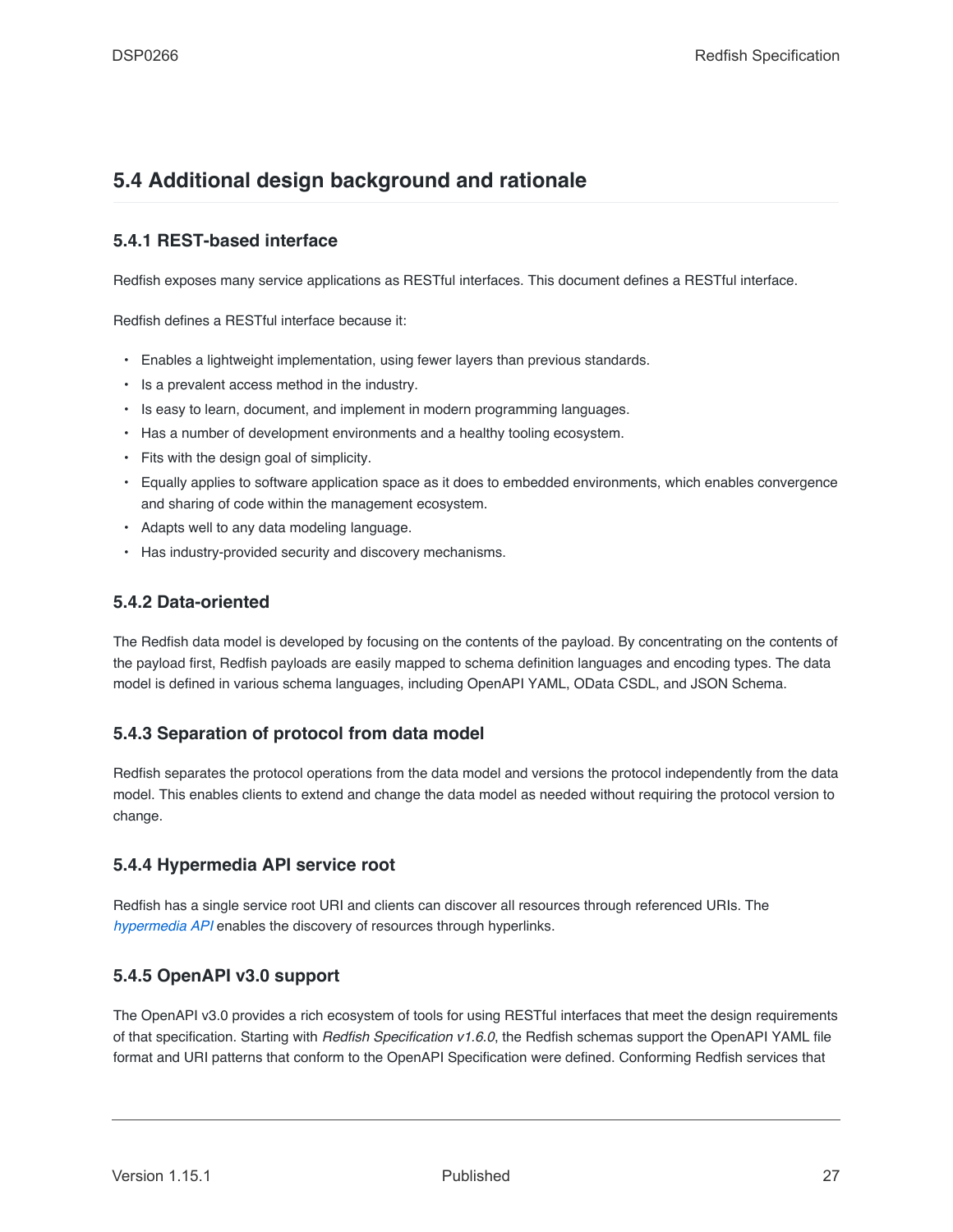support the Redfish protocol version v1.6.0 or later implement those URI patterns to enable use of the OpenAPI ecosystem.

For details, see *[OpenAPI Specification v3.0](#page-16-1)*.

#### <span id="page-27-0"></span>**5.4.6 OData conventions**

With the popularity of RESTful APIs, there are nearly as many RESTful interfaces as there are applications. While following REST patterns helps promote good practices, due to design differences between the many RESTful APIs there few common conventions between them.

To provide for interoperability between APIs, [OData](#page-16-0) defines a set of common RESTful conventions and annotations. Redfish follows OData conventions for describing schema, [URL conventions](#page-201-1), and definitions for typical properties in a JSON payload.

## <span id="page-27-1"></span>**5.5 Service elements**

#### <span id="page-27-2"></span>**5.5.1 Synchronous and asynchronous operation support**

Some operations can take more time than a client typically wants to wait. For this reason, some operations can be asynchronous at the discretion of the service. The request portion of an asynchronous operation is no different from the request portion of a synchronous operation.

To determine whether an operation was completed synchronously or asynchronously, clients can review the [HTTP](#page-65-1) [status codes](#page-65-1). For more information, see the [Asynchronous operations](#page-145-1) clause.

### <span id="page-27-3"></span>**5.5.2 Eventing mechanism**

Redfish enables clients to receive messages outside the normal request and response paradigm. The service uses these messages, or *events*, to asynchronously notify the client of a state change or error condition, usually of a time critical nature.

This specification defines two styles of eventing:

• Push-style eventing.

When the service detects the need to send an event, it calls HTTP POST to push the event message to the client. Clients can enable reception of events by creating a *[subscription](#page-20-5)* entry in the event service, or an administrator can create subscriptions as part of the Redfish service configuration.

• [Server-sent events \(SSE\)-](#page-150-0)style eventing.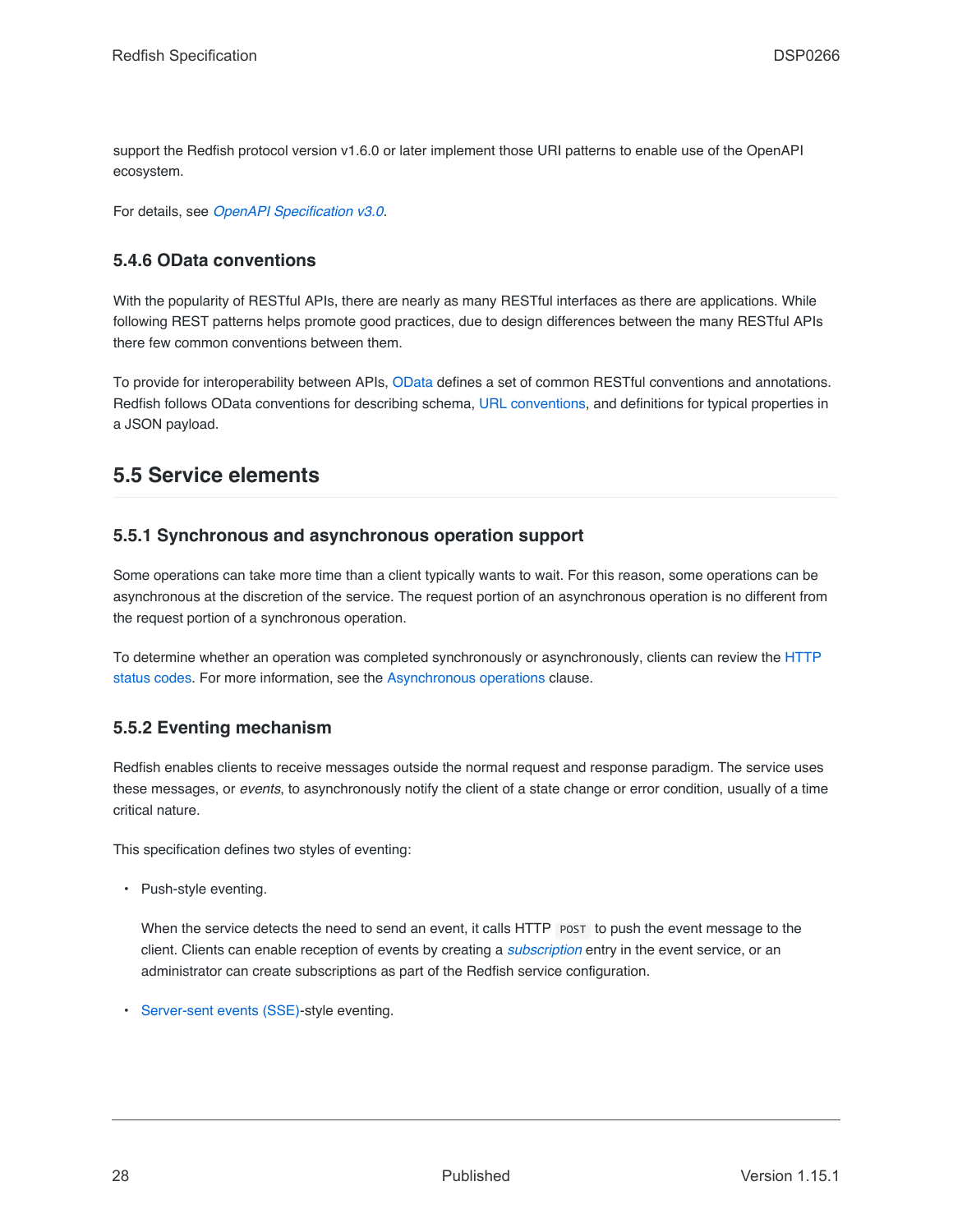The client opens an SSE connection to the service through a GET on the ServerSentEventUri -specified URI in the event service.

For information, see the [Eventing](#page-140-1) clause.

#### <span id="page-28-0"></span>**5.5.3 Actions**

Actions are Redfish operations that do not easily map to RESTful interface semantics. These types of operations may not directly affect properties in the Redfish resources. The Redfish schema defines certain standard actions for common Redfish resources. For these standard actions, the Redfish schema contains the normative language on the behavior of the action.

#### <span id="page-28-1"></span>**5.5.4 Service discovery**

While the service itself is at a well-known URI, clients need to discover the network address of the service. Like UPnP, Redfish uses SSDP for discovery. A wide variety of devices, such as printers and client operating systems, support SSDP. It is simple, lightweight, IPv6 capable, and suitable for implementation in embedded environments.

For more information, see the [Discovery](#page-147-1) clause.

#### <span id="page-28-2"></span>**5.5.5 Remote access support**

Remote management functionality typically includes access mechanisms for redirecting operator interfaces such as serial console, keyboard video and mouse (KVM-IP), command shell, or command-line interface, and virtual media. While these mechanisms are critical functionality, they cannot be reasonably implemented as a RESTful interface.

Therefore, this standard does not define the protocols or access mechanisms for those services but encourages implementations that leverage existing standards. However, the Redfish schema includes resources and properties that enable client discovery of these capabilities and access mechanisms to enable interoperability.

### <span id="page-28-3"></span>**5.6 Security**

The challenge of remote interface security is to protect both the interface and exchanged data. To accomplish this, Redfish provides authentication and encryption. As part of this security, Redfish defines and requires minimum levels of encryption.

For more information, see the [Security details](#page-157-0) clause.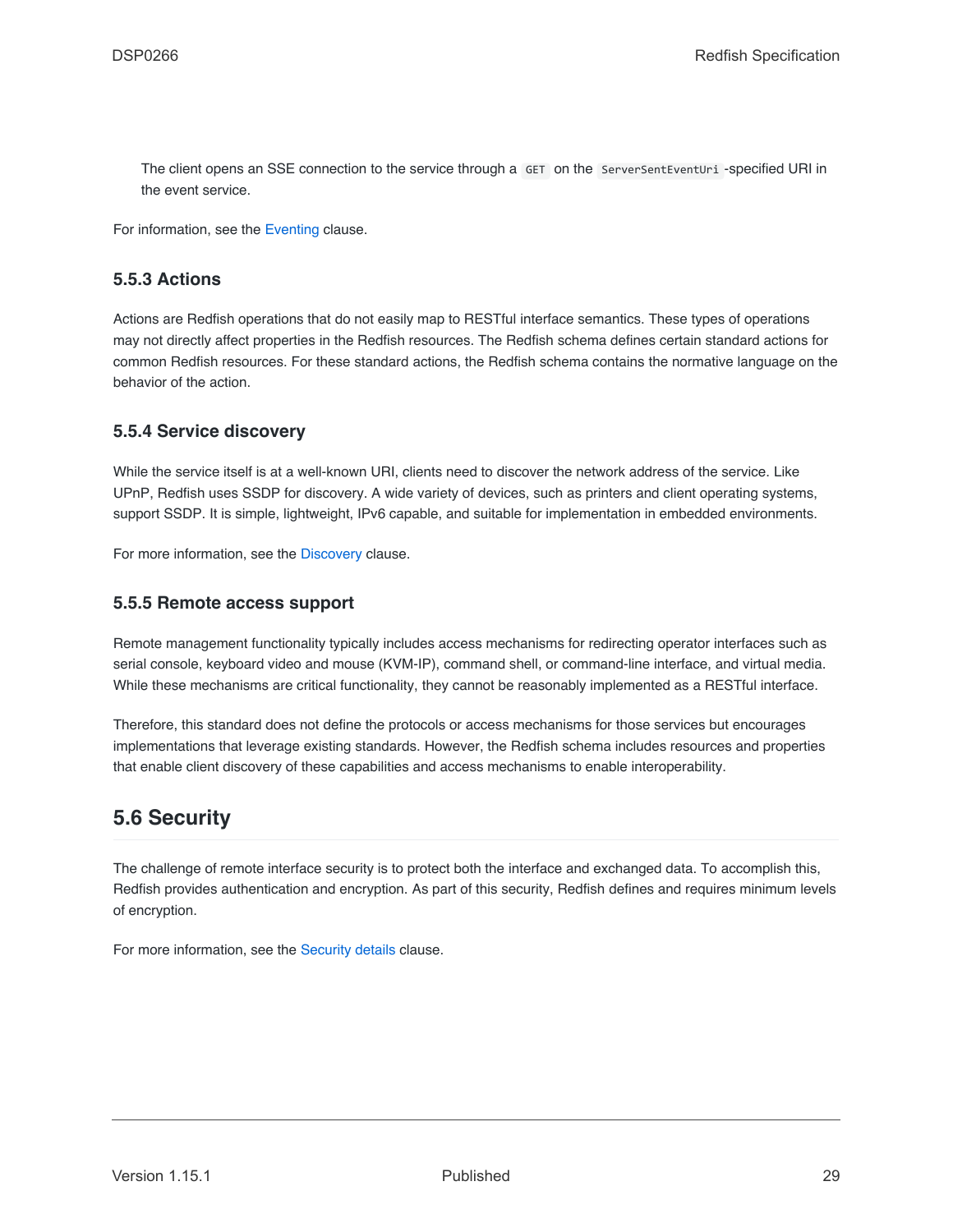# <span id="page-29-0"></span>**6 Protocol details**

In this document, the Redfish protocol refers to the RESTful mapping to HTTP, TCP/IP, and other protocol, transport, and messaging layer aspects. HTTP is the application protocol that transports the messages and TCP/IP is the transport protocol. The RESTful interface is a mapping to the message protocol.

The Redfish protocol is designed around a web service-based interface model, which provides network and interaction efficiency for both user interface (UI) and automation usage. Specifically, the protocol can leverage existing tool chains.

[Table 2](#page-29-2) describes the items that the Redfish protocol uses:

<span id="page-29-2"></span>

| <b>Item</b>              | <b>Description</b>                                        |
|--------------------------|-----------------------------------------------------------|
| <b>HTTP</b> methods      | Maps to common CRUD operations.                           |
| <b>Actions</b>           | Expands operations beyond CRUD-type operations.           |
| <b>Media types</b>       | Negotiates the type of data sent in the message body.     |
| <b>HTTP</b> status codes | Indicates the success or failure of the server's request. |
| <b>Error responses</b>   | Returns more information than HTTP status codes.          |
| <b>TLS</b>               | Secures messages. See Security details.                   |
| Asynchronous semantics   | Manages long-running operations.                          |

#### **Table 2 — Redfish protocol**

A Redfish interface shall be exposed through a web service endpoint implemented by using HTTP version 1.1. See [RFC7230](#page-15-1), [RFC7231,](#page-15-2) and [RFC7232.](#page-15-3)

The subsequent clauses describe how the Redfish interface uses and adds constraints to HTTP to ensure interoperability of Redfish implementations.

# <span id="page-29-1"></span>**6.1 Universal Resource Identifiers**

A Universal Resource Identifier (URI) identifies a resource, including the service root and all Redfish resources.

- A URI shall identify each unique instance of a resource.
- URIs shall not include any [RFC1738-](#page-15-4)defined unsafe characters.
	- For example, the **{** , **}** , , **|** , **^** , **~** , **[** , **]** , **`** , and **\** characters are unsafe because gateways and other transport agents can sometimes modify these characters.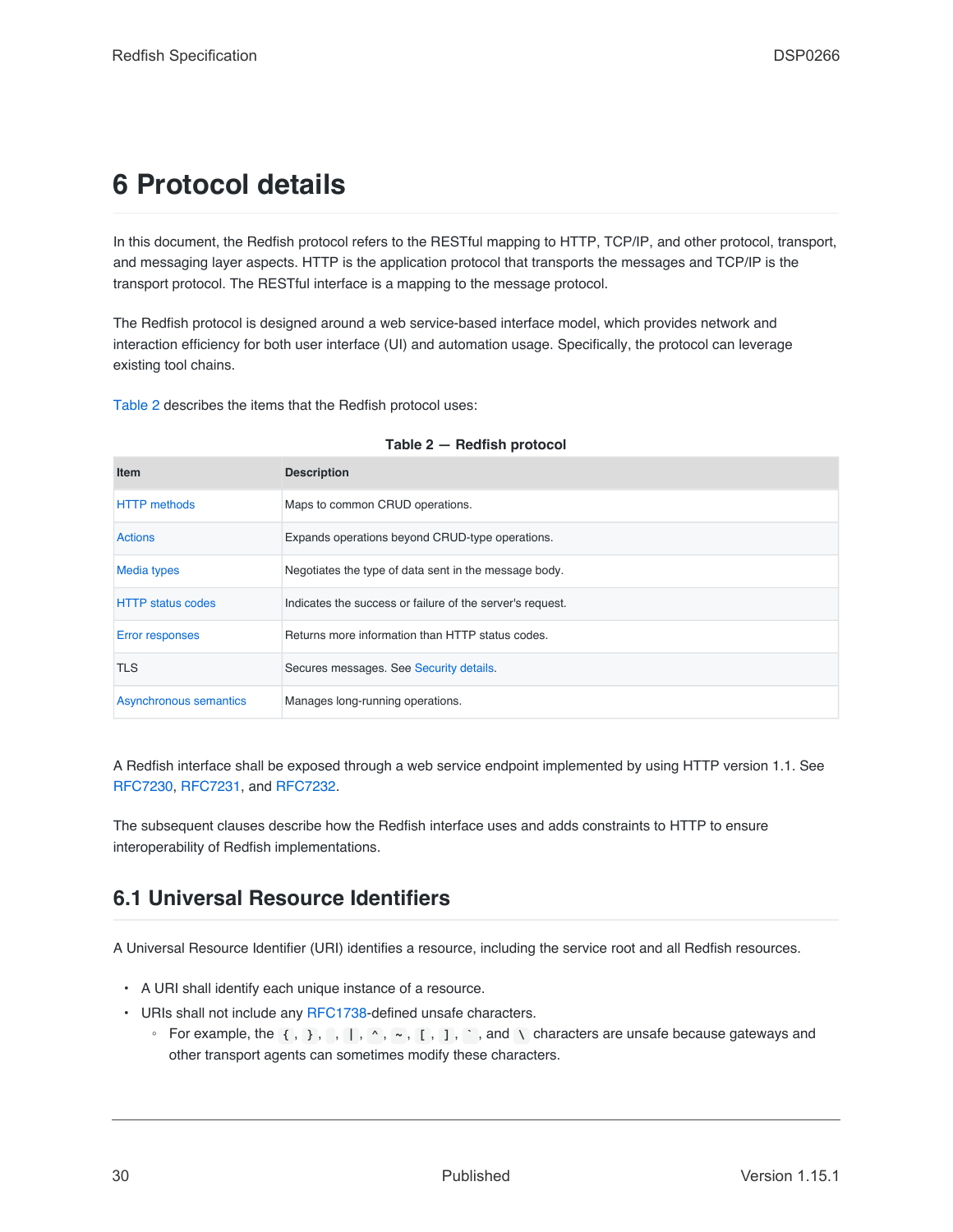- Do not use the **#** character for anything other than the start of a fragment.
- URIs shall not include any percent-encoding of characters. This restriction does not apply to the [query](#page-41-2) [parameters](#page-41-2) portion of the URI.

A GET operation on a URI returns a representation of the resource with properties and hyperlinks to associated resources. The service root URI is well known and is based on the protocol version.

To discover the URIs to additional resources, extract the associated resource hyperlinks from earlier responses. The *[hypermedia API](#page-19-2)* enables the discovery of resources through hyperlinks.

Redfish considers the [RFC3986](#page-15-5)-defined scheme, authority, service root, and version, and unique resource path component parts of the URI.

For example, this URI:

https://mgmt.vendor.com/redfish/v1/Systems/1

Contains these component parts:

- https: is the scheme.
- mgmt.vendor.com is the authority to which to delegate the URI.
- redfish/v1 is the service root and version.
- Systems/1 is the unique resource path.

In a URI:

- The scheme and authority component parts are not part of the unique resource path because redirection capabilities and local operations may cause the connection portion to vary.
- The service root and resource path component parts *uniquely identify* the resource in a Redfish service.

In an implementation:

- The resource path component part shall be unique.
- A [relative reference](#page-34-0) in the body and HTTP headers payload can identify a resource in that same implementation.
- An absolute URI in the body and HTTP headers payload can identify a resource in a different implementation.

For the absolute URI definition, see [RFC3986.](#page-15-5)

For example, a POST operation may return the /redfish/v1/Systems/2 URI in the [Location](#page-64-0) header of the response, which points to the **POST** -created resource.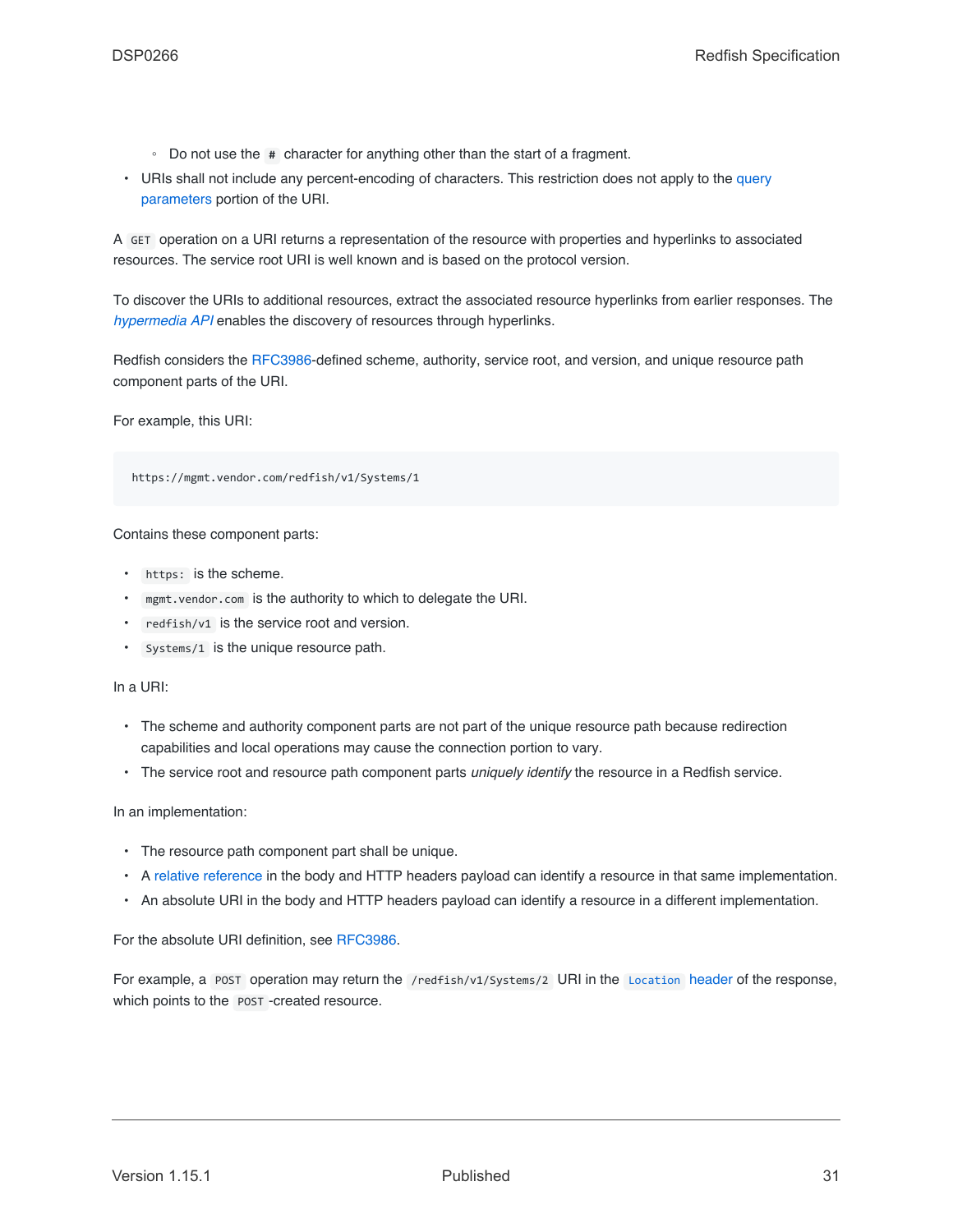Assuming that the client connects through the mgmt.vendor.com appliance, the client accesses the resource through the https://mgmt.vendor.com/redfish/v1/Systems/2 absolute URI.

URIs that conform to [RFC3986](#page-15-5) may also contain the query, ?query, and frag, #frag, components. For information about queries, see [Query parameters.](#page-41-2) When a URI includes a fragment (frag) to submit an operation, the server ignores the fragment.

If a property in a response references another property within a resource, use the [RFC6901-](#page-15-6)defined URI fragment identifier representation format. If the property is a [reference property](#page-78-0) in the schema, the fragment shall reference a valid [resource identifier](#page-82-0). For example, the following fragment identifies a property at index 0 of the Fans array in the /redfish/v1/Chassis/MultiBladeEncl/Thermal resource:

```
{
   "@odata.id": "/redfish/v1/Chassis/MultiBladeEncl/Thermal#/Fans/0"
}
```
For requirements on constructing Redfish URIs, see the [resource URI patterns annotation](#page-106-2) clause.

# <span id="page-31-0"></span>**6.2 HTTP methods**

[Table 3](#page-31-1) describes the mapping of HTTP methods to the Redfish-supported operations. If the **Required** column contains **Yes**, a Redfish interface shall support the HTTP method. If the **Required** column contains **No**, a Redfish interface may support the HTTP method.

<span id="page-31-1"></span>

| <b>HTTP</b> method | Interface semantic                                                 | Required  |
|--------------------|--------------------------------------------------------------------|-----------|
| POST               | Create resource<br>Resource action<br>Eventing                     | Yes       |
| GET                | Retrieve resource                                                  | Yes       |
| PUT                | Replace resource                                                   | No        |
| PATCH              | Update resource                                                    | Yes       |
| DELETE             | Delete resource                                                    | Yes       |
| HEAD               | Retrieve resource header                                           | <b>No</b> |
| OPTIONS            | Retrieve header<br>Cross-origin resource sharing (CORS) pre-flight | No        |

|  | Table 3 – Mapping of HTTP methods to Redfish-supported operations |
|--|-------------------------------------------------------------------|
|--|-------------------------------------------------------------------|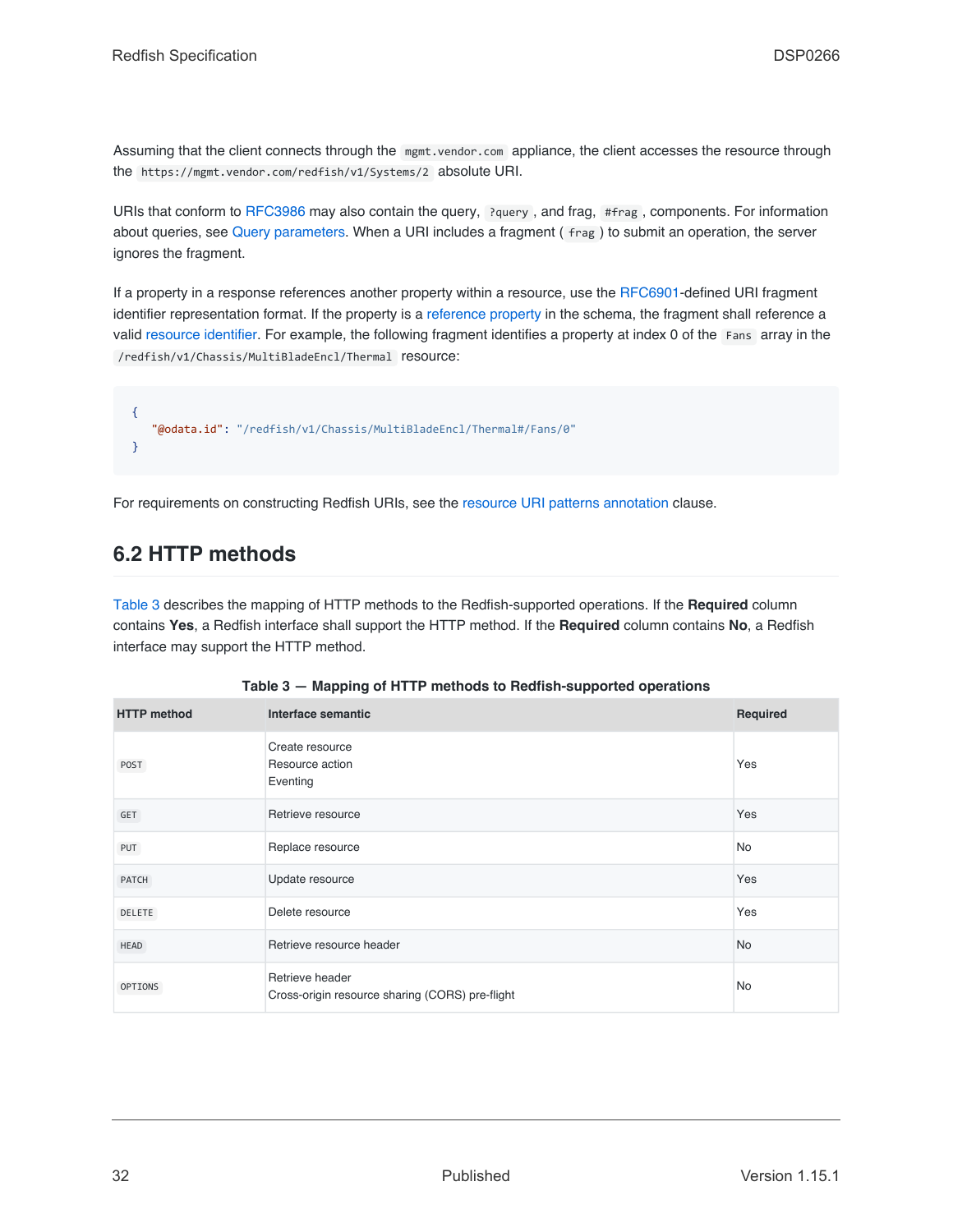For HTTP methods that the Redfish service does not support or that [Table 3](#page-31-1) omits, the Redfish service shall return the HTTP [405 Method Not Allowed](#page-67-0) status code or the HTTP [501 Not Implemented](#page-68-3) status code.

## <span id="page-32-0"></span>**6.3 HTTP redirect**

HTTP redirect enables a service to redirect a request to another URL. Among other things, HTTP redirect enables Redfish resources to alias areas of the data model.

All Redfish clients shall correctly handle HTTP redirect.

The service for the redirected resource shall enforce the [authentication](#page-159-0) and [authorization](#page-162-2) requirements for the redirected resource.

## <span id="page-32-1"></span>**6.4 Media types**

Some resources may be available in more than one type of representation. The media type indicates the representation type.

In HTTP messages, the media type is specified in the Content-Type header. To tell a service to return the response through certain media types, the client sets the HTTP Accept header to a list of the media types.

- All resources shall be available through the JSON application/json media type.
- Redfish services shall make every resource available in a JSON-based representation as a JSON object, as specified in [RFC8259.](#page-15-7) Receivers shall not reject a JSON-encoded message, and shall offer at least one JSONbased response representation. An implementation may offer additional non-JSON media type representations.

To request compression in the response body, clients specify an [Accept-Encoding](#page-36-1) [request header.](#page-36-1)

## <span id="page-32-2"></span>**6.5 ETags**

To reduce unnecessary RESTful accesses to resources, the Redfish service should support the association of a separate entity tag (ETag) with each resource.

- Implementations should support the return of [ETag properties](#page-82-2) for each resource.
- Implementations should support the return of ETag headers for each single-resource response.
- Implementations shall support the return of ETag headers for GET requests of ManagerAccount resources.

Because the service knows whether the new version of the object is substantially different, the service generates and provides the ETag as part of the resource payload.

The ETag mechanism supports both *strong* and *weak* validation. If a resource supports an ETag, it shall use the [RFC7232](#page-15-3)-defined ETag.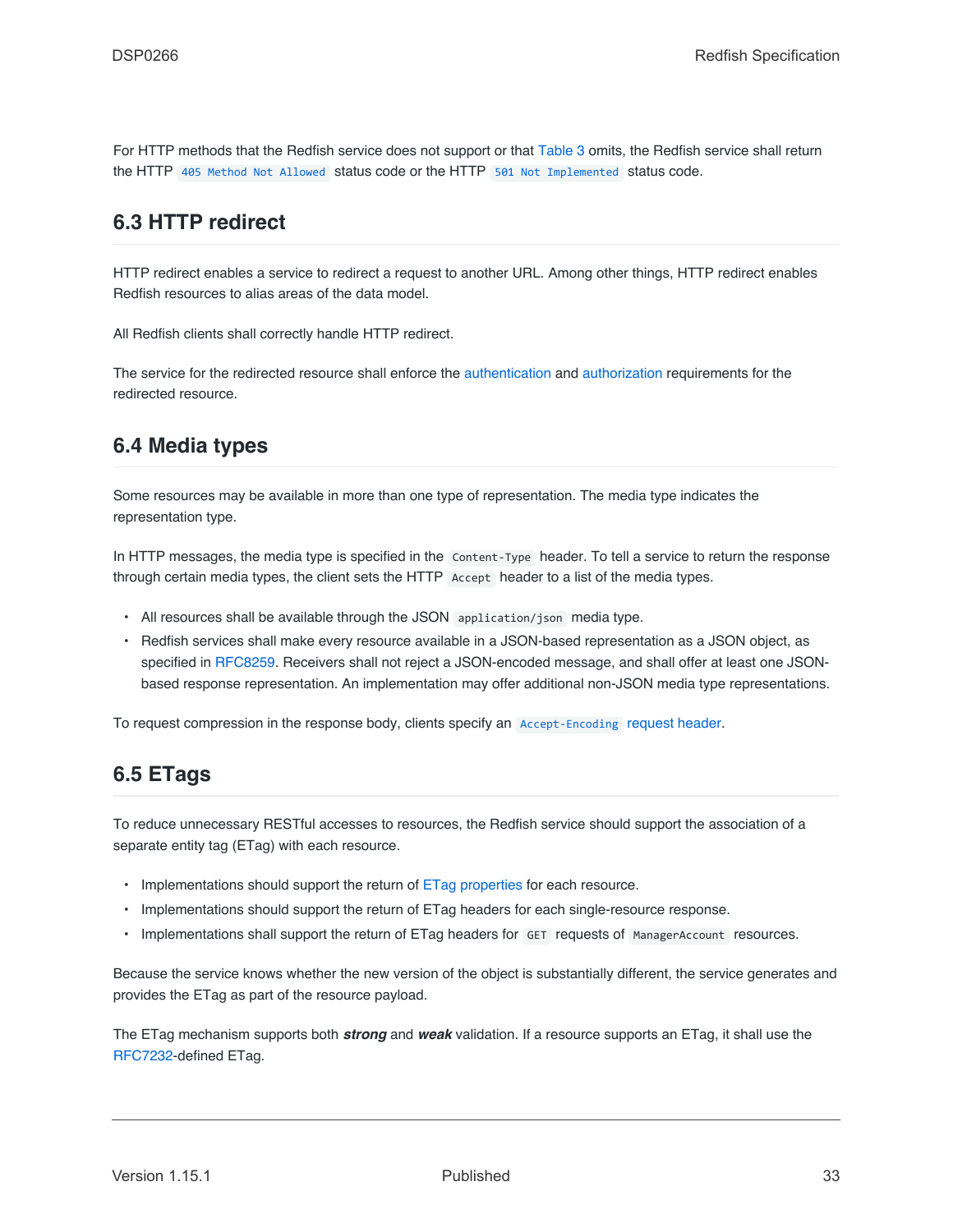This specification does not mandate a particular algorithm for ETag creation, but ETags should be highly collisionfree.

An ETag can be:

- A hash
- A generation ID
- A time stamp
- Some other value that changes when the underlying object changes

If a client performs a [PUT](#page-52-0) operation or [PATCH](#page-50-1) operation to update a resource, it should include an ETag from a previous GET in the HTTP If-Match or If-None-Match header. Both *strong* and *weak* ETags are allowed in these headers. If a service supports the return of the ETag header on a resource, it may respond with the HTTP [428](#page-67-1) [Precondition Required](#page-67-1) status code if the If-Match or If-None-Match header is missing from the PUT or PATCH request for the same resource, as specified in [RFC6585.](#page-15-8)

In addition to the return of the ETag property on each resource, a Redfish service should return the ETag header on:

- A client PUT , POST , or PATCH operation
- A GET operation for an individual resource

The format of the ETag header is:

ETag: <string>

For responses to [\\$expand](#page-44-0) requests:

- The [@odata.etag](#page-82-2) property of each resource in the response shall contain the ETag of the resource as if it were not expanded.
- The ETag header should contain the ETag of the entire response body.

# <span id="page-33-0"></span>**6.6 Protocol version**

The protocol version is separate from the resources' version or the Redfish schema version that the resources support.

Each Redfish protocol version is strongly typed by using the URI of the Redfish service in combination with the resource obtained at that URI, called the ServiceRoot resource.

The root URI for this version of the Redfish protocol shall be /redfish/v1/.

The URI defines the major version of the protocol.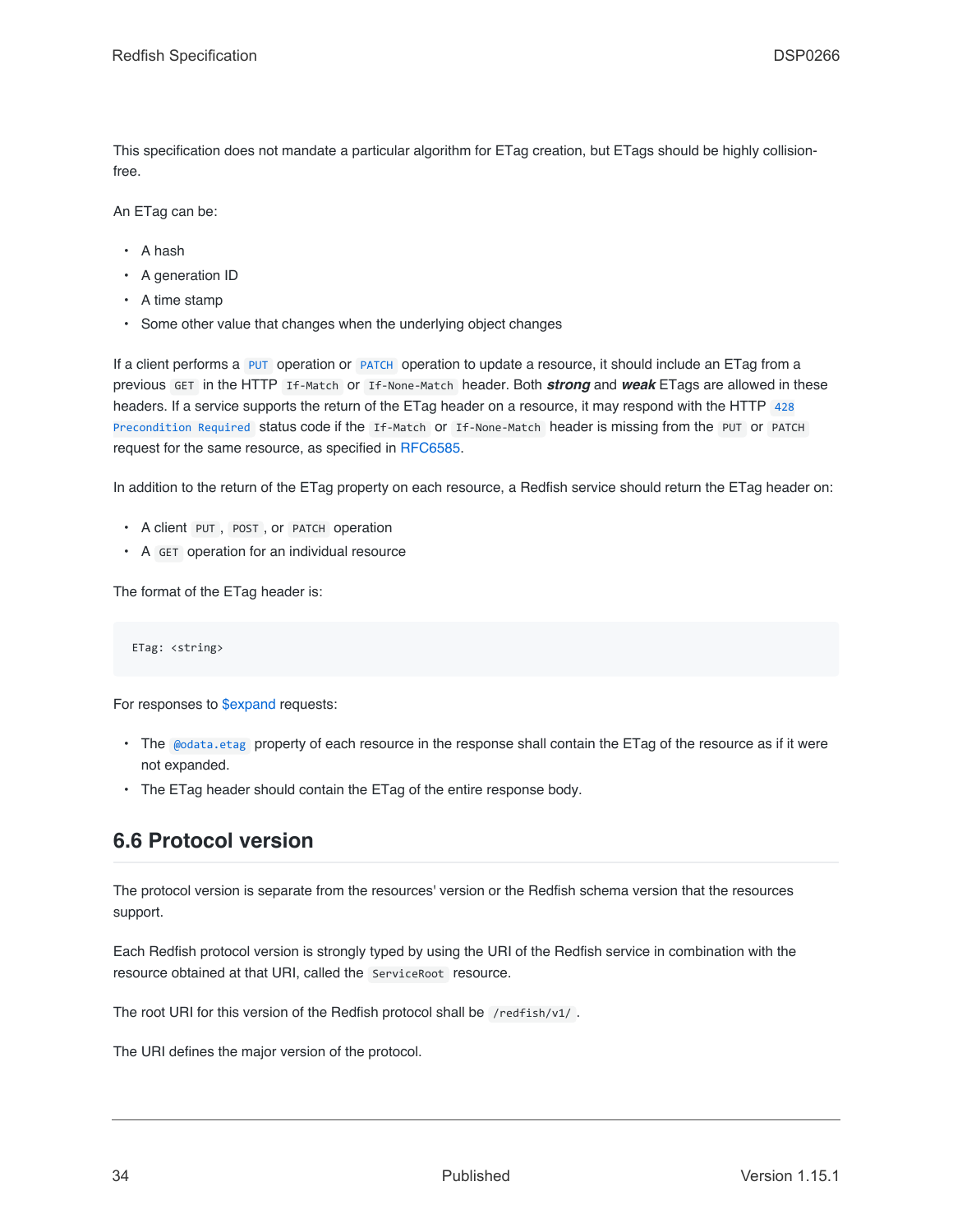The RedfishVersion property of the ServiceRoot resource defines the protocol version, which includes the major version, minor version, and errata version of the protocol, as defined in the Redfish schema for that resource.

The protocol version is a string in the format:

<MajorVersion>.<MinorVersion>.<ErrataVersion>

where

- <MajorVersion> is an integer that represents the major version. Indicates a backward-incompatible change.
- <MinorVersion> is an integer that represents the minor version. Indicates a minor update. Redfish introduces functionality but does not remove any functionality. The minor version preserves compatibility with earlier minor versions.
- <ErrataVersion> is an integer that represents the errata version. Indicates a fix to the earlier version.

Any resource that a client discovers through hyperlinks that the service root or any service root-referenced service or resource returns shall conform to the same protocol version that the service root supports.

A GET operation on the /redfish resource shall return this response body:

```
{
   "v1": "/redfish/v1/"
}
```
## <span id="page-34-0"></span>**6.7 Redfish-defined URIs and relative reference rules**

[Table 4](#page-34-1) describes the Redfish-defined URIs that a Redfish service shall support:

<span id="page-34-1"></span>

| URI                      | <b>Returns</b>                                                                                  | <b>Note</b>                       |
|--------------------------|-------------------------------------------------------------------------------------------------|-----------------------------------|
| /redfish                 | Version. A major update that does not<br>preserve compatibility with earlier minor<br>versions. | Services shall support this URI.  |
| /redfish/v1/             | Redfish service root.                                                                           | Services shall support this URI.  |
| /redfish/v1/odata        | Redfish OData service document.                                                                 | Services shall support this URI.  |
| /redfish/v1/\$metadata   | Redfish metadata document.                                                                      | Services shall support this URI.  |
| /redfish/v1/openapi.yaml | Redfish OpenAPI YAML document.                                                                  | Services should support this URI. |

**Table 4 — Redfish-defined URIs**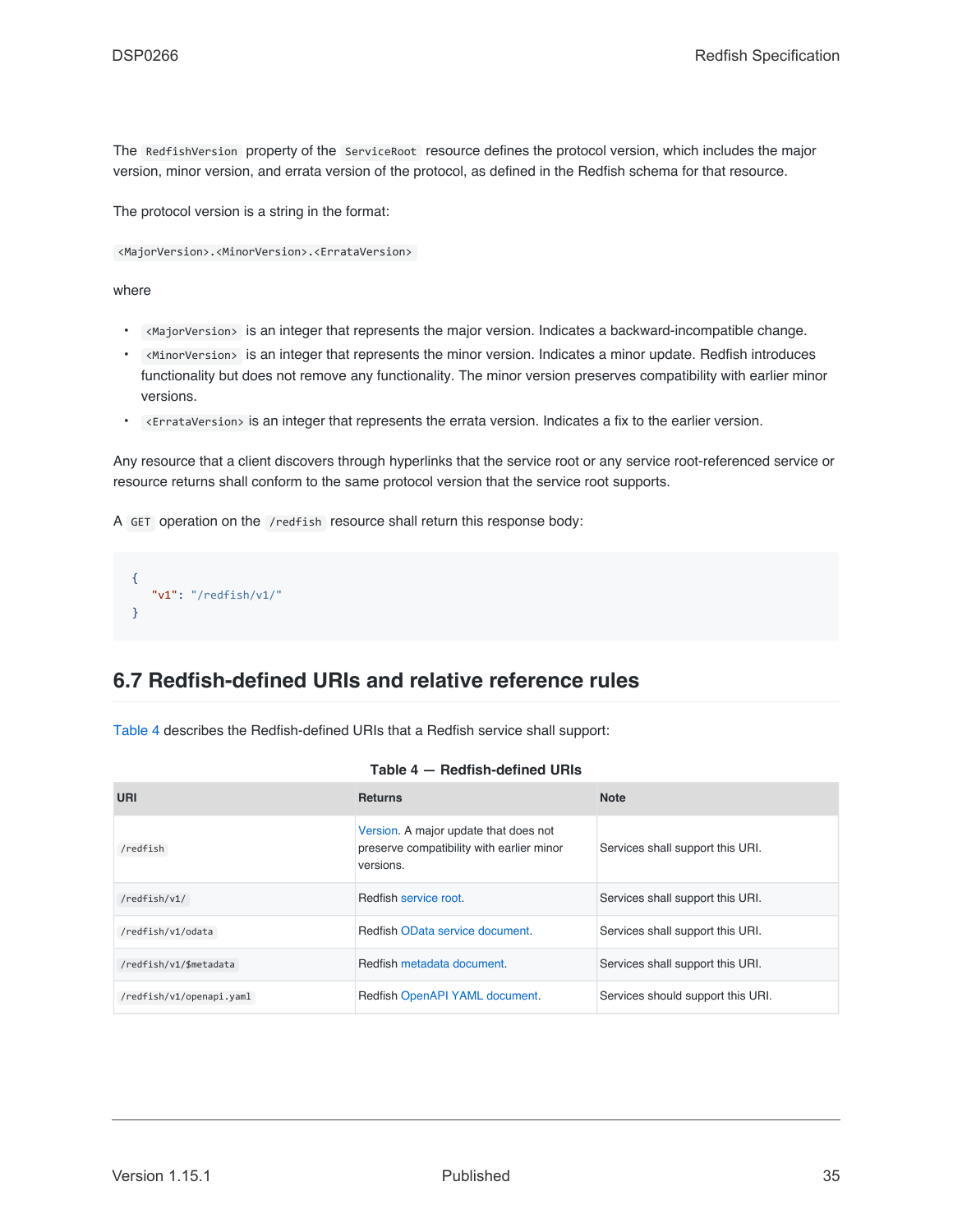| URI                                            | <b>Returns</b>                                                                                                         | <b>Note</b>                       |
|------------------------------------------------|------------------------------------------------------------------------------------------------------------------------|-----------------------------------|
| /redfish/v1/Schemas/ <schemafile></schemafile> | Local copy of a Redfish schema file, where<br><schemafile> is the file name of the local<br/>schema file.</schemafile> | Services should support this URI. |

In addition, [Table 5](#page-35-0) describes the URIs that services shall process without a trailing slash in one of these ways:

- Redirect it to the associated Redfish-defined URI.
- Treat it as the equivalent URI to the associated Redfish-defined URI.

<span id="page-35-0"></span>

| Table 5 - Redfish-defined URIs without trailing slashes |                                       |  |
|---------------------------------------------------------|---------------------------------------|--|
| URI                                                     | <b>Associated Redfish-defined URI</b> |  |
| /redfish/v1                                             | /redfish/v1/                          |  |
| /redfish/                                               | /redfish                              |  |

All other Redfish service-supported URIs shall match the [resource URI patterns definitions,](#page-106-2) except the supplemental resources that the @Redfish.Settings , @Redfish.ActionInfo , and @Redfish.CollectionCapabilities [payload](#page-93-0)

[annotations](#page-93-0) reference. The client shall treat the URIs for these supplemental resources as opaque.

All Redfish-defined URIs and URIs starting with /redfish are reserved for future standardization by DMTF and DMTF alliance partners, except OEM extension URIs, which shall conform to the requirements of the [OEM URIs](#page-91-1) clause.

All relative references that the service uses shall start with either:

- A double forward slash ( // ) and include the authority (network-path), such as //mgmt.vendor.com/redfish/v1/ Systems .
- A single forward slash ( / ) and include the absolute-path, such as /redfish/v1/Systems.

For details, see [RFC3986](#page-15-5).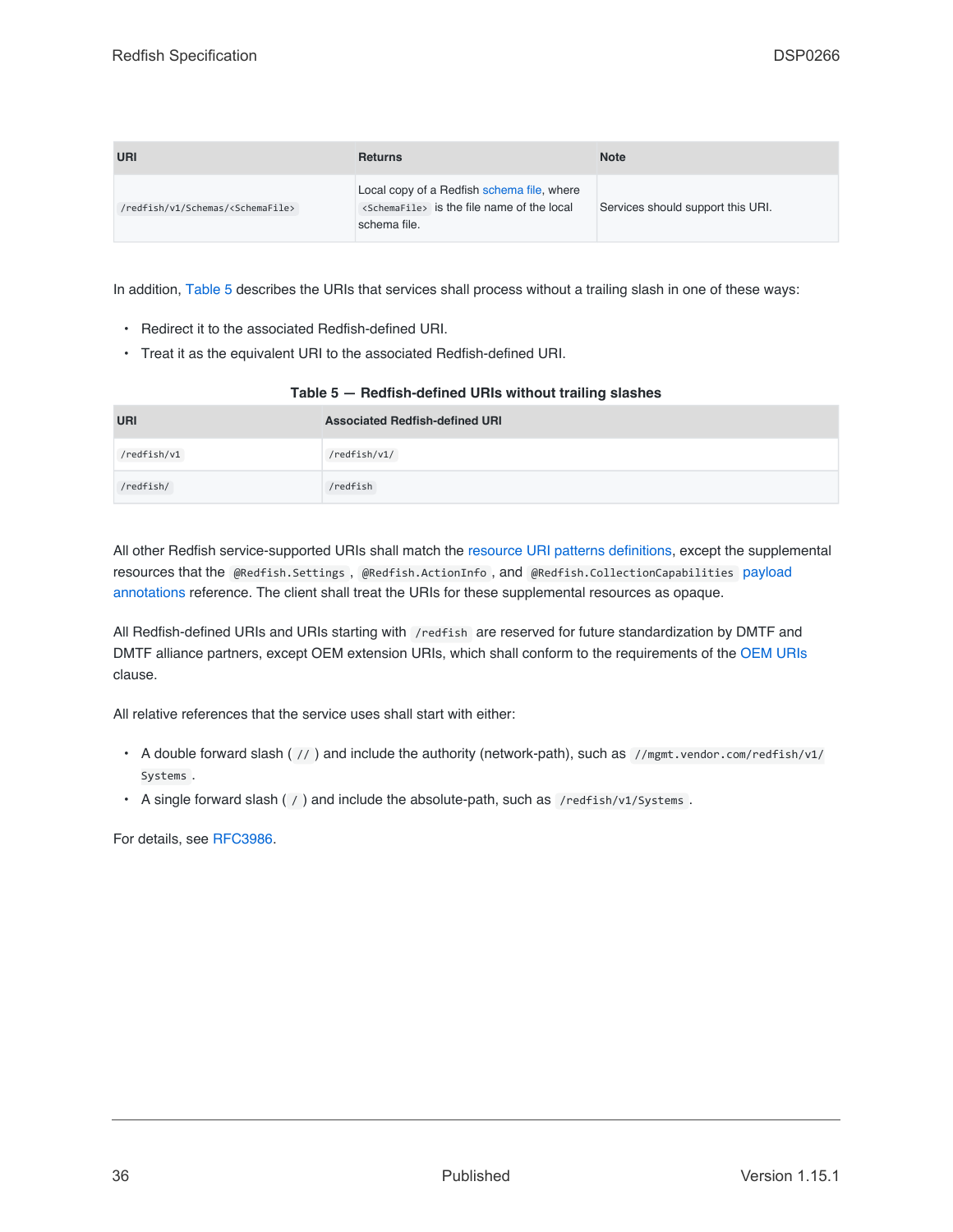# **7 Service requests**

This clause describes the requests that clients can send to Redfish services.

# <span id="page-36-0"></span>**7.1 Request headers**

The *HTTP Specification* defines headers for request messages. [Table 6](#page-37-0) defines those headers and their requirements for Redfish services and clients.

For Redfish services:

- Redfish services shall process the headers in [Table 6](#page-37-0) as defined by the *HTTP 1.1 Specification* if the **Service requirement** column contains **Yes** or **Conditional**.
- Redfish services should process the headers in [Table 6](#page-37-0) and [Table 7](#page-39-0) as defined by the *HTTP 1.1 Specification* if the **Service requirement** column contains **No**.

For Redfish clients (sending the HTTP requests):

- Redfish clients shall include the headers in [Table 6](#page-37-0) as defined by the *HTTP 1.1 Specification* if the **Client requirement** column contains **Yes** or **Conditional**.
- Redfish clients should transmit the headers in [Table 6](#page-37-0) and [Table 7](#page-39-0) as defined by the *HTTP 1.1 Specification* if the **Client requirement** column contains **No**.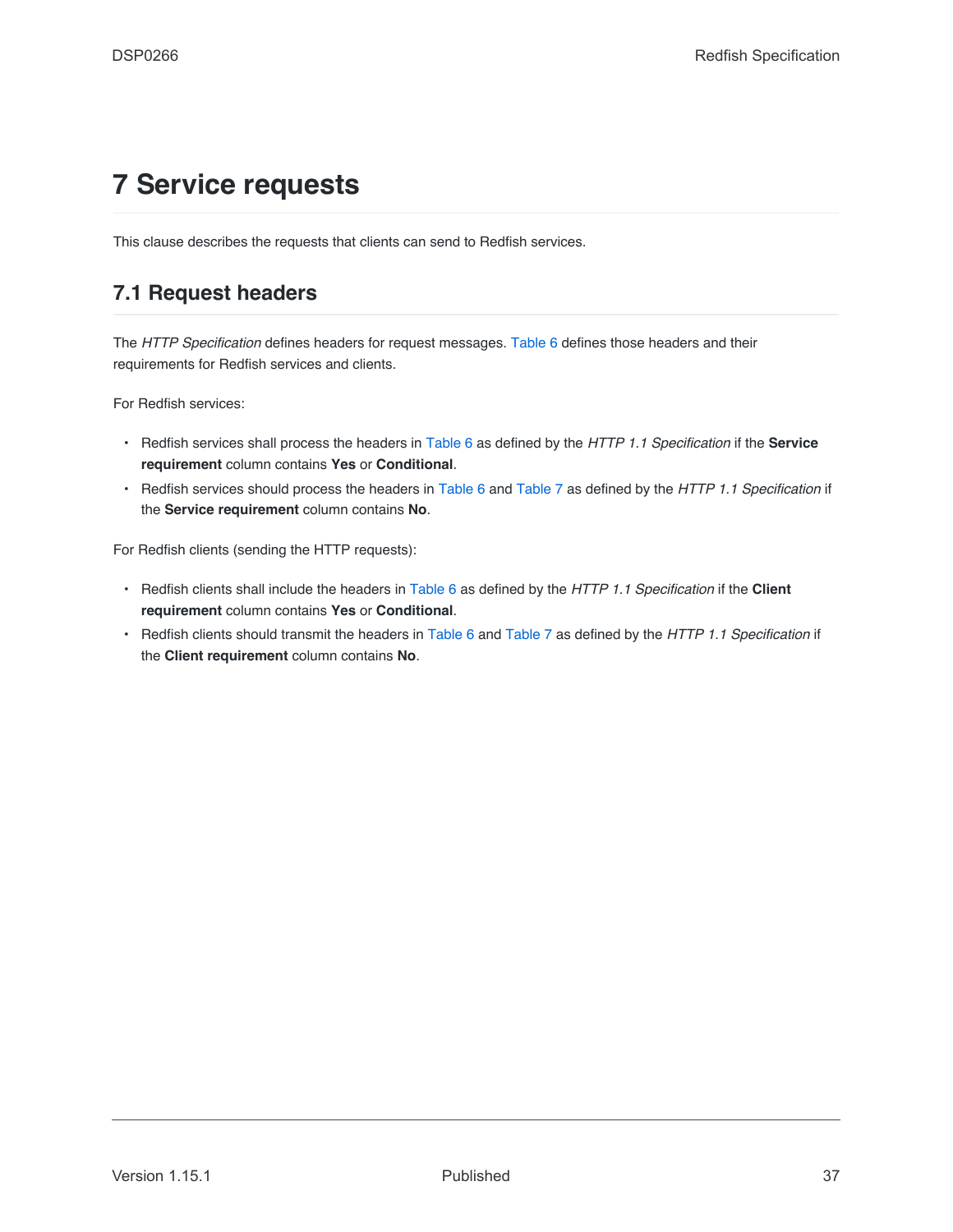<span id="page-37-0"></span>

| <b>Header</b>   | <b>Service</b><br>requirement | <b>Client</b><br>requirement | <b>Supported</b><br>values | <b>Description</b>                                                                                                                                                                                                                                                                                                                                                                                                                                                                                                                                                                                                                                                                                                                                                                                                                                                                                   |
|-----------------|-------------------------------|------------------------------|----------------------------|------------------------------------------------------------------------------------------------------------------------------------------------------------------------------------------------------------------------------------------------------------------------------------------------------------------------------------------------------------------------------------------------------------------------------------------------------------------------------------------------------------------------------------------------------------------------------------------------------------------------------------------------------------------------------------------------------------------------------------------------------------------------------------------------------------------------------------------------------------------------------------------------------|
| Accept          | Yes                           | No                           | <b>RFC7231</b>             | Communicates to the server the media type or types<br>that this client is prepared to accept.<br>Services shall support resource requests with Accept<br>header values of application/json Or application/<br>json; charset=utf-8.<br>Services shall support XML metadata requests with<br>Accept header values of application/xml Or<br>application/xml; charset=utf-8.<br>Services shall support OpenAPI YAML schema<br>requests with Accept header values of application/<br>yaml Or application/yaml; charset=utf-8 Or<br>application/vnd.oai.openapi Of application/<br>vnd.oai.openapi;charset=utf-8.<br>Services shall support SSE requests with Accept<br>header values of text/event-stream Or text/event-<br>stream; charset=utf-8.<br>Services shall support any request with Accept<br>header values of application/*,<br>application/*;charset=utf-8, */*, Or<br>$*/*$ ; charset=utf-8. |
| Accept-Encoding | No                            | No                           | <b>RFC7231</b>             | Indicates whether the client can handle gzip-encoded<br>responses. If a service cannot return an acceptable<br>response to a request with this header, it shall<br>respond with the HTTP 406 Not Acceptable status<br>code. If the request omits this header, the service<br>should not return gzip-encoded responses.                                                                                                                                                                                                                                                                                                                                                                                                                                                                                                                                                                               |
| Accept-Language | No                            | No                           | <b>RFC7231</b>             | The languages that the client accepts in the response.<br>If the request omits this header, uses the service's<br>default language for the response.                                                                                                                                                                                                                                                                                                                                                                                                                                                                                                                                                                                                                                                                                                                                                 |
| Authorization   | Conditional                   | Conditional                  | RFC7617,<br><b>RFC6749</b> | Required for HTTP Basic authentication and OAuth<br>2.0.<br>A client can access unsecured resources without this<br>header on systems that support Basic authentication.                                                                                                                                                                                                                                                                                                                                                                                                                                                                                                                                                                                                                                                                                                                             |

#### **Table 6 — Request headers**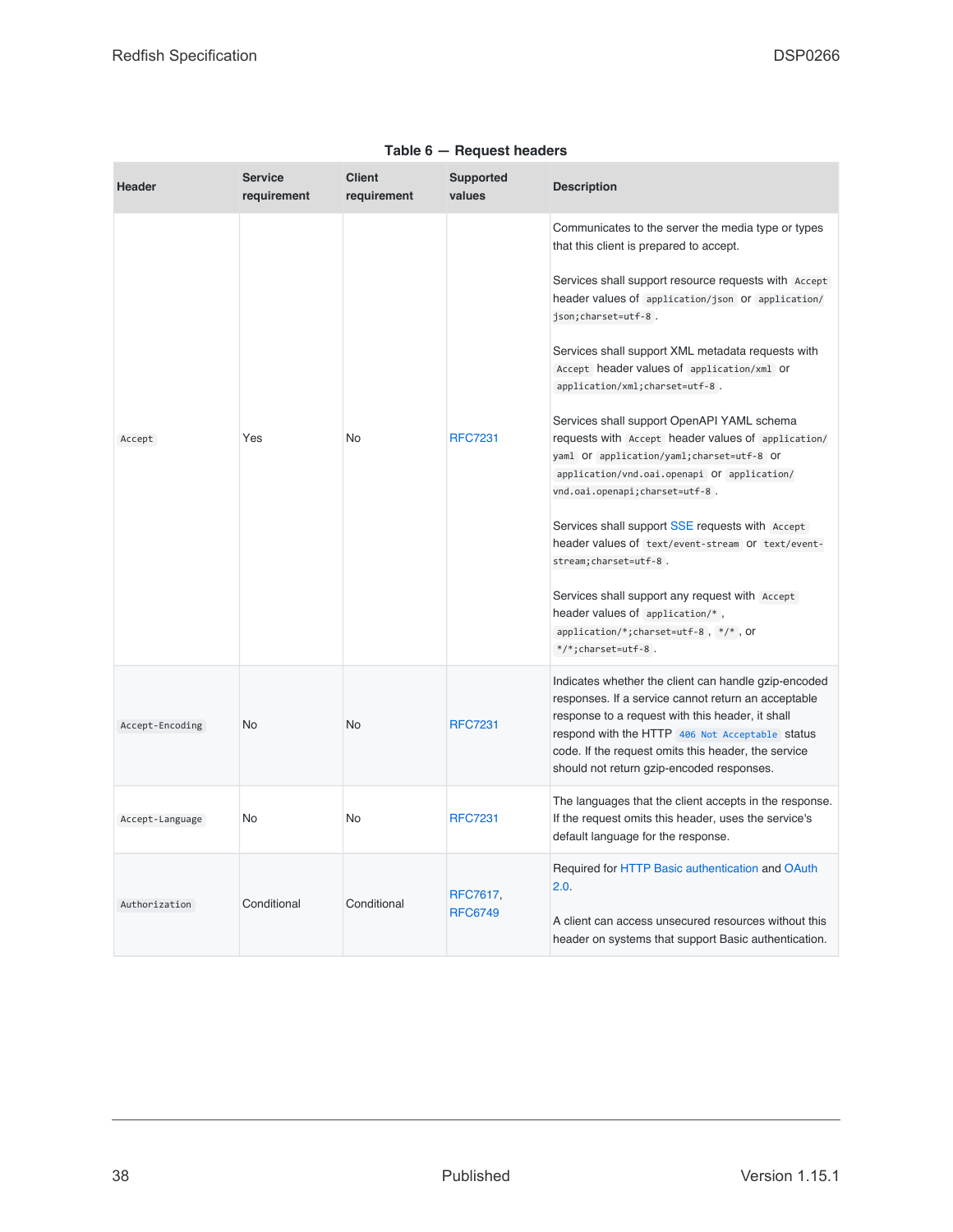| <b>Header</b>  | <b>Service</b><br>requirement | <b>Client</b><br>requirement | <b>Supported</b><br>values | <b>Description</b>                                                                                                                                                                                                                                                                                        |
|----------------|-------------------------------|------------------------------|----------------------------|-----------------------------------------------------------------------------------------------------------------------------------------------------------------------------------------------------------------------------------------------------------------------------------------------------------|
| Content-Length | No.                           | No                           | <b>RFC7231</b>             | The size of the message body.<br>To indicate the size of the body, a client can use the<br>Transfer-Encoding: chunked header.<br>If a service needs to use Content-Length and does<br>not support Transfer-Encoding, it responds with the<br>HTTP 406 Not Acceptable status code.                         |
| Content-Type   | Conditional                   | Conditional                  | <b>RFC7231</b>             | The request format. Required for operations with a<br>request body.<br>Services shall accept the Content-Type header set to<br>either application/json Or application/<br>json; charset=utf-8.<br>It is recommended that clients use these values in<br>requests because other values can cause an error. |
| Host           | Yes                           | No                           | <b>RFC7230</b>             | Enables support of multiple origin hosts at a single IP<br>address.                                                                                                                                                                                                                                       |
| If-Match       | Conditional                   | No.                          | <b>RFC7232</b>             | To ensure that clients update the resource from a<br>known state, PUT and PATCH requests for resources<br>for which a service returns ETags shall support If-<br>Match.<br>While not required for clients, it is highly<br>recommended for PUT and PATCH operations.                                      |
| If-None-Match  | No.                           | No                           | <b>RFC7232</b>             | A service only returns the resource if the current ETag<br>of that resource does not match the ETag sent in this<br>header.<br>If the ETag in this header matches the resource's<br>current ETag, the GET operation returns the HTTP<br>304 Not Modified Status code.                                     |
| Last-Event-ID  | No.                           | <b>No</b>                    | <b>HTML5 SSE</b>           | The event source's last id field from the SSE stream.<br>Requests history event data.<br>See Server-sent events.                                                                                                                                                                                          |
| Max-Forwards   | No                            | No                           | <b>RFC7231</b>             | Limits gateway and proxy hops.<br>Prevents messages from remaining in the network<br>indefinitely.                                                                                                                                                                                                        |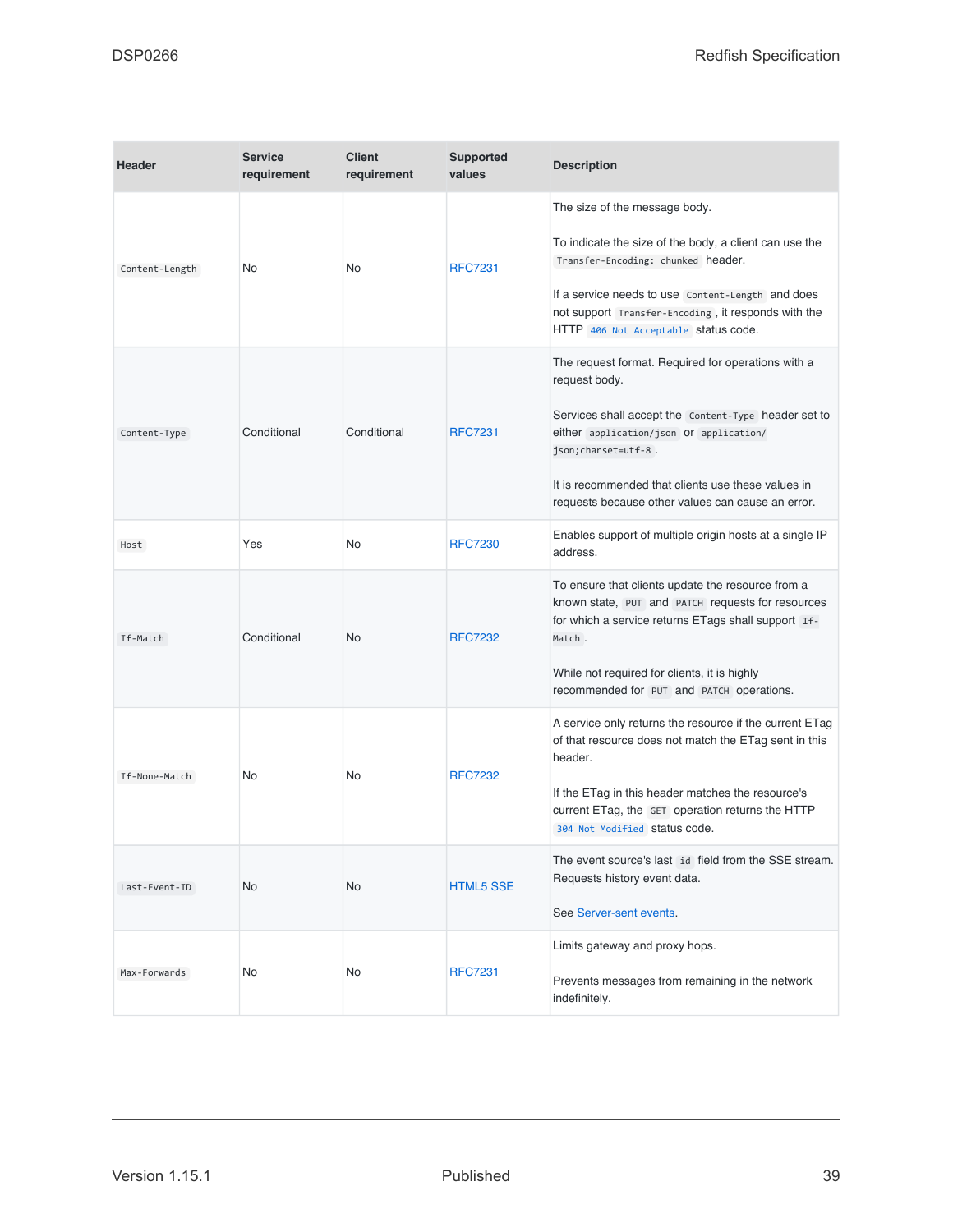| <b>Header</b>    | <b>Service</b><br>requirement | <b>Client</b><br>requirement | <b>Supported</b><br>values                             | <b>Description</b>                                                                                                                                                                                                                                |
|------------------|-------------------------------|------------------------------|--------------------------------------------------------|---------------------------------------------------------------------------------------------------------------------------------------------------------------------------------------------------------------------------------------------------|
| OData-MaxVersion | <b>No</b>                     | <b>No</b>                    | 4.0                                                    | The maximum OData version that an OData-aware<br>client understands.                                                                                                                                                                              |
| OData-Version    | Yes                           | <b>No</b>                    | 4.0                                                    | The OData version.<br>Services shall reject requests that specify an<br>unsupported OData version.<br>If a service encounters an unsupported OData<br>version, it should reject the request with the HTTP 412<br>Precondition Failed status code. |
| Origin           | Yes                           | <b>No</b>                    | <b>Fetch Living</b><br>Standard, 3.1.<br>Origin header | Enables web applications to consume a Redfish<br>service while preventing CSRF attacks.                                                                                                                                                           |
| User-Agent       | Yes                           | <b>No</b>                    | <b>RFC7231</b>                                         | Traces product tokens and their versions.<br>The header can list multiple product tokens.                                                                                                                                                         |
| Via              | <b>No</b>                     | <b>No</b>                    | <b>RFC7230</b>                                         | Defines the network hierarchy and recognizes<br>message loops.<br>Each pass inserts its own Via header.                                                                                                                                           |

Redfish services shall understand and be able to process the headers in [Table 7](#page-39-0) as defined by this specification if the **Service requirement** column contains **Yes**.

#### **Table 7 — Request headers part 2**

<span id="page-39-0"></span>

| <b>Header</b> | <b>Service</b><br>requirement | <b>Client</b><br>requirement | Supported<br>values             | <b>Description</b>                                                                                                                                                                                                    |
|---------------|-------------------------------|------------------------------|---------------------------------|-----------------------------------------------------------------------------------------------------------------------------------------------------------------------------------------------------------------------|
| X-Auth-Token  | Yes                           | Conditional                  | Opaque encoded<br>octet strings | Authenticates user sessions.<br>The token value shall be indistinguishable from<br>random.<br>While services shall support this header, a client can<br>access unsecured resources without establishing a<br>session. |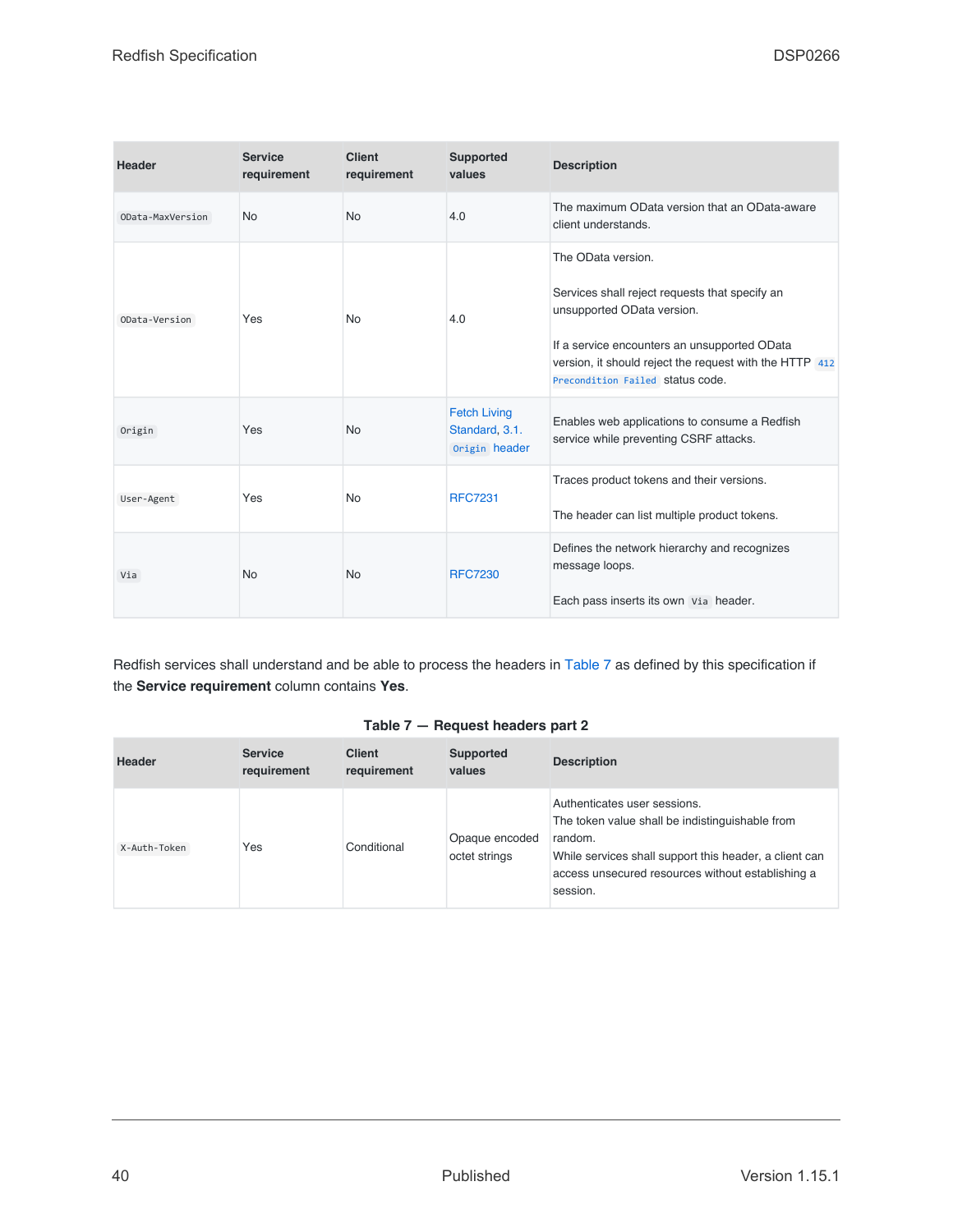### **7.2 GET (read requests)**

### **7.2.1 GET (read requests) overview**

The GET operation retrieves resources from a Redfish service. Clients make a GET request to the individual resource URI. Clients may obtain the resource URI from published sources, such as the OpenAPI document, or from a [resource identifier property](#page-82-0) in a previously retrieved resource response, such as the [links property.](#page-84-0)

The service shall return the resource representation using one of the media types listed in the Accept header, subject to the requirements of the [media types](#page-32-0). If the Accept header is absent, the service shall return the resource's representation as application/json . Services may but are not required to support the convention of retrieving individual properties within a resource by appending a segment containing the property name to the URI of the resource.

- The HTTP GET operation shall retrieve a resource without causing any side effects.
- The service shall ignore the content of the body on a GET.
- The GET operation shall be idempotent in the absence of outside changes to the resource.

If supported by the service, clients can perform a conditional GET operation by specifying an [If-None-Match](#page-36-0) request [header](#page-36-0) that contains the ETag of the resource.

### **7.2.2 Resource collection requests**

Clients retrieve a resource collection by making a GET request to the resource collection URI. The response includes the resource collection's properties and an array of its *[members](#page-19-0)*.

No requirements are placed on implementations to return a consistent set of members when a series of requests that use paging query parameters are made over time to obtain the entire set of members. These calls can result in missed or duplicate elements if multiple GET requests use paging to retrieve the Members array instances.

- Clients shall not make assumptions about the URIs for the members of a resource collection.
- Retrieved resource collections shall always include the count ([Members@odata.count](#page-84-1)) property to specify the total number of entries in its Members array.
- Regardless of the next link ( [Members@odata.nextLink](#page-84-2) ) property or paging, the count ( [Members@odata.count](#page-84-1) ) [property](#page-84-1) shall return the total number of resources that the Members array references.

A subset of the members can be retrieved using client paging [query parameters.](#page-41-0)

A service might not be able to return all of the contents of a resource collection request in a single response body. In this case, the response can be paged by the service. If a service pages a response to a resource collection request, the following rules shall apply: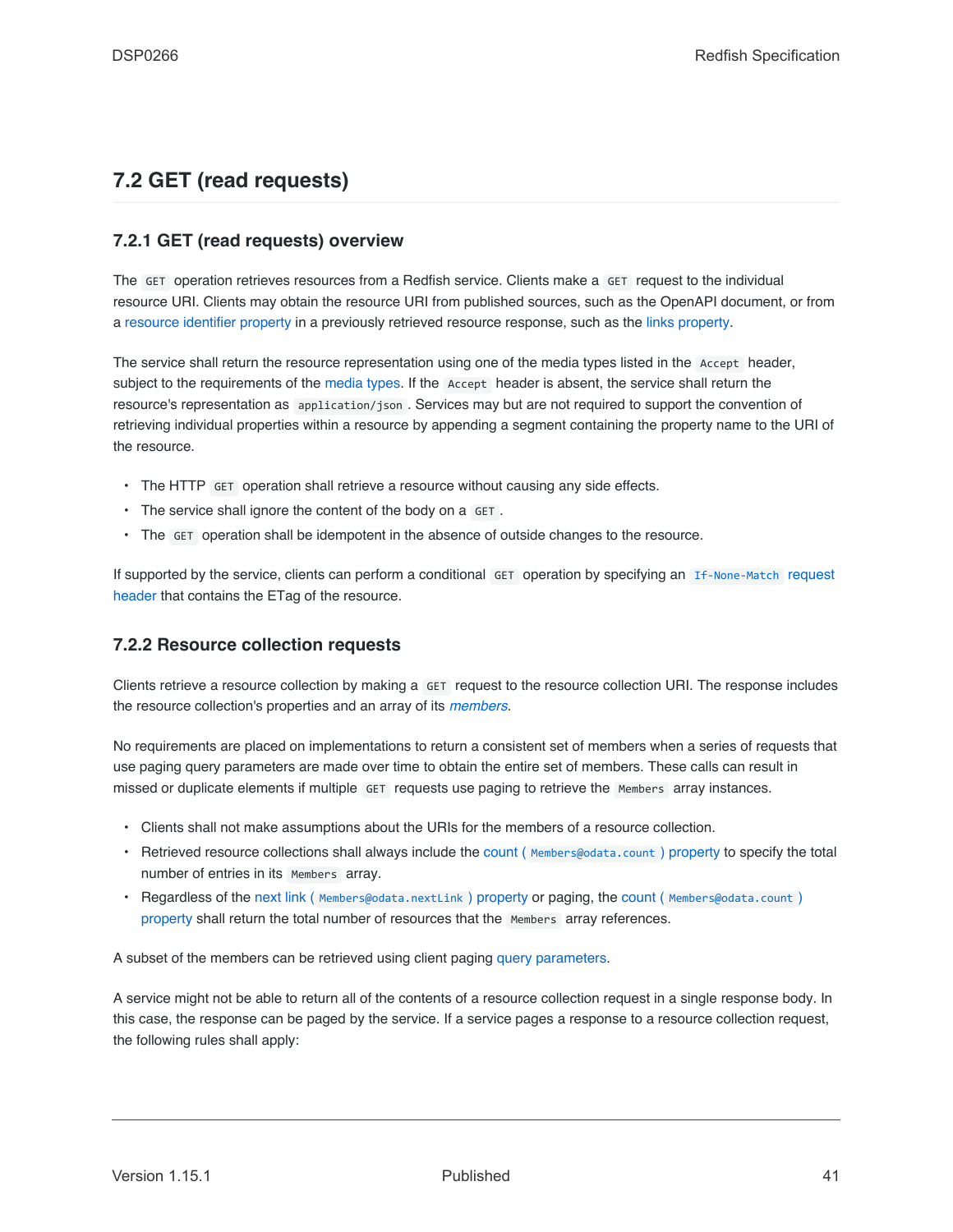- Responses can contain a subset of the full resource collection's members.
- Individual members shall not be split across response bodies.
- A next link ([Members@odata.nextLink](#page-84-2)) property annotation shall be supplied in the response body with the URI to the next set of members in the collection.
- The next link ( [Members@odata.nextLink](#page-84-2) ) property shall adhere to the rules in the [Next link property](#page-84-2) clause.
- GET operations on the next link ( [Members@odata.nextLink](#page-84-2) ) property shall return the subsequent section of the resource collection response.

### <span id="page-41-2"></span>**7.2.3 Service root request**

The root URL for Redfish version 1.x services shall be /redfish/v1/ .

The service returns the ServiceRoot resource, as defined by this specification, as a response for the root URL.

Services shall not require authentication to retrieve the service root and /redfish resources.

#### <span id="page-41-1"></span>**7.2.4 OData service and metadata document requests**

Redfish services expose two OData-defined documents at specific URIs to enable generic OData clients to navigate the Redfish service.

- Service shall expose an [OData metadata document](#page-68-0) at the /redfish/v1/\$metadata URI.
- Service shall expose an [OData service document](#page-19-1) at the /redfish/v1/odata URI.
- Service shall not require authentication to retrieve the OData metadata document or the OData service document.

### <span id="page-41-0"></span>**7.3 Query parameters**

#### **7.3.1 Query parameter overview**

To paginate, retrieve subsets of resources, or expand the results in a single response, clients can include the query parameters. Some query parameters apply only to resource collections.

Services:

- Shall only support query parameters on GET operations.
- Should support the \$top, \$skip, only, and excerpt query parameters.
- May support the \$expand, \$filter, and \$select query parameters.
- Shall include the ProtocolFeaturesSupported object in the service root, if the service supports query parameters. ◦ This object indicates which parameters and options have been implemented.
- Shall ignore unknown or unsupported query parameters that do not begin with  $\frac{1}{2}$ .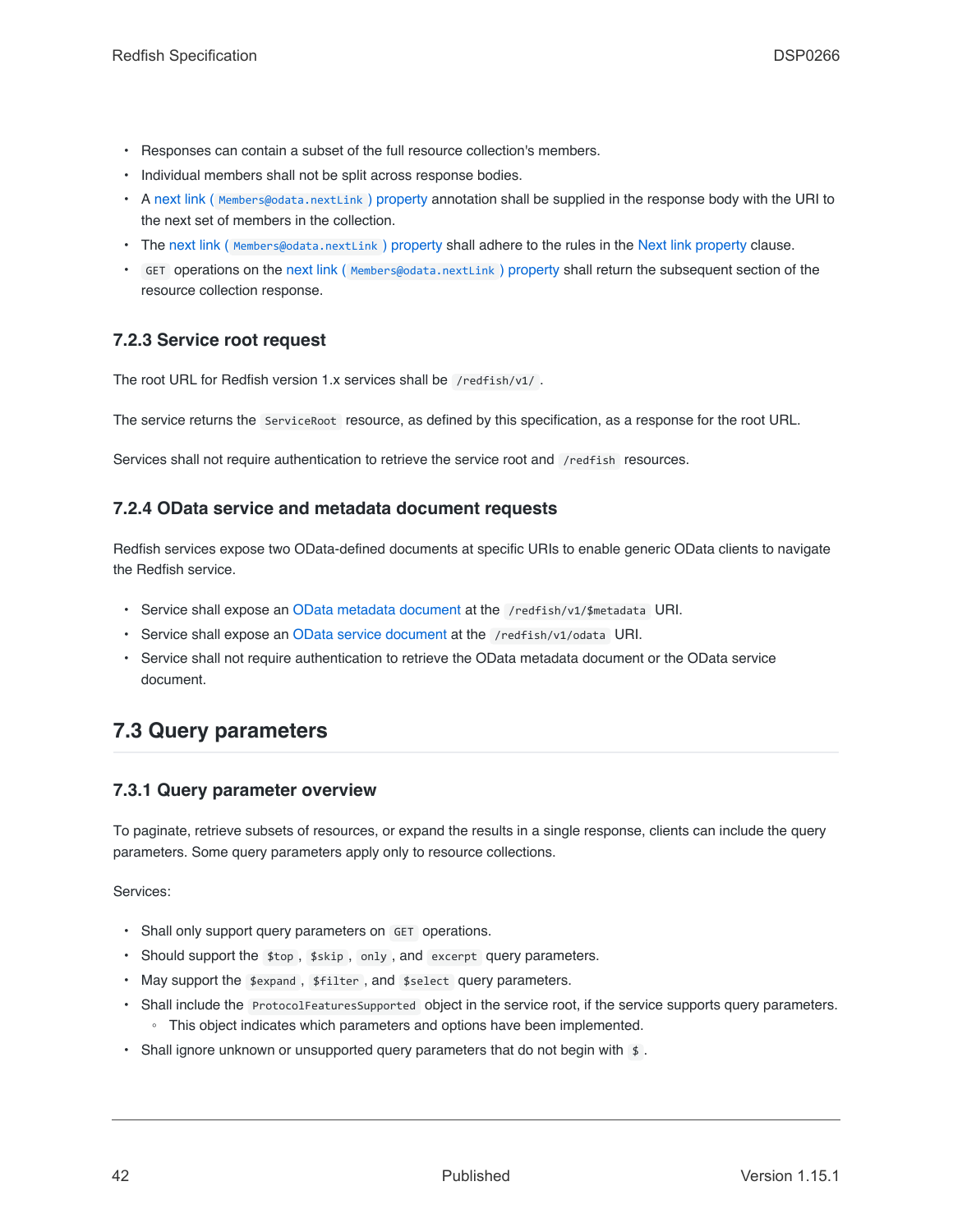- Shall use the & operator to separate multiple query parameters in a single request.
- Should ignore the = character if provided as the last character for the only or excerpt query parameters.

Services shall return:

- The HTTP [501 Not Implemented](#page-68-1) status code for any unsupported query parameters that start with \$.
- An [extended error](#page-71-0) that indicates the unsupported query parameters for this resource.
- The HTTP [400 Bad Request](#page-67-3) status code for any query parameters that contain values that are invalid, or values applied to query parameters without defined values, such as excerpt or only .

Services should return:

- The HTTP [400 Bad Request](#page-67-3) status code with the QueryNotSupportedOnResource message from the Base Message Registry for any implemented query parameters that are not supported on a resource in the request.
- The HTTP [400 Bad Request](#page-67-3) status code with the QueryNotSupportedOnResource message from the Base Message Registry for any supported query parameters that apply only to resource collections but are used on singular resources. This includes query parameters such as \$filter, \$top, \$skip, and only.
- The HTTP [400 Bad Request](#page-67-3) status code with the QueryNotSupportedOnOperation message from the Base Message Registry for any supported query parameters on operations other than GET.

Services shall process query parameters in this order:

- \$filter
- \$skip
- \$top
- Apply server-side pagination
- \$expand
- excerpt
- \$select

[Table 8](#page-42-0) describes the query parameters:

|  |  | Table $8 -$ Query parameters |
|--|--|------------------------------|
|--|--|------------------------------|

<span id="page-42-0"></span>

| <b>Query parameter</b> | Description and example                                                                         |
|------------------------|-------------------------------------------------------------------------------------------------|
|                        | Returns a subset of the resource's properties that match the defined Excerpt schema annotation. |
| excerpt                | If no Excerpt schema annotation is defined for the resource, the entire resource is returned.   |
|                        | Example:                                                                                        |
|                        | https://resource?excerpt                                                                        |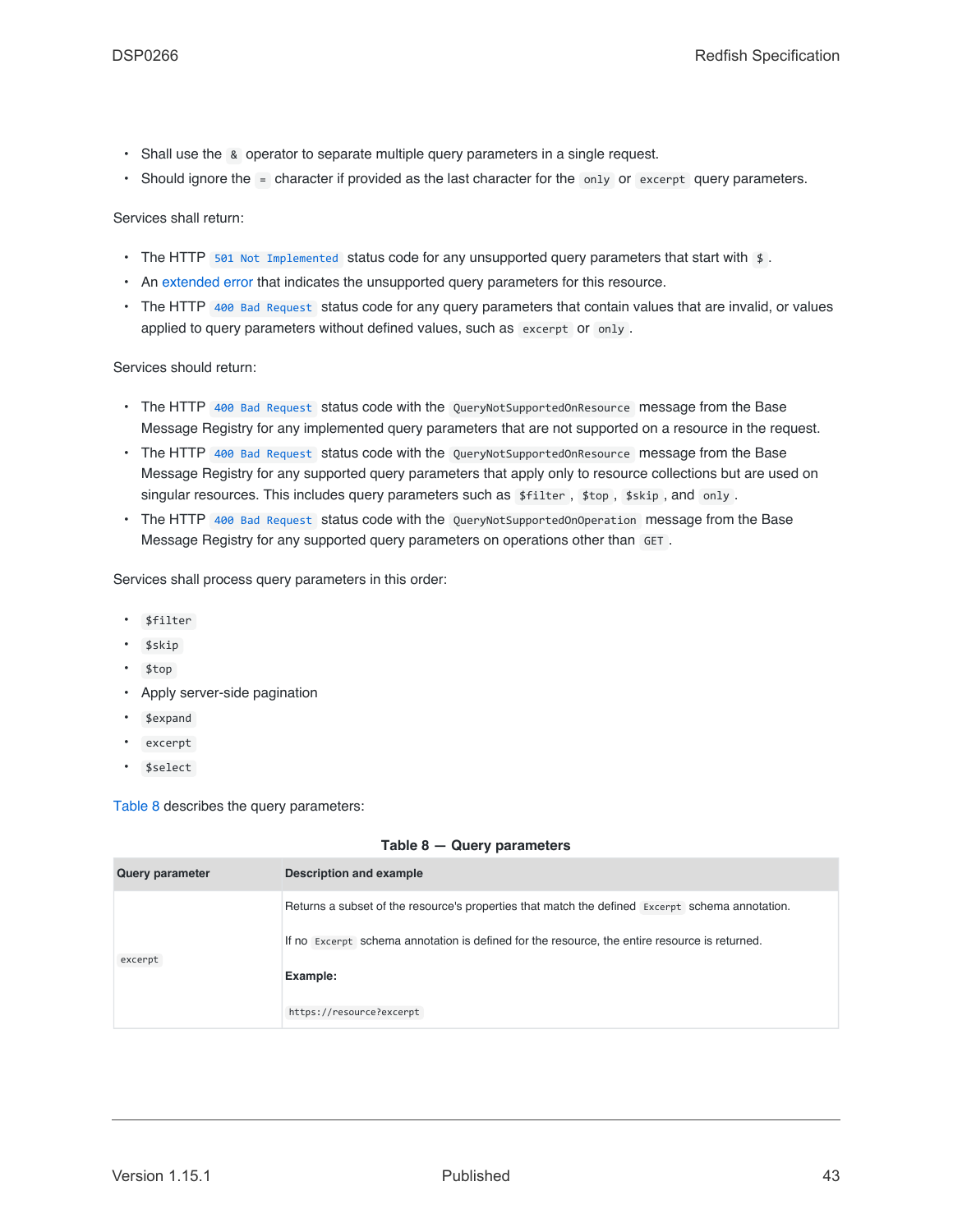| <b>Query parameter</b>      | <b>Description and example</b>                                                                                                                                                                                                                                                              |
|-----------------------------|---------------------------------------------------------------------------------------------------------------------------------------------------------------------------------------------------------------------------------------------------------------------------------------------|
|                             | Returns a hyperlink and its contents in-line with retrieved resources, as if a GET call response was<br>included in-line with that hyperlink.                                                                                                                                               |
|                             | See The \$expand query parameter.                                                                                                                                                                                                                                                           |
| \$expand= <string></string> | Example:                                                                                                                                                                                                                                                                                    |
|                             | https://resource?\$expand=*(\$levels=3)                                                                                                                                                                                                                                                     |
|                             | https://resourcecollection?\$expand=.(\$levels=1)                                                                                                                                                                                                                                           |
|                             | Applies to resource collections. Returns a subset of collection members that match the \$filter<br>expression.                                                                                                                                                                              |
| \$filter= <string></string> | See The \$filter query parameter.                                                                                                                                                                                                                                                           |
|                             | Example:                                                                                                                                                                                                                                                                                    |
|                             | https://resourcecollection?\$filter=SystemType eq 'Physical'                                                                                                                                                                                                                                |
|                             | Applies to resource collections. If the target resource collection contains exactly one member, clients can<br>use this query parameter to return that member's resource.                                                                                                                   |
|                             | If the collection contains either zero members or more than one member, the response returns the<br>resource collection, as expected.                                                                                                                                                       |
| only                        | Services should return the HTTP 400 Bad Request with the QueryCombinationInvalid message from the<br>Base Message Registry if only is being combined with other query parameters.                                                                                                           |
|                             | Example:                                                                                                                                                                                                                                                                                    |
|                             | https://resourcecollection?only                                                                                                                                                                                                                                                             |
|                             | Returns a subset of the resource's properties that match the \$select expression.                                                                                                                                                                                                           |
| \$select= <string></string> | See The \$select query parameter.                                                                                                                                                                                                                                                           |
|                             | Example:                                                                                                                                                                                                                                                                                    |
|                             | https://resource?\$select=SystemType,Status                                                                                                                                                                                                                                                 |
|                             | Applies to resource collections. Returns a subset of the members in a resource collection, or an empty set<br>of members if the \$skip value is greater than or equal to the member count. This paging query parameter<br>defines the number of members in the resource collection to skip. |
| \$skip= <integer></integer> | Example:                                                                                                                                                                                                                                                                                    |
|                             | https://resourcecollection?\$skip=5                                                                                                                                                                                                                                                         |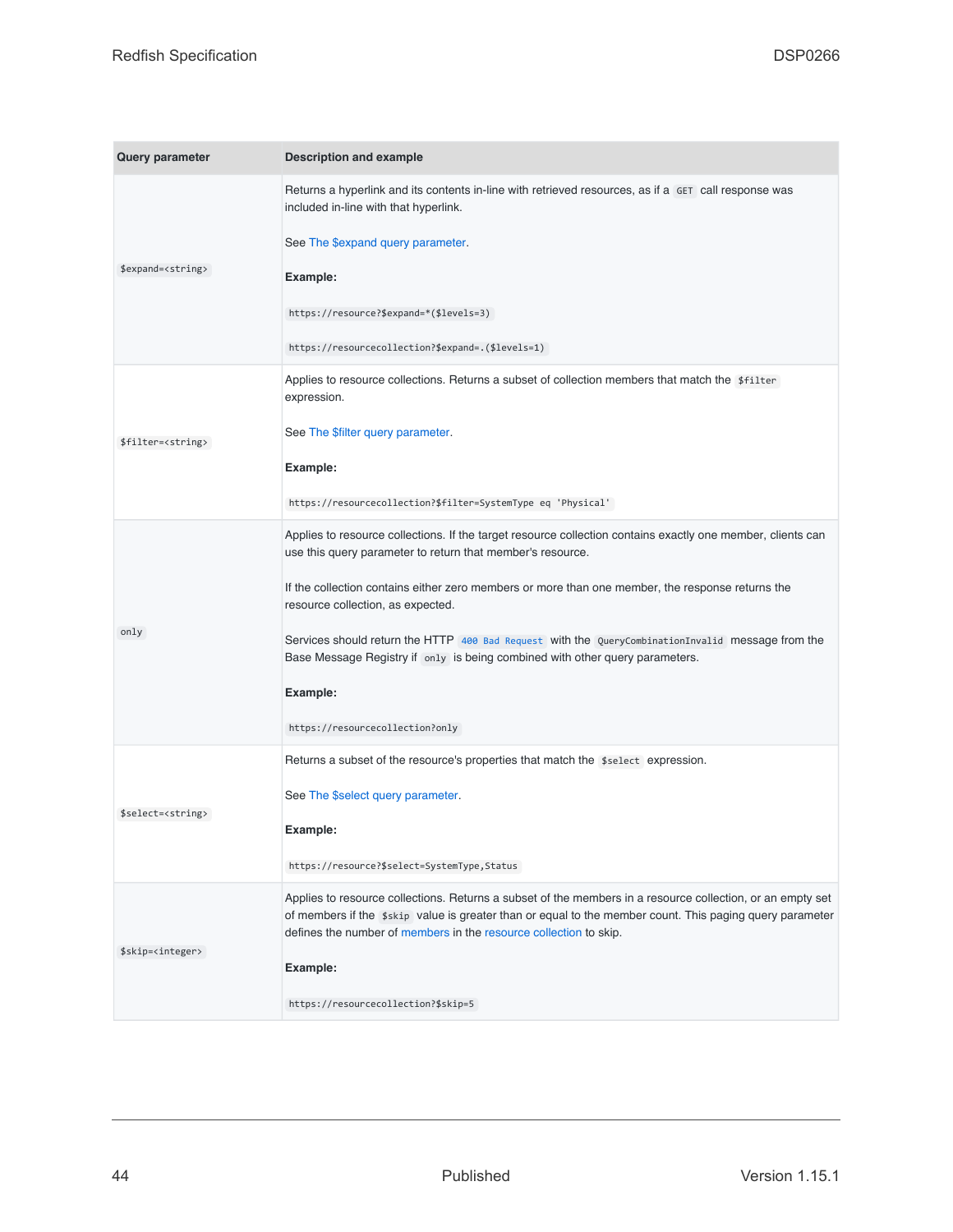| <b>Query parameter</b>     | Description and example                                                                 |
|----------------------------|-----------------------------------------------------------------------------------------|
|                            | Applies to resource collections. Defines the number of members to show in the response. |
| \$top= <integer></integer> | Minimum value is $\theta$ , though a value of $\theta$ returns an empty set of members. |
|                            | Example:                                                                                |
|                            | https://resourcecollection?\$top=30                                                     |

Services may support OEM-defined query parameters. OEM-defined query parameter names shall not contain characters that conflict with syntax for query parameter parsing, such as & . OEM-defined query parameters shall be in the form:

#### OEM-<OemIdentifier>-<ParameterName>

where

- <OemIdentifier> is the unique identifier of the OEM, including possible subdivisioning, that follows the same naming as defined in the [OEM-specified object naming](#page-90-0) clause. Separator underscores () may be excluded for improved readability.
- <ParameterName> is the parameter name.

For example, if Contoso defined a StatusOnly parameter, the query parameter would be OEM-Contoso-StatusOnly.

#### <span id="page-44-0"></span>**7.3.2 The \$expand query parameter**

The \$expand query parameter enables a client to request a response that includes not only the requested resource, but also includes the contents of the [subordinate](#page-22-0) or hyperlinked resources. The definition of this query parameter follows the *[OData Protocol](#page-16-2) Specification*.

The \$expand query parameter has a set of possible options that determine which hyperlinks in a resource are included in the expanded response. Some resources may already be expanded due to the resource's schema annotation AutoExpand , such as the Temperature object in the Thermal resource.

[Table 9](#page-45-0) describes the Redfish-supported options for the \$expand query parameter. The service may implement some of these options but not others. Any other supported syntax for \$expand is outside the scope of this specification.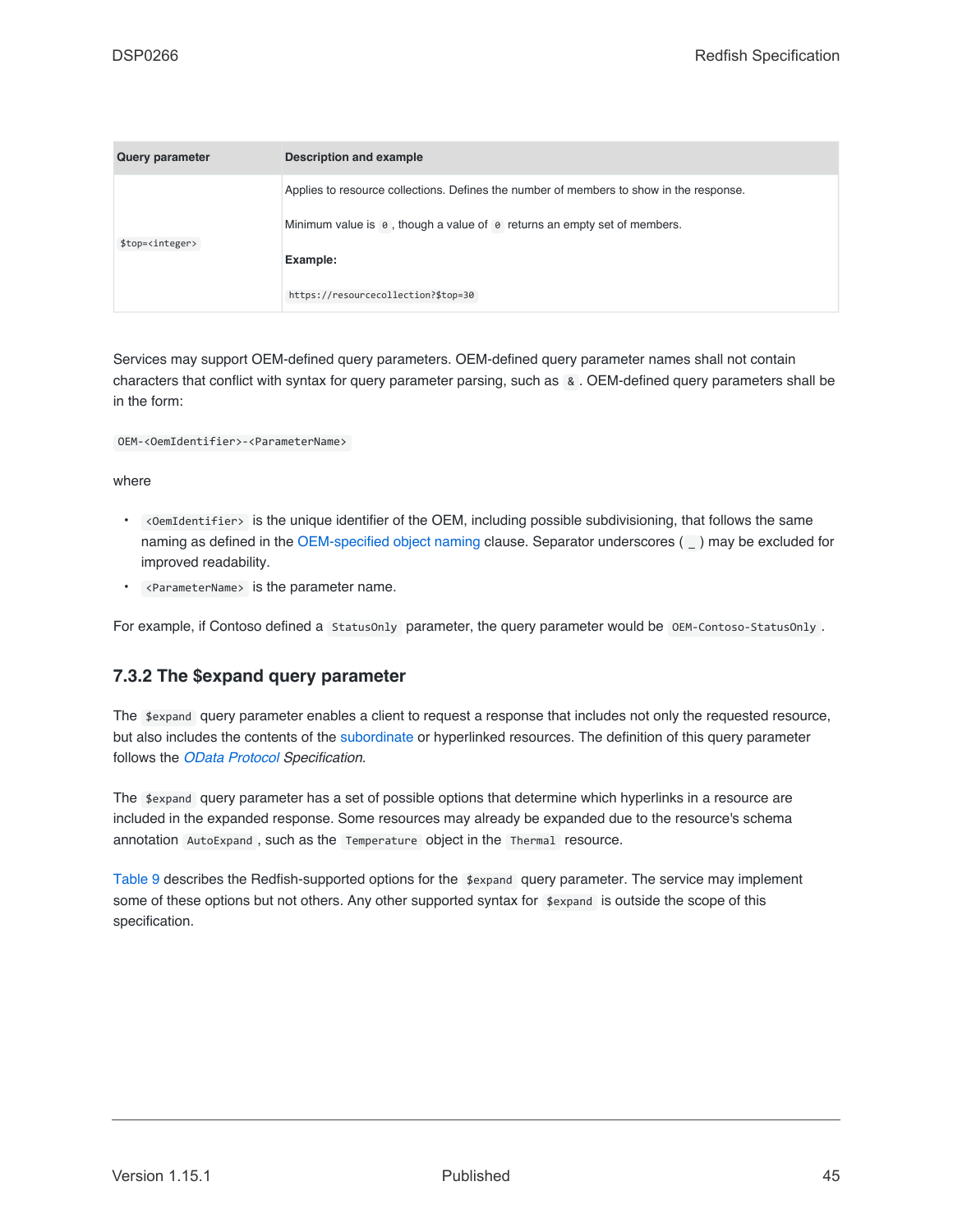<span id="page-45-0"></span>

| <b>Option</b>    | <b>Description</b>                                                                                                                                                                                                                                                       | <b>Example</b>                                    |
|------------------|--------------------------------------------------------------------------------------------------------------------------------------------------------------------------------------------------------------------------------------------------------------------------|---------------------------------------------------|
| asterisk $(*)$   | Shall expand all hyperlinks, including those in payload<br>annotations, such as @Redfish.Settings,<br>@Redfish.ActionInfo, and<br>@Redfish.CollectionCapabilities.                                                                                                       | https://resource?\$expand=*                       |
| \$levels         | Number of levels the service should cascade the sexpand<br>operation.<br>The default level shall be 1.<br>For example, \$1eve1s=2 expands both the hyperlinks in the<br>current resource (level 1), and the hyperlinks in the resulting<br>expanded resources (level 2). | https://resourcecollection?\$expand=.(\$levels=2) |
| period $($ .)    | Shall expand all hyperlinks not in any links property<br>instances of the resource, including those in payload<br>annotations, such as @Redfish.Settings,<br>@Redfish.ActionInfo, and<br>@Redfish.CollectionCapabilities.                                                | https://resourcecollection?\$expand=.             |
| tilde ( $\sim$ ) | Shall expand all hyperlinks found in all links property<br>instances of the resource.                                                                                                                                                                                    | https://resourcecollection?\$expand=~             |

|  | Table 9 - The \$expand query parameter options |  |  |  |
|--|------------------------------------------------|--|--|--|
|--|------------------------------------------------|--|--|--|

Examples of \$expand usage include:

• GET of a SoftwareInventoryCollection .

With \$expand, the client can request multiple SoftwareInventory collection member resources in one request rather than fetching them one at a time.

• GET of a ComputerSystem .

With \$levels, a single GET request can include the subordinate resource collections, such as Processors and Memory .

• GET all UUIDs in members of the ComputerSystem collection.

To accomplish this result, include both \$select and \$expand on the URI.

The syntax is GET /redfish/v1/Systems?\$select=UUID&\$expand=.(\$levels=1)

When services execute  $x$ <sub>expand</sub>, they may omit some of the referenced resource's properties.

When clients use  $x$ <sub>expand</sub>, they should be aware that the payload may increase beyond what can be sent in a single response.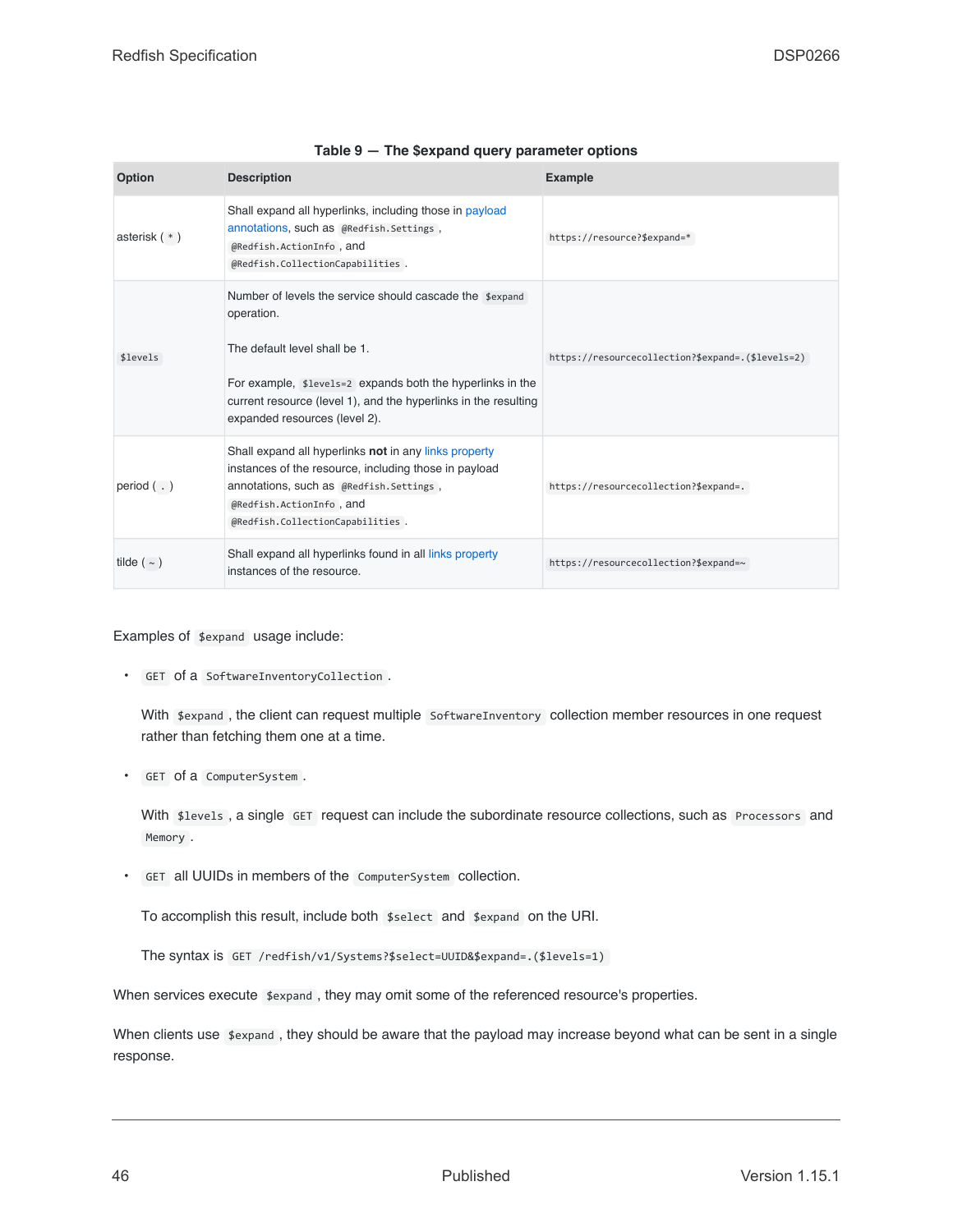If a service cannot return the payload due to its size, it shall return the HTTP [507 Insufficient Storage](#page-68-2) status code.

If a service cannot return the payload corresponding to an individual [member](#page-19-0) of a resource collection, it should return the [@odata.id](#page-82-0) property for that member and should return [extended information](#page-94-0) indicating the reason that member was not returned, such as when a provider internal to the service returns an error or times out.

The following example expands the RoleCollection resource with the level set to 1:

```
{
   "@odata.id": "/redfish/v1/AccountService/Roles",
   "@odata.type": "#RoleCollection.RoleCollection",
   "Name": "Roles Collection",
   "Members@odata.count": 3,
   "Members": [{
      "@odata.id": "/redfish/v1/AccountService/Roles/Administrator",
      "@odata.type": "#Role.v1_1_0.Role",
      "Id": "Administrator",
      "Name": "User Role",
      "Description": "Admin User Role",
      "IsPredefined": true,
      "AssignedPrivileges": ["Login", "ConfigureManager",
         "ConfigureUsers", "ConfigureSelf", "ConfigureComponents"]
   }, {
      "@odata.id": "/redfish/v1/AccountService/Roles/Operator",
      "@odata.type": "#Role.v1_1_0.Role",
      "Id": "Operator",
      "Name": "User Role",
      "Description": "Operator User Role",
      "IsPredefined": true,
      "AssignedPrivileges": ["Login", "ConfigureSelf",
         "ConfigureComponents"]
   }, {
      "@odata.id": "/redfish/v1/AccountService/Roles/ReadOnly",
      "@odata.type": "#Role.v1_1_0.Role",
      "Id": "ReadOnly",
      "Name": "User Role",
      "Description": "ReadOnly User Role",
      "IsPredefined": true,
      "AssignedPrivileges": ["Login", "ConfigureSelf"]
  }]
}
```
#### <span id="page-46-0"></span>**7.3.3 The \$select query parameter**

The \$select query parameter indicates that the implementation should return a subset of the resource's properties that match the \$select expression. If a request omits the \$select query parameter, the response returns all properties by default. The definition of this query parameter follows the [OData Protocol](#page-16-2) Specification.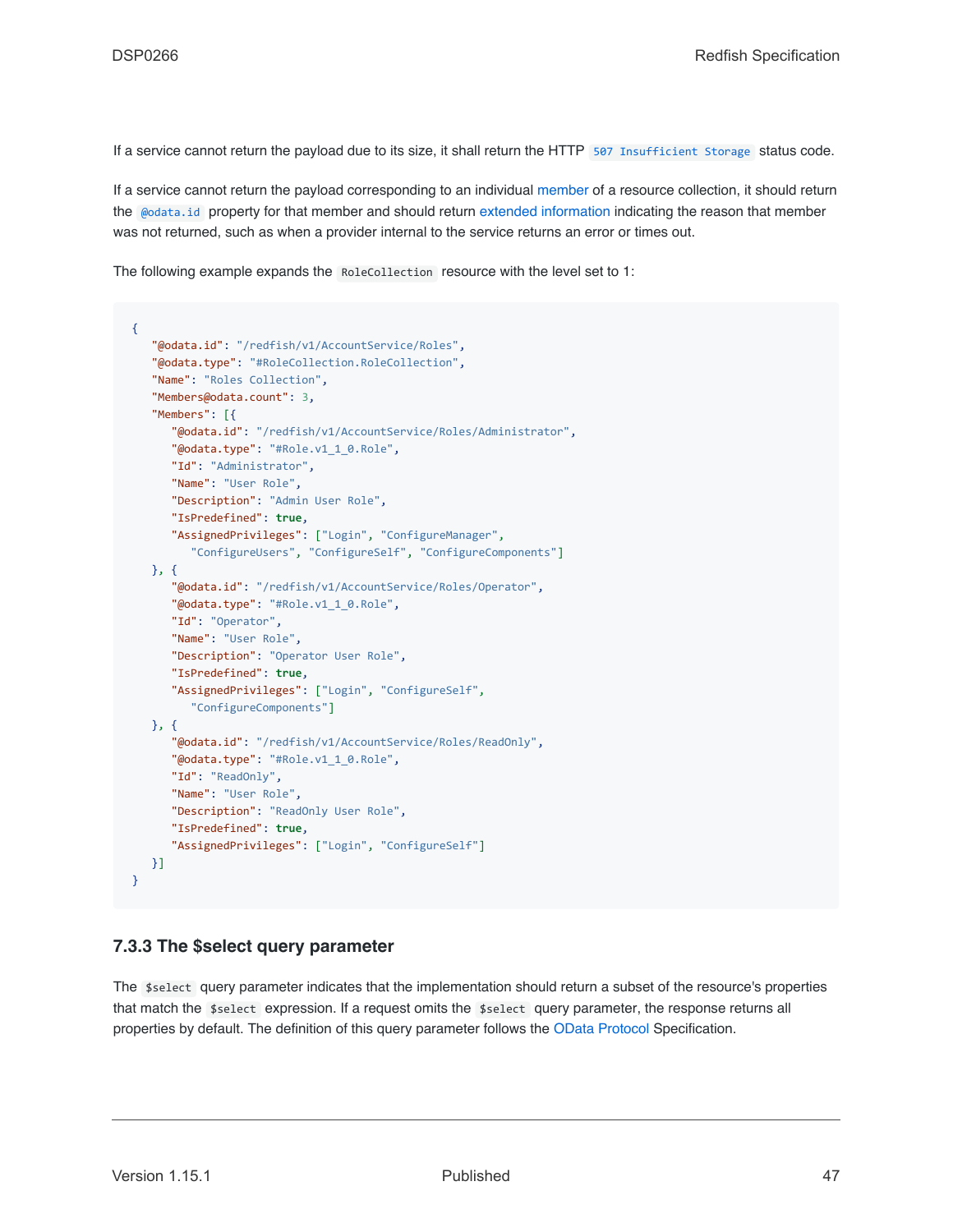The \$select expression shall not affect the resource itself.

The \$select expression defines a comma-separated list of properties to return in the response body.

The syntax for properties in objects or properties in arrays of objects shall be the object and property names concatenated with a slash ( / ).

An example of \$select usage is:

GET /redfish/v1/Systems/1?\$select=Name,SystemType,Status/State

When services execute  $$select, they shall return all requested properties of the referenced resource. If a requested$ property is an object, the service shall return the entire object. The [@odata.id](#page-82-0) and [@odata.type](#page-82-1) properties shall be in the response payload and contain the same values as if \$select was omitted. If the [@odata.context](#page-83-0) property is supported, it shall be in the response payload and should be in the [context property](#page-83-0) recommended format. If the [@odata.etag](#page-82-2) property is supported, it shall be in the response payload and contain the same values as if \$select was omitted.

Any other supported syntax for  $$select$  is outside the scope of this specification.

#### <span id="page-47-0"></span>**7.3.4 The \$filter query parameter**

The \$filter parameter enables a client to request a subset of the resource collection's members based on the \$filter expression. The definition of this query parameter follows the [OData Protocol](#page-16-2) Specification.

The \$filter query parameter defines a set of properties and literals with an operator.

A literal value can be:

- A string enclosed in single quotes.
- A number.
- A boolean value.

If the literal value does not match the data type for the specified property, the service should reject \$filter requests with the HTTP [400 Bad Request](#page-67-3) status code.

The \$filter section of the OData ABNF Components Specification contains the grammar for the allowable syntax of the \$filter query parameter, with the additional restriction that only built-in filter operations are supported.

[Table 10](#page-48-0) lists the Redfish-supported values for the \$filter query parameter. Any other supported syntax for \$filter is outside the scope of this specification.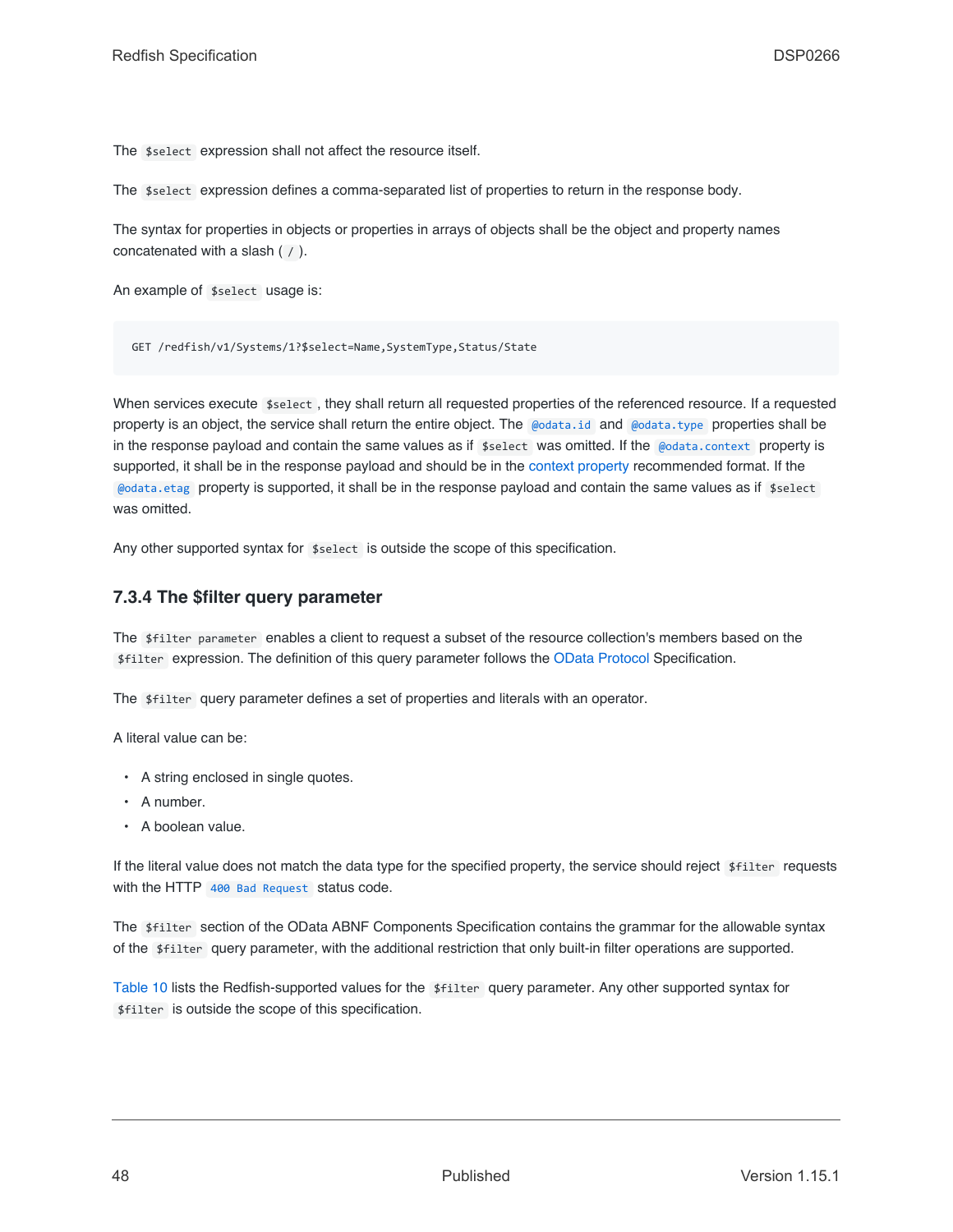<span id="page-48-0"></span>

| Value            | <b>Description</b>                               | <b>Example</b>                                                                    |
|------------------|--------------------------------------------------|-----------------------------------------------------------------------------------|
| $\left( \right)$ | Precedence grouping<br>operator.                 | (Status/State eq 'Enabled' and Status/Health eq 'OK') or SystemType eq 'Physical' |
| and              | Logical and operator.                            | ProcessorSummary/Count eq 2 and MemorySummary/TotalSystemMemoryGiB gt 64          |
| eq               | Equal comparison operator.                       | ProcessorSummary/Count eq 2                                                       |
| ge               | Greater than or equal to<br>comparison operator. | ProcessorSummary/Count ge 2                                                       |
| gt               | Great than comparison<br>operator.               | ProcessorSummary/Count gt 2                                                       |
| le               | Less than or equal to<br>comparison operator.    | MemorySummary/TotalSystemMemoryGiB le 64                                          |
| lt               | Less than comparison<br>operator.                | MemorySummary/TotalSystemMemoryGiB lt 64                                          |
| ne               | Not equal comparison<br>operator.                | SystemType ne 'Physical'                                                          |
| not              | Logical negation operator.                       | not (ProcessorSummary/Count eq 2)                                                 |
| or               | Logical or operator.                             | ProcessorSummary/Count eq 2 or ProcessorSummary/Count eq 4                        |

#### **Table 10 — The \$filter query parameter options**

When evaluating expressions, services shall use the following operator precedence:

- Grouping
- Logical negation
- Relational comparison. gt, ge, 1t, and 1e all have equal precedence.
- Equality comparison. eq and ne both have equal precedence.
- Logical and
- Logical or

If the service receives an unsupported \$filter query parameter, it shall reject the request and return the HTTP [501](#page-68-1) [Not Implemented](#page-68-1) status code.

# **7.4 HEAD**

The HEAD method differs from the GET method in that it shall not return message body information.

However, the HEAD method completes the same authorization checks and returns all the same meta information and status codes in the HTTP headers as a GET method.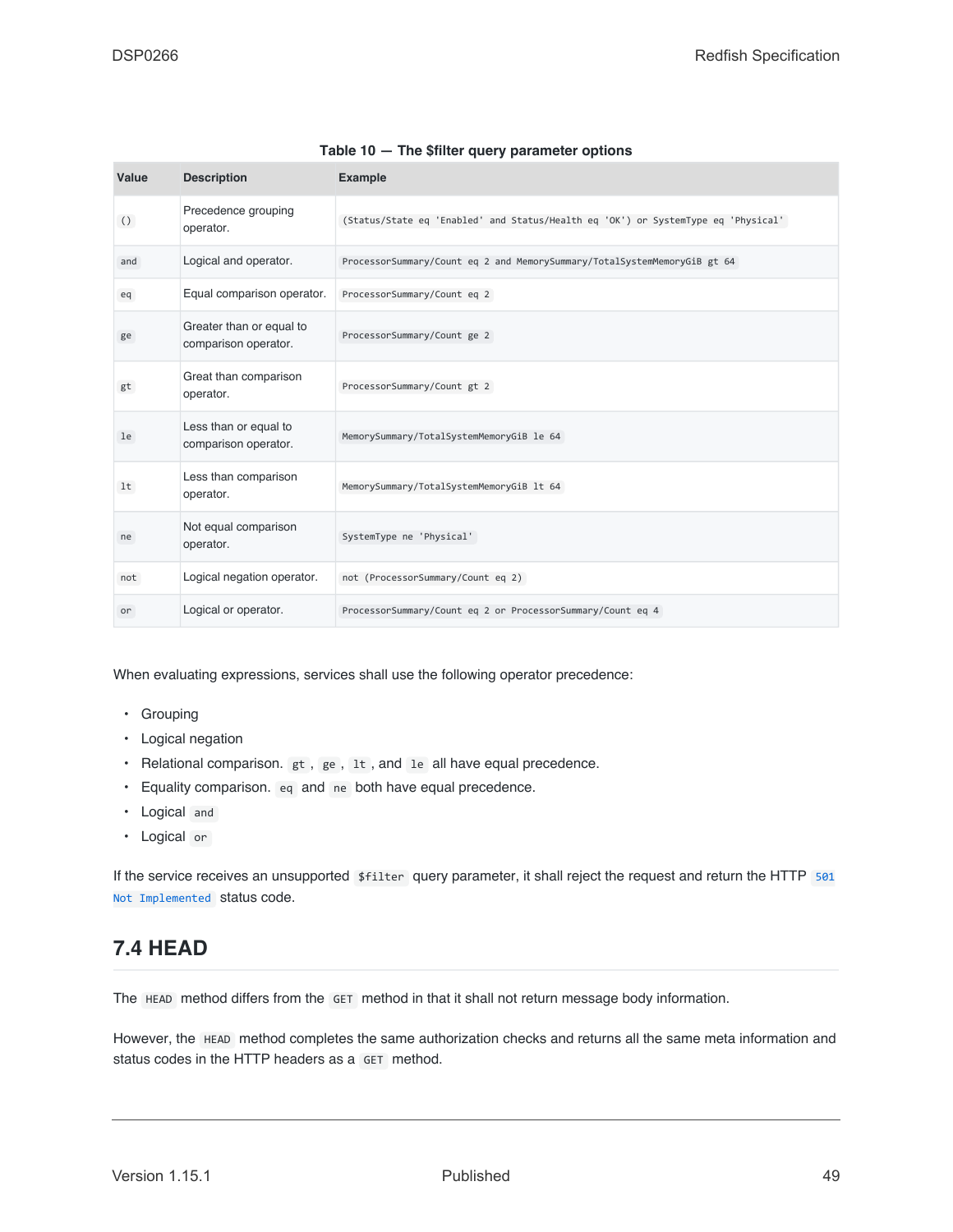Services may support the HEAD method to:

- Return meta information in the form of HTTP response headers.
- Verify hyperlink validity.

Services may support the HEAD method to verify resource accessibility.

Services shall not support any other use of the HEAD method.

The HEAD method shall be idempotent in the absence of outside changes to the resource.

Services shall reject HEAD requests that contain [query parameters](#page-41-0). Services should return the HTTP [400 Bad](#page-67-3) [Request](#page-67-3) status code if provided with a query parameter in a HEAD request.

### <span id="page-49-1"></span>**7.5 Data modification requests**

#### **7.5.1 Data modification requests overview**

To create, modify, and delete resources, clients issue the following operations:

- [POST \(create\)](#page-52-0)
- [PATCH \(update\)](#page-50-0)
- [PUT \(replace\)](#page-52-1)
- [DELETE \(delete\)](#page-53-0)
- [POST \(action\)](#page-53-1) on the resource

The following clauses describe the success and error response requirements common to all data modification requests.

#### <span id="page-49-0"></span>**7.5.2 Modification success responses**

For create operations, the response from the service, after the create request succeeds, should be one of these responses:

- The HTTP [201 Created](#page-66-0) status code with a body that contains the JSON representation of the newly created resource after the request has been applied.
- The HTTP [202 Accepted](#page-66-1) status code with a [Location](#page-64-0) header set to the URI of a *[task monitor](#page-20-0)* when the processing of the request requires additional time to be completed.
	- After processing of the *[task](#page-20-1)* is complete, the created resource may be returned in response to a request to the task monitor URI with the HTTP [201 Created](#page-66-0) status code.
- The HTTP [204 No Content](#page-66-2) status code with empty payload in the event that the service cannot return a representation of the created resource.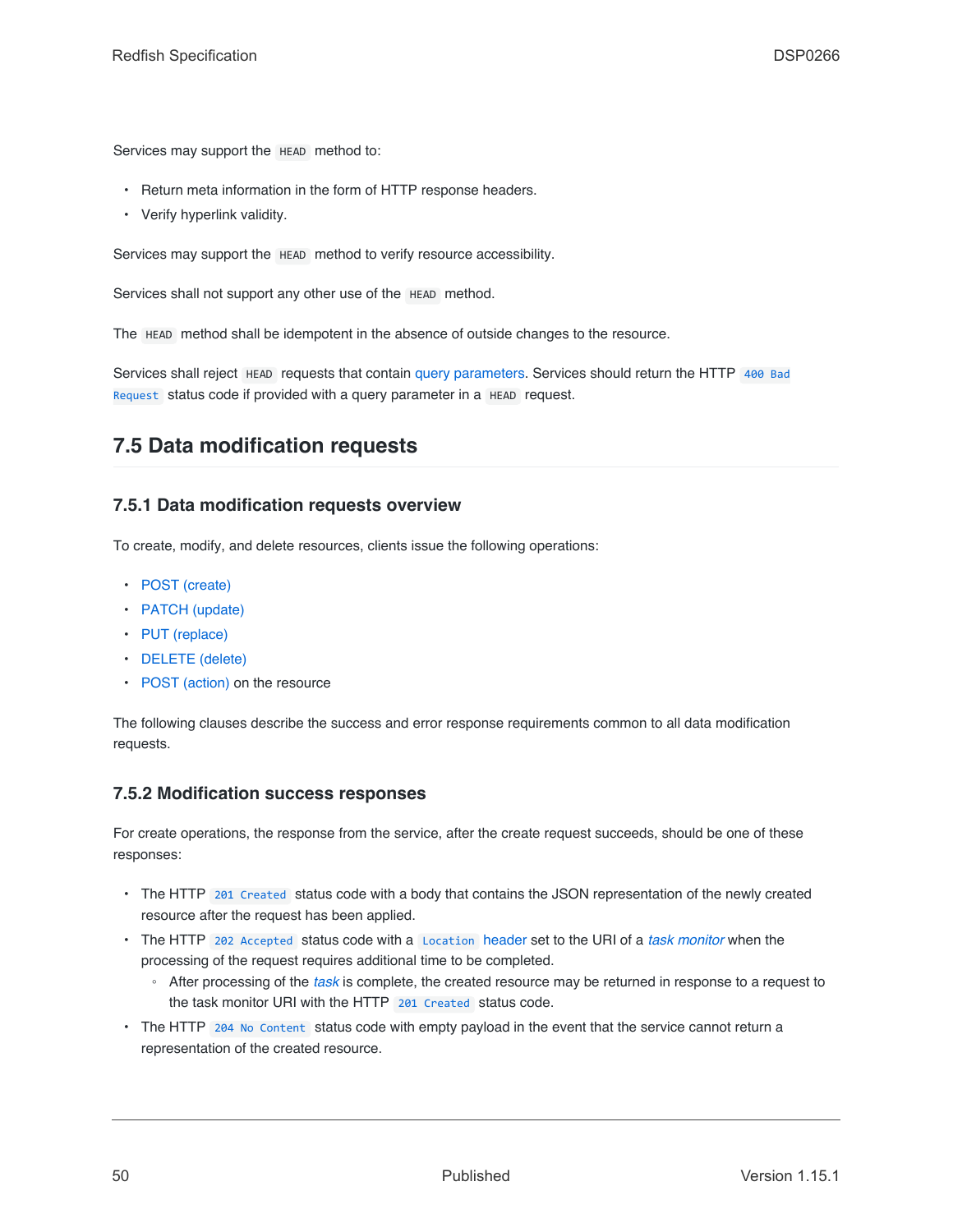For update, replace, and delete operations, the response from the service, after successful modification, should be one of the following responses:

- The HTTP 200 ok status code with a body that contains the JSON representation of the targeted resource after the modification has been applied, or, for the delete operation, a representation of the deleted resource.
- The HTTP [202 Accepted](#page-66-1) status code with a [Location](#page-64-0) header set to the URI of a task monitor when the processing of the modification requires additional time.
	- After processing of the task is complete, the modified resource may be returned in response to a request to the task monitor URI with the HTTP [200 OK](#page-66-3) status code.
- The HTTP [204 No Content](#page-66-2) status code with an empty payload in the event that service cannot return a representation of the modified or deleted resource.

For details on successful responses to action requests, see [POST \(action\)](#page-53-1).

#### **7.5.3 Modification error responses**

If the resource exists but does not support the requested operation, services shall return the HTTP [405 Method Not](#page-67-4) [Allowed](#page-67-4) status code.

Otherwise, if the service returns a client 4xx or service 5xx [status code,](#page-65-0) the service encountered an error and the resource shall not have been modified or created as a result of the operation.

## <span id="page-50-0"></span>**7.6 PATCH (update)**

To update a resource's properties, the service shall support the PATCH method.

The request body defines the changes to make to one or more properties in the resource that the request URI references. The PATCH request does not change any properties that are not in the request body. Services may accept a PATCH method with an empty JSON object, which indicates that the service should make no changes to the resource.

For resources that allow for properties to not be updated immediately, clients can perform PATCH requests to a designated settings resource. For more information, see the [Settings resource](#page-101-0) clause.

See the [Modification success responses](#page-49-0) clause for behavior when the PATCH operation is successful.

If supported by the service, clients can perform a conditional PATCH operation by specifying an [If-Match](#page-36-0) or [If-](#page-36-0)[None-Match](#page-36-0) [request header](#page-36-0) that contains the ETag of the resource.

The implementation may reject the update on certain properties based on its own policies and, in this case, not make the requested update.

A partial success of a PATCH operation occurs when a modification request for multiple properties results in at least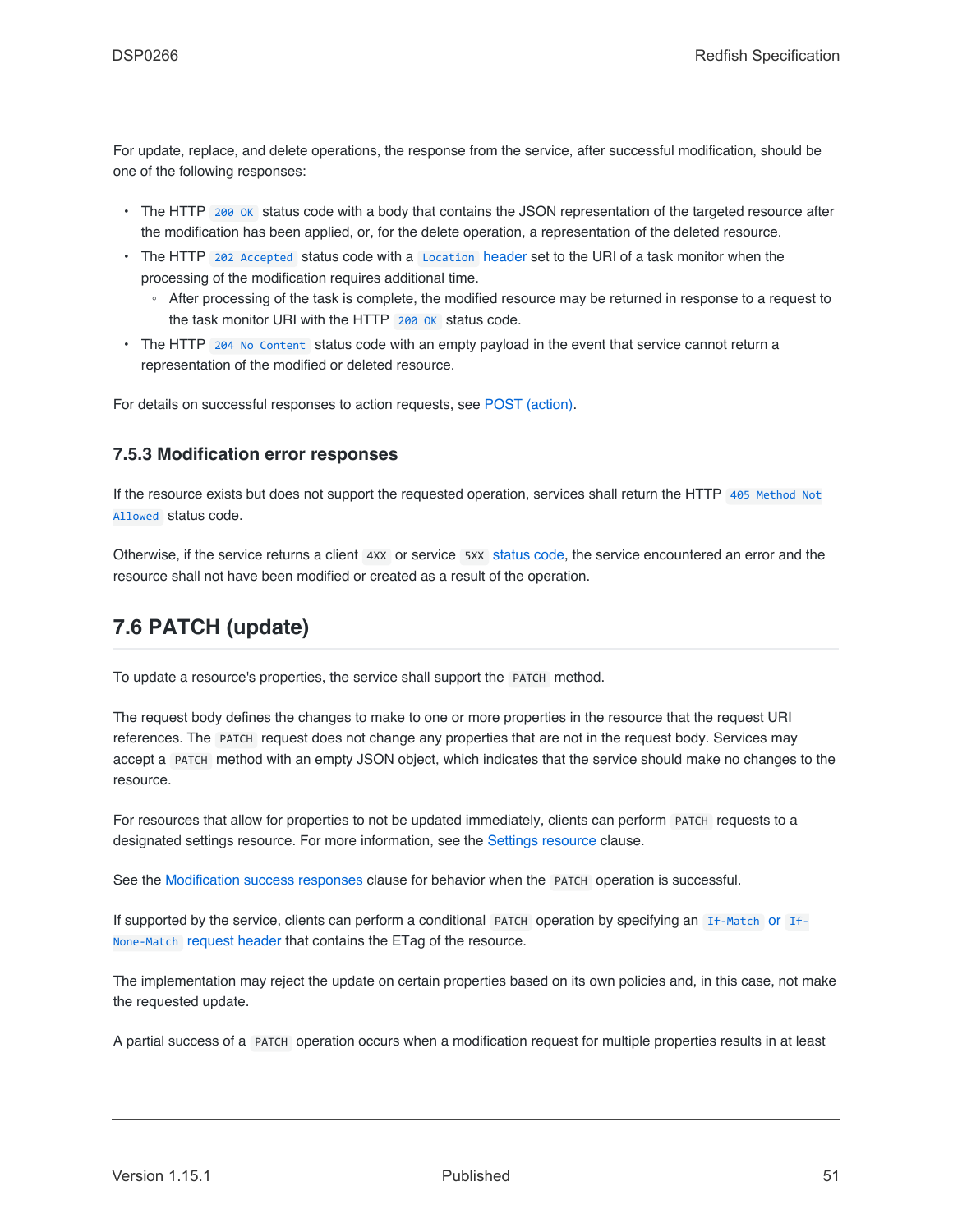one property updated successfully, but one or more properties could not be updated. In these cases, the service shall return the HTTP 200 ok status code and a resource representation with [extended information](#page-94-0) that lists the properties that could not be updated. Examples include:

- A property is read-only, unknown, or unsupported.
- A service-side error occurred, such as a write failure for an EEPROM.

If all properties in the update request are read-only, unknown, or unsupported, but the resource can be updated, the service shall return the HTTP [400 Bad Request](#page-67-3) status code and an [error response](#page-71-0) with messages that show the nonupdatable properties.

The service shall ignore OData annotations in the request body, such as the [resource identifier](#page-82-0), [type](#page-82-1), and [ETag](#page-82-2) properties, except for the conditions listed below. If the update request only contains OData annotations, the service should return the HTTP [400 Bad Request](#page-67-3) status code with the NoOperation message from the Base Message Registry, except for the conditions listed below.

- Writable [reference properties.](#page-78-0)
- In [deep operations](#page-58-0) when specifying subordinate resources.

In the absence of outside changes to the resource, the PATCH operation should be idempotent, although the original ETag value may no longer match.

## **7.7 PATCH on array properties**

The [Array properties](#page-78-1) clause describes the three styles of array properties in a resource.

Within a PATCH request, the service shall accept null to remove an element, and accept an empty object {} to leave an element unchanged. Array properties that use the fixed or variable length style remove those elements, while array properties that use the rigid style replace removed elements with null elements. A service may indicate the maximum size of an array by padding null elements at the end of the array sequence.

When processing a PATCH request, the order of operations shall be:

- Modifications
- **Deletions**
- Additions

A PATCH request with fewer elements than in the current array shall remove the remaining elements of the array.

For example, a fixed length-style Flavors array indicates that the service supports a maximum of six elements, by padding the array with null elements, with four populated.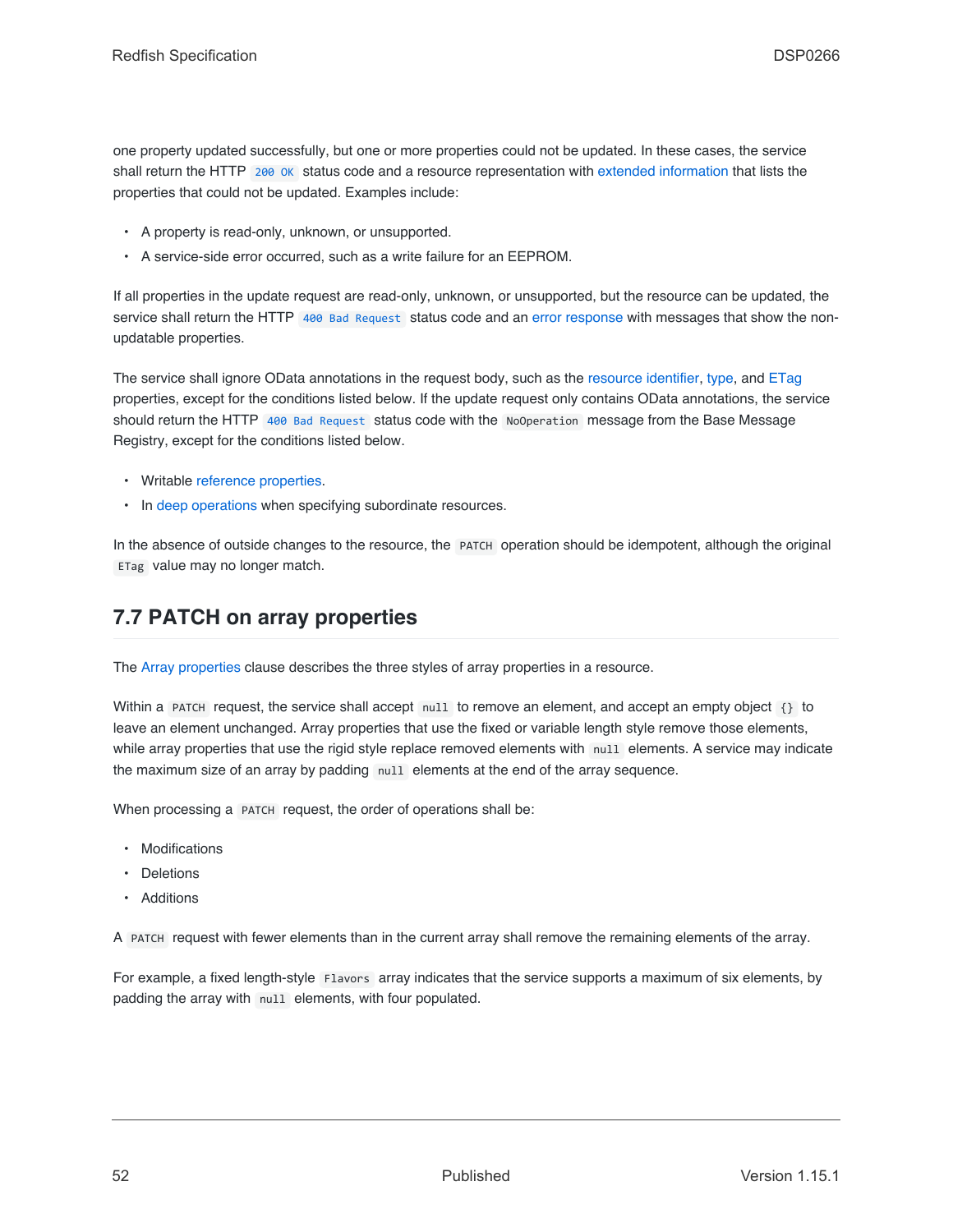```
{
   "Flavors": ["Chocolate", "Vanilla", "Mango", "Strawberry", null, null]
}
```
A client could issue the following PATCH request to remove Vanilla , replace Strawberry with Cherry , and add Coffee and Banana to the array, while leaving the other elements unchanged.

```
{
   "Flavors": [{}, null, {}, "Cherry", "Coffee", "Banana"]
}
```
After the PATCH operation, the resulting array is:

```
{
   "Flavors": ["Chocolate", "Mango", "Cherry", "Coffee", "Banana", null]
}
```
### <span id="page-52-1"></span>**7.8 PUT (replace)**

To completely replace a resource, services may support the PUT method. The service may add properties to the response resource that the client omits from the request body, the resource definition requires, or the service normally supplies.

The PUT operation should be idempotent in the absence of outside changes to the resource, with the possible exception that the operation might change ETag values.

See the [Modification success responses](#page-49-0) clause for behavior when the PUT operation is successful.

If supported by the service, clients can perform a conditional PUT operation by specifying an [If-Match](#page-36-0) or [If-None-](#page-36-0)[Match](#page-36-0) [request header](#page-36-0) that contains the ETag of the resource.

Services may reject requests that do not include properties that the resource definition (schema) requires.

## <span id="page-52-0"></span>**7.9 POST (create)**

To create a resource, services shall support the POST method on resource collections.

The POST request is submitted to the resource collection to which the new resource will belong. See the [Modification](#page-49-0) [success responses](#page-49-0) clause for behavior when the POST operation is successful.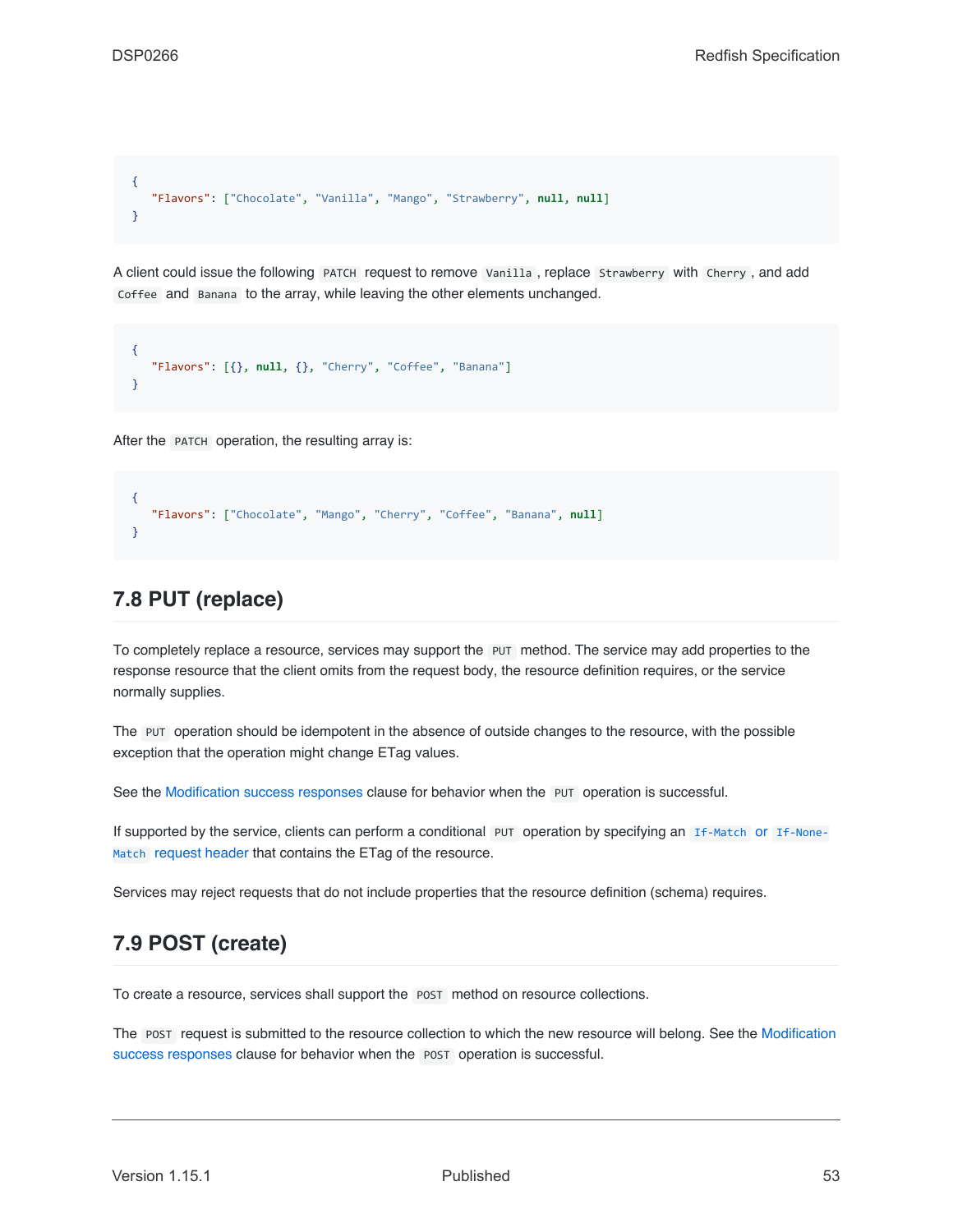The body of the create request contains a representation of the object to create. The service may ignore any servicecontrolled properties, such as Id , which would force the service to overwrite those properties. Additionally, the service shall set the [Location](#page-64-0) header in the response to the URI of the new resource.

- Submitting a POST request to a resource collection is equivalent to submitting the same request to the Members property of that resource collection. Services that support the addition of Members to a resource collection shall support both forms.
	- For example, if a client adds a member to the resource collection at /redfish/v1/EventService/ Subscriptions , it can perform a POST request to either /redfish/v1/EventService/Subscriptions or /redfish/v1/EventService/Subscriptions/Members .
- The POST operation shall not be idempotent.
- Services may allow the inclusion of the @Redfish.OperationApplyTime property in the request body. See [Operation apply time.](#page-55-0)
- Services should return the HTTP [400 Bad Request](#page-67-3) status code for requests containing properties with the value null .

# <span id="page-53-0"></span>**7.10 DELETE (delete)**

To remove a resource, the service shall support the DELETE method. Resources [subordinate](#page-22-0) to the resource removed by a DELETE method are typically removed, as the contents of subordinate resources are dependent on the [parent resource.](#page-20-2) In some cases, related resources may also be relocated in the resource tree based on their definition and usage. Other resources in the resource tree may also be removed or incur side effects of a resource removal.

See the [Modification success responses](#page-49-0) clause for behavior when the DELETE operation is successful.

- If the resource was already deleted, the service may return the HTTP [404 Not Found](#page-67-5) status code or a [success](#page-49-0) [code](#page-49-0).
- The service may allow the inclusion of the @Redfish.OperationApplyTime property in the request body. See [Operation apply time.](#page-55-0)

# <span id="page-53-1"></span>**7.11 POST (action)**

Services shall support the POST method as a way for clients to send actions to resources.

- The POST operation may not be idempotent.
- Services may allow the inclusion of the @Redfish.OperationApplyTime property in the request body. See [Operation apply time.](#page-55-0)

To request actions on a resource, send the HTTP POST method to the URI of the action. The target property in the resource's [Actions](#page-85-0) [property](#page-85-0) shall contain the URI of the action. The URI of the action shall be in the format: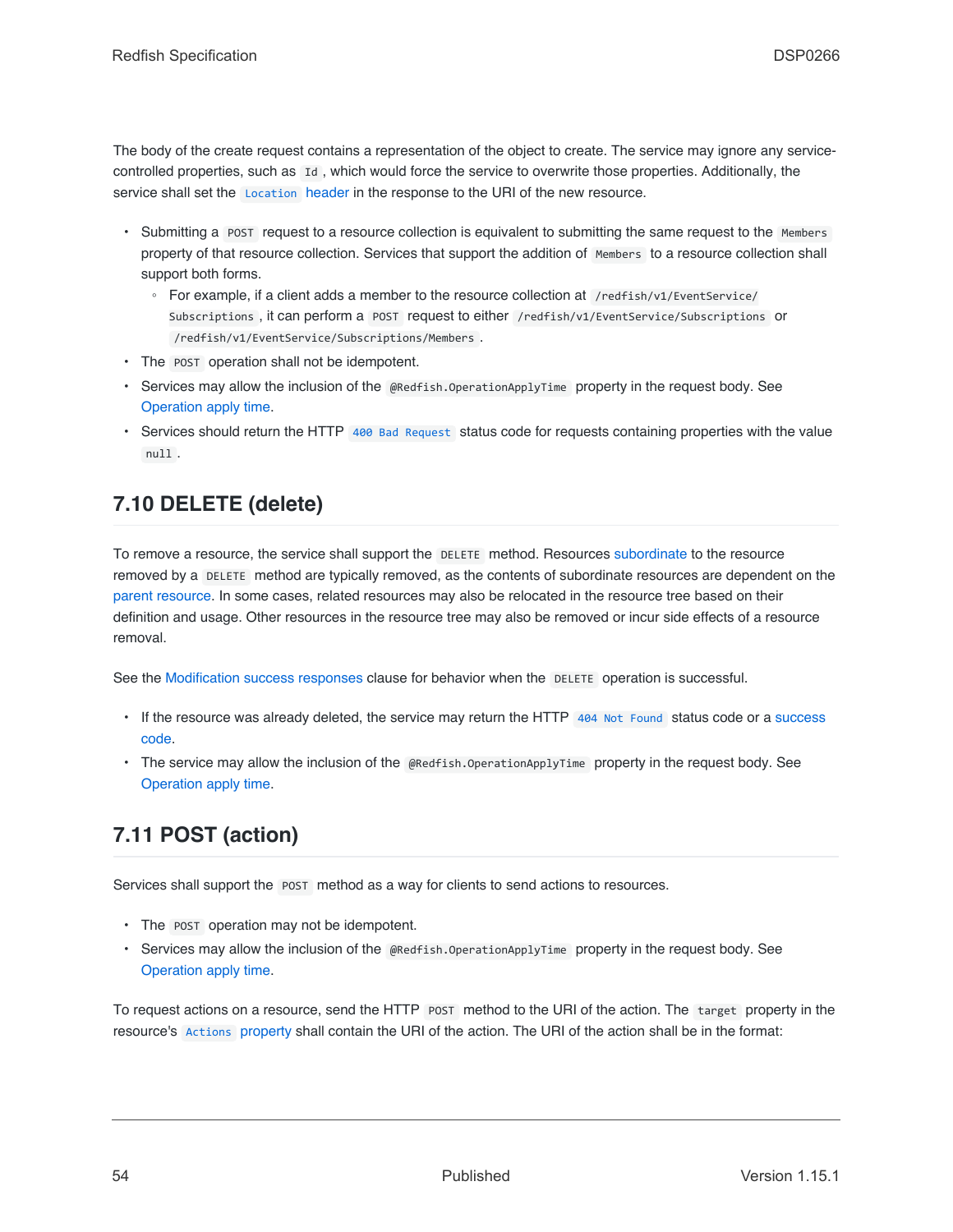<ResourceUri>/Actions/<QualifiedActionName>

#### where

- <ResourceUri> is the URI of the resource that supports the action.
- Actions is the name of the property that contains the actions for a resource, as defined by this specification.
- <QualifiedActionName> is the qualified name of the action. Includes the [resource type](#page-22-1).

To determine the available [actions](#page-85-0) and the [valid parameter values](#page-94-1) for those actions, clients can query a resource directly.

Clients provide parameters for the action as a JSON object within the request body of the POST operation. For information about the structure of the request and required parameters, see the [Actions property](#page-85-0) clause. Some parameter information may require that the client examine the [Redfish schema](#page-114-0) that corresponds to the resource.

If the action request does not contain all required parameters, the service shall return the HTTP [400 Bad Request](#page-67-3) status code. If the action request contains unsupported parameters, the service shall ignore the unsupported parameters or return the HTTP [400 Bad Request](#page-67-3) status code. If an action does not have any required parameters, the service should accept an empty JSON object in the HTTP body for the action request.

[Table 11](#page-54-0) describes the HTTP status codes and additional information that the service shall return a response to a successful **POST** (action) request:

<span id="page-54-0"></span>

| To indicate                                                                                     | <b>HTTP status code</b> | <b>Additional information</b>                                                                                                                                                                                                                                                                                                                                                                                                                         |
|-------------------------------------------------------------------------------------------------|-------------------------|-------------------------------------------------------------------------------------------------------------------------------------------------------------------------------------------------------------------------------------------------------------------------------------------------------------------------------------------------------------------------------------------------------------------------------------------------------|
| Success, and the schema does not<br>contain a response definition.                              | 200 OK                  | An error response, with a message that indicates success or any<br>additional relevant messages. If the action was successfully processed<br>and completed without errors, warnings, or other notifications for the<br>client, the service should return the Success message from the Base<br>Message Registry in the code property in the response body.                                                                                             |
| Success, and the schema contains a<br>response definition for the action.                       | 200 OK                  | The response body conforms to the action response defined in the<br>schema.                                                                                                                                                                                                                                                                                                                                                                           |
| A new resource was created, and the<br>schema does not contain a response<br>definition.        | 201 Created             | A Location response header set to the URI of the created resource. An<br>error response, with a message that indicates success or any additional<br>relevant messages. If the action was successfully processed and<br>completed without errors, warnings, or other notifications for the client,<br>the service should return the Success message or Created message<br>from the Base Message Registry in the code property in the response<br>body. |
| A new resource was created, and the<br>schema contains a response definition<br>for the action. | 201 Created             | A Location response header set to the URI of the created resource.<br>The response body conforms to the action response defined in the<br>schema.                                                                                                                                                                                                                                                                                                     |

| Table 11 - POST (action) status codes |  |  |  |  |  |
|---------------------------------------|--|--|--|--|--|
|---------------------------------------|--|--|--|--|--|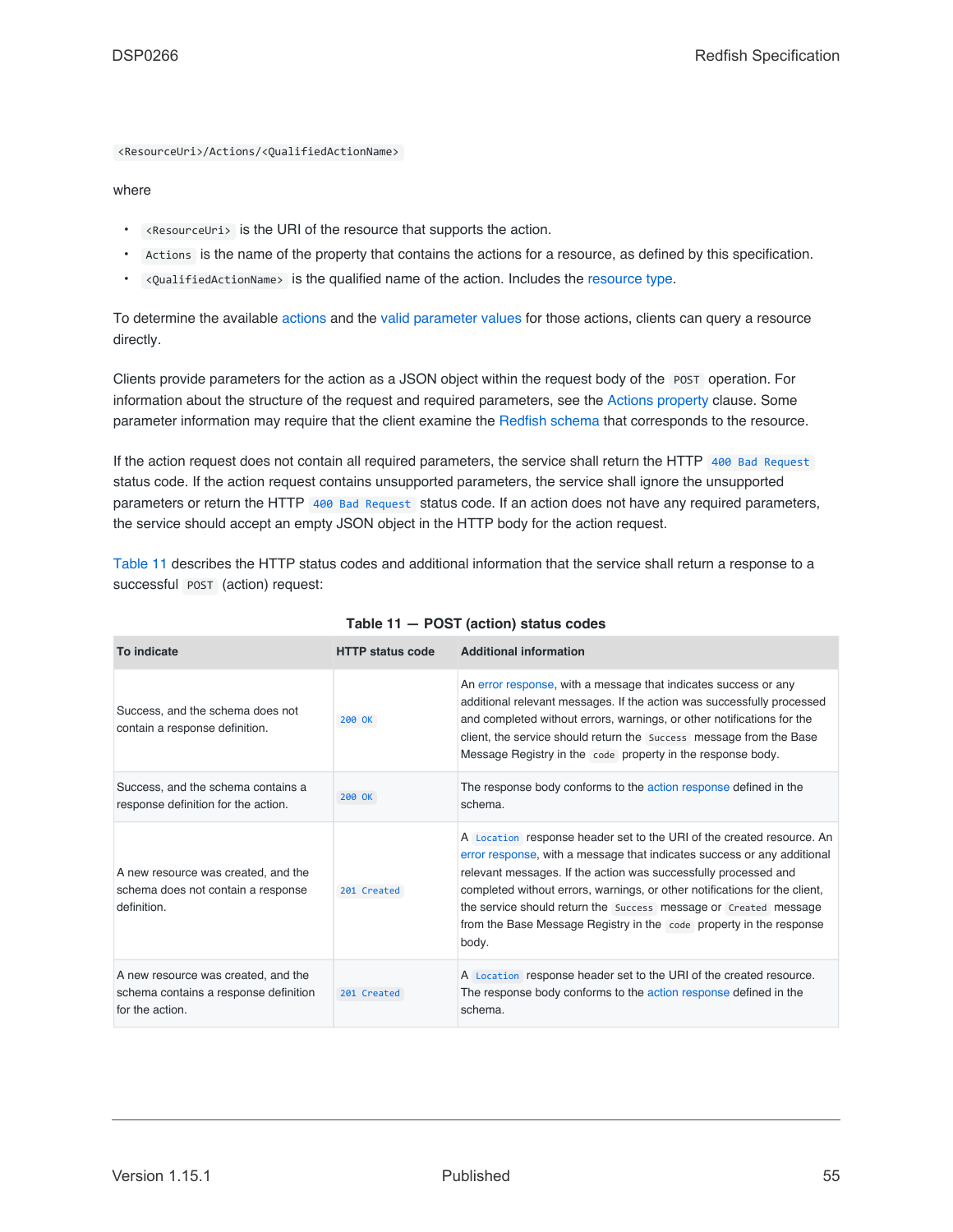| To indicate                                                        | <b>HTTP status code</b> | <b>Additional information</b>                                |
|--------------------------------------------------------------------|-------------------------|--------------------------------------------------------------|
| Additional time is required to process.                            | 202 Accepted            | A Location response header set to the URI of a task monitor. |
| Success, and the schema does not<br>contain a response definition. | 204 No Content          | No response body.                                            |

If an action requested by the client has no effect, such as a reset of a ComputerSystem where the ResetType parameter is set to on and the ComputerSystem is already on, the service should respond with the HTTP [200 OK](#page-66-3) status code and return the NoOperation message from the Base Message Registry.

If an error was detected and the action request was not processed, the service shall return an HTTP 4xx or HTTP 5XX [status code](#page-65-0). The response body, if provided, shall contain an [error response](#page-71-0) that describes the error or errors.

Example successful action response:

```
{
   "error": {
     "code": "Base.1.8.Success",
     "message": "Successfully Completed Request",
      "@Message.ExtendedInfo": [{
         "@odata.type": "#Message.v1_1_1.Message",
         "MessageId": "Base.1.8.Success",
         "Message": "Successfully Completed Request",
         "Severity": "OK",
         "MessageSeverity": "OK",
         "Resolution": "None"
     }]
  }
}
```
## <span id="page-55-0"></span>**7.12 Operation apply time**

Services may accept the @Redfish.OperationApplyTime annotation in the following request bodies:

- [POST \(create\)](#page-52-0)
- [DELETE \(delete\)](#page-53-0)
- [POST \(action\)](#page-53-1)
- The JSON part for multipart HTTP POST operations, such as with the [multipart HTTP push update](#page-154-0) in the update service.

This annotation enables the client to control when an operation is carried out.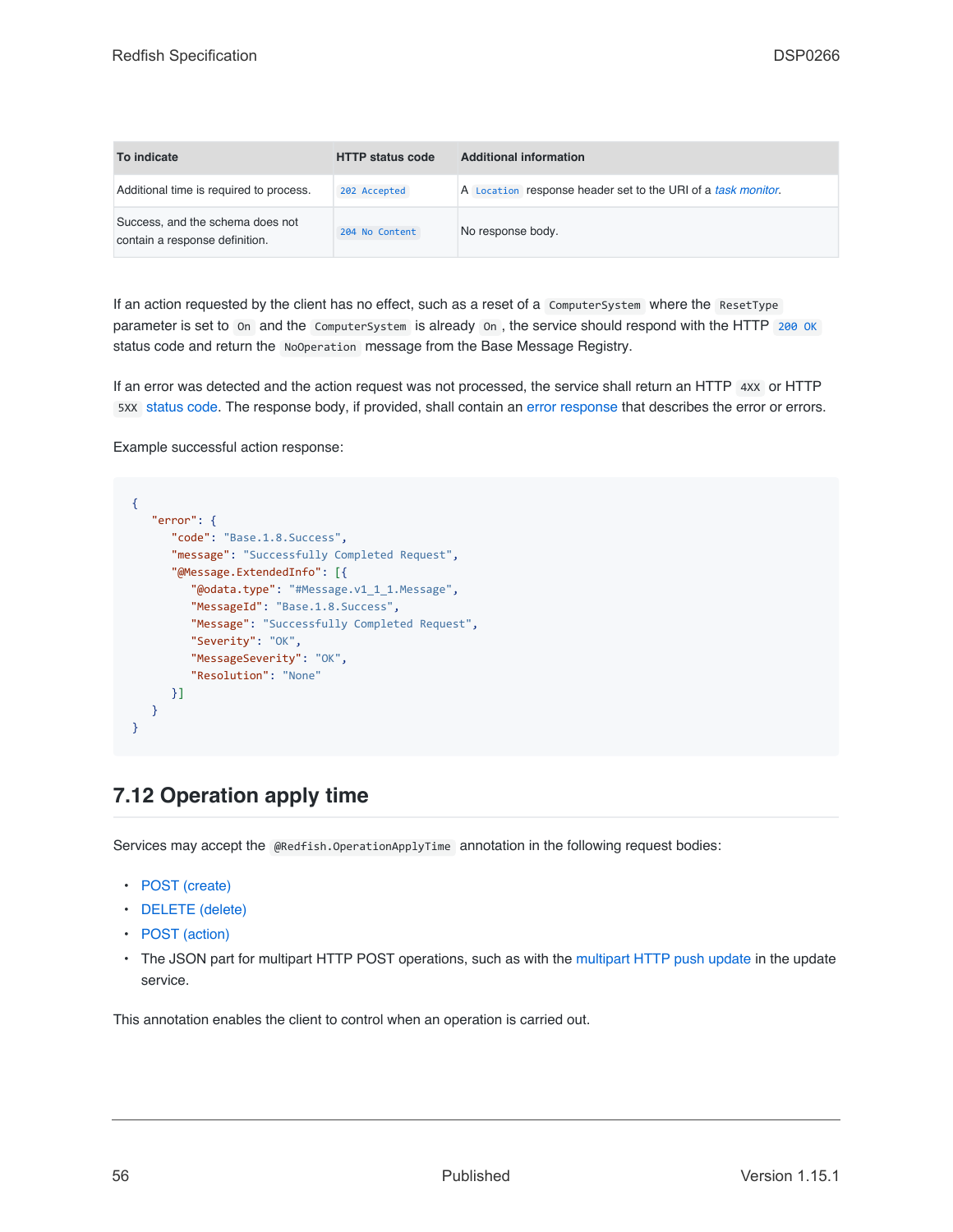For example, if the client wants to delete a particular Volume resource, but can only safely do so when a reset occurs, the client can use this annotation to instruct the service to delete the Volume on the next reset.

If multiple operations are pending, the service shall process them in the order in which the service receives them.

Services that support the @Redfish.OperationApplyTime annotation for create operations on a resource collection and delete operations on members of a resource collection shall include the @Redfish.OperationApplyTimeSupport response annotation for the resource collection.

The following example is a response for a resource collection that supports the @Redfish.OperationApplyTime annotation in requests to create new members and delete existing members:

```
{
   "@odata.id": "/redfish/v1/Systems/1/Storage/SATAEmbedded/Volumes",
   "@odata.type": "#VolumeCollection.VolumeCollection",
   "Name": "Storage Volume Collection",
   "Description": "Storage Volume Collection",
   "Members@odata.count": 2,
   "Members": [{
      "@odata.id": "/redfish/v1/Systems/1/Storage/SATAEmbedded/Volumes/1"
   }, {
      "@odata.id": "/redfish/v1/Systems/1/Storage/SATAEmbedded/Volumes/2"
   }],
   "@Redfish.OperationApplyTimeSupport": {
      "@odata.type": "#Settings.v1_3_3.OperationApplyTimeSupport",
      "SupportedValues": ["Immediate", "OnReset"]
   }
}
```
In the previous example, a client can annotate their create request body on the VolumeCollection itself, or a delete operation on the Volumes within the VolumeCollection .

The following sample request deletes a Volume on the next reset:

```
DELETE /redfish/v1/Systems/1/Storage/SATAEmbedded/Volumes/2 HTTP/1.1
Content-Type: application/json;charset=utf-8
Content-Length: <computed length>
OData-Version: 4.0
{
   "@Redfish.OperationApplyTime": "OnReset"
}
```
Services that support the @Redfish.OperationApplyTime annotation for an action shall include the @Redfish.OperationApplyTimeSupport response annotation for the action.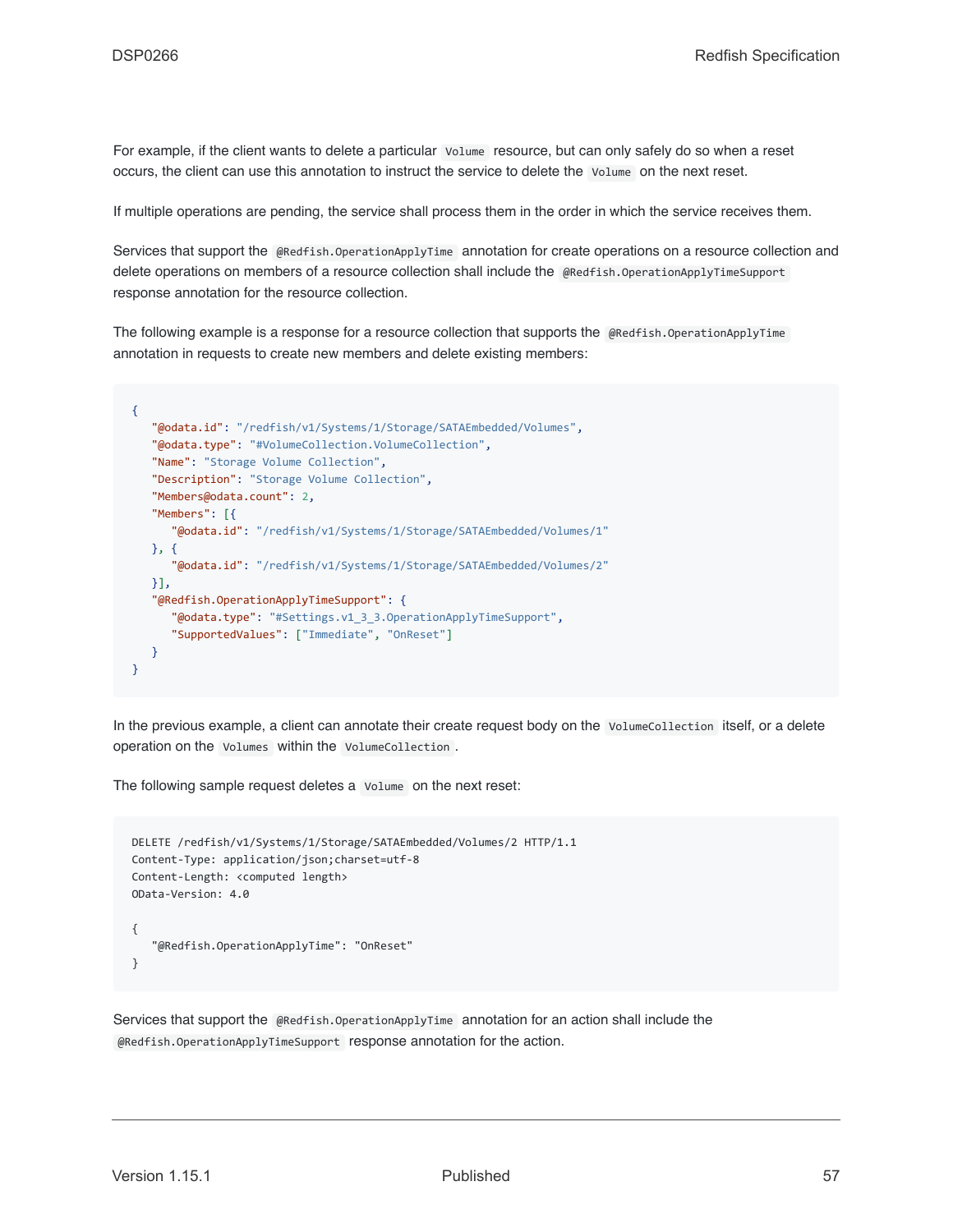The following example is a response for a ComputerSystem resource that supports the @Redfish.OperationApplyTime annotation in the reset action request:

```
{
   "@odata.id": "/redfish/v1/Systems/1",
   "@odata.type": "#ComputerSystem.v1_5_0.ComputerSystem",
   "Actions": {
      "#ComputerSystem.Reset": {
         "target": "/redfish/v1/Systems/1/Actions/ComputerSystem.Reset",
         "ResetType@Redfish.AllowableValues": ["On", "ForceOff", "ForceRestart",
            "Nmi", "ForceOn", "PushPowerButton"],
         "@Redfish.OperationApplyTimeSupport": {
            "@odata.type": "#Settings.v1_3_3.OperationApplyTimeSupport",
            "SupportedValues": ["Immediate", "AtMaintenanceWindowStart"],
            "MaintenanceWindowStartTime": "2017-05-03T23:12:37-05:00",
            "MaintenanceWindowDurationInSeconds": 600,
            "MaintenanceWindowResource": {
               "@odata.id": "/redfish/v1/Systems/1"
            }
        }
      }
   },
   ...
}
```
In the previous example, a client can annotate their reset action request body on the ComputerSystem in the payload.

The following sample request completes a reset at the start of the next maintenance window:

```
POST /redfish/v1/Systems/1/Actions/ComputerSystem.Reset HTTP/1.1
Content-Type: application/json;charset=utf-8
Content-Length: <computed length>
OData-Version: 4.0
{
   "ResetType": "ForceRestart",
   "@Redfish.OperationApplyTime": "AtMaintenanceWindowStart"
}
```
Services that support the @Redfish.OperationApplyTime annotation for the JSON part of a multipart HTTP POST operation shall include the @Redfish.OperationApplyTimeSupport response annotation for the property that specifies the URI of the multipart POST operation.

The following example is a response for an UpdateService resource that supports the @Redfish.OperationApplyTime annotation in the JSON part of a multipart request: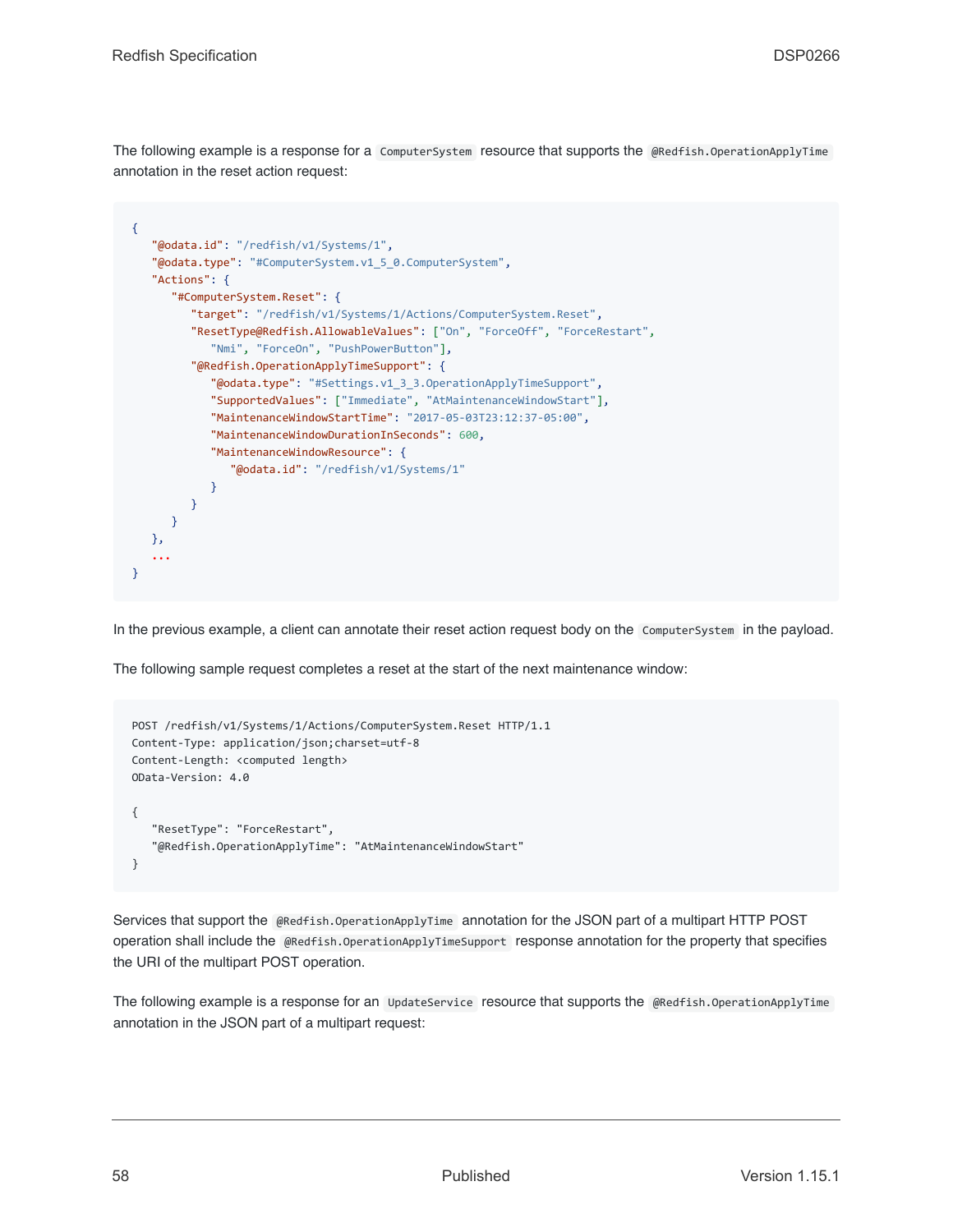| "@odata.id": "/redfish/v1/UpdateService",                             |  |
|-----------------------------------------------------------------------|--|
| "@odata.type": "#UpdateService.v1 8 0.UpdateService",                 |  |
| "MultipartHttpPushUri": "/redfish/v1/UpdateService/update-multipart", |  |
| "MultipartHttpPushUri@Redfish.OperationApplyTimeSupport": {           |  |
| "@odata.type": "#Settings.v1 3 3.OperationApplyTimeSupport",          |  |
| "SupportedValues": ["Immediate", "AtMaintenanceWindowStart"],         |  |
| "MaintenanceWindowStartTime": "2017-05-03T23:12:37-05:00",            |  |
| "MaintenanceWindowDurationInSeconds": 600,                            |  |
| "MaintenanceWindowResource": {                                        |  |
| "@odata.id": "/redfish/v1/UpdateService"                              |  |
|                                                                       |  |
| },                                                                    |  |
|                                                                       |  |
|                                                                       |  |

Services that support the @Redfish.OperationApplyTime annotation for a resource collection, action, or multipart HTTP POST operation shall create a *[task](#page-20-1)*, and respond with the HTTP [202 Accepted](#page-66-1) status code with a [Location](#page-64-0) [header](#page-64-0) set to the URI of a *[task monitor](#page-20-0)*, if the client's request body contains @Redfish.OperationApplyTime in the request.

The Settings Redfish schema defines the structure of the @Redfish.OperationApplyTimeSupport object and the @Redfish.OperationApplyTime annotation value.

### <span id="page-58-0"></span>**7.13 Deep operations**

Implementations may support operations that modify the current resource as well as subordinate resources. These operations are known as deep operations. They give the client the ability to modify more than one resource with a single operation.

[Table 12](#page-58-1) describes the types of deep operations that this specification defines:

<span id="page-58-1"></span>

| <b>Operation</b>    | <b>Description</b>                                          | <b>Example</b>                                                                                        |
|---------------------|-------------------------------------------------------------|-------------------------------------------------------------------------------------------------------|
| Deep PATCH (update) | Modify a resource and one or more subordinate<br>resources. | Modify a ComputerSystem resource as well as<br>subordinate Storage and NetworkInterface<br>resources. |
| Deep POST (create)  | Create multiple resources in a resource collection.         | Create ManagerAccount resources.                                                                      |

|  | Table 12 - Deep operations |
|--|----------------------------|
|--|----------------------------|

• Services that support deep PATCH for updating resources shall set the value of the DeepPATCH property in the DeepOperations property in the ProtocolFeaturesSupported property within the service root to true.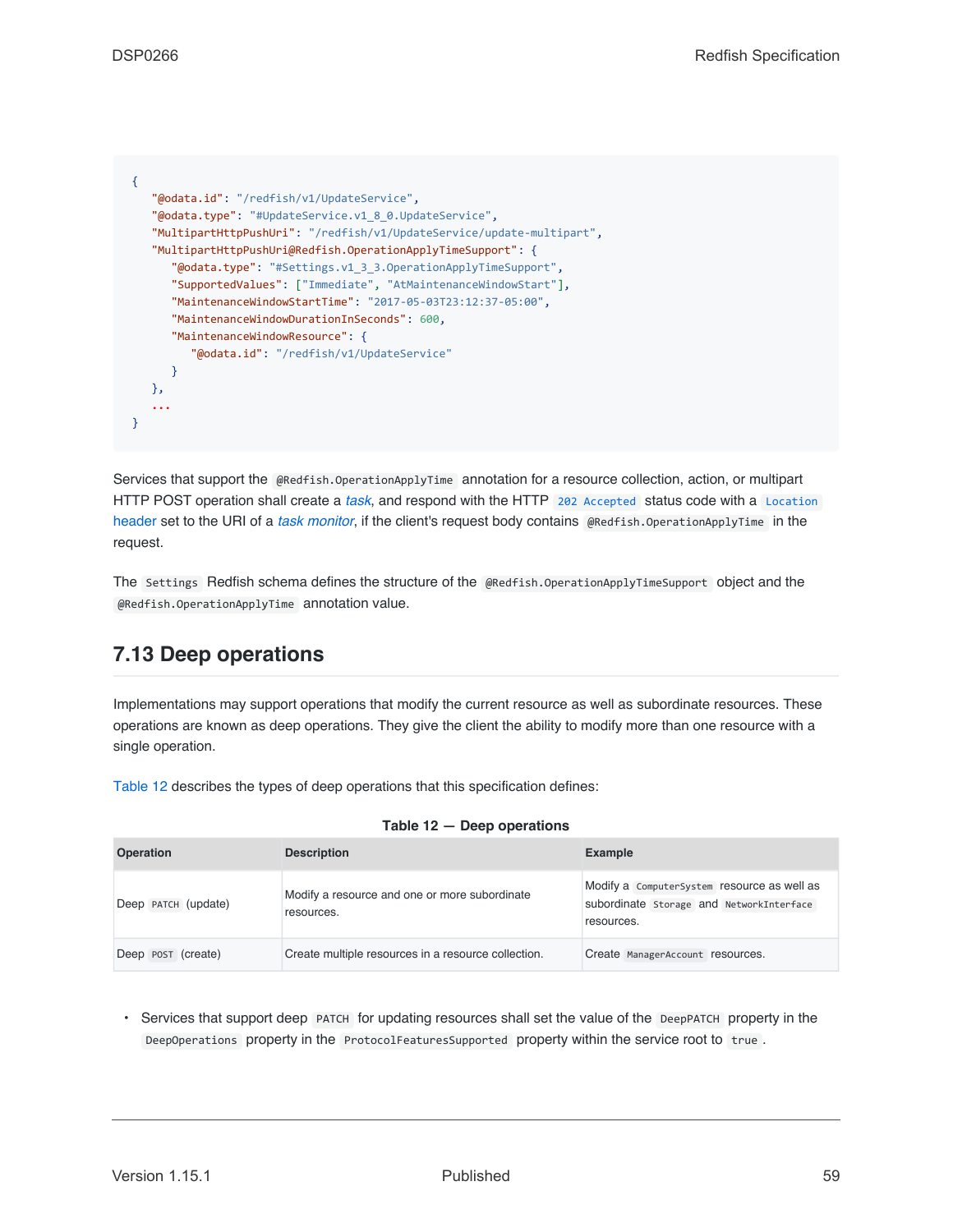- Services that support deep POST for creating resources shall set the value of the DeepPOST property in the DeepOperations property in the ProtocolFeaturesSupported property within the service root to true .
- The [Members](#page-84-3) [property](#page-84-3) in resource collections shall not be removed when using a deep PATCH.
- [Action](#page-53-1) URIs shall not support deep POST operations.
- If the service supports deep operations, the MaxLevels property in the DeepOperations property in the ProtocolFeaturesSupported property in the service root shall indicate the maximum number of levels that the service supports for deep operations.
- To request deep operations on a resource, send the HTTP method to the deep operation URI of the resource. The URI for deep operations on any resource shall be in the format:  $\kappa$  esourceUri>.Deep.
- The schema used for validating the root level of the request body shall be the schema of the resource in the resource URI.
	- The subordinate resources included in the request body shall be validated against their corresponding schema.

The body of deep operations contains the resource being modified as well as the subordinate resources being modified. This resource can be a collection or a single instance. These resources could be subordinate resources, subordinate resource collections, or subordinate members of resource collections. The client can omit properties from the request such as those it does not want to modify or that the service controls. Requests that include references to multiple instances, such as members of a collection, shall include the Members property as part of the request body.

To determine which members of subordinate resource collections are to be modified by a deep PATCH , services shall use the [@odata.id](#page-82-0) [property](#page-82-0) provided by the client to identify the member of the resource collection to be modified.

Clients may provide the [@odata.etag](#page-82-2) property in subordinate resources being modified by a deep PATCH. If the request contains the If-Match or If-None-Match header, the service shall compare the ETag in the request header with the ETag of the resource specified by the URI. If this check passes, the operation can proceed using the @odata.etag values contained in the body of the subordinate resources. In this case, the operation on each subordinate resource shall be completed independently, where some subordinate values that pass the condition check proceed and the resources that fail do not proceed. In this case, annotated [extended information](#page-94-0) shall be included in the subordinate resource representation of the response.

Failure semantics for deep operations are similar to that of other [operations of similar type](#page-49-1). If any properties in a deep PATCH operation succeeded, the result is a [200 OK](#page-66-3) with the results returned in the response, and the service should include extended information indicating warnings or errors. For a deep POST operation, if any member of the collection was created then a [201 Created](#page-66-0) shall be returned, and any members that were not created should have extended information in their place holders with sufficient identifying information, such as returning all of the properties provided in the POST request body for that member, as well as extended information indicating why the creation was not successful. When sending a deep POST request, the value of the [Location](#page-64-0) header shall be that of one of the URIs created and should be that of one of the least subordinate URIs, such as that of a ComputerSystem resource and not one of the devices subordinate to the ComputerSystem resource.

If the request body for a deep operation contains resources that are not modifiable, but no modifications are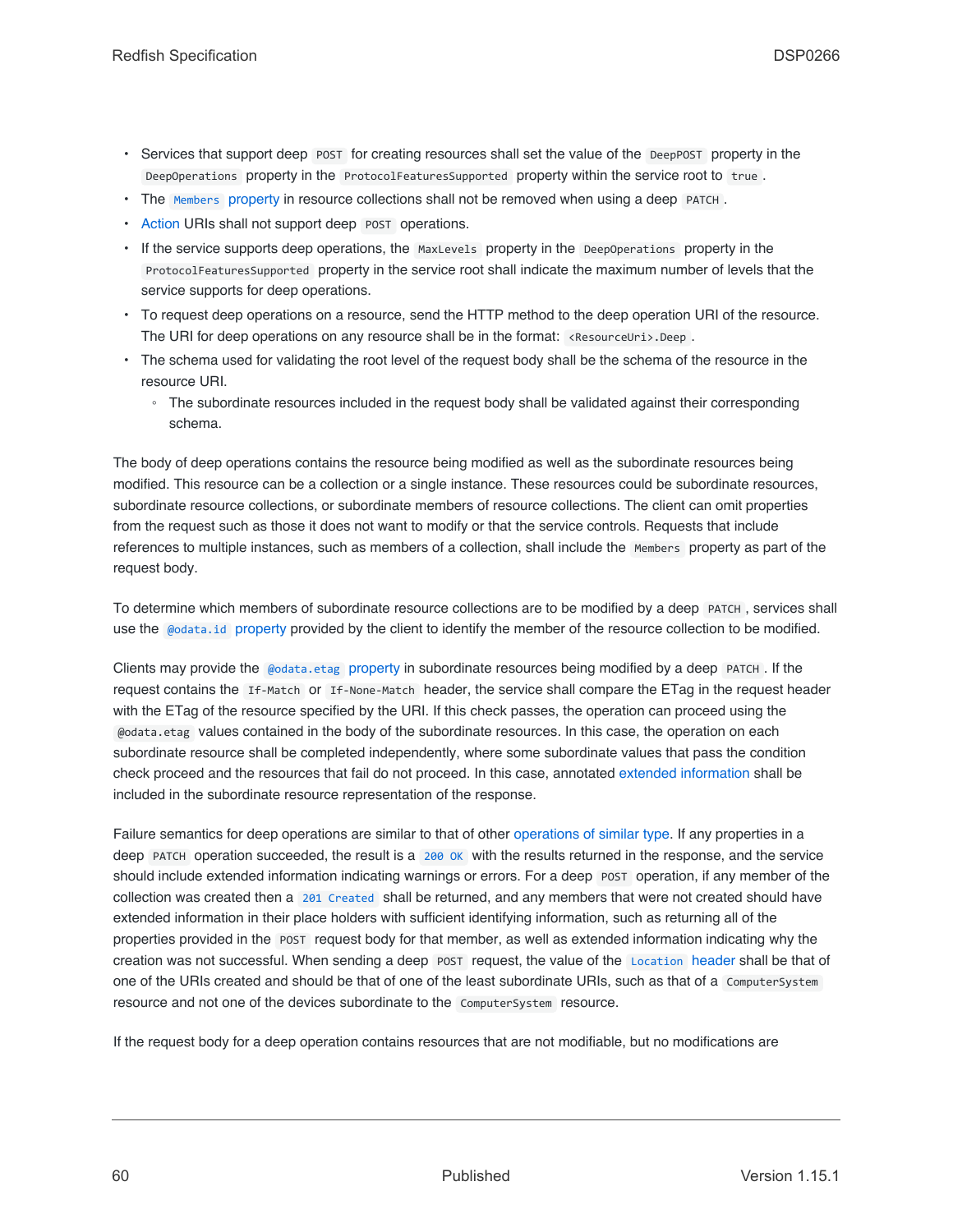requested for those resources, services shall not treat this as a modification request for those resources. For example, if the service root is not modifiable, meaning PATCH is not accepted on the resource, a client is allowed to provide the service root in the deep operation request body if there are no modifications to the service root.

Deep POST shall not be allowed on the SessionCollection resource.

The following deep PATCH example modifies two members of the RoleCollection resource:

```
PATCH /redfish/v1/AccountService/Roles.Deep HTTP/1.1
Content-Type: application/json;charset=utf-8
Content-Length: <computed length>
OData-Version: 4.0
{
   "Members": [{
      "@odata.id": "/redfish/v1/AccountService/Roles/OperatorRestricted",
      "AssignedPrivileges": ["Login", "ConfigureComponents"]
   }, {
      "@odata.id": "/redfish/v1/AccountService/Roles/ReadOnlyRestricted",
      "AssignedPrivileges": ["Login"]
   }]
}
```
The following deep POST example creates two members in the RoleCollection resource:

```
POST /redfish/v1/AccountService/Roles.Deep HTTP/1.1
Content-Type: application/json;charset=utf-8
Content-Length: <computed length>
OData-Version: 4.0
{
   "Members": [{
      "RoleId": "OperatorRestricted",
      "AssignedPrivileges": ["Login", "ConfigureComponents"]
   }, {
      "RoleId": "ReadOnlyRestricted",
      "AssignedPrivileges": ["Login"]
   }]
}
```
The following deep PATCH example modifies the asset tag and BIOS settings of a ComputerSystem resource:

```
PATCH /redfish/v1/Systems/47832.Deep HTTP/1.1
Content-Type: application/json;charset=utf-8
Content-Length: <computed length>
```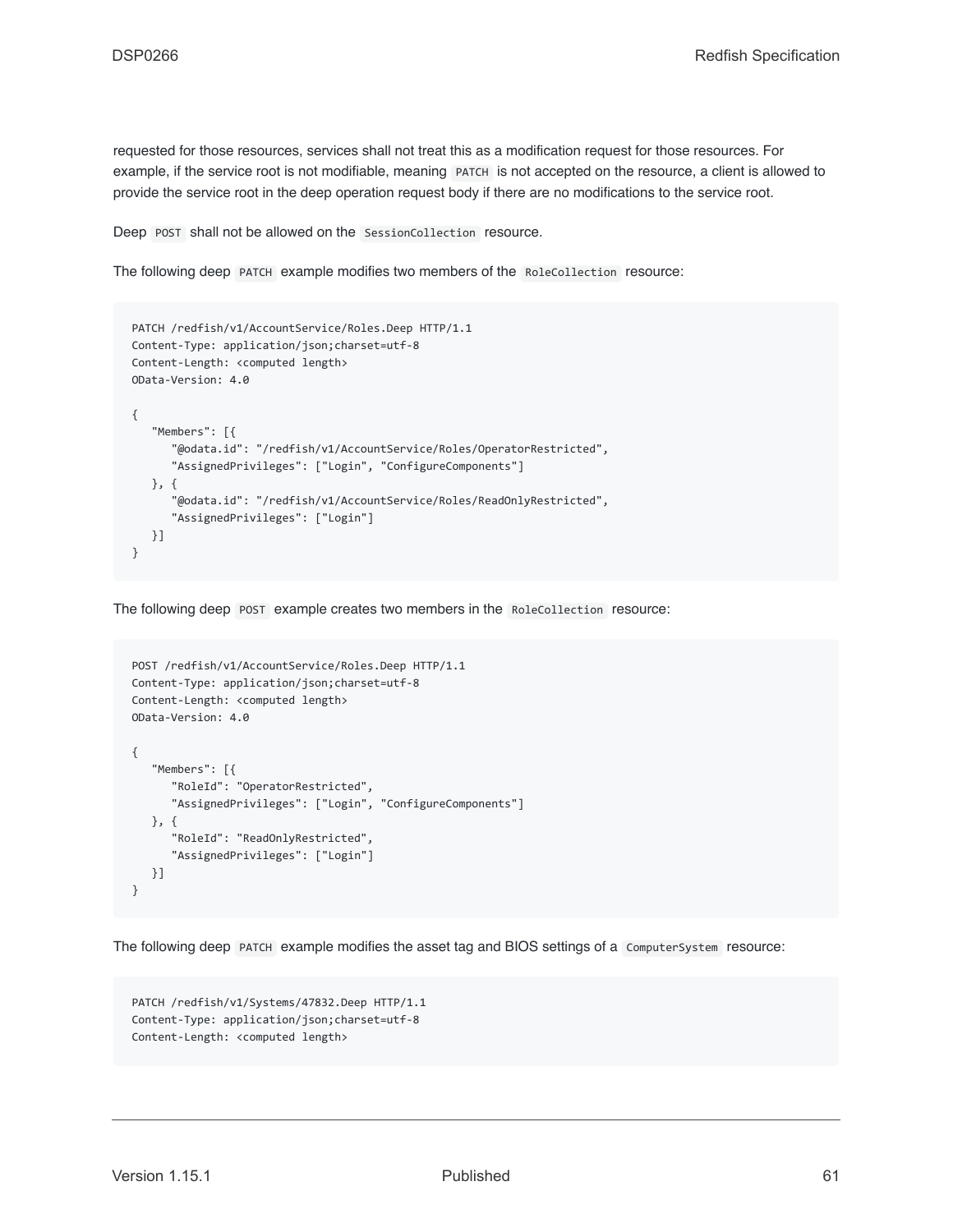```
OData-Version: 4.0
{
   "AssetTag": "Inventory Tag 12394783431",
   "Bios": {
      "@odata.id": "/redfish/v1/Systems/47832/Bios",
      "@Redfish.Settings": {
         "@odata.type": "#Settings.v1_3_3.Settings",
         "SettingsObject": {
            "@odata.id": "/redfish/v1/Systems/47832/Bios/SD",
            "Attributes": {
               "AdminPhone": "(123) 456-789",
               "BootMode": "Uefi"
            }
         }
      }
  }
}
```
The following example shows a deep PATCH with ETags in the request:

```
PATCH /redfish/v1/AccountService/Roles.Deep HTTP/1.1
Content-Type: application/json;charset=utf-8
Content-Length: <computed length>
If-Match: <Collection ETag>
OData-Version: 4.0
{
   "Members": [{
      "@odata.id": "/redfish/v1/AccountService/Roles/OperatorRestricted",
      "@odata.etag": "W/\"ABCDEFG\"",
      "AssignedPrivileges": ["Login", "ConfigureComponents"]
  }, {
      "@odata.id": "/redfish/v1/AccountService/Roles/ReadOnlyRestricted",
      "@odata.etag": "W/\"ABCDEFG\"",
      "AssignedPrivileges": ["Login"]
  }]
}
```
The following example response shows a partial failure of a deep PATCH where the ETag provided in the request for the Role resource named ReadOnlyRestricted was incorrect:

HTTP/1.1 200 OK Content-Type: application/json;charset=utf-8 Content-Length: <computed length> ETag: <Resource collection ETag>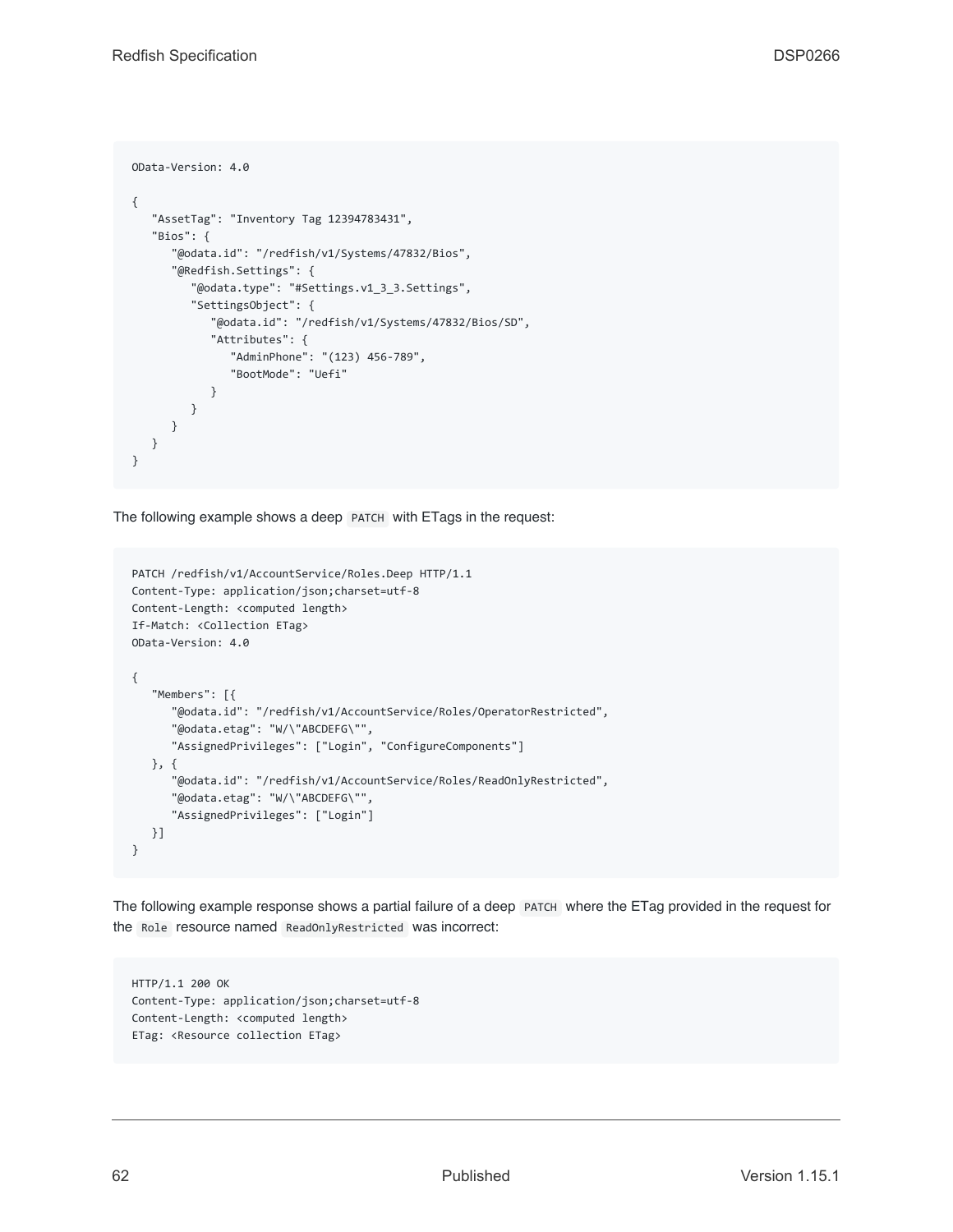```
OData-Version: 4.0
{
   "Members": [{
      "@odata.id": "/redfish/v1/AccountService/Roles/OperatorRestricted",
      "@odata.etag": "W/\"ABCDEFG\"",
      "AssignedPrivileges": ["Login", "ConfigureComponents"]
  }, {
      "@odata.id": "/redfish/v1/AccountService/Roles/ReadOnlyRestricted",
      "@Message.ExtendedInfo": [{
        "@odata.type": "#Message.v1_1_1.Message",
        "MessageId": "Base.1.8.PreconditionFailed",
        "RelatedProperties": ["#/AssignedPrivileges"]
     }]
  }]
}
```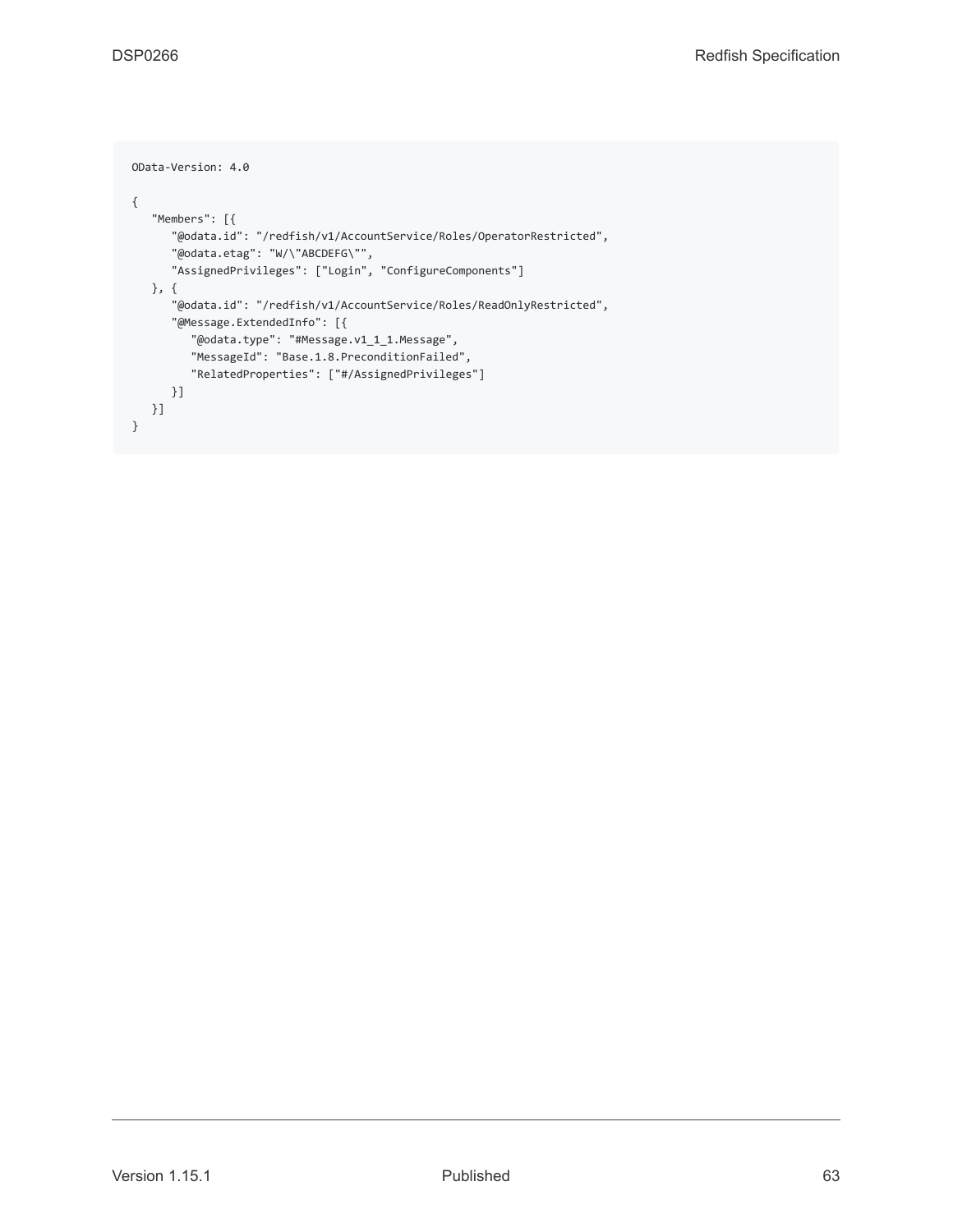# **8 Service responses**

This clause describes the responses that Redfish services can return to clients.

### **8.1 Response headers**

HTTP defines headers for use in response messages. [Table 13](#page-63-0) defines those headers and their requirements for Redfish services:

- Redfish services shall return the *HTTP 1.1 Specification*-defined headers if the **Required** column contains **Yes**.
- Redfish services should return the *HTTP 1.1 Specification*-defined headers if the **Required** column contains **No**.
- Redfish clients shall be able to both understand and process all the *HTTP 1.1 Specification*-defined headers.

<span id="page-63-0"></span>

| Header                      | Required  | <b>Supported values</b>                         | <b>Description</b>                                                                                                                                                                                                                                                                                                                 |
|-----------------------------|-----------|-------------------------------------------------|------------------------------------------------------------------------------------------------------------------------------------------------------------------------------------------------------------------------------------------------------------------------------------------------------------------------------------|
| Access-Control-Allow-Origin | Yes       | Fetch Living Standard,<br>3.2.3. HTTP responses | Prevents or allows requests based on originating domain.<br>Prevents CSRF attacks.                                                                                                                                                                                                                                                 |
| Allow                       | Yes       | POST, PUT, PATCH,<br>DELETE, GET, HEAD          | Shall be returned with the HTTP 405 (Method Not Allowed)<br>status code to indicate the valid methods for the request URI.<br>Shall be returned with any GET or HEAD operation to indicate<br>the other allowable operations for this resource.                                                                                    |
| Cache-Control               | Yes       | <b>RFC7234</b>                                  | Shall be supported and indicates whether a response can or<br>cannot be cached.                                                                                                                                                                                                                                                    |
| Content-Encoding            | <b>No</b> | <b>RFC7231</b>                                  | Encoding used to compress the message body.                                                                                                                                                                                                                                                                                        |
| Content-Length              | No        | <b>RFC7231</b>                                  | Size of the message body. An optional means of indicating<br>size of the body uses Transfer-Encoding: chunked, that does<br>not use the Content-Length header. If a service does not<br>support Transfer-Encoding and needs Content-Length<br>instead, the service shall respond with the HTTP 411 Length<br>Required status code. |

| Table 13 - Response headers |  |  |
|-----------------------------|--|--|
|-----------------------------|--|--|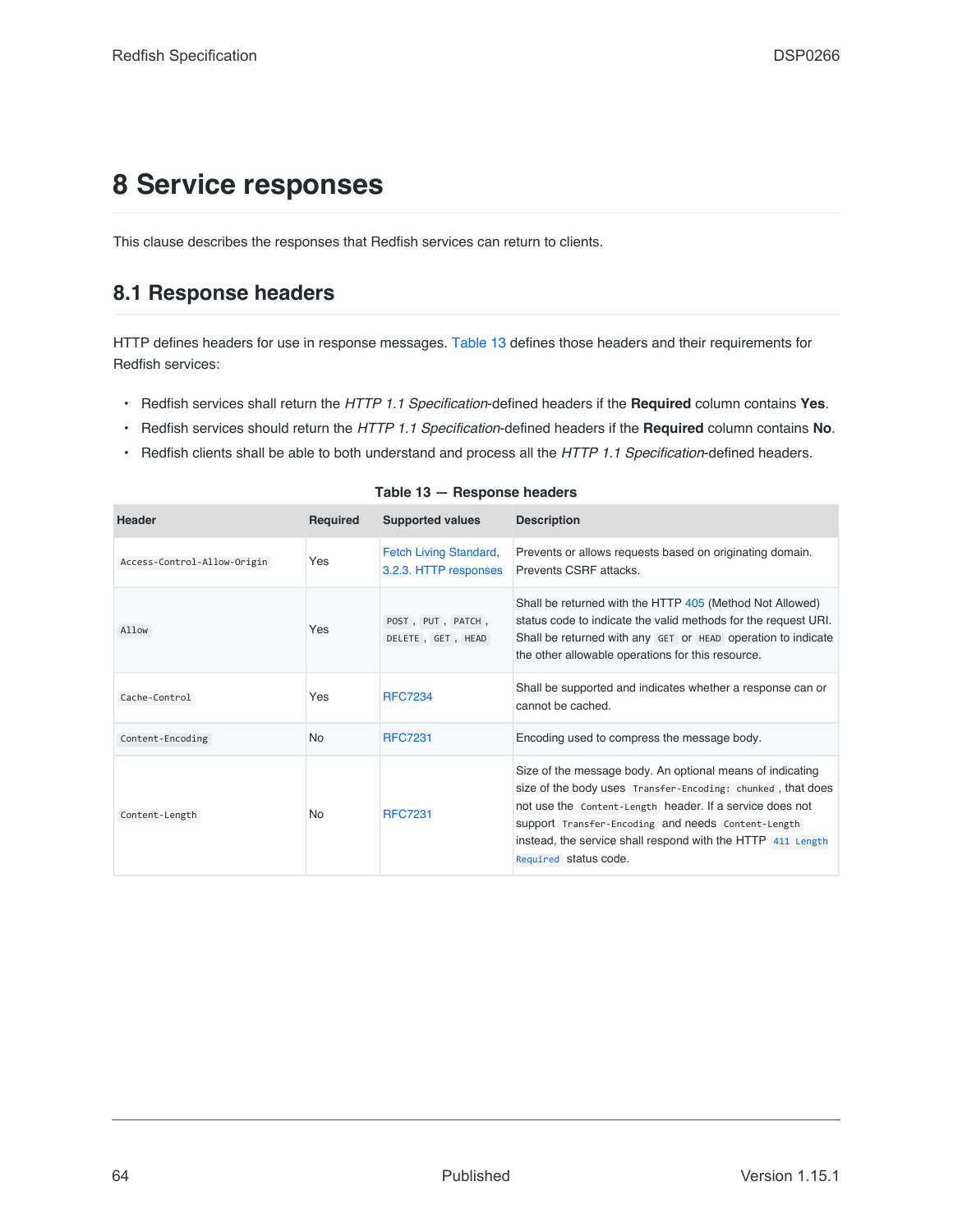<span id="page-64-1"></span><span id="page-64-0"></span>

| <b>Header</b> | <b>Required</b> | <b>Supported values</b> | <b>Description</b>                                                                                                                                                                                                                                                                                                                                                                                                                                                                                                                                                                                                          |
|---------------|-----------------|-------------------------|-----------------------------------------------------------------------------------------------------------------------------------------------------------------------------------------------------------------------------------------------------------------------------------------------------------------------------------------------------------------------------------------------------------------------------------------------------------------------------------------------------------------------------------------------------------------------------------------------------------------------------|
| Content-Type  | Yes             | <b>RFC7231</b>          | The message body's representation type.<br>Services shall specify a Content-Type of application/json<br>when returning resources as JSON.<br>Services shall specify a Content-Type Of application/xml<br>when returning metadata as XML.<br>Services shall specify a Content-Type of application/yaml<br>Of application/vnd.oai.openapi when returning OpenAPI<br>schema as YAML.<br>Services shall specify a Content-Type of text/event-stream<br>when returning an SSE stream.<br>; charset=utf-8 shall be appended to the Content-Type if<br>specified in the chosen media-type in the Accept header for<br>the request. |
| ETag          | Conditional     | <b>RFC7232</b>          | An identifier for a specific version of a resource, often a<br>message digest. The ETag header shall be included on<br>responses to GET S of ManagerAccount resources.                                                                                                                                                                                                                                                                                                                                                                                                                                                      |
| Link          | Yes             | <b>RFC8288</b>          | Link headers shall be returned, as described in the Link<br>headers clause.                                                                                                                                                                                                                                                                                                                                                                                                                                                                                                                                                 |
| Location      | Conditional     | <b>RFC7231</b>          | URI of a newly created resource. Shall be returned upon<br>creation of a resource. Location and X-Auth-Token shall be<br>included on responses that create user sessions.                                                                                                                                                                                                                                                                                                                                                                                                                                                   |
| Max-Forwards  | <b>No</b>       | <b>RFC7231</b>          | Limits gateway and proxy hops. Prevents messages from<br>remaining in the network indefinitely.                                                                                                                                                                                                                                                                                                                                                                                                                                                                                                                             |
| OData-Version | Yes             | 4.0                     | OData version of the payload to which the response<br>conforms.                                                                                                                                                                                                                                                                                                                                                                                                                                                                                                                                                             |
| Retry-After   | No              | RFC7231, Section 7.1.3  | Informs a client how long to wait before requesting the task<br>information again.                                                                                                                                                                                                                                                                                                                                                                                                                                                                                                                                          |
| Server        | No              | <b>RFC7231</b>          | A product token and its version. Multiple product tokens may<br>be listed.<br>Note: Previous versions of the Specification marked this<br>header as required. This has been changed because no use<br>cases for requiring it have been identified.                                                                                                                                                                                                                                                                                                                                                                          |
| Via           | No              | <b>RFC7230</b>          | Defines the network hierarchy and recognizes message<br>loops. Each pass inserts its own via header.                                                                                                                                                                                                                                                                                                                                                                                                                                                                                                                        |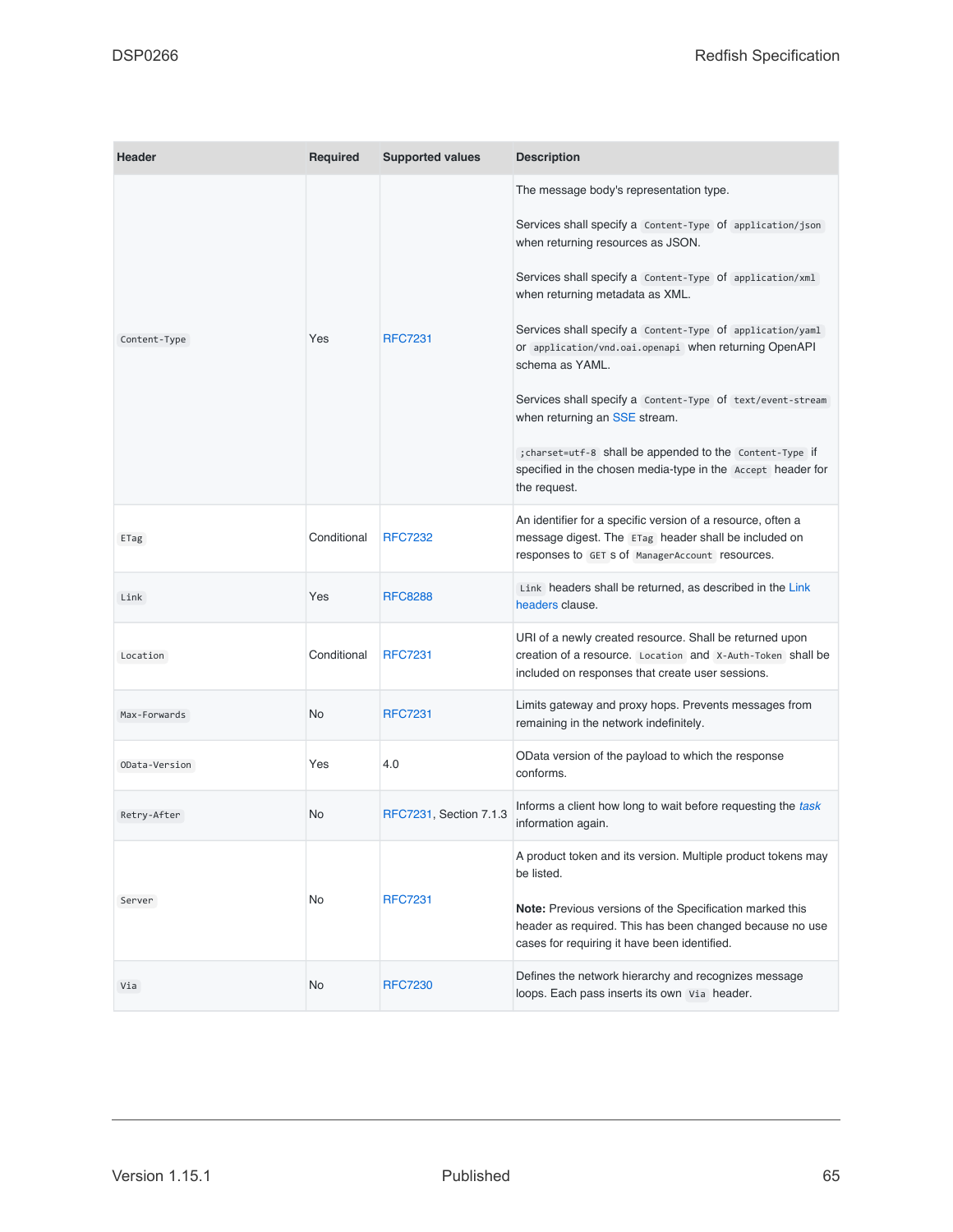| <b>Header</b>    | Required | <b>Supported values</b>         | <b>Description</b>                                                                                                |
|------------------|----------|---------------------------------|-------------------------------------------------------------------------------------------------------------------|
| WWW-Authenticate | Yes      | <b>RFC7617</b>                  | Required for Basic and other optional authentication<br>mechanisms. For details, see the Security details clause. |
| X-Auth-Token     | Yes      | Opaque encoded octet<br>strings | Contains the authentication token for user sessions. The<br>token value shall be indistinguishable from random.   |

### <span id="page-65-1"></span>**8.2 Link header**

The [Link](#page-64-1) [header](#page-64-1) provides metadata information on the accessed resource in response to a HEAD or GET request. The metadata information can include hyperlinks from the resource and JSON Schemas that describe the resource.

The following example shows the Link headers for a ManagerAccount with an Administrator role, in addition to a Settings annotation:

```
Link: </redfish/v1/AccountService/Roles/Administrator>; path=/Links/Role
Link: <http://redfish.dmtf.org/schemas/Settings.json>
Link: </redfish/v1/JsonSchemas/ManagerAccount.v1_0_2.json>; rel=describedby
```
- The first Link header is an example of a hyperlink that comes from the resource. It describes hyperlinks within the resource. This type of header is outside the scope of this specification.
- The second Link header is an example of an annotation Link header as it references the JSON Schema that describes the annotation and does not have rel=describedby . This example references the public copy of the annotation on the DMTF's Redfish schema repository.
- The third Link header is an example for the JSON Schema that describes the actual resource.
	- Note that the URL can reference an unversioned JSON Schema because the @odata.type in the resource indicates the appropriate version, or reference the versioned JSON Schema, which according to previous normative statements need to match the version in the @odata.type property of the resource.

A Link header containing rel=describedby shall be returned on GET and HEAD requests for Redfish resources. If the referenced JSON Schema is a versioned schema, it shall match the version contained in the value of the @odata.type property returned in this resource.

A Link header satisfying annotations should be returned on GET and HEAD requests for Redfish resources.

### <span id="page-65-0"></span>**8.3 Status codes**

HTTP defines status codes that appear in responses. The status codes themselves provide general information about how the request was processed, such as whether the request was successful, if the client provided bad information, or the service encountered an error when processing the request.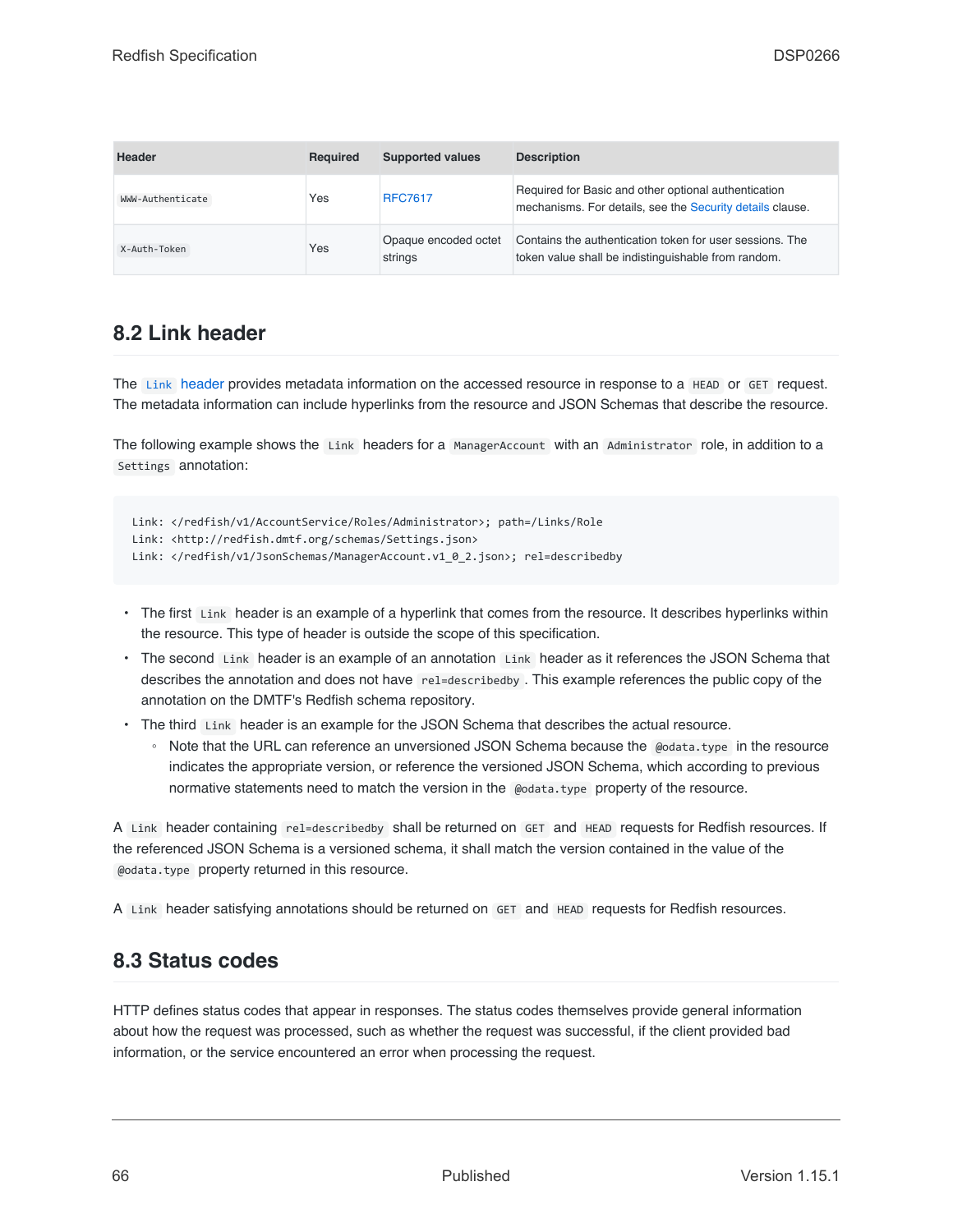- When the service returns a status code in the 4XX or 5XX range, services should return an [extended error](#page-71-0) [response](#page-71-0) in the response body to provide the client more meaningful and deterministic error semantics.
- When the service returns a status code in the 2xx range and the response contains a representation of a resource, services may use [extended information](#page-94-0) to convey additional information about the resource.
- Extended error messages shall not provide privileged information when authentication failures occur.

**Note:** For security implications of extended errors, See [Security details](#page-157-0).

[Table 14](#page-66-4) lists HTTP status codes that have meaning or usage defined for a Redfish service, or are otherwise referenced by this specification. Other codes may be returned by the service as appropriate, and their usage is implementation-specific. For usage and additional requirements imposed by this specification, see the **Description** column.

- Clients shall understand and be able to process the status codes in [Table 14](#page-66-4) as defined by the *HTTP 1.1 Specification* and constrained by additional requirements defined by this specification.
- Services shall respond with the status codes in [Table 14](#page-66-4) as defined in **Description** column.
- Redfish services should not return the HTTP 100 status code. Using the HTTP protocol for a multipass data transfer should be avoided, except for the upload of extremely large data.
- If no other status code in the 4XX range is appropriate for client-side errors, the default status code should be the HTTP [400 Bad Request](#page-67-3) status code.
- If no other status code in the 5XX range is appropriate for service-side errors, the default status code should be the HTTP [500 Internal Server Error](#page-68-3) status code.

<span id="page-66-4"></span><span id="page-66-3"></span><span id="page-66-2"></span><span id="page-66-1"></span><span id="page-66-0"></span>

| <b>HTTP status code</b> | <b>Description</b>                                                                                                                                                                                                                                                                                                                             |
|-------------------------|------------------------------------------------------------------------------------------------------------------------------------------------------------------------------------------------------------------------------------------------------------------------------------------------------------------------------------------------|
| 200 OK                  | Request completed successfully and includes a representation in its body.                                                                                                                                                                                                                                                                      |
| 201 Created             | Request to create a resource completed successfully. The Location header shall be set to the<br>canonical URI for the newly created resource. For post (create) requests, the response body<br>may include a representation of the newly created resource. For post (action) requests, the<br>response body shall include the action response. |
| 202 Accepted            | Request has been accepted for processing but the processing has not been completed. The<br>Location header shall be set to the URI of a task monitor that can later be queried to determine<br>the status of the operation. The response body may include a representation of the Task<br>resource.                                            |
| 204 No Content          | Request succeeded, but no content is being returned in the body of the response.                                                                                                                                                                                                                                                               |
| 301 Moved Permanently   | Requested resource resides under a different URI.                                                                                                                                                                                                                                                                                              |
| 302 Found               | Requested resource resides temporarily under a different URI.                                                                                                                                                                                                                                                                                  |

#### **Table 14 — HTTP status codes**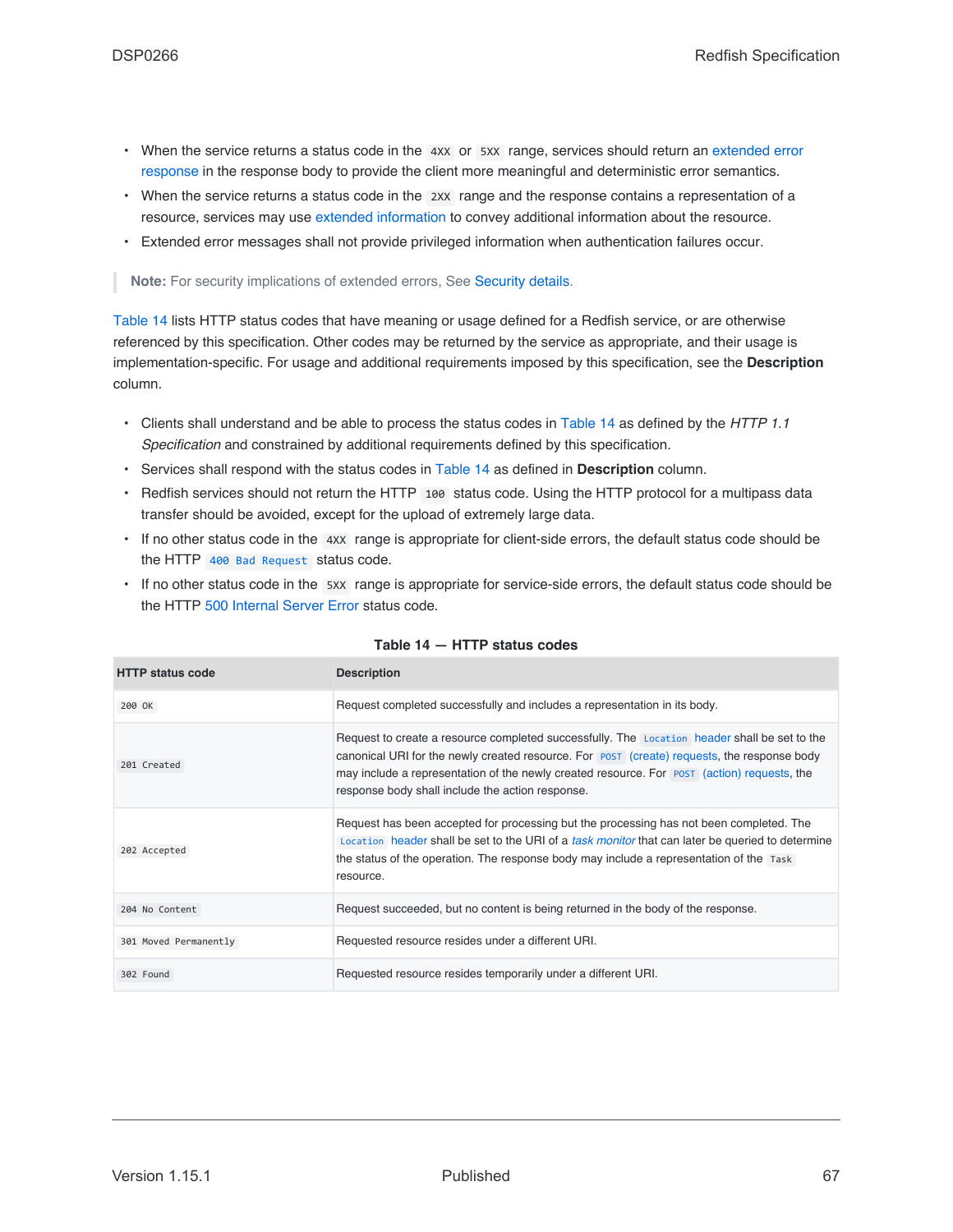<span id="page-67-6"></span><span id="page-67-5"></span><span id="page-67-4"></span><span id="page-67-3"></span><span id="page-67-2"></span><span id="page-67-1"></span><span id="page-67-0"></span>

| <b>HTTP status code</b>    | <b>Description</b>                                                                                                                                                                                                                                                                                                                                                                                                                                                                           |
|----------------------------|----------------------------------------------------------------------------------------------------------------------------------------------------------------------------------------------------------------------------------------------------------------------------------------------------------------------------------------------------------------------------------------------------------------------------------------------------------------------------------------------|
| 304 Not Modified           | Service has made a conditional GET request where access is allowed but the resource content<br>has not changed. Either or both the If-Modified-Since and If-None-Match headers initiate<br>conditional requests to save network bandwidth if no change has occurred. See HTTP 1.1,<br>sections 14.25 and 14.26.                                                                                                                                                                              |
| 400 Bad Request            | Request could not be processed because it contains invalid information, such as an invalid input<br>field, or is missing a required value. The response body shall return an extended error as<br>defined in the Error responses clause.                                                                                                                                                                                                                                                     |
| 401 Unauthorized           | Authentication credentials included with this request are missing or invalid.                                                                                                                                                                                                                                                                                                                                                                                                                |
| 403 Forbidden              | Service recognized the credentials in the request but those credentials do not possess<br>authorization to complete this request. This code is also returned when the user credentials<br>provided need to be changed before access to the service can be granted. For details, see the<br>Security details clause.                                                                                                                                                                          |
| 404 Not Found              | Request specified a URI of a resource that does not exist.                                                                                                                                                                                                                                                                                                                                                                                                                                   |
| 405 Method Not Allowed     | HTTP verb in the request, such as DELETE, GET, HEAD, POST, PUT, Or PATCH, is not<br>supported for this request URI. The response shall include an Allow header that provides a list<br>of methods that the resource identified by the URI in the client request supports.                                                                                                                                                                                                                    |
| 406 Not Acceptable         | Accept header was specified in the request and the resource identified by this request cannot<br>generate a representation that corresponds to one of the media types in the Accept header.                                                                                                                                                                                                                                                                                                  |
| 409 Conflict               | Creation or update request could not be completed because it would cause a conflict in the<br>current state of the resources that the platform supports. For example, a conflict occurred due to<br>an attempt to set multiple properties that work in a linked manner by using incompatible values.                                                                                                                                                                                         |
| 410 Gone                   | Requested resource is no longer available at the service and no forwarding address is known.<br>This condition is expected to be considered permanent. Clients with hyperlink editing capabilities<br>should delete references to the URI in the client request after user approval. If the service does<br>not know or cannot determine whether the condition is permanent, client should use the HTTP<br>404 Not Found status code. This response is cacheable unless otherwise indicated. |
| 411 Length Required        | Request did not use the Content-Length header to specify the length of its content but perhaps<br>used the Transfer-Encoding: chunked header instead. The addressed resource requires the<br>Content-Length header.                                                                                                                                                                                                                                                                          |
| 412 Precondition Failed    | Precondition check, such as check of the OData-Version, If-Match, Or If-Not-Modified<br>header, failed.                                                                                                                                                                                                                                                                                                                                                                                      |
| 413 Payload Too Large      | Request payload, or a part in a multipart request, is larger than the maximum size the service<br>supports.                                                                                                                                                                                                                                                                                                                                                                                  |
| 415 Unsupported Media Type | Request specifies a Content-Type for the body that is not supported.                                                                                                                                                                                                                                                                                                                                                                                                                         |
| 428 Precondition Required  | Request did not provide the required precondition, such as an If-Match or If-None-Match<br>header.                                                                                                                                                                                                                                                                                                                                                                                           |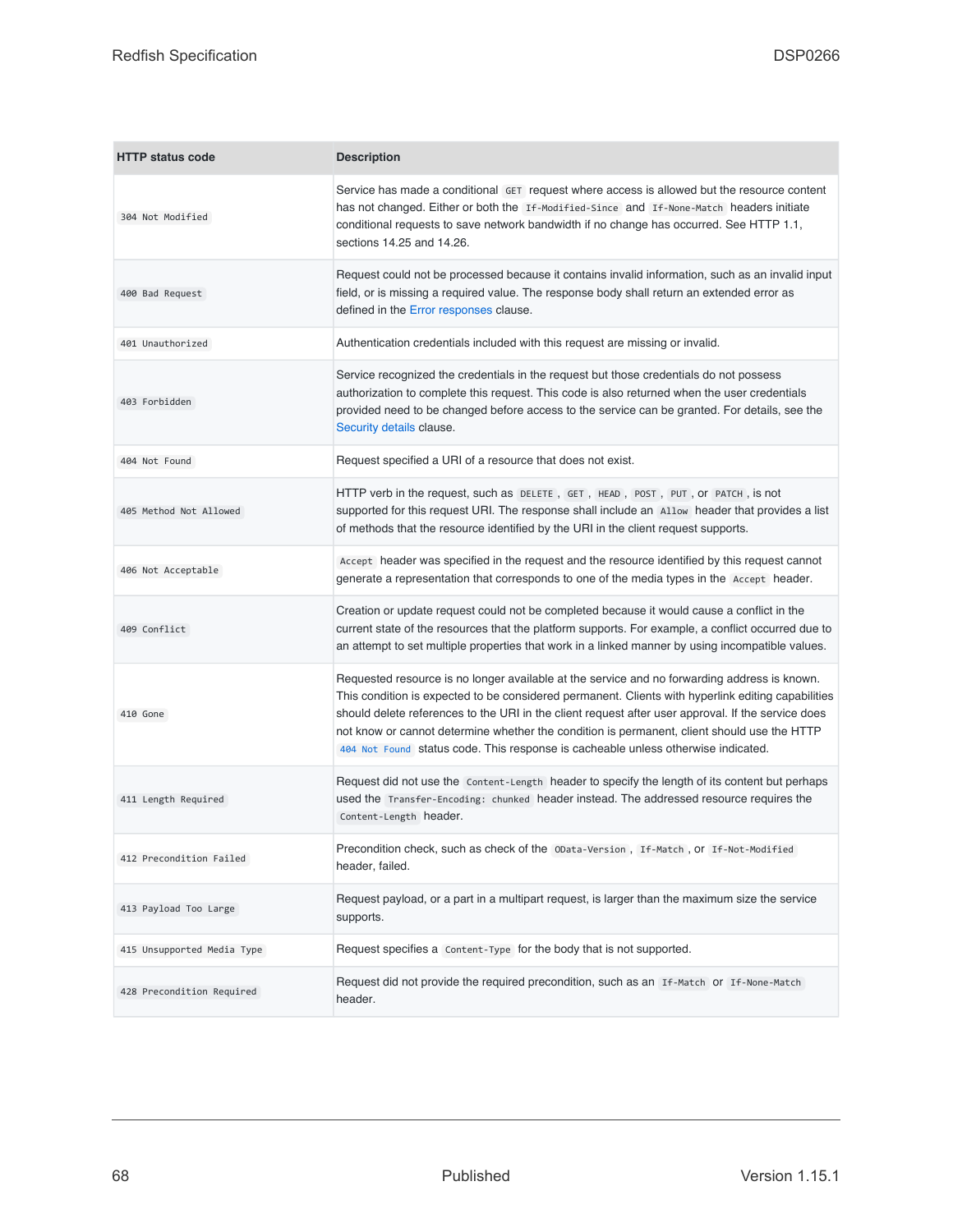<span id="page-68-3"></span><span id="page-68-1"></span>

| <b>HTTP status code</b>            | <b>Description</b>                                                                                                                                                                                                                                                                                                                                                                                                                                       |
|------------------------------------|----------------------------------------------------------------------------------------------------------------------------------------------------------------------------------------------------------------------------------------------------------------------------------------------------------------------------------------------------------------------------------------------------------------------------------------------------------|
| 431 Request Header Field Too Large | Service is unwilling to process the request because either an individual header field or the<br>collection of all header fields are too large.                                                                                                                                                                                                                                                                                                           |
| 500 Internal Server Error          | Service encountered an unexpected condition that prevented it from fulfilling the request. The<br>response body shall return an extended error as defined in the Error responses clause.                                                                                                                                                                                                                                                                 |
| 501 Not Implemented                | Service does not currently support the functionality required to fulfill the request. This response<br>is appropriate when the service does not recognize the request method and cannot support the<br>method for any resource.                                                                                                                                                                                                                          |
| 503 Service Unavailable            | Service currently cannot handle the request due to temporary overloading or maintenance of the<br>service. A service may use this response to indicate that the request URI is valid but the service<br>is performing initialization or other maintenance on the resource. A service may also use this<br>response to indicate that the service itself is undergoing maintenance, such as finishing<br>initialization steps after reboot of the service. |
| 507 Insufficient Storage           | Service cannot build the response for the client due to the size of the response.                                                                                                                                                                                                                                                                                                                                                                        |

### <span id="page-68-2"></span>**8.4 OData metadata responses**

#### **8.4.1 OData metadata responses overview**

OData metadata describes resources, resource collections, capabilities, and service-dependent behavior to generic OData consumers with no specific understanding of this specification. Clients are not required to request metadata if they already have sufficient understanding of the target service. For example, clients are not required to request metadata to request and interpret a JSON representation of a resource that this specification defines.

A client can access the OData metadata at the /redfish/v1/\$metadata URI.

A client can access the OData service document at the /redfish/v1/odata URI.

### <span id="page-68-0"></span>**8.4.2 OData \$metadata**

The OData metadata describes top-level service resources and resource types according to [OData Common](#page-16-4) [Schema Definition Language](#page-16-4). The OData metadata is represented as an XML document with an Edmx root element in the http://docs.oasis-open.org/odata/ns/edmx namespace with an OData version attribute set to 4.0 .

The service shall use the application/xml or application/xml;charset=utf-8 MIME types to return the OData metadata document as an XML document.

<**edmx:Edmx** xmlns:edmx="http://docs.oasis-open.org/odata/ns/edmx" Version="4.0">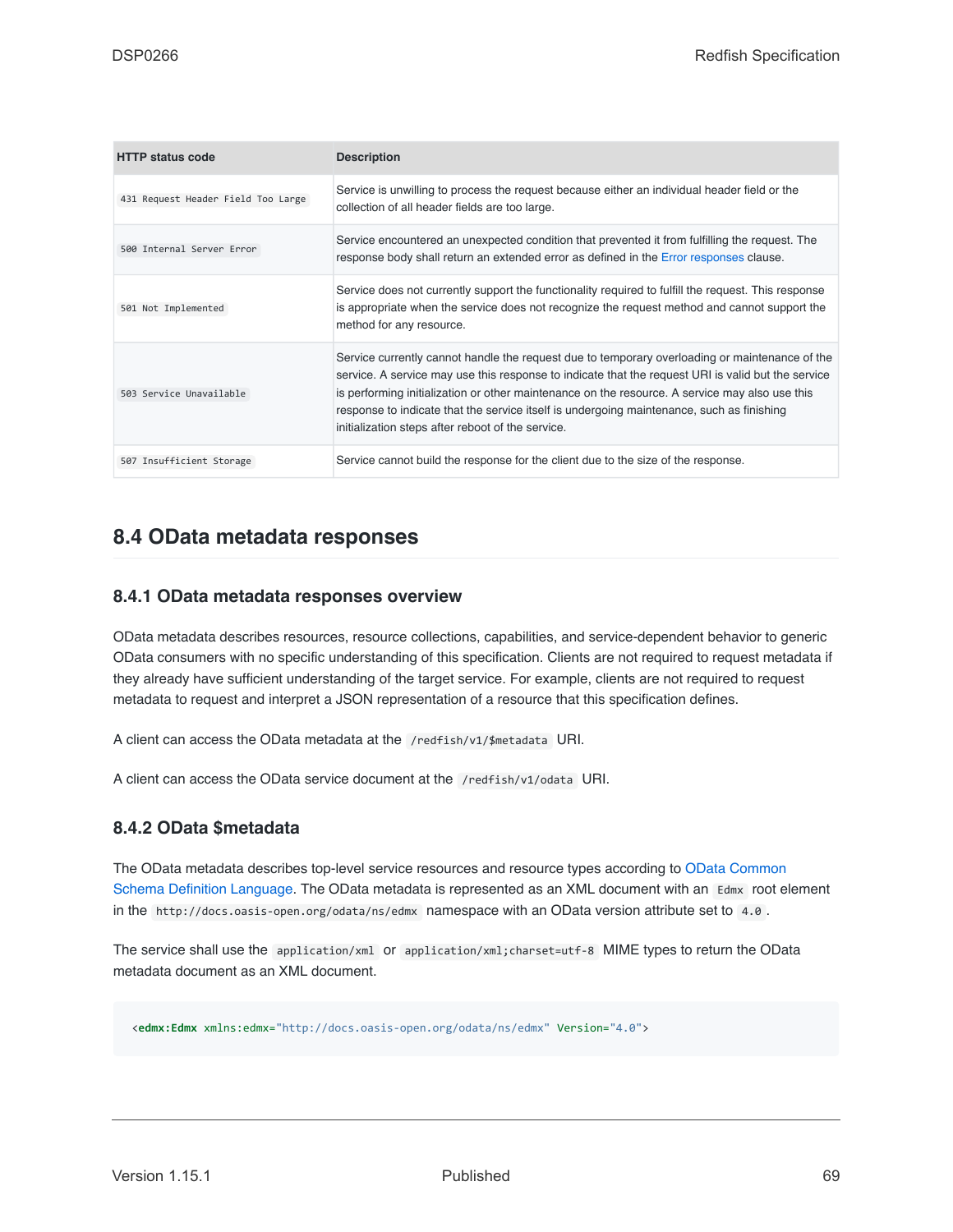*<!-- edmx:Reference and edmx:Schema elements go here -->* </**edmx:Edmx**>

#### **8.4.2.1 Referencing other schemas**

The OData metadata should include the namespaces for each of the Redfish resource types, along with the RedfishExtensions.v1\_0\_0 namespace. Dynamic clients that reference the OData metadata document leverage schema definitions that are referenced to understand the definitions of the resources in the service. However, there are cases where it might not be practical to maintain an accurate document, such as when resources are dynamically discovered by the service through devices that support Redfish Device Enablement.

These references shall use either:

- An absolute URI for the Redfish schema definitions, such as on http://redfish.dmtf.org/schemas or http://developers.contoso.org/schemas .
- A relative URI to a local copy of the Redfish schema. See the [Redfish-defined URIs and relative reference rules](#page-34-0) clause for recommended URI patterns.

```
<edmx:Reference Uri="http://redfish.dmtf.org/schemas/v1/ServiceRoot_v1.xml">
 <edmx:Include Namespace="ServiceRoot"/>
 <edmx:Include Namespace="ServiceRoot.v1_0_0"/>
</edmx:Reference>
...
<edmx:Reference Uri="http://redfish.dmtf.org/schemas/v1/VirtualMedia_v1.xml">
 <edmx:Include Namespace="VirtualMedia"/>
 <edmx:Include Namespace="VirtualMedia.v1_0_0"/>
</edmx:Reference>
<edmx:Reference Uri="http://redfish.dmtf.org/schemas/v1/RedfishExtensions_v1.xml">
  <edmx:Include Namespace="RedfishExtensions.v1_0_0" Alias="Redfish"/>
</edmx:Reference>
```
The service's [OData metadata document](#page-41-1) shall include an EntityContainer that defines the top-level resources and resource collections.

#### **8.4.2.2 Referencing OEM extensions**

The OData metadata document may reference additional schema documents that describe OEM-specific extensions that the service uses.

For example, the OData metadata document may reference custom types for additional resource collections.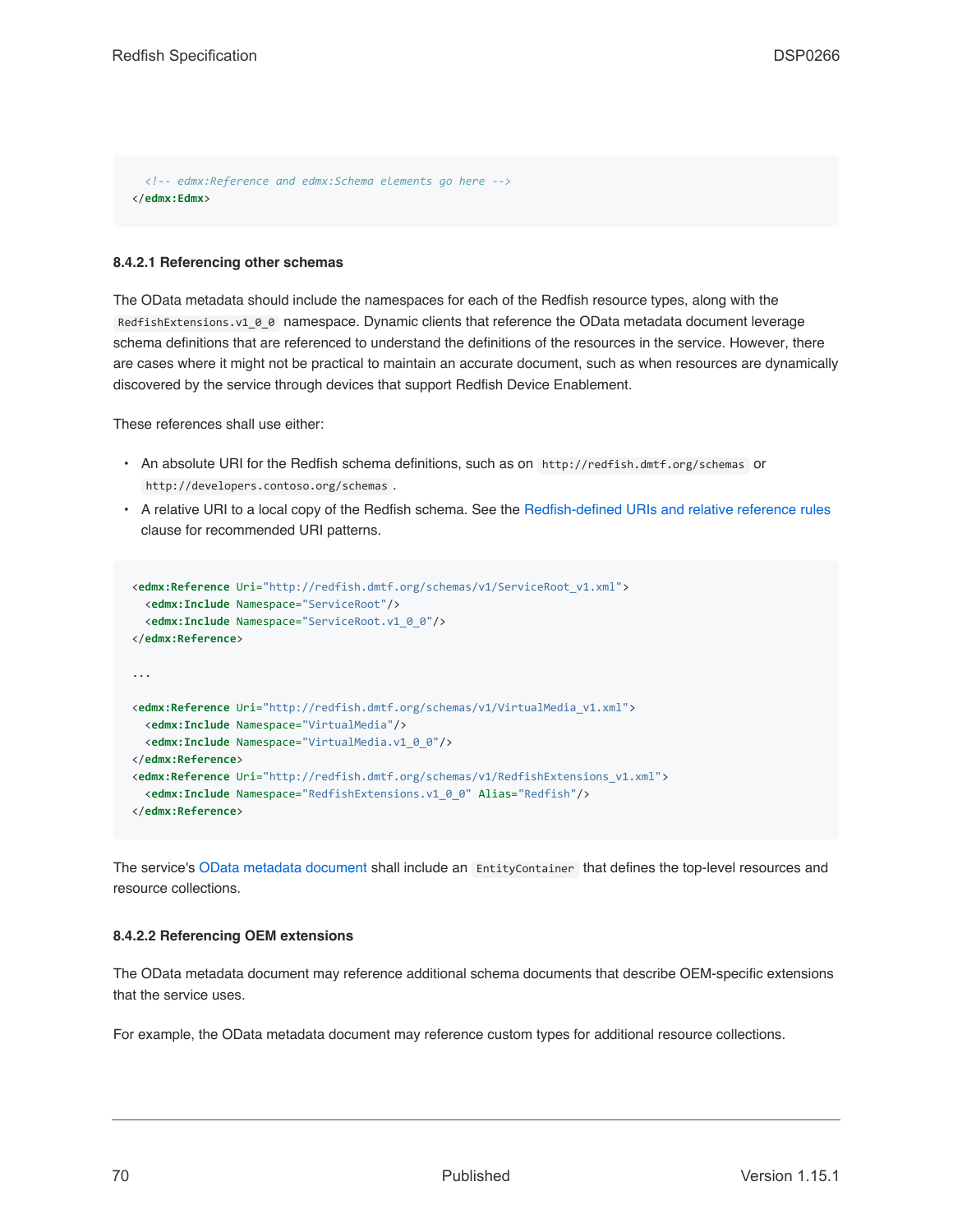```
<edmx:Reference Uri="http://contoso.org/Schema/CustomTypes">
  <edmx:Include Namespace="CustomTypes"/>
</edmx:Reference>
```
#### **8.4.3 OData service document**

The OData service document serves as a top-level entry point for generic OData clients. More information about the OData service document can be found in the [OData JSON Format](#page-201-0) Specification.

```
{
   "@odata.context": "/redfish/v1/$metadata",
   "value": [{
     "name": "Service",
      "kind": "Singleton",
      "url": "/redfish/v1/"
  }, {
      "name": "Systems",
     "kind": "Singleton",
     "url": "/redfish/v1/Systems"
  }, ...]
}
```
The service shall use the application/json MIME type to return the OData service document as a JSON object.

The JSON object shall contain the @odata.context context property set to /redfish/v1/\$metadata.

The JSON object shall include a value property set to a JSON array that contains an entry for the [service root](#page-41-2) and each resource that is a direct child of the service root.

[Table 15](#page-70-0) describes the properties that each JSON object entry includes:

<span id="page-70-0"></span>

| <b>Property</b> | <b>Description</b>                                                     |
|-----------------|------------------------------------------------------------------------|
| name            | User-friendly resource name of the resource.                           |
| kind            | Type of resource. Value is singleton for all cases defined by Redfish. |
| ur1             | Relative URL for the top-level resource.                               |

| Table 15 — JSON object properties |  |  |  |
|-----------------------------------|--|--|--|
|-----------------------------------|--|--|--|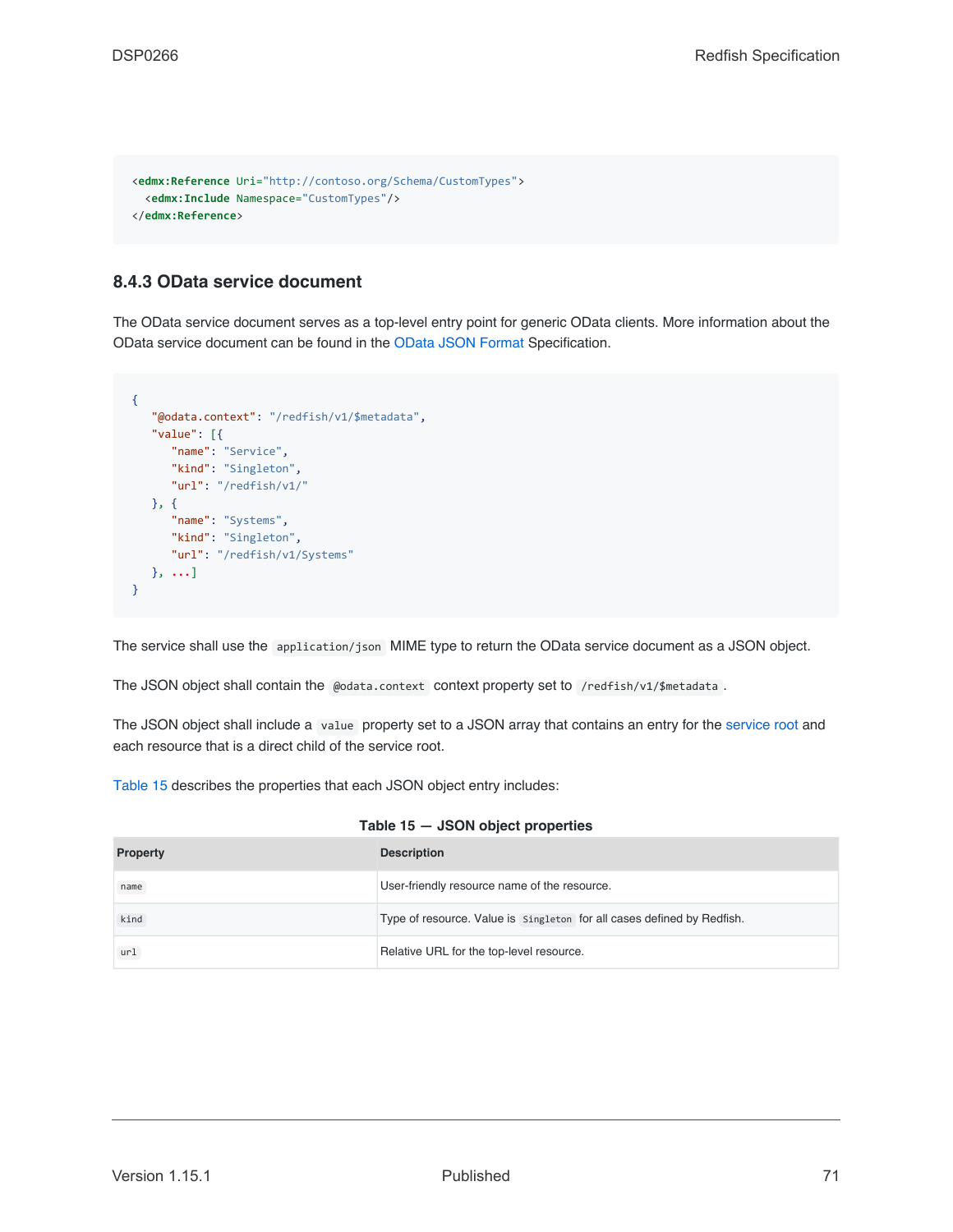### **8.5 Resource responses**

Services use the application/json MIME type to return resources and resource collections as JSON payloads. A service shall not break responses for a single resource into multiple results.

The format of these payloads is defined by the Redfish schema. For rules about the Redfish schema and how it maps to JSON payloads, see the [Data model](#page-73-0) and [Schema definition languages](#page-114-0) clauses.

### <span id="page-71-0"></span>**8.6 Error responses**

HTTP status codes often do not provide enough information to enable deterministic error semantics. For example, if a client makes a PATCH call and some properties do not match while others are not supported, the HTTP [400 Bad](#page-67-3) [Request](#page-67-3) status code does not tell the client which values are in error. Error responses provide the client more meaningful and deterministic error semantics.

To provide the client with as much information about the error as possible, a Redfish service may provide multiple error responses in the HTTP response. Additionally, the service may provide Redfish standardized errors, OEMdefined errors, or both, depending on the implementation's ability to convey the most useful information about the underlying error.

[Table 16](#page-71-1) describes the properties in the extended error response, which is a single JSON object:

<span id="page-71-1"></span>

| <b>Property</b>       | <b>Description</b>                                                                                                     |
|-----------------------|------------------------------------------------------------------------------------------------------------------------|
| code                  | String. Defines a MessageId from the message registry. See the MessageId format clause for the format of<br>MessageId. |
| message               | Displays a human-readable error message that corresponds to the message in the message registry.                       |
| @Message.ExtendedInfo | Displays an array of message objects. Describes one or more error messages.                                            |

#### **Table 16 — Error properties**

See the [Schema definition languages](#page-114-0) clause for references to the schema definitions of the error response payload.

The @Message.ExtendedInfo property should be present in all error responses. If the @Message.ExtendedInfo property is present, all information necessary to process the error should be provided in the @Message.ExtendedInfo property. Clients should look for the @Message.ExtendedInfo property for error processing first, and fallback on the code and message properties if @Message.ExtendedInfo is not present.

The following sample error response contains two messages in the @Message.ExtendedInfo property that describe two different errors. The message described by the code and message properties do not provide actionable information for the client.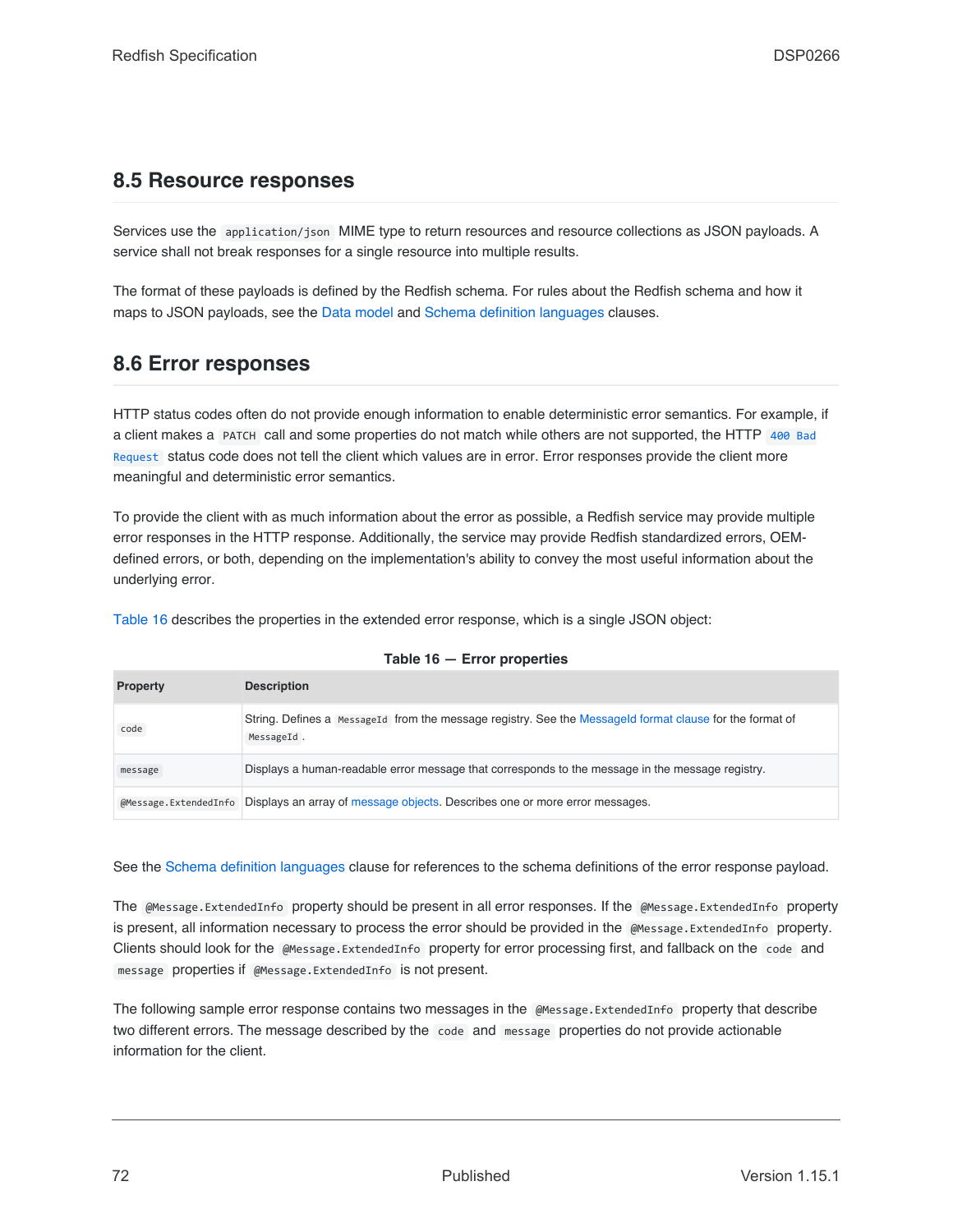```
{
 "error": {
   "code": "Base.1.8.GeneralError",
   "message": "A general error has occurred. See Resolution for information on how to resolve the error.",
    "@Message.ExtendedInfo": [{
      "@odata.type": "#Message.v1_1_1.Message",
      "MessageId": "Base.1.8.PropertyValueNotInList",
      "RelatedProperties": [
        "#/IndicatorLED"
      ],
      "Message": "The value Red for the property IndicatorLED is not in the list of acceptable values.",
      "MessageArgs": ["Red",
        "IndicatorLED"
     ],
      "Severity": "Warning",
      "MessageSeverity": "Warning",
      "Resolution": "Choose a value from the enumeration list that the implementation can support and resubmit the request if
   }, {
      "@odata.type": "#Message.v1_1_1.Message",
      "MessageId": "Base.1.8.PropertyNotWritable",
      "RelatedProperties": [
       "#/SKU"],
      "Message": "The property SKU is a read only property and cannot be assigned a value.",
      "MessageArgs": ["SKU"],
      "Severity": "Warning",
      "MessageSeverity": "Warning",
      "Resolution": "Remove the property from the request body and resubmit the request if the operation failed."
   }]
  }
}
```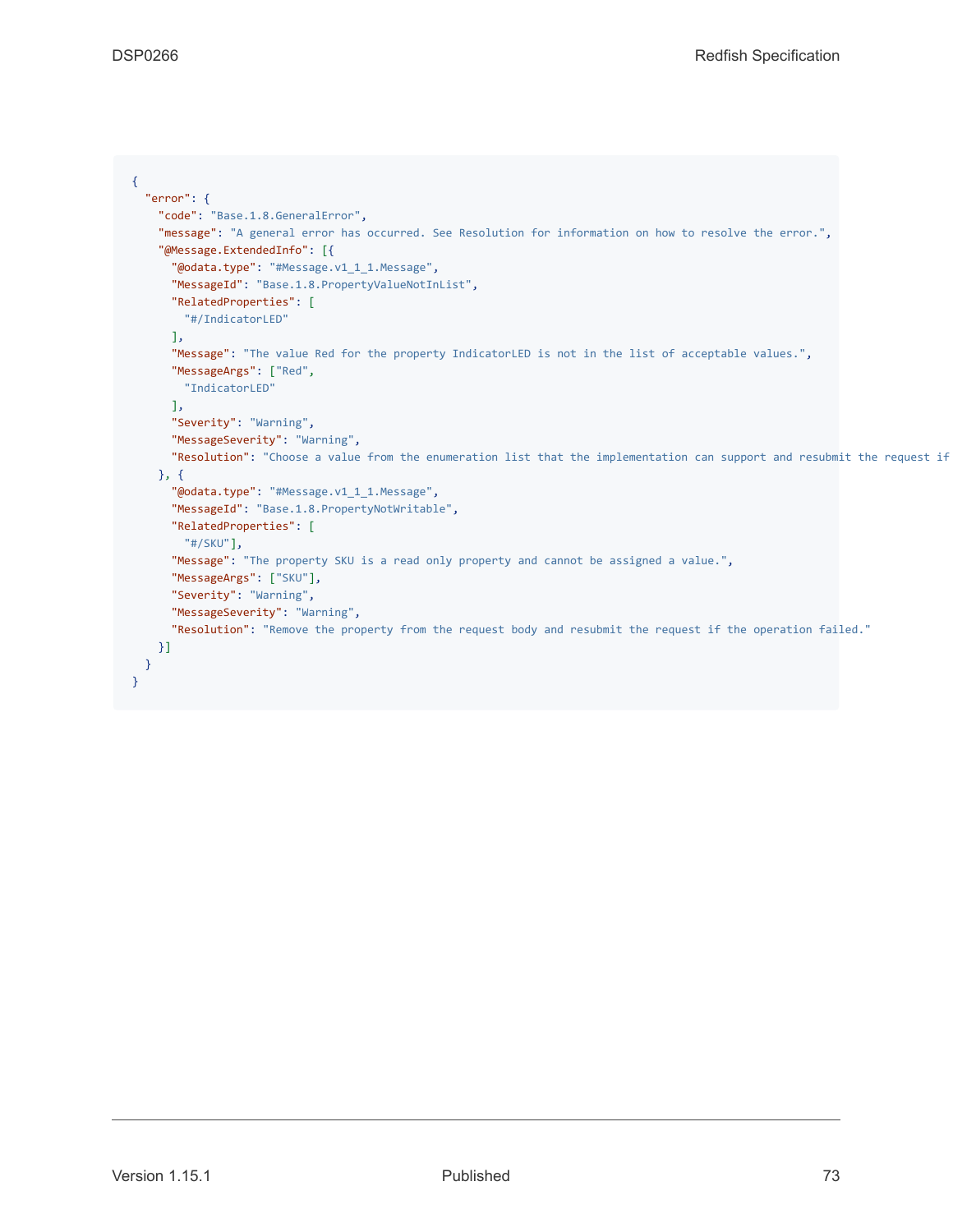# **9 Data model**

One of the key tenets of Redfish is the separation of protocol from the data model. This separation makes the data both transport and protocol agnostic. By concentrating on the data transported in the payload of the protocol (in HTTP, it is the HTTP body), Redfish can also define the payload in any encoding and the data model is intended to be schema-language agnostic. While Redfish uses the JSON data-interchange format, Redfish provides a common encoding type that ensures property naming conventions that make development easier in JavaScript, Python, and other languages. This encoding type helps the Redfish data model be more easily accessible in modern tools and programming environments.

The data model allows an OEM to extend the model by adding an *[OEM resource](#page-74-0)* or *[extending a resource](#page-89-0)*.

This clause describes common data model, resource, and Redfish schema requirements.

# <span id="page-73-0"></span>**9.1 Resources**

A *[resource](#page-21-0)* is a single entity accessed at a specific URI. Services use the application/json MIME type to return resources as JSON payloads.

Each resource shall be strongly typed, defined by a [resource type](#page-22-0) in a [Redfish schema document,](#page-114-0) and identified in the response payload by the value of the [type identifier](#page-82-0) property.

Responses for a single resource shall contain the following properties:

- [@odata.id](#page-82-1)
	- [Registry resources](#page-104-0) are not required to provide @odata.id
- [@odata.type](#page-82-0)
- [Id](#page-83-0)
- [Name](#page-83-1)

Responses may also contain other properties defined within that [resource type](#page-82-0). Responses shall not include any properties not defined by that resource type.

# **9.2 Resource types**

A *[resource type](#page-22-0)* defines the set of properties that may be returned in the response payload of a Redfish resource request. Each resource type is documented in a [Redfish schema document](#page-114-0), and those documents are known collectively as the *[Redfish schema](#page-21-1)*. The resource type may also include definitions for [actions](#page-28-0) available for that resource.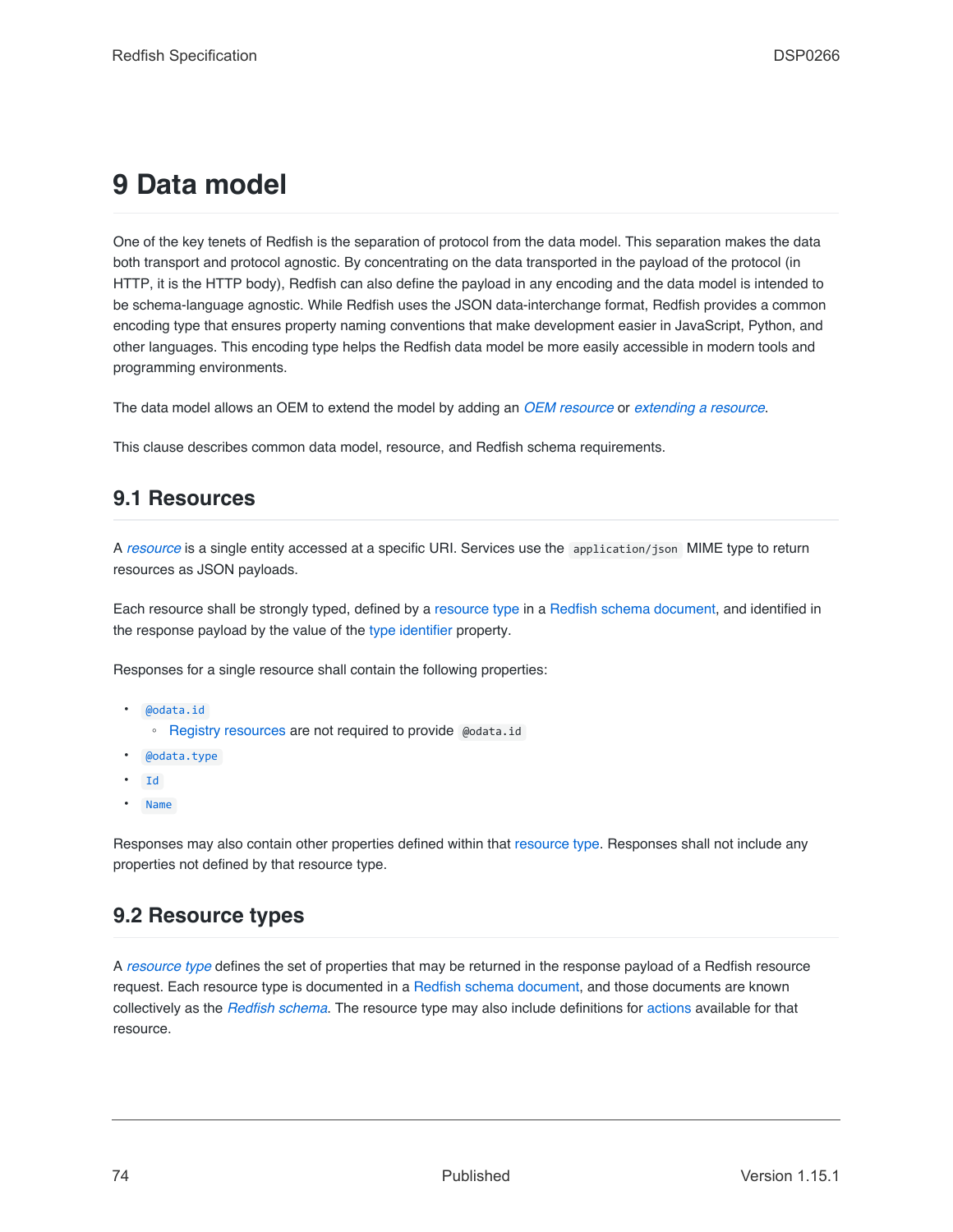Resource types are named to match the contents and purpose of the resource that they define. For example the Circuit resource type defines the properties and actions related to a single electrical circuit. Resource types provide global uniqueness for definitions across multiple schema files and allow for schema files to reference each other. Resource types may be defined by OEMs to extend the Redfish schema, and should follow the naming rules specified by the [OEM resource types](#page-90-0) clause.

# <span id="page-74-1"></span>**9.3 Resource collections**

A *[resource collection](#page-22-1)* is a set of resources that share the same schema definition. Services use the application/ json MIME type to return resource collections as JSON payloads.

Resource collection responses shall contain the following properties:

- [@odata.id](#page-82-1)
- [@odata.type](#page-82-0)
- [Name](#page-83-1)
- **[Members](#page-84-0)**
- [Members@odata.count](#page-84-1)

Responses for resource collections may contain the following properties:

- [@odata.context](#page-83-2)
- [@odata.etag](#page-82-2)
- [Description](#page-83-3)
- [Members@odata.nextLink](#page-84-2)
- [Oem](#page-87-0)

Responses for resource collections shall not contain any other properties with the exception of [payload annotations.](#page-93-0)

# <span id="page-74-0"></span>**9.4 OEM resources**

OEMs and other third parties can extend the Redfish data model by creating additional resource types. Extending the data model is accomplished by defining an OEM resource type, and schema file, for each resource type, and creating hyperlinks to connect instances of new resources to the *[resource tree](#page-22-2)*.

Companies, OEMs, and other organizations may also use the Oem property in resources, the [links property,](#page-84-3) and the [actions property](#page-85-0) to define additional [properties](#page-89-0), hyperlinks, and [actions](#page-92-0) for standard Redfish resource types.

While the information and semantics of these extensions are outside of the standard, the schema representing the data, the resource itself, and the semantics around the protocol shall conform to the requirements in this specification. OEMs are encouraged to follow the design tenets and naming conventions in this specification when defining OEM resources or properties.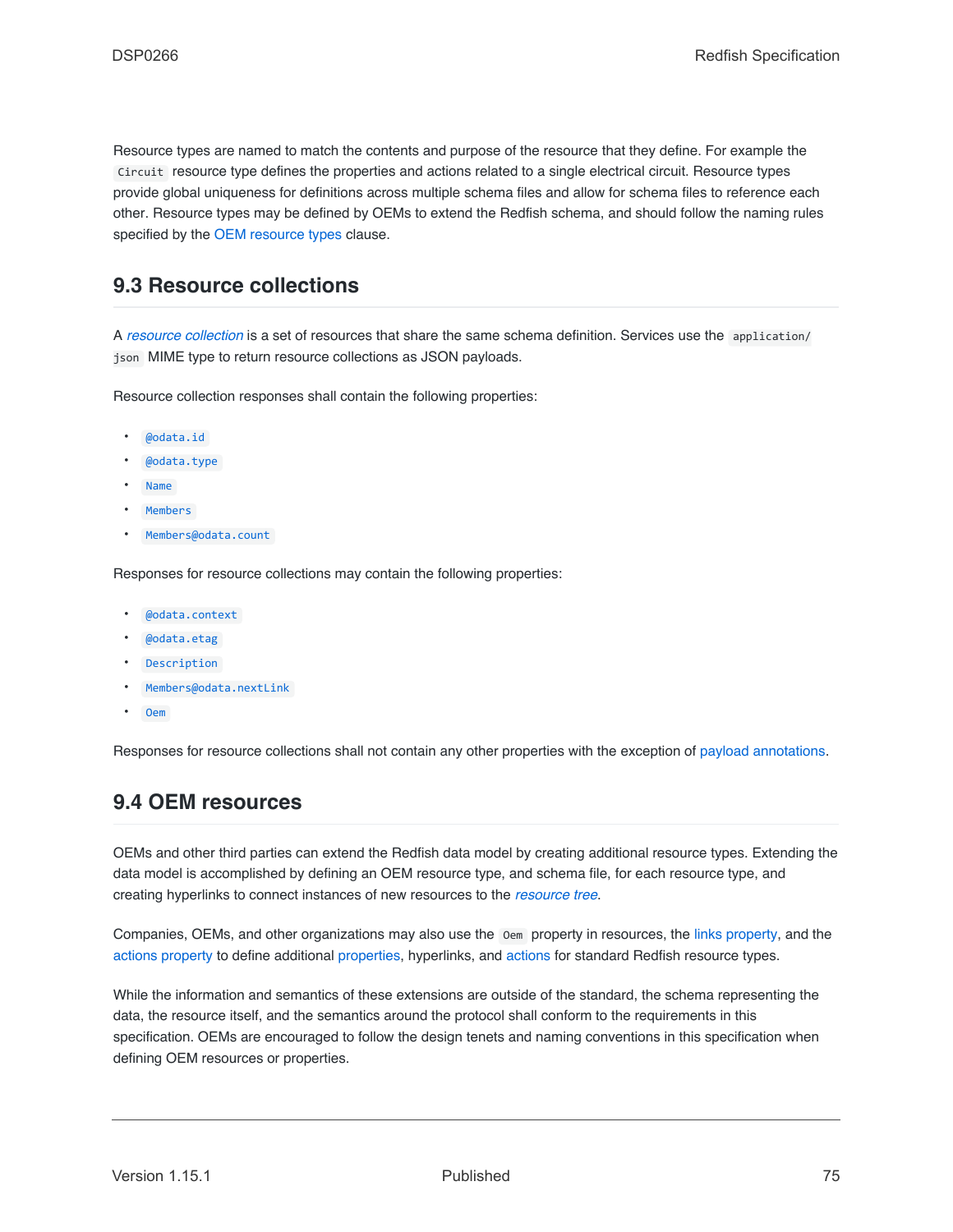# **9.5 Common data types**

# **9.5.1 Primitive types**

[Table 17](#page-75-0) describes the primitive data types for properties and action parameters in the data model:

<span id="page-75-0"></span>

| <b>Type</b>    | <b>Description</b>                                                                                                                                                                                                     |
|----------------|------------------------------------------------------------------------------------------------------------------------------------------------------------------------------------------------------------------------|
| <b>Boolean</b> | A variable with a value of true or false.                                                                                                                                                                              |
| Number         | A number with optional decimal point or exponent. Number properties may restrict the representation to an integer or a<br>number with decimal point.                                                                   |
| String         | A sequence of characters enclosed with double quotes (").                                                                                                                                                              |
| Array          | A comma-separated set of the previous types enclosed with square braces ([and ]). See the Array properties clause.                                                                                                     |
| Object         | A set of properties enclosed with curly braces $($ $\{$ and $\}$ ). See the Structured properties clause.                                                                                                              |
| Null           | null value, which the service uses when it is unable to determine the property's value due to an error or other temporary<br>condition, or if the schema has requirements for using null for other special conditions. |

|  | Table 17 - Primitive data types |  |
|--|---------------------------------|--|
|--|---------------------------------|--|

When receiving values from the client, services should support other valid representations of the data in the specified JSON type. In particular, services should support valid integer and decimal values in exponential notation and integer values that contain a decimal point with no non-zero trailing digits.

# **9.5.2 Enumerations**

Enumerations are frequently used in Redfish to promote readability and interoperability, especially compared to the use of string values when used for similar purposes. Enumerations aren't optimal in all cases. Properties with two values that are likely to not have additional values should consider the boolean type if the true and false values can be described by the property name. The following design tenets apply to enumerations:

- Enumeration values can be added to existing properties. Client software should be prepared to receive enumeration values that are not known if the resource schema version is higher than the client's supported version.
- Enumeration properties should avoid definition of "unknown", "other", or similar generic or placeholder values as these reduce interoperability.
- Feedback is encouraged for adding enumeration values to existing properties to cover new technologies or use cases.
	- Enumeration values are generally defined to support existing or newly developed products.
	- Enumeration values that are obsolete or highly unlikely to appear in implementations are not included, but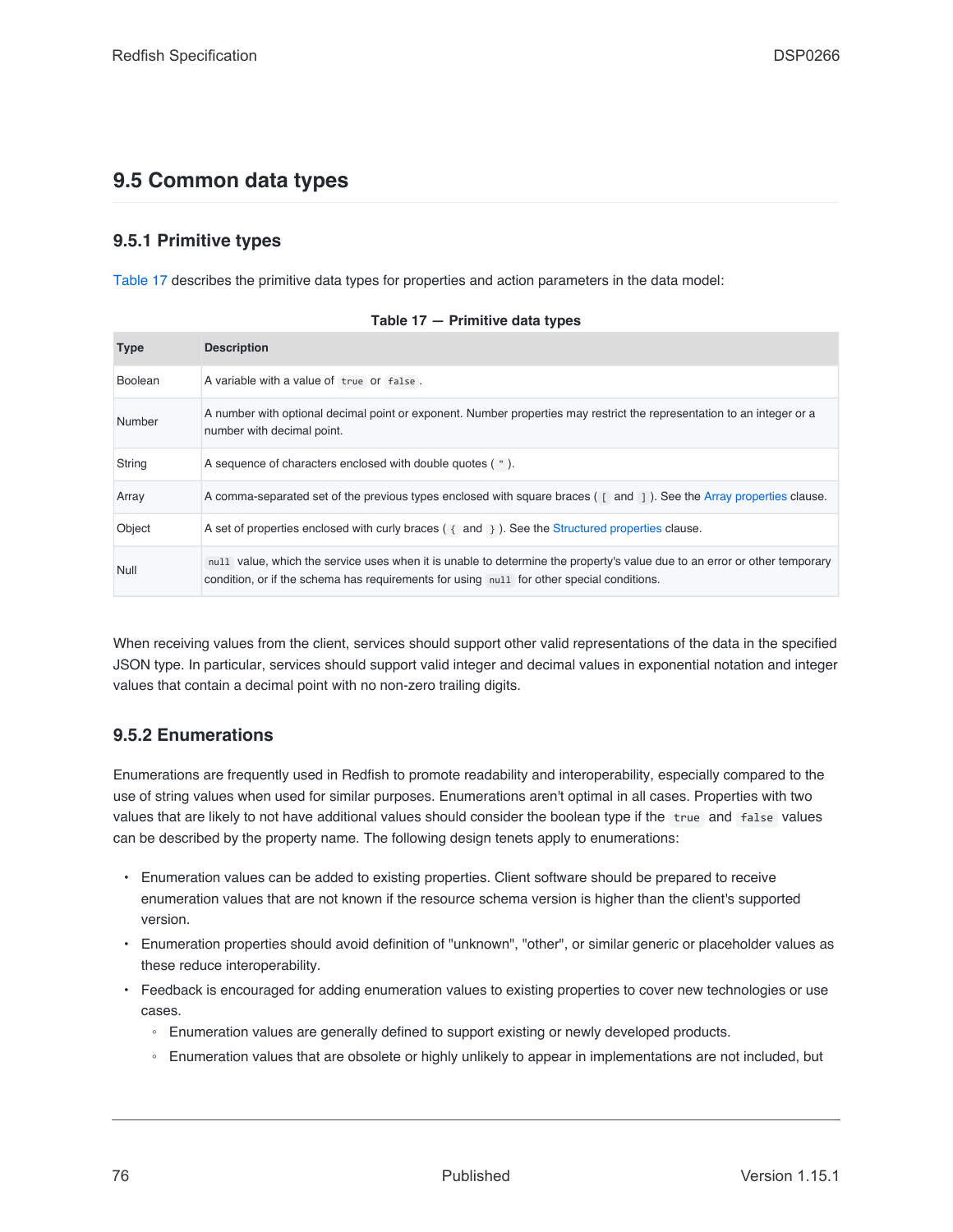they can be added.

- Enumerations may include vendor-specific values when they apply to multiple products or implementations.
- Sometimes the value OEM is included as an enumeration value. When this is in the enumeration, client software should be aware that there is likely an oem property with additional information. In some cases, standard schema contains a standard value to further describe this enumeration value when additional OEM data is unlikely.

### **9.5.3 Empty string values**

String properties should return an empty string ("") for properties configured by a user or external service that have not been set to an initial value. This allows client software to identify the property as supported by the service, and avoids the use of null , which indicates an error condition. For example, the AssetTag property must be set by the end user, and therefore would return an empty string ("") until assigned a value by the user, while a failure to read the stored AssetTag value due to a non-volatile memory error would return null . To improve interoperability, implementations should avoid the use of filler strings, such as N/A or <Empty> , to represent a value not set by a user.

### **9.5.4 GUID and UUID values**

Globally Unique Identifier (GUID) and Universally Unique Identifier (UUID) values are unique identifier strings and shall use the format:

([0-9a-f]{8}-[0-9a-f]{4}-[0-9a-f]{4}-[0-9a-f]{4}-[0-9a-f]{12})

### **9.5.5 Date-Time values**

Date-Time values are strings according to the ISO 8601 extended format, including the time offset or UTC suffix.

Date-Time values shall use the format:

 $\langle$ YYYY>-<MM>-<DD>T<hh>:<mm>:<ss>[.<SSS>](Z|((+|-)<HH>:<MM>))

where

- <YYYY> is the four-digit year.
- $\cdot$  < MM> is the two-digit month (1 to 12).
- $\cdot$  <DD> is the two-digit day (1 to 31).
- $\cdot$  T is the time separator. Shall be a capital  $\top$ .
- $\cdot$  <hh> is the two-digit hour (0 to 23).
- $\cdot$   $\leq$   $\text{mm}$  is the two-digit minute (0 to 59).
- $\cdot$  <ss> is the two-digit second (0 to 59).
- <SSS> is optional and is the decimal fraction of a second. Shall be one or more digits where the number of digits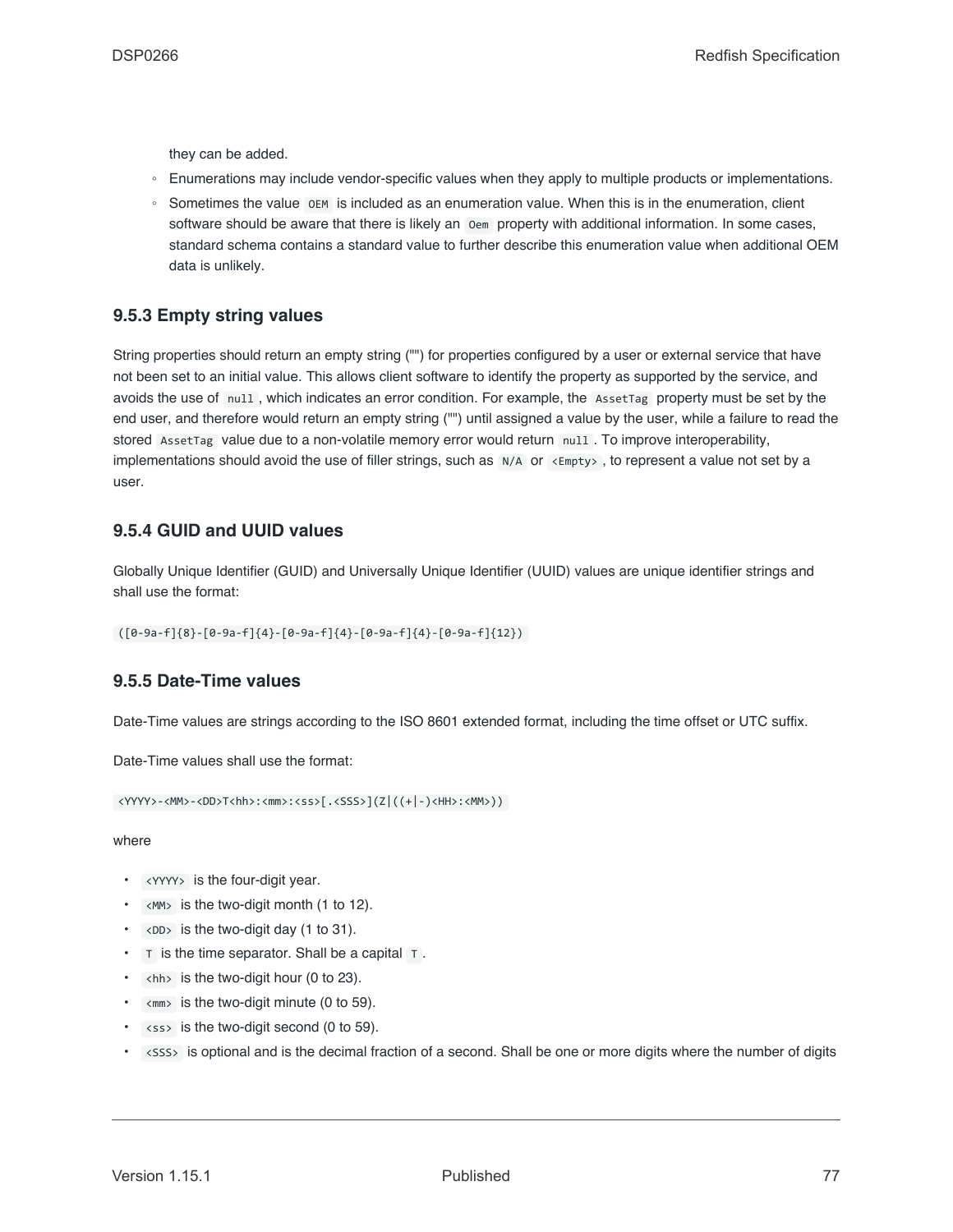implies the precision.

- Z is the zero offset indicator. Shall be a capital Z .
- <HH> is the two-digit hour offset (0 to 23).
- $\cdot$  <MM> is the two-digit minute offset (0 to 59).

For example, 2015-03-13T04:14:33+06:00 represents March 13, 2015 at 4:14:33 with a +06:00 time offset.

When the time of day is unknown or serves no purpose, the service shall report 00:00:00Z for the time of day value.

## **9.5.6 Duration values**

Duration values are strings according to the ISO 8601 duration format, with the exception of not expressing a representation for years, months, or weeks. Duration values shall use the format:

P[<d>D][T[<h>H][<m>M][<s>[.<f>]S]]

#### where

- <d> is the number of days.
- <h> is the number of hours.
- $\cdot$   $\leq m$  is the number of minutes.
- <s> is the number of seconds.
- $\cdot$  <f> is the fractional seconds.

Each field is optional and can contain more than one digit.

For example, [Table 18](#page-77-0) describes the following durations:

<span id="page-77-0"></span>

| Value            | <b>Duration</b>          |
|------------------|--------------------------|
| P90D             | Ninety days.             |
| P <sub>3</sub> D | Three days.              |
| PT6H             | Six hours.               |
| <b>PT10S</b>     | Ten seconds.             |
| PT0.001S         | $0.001$ seconds.         |
| PT1H30M          | One hour and 30 minutes. |

#### **Table 18 — Durations**

**DEPRECATED:** Duration values shall use the format:  $P[\langle y \rangle Y][\langle m \rangle M][\langle u \rangle W][\langle d \rangle D][T[\langle h \rangle M][\langle m \rangle M][\langle s \rangle [\langle s \rangle [A \rangle M][\langle s \rangle M][\langle s \rangle M][\langle s \rangle M][\langle s \rangle M][\langle s \rangle M][\langle s \rangle M][\langle s \rangle M][\langle s \rangle M][\langle s \rangle M][\langle s \rangle M][\langle s \rangle M][\langle s \rangle M][\langle s \rangle M][\langle s \rangle M][\langle s \rangle M][\langle s \$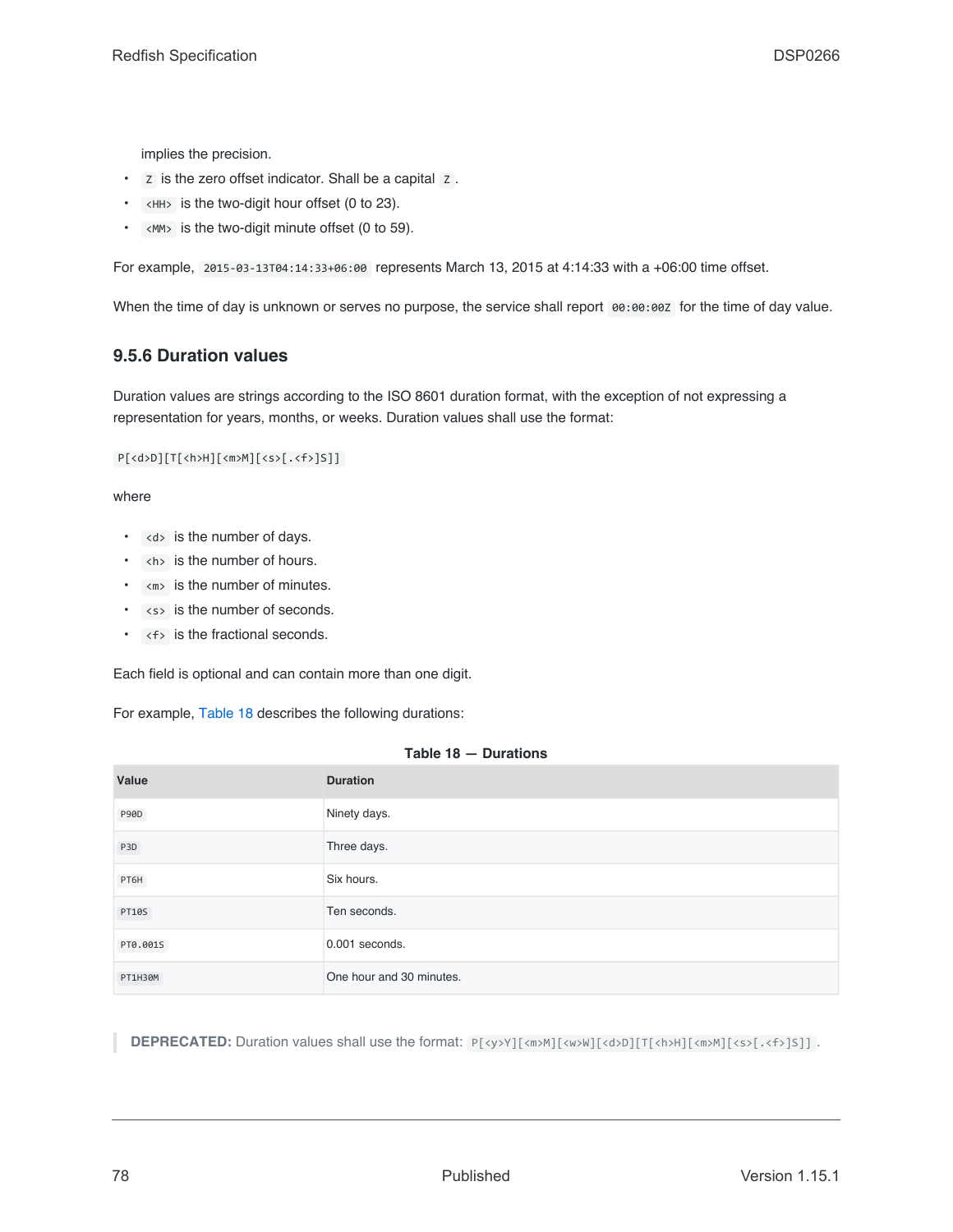This definition allows for specifying years, months, and weeks. ISO 8601 does not specify an exact value for the duration of a year or of a month, which introduces interoperability challenges.

## <span id="page-78-2"></span>**9.5.7 Reference properties**

Reference properties provide a reference to another resource in the data model. Reference properties are JSON objects that contain an [@odata.id](#page-82-1) property. The @odata.id property value is the URI of the referenced resource.

### **9.5.8 Non-resource reference properties**

Non-resource reference properties provide a URI to services or documents that are not Redfish-defined resources. These properties shall include the Uri or URI term in their property name and shall be of type string. For example, AssemblyBinaryDataUri in the Assembly schema. The access protocol, request headers, response headers, and data format of the referenced URI may be defined in schema for that property. Non-resource reference properties that refer to local HTTP/S targets shall follow the Redfish protocol, including use of Redfish sessions and access control, unless otherwise specified by the property definition in schema.

### <span id="page-78-0"></span>**9.5.9 Array properties**

Array properties contain a set of values or objects, and appear as JSON arrays within a response body. Array elements shall all contain values of the same data type.

[Table 19](#page-78-1) describes the array types, regardless of the data type of the elements:

<span id="page-78-1"></span>

| <b>Array type</b> | <b>Description</b>                                                                                                                                                                                                                                                                                          |
|-------------------|-------------------------------------------------------------------------------------------------------------------------------------------------------------------------------------------------------------------------------------------------------------------------------------------------------------|
| Fixed length      | Contains a static number of elements. The property definition sets or the implementation chooses the size of the array.                                                                                                                                                                                     |
| Variable length   | Contains a variable number of elements. The array size is not specified and the size varies among instances. The array<br>size may change. This array style is the most common style.                                                                                                                       |
| Rigid             | The array index is meaningful. When elements are added to or removed from the array, the elements do not change<br>their position, or index, in the array. An element that is removed from a rigid array shall be replaced by a null element<br>and all other elements shall remain at their current index. |
|                   | Empty elements in a rigid array property shall be represented by null elements. Any array property that uses this<br>style shall indicate the rigid style in the long description of its schema definition.                                                                                                 |

#### **Table 19 — Array types**

Services may pad an array property with null elements at the end of the sequence to indicate the array size to clients. This practice is useful for small fixed length arrays, and for variable or rigid arrays with a restrictive maximum size. Services should not pad array properties if the maximum array size is not restrictive. For example, an array property typically populated with two elements, that a service limits to a maximum of 16 elements, should not pad the array with 14 null elements.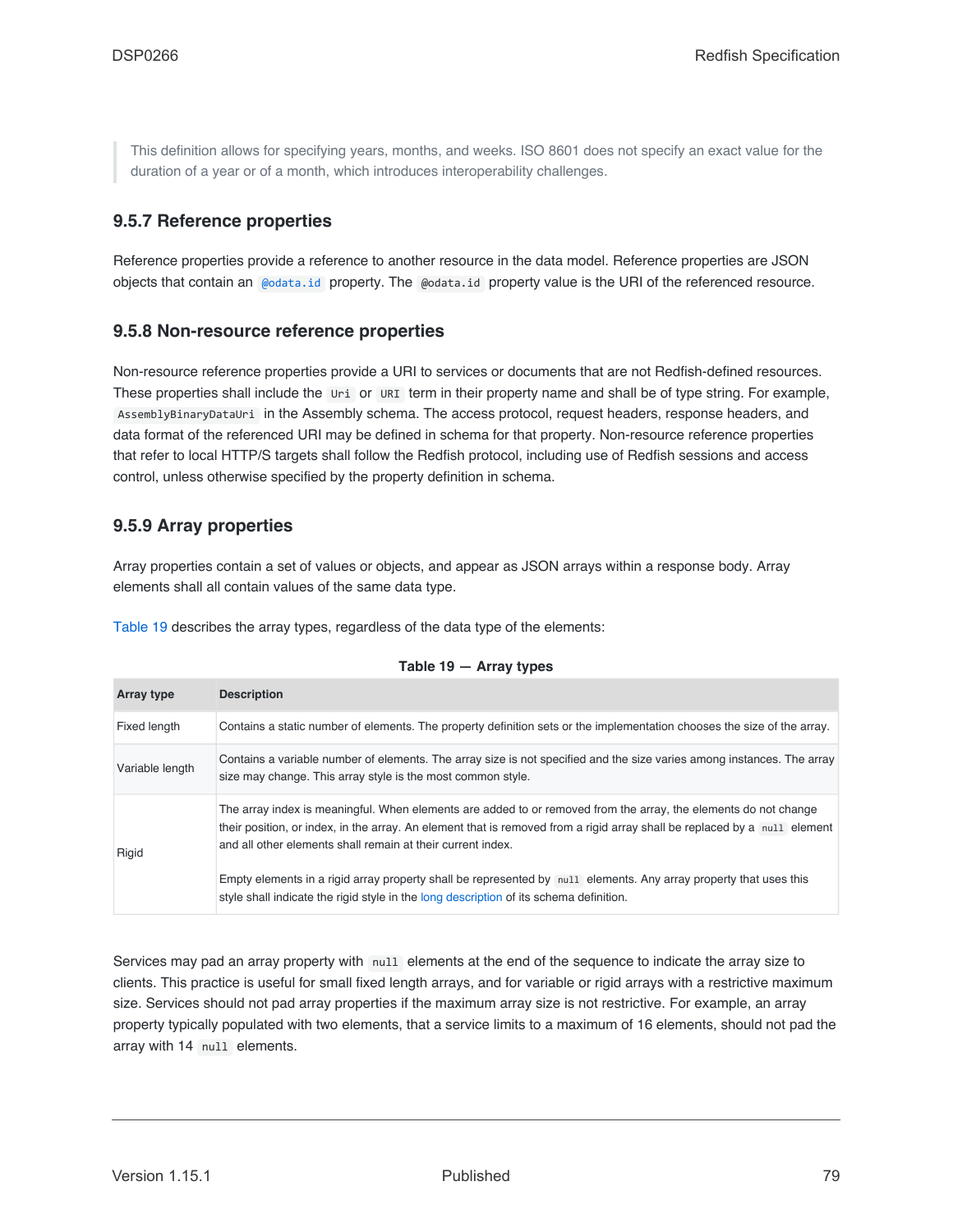# <span id="page-79-0"></span>**9.5.10 Structured properties**

Structured properties are JSON objects within a response body.

Some structured properties inherit from the Resource.v1 0 0.ReferenceableMember definition. Structured properties that follow this definition shall contain the [MemberId](#page-84-4) and [resource identifier](#page-82-1) properties.

Because the definition of structured properties can evolve over time, clients need to be aware of the inheritance model that the different structured property definitions use.

For example, the Location property definition in the Resource schema has gone through several iterations since the Resource.v1\_1\_0 type was introduced, and each iteration inherits from the earlier version so that existing references in other schemas can leverage the additions.

Structured property references need to be resolved for both local and external references.

A local reference is a resource that has a structured property in its own schema, such as ProcessorSummary in the ComputerSystem resource. In these cases, the [type](#page-82-0) property for the resource is the starting point for resolving the structured property definition.

To find the latest applicable version, clients can step the [version of the resource](#page-109-0) backwards.

For example, if a service returns #ComputerSystem.v1\_4\_0.ComputerSystem as the resource type, a client can step backwards from ComputerSystem.v1\_4\_0 , to ComputerSystem.v1\_3\_0 , to ComputerSystem.v1\_2\_0 , and so on, until it finds the ProcessorSummary structured property definition.

An external reference is a resource that has a property that references a definition found in a different schema, such as the Location property in the Chassis resource.

In these cases, clients can use the latest version of the external schema file as a starting point to resolve the structured property definition.

For example, if the latest version of the Resource schema is 1.6.0 , a client can go backward from Resource.v1\_6\_0 , to Resource.v1\_5\_0 , to Resource.v1\_4\_0 , and so on, until it finds the Location structured property definition.

# <span id="page-79-1"></span>**9.5.11 Message object**

#### **9.5.11.1 Overview**

A message object provides additional information about an [object,](#page-94-0) [property,](#page-95-0) or [error response.](#page-71-0)

[Table 20](#page-80-0) describes the properties of the message object, which is a JSON object: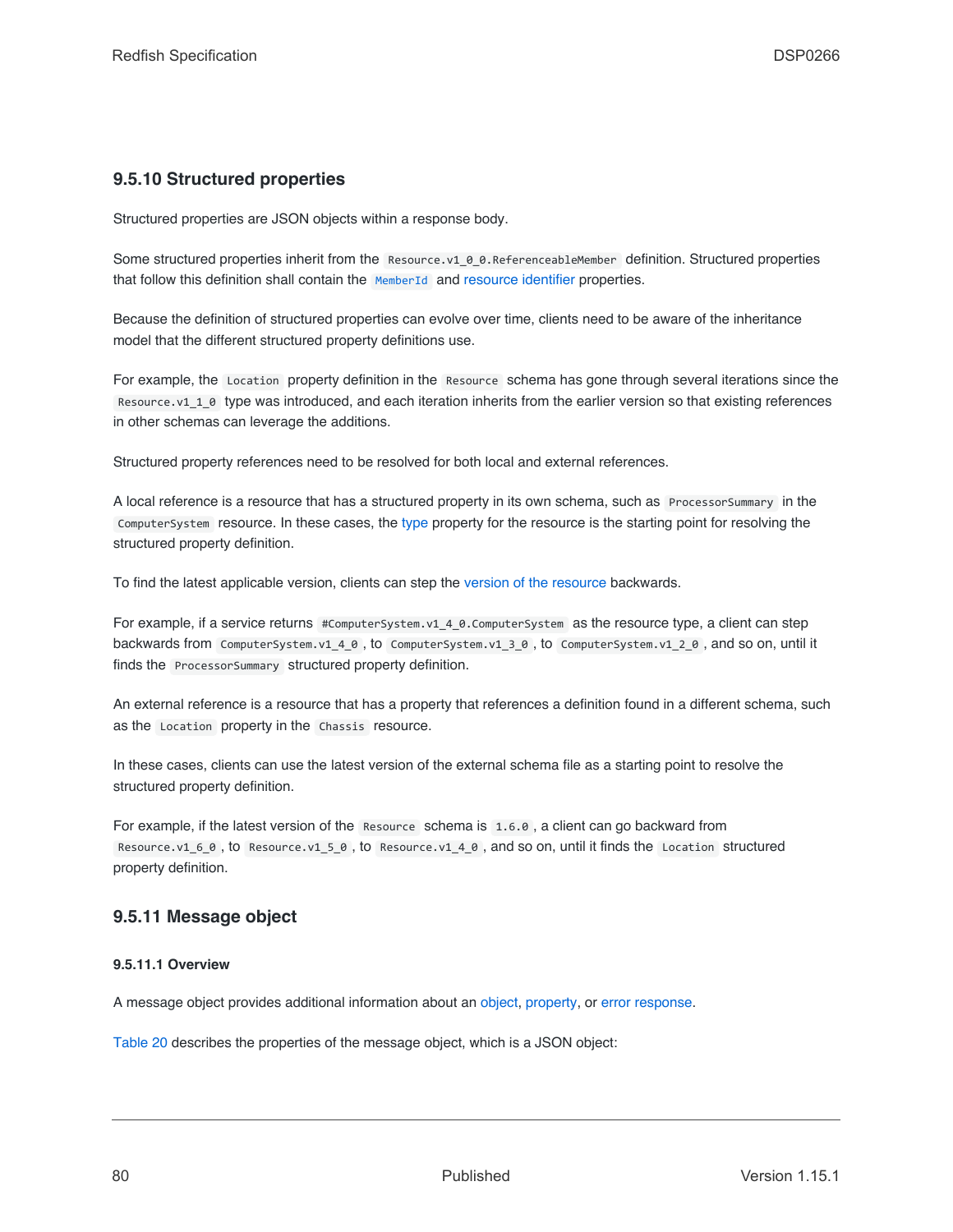<span id="page-80-0"></span>

| <b>Property</b>   | <b>Type</b>               | <b>Required</b> | <b>Defines</b>                                                                                                                                                                                                                                                   |
|-------------------|---------------------------|-----------------|------------------------------------------------------------------------------------------------------------------------------------------------------------------------------------------------------------------------------------------------------------------|
| MessageId         | String                    | Yes             | Error or message. Do not confuse this value with the HTTP status<br>code. Clients can use this code to access a detailed message<br>from a message registry.                                                                                                     |
| Message           | String                    | No              | Human-readable error message that indicates the semantics<br>associated with the error. This shall be the complete message,<br>and not rely on substitution variables.                                                                                           |
| RelatedProperties | An array of JSON pointers | <b>No</b>       | Properties in a JSON payload that the message describes.                                                                                                                                                                                                         |
| MessageArgs       | An array of strings       | <b>No</b>       | Substitution parameter values for the message. If the<br>parameterized message defines a MessageId, the service shall<br>include the MessageArgs in the response.                                                                                                |
| MessageSeverity   | String (enumeration)      | No              | Severity of the error. Services can replace the value of the<br>MessageSeverity property defined in the message registry with a<br>value more applicable to the implementation.                                                                                  |
| Severity          | String                    | <b>No</b>       | Severity of the error. Services can replace the value of the<br>Severity property defined in the message registry with a value<br>more applicable to the implementation.<br><b>DEPRECATED:</b> This property has been deprecated in favor of<br>MessageSeverity. |
| Resolution        | String                    | No              | Recommended actions to take to resolve the error. Services can<br>replace the value of the Resolution property defined in the<br>message registry with a service-defined resolution.                                                                             |

| Table 20 - Message object properties |
|--------------------------------------|
|--------------------------------------|

Each instance of a message object shall contain at least a MessageId, together with any applicable MessageArgs, or a Message property that defines the complete human-readable error message.

A MessageId identifies a specific message that a [message registry](#page-104-0) defines.

#### **9.5.11.2 MessageId format**

The MessageId property value shall be in the format:

<RegistryName>.<MajorVersion>.<MinorVersion>.<MessageKey>

where

• <RegistryName> is the name of the registry. The registry name shall be Pascal-cased, except for any prepended unique OEM identifier which may include underscore  $($  ) characters. The registry name shall be exposed in the RegistryPrefix property in the message registry.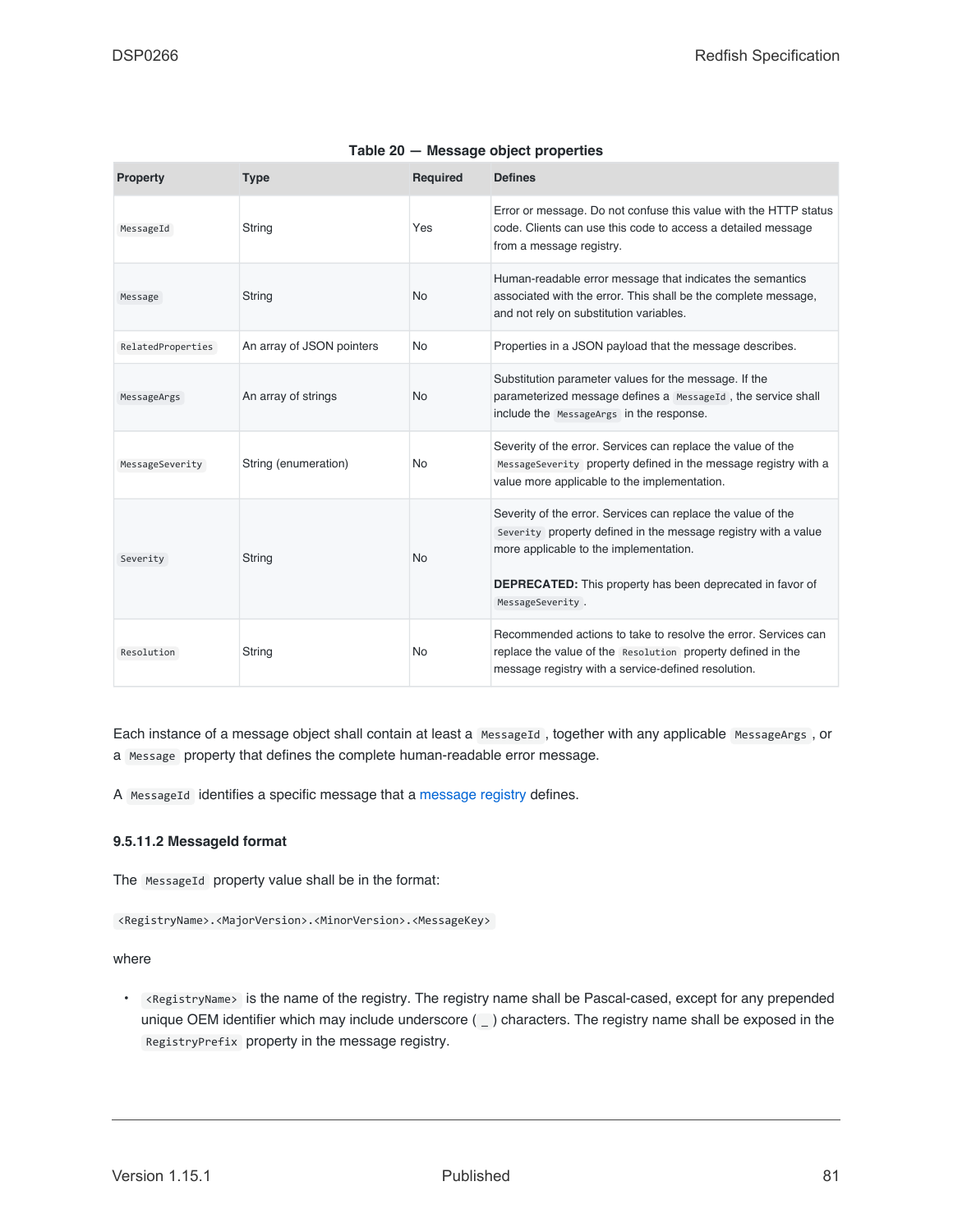- <MajorVersion> is a non-negative integer that represents the major version of the registry.
- <MinorVersion> is a non-negative integer that represents the minor version of the registry.
- <MessageKey> is a human-readable key into the registry. The message key shall be Pascal-cased and shall not include spaces, periods, or special characters.

To search the message registry for a message, the client can use the MessageId.

The message registry approach has advantages for internationalization because the registry can be translated easily, and is lightweight for implementations because large strings need not be included with the implementation.

The use of GeneralError from the Base Message Registry as a MessageId in ExtendedInfo is discouraged. If no better message exists or the ExtendedInfo array contains multiple messages, use GeneralError from the Base Message Registry only in the code property of the error object.

When an implementation uses GeneralError from the Base Message Registry in ExtendedInfo , the implementation should include a service-defined value for the Resolution property with this error to indicate how to resolve the problem.

# <span id="page-81-0"></span>**9.6 Properties**

## **9.6.1 Properties overview**

Every property included in a Redfish response payload shall be defined in the schema for that [resource.](#page-73-0) The following attributes apply to all property definitions:

- Property names in the request and response payload shall match the casing of the Name attribute value in the defining schema.
- Required properties shall always be returned in a response.
- Properties not returned from a GET operation indicate that the property is not supported by the implementation, or by that particular resource instance. Differences in underlying product support or configuration varies among resource instances, and therefore the properties returned by each instance vary accordingly.
- If an implementation supports a property, it shall always provide a value for that property. If a value is unknown at the time of the operation due to an internal error, or inaccessibility of the data, the value of null is an acceptable value if supported by the schema definition.
- Resource instances should omit properties if the underlying product, service, or current configuration does not provide the function described by the property. For example, a chassis resource instance might not provide a serial number, and therefore should omit the SerialNumber property, while other chassis resource instances that have a serial number provide this property. See the [Special resource situations](#page-103-0) clause for handling special resource situations.
- A service may implement a writable property as read-only.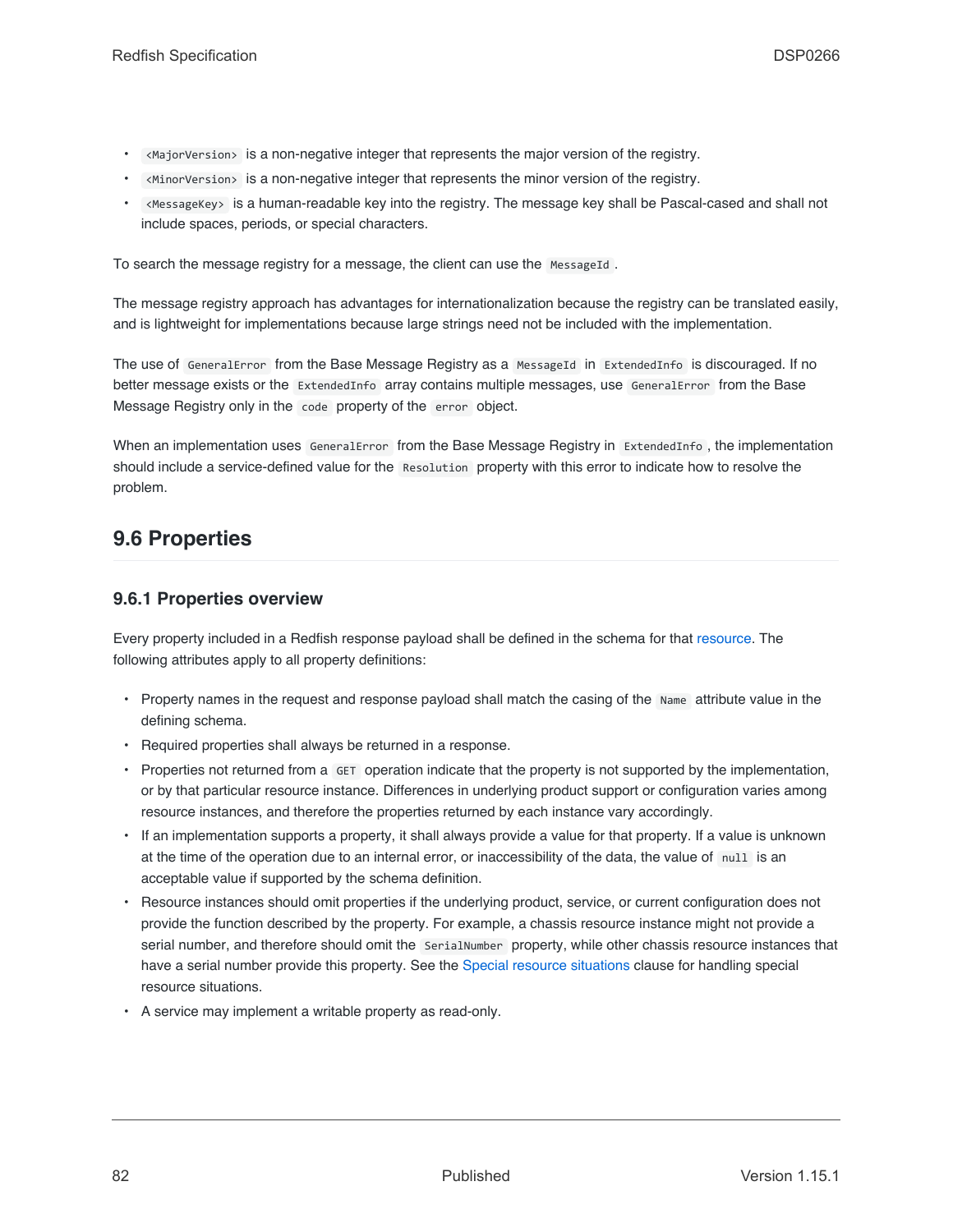This clause also contains a set of common properties across all Redfish resources. The property names in this clause shall not be used for any other purpose.

## <span id="page-82-1"></span>**9.6.2 Resource identifier (@odata.id) property**

[Registry resources](#page-104-0) in a response may include an @odata.id property. All other [resources](#page-73-0) and [resource collections](#page-74-1) in a response shall include an @odata.id property. The value of the identifier property shall be the resource [URI](#page-29-0).

## <span id="page-82-0"></span>**9.6.3 Resource type (@odata.type) property**

All [resources](#page-73-0) and [resource collections](#page-74-1) in a response shall include an @odata.type type property. To support generic OData clients, all [structured properties](#page-79-0) in a response should include an @odata.type type property.

The value of the type property for resources and structured properties shall be in the format:

#<ResourceType>.<Version>.<TermName>

where

- <ResourceType> is the resource type in the Redfish schema that defines the resource.
- <Version> is the resource type version, in the format: v<MajorVersion>\_<MinorVersion>\_<ErrataVersion> .
- <TermName> is the specific type defined within the resource type definition. For most Redfish resources, the specific type name is the same as the resource type name.

An example of a resource type value is #ComputerSystem.v1\_0\_0.ComputerSystem, where ComputerSystem.v1\_0\_0 denotes the version 1.0.0 of the ComputerSystem resource type, and the specific type is ComputerSystem .

The value of the type property for resource collections shall be in the format:

#<ResourceType>.<ResourceType>

where

• <ResourceType> is the resource type in the Redfish schema that defines the resource collection.

An example of a resource collection type value is #ComputerSystemCollection.ComputerSystemCollection for the ComputerSystemCollection resource collection.

# <span id="page-82-2"></span>**9.6.4 Resource ETag (@odata.etag) property**

ETags enable clients to conditionally retrieve or update a [resource](#page-73-0). Resources should include an @odata.etag property. For a resource, the value shall be the [ETag](#page-32-0).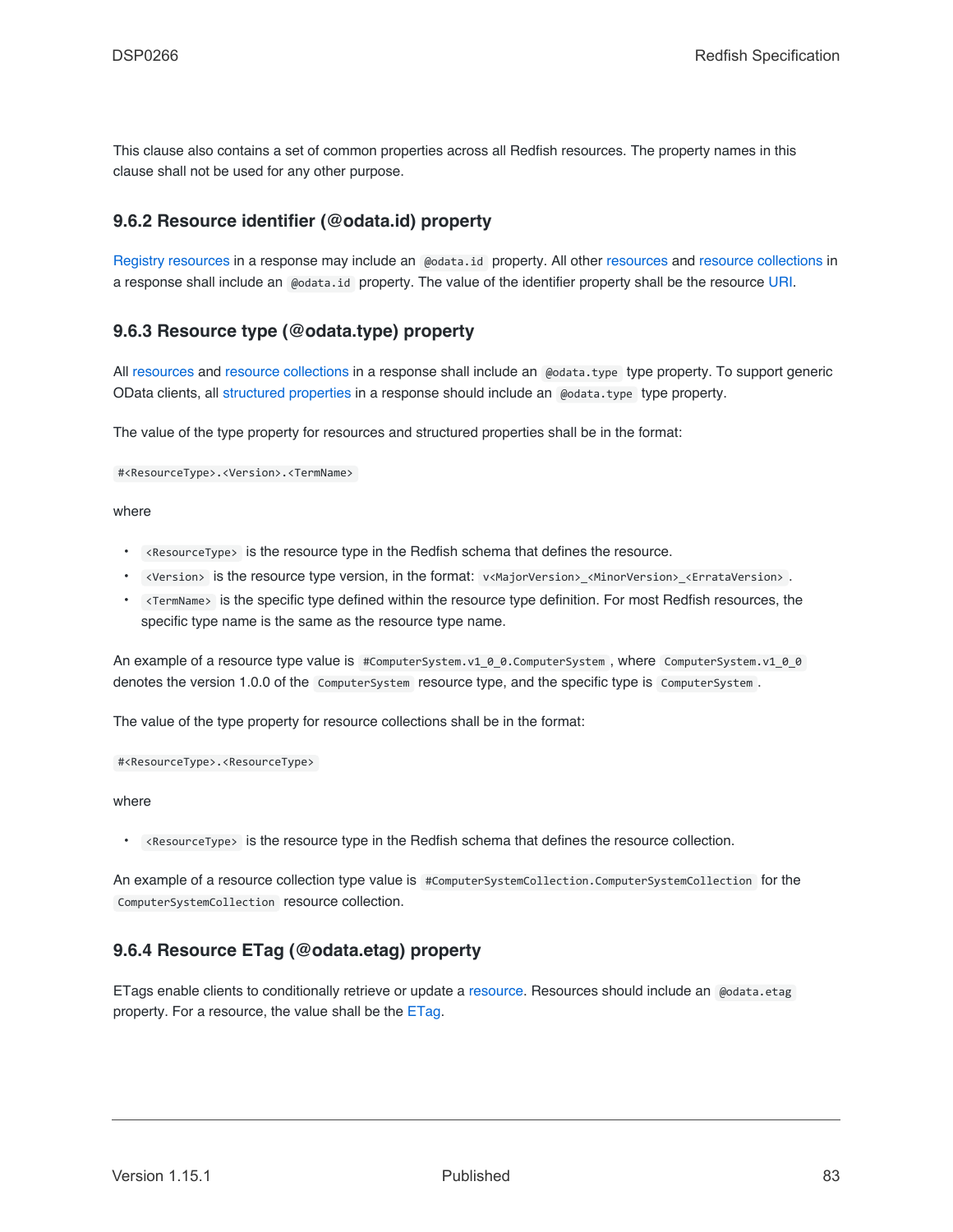# <span id="page-83-2"></span>**9.6.5 Resource context (@odata.context) property**

Responses for [resources](#page-73-0) and [resource collections](#page-74-1) may contain an @odata.context property that describes the source of the payload.

If the @odata.context property is present, it shall be the context URL that describes the resource, according to [OData Protocol](#page-16-0).

The context URL for a resource should be in the format:

/redfish/v1/\$metadata#<ResourceType>.<ResourceType>

where

• <ResourceType> is the resource type of the resource or resource collection.

For example, the following context URL specifies that the results show a single ComputerSystem resource:

{ "@odata.context": "/redfish/v1/\$metadata#ComputerSystem.ComputerSystem", **...** }

The context URL for a resource may be in one of the other formats that [OData Protocol](#page-16-0) specifies.

### <span id="page-83-0"></span>**9.6.6 Id**

The Id property of a [resource](#page-73-0) uniquely identifies the resource within the resource collection that contains it. The value of Id shall be a string that is unique across a [resource collection.](#page-74-1) Since [URIs are constructed from the value](#page-106-1) of the [Id](#page-106-1) [property,](#page-106-1) the value shall not contain any [RFC1738-](#page-15-0)defined unsafe characters.

### <span id="page-83-1"></span>**9.6.7 Name**

The Name property conveys a human-readable moniker for a [resource.](#page-73-0) The data type of the Name property shall be string. The value of Name is NOT required to be unique across resource instances within a [resource collection](#page-74-1).

### <span id="page-83-3"></span>**9.6.8 Description**

The Description property conveys a human-readable description of the [resource](#page-73-0). The data type of the Description property shall be string.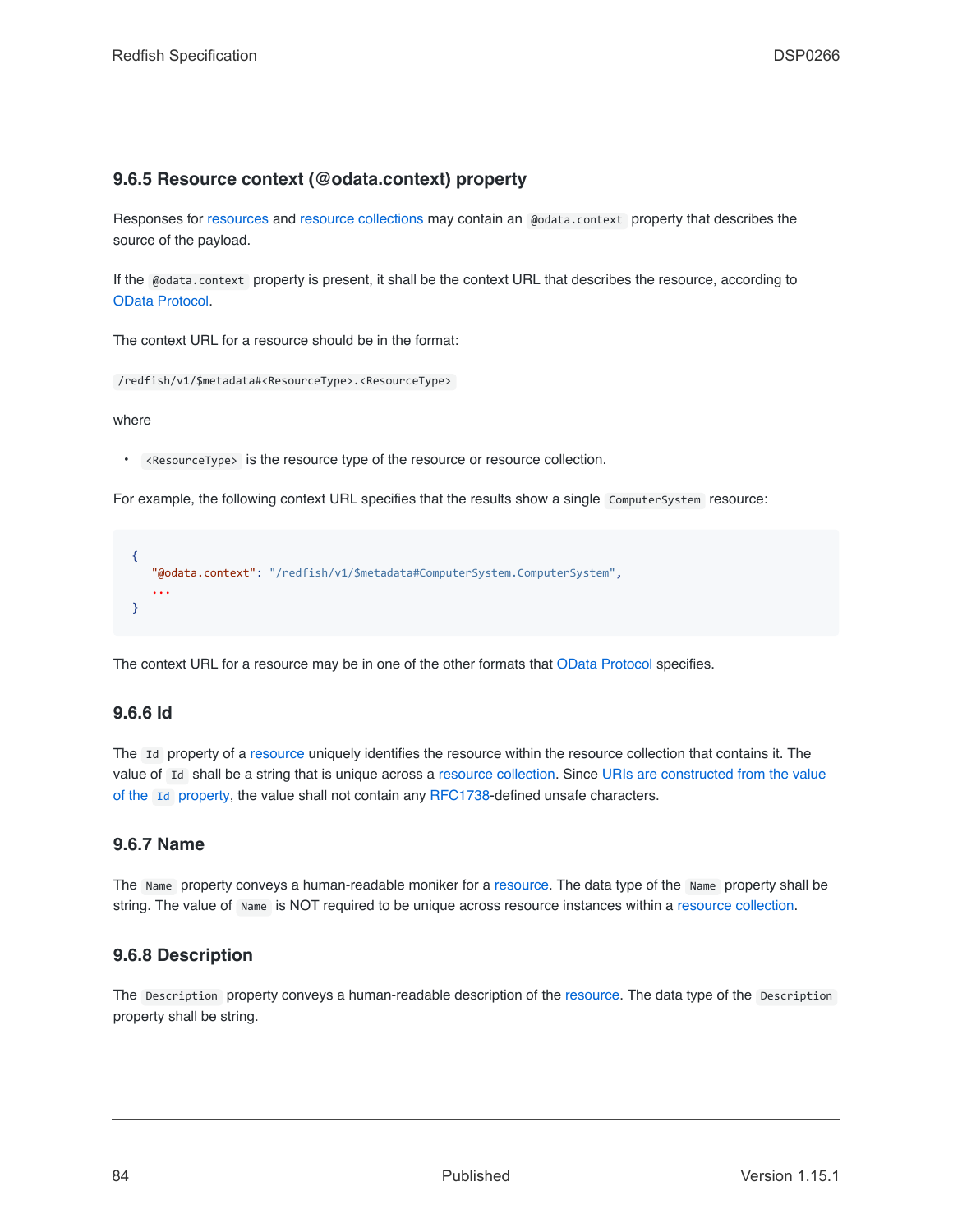## <span id="page-84-4"></span>**9.6.9 MemberId**

The MemberId property uniquely identifies an element within an array, where a [reference property](#page-78-2) can reference the element. The value of MemberId shall be a string that is unique across the array.

## <span id="page-84-1"></span>**9.6.10 Count ([Members@odata.count\)](mailto:Members@odata.count) property**

The count property defines the total number of [resource,](#page-73-0) or *[members](#page-19-0)*, that are available in a [resource collection.](#page-74-1) The count property shall be named Members@odata.count and its value shall be the total number of members available in the resource collection. The \$top or \$skip [query parameters](#page-41-0) shall not affect this count. If the number of members available in the resource collection is reduced due to filtering, such as in response to the \$filter query parameter, the count should be the total number of members available in the resource collection after the filter is applied.

### <span id="page-84-0"></span>**9.6.11 Members**

The Members property of a [resource collection](#page-74-1) identifies the *[members](#page-19-0)* of the collection. The Members property is required and shall be returned in the response for any resource collection. The Members property shall be an array of JSON objects named Members . The Members property shall not be null . Empty collections shall be an empty JSON array.

### <span id="page-84-2"></span>**9.6.12 Next link ([Members@odata.nextLink\)](mailto:Members@odata.nextLink) property**

The next link ( Members@odata.nextLink ) property value shall be an opaque URL to a resource, with the same @odata.type , which contains the next set of partial *[members](#page-19-0)* from the original operation. The next link property shall only be present if the number of members in the resource collection is greater than the number of members returned, and if the payload does not represent the end of the requested resource collection.

The [Members@odata.count](#page-84-1) property value is the total number of resources available if the client enumerates all pages of the resource collection.

### <span id="page-84-3"></span>**9.6.13 Links**

The Links property represents the hyperlinks associated with the [resource](#page-73-0), as defined by that resource's schema definition. All associated [reference properties](#page-78-2) defined for a resource shall be nested under the links property. All directly ([subordinate\)](#page-22-3) referenced properties defined for a resource shall be in the root of the resource.

The links property shall be named Links and contain a property for each related resource.

To navigate vendor-specific hyperlinks, the Links property shall also include an [Oem](#page-87-0) [property.](#page-87-0)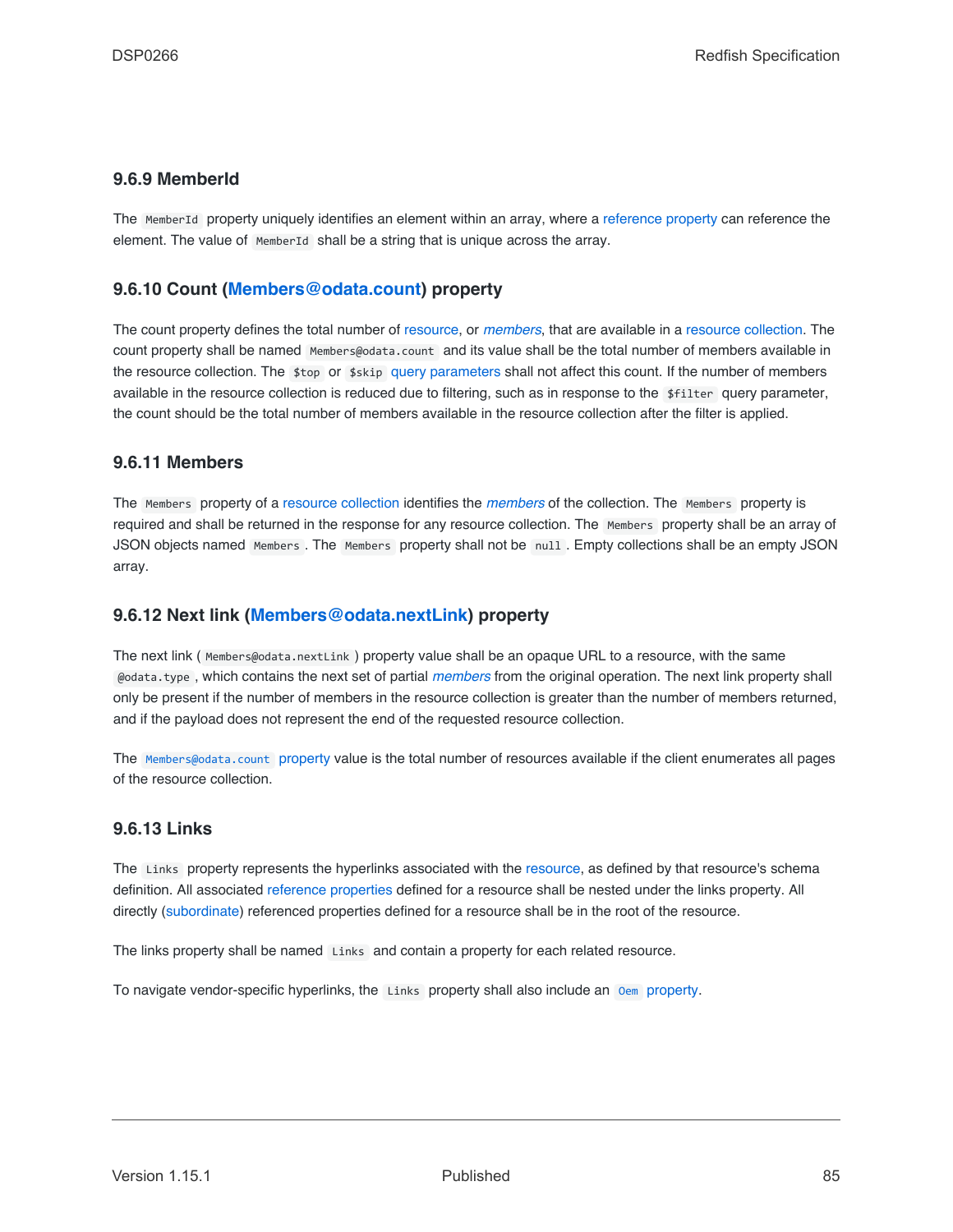#### **9.6.13.1 Reference to a related resource**

A reference to a single [resource](#page-73-0) is a JSON object that contains a single [resource identifier property](#page-82-1). The name of this reference is the name of the relationship. The value of this reference is the URI of the referenced resource.

```
{
   "Links": {
      "ManagedBy": {
         "@odata.id": "/redfish/v1/Chassis/Encl1"
     }
  }
}
```
#### **9.6.13.2 References to multiple related resources**

A reference to a set of zero or more related [resources](#page-73-0) is an array of JSON objects. The name of this reference is the name of the relationship. Each element of the array is a JSON object that contains a [resource identifier property](#page-82-1) with the value of the URI of the referenced resource.

```
{
   "Links": {
      "Contains": [{
         "@odata.id": "/redfish/v1/Chassis/1"
     }, {
         "@odata.id": "/redfish/v1/Chassis/Encl1"
     }]
  }
}
```
# <span id="page-85-0"></span>**9.6.14 Actions property**

The Actions property contains the [actions](#page-53-0) supported by a [resource](#page-73-0).

#### **9.6.14.1 Action representation**

Each supported action is represented as a property nested under Actions . The unique name that identifies the action is used to construct the property name.

This property name shall be in the format:

#<ResourceType>.<ActionName>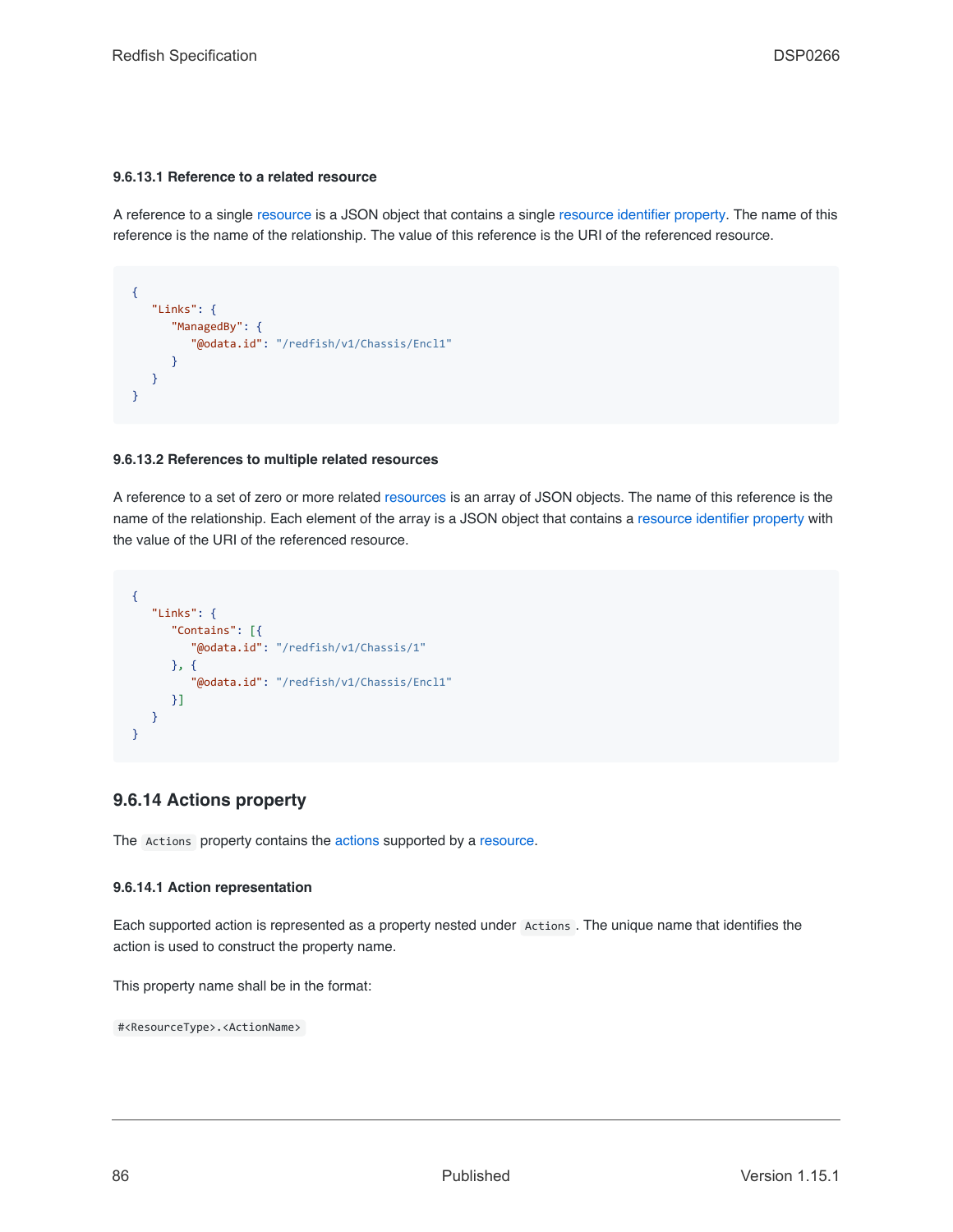#### where

- <ResourceType> is the resource where the action is defined.
- <ActionName> is the name of the action.

The client may use this fragment to identify the action definition in the [referenced](#page-69-0) Redfish schema document.

The property for the action is a JSON object and contains the following properties:

- The target property shall be present, and defines the relative or absolute URL to invoke the action.
- The title property may be present,and defines the action's name.

The [OData JSON Format](#page-201-0) Specification defines the target and title properties.

To specify the list of supported values for a parameter, the service may include the [@Redfish.AllowableValues](#page-94-1) annotation.

For example, the following property defines the Reset action for a ComputerSystem :

```
{
   "#ComputerSystem.Reset": {
      "target": "/redfish/v1/Systems/1/Actions/ComputerSystem.Reset",
      "title": "Computer System Reset",
      "ResetType@Redfish.AllowableValues": ["On", "ForceOff", "GracefulRestart",
         "GracefulShutdown", "ForceRestart", "Nmi", "ForceOn",
        "PushPowerButton"]
  },
   ...
}
```
Given this, the client could invoke a POST request to /redfish/v1/Systems/1/Actions/ComputerSystem.Reset with the following body:

```
POST /redfish/v1/Systems/1/Actions/ComputerSystem.Reset HTTP/1.1
Content-Type: application/json;charset=utf-8
Content-Length: <computed length>
OData-Version: 4.0
{
   "ResetType": "On"
}
```
The resource may provide a separate @Redfish.ActionInfo resource to describe the parameters and values that a particular instance or implementation supports. Use the @Redfish.ActionInfo annotation to specify the ActionInfo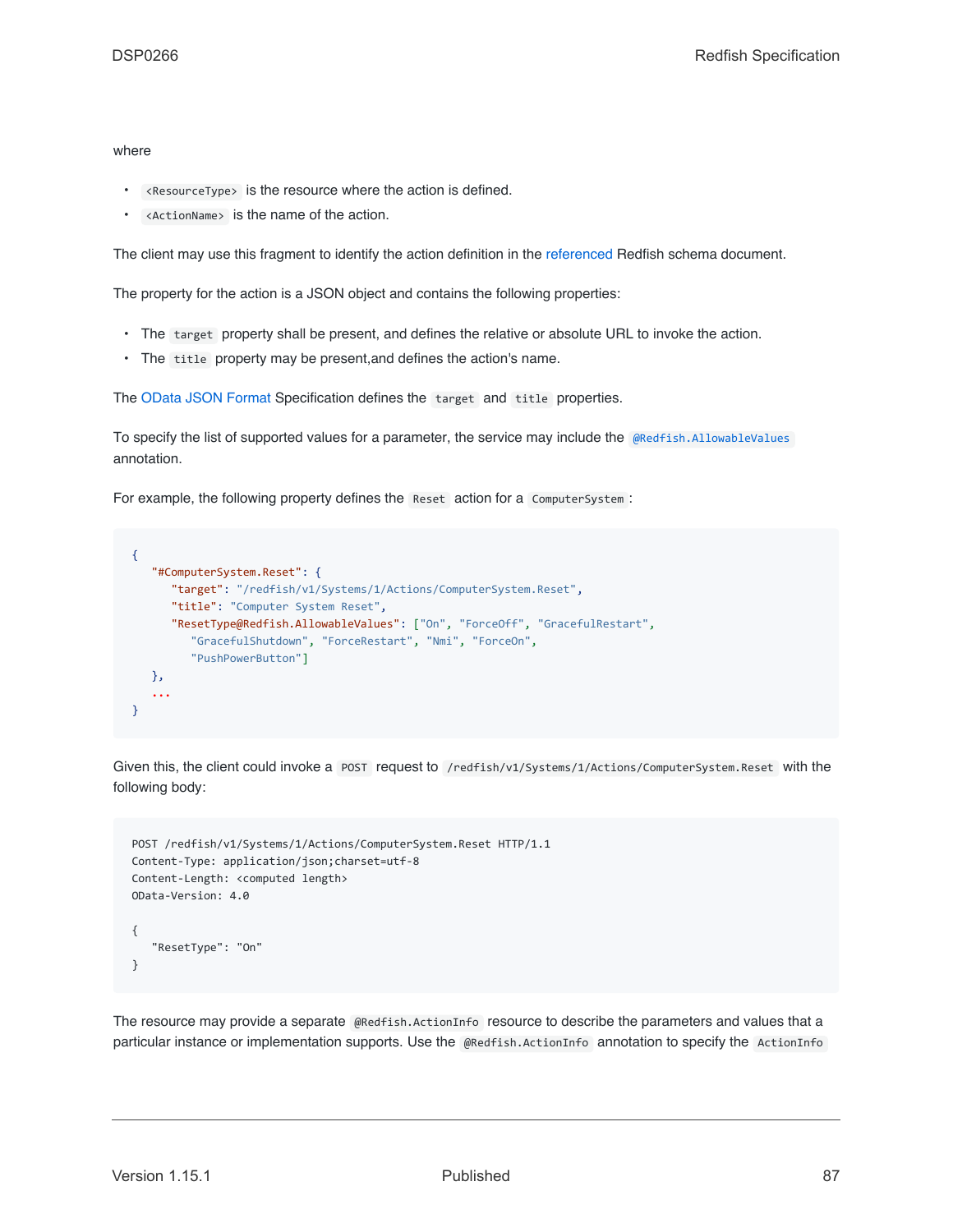resource, which contains a URI to the @Redfish.ActionInfo resource for the action. For details, see the [Action info](#page-96-0) [annotation](#page-96-0) clause.

#### **9.6.14.2 Action responses**

Response payloads for actions may contain a JSON body that is described by the schema definition for the action. See the [Schema definition languages](#page-114-0) clause for the representation of these definitions. Actions that do not define a response body may provide an [error response](#page-71-0) in the response payload.

### <span id="page-87-0"></span>**9.6.15 Oem**

The Oem property is used for [extending standard resources](#page-89-0) with OEM extensions.

### **9.6.16 Status**

The Status property represents the status of a [resource](#page-73-0). The Status property shall follow the definition for Status in the Resource schema.

By having a common representation of status, clients can depend on consistent semantics. The Status property is capable of indicating the current state, health of the resource, and the health of subordinate resources.

# **9.7 Naming conventions**

The Redfish interface is intended to be easily readable and intuitive. Thus, consistency helps the consumer understand the use of a newly discovered property. While consistency is no substitute for the normative information in the *Redfish Specification* and Redfish schema, the following [naming rules](#page-87-1) help with readability and client usage. In general, names in Redfish are designed and intended to be human-readable and convey the meaning of the name, in context, without the need to consult schema definitions or other documentation.

# <span id="page-87-1"></span>**9.7.1 Naming rules**

Standard Redfish schema and registries defined and published by the DMTF, and those created by others and republished by the DMTF, shall follow a set of naming conventions. These conventions are intended to ensure consistent naming and eliminate naming collisions. For schema files, the [resource type](#page-22-0) is used to construct the [type](#page-82-0) [property](#page-82-0) and the schema file name.

Standard Redfish properties follow similar naming conventions, and should use a common definition when defined in multiple schemas across the Redfish data model. This consistency enables code re-use across resources and increases interoperability. New resource definitions should leverage existing property definitions whenever possible.

The general Redfish naming rules for resource types, registries, properties, action parameters, and enumerations are as follows: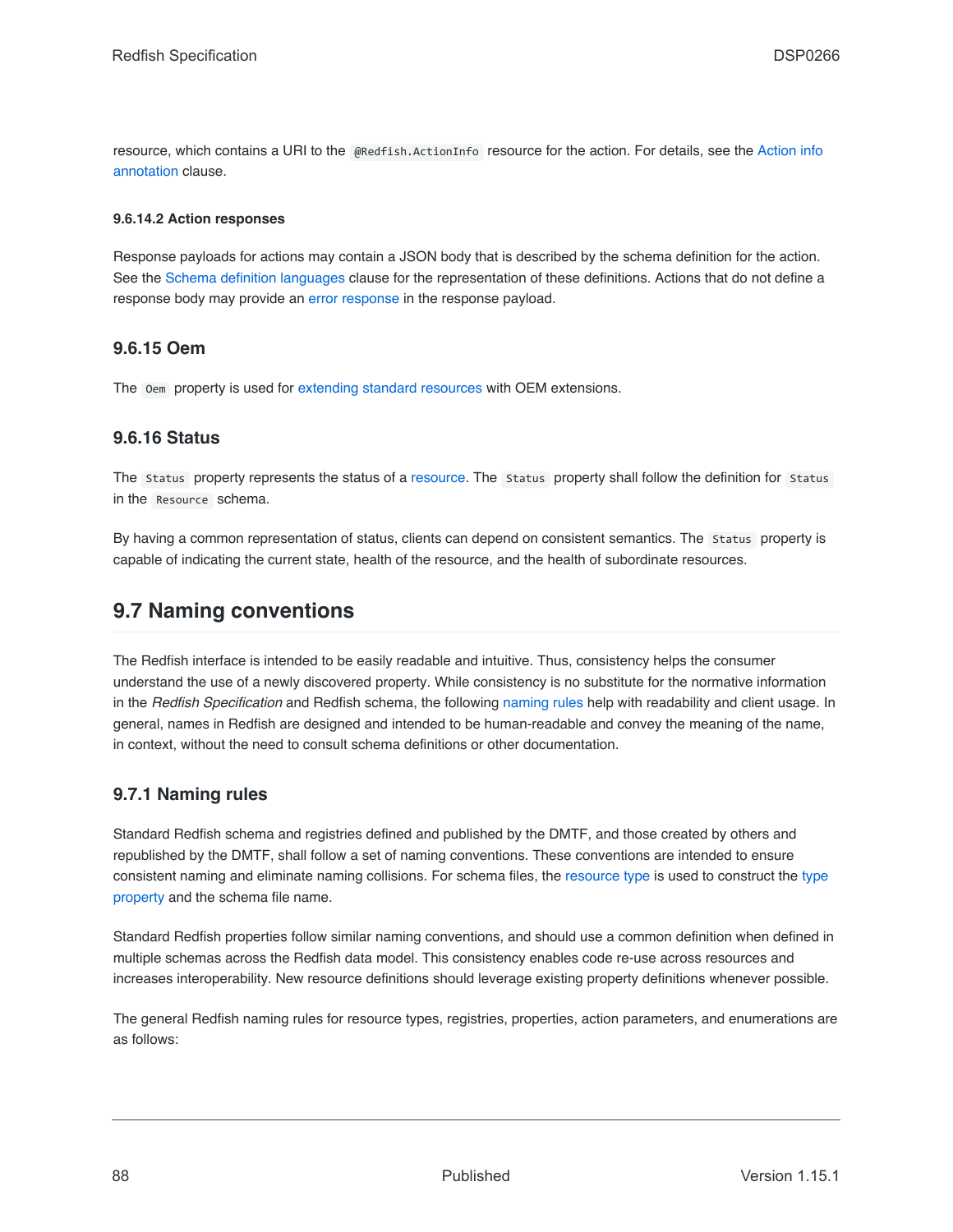- Names shall be Pascal-cased. The first letter of each word in a name shall be uppercase and spaces between words shall be removed. For example, ComputerSystem, PowerState, and SerialNumber.
- Names of array properties or reference properties for resource collections should use a plural form of the name. All other names should use the singular form of the name.
- Reference properties for resource collections should omit the term "collection" in the name.
- Names shall not contain spaces or underscore characters. Names should not contain any special characters that violate naming rules for supported schema description languages or programming languages.
- Both characters should be capitalized for two-character acronyms. For example, IPAddress or RemoteIP .
- Names constructed from a single acronym or mixed-case name, such as LDAP, PCIe, or SNMP, should use the typical capitalization for that name.
- Names incorporating acronyms with three or more characters should follow the capitalization used in related names for consistency. For example, EnableSNMPv1 and EnableSNMPv2 follow the pattern used for SNMP.
- Pascal-casing may be used for acronyms longer than two characters to improve readability, especially when two or more acronyms appear together in a name, which should be avoided.
- Enumeration names should start with a letter and be followed by letters or numbers to conform to schema description language requirements. Underscore characters may be used to replace other special characters, or to significantly improve readability, but this usage is discouraged.
- Enumeration names should prioritize readability as they may appear unmodified on user interfaces, whereas property or schema names should follow conventions and strive for consistency.
- The names Settings and SD are reserved for use for [settings resources](#page-101-0) and shall not be used for schema names.

Exceptions are allowed for the following cases:

- Well-known technology abbreviations, acronyms, or product names should follow their defined capitalization. Examples include iSCSI , iSCSITarget , and iLO .
- OEM appears as oem in schema and property names either alone or as a portion of a name, but should be oem when used alone as an enumeration value.
- Underscore characters are allowed in the construction of OEM-specified object property names when required, and in OEM-defined resource types or OEM-defined registry names.

For properties that have units or other special meaning, append a unit identifier to the name. Examples include:

- Bandwidth (Mbps). For example, PortSpeedMbps .
- CPU speed (Mhz). For example, ProcessorSpeedMhz .
- Memory size (MB). For example, MemoryMB.
- Counts of items (Count). For example, ProcessorCount or FanCount .
- The state of a resource (State). For example, PowerState .
- State values where work is in process. For example, Applying or ClearingLogic .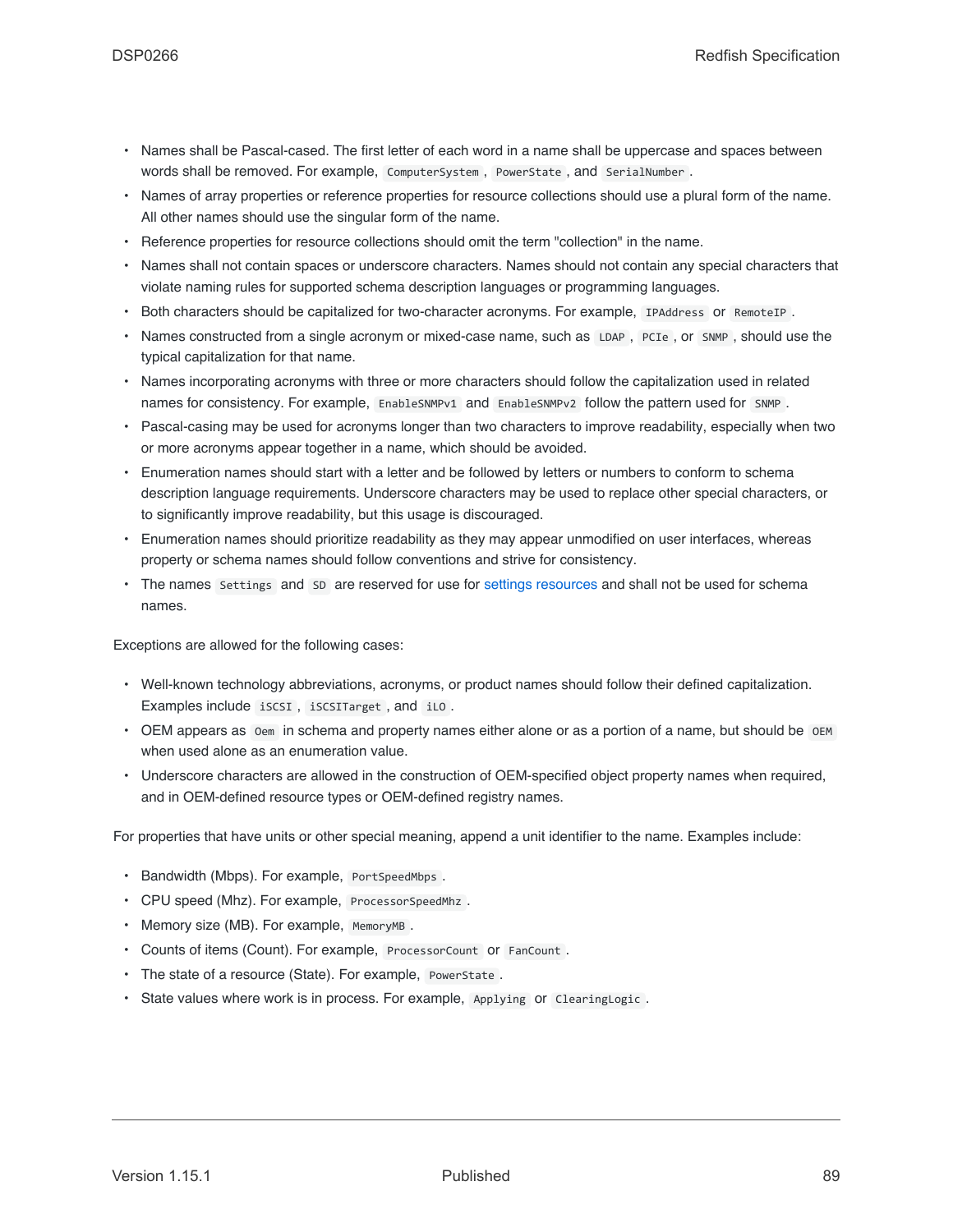# <span id="page-89-1"></span>**9.7.2 URI naming rules**

The following rules apply to Redfish schema-defined URIs:

- URI segments should generally follow the naming rules, and for each segment, follow the name of the property that provides the hyperlink.
- URI segments for resource collections should use the plural form of the resource collection schema name, with the Collection term omitted. For example, Processors for a ProcessorCollection .
- URI segments for resource collections shall not be named Members, as this value will conflict with POST operations on the required Members property. See the [POST \(create\)](#page-52-0) clause for more information.
- If a hyperlink to a subordinate resource is not found at the root of the resource, the URI segments should contain the property path. For example, for the Certificates hyperlink found in ManagerNetworkProtocol within the HTTPS object, HTTPS should be one of the URI segments.

# <span id="page-89-0"></span>**9.8 Extending standard resources**

# **9.8.1 Extending standard resources overview**

In the context of this clause, the OEM term refers to any company, manufacturer, or organization that provides or defines an extension to the DMTF-published schema and functionality for Redfish. All Redfish-specified [resources](#page-73-0) include an empty structured Oem property. The value of this predefined placeholder can encapsulate one or more OEM-specified object properties, which can contain OEM-specific property definitions.

# **9.8.2 OEM property format and content**

Each property contained within the [Oem](#page-87-0) property shall be an OEM-specified JSON object. The name of each object property shall uniquely identify the OEM or organization that defines the properties contained by that object. The [OEM-specified object naming](#page-90-1) clause describes this naming convention.

The OEM-specified object shall include a [type property](#page-82-0) if the object:

- Is not contained in an array of objects.
- Is contained in the first object within an array of objects.
- In subsequent array members containing an OEM-specified object, whose type is different than the first array member.

The Oem property can simultaneously hold multiple OEM-specified objects, including objects for more than one company or organization.

The definition of any other properties that are contained within the OEM-specified object, along with the functional specifications, validation, or other requirements for that content is OEM-specific and outside the scope of this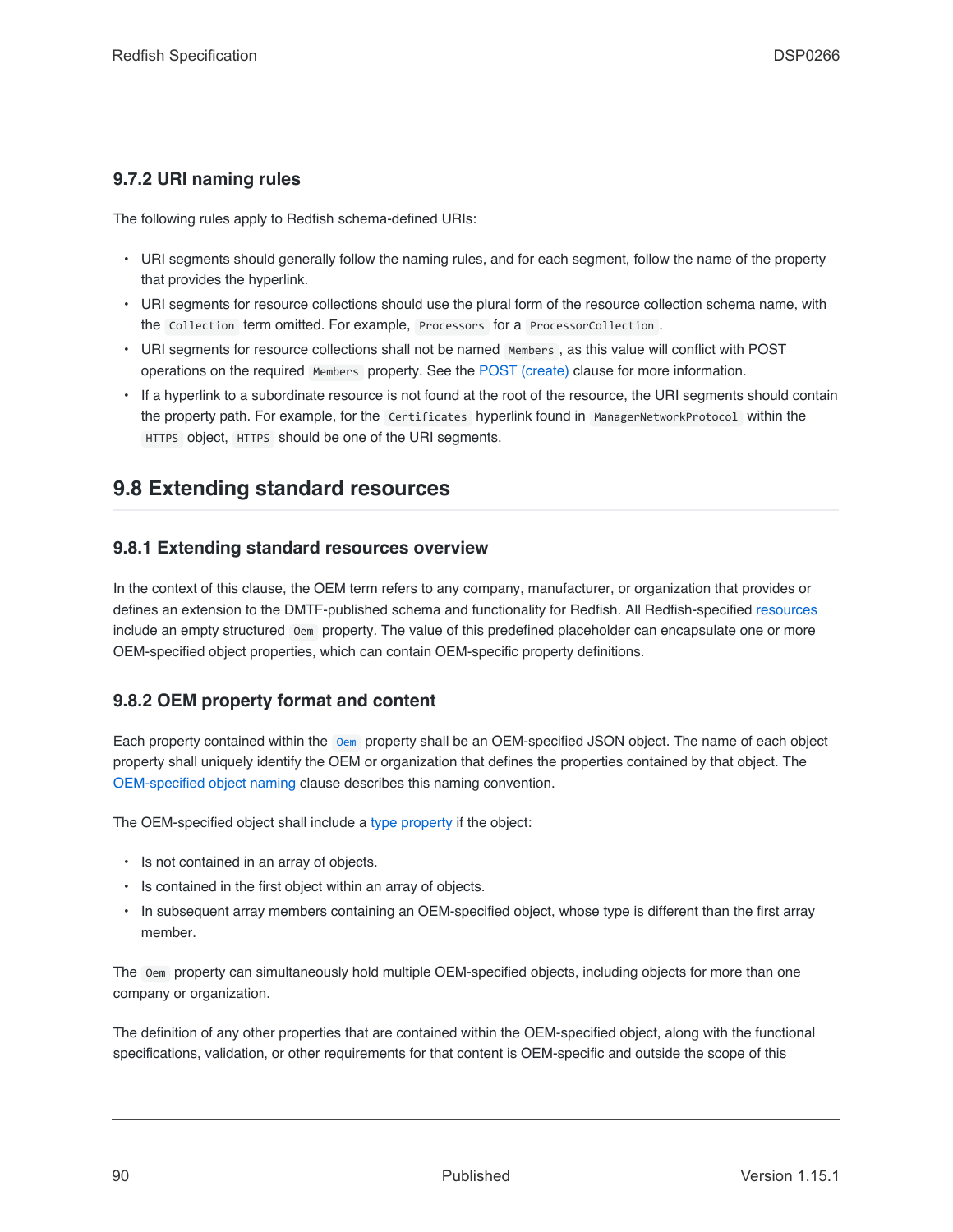specification. While there are no Redfish-specified limits on the size or complexity of the elements within an OEMspecified object, it is intended it is typically used for only a small number of simple properties that augment the Redfish [resource.](#page-73-0) If a large number of objects or a large quantity of data compared to the size of the Redfish resource is to be supported, the OEM should consider creating a [subordinate resource](#page-22-3) for their extensions.

# <span id="page-90-1"></span>**9.8.3 OEM-specified object naming**

The OEM-specified object properties within the Oem property are named by using a unique OEM identifier. There are two specified forms for the identifier. The identifier shall be either an ICANN-recognized domain name (including the top-level domain suffix), with all dot ( . ) separators replaced with underscores ( \_ ), or an IANA-assigned Enterprise Number prefixed with "EID\_."

**DEPRECATED:** The identifier shall be either an ICANN-recognized domain name including the top-level domain suffix, or an IANA-assigned Enterprise Number prefixed with EID: .

Organizations that use .com domain names may omit the .com suffix. For example, Contoso.com would use Contoso instead of Contoso\_com , but Contoso.org would use Contoso\_org . The domain name portion of an OEM identifier shall be considered to be case independent. That is, the text Contoso biz, contoso BIZ, conTOso biZ, and so on all identify the same OEM.

The OEM identifier portion of the object name may be followed by an underscore ( \_ ) and any additional string to enable further subdivisions of OEM-specified objects as desired. For example, Contoso\_xxxx or EID\_412\_xxxx . The form and meaning of any text that follows the trailing underscore is completely OEM-specific. OEM-specified extension suffixes may be case sensitive, depending on the OEM. Generic client software should treat such extensions, if present, as opaque and not try to parse nor interpret the content.

This suffix could be used in many ways, depending on OEM need. For example, the Contoso company may have a *Research* sub-organization, in which case the OEM-specified property name might be extended to *Contoso\_Research*. Alternatively, it can identify a unique resource type for a functional area, geography, subsidiary, and so on.

The OEM identifier portion of the name typically identifies the company or organization that created and maintains the schema for the property. However, this practice is not a requirement. The identifier is only required to uniquely identify the party that is the top-level manager of a resource type to prevent collisions between OEM property definitions from different vendors or organizations. Consequently, the organization for the top of the resource type may be different than the organization that provides the definition of the OEM-specified property. For example, Contoso may allow one of their customers, such as CustomerA , to extend a Contoso product with certain CustomerA proprietary properties. In this case, although Contoso allocated the name Contoso\_CustomerA , it could be CustomerA that defines the content and functionality within that resource type. In all cases, OEM identifiers should not be used except with permission or as specified by the identified company or organization.

### <span id="page-90-0"></span>**9.8.4 OEM resource types**

Companies, OEMs, and other organizations can define additional [resources](#page-73-0) and link to them from an [Oem](#page-87-0) [property](#page-87-0)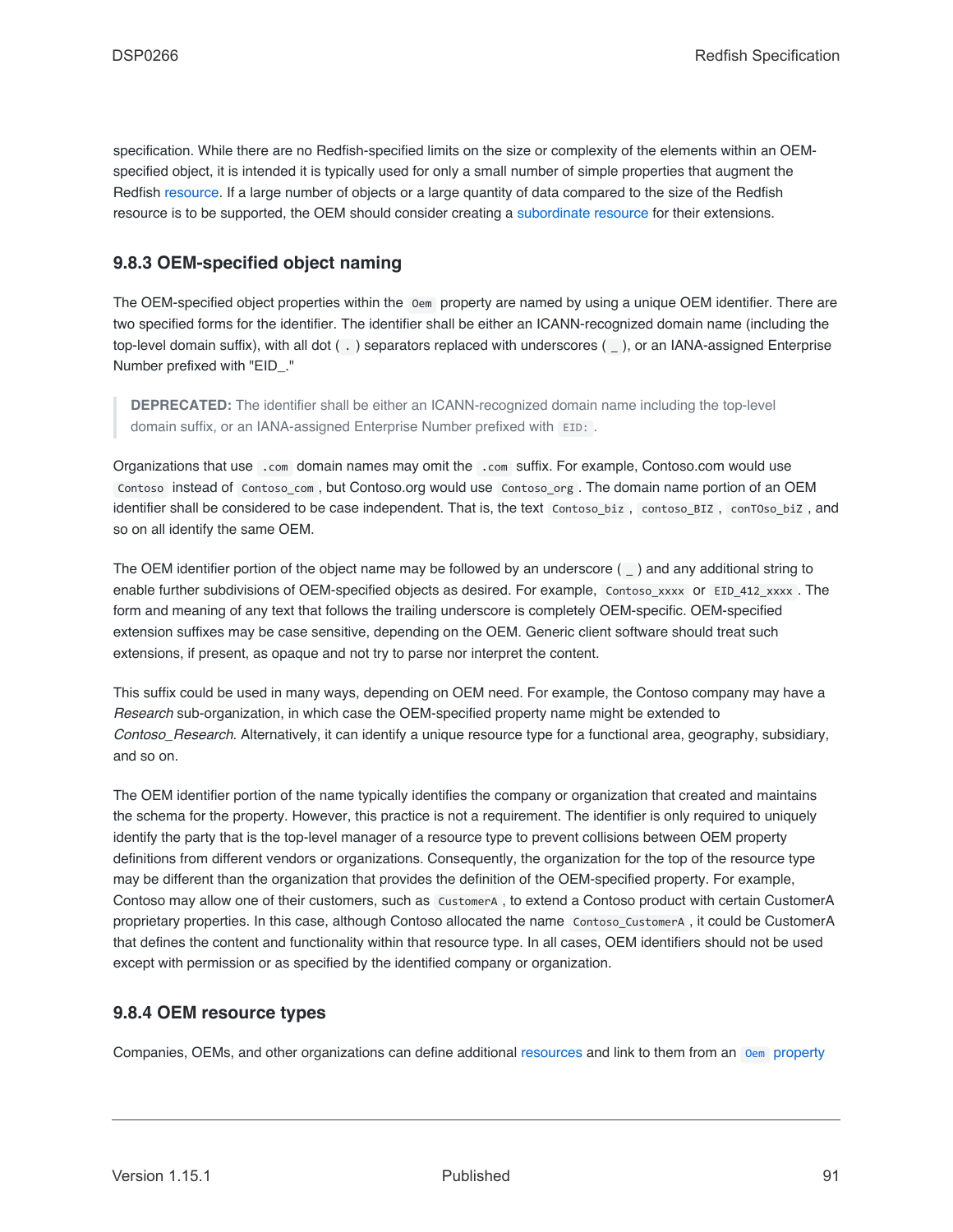in a standard Redfish resource, preferably from the Oem property within the [Links](#page-84-3) property. To avoid naming collisions with current or future standard Redfish resource types or schema files, the defining organization's unique OEM identifier, including possible subdivisioning, should be prepended to the OEM resource type name with an optional underscore ( \_ ) as separator. This unique OEM identifier should follow the same naming as defined in the [OEM-specified object naming](#page-90-1) clause. The name of the OEM resource type, including the unique OEM identifier, should also be prepended to the file name of OEM schema file that specify the OEM resource type. Separator underscores () may be excluded from the OEM resource type name or schema file name for improved readability.

For example, OEM resource type ContosoDrive or Contoso\_CustomerA\_Drive would not conflict with the standard Redfish Drive resource type, or conflict with another OEM's drive-related definition.

# **9.8.5 OEM registries**

Companies, OEMs, and other organizations can define additional [registries](#page-104-0) and utilize them in [message objects](#page-79-1), privileges or for BIOS attributes. To avoid naming collisions with current or future standard Redfish message registries, the defining organization's unique OEM identifier, including possible subdivisioning, should be prepended to the registry name with an optional underscore (  $\angle$  ) as separator. This unique OEM identifier should follow the same naming as defined in the [OEM-specified object naming](#page-90-1) clause. Separator underscores ( \_) may be excluded from the OEM registry name for improved readability. The OEM registry name, including the unique OEM identifier, should also be used to construct the registry file name as defined in the [Registry file naming](#page-111-0) clause.

For example, OEM registry name ContosoDriveEvent or Contoso\_CustomerB\_DriveEvent would not conflict with a possible future standard Redfish DriveEvent message registry name, or conflict with another OEM's drive-related registry name.

### **9.8.6 OEM URIs**

To avoid URI collisions with other OEM resources and future Redfish standard resources, the URIs for OEM resources within the Redfish *[resource tree](#page-22-2)* shall be in the form:

```
<BaseUri>/Oem/<OemIdentifier>/<ResourcePath>
```
where

- <BaseUri> is the URI segment of the standard Redfish resource starting with /redfish/ where the Oem property is used. For example, /redfish/v1/Systems/3AZ38944T523 .
- <OemIdentifier> is the unique identifier of the OEM, including possible subdivisioning, that follows the same naming as defined in the [OEM-specified object naming](#page-90-1) clause. Separator underscores ( \_ ) may be excluded for improved readability.
- <ResourcePath> is the path to the OEM-defined resource. This path might contain multiple segments for cases where OEM-defined resources are subordinate to an OEM-defined resource. Each segment in the path contains the name of an OEM-defined resource.

For example, if Contoso defined a new ContosoAccountServiceMetrics OEM resource type to be linked through the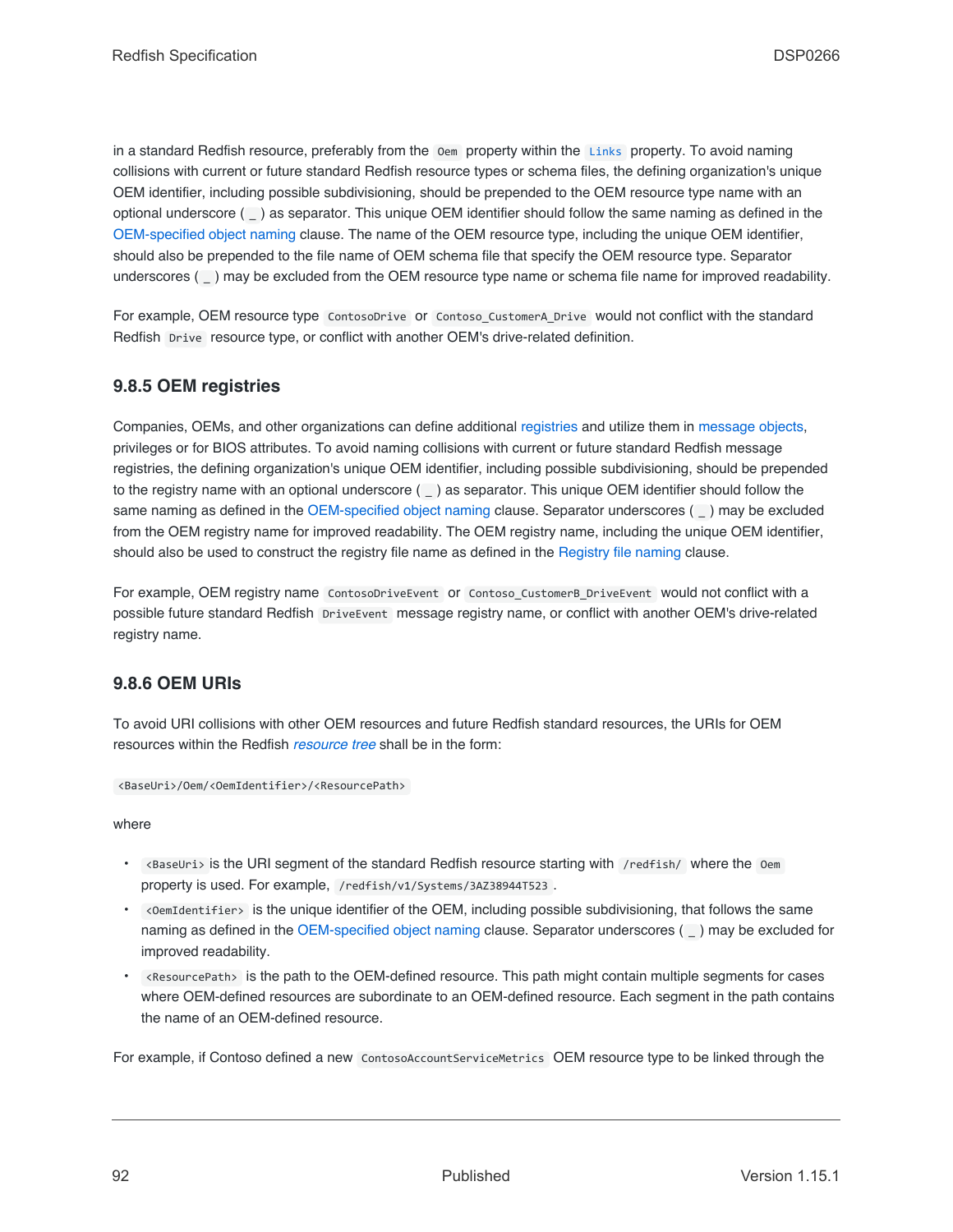Oem property at the /redfish/v1/AccountService URI, the OEM resource has the /redfish/v1/AccountService/Oem/ Contoso/AccountServiceMetrics URI. If Contoso uses a subdivision of their OEM identifier such as Contoso CustomerA the OEM resource has the URI /redfish/v1/AccountService/Oem/Contoso CustomerA/ AccountServiceMetrics or /redfish/v1/AccountService/Oem/ContosoCustomerA/AccountServiceMetrics .

# **9.8.7 OEM property examples**

The following fragment shows examples of naming and the Oem property as it might appear when accessing a [resource.](#page-73-0) The example shows that the OEM identifiers can be of different forms, that OEM-specified content can be simple or complex, and that the format and usage of extensions of the OEM identifier is OEM-specific.

```
{
   "Oem": {
      "Contoso": {
         "@odata.type": "#ContosoAnvil.v1_2_1.AnvilTypes1",
         "Slogan": "Contoso anvils never fail",
        "Disclaimer": "* Most of the time"
     },
      "Contoso_biz": {
         "@odata.type": "#ContosoBizEngine.v1_1_0.RelatedSpeed",
         "Speed": "Ludicrous"
      },
      "EID_412": {
         "@odata.type": "#AdatumPowerExtensions.v1_0_1.PowerInfoExt",
         "ReadingInfo": {
           "Accuracy": "5",
            "IntervalSeconds": "20"
        }
      },
      "Contoso_CustomerA": {
         "@odata.type": "#ContosoCustomerASling.v1_0_0.SlingPower",
         "AvailableTargets": ["Rabbit", "Duck", "Runner"],
         "LaunchPowerOptions": ["Low", "Medium", "Eliminate"],
         "LaunchPower": "Eliminate",
         "Target": "Rabbit"
      }
   },
   ...
}
```
### <span id="page-92-0"></span>**9.8.8 OEM actions**

OEM-specific actions appear in the JSON payload as properties of the Oem object, nested under an [Actions](#page-85-0) [property.](#page-85-0)

The name of the property that represents the action, which shall follow the form: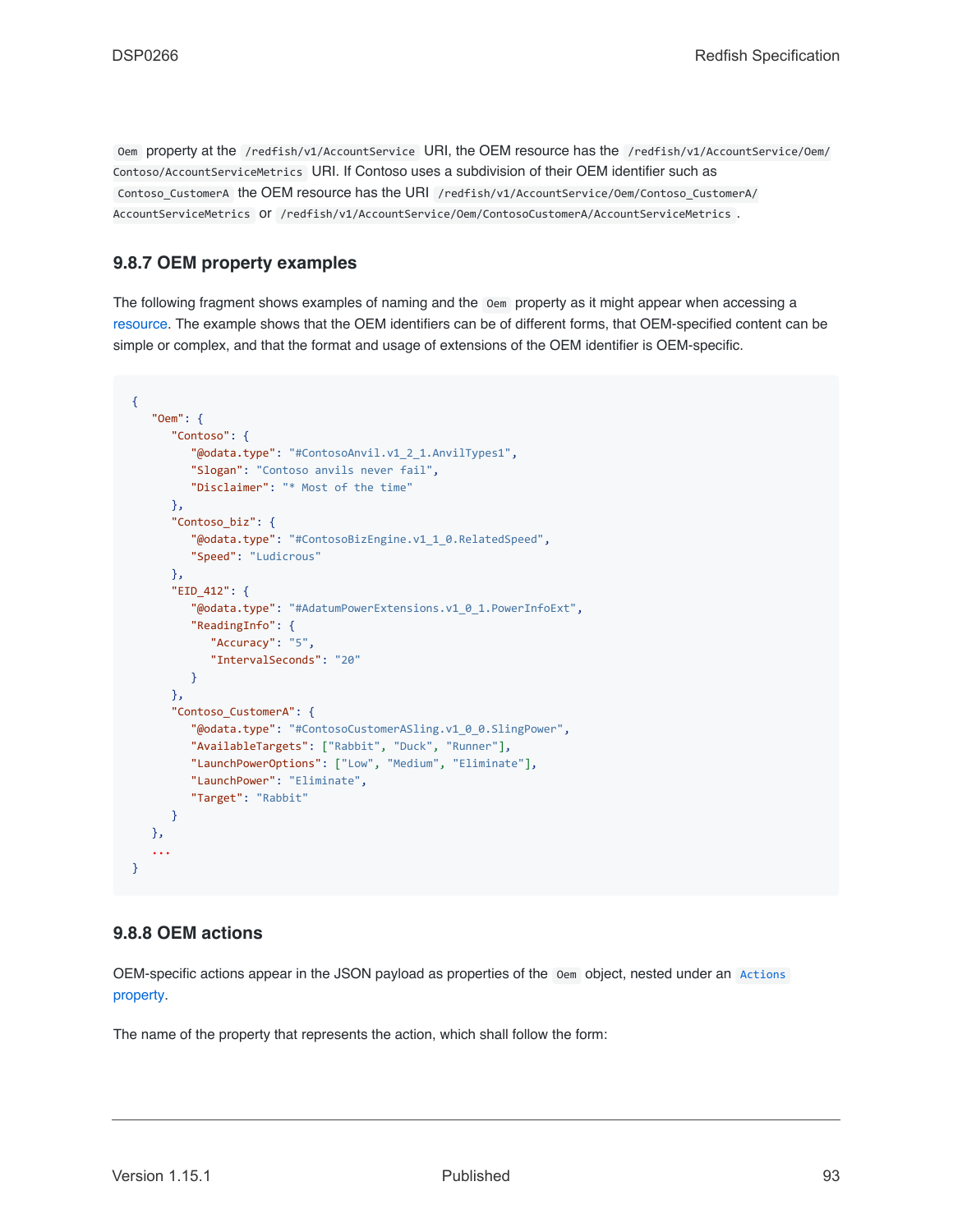#<ResourceType>.<Action>

#### where

- <ResourceType> is the [OEM resource type.](#page-90-0)
- <Action> is the action name.

```
{
   "Actions": {
      "Oem": {
         "#Contoso_ABC_ComputerSystem.Ping": {
            "target": "/redfish/v1/Systems/1/Actions/Oem/Contoso_ABC_ComputerSystem.Ping"
         },
         "#ContosoCustomerAComputerSystem.CustomPing": {
            "target": "/redfish/v1/Systems/1/Actions/Oem/ContosoCustomerAComputerSystem.CustomPing"
         }
      }
   },
   ...
}
```
The URI of the OEM action in the target property shall be in the form:

<ResourceUri>/Actions/Oem/<ResourceType>.<Action>

where

- <ResourceUri> is the URI of the resource that supports invoking the action. For example, /redfish/v1/Systems/  $1/$ .
- Actions is the name of the property containing the actions for a resource.
- Oem is the name of the OEM property within the Actions property.
- <ResourceType>.<Action> is the [OEM resource type](#page-90-0) followed by the action name. For example, Contoso\_ABC\_ComputerSystem.Ping .

# <span id="page-93-0"></span>**9.9 Payload annotations**

### **9.9.1 Payload annotations overview**

[Resources,](#page-73-0) [objects within a resource,](#page-79-0) and [properties](#page-81-0) may include additional annotations as properties with the name, in the format:

[<PropertyName>]@<Namespace>.<TermName>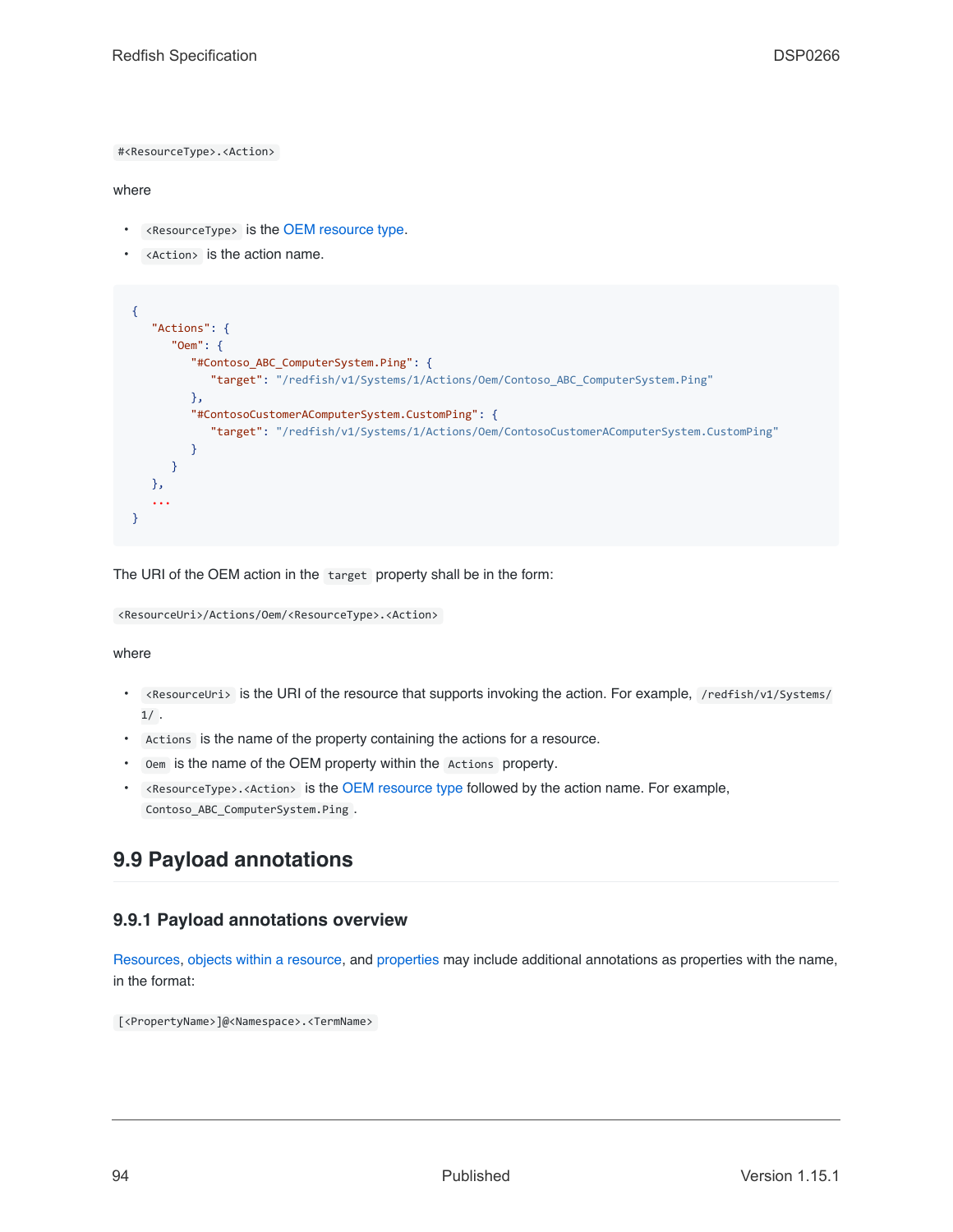where

- <PropertyName> is the name of the property to annotate. If absent, the annotation applies to the entire JSON object, which may be an entire resource.
- <Namespace> is the namespace that defines the annotation term.
- <TermName> is the annotation term to apply to the resource or property of the resource.

Services shall limit the annotation usage to the odata, Redfish, and Message namespaces. The [OData JSON](#page-201-0) [Format](#page-201-0) Specification defines the odata namespace. The Redfish namespace is an alias for the RedfishExtensions.v1\_0\_0 namespace.

The client can get the definition of the annotation from the [OData metadata document,](#page-68-0) the HTTP [Link](#page-65-0) [header](#page-65-0), or may ignore the annotation entirely, but should not fail reading the resource due to unrecognized annotations, including new annotations that the Redfish namespace defines.

### <span id="page-94-1"></span>**9.9.2 Allowable values**

To specify the list of allowable values for a [property](#page-81-0) or [action](#page-53-0) parameter, services may use the @Redfish.AllowableValues annotation for properties or action parameters.

To specify the set of allowable values, include a property with the name of the property or action parameter, followed by @Redfish.AllowableValues . The property value is a JSON array of strings that define the allowable values for the property or action parameter.

### **9.9.3 Extended information**

The following clauses describe the methods of providing extended information:

- [Extended object information](#page-94-0)
- [Extended property information](#page-95-0)

#### <span id="page-94-0"></span>**9.9.3.1 Extended object information**

To specify object-level status information, services may annotate a JSON object with the @Message.ExtendedInfo annotation.

```
{
 "@odata.id": "/redfish/v1/Managers/1/SerialInterfaces/1",
 "@odata.type": "#SerialInterface.v1_0_0.SerialInterface",
 "Name": "Managed Serial Interface 1",
 "Description": "Management for Serial Interface",
 "Status": {
   "State": "Enabled",
```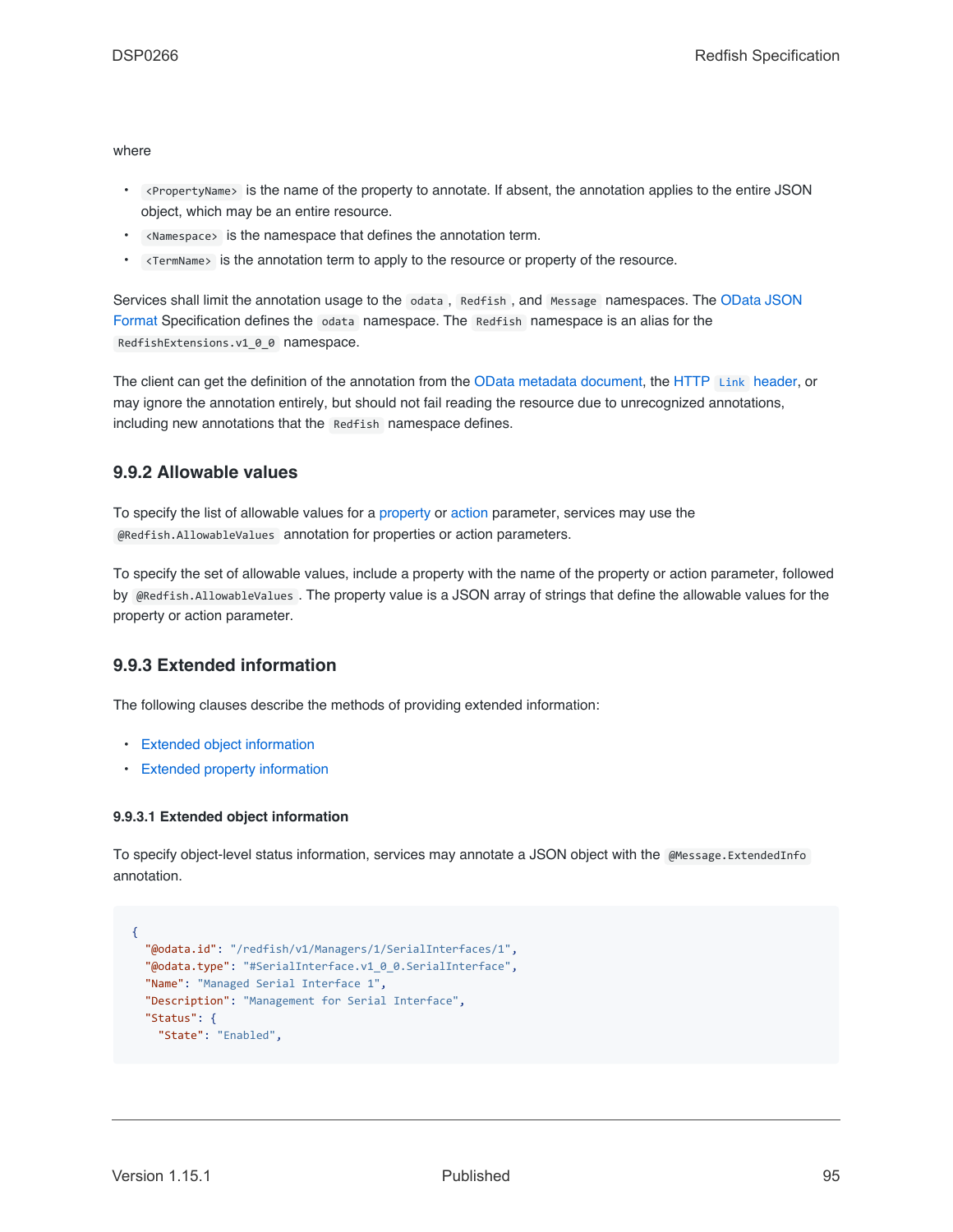```
"Health": "OK"
 },
  "InterfaceEnabled": true,
 "SignalType": "Rs232",
 "BitRate": "115200",
 "Parity": "None",
 "DataBits": "8",
 "StopBits": "1",
  "FlowControl": "None",
  "ConnectorType": "RJ45",
  "PinOut": "Cyclades",
  "@Message.ExtendedInfo": [{
    "MessageId": "Base.1.8.PropertyDuplicate",
   "Message": "Indicates that a duplicate property was included in the request body.",
   "RelatedProperties": [
     "#/InterfaceEnabled"
   ],
    "Severity": "Warning",
    "MessageSeverity": "Warning",
    "Resolution": "Remove the duplicate property from the request body and resubmit the request if the operation failed."
 }]
}
```
The property contains an array of [message objects](#page-79-1).

#### <span id="page-95-0"></span>**9.9.3.2 Extended property information**

Services may use @Message.ExtendedInfo , prepended with the name of the property to annotate an individual property in a JSON object with extended information:

```
{
   "@odata.id": "/redfish/v1/Managers/1/SerialInterfaces/1",
   "@odata.type": "#SerialInterface.v1_0_0.SerialInterface",
   "Name": "Managed Serial Interface 1",
   "Description": "Management for Serial Interface",
   "Status": {
     "State": "Enabled",
      "Health": "OK"
   },
   "InterfaceEnabled": true,
   "SignalType": "Rs232",
   "BitRate": 115200,
   "Parity": "None",
   "DataBits": 8,
   "StopBits": 1,
   "FlowControl": "None",
   "ConnectorType": "RJ45",
```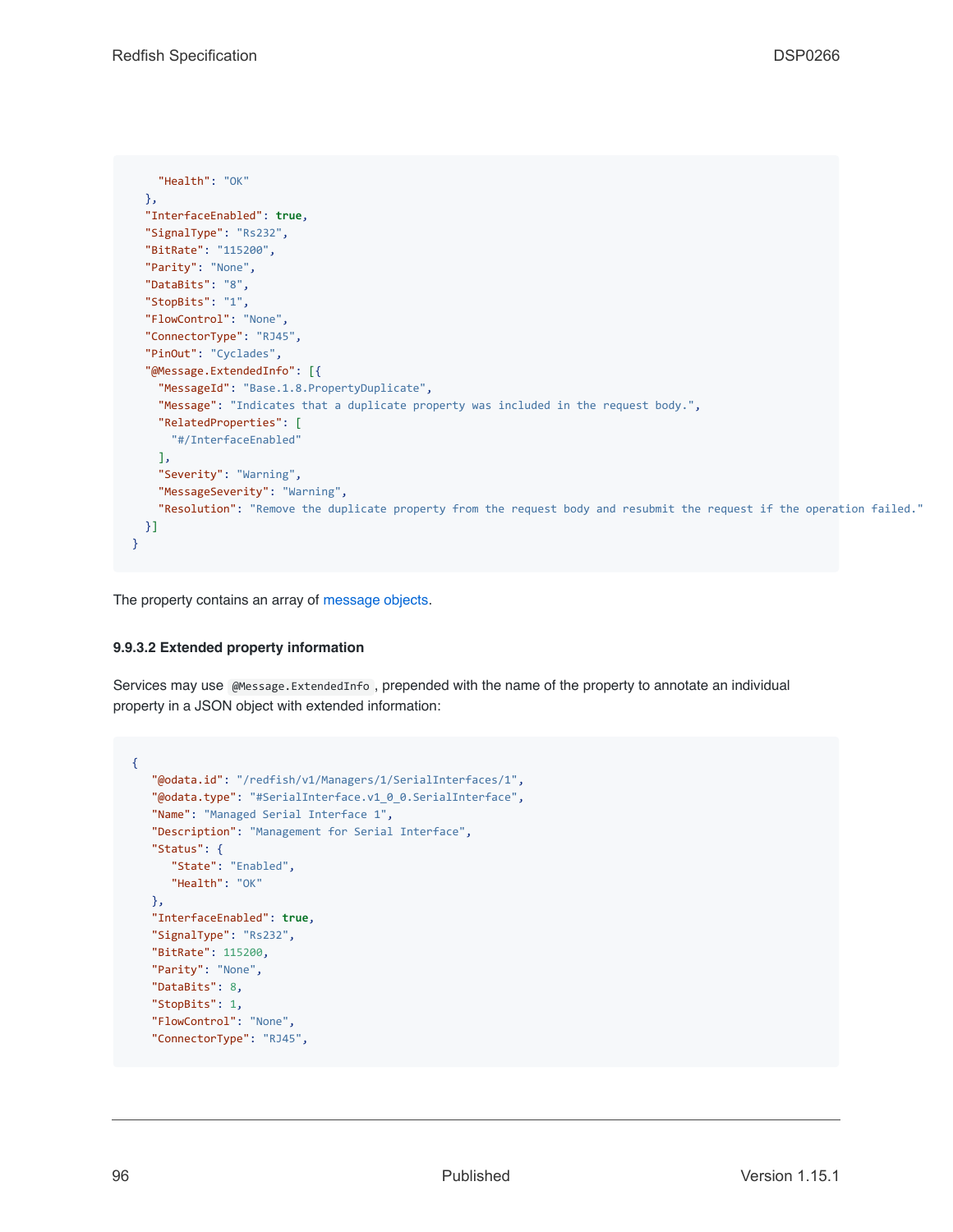```
"PinOut": "Cyclades",
  "PinOut@Message.ExtendedInfo": [{
     "MessageId": "Base.1.8.PropertyValueNotInList",
     "Message": "The value Contoso for the property PinOut is not in the list of acceptable values.",
     "Severity": "Warning",
     "MessageSeverity": "Warning",
      "Resolution": "Choose an enumeration list value that the implementation supports. Resubmit the request if the operation
  }]
}
```
# <span id="page-96-0"></span>**9.9.4 Action info annotation**

The @Redfish.ActionInfo term within the [action representation](#page-28-0) conveys the parameter requirements and allowable values on parameters for [actions](#page-53-0). This term contains a URI to the ActionInfo resource.

Example #ComputerSystem.Reset action with the @Redfish.ActionInfo annotation and resource:

```
{
   "Actions": {
      "#ComputerSystem.Reset": {
         "target": "/redfish/v1/Systems/1/Actions/ComputerSystem.Reset",
         "@Redfish.ActionInfo": "/redfish/v1/Systems/1/ResetActionInfo"
      }
   },
   ...
}
```
The ResetActionInfo resource contains a more detailed description of the parameters and the supported values. This resource follows the ActionInfo schema definition.

```
{
   "@odata.id": "/redfish/v1/Systems/1/ResetActionInfo",
   "@odata.type": "#ActionInfo.v1_0_0.ActionInfo",
   "Id": "ResetActionInfo",
   "Name": "Reset Action Info",
   "Parameters": [{
      "Name": "ResetType",
      "Required": true,
      "DataType": "String",
      "AllowableValues": ["On", "ForceOff", "ForceRestart", "Nmi",
         "ForceOn", "PushPowerButton"]
  }]
}
```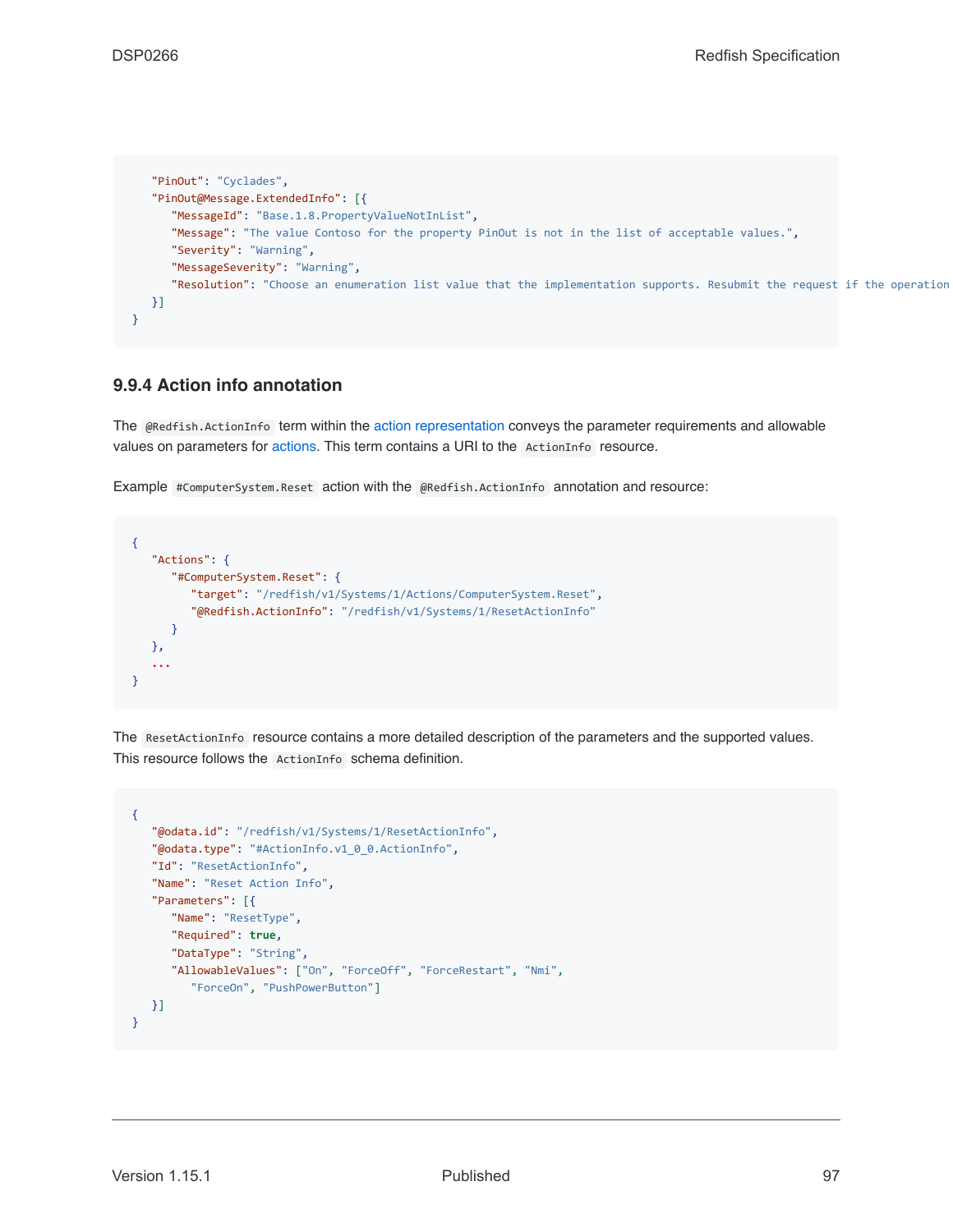## **9.9.5 Settings and settings apply time annotations**

See the [Settings resource](#page-101-0) clause.

### **9.9.6 Operation apply time and operation apply time support annotations**

See the [Operation apply time](#page-55-0) clause.

### **9.9.7 Maintenance window annotation**

The [settings apply time](#page-101-0) and [operation apply time](#page-55-0) annotations enable an operation to be performed during a maintenance window. The @Redfish.MaintenanceWindow term at the root of a resource configures the start time and duration of a maintenance window for a resource.

The following example body for the /redfish/v1/Systems/1 resource configures the maintenance window to start at 2017-05-03T23:12:37-05:00 and last for 600 seconds.

```
{
   "@odata.id": "/redfish/v1/Systems/1",
   "@odata.type": "#ComputerSystem.v1_5_0.ComputerSystem",
   "@Redfish.MaintenanceWindow": {
      "@odata.type": "#Settings.v1_3_3.MaintenanceWindow",
      "MaintenanceWindowStartTime": "2017-05-03T23:12:37-05:00",
      "MaintenanceWindowDurationInSeconds": 600
  },
   ...
}
```
# **9.9.8 Collection capabilities annotation**

[Resource collections](#page-74-1) may contain a collection capabilities annotation. The @Redfish.CollectionCapabilities term at the root of a resource collection shows what properties a client is allowed to use in a [POST request](#page-52-0) for creating a resource.

The following ComputerSystemCollection example body contains the collection capabilities annotation. The UseCase property contains the ComputerSystemComposition value, and the CapabilitiesObject property contains the /redfish/v1/Systems/Capabilities value. The resource at /redfish/v1/Systems/Capabilities describes the POST request format for creating a ComputerSystem resource for compositions.

"@odata.id": "/redfish/v1/Systems",

{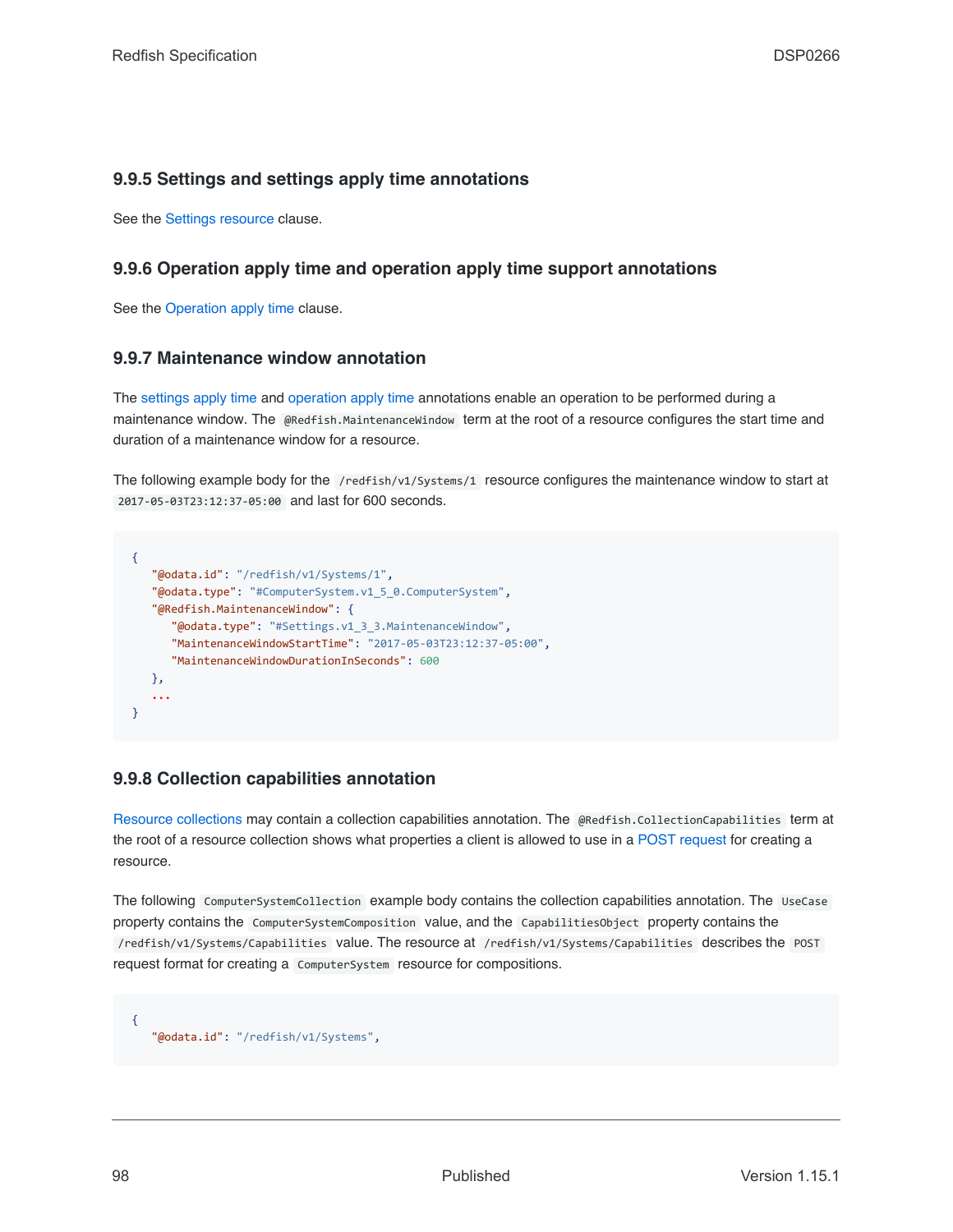```
"@odata.type": "#ComputerSystemCollection.ComputerSystemCollection",
   "Name": "Computer System Collection",
   "Members@odata.count": 0,
   "Members": [],
   "@Redfish.CollectionCapabilities": {
      "@odata.type": "#CollectionCapabilities.v1_1_0.CollectionCapabilities",
      "Capabilities": [{
         "CapabilitiesObject": {
            "@odata.id": "/redfish/v1/Systems/Capabilities"
         },
         "UseCase": "ComputerSystemComposition",
         "Links": {
            "TargetCollection": {
               "@odata.id": "/redfish/v1/Systems"
            }
         }
     }]
   }
}
```
The CapabilitiesObject resource follows the same schema for the resource that the resource collection contains. It contains annotations to show which properties the client can use in the POST request body. Services may omit properties marked as [required](#page-108-0) for the resource referenced by the CapabilitiesObject property, but may provide annotations for the property to express POST request body requirements. [Table 21](#page-98-0) describes the CapabilitiesObject resource annotations. These annotations describe which properties are required, optional, or if other rules are associated with the properties.

<span id="page-98-0"></span>

| Annotation                                                 | <b>Description</b>                                                                                                      |
|------------------------------------------------------------|-------------------------------------------------------------------------------------------------------------------------|
| <propertyname>@Redfish.RequiredOnCreate</propertyname>     | Required in the POST request body.                                                                                      |
| <propertyname>@Redfish.OptionalOnCreate</propertyname>     | Not required in the POST request body.                                                                                  |
| <propertyname>@Redfish.SetOnlyOnCreate</propertyname>      | Cannot be modified after the resource is created.                                                                       |
| <propertyname>@Redfish.UpdatableAfterCreate</propertyname> | Can be modified after the resource is created.                                                                          |
| <propertyname>@Redfish.AllowableValues</propertyname>      | Can be set to any of the listed values.                                                                                 |
| @Redfish.RequestedCountRequired                            | Required in the post request body for the corresponding object to indicate the<br>number of requested object instances. |
|                                                            | Used for composition requests.                                                                                          |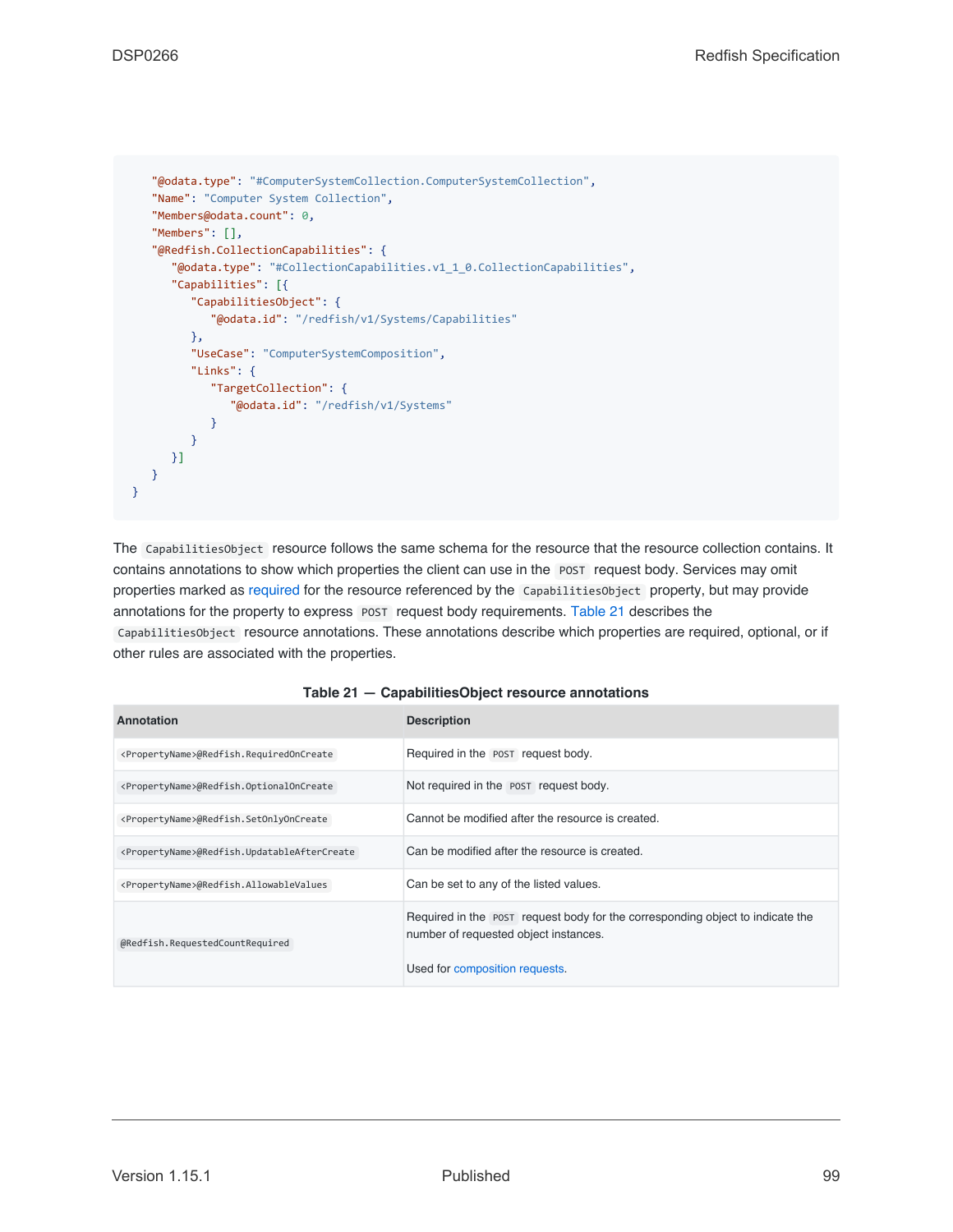| Annotation                   | <b>Description</b>                                                                                                  |  |
|------------------------------|---------------------------------------------------------------------------------------------------------------------|--|
| @Redfish.ResourceBlockLimits | Indicates restrictions regarding quantities of ResourceBlock resources of a given<br>type in the POST request body. |  |
|                              | Used for composition requests.                                                                                      |  |

Example CapabilitiesObject resource:

```
{
   "@odata.id": "/redfish/v1/Systems/Capabilities",
   "@odata.type": "#ComputerSystem.v1_8_0.ComputerSystem",
   "Id": "Capabilities",
   "Name": "Capabilities for the system collection",
   "Name@Redfish.RequiredOnCreate": true,
   "Name@Redfish.SetOnlyOnCreate": true,
   "Description@Redfish.OptionalOnCreate": true,
   "Description@Redfish.SetOnlyOnCreate": true,
   "HostName@Redfish.OptionalOnCreate": true,
   "HostName@Redfish.UpdatableAfterCreate": true,
   "Links@Redfish.RequiredOnCreate": true,
   "Links": {
      "ResourceBlocks@Redfish.RequiredOnCreate": true,
      "ResourceBlocks@Redfish.UpdatableAfterCreate": true
   },
   "@Redfish.ResourceBlockLimits": {
      "MinCompute": 1,
      "MaxCompute": 1,
      "MaxStorage": 8
  }
}
```
# **9.9.9 Requested count and allow over-provisioning annotations**

[Table 22](#page-99-0) describes the @Redfish.RequestedCount and @Redfish.AllowOverprovisioning annotations.

Clients use these annotations in [composition requests](#page-177-0) to define the number of [resource](#page-73-0) to allocate and to indicate whether the Redfish service can provision more resources than the client requests:

### **Table 22 — RequestCount and AllowOverprovisioning annotations**

<span id="page-99-0"></span>

| Annotation              | <b>Description</b>             |
|-------------------------|--------------------------------|
| @Redfish.RequestedCount | Number of requested resources. |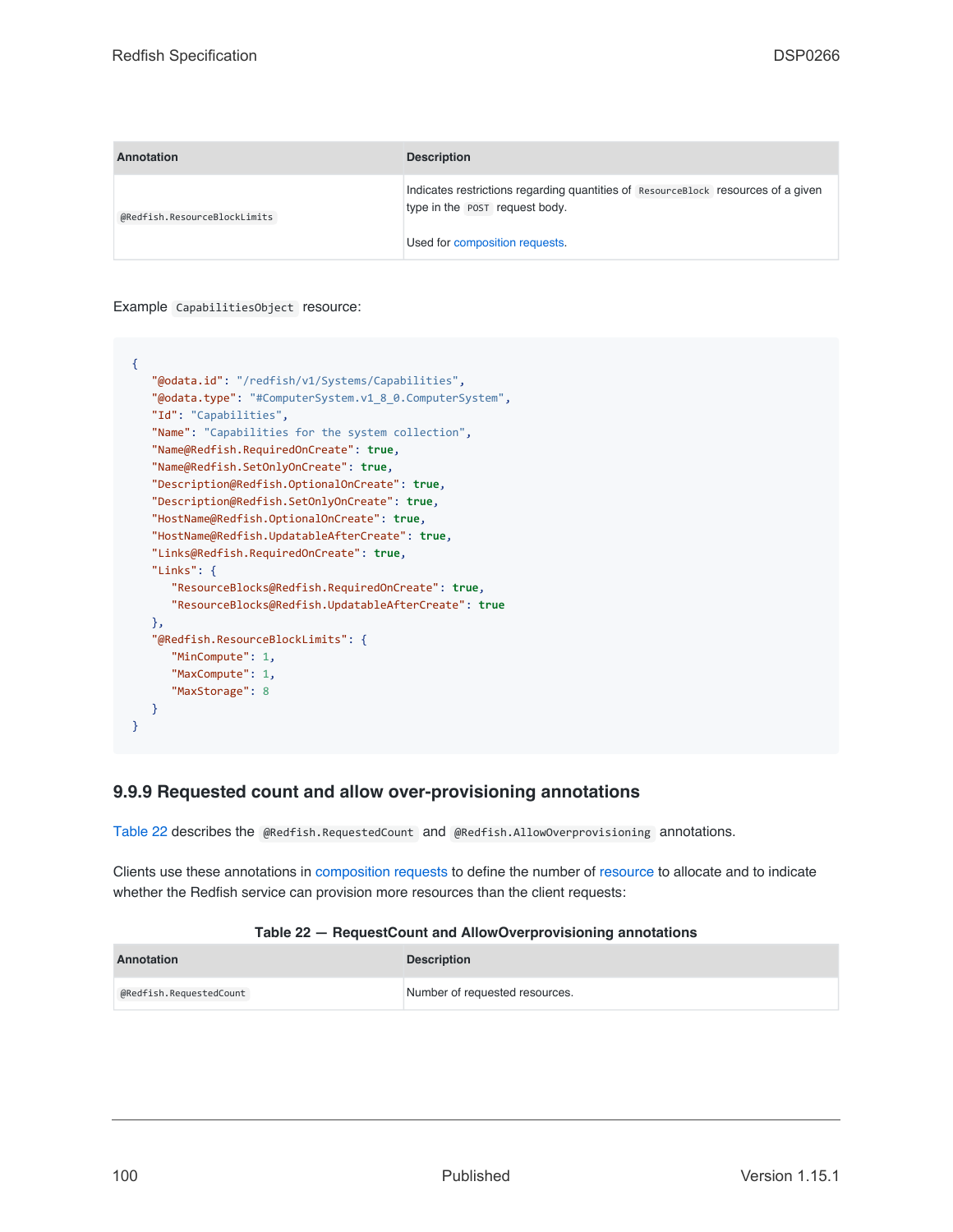| Annotation                     | <b>Description</b>                                                                                                                    |  |
|--------------------------------|---------------------------------------------------------------------------------------------------------------------------------------|--|
| @Redfish.AllowOverprovisioning | Boolean. If true, the service may provision more resources than the<br>@Redfish.RequestedCount annotation requests. Default is false. |  |

Example client request for at least four and possibly more Processor resources:

```
{
   "Processors": {
      "Members": [{
         "@Redfish.RequestedCount": 4,
         "@Redfish.AllowOverprovisioning": true
     }]
  },
   ...
}
```
### **9.9.10 Zone affinity annotation**

The zone affinity annotation is used by clients in [composition requests](#page-177-0) to indicate the components for the composition come from the specified resource zone. The @Redfish.ZoneAffinity term in the request body contains the value of the Id property of the requested resource zone.

Example client request for components to be allocated from the resource zone with the Id property containing 1:

```
{
   "@Redfish.ZoneAffinity": "1",
   ...
}
```
### **9.9.11 Supported certificates annotation**

[Resource collections](#page-74-1) of type CertificateCollection should contain a supported certificates annotation. The @Redfish.SupportedCertificates term at the root of a resource collection shows the different certificate formats allowed in the resource collection.

Example CertificateCollection that only supports PEM style certificates:

```
{
   "@odata.id": "/redfish/v1/Managers/BMC/NetworkProtocol/HTTPS/Certificates",
   "@odata.type": "#CertificateCollection.CertificateCollection",
```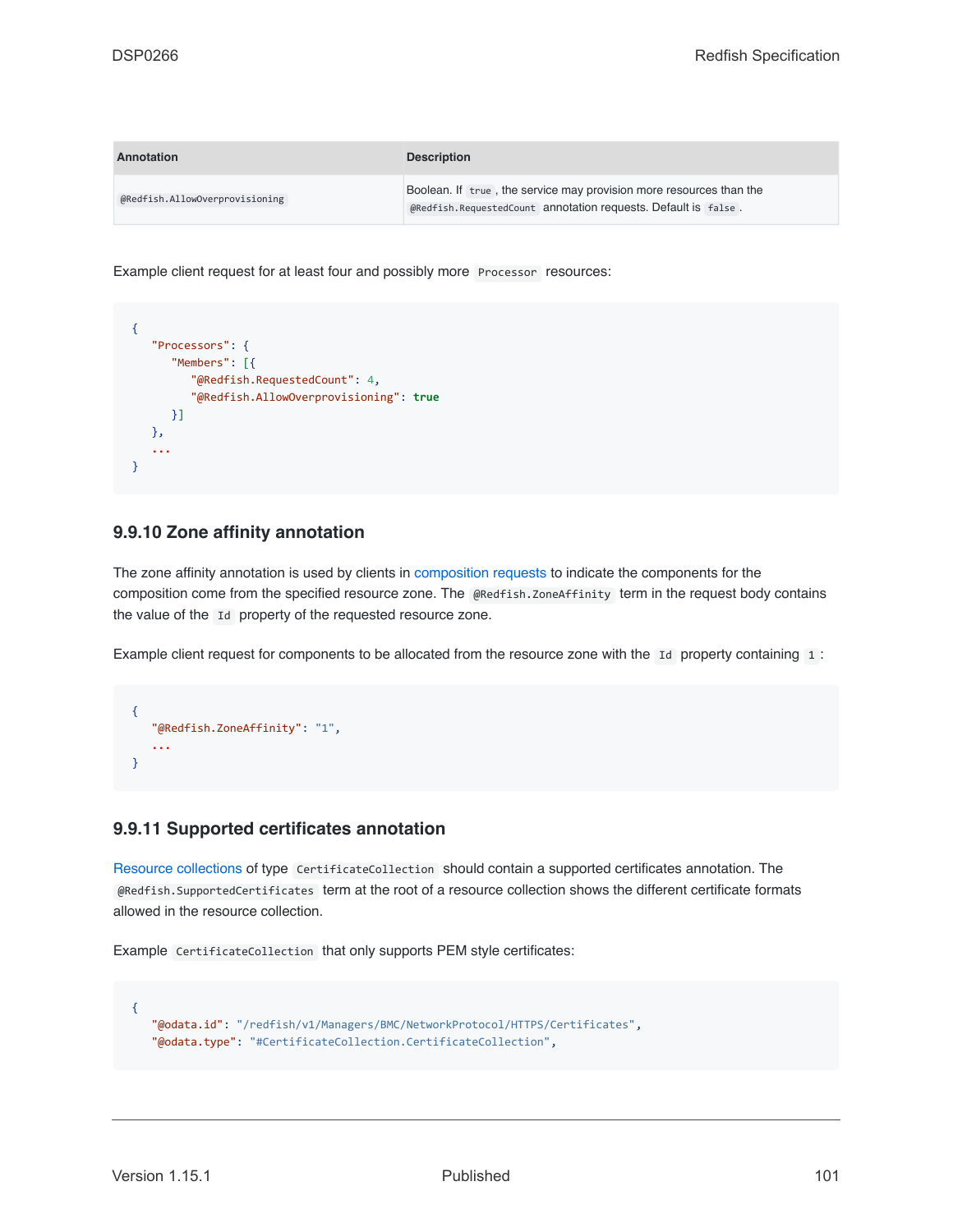```
"Name": "Certificate collection",
   "Members@odata.count": 1,
   "Members": [{
      "@odata.id": "/redfish/v1/Managers/BMC/NetworkProtocol/HTTPS/Certificates/1"
  }],
   "@Redfish.SupportedCertificates": ["PEM"]
}
```
# **9.9.12 Deprecated annotation**

Services may annotate [properties](#page-81-0) with @Redfish.Deprecated if the schema definition has the property marked as deprecated.

Example deprecated property:

```
{
   "VendorID": "0xABCD",
   "VendorID@Redfish.Deprecated": "This property has been deprecated in favor of ModuleManufacturerID.",
   ...
}
```
# <span id="page-101-0"></span>**9.10 Settings resource**

A settings resource represents the future intended state of a [resource](#page-73-0). Some resources have properties that can be updated and the updates take place immediately. However, some properties need to be updated at a future point in time, such as after a system reset. While the *active resource* represents the current state, the settings resource represents the future intended state.

For resources that support a future intended state, the response shall contain a property with the @Redfish.Settings [payload annotation.](#page-93-0) When a settings annotation is used, the following conditions shall apply:

- The settings resource shall be of the same schema definition as the active resource.
- The settings resource should contain a subset of updatable properties from the active resource. Additionally, it shall contain [required properties,](#page-108-0) which are always mandatory.
- The settings resource shall not contain the @Redfish.Settings annotation.
- The settings resource may contain the @Redfish.SettingsApplyTime annotation.
- The URI for the settings resource shall reflect that it is subordinate to the active resource. The URI should be in the form <BaseUri>/Settings or <BaseUri>/SD where <BaseUri> is the URI of the active resource.

The settings resource shall contain the properties that are updated at a future point in time. For resources that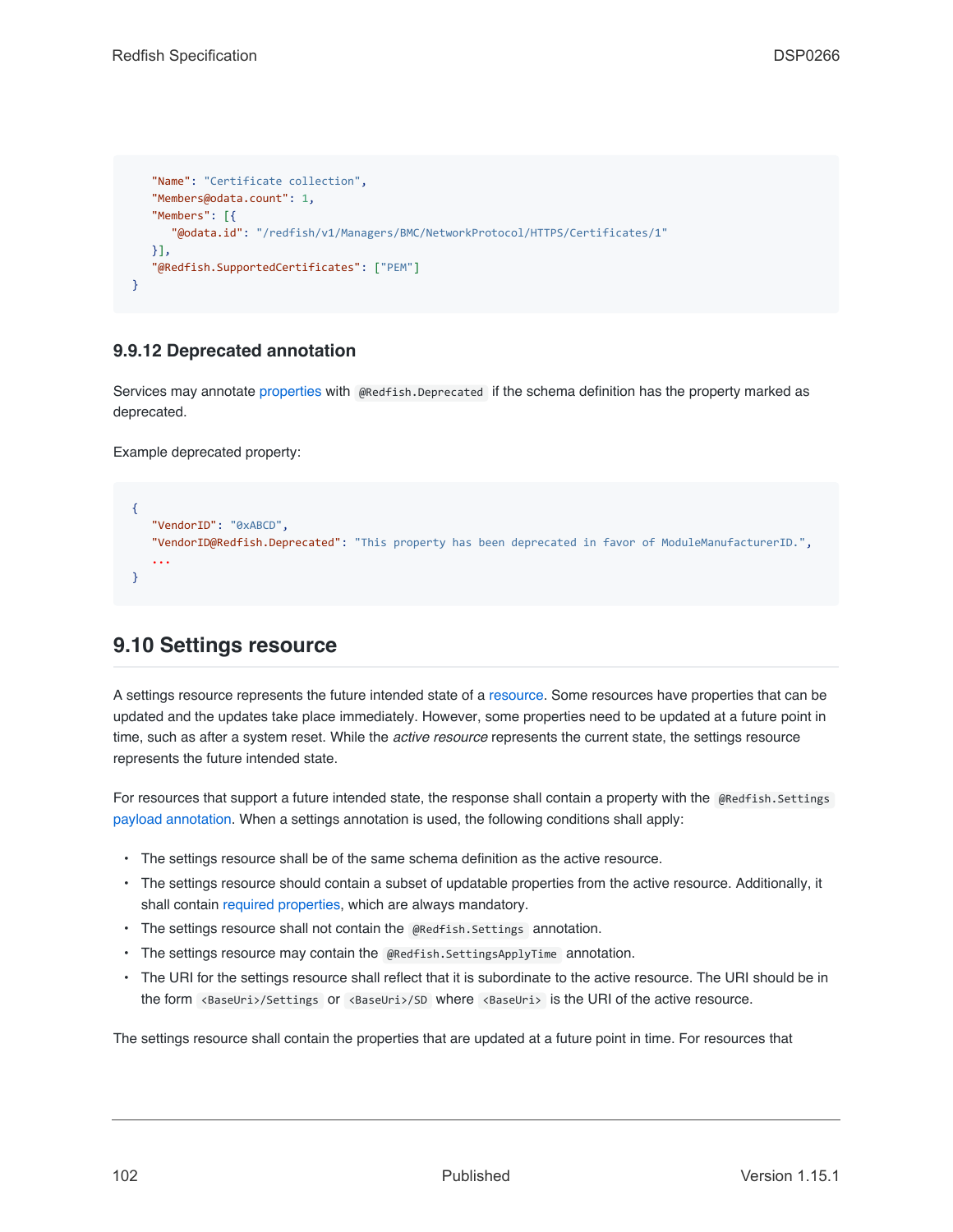support a future intended state, [Table 23](#page-102-0) describes the behavior of supported properties in the resource and settings resource that a service should support.

<span id="page-102-0"></span>

| <b>Property</b>                                                      | Active resource behavior                                                                                                             | Settings resource behavior                                                                                                                                                                |
|----------------------------------------------------------------------|--------------------------------------------------------------------------------------------------------------------------------------|-------------------------------------------------------------------------------------------------------------------------------------------------------------------------------------------|
| Read-only, required.                                                 | Returned in the resource response to a GET<br>request.                                                                               | Returned in the settings resource response<br>to a GET request.                                                                                                                           |
| Read-only, not required.                                             | Returned in the resource response to a GET<br>request.                                                                               | Not returned in the settings resource<br>response to a GET request.                                                                                                                       |
| Writable, updates immediately, but not at a<br>future point in time. | Active value returned in the resource<br>response to a GET request.<br>Modification requests change the active<br>value immediately. | Not returned in the settings resource<br>response to a GET request.<br>Modification requests are rejected.                                                                                |
| Writable, updates immediately or at a future<br>point in time.       | Active value returned in the resource<br>response to a GET request.<br>Modification requests change the active<br>value immediately. | Future value returned in the settings resource<br>response to a GET request if a future value is<br>pending, otherwise not returned.<br>Modification requests change the future<br>value. |
| Writable, updates at a future point in time, but<br>not immediately. | Active value returned in the resource<br>response to a GET request.<br>Modification requests are rejected.                           | Future value returned in the settings resource<br>response to a GET request.<br>Modification requests change the future<br>value.                                                         |

The @Redfish.Settings annotation includes several properties that help clients monitor when the service has consumed the active resource and determine the success or failure of applying the values.

- The Messages property is a collection of messages that represent the results of the last time the values of the settings resource were applied.
- The ETag property contains the ETag of the settings resource that was last applied. Immediate updates made directly to the active resource are not reflected in it.
- The Time property indicates the time when the settings resource was last applied. Immediate updates made directly to the active resource are not reflected in it.

The following active resource example body supports a settings resource. A client can use the SettingsObject property to locate the URI of the settings resource.

```
{
   "@Redfish.Settings": {
      "@odata.type": "#Settings.v1_3_3.Settings",
      "SettingsObject": {
         "@odata.id": "/redfish/v1/Systems/1/Bios/SD"
```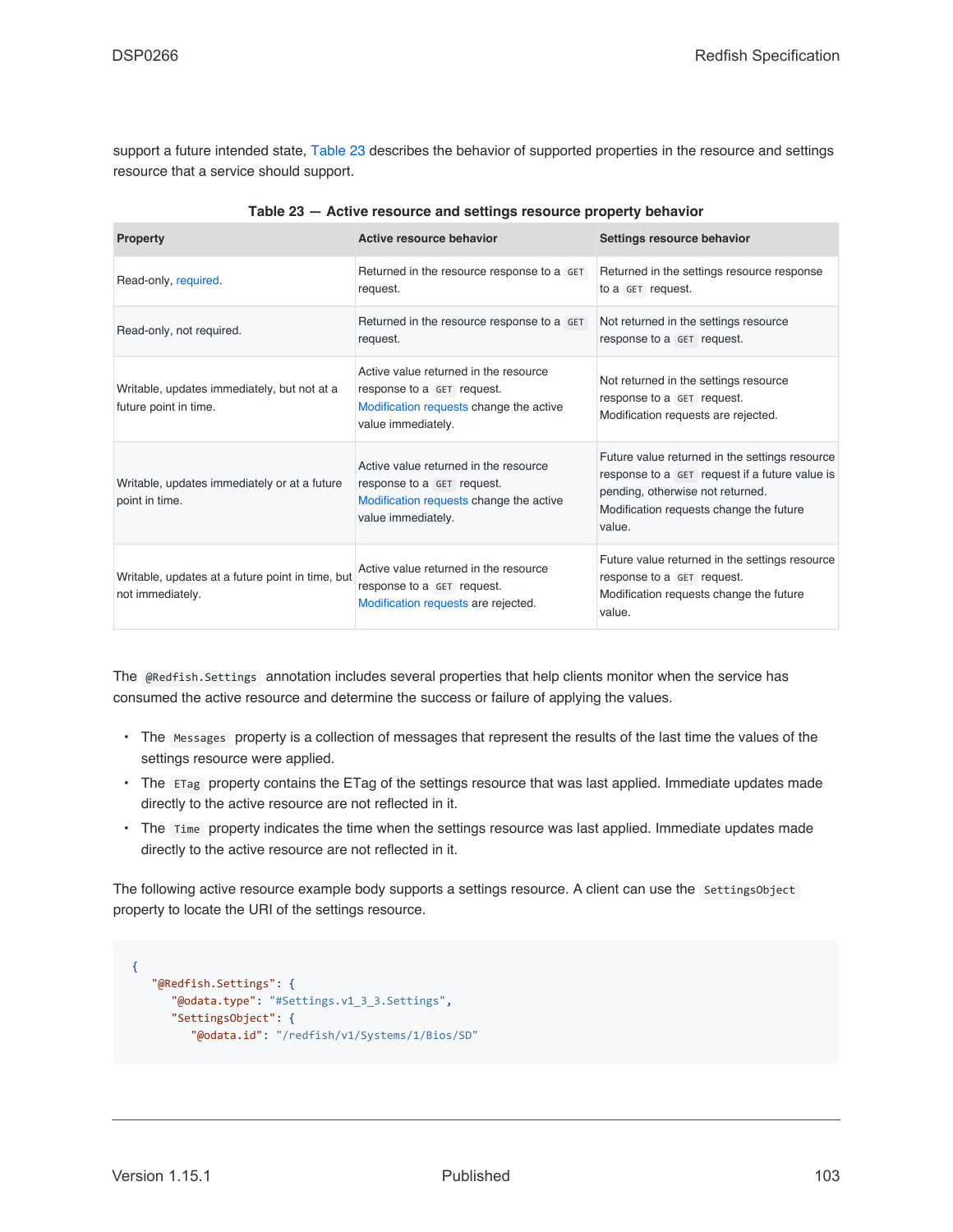```
},
      "Time": "2017-05-03T23:12:37-05:00",
      "ETag": "\"A89B031B62\"",
      "Messages": [{
        "MessageId": "Base.1.8.PropertyNotWritable",
         "RelatedProperties": ["#/Attributes/ProcTurboMode"]
      }]
   },
   ...
}
```
If a service enables a client to indicate when to apply settings:

- The settings resource shall contain a property with the @Redfish.SettingsApplyTime annotation.
	- Only settings resources shall contain the @Redfish.SettingsApplyTime annotation.
- The @Redfish.Settings annotation in the active resource shall contain the SupportedApplyTimes property for showing the allowable values for ApplyTime within @Redfish.SettingsApplyTime .
- Clients can [modify](#page-49-0) the @Redfish.SettingsApplyTime annotation to indicate when to apply the settings.

In the following example request, the client indicates that the settings resource values are applied on reset during the specified maintenance window:

```
{
   "@Redfish.SettingsApplyTime": {
      "@odata.type": "#Settings.v1_3_3.PreferredApplyTime",
      "ApplyTime": "InMaintenanceWindowOnReset",
      "MaintenanceWindowStartTime": "2017-05-03T23:12:37-05:00",
      "MaintenanceWindowDurationInSeconds": 600
   },
   ...
}
```
# <span id="page-103-0"></span>**9.11 Special resource situations**

### **9.11.1 Overview**

[Resources](#page-73-0) need to exhibit common semantic behavior whenever possible. This can be difficult in some situations discussed in this clause.

# **9.11.2 Absent resources**

[Resources](#page-73-0) may be absent or their state unknown at the time a client requests information about that resource. For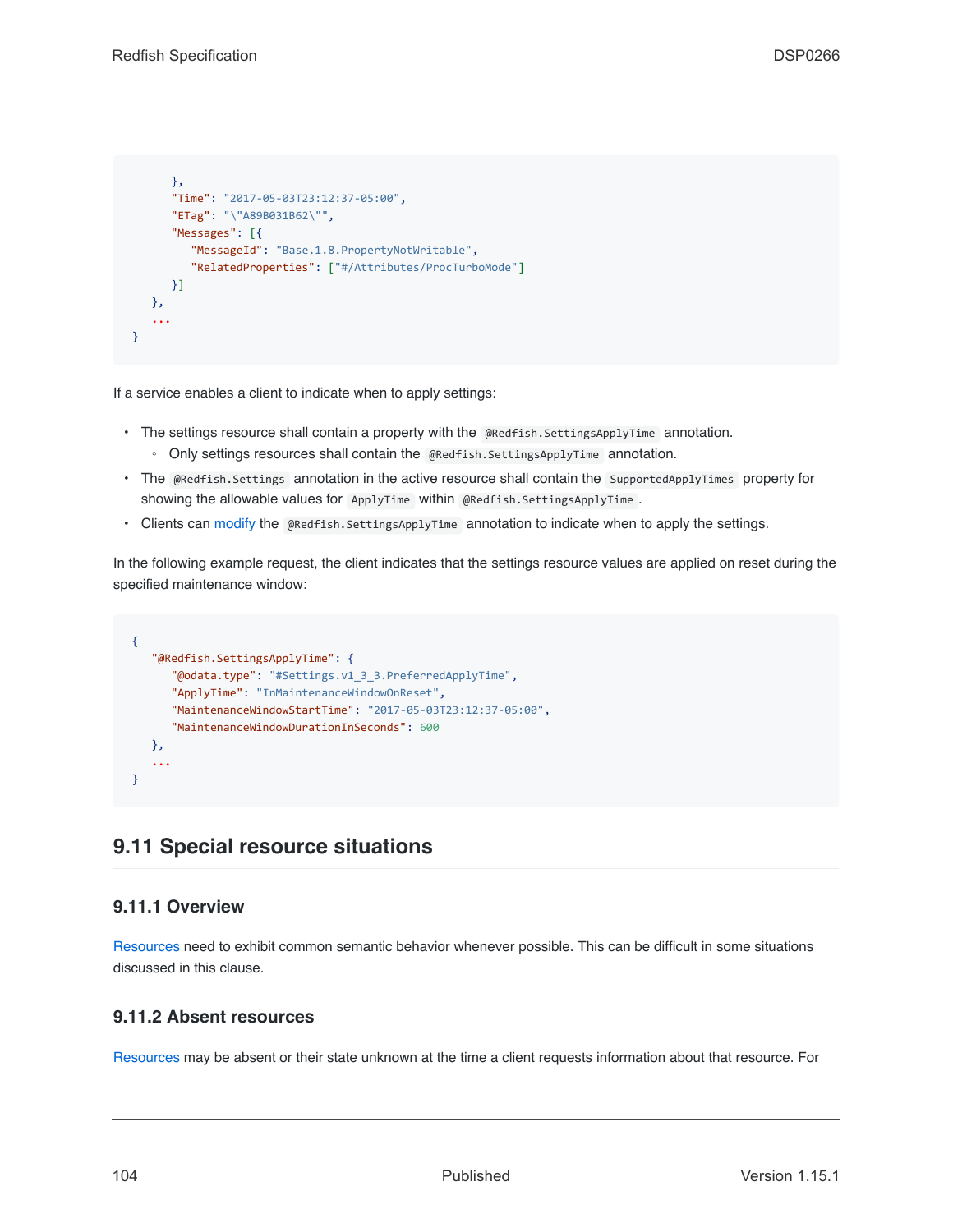resources that represent removable or optional components, absence provides useful information to clients because it indicates a capability, such as an empty PCIe slot, DIMM socket, or drive bay, that would not be apparent if the resource simply did not exist.

This also applies to resources that represent a limited number of items or unconfigured capabilities within an implementation, but this usage should be applied sparingly and should not apply to resources limited in quantity due to arbitrary limits. For example, an implementation that limits SoftwareInventory to a maximum of 20 items should not populate 18 absent resources when only two items are present.

For resources that provide useful data in an absent state and where the URI is expected to remain constant, such as when a DIMM is removed from a memory socket, the resource should exist and should return the Absent value for the State property in the Status object.

In this circumstance, any required properties that have no known value shall be represented as null. Properties whose support is based on the configuration choice or the type of component installed, and therefore unknown while in the absent state, should not be returned. Likewise, subordinate resources for an absent resource should not be populated until their support can be determined. For example, the Power and Thermal resources under a Chassis resource should not exist for an absent Chassis.

Client software should be aware that when absent resources are later populated, the updated resource may represent a different configuration or physical item, and previous data, including read-only properties, obtained from that resource may be invalid. For example, the Memory resource shows details about an single DIMM socket and the installed DIMM. When that DIMM is removed, the Memory resource remains as an absent resource to indicate the empty DIMM socket. Later, a new DIMM is installed in that socket, and the Memory resource represents data about this new DIMM, which could have completely different characteristics.

# <span id="page-104-0"></span>**9.12 Registries**

Registry [resources](#page-73-0) assist the client in interpreting Redfish resources beyond the Redfish schema definitions. To get more information about a resource, event, message, or other item, use an identifier to search registries. This information can include other properties, property restrictions, and the like. Registries are themselves resources.

[Table 24](#page-104-1) describes the types of registries that Redfish supports:

<span id="page-104-1"></span>

| Determines the semantics of each property in a BIOS or BIOS settings resource. Because BIOS<br>information can vary from platform to platform, Redfish cannot define a fixed schema for these values.<br>BIOS registries should be assigned unique identifiers to allow users to match a given registry with<br><b>BIOS</b><br>compatible products.<br>This registry contains both property descriptions and other information, such as data type, allowable<br>values, and user menu information. |  |
|----------------------------------------------------------------------------------------------------------------------------------------------------------------------------------------------------------------------------------------------------------------------------------------------------------------------------------------------------------------------------------------------------------------------------------------------------------------------------------------------------|--|

#### **Table 24 — Registries**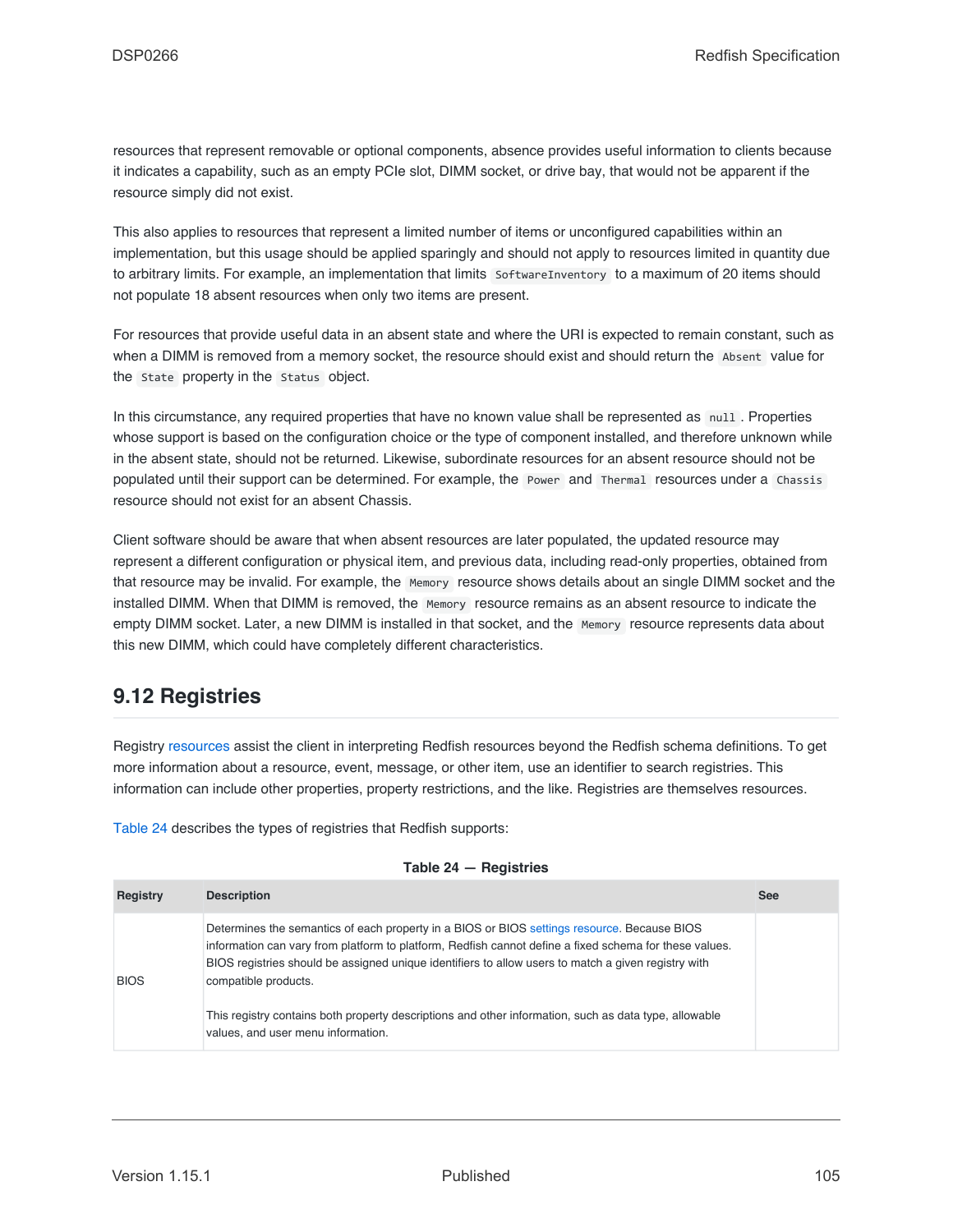| <b>Registry</b> | <b>Description</b>                                                                                                                                                                                                                                                                                                                          | <b>See</b>                     |
|-----------------|---------------------------------------------------------------------------------------------------------------------------------------------------------------------------------------------------------------------------------------------------------------------------------------------------------------------------------------------|--------------------------------|
| Message         | Constructs a message from a Message Id and other message information to present to an end user. The<br>messages in these registries appear in both eventing and error responses to operations.<br>This registry is the most common type of registry.                                                                                        | Error<br>responses<br>Eventing |
| Privilege       | Maps the resources in a Redfish service to the privileges that can complete specified operations against<br>those resources.<br>A client can use this information to:<br>Determine which roles should have specific privileges.<br>٠<br>Map accounts to those roles so that the accounts can complete operations on Redfish resources.<br>٠ | <b>Privilege</b><br>model      |

# **9.13 Schema annotations**

## **9.13.1 Schema annotations overview**

The schema definitions of the data model use schema annotations to provide additional documentation for developers. This clause describes the different types of schema annotations that the Redfish data model uses. For information about how each of the annotations are implemented in their respective schema languages, see the [Schema definition languages](#page-114-0) clause.

# **9.13.2 Description annotation**

The description annotation can be applied to any type, property, action, or parameter to provide a description of Redfish schema elements suitable for end users or user interface help text.

All schemas that are published or republished by the DMTF's Redfish Forum shall include a description annotation on the following schema definitions:

- Redfish types
- [Properties](#page-81-0)
- [Reference properties](#page-78-2)
- Enumeration values
- [Resources](#page-73-0) and [resource collections](#page-74-1)
- [Structured types](#page-79-0)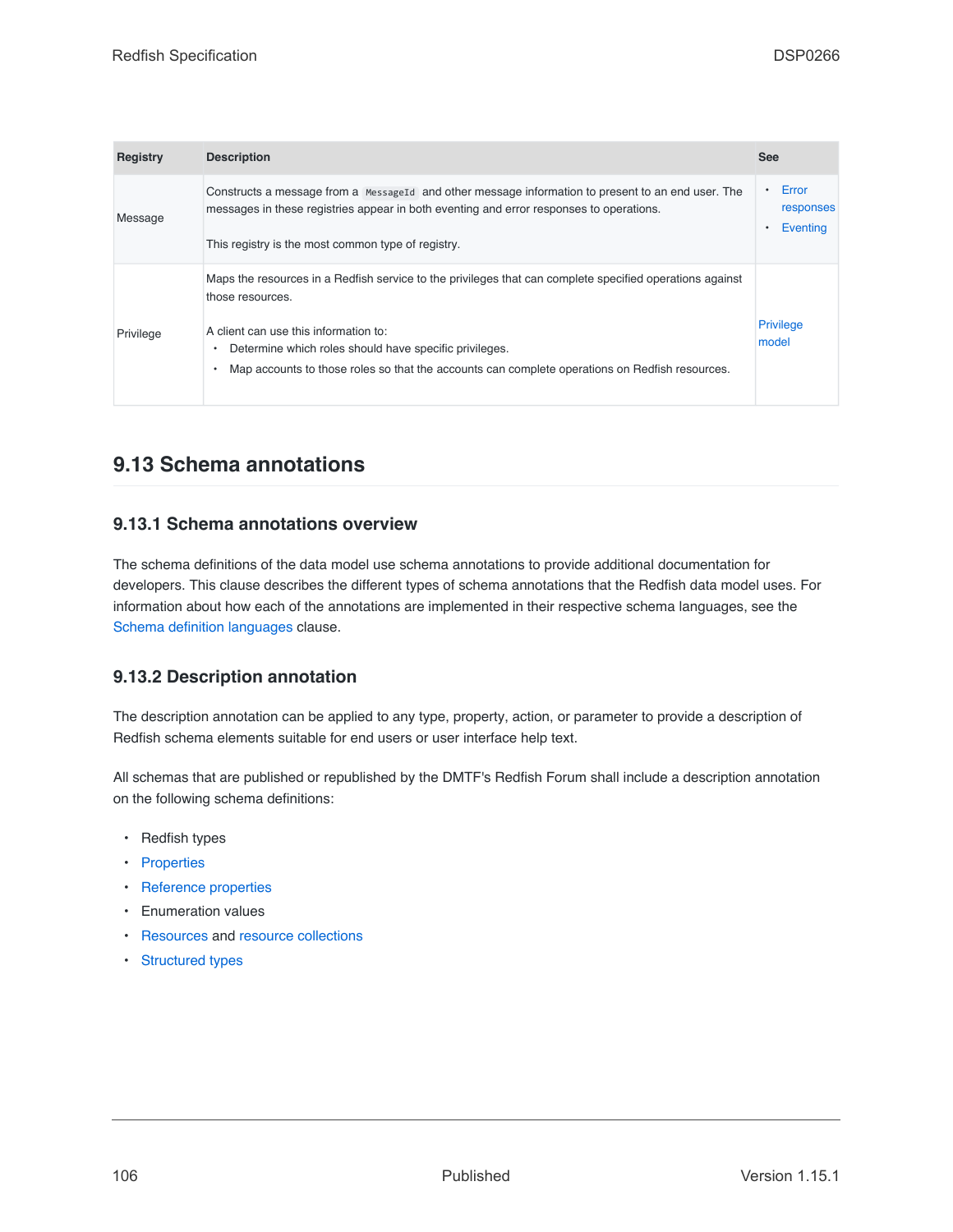## <span id="page-106-0"></span>**9.13.3 Long description annotation**

The long description annotation can be applied to any type, property, action, or parameter to provide a formal, normative specification of the schema element.

When the long descriptions in the Redfish schema contain normative language, the service shall be required to conform with the statement.

All schemas that are published or republished by the DMTF's Redfish Forum shall include a long description annotation on the following schema definitions:

- Redfish types
- [Properties](#page-81-0)
- [Reference properties](#page-78-2)
- [Resources](#page-73-0) and [resource collections](#page-74-1)
- [Structured types](#page-79-0)

## **9.13.4 Resource capabilities annotation**

The resource capabilities annotation can be applied to [resources](#page-73-0) and [resource collections](#page-74-1) to express the different type of HTTP operations a client can invoke on the given resource or resource collection.

- Insert capabilities indicate whether a client can perform a POST request on the resource to create a resource.
- Update capabilities indicate whether a client can perform a PATCH or PUT request on the resource.
- Delete capabilities indicate whether a client can perform a DELETE request on the resource.
- A service may implement a subset of the capabilities that are allowed on the resource or resource collection.

All schemas that are published or republished by the DMTF's Redfish Forum for resources and resource collections shall include resource capabilities annotations.

### <span id="page-106-1"></span>**9.13.5 Resource URI patterns annotation**

The resource URI patterns annotation expresses the valid URI patterns for a [resource](#page-73-0) or [resource collection.](#page-74-1)

The strings for the URI patterns may use { and } characters to express parameters within a given URI pattern. Items between the { and } characters are treated as identifiers within the URI for given instances of a Redfish resource. Clients interpret this as a string to be replaced to access a given resource. A URI pattern may contain multiple identifier terms to support multiple levels of nested resource collections. The identifier term in the URI pattern shall match the Id string property for the corresponding resource, or the MemberId string property for the corresponding object within a resource. The process for forming the strings that are concatenated to form the URI pattern are in the [URI naming rules](#page-89-1) clause.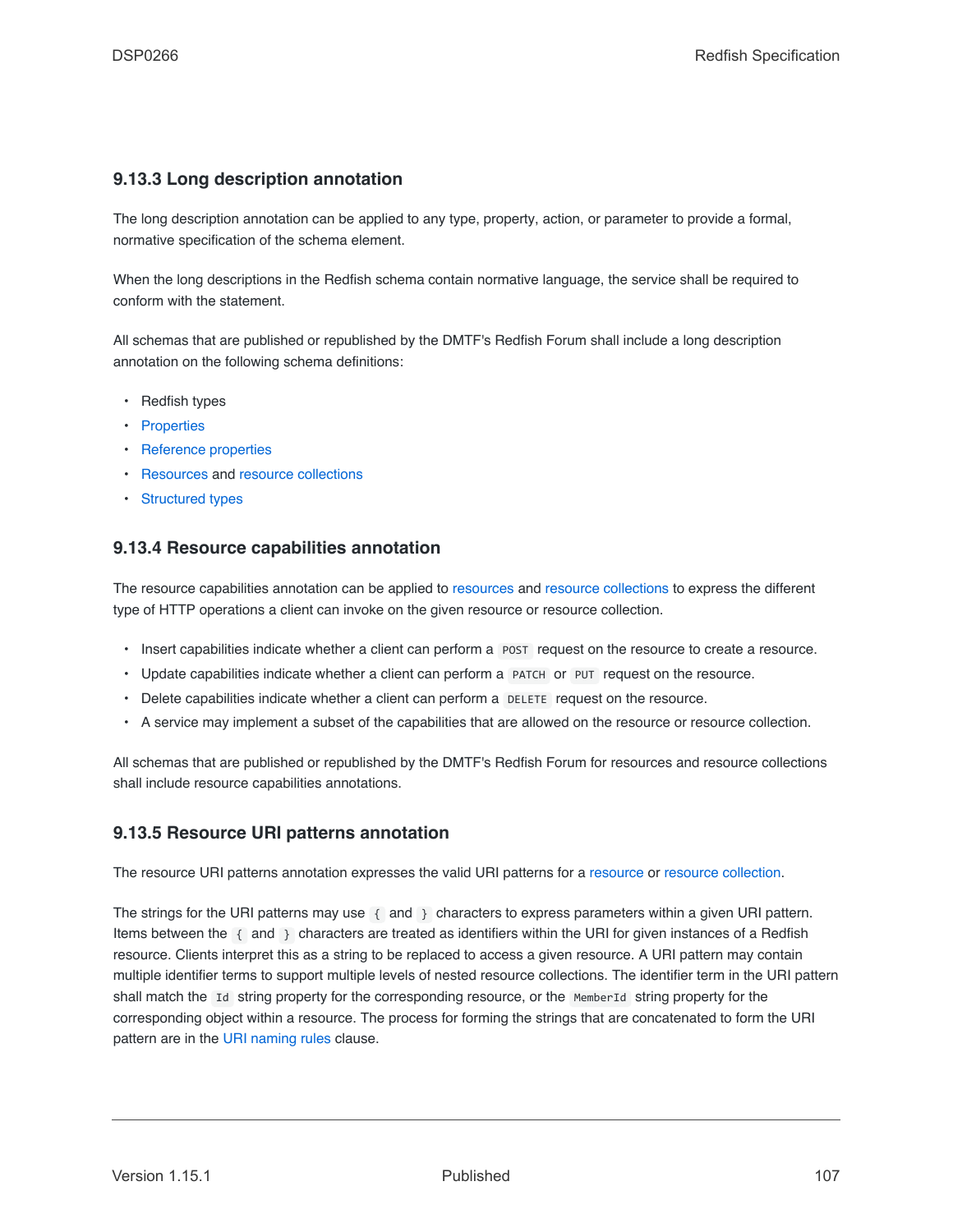The following string is an example URI pattern that describes a ManagerAccount resource: /redfish/v1/ AccountService/Accounts/{ManagerAccountId}

Using the previous example, {ManagerAccountId} is replaced by the Id property of the corresponding ManagerAccount resource. If the Id property for a ManagerAccount resource is John , the full URI for that resource is /redfish/v1/AccountService/Accounts/John .

The URI patterns are constructed based on the formation of the *[resource tree](#page-22-2)*. When constructing the URI pattern for a subordinate resource, the URI pattern for the current resource is used and appended. For example, the RoleCollection resource is subordinate to AccountService . Because the URI pattern for AccountService is /redfish/v1/AccountService , the URI pattern for the RoleCollection resource is /redfish/v1/AccountService/ Roles .

In some cases, the subordinate resource is found inside of a [structured property](#page-79-0) of a resource. In these cases, the name of the structured property appears in the URI pattern for the subordinate resource. For example, the CertificateCollection resource is subordinate to the ManagerNetworkProtocol resource from the HTTPS property. Because the URI pattern for ManagerNetworkProtocol is /redfish/v1/Managers/{ManagerId}/NetworkProtocol , the URI pattern for the CertificateCollection resource is /redfish/v1/Managers/{ManagerId}/NetworkProtocol/HTTPS/ Certificates .

All schemas that are published or republished by the DMTF's Redfish Forum for resources and resource collections shall be annotated with the resource URI patterns annotation.

All Redfish resources and Redfish resource collections implemented by a service shall match the URI pattern described by the resource URI patterns annotation for their given definition.

# **9.13.6 Additional properties annotation**

The additional properties annotation specifies whether a type can contain additional [properties](#page-81-0) outside of those defined in the schema. Types that do not support additional properties shall not contain properties beyond those described in the schema.

# **9.13.7 Permissions annotation**

The permissions annotation specifies whether a client can modify the value of a [property](#page-81-0), or if the property is readonly.

A service can implement a modifiable property as read-only.

All schemas that are published or republished by the DMTF's Redfish Forum shall include a permissions annotation for all properties that are not [structured properties](#page-79-0).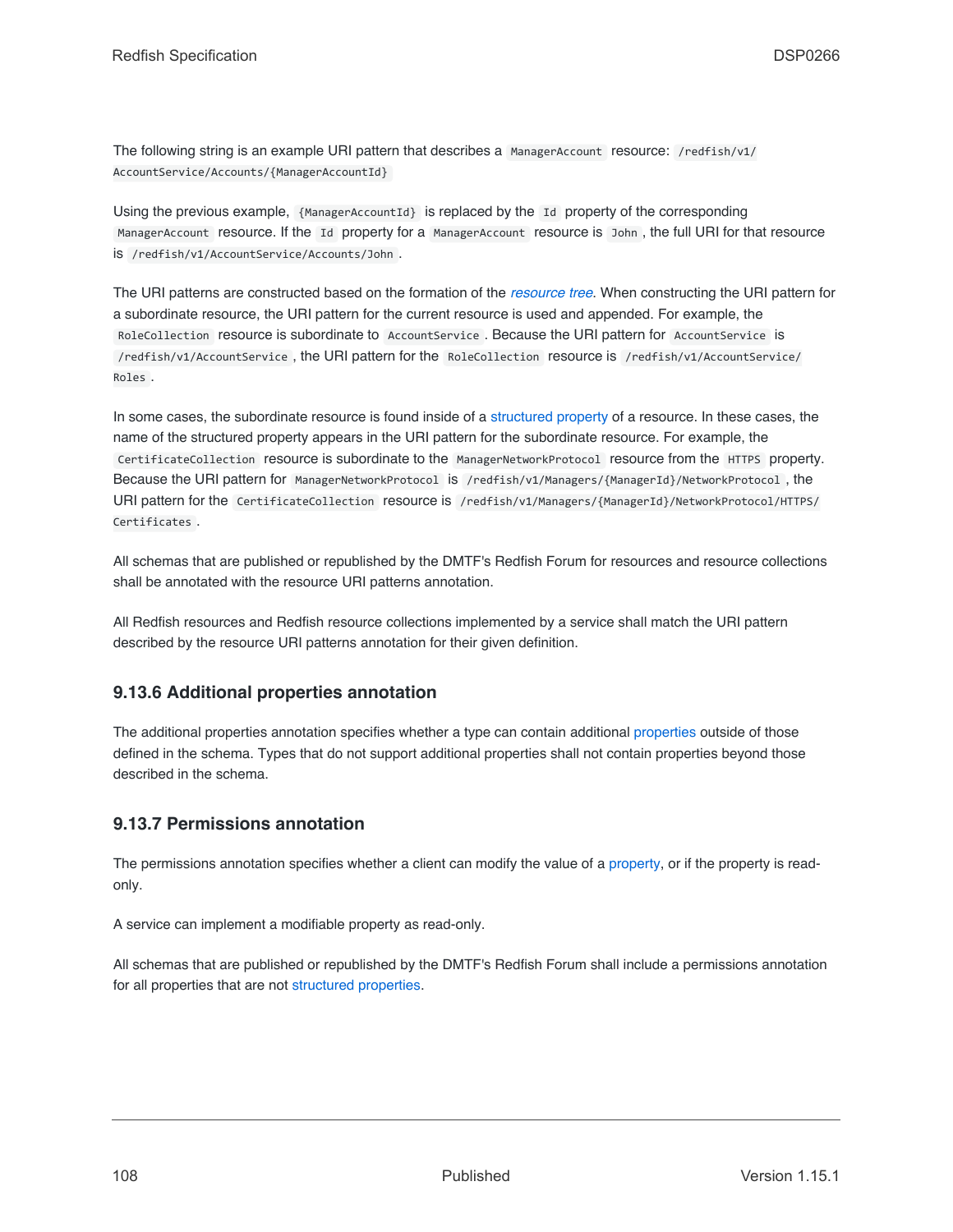## <span id="page-108-1"></span>**9.13.8 Required annotation**

The required annotation specifies whether a service needs to support a [property](#page-81-0). Required properties shall be annotated with the required annotation. All other properties are optional.

### <span id="page-108-2"></span>**9.13.9 Required on create annotation**

The required on create annotation specifies that a [property](#page-81-0) is required to be provided by the client on creation of the [resource.](#page-73-0) Properties not annotated with the required on create annotation are not required to be provided by the client on a create operation.

## <span id="page-108-3"></span>**9.13.10 Units of measure annotation**

In addition to following the [naming rules,](#page-87-0) [properties](#page-81-0) representing units of measure shall be annotated with the units of measure annotation to specify the units of measurement for the property.

The value of the annotation shall be a string that contains the case-sensitive "(c/s)" symbol of the unit of measure as listed in the [Unified Code for Units of Measure \(UCUM\),](#page-16-0) unless the symbolic representation does not reflect common usage. If the unit in common usage is not available in UCUM, curly braces should wrap the value, such as {value}, to follow UCUM parsing rules. For example, RPM is commonly used to report fan speeds in revolutions-per-minute, and the preferred representation in UCUM is {rev}/min , but the value {RPM} is acceptable. For units with prefixes, the case-sensitive ( c/s ) symbol for the prefix as listed in UCUM should be prepended to the unit symbol. For example, Mebibyte (1024<sup> $\triangle$ </sup>2 bytes), which has the UCUM Mi prefix and By symbol, would use MiBy as the value for the annotation. For values that also include rate information, such as megabits per second, the rate unit's symbol should be appended and use a slash  $( / )$  character as a separator. For example,  $M_{\text{b}}$  mbit/s.

**DEPRECATED:** Previous versions of this specification recommended RPM as a commonly used unit of measure for certain properties. New recommendations are provided that follow UCUM parsing rules.

## <span id="page-108-0"></span>**9.13.11 Expanded resource annotation**

The expanded resource annotation can be applied to a [reference property](#page-78-0) to specify that the default behavior for the service is to include the contents of the related [resource](#page-73-0) or [resource collection](#page-74-0) in responses. This behavior follows the same semantics of the [expand query parameter](#page-44-0) with a level of 1.

Reference properties annotated with this term shall be expanded by the service, even if not requested by the client. A service may page [resource collections](#page-74-0).

## <span id="page-108-4"></span>**9.13.12 Owning entity annotation**

The owning entity annotation can be applied to a schema to specify the name of the entity responsible for development, publication, and maintenance of a given schema.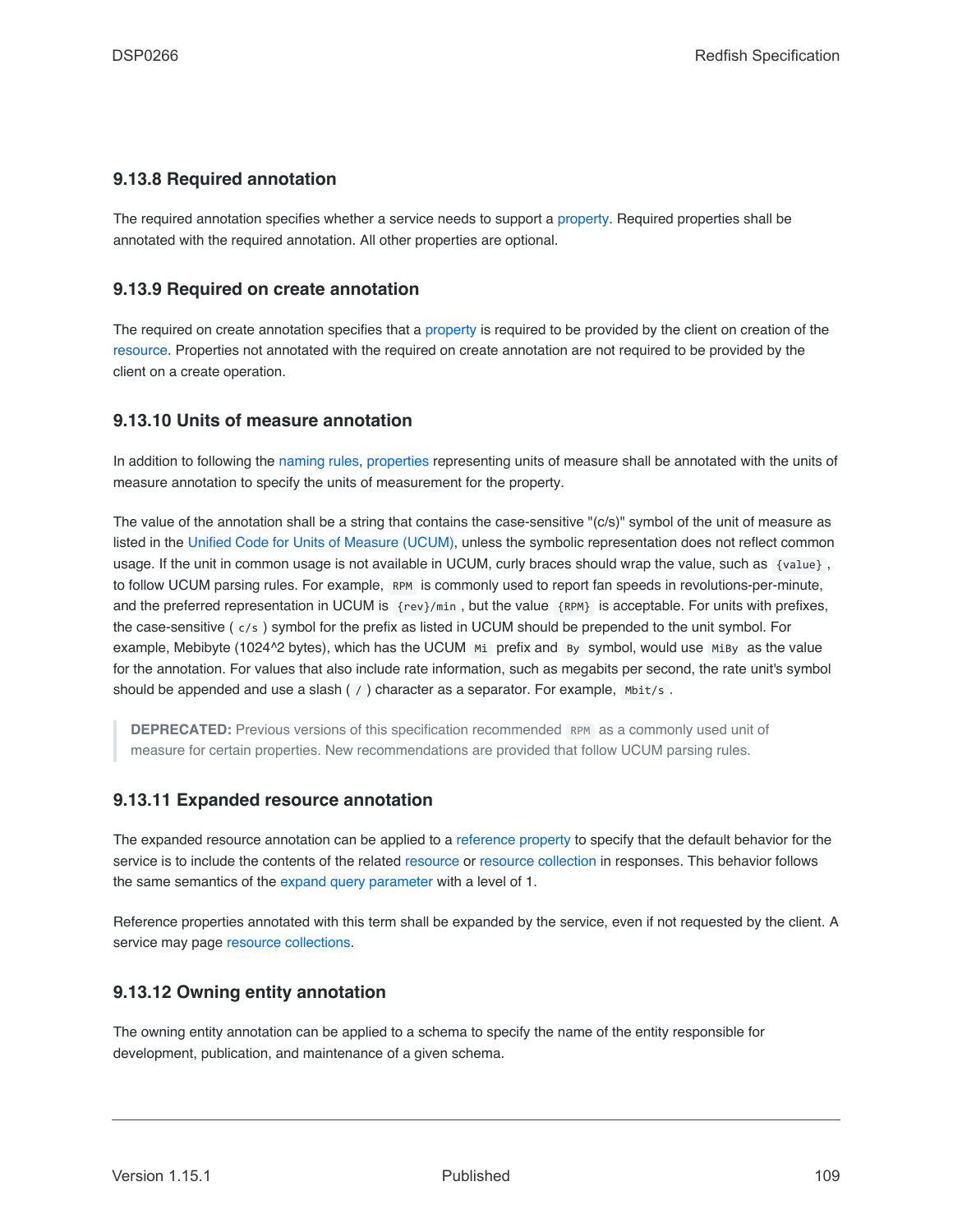## **9.13.13 Deprecated annotation**

The deprecated annotation specifies if a [property,](#page-81-0) enumeration, or other schema element has been deprecated. Schema elements marked as deprecated contain a schema version that shows when the element was deprecated, as well as text that specifies the favored approach.

Existing and new implementations may use deprecated schema elements, but they should move to the favored approach. Deprecated schema elements may be implemented to achieve backwards compatibility. Deprecated schema elements may be removed from the next major version of the schema.

## <span id="page-109-0"></span>**9.14 Versioning**

As stated previously, a resource can be an individual entity or a resource collection, which acts as a container for a set of resources.

A [resource collection](#page-74-0) does not contain any version information because it defines a single Members property, and the overall collection definition never grows over time.

A [resource](#page-73-0) has both unversioned and versioned definitions.

References from other resources use the unversioned definition of a resource to ensure no version dependencies exist between the definitions. The unversioned definition of a resource contains no property information about the resource.

The versioned definition of a resource contains a set of properties, actions, and other definitions associated with the resource. The version of a resource follows the format:

v<X>.<Y>.<Z>

where

- <X> is an integer that represents the major version. Indicates a backward-incompatible change.
- <Y> is an integer that represents the minor version. Indicates a minor update. Redfish introduces new functionality but does not remove any functionality. The minor version preserves compatibility with earlier minor versions. For example, a new property introduces a new minor version of the resource.
- $\langle z \rangle$  is an integer that represents the errata version. Indicates a fix in an earlier version. For example, a fix to a [schema annotation](#page-105-0) on a property introduces an errata version of the resource.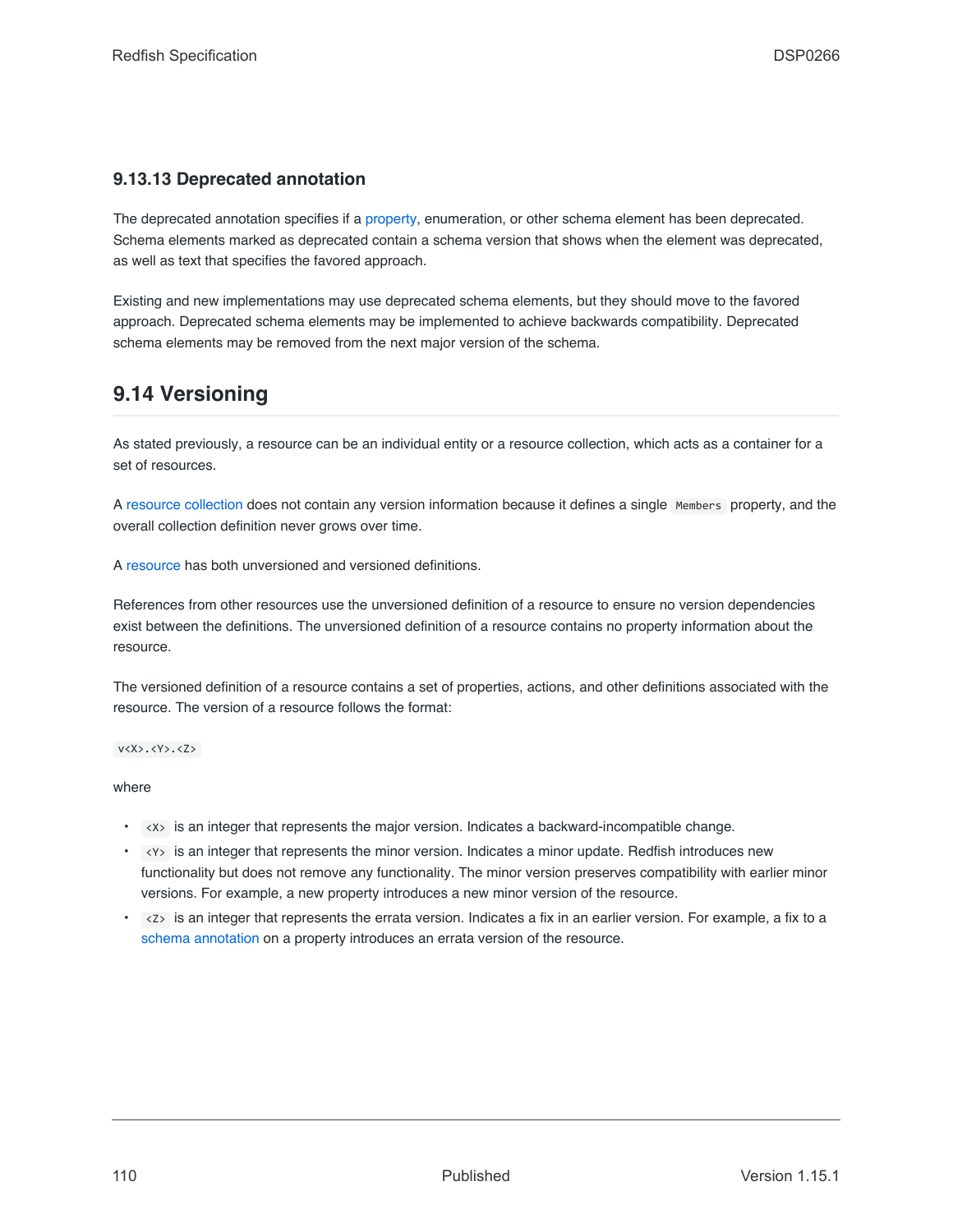## **9.15 Localization**

The creation of separate localized copies of Redfish schemas and registries is allowed and encouraged. Localized schema and registry files may be submitted to the DMTF for republication in the Redfish schema repository.

Property names, parameter names, and enumeration values in the JSON response payload are never localized but translated copies of those names may be provided as additional annotations in the localized schema for use by client applications. A separate file for each localized schema or registry shall be provided for each supported language. The English-language versions of Redfish schemas and registries shall be the normative versions, and alterations of meaning due to translation in localized versions of schemas and registries shall be forbidden.

Schemas and registries in non-English languages shall use the appropriate schema annotations to identify their language. Descriptive property, parameter, and enumeration text not translated into the specified language shall be removed from localized versions. This removal enables software and tools to combine normative and localized copies, especially for minor schema version differences.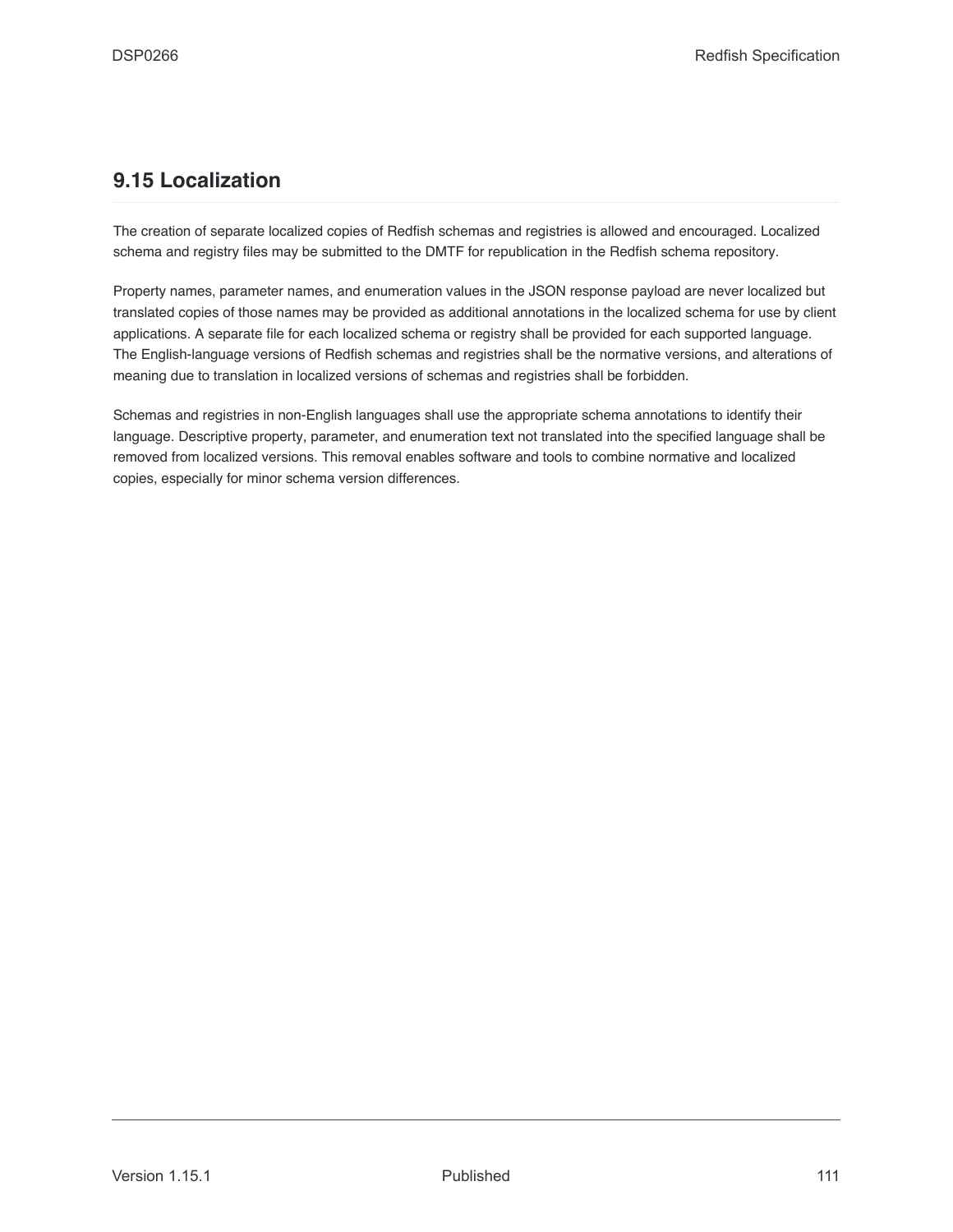# **10 File naming and publication**

For consistency in publication and to enable programmatic access, all Redfish-related files shall follow a set of rules to construct the name of each file. The [Schema definition languages](#page-114-0) clause describes the file name construction rules, while the following clauses describe the construction rules for other file types.

## **10.1 Registry file naming**

Redfish message registry files, privilege registry files, and BIOS attribute registry files shall use the registry name to construct the file name, in this format:

<RegistryName>.<MajorVersion>.<MinorVersion>.<Errata>.json

For example, the file name of the Base Message Registry v1.0.2 is Base.1.0.2.json.

The registry name should be unique to avoid conflict with other registry files. The clause [OEM registries](#page-91-0) describes registry name to use for OEM registry files.

## **10.2 Profile file naming**

The document that describes a profile follows the Redfish schema file naming conventions. The file name format for profiles shall be:

<ProfileName>.v<MajorVersion>\_<MinorVersion>\_<Errata>.json

For example, the file name of the BasicServer profile v1.2.0 is BasicServer.v1\_2\_0.json . The file name shall include the profile name and version, which matches those property values within the document.

## **10.3 Dictionary file naming**

The binary file describing a Redfish Device Enablement dictionary follows the Redfish schema file naming conventions for the schema definition language that the dictionary is converted from. Because a single dictionary file contains all minor revisions of the schema, only the major version appears in the file name. The file names for Dictionaries shall be formatted as:

<DictionaryName>\_v<MajorVersion>.dict

For example, the file name of the Chassis dictionary  $v1.2.0$  is Chassis  $v1.$ dict .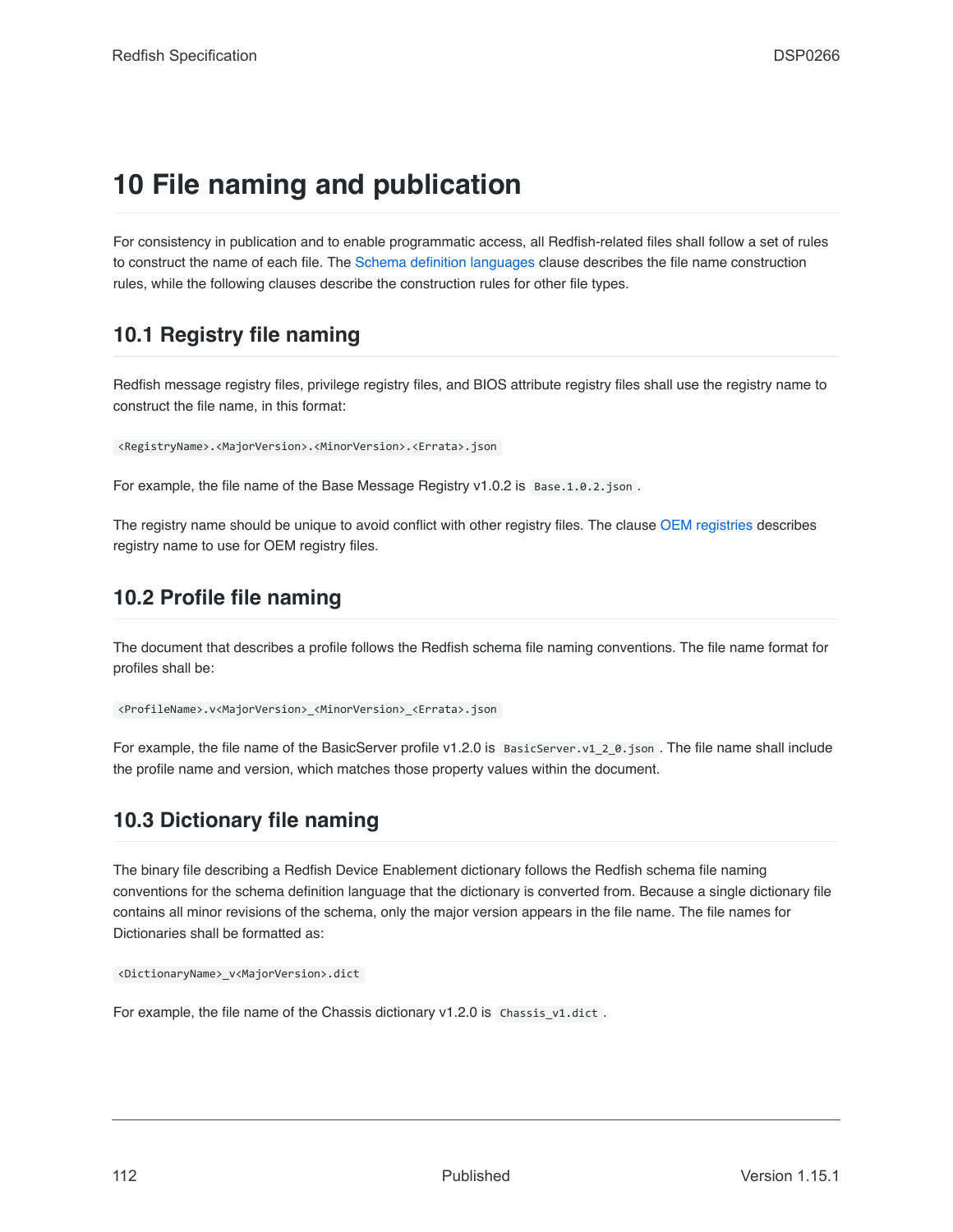## **10.4 Localized file naming**

Localized schemas and registries shall follow the same file naming conventions as the English language versions. When multiple localized copies are present in a repository and which have the same file name, files in languages other than English shall be organized into sub-folders named to match the [ISO 639-1](#page-16-1) language code for those files. English language files may be duplicated in an en sub-folder for consistency.

## **10.5 DMTF Redfish file repository**

All Redfish schemas, registries, dictionaries, and profiles published or republished by the DMTF's Redfish Forum are available from the [DMTF website](http://redfish.dmtf.org/) for download. Programs may use the following durable URLs to access the repository. Programs incorporating remote repository access should implement a local cache to reduce latency, program requirements for Internet access and undue traffic burden on the DMTF website.

Organizations creating Redfish-related files such as OEM schemas, Redfish interoperability profiles, or message registries are encouraged to use the form at <https://redfish.dmtf.org/redfish/portal> to submit those files to the DMTF for republication in the DMTF Redfish file repository.

[Table 25](#page-112-0) describes how files are organized on the site:

<span id="page-112-0"></span>

| <b>URL</b>                            | <b>Folder contents</b>                                                                                                                                                                             |
|---------------------------------------|----------------------------------------------------------------------------------------------------------------------------------------------------------------------------------------------------|
| redfish.dmtf.org/schemas              | Current (most recent minor or errata) release of each schema file in CSDL, JSON<br>Schema, and/or OpenAPI formats.                                                                                 |
| redfish.dmtf.org/schemas/v1           | Durable URL for programmatic access to all v1.xx schema files. Every v1.xx minor<br>or errata release of each schema file in CSDL, JSON Schema, OpenAPI formats.                                   |
| redfish.dmtf.org/schemas/v1/{code}    | Durable URL for programmatic access to localized v1.xx schema files. Localized<br>schemas are organized in sub-folders using the two-character ISO 639-1 language<br>code as the {code} segment.   |
| redfish.dmtf.org/schemas/archive      | Sub-folders contain schema files specific to a particular version release.                                                                                                                         |
| redfish.dmtf.org/registries           | Current (most recent minor or errata) release of each registry file.                                                                                                                               |
| redfish.dmtf.org/registries/v1        | Durable URL for programmatic access to all v1.xx registry files. Every v1.xx minor<br>or errata release of each registry file.                                                                     |
| redfish.dmtf.org/registries/v1/{code} | Durable URL for programmatic access to localized v1.xx registry files. Localized<br>schemas are organized in sub-folders using the two-character ISO 639-1 language<br>code as the {code} segment. |
| redfish.dmtf.org/registries/archive   | Sub-folders contain registry files specific to a particular version release.                                                                                                                       |

#### **Table 25 — Redfish file repository**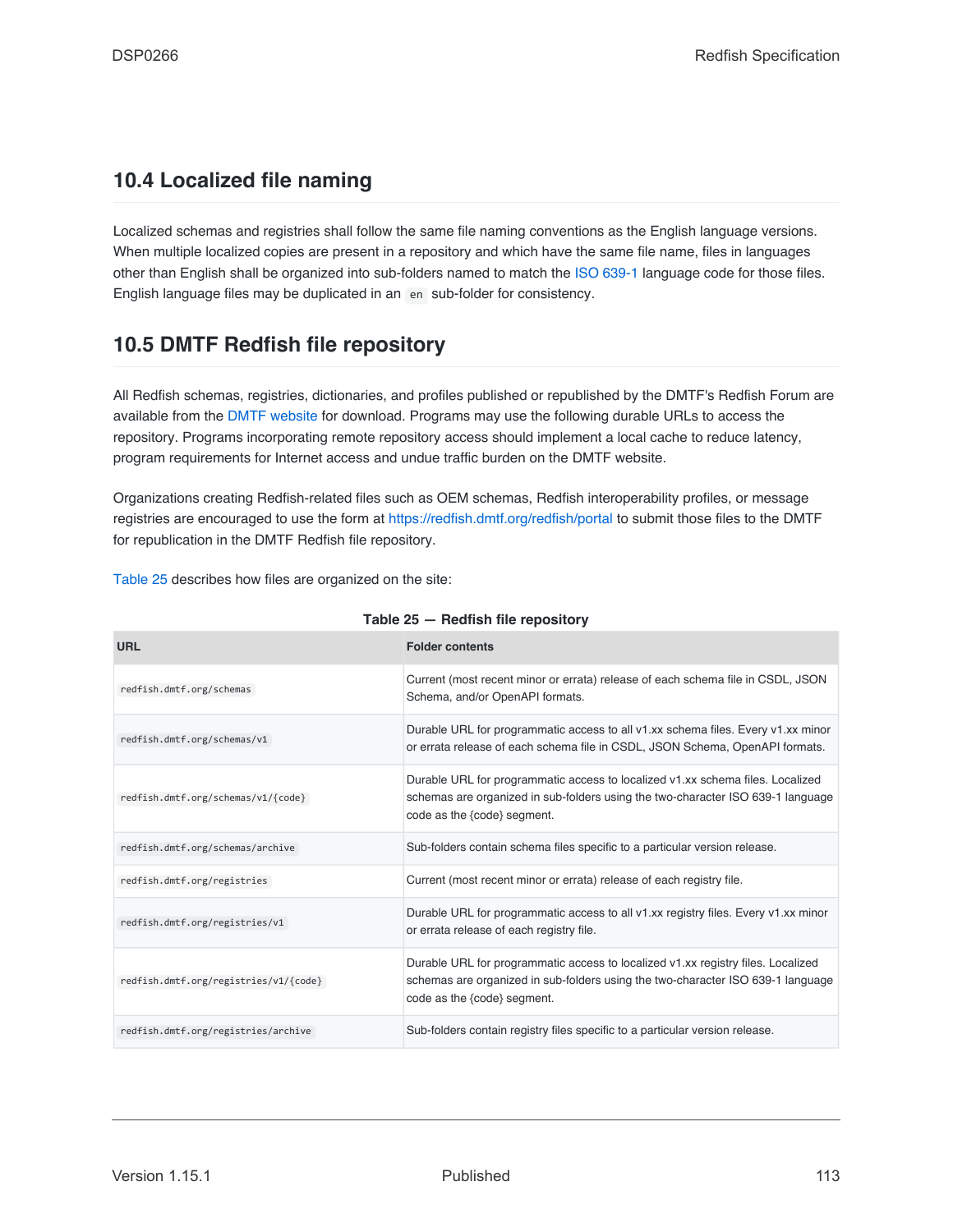| <b>URL</b>                            | <b>Folder contents</b>                                                                                 |
|---------------------------------------|--------------------------------------------------------------------------------------------------------|
| redfish.dmtf.org/profiles             | Current release of each Redfish interoperability profile (.json) file and associated<br>documentation. |
| redfish.dmtf.org/profiles/v1          | Durable URL for programmatic access to all v1.xx Redfish interoperability profile<br>(.json) files.    |
| redfish.dmtf.org/profiles/archive     | Sub-folders contain profile files specific to a particular profile version or release.                 |
| redfish.dmtf.org/dictionaries         | Durable URL for programmatic access to all v1.xx Redfish Device Enablement<br>dictionary files.        |
| redfish.dmtf.org/dictionaries/v1      | Durable URL for programmatic access to all v1.xx Redfish Device Enablement<br>dictionary files.        |
| redfish.dmtf.org/dictionaries/archive | Sub-folders contain dictionary files specific to a particular version release.                         |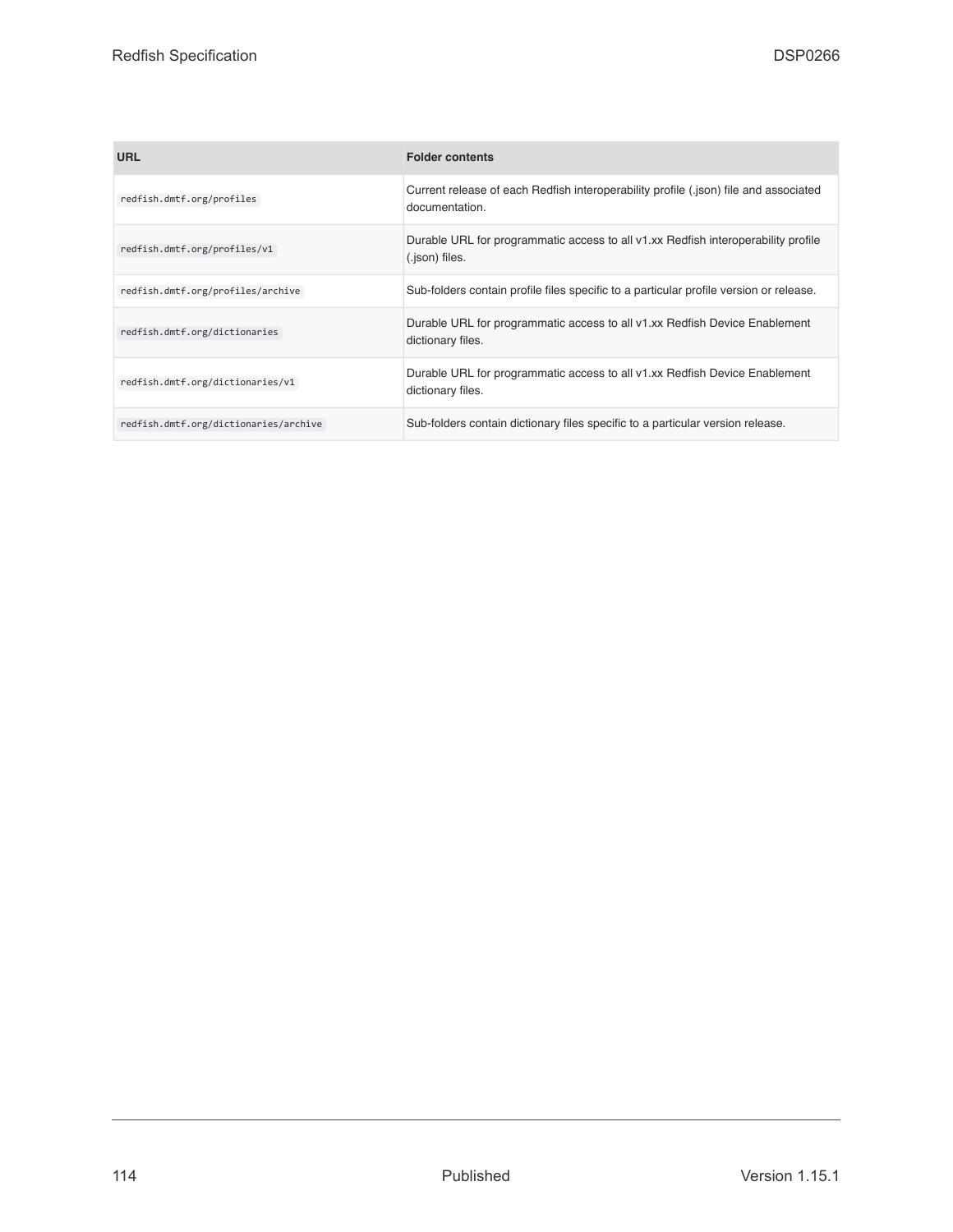# <span id="page-114-0"></span>**11 Schema definition languages**

Individual resources and their dependent types and actions are defined within a Redfish schema document. This clause describes how these documents are constructed in the following formats:

- [OData Common Schema Definition Language](#page-114-1)
- [JSON Schema](#page-124-0)
- [OpenAPI](#page-131-0)

## <span id="page-114-1"></span>**11.1 OData Common Schema Definition Language**

## **11.1.1 OData Common Schema Definition Language overview**

OData Common Schema Definition Language (CSDL) is an XML schema format defined by the [OData CSDL](#page-16-2) Specification. The following clause describes how Redfish uses CSDL to describe resources and resource collections.

## **11.1.2 File naming conventions for CSDL**

Redfish CSDL schema files shall be named using the [resource type](#page-22-0) name for the schema, followed by \_v and the major version of the schema. Because a single CSDL schema file contains all minor revisions of the schema, only the major version appears in the file name. The file name shall be formatted as:

<ResourceType>\_v<MajorVersion>.xml

For example, version 1.3.0 of the Chassis schema is Chassis v1.xml .

## **11.1.3 Core CSDL files**

[Table 26](#page-114-2) describes the core CSDL files:

<span id="page-114-2"></span>

| File                     | <b>Description</b>                                                                                  |
|--------------------------|-----------------------------------------------------------------------------------------------------|
| RedfishError v1.xml      | Payload definition of the Redfish error response.                                                   |
| RedfishExtensions v1.xml | All definitions for Redfish types and annotations.                                                  |
| Resource v1.xml          | All base definitions for resources, resource collections, and common properties, such as<br>Status. |

#### **Table 26 — Core CSDL files**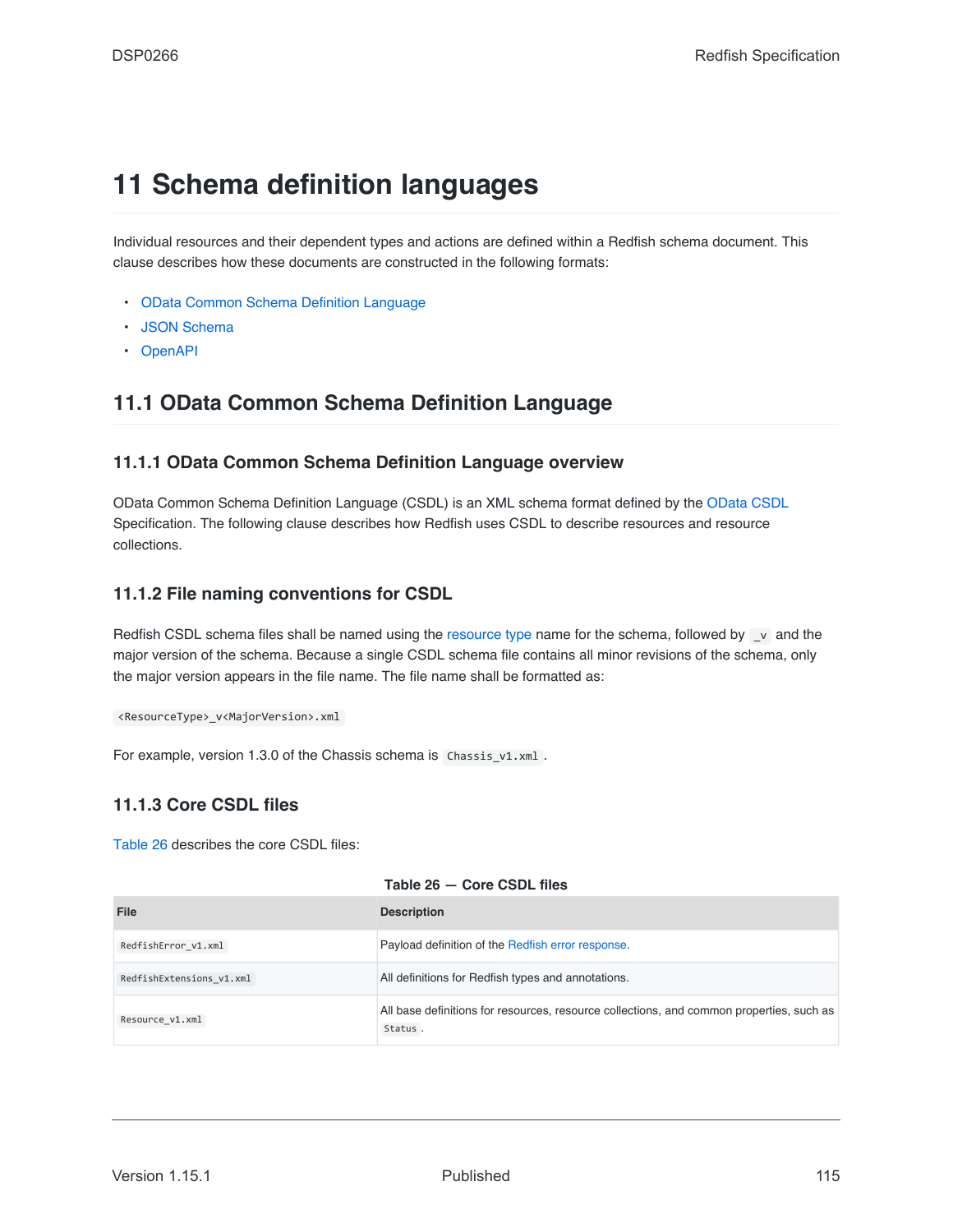### **11.1.4 CSDL format**

The outer element of the OData schema representation document shall be the Edmx element, and shall have a Version attribute with a value of 4.0 .

```
<edmx:Edmx xmlns:edmx="http://docs.oasis-open.org/odata/ns/edmx" Version="4.0">
 <!-- edmx:Reference and edmx:DataService elements go here -->
</edmx:Edmx>
```
The [Referencing other CSDL files](#page-115-0) and [CSDL data services](#page-116-0) clauses describe the items that are found within the Edmx element.

#### <span id="page-115-0"></span>**11.1.4.1 Referencing other CSDL files**

CSDL files may use Reference tags to reference types defined in other CSDL documents.

The Reference element uses the Uri attribute to specify a CSDL file. The Reference element also contains one or more Include tags that specify the Namespace attribute containing the types to be referenced, along with an optional Alias attribute for that namespace.

Type definitions generally reference the OData and Redfish namespaces for common type annotation terms. Redfish CSDL files shall contain the Alias attribute on the following namespaces:

- Org.OData.Core.V1 is aliased as OData .
- Org.OData.Measures.V1 is aliased as Measures .
- RedfishExtensions.v1\_0\_0 is aliased as Redfish.
- Validation.v1\_0\_0 is aliased as Validation .

```
<edmx:Reference
 Uri="http://docs.oasis-open.org/odata/odata/v4.0/cs01/vocabularies/Org.OData.Core.V1.xml">
 <edmx:Include Namespace="Org.OData.Core.V1" Alias="OData"/>
</edmx:Reference>
<edmx:Reference
 Uri="http://docs.oasis-open.org/odata/odata/v4.0/os/vocabularies/Org.OData.Measures.V1.xml">
<edmx:Include Namespace="Org.OData.Measures.V1" Alias="Measures"/>
</edmx:Reference>
<edmx:Reference Uri="http://redfish.dmtf.org/schemas/v1/RedfishExtensions_v1.xml">
 <edmx:Include Namespace="RedfishExtensions.v1_0_0" Alias="Redfish"/>
 <edmx:Include Namespace="Validation.v1_0_0" Alias="Validation"/>
</edmx:Reference>
<edmx:Reference Uri="http://redfish.dmtf.org/schemas/v1/Resource_v1.xml">
 <edmx:Include Namespace="Resource"/>
```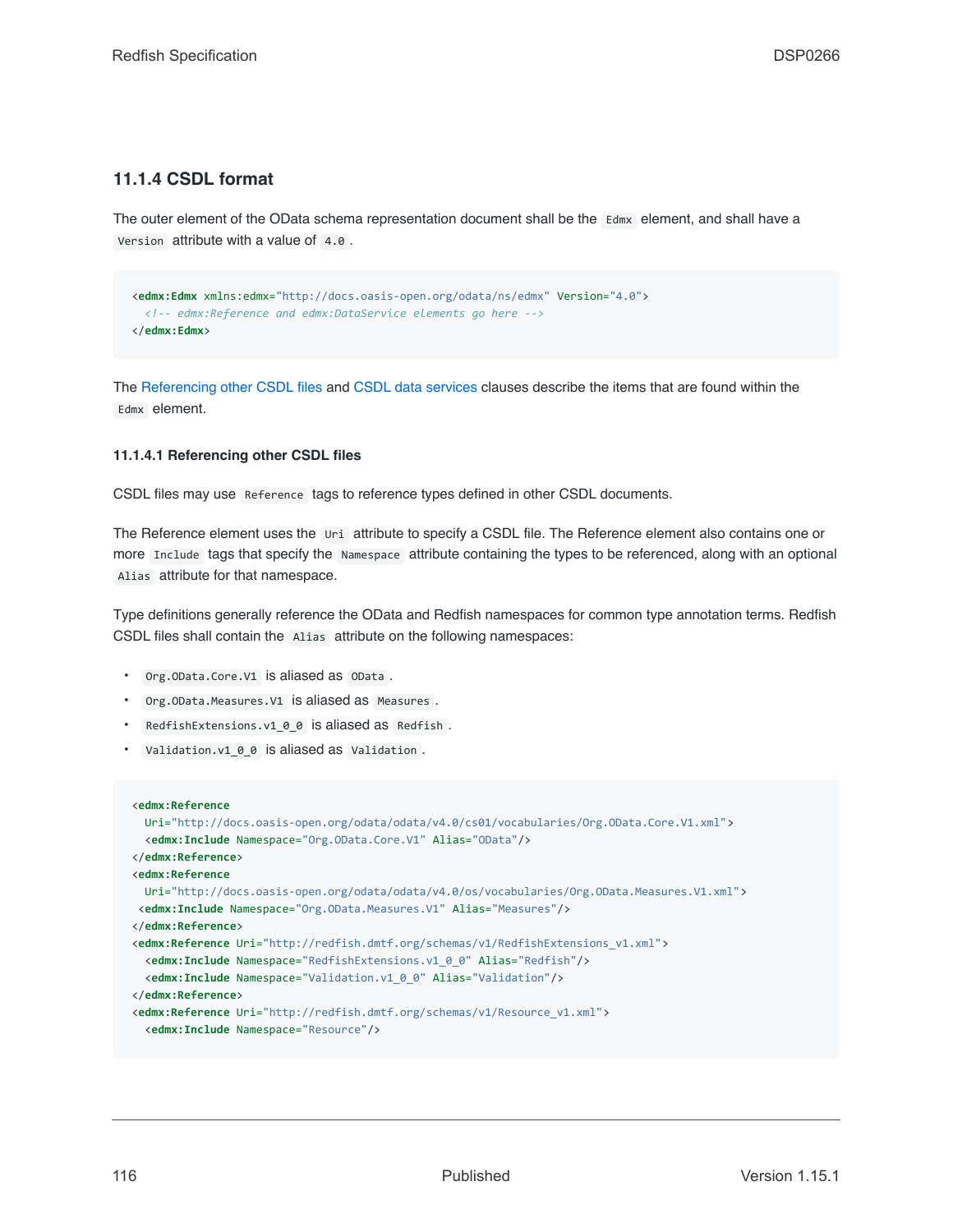```
<edmx:Include Namespace="Resource.v1_0_0"/>
</edmx:Reference>
```
#### <span id="page-116-0"></span>**11.1.4.2 CSDL data services**

Define structures, enumerations, and other definitions in CSDL within a namespace. Use a Schema tag to define the schema and use the Namespace attribute to declare the name of the namespace.

Redfish uses namespaces to differentiate different versions of the schema. CSDL enables structures to inherit from other structures, which enables newer namespaces to define only the changes. The [Elements of CSDL namespaces](#page-116-1) clause describes this behavior.

Namespaces containing unversioned [resource](#page-73-0) and [resource collection](#page-74-0) definitions shall use the [resource type](#page-22-0) to name the namespace, in this format:

<ResourceType>

For example, the unversioned namespace of the Chassis resource is Chassis.

Namespaces containing versioned [resource](#page-73-0) definitions shall use the [resource type](#page-22-0) to name the namespace, in this format:

```
<ResourceType>.v<MajorVersion>_<MinorVersion>_<Errata>
```
For example, the version 1.3.0 namespace of the Chassis resource is  $Chassis.v1_3_0$ .

The Schema element is a child of the DataServices element, which is a child of the Edmx element:

```
<edmx:DataServices>
 <Schema xmlns="http://docs.oasis-open.org/odata/ns/edm" Namespace="MyTypes.v1_0_0">
   <!-- Type definitions for version 1.0.0 of MyTypes go here -->
  </Schema>
 <Schema xmlns="http://docs.oasis-open.org/odata/ns/edm" Namespace="MyTypes.v1_1_0">
   <!-- Type definitions for version 1.1.0 of MyTypes go here -->
  </Schema>
</edmx:DataServices>
```
### <span id="page-116-1"></span>**11.1.5 Elements of CSDL namespaces**

The following clauses describe the definitions within each namespace:

• [Qualified names](#page-117-0)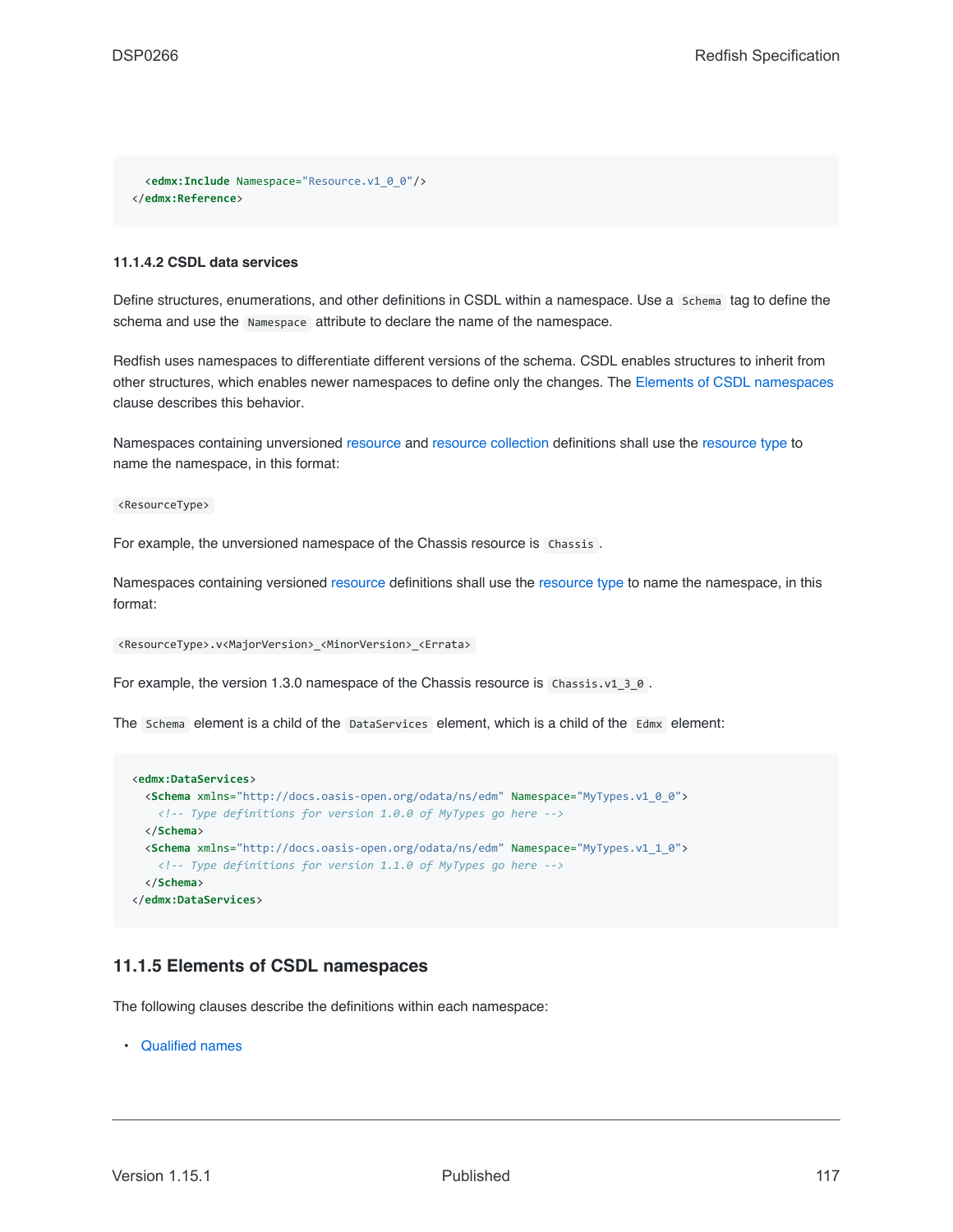• [Entity type and complex type elements](#page-117-1)

#### <span id="page-117-0"></span>**11.1.5.1 Qualified names**

Many definitions in CSDL use references to qualified names. CSDL defines this as a string in the form:

<Namespace>.<TypeName>

#### where

- <Namespace> is the namespace name.
- <TypeName> is the name of the element in the namespace.

For example, if a reference is made to  $MyType.v1$   $\theta$  0.MyDefinition, the definition can be found in the MyType.v1\_0\_0 namespace with an element named MyDefinition .

#### <span id="page-117-1"></span>**11.1.5.2 Entity type and complex type elements**

Use the EntityType and ComplexType tags to define the entity type and complex type elements, respectively. These elements define a JSON structure and their set of properties by defining [property elements](#page-120-0) and [navigation property](#page-121-0) [elements](#page-121-0) within the EntityType or ComplexType tags.

All entity types and complex types shall contain a Name attribute, which specifies the name of the definition.

Entity types and complex types may contain a BaseType attribute, which specifies a [qualified name.](#page-117-0) When the BaseType attribute is present, all definitions of the referenced BaseType are available to the entity type or complex type being defined.

All [resources](#page-73-0) and [resource collections](#page-74-0) shall be defined with the entity type element. Resources inherit from Resource.v1\_0\_0.Resource, and resource collections inherit from Resource.v1\_0\_0.ResourceCollection.

All [structured properties](#page-79-0) shall be defined with the complex type element or entity type element. Most structured properties are defined with the complex type element. Some use the entity type element that inherits from Resource.v1\_0\_0.ReferenceableMember . The entity type element enables references to be made by using the [Navigation Property element](#page-121-0), whereas the complex type element does not allow for this usage.

Example entity type and complex type element:

```
<EntityType Name="TypeA" BaseType="Resource.v1_0_0.Resource">
 <Annotation Term="OData.Description" String="Entity description."/>
  <Annotation Term="OData.LongDescription" String="Entity normative description."/>
  <!-- Property and navigation property definitions go here -->
</EntityType>
```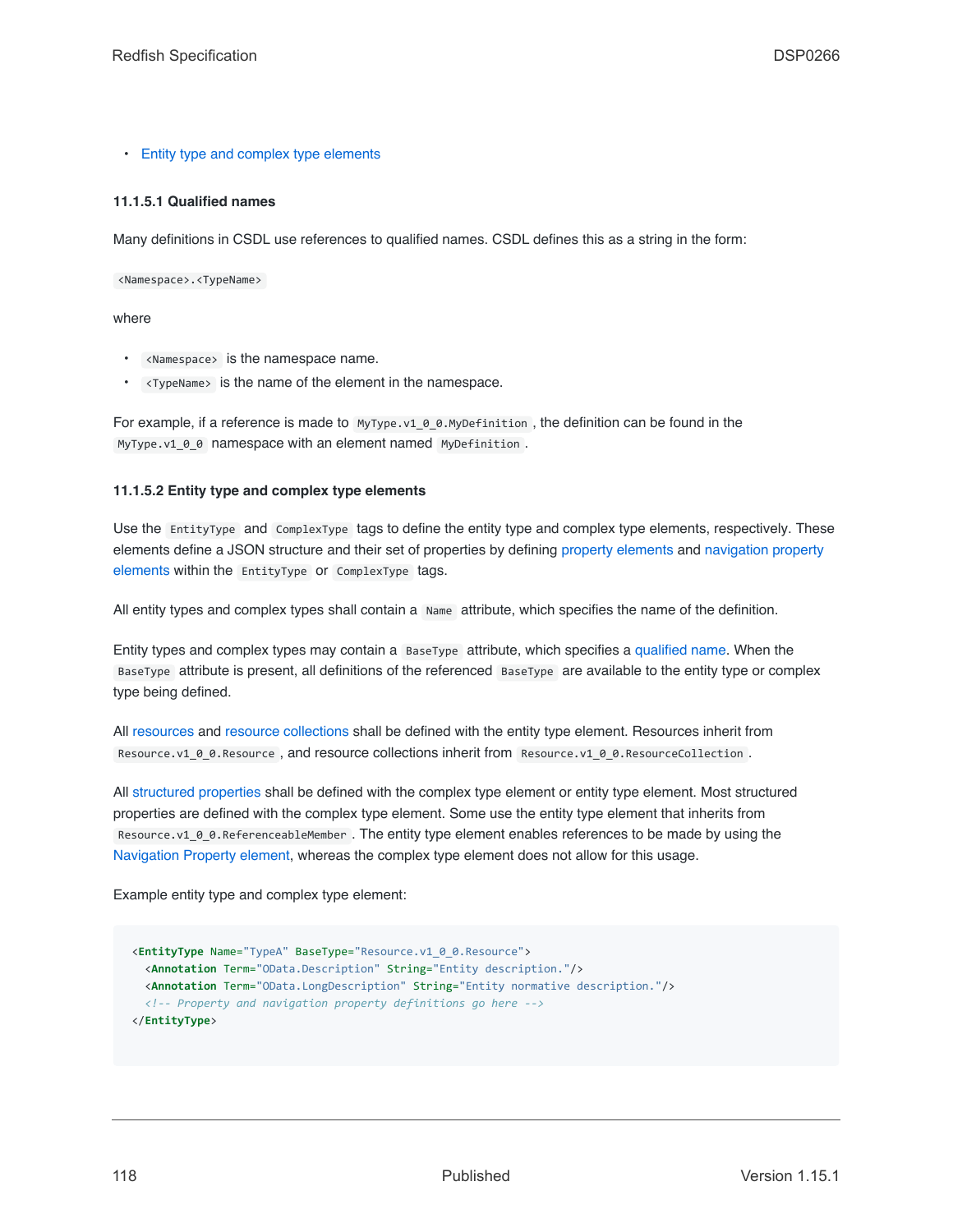```
<ComplexType Name="PropertyTypeA">
 <Annotation Term="OData.Description" String="Structured property description."/>
 <Annotation Term="OData.LongDescription" String=Structured property normative description."/>
 <!-- Property and navigation property definitions go here -->
</ComplexType>
```
#### **11.1.5.3 Action element**

Use the Action tag to define the action element. This element defines an [action](#page-53-0) that can be performed on a [resource.](#page-73-0)

All Redfish actions shall be defined with the action element. All action elements shall contain a Name attribute, which specifies the name of the action. The action shall be represented in payloads as the [qualified name](#page-117-0) of the action, preceded by # .

In Redfish, all action elements shall contain the IsBound attribute that is always set to true , which indicates that the action appears as a member of a structured type.

The action element shall contain one or more Parameter tags that specify the Name and Type of each parameter.

Because all action elements in Redfish use the IsBound="true" term, the first parameter is called the *binding parameter* and specifies the [structured type](#page-79-0) to which the action belongs. All Redfish actions shall contain a binding parameter. The binding parameter shall be one of the following [complex type elements](#page-117-1):

- For standard actions, the Actions complex type for the resource.
- For OEM actions, the OemActions complex type for the resource.

The remaining Parameter elements shall describe additional parameters to be passed to the action. The term Nullable="false" in a parameter shall indicate the parameter is required in the action request body.

```
<Schema xmlns="http://docs.oasis-open.org/odata/ns/edm" Namespace="MyType">
 <Action Name="MyAction" IsBound="true">
   <Parameter Name="Thing" Type="MyType.Actions"/>
   <Parameter Name="Parameter1" Type="Edm.Boolean"/>
   <Parameter Name="Parameter2" Type="Edm.String" Nullable="false"/>
 </Action>
 <ComplexType Name="Actions">
   ...
 </ComplexType>
  ...
</Schema>
```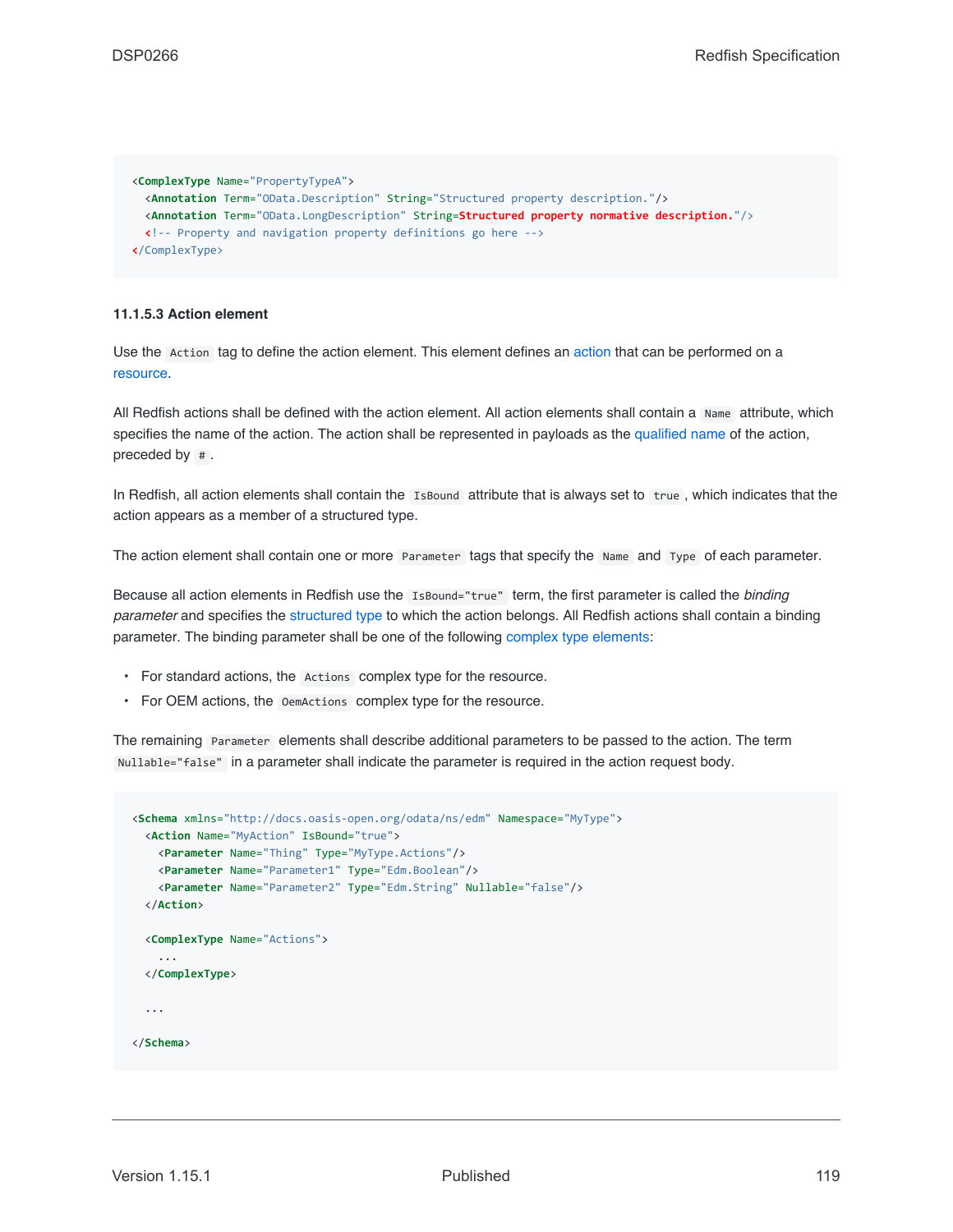Some action parameters may specify a type that is defined by an entity type element. In these cases, the parameter in the request is a [reference object](#page-78-0) to a resource within the service.

#### **11.1.5.4 Action element for OEM actions**

OEM-specific actions shall be defined by using the action element with the binding parameter set to the OemActions complex type for the resource. For example, the following definition defines the OEM #Contoso.Ping action for a ComputerSystem .

```
<Schema xmlns="http://docs.oasis-open.org/odata/ns/edm" Namespace="Contoso">
 <Action Name="Ping" IsBound="true">
   <Parameter Name="ComputerSystem" Type="ComputerSystem.v1_0_0.OemActions"/>
 </Action>
</Schema>
```
#### **11.1.5.5 Action with a response body**

A response body for an action shall be defined using the ReturnType tag within an action element. For example, the following definition defines the GenerateTicket action with a response that contains the definition specified by GenerateTicketResponse .

```
<Action Name="GenerateTicket" IsBound="true">
 <Parameter Name="ExampleResource" Type="ExampleResource.v1_0_0.Actions"/>
    ...
 <ReturnType Type="ExampleResource.v1_0_0.GenerateTicketResponse" Nullable="false"/>
</Action>
<ComplexType Name="GenerateTicketResponse">
 <Annotation Term="OData.AdditionalProperties" Bool="false"/>
 <Annotation Term="OData.Description" String="The response body for GenerateTicket."/>
 <Property Name="TicketId" Type="Edm.String" Nullable="false">
   <Annotation Term="OData.Permissions" EnumMember="OData.Permission/Read"/>
   <Annotation Term="OData.Description" String="The ticket identifier."/>
   <Annotation Term="Redfish.Required"/>
 </Property>
</ComplexType>
```
Using the above example, the following payload is an example response for the GenerateTicket action.

{ "TicketId": "40478281bd0f6b9e7131db6c4f673438" }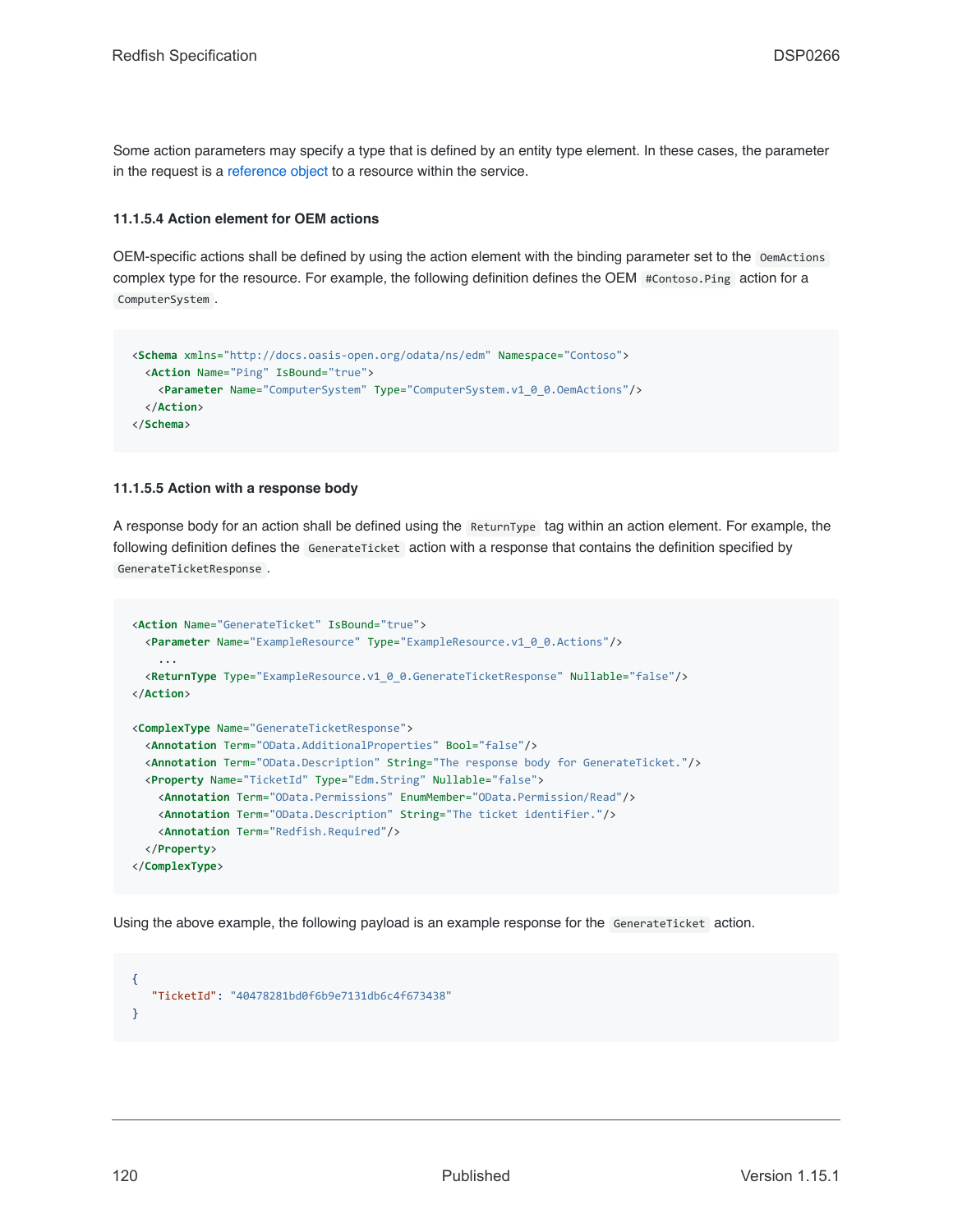#### <span id="page-120-0"></span>**11.1.5.6 Property element**

[Properties](#page-81-0) of [resources,](#page-73-0) [resource collections](#page-74-0), and [structured properties](#page-79-0) are defined using the property element. The Property tag defines a property element inside [entity type and complex type elements](#page-117-1).

All property elements shall contain a Name attribute, which specifies the name of the property.

All property elements shall contain a Type attribute specifies the data type. The Type attribute shall be one of the following names or types:

- A [qualified name](#page-117-0) that references an [enum type element.](#page-121-1)
- A [qualified name](#page-117-0) that references a [complex type element.](#page-117-1)
- A primitive data type.
- An array of the previous names or types by using the Collection term.

[Table 27](#page-120-1) describes the primitive data types:

<span id="page-120-1"></span>

| <b>Type</b>        | <b>Meaning</b>                                                  |
|--------------------|-----------------------------------------------------------------|
| Edm.Boolean        | True or False.                                                  |
| Edm.DateTimeOffset | Date-time string.                                               |
| Edm.Decimal        | Numeric values with fixed precision and scale.                  |
| Edm.Double         | IEEE 754 binary64 floating-point number (15-17 decimal digits). |
| Edm.Duration       | Duration string.                                                |
| Edm.Guid           | <b>GUID/UUID string.</b>                                        |
| Edm. Int64         | Signed 64-bit integer.                                          |
| Edm.String         | UTF-8 string.                                                   |

#### **Table 27 — Primitive data types**

Property elements may specify a Nullable attribute. If the attribute is false, the property shall not contain null. If the attribute is true or absent, the property may contain null.

Example property element:

```
<Property Name="Property1" Type="Edm.String" Nullable="false">
 <Annotation Term="OData.Description" String="Property1 description."/>
  <Annotation Term="OData.LongDescription" String="Property1 normative description."/>
```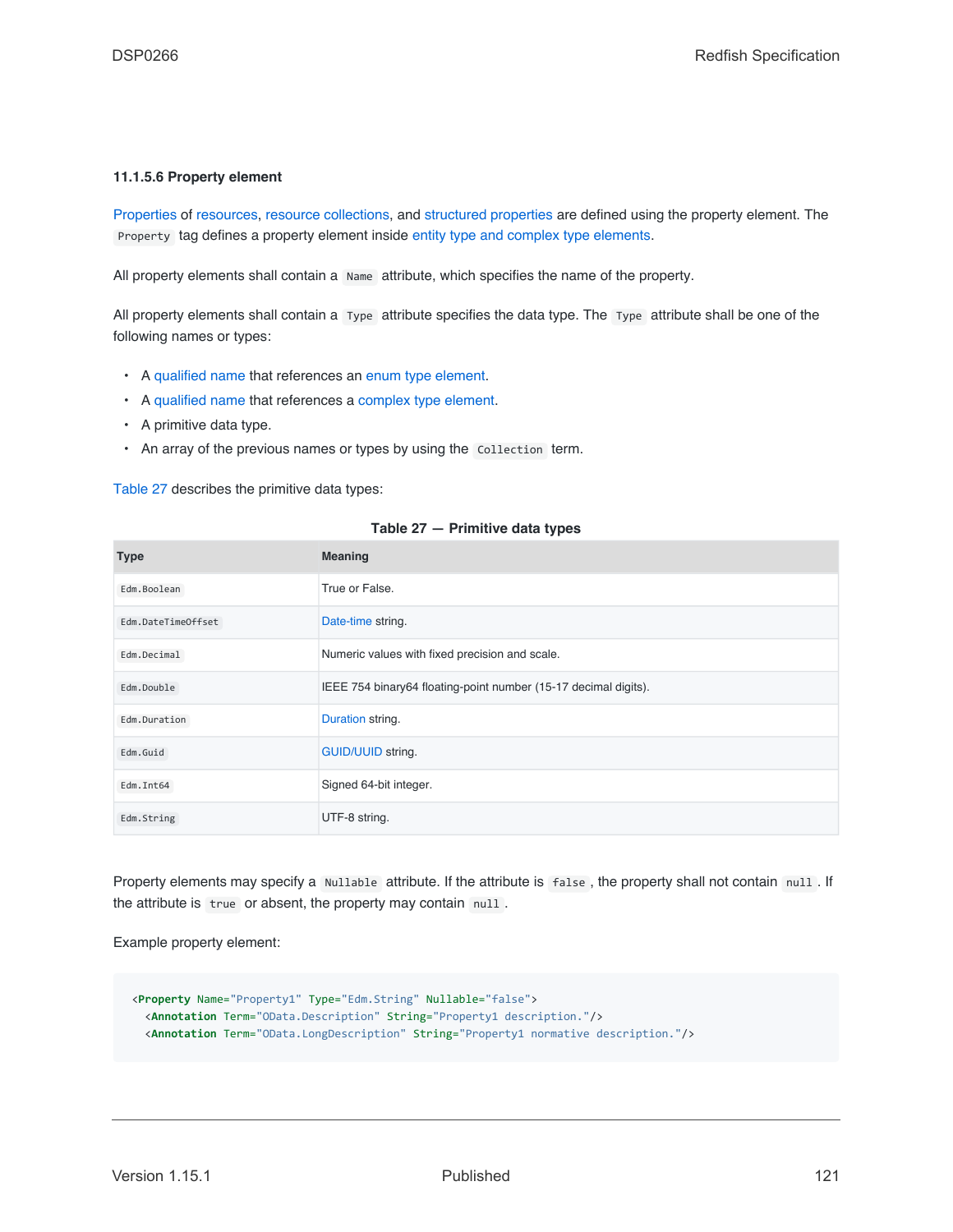```
<Annotation Term="OData.Permissions" EnumMember="OData.Permission/Read"/>
 <Annotation Term="Redfish.Required"/>
 <Annotation Term="Measures.Unit" String="Watts"/>
</Property>
```
#### <span id="page-121-0"></span>**11.1.5.7 Navigation property element**

[Reference properties](#page-78-0) of [resources,](#page-73-0) [resource collections](#page-74-0), and [structured properties](#page-79-0) are defined using the navigation property element. The NavigationProperty tag defines a navigation property element inside [entity type and complex](#page-117-1) [type elements.](#page-117-1)

All navigation property elements shall contain a Name attribute, which specifies the name of the property.

All navigation property elements shall contain a Type attribute specifies the data type. The Type attribute shall be a [qualified name](#page-117-0) that references an [entity type element](#page-117-1). The Collection term with the qualified name shall indicate the property is an array..

Navigation property elements may specify a Nullable attribute. If the attribute is false , the property shall not contain null . If the attribute is true or absent, the property may contain null.

Unless the reference property is to be [expanded,](#page-108-0) all navigation properties in Redfish shall contain the OData.AutoExpandReferences annotation element to show that the reference is always available.

Example navigation property element:

```
<NavigationProperty Name="RelatedType" Type="MyTypes.TypeB">
 <Annotation Term="OData.Description" String="RelatedType description."/>
 <Annotation Term="OData.LongDescription" String="RelatedType normative description."/>
 <Annotation Term="OData.AutoExpandReferences"/>
</NavigationProperty>
```
#### <span id="page-121-1"></span>**11.1.5.8 Enum type element**

Use the EnumType tag to define the enum type element. This element defines a set of enumeration values, which may be applied to one or more properties.

All enum type elements shall contain a Name attribute, which specifies the name of the set of enumeration values.

Enum type elements shall contain Member tags that define the members of the enumeration. The Member tags shall contain a Name attribute that specifies the string value of the member name.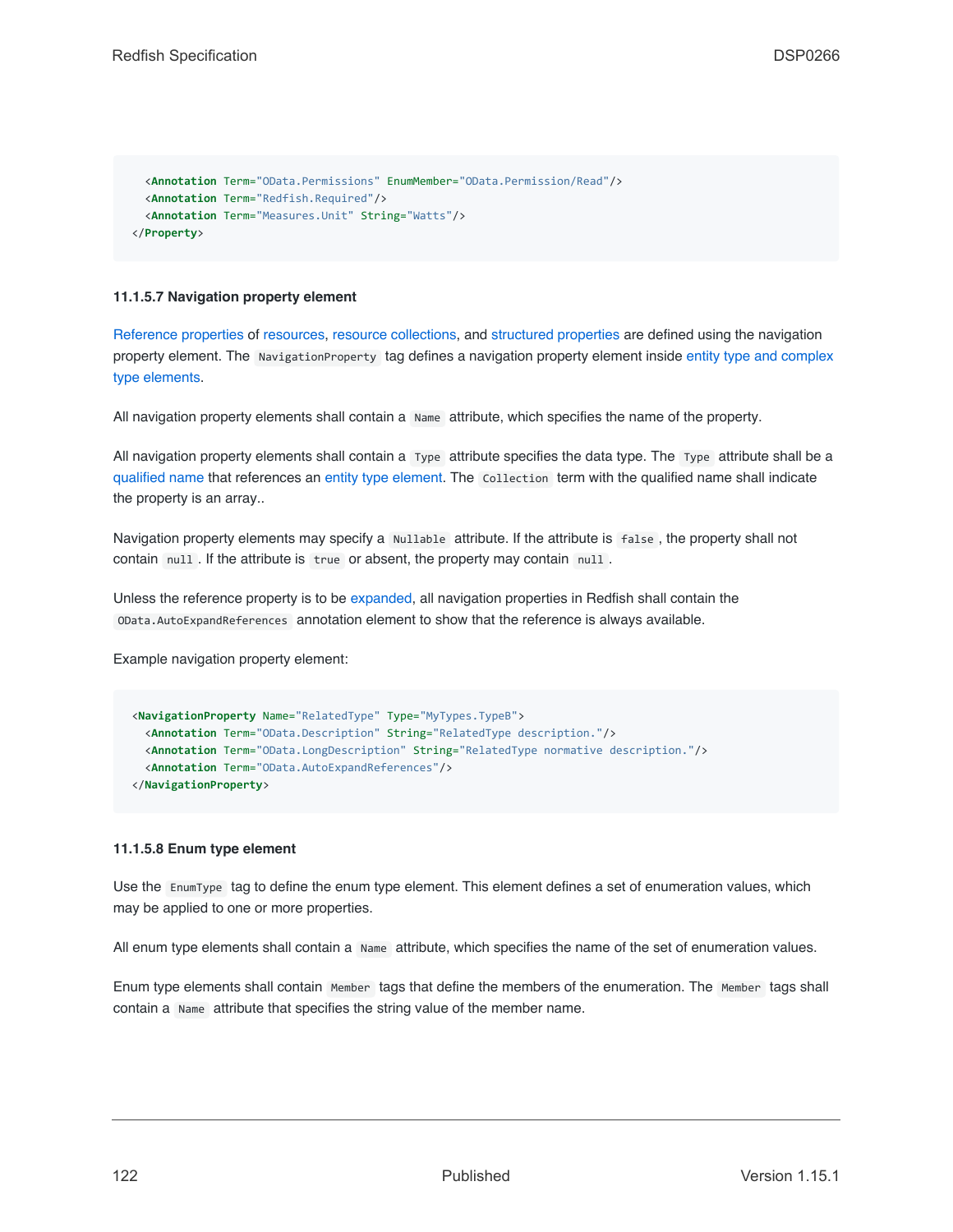```
<EnumType Name="EnumTypeA">
 <Annotation Term="OData.Description" String="EnumTypeA type description."/>
 <Annotation Term="OData.LongDescription" String="EnumTypeA type normative description."/>
 <Member Name="MemberA">
   <Annotation Term="OData.Description" String="The description of MemberA"/>
 </Member>
 <Member Name="MemberB">
   <Annotation Term="OData.Description" String="The description of MemberB"/>
  </Member>
</EnumType>
```
#### **11.1.5.9 Annotation element**

Annotations in CSDL are expressed using the Annotation tag. Any schema element in CSDL may contain annotations.

The following examples show how each [Redfish schema annotation](#page-105-0) is expressed in CSDL.

- The [OData Core Schema](#page-201-0) defines terms with the OData prefix.
- The [OData Measures Schema](#page-16-3) defines terms with the Measures prefix.
- The [RedfishExtensions Schema](#page-15-0) defines terms with the Redfish prefix.

Example [description annotation](#page-105-1):

<**Annotation** Term="OData.Description" String="The console color."/>

Example [long description annotation:](#page-106-0)

```
<Annotation Term="OData.LongDescription"
 String="This property shall contain the console color."/>
```
Example [additional properties annotation:](#page-107-0)

<**Annotation** Term="OData.AdditionalProperties"/>

Example [permissions annotation](#page-107-1) (read-only):

<**Annotation** Term="OData.Permissions" EnumMember="OData.Permission/Read"/>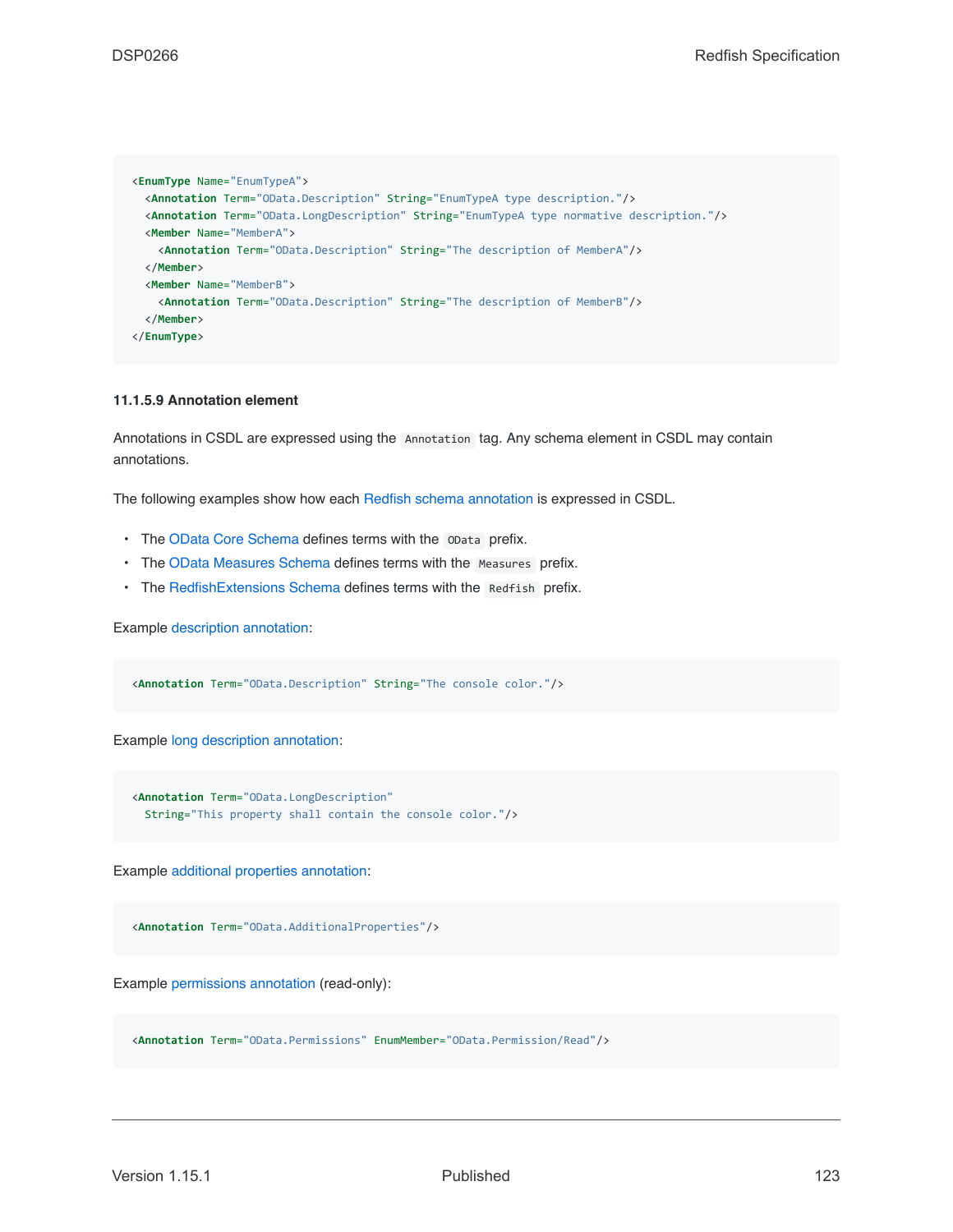Example [permissions annotation](#page-107-1) (read/write):

<**Annotation** Term="OData.Permissions" EnumMember="OData.Permission/ReadWrite"/>

Example [required annotation:](#page-108-1)

<**Annotation** Term="Redfish.Required"/>

Example [required on create annotation:](#page-108-2)

<**Annotation** Term="Redfish.RequiredOnCreate"/>

Example [units of measure annotation](#page-108-3):

<**Annotation** Term="Measures.Unit" String="MiBy"/>

Example [expanded resource annotation:](#page-108-0)

<**Annotation** Term="OData.AutoExpand"/>

Example [insert capabilities annotation](#page-106-1) (showing POST is not allowed):

```
<Annotation Term="Capabilities.InsertRestrictions">
 <Record>
   <PropertyValue Property="Insertable" Bool="false"/>
 </Record>
</Annotation>
```
Example [update capabilities annotation](#page-106-1) (showing PATCH and PUT are allowed):

```
<Annotation Term="Capabilities.UpdateRestrictions">
 <Record>
   <PropertyValue Property="Updatable" Bool="true"/>
   <Annotation Term="OData.Description" String="The desired speed can be changed."/>
 </Record>
</Annotation>
```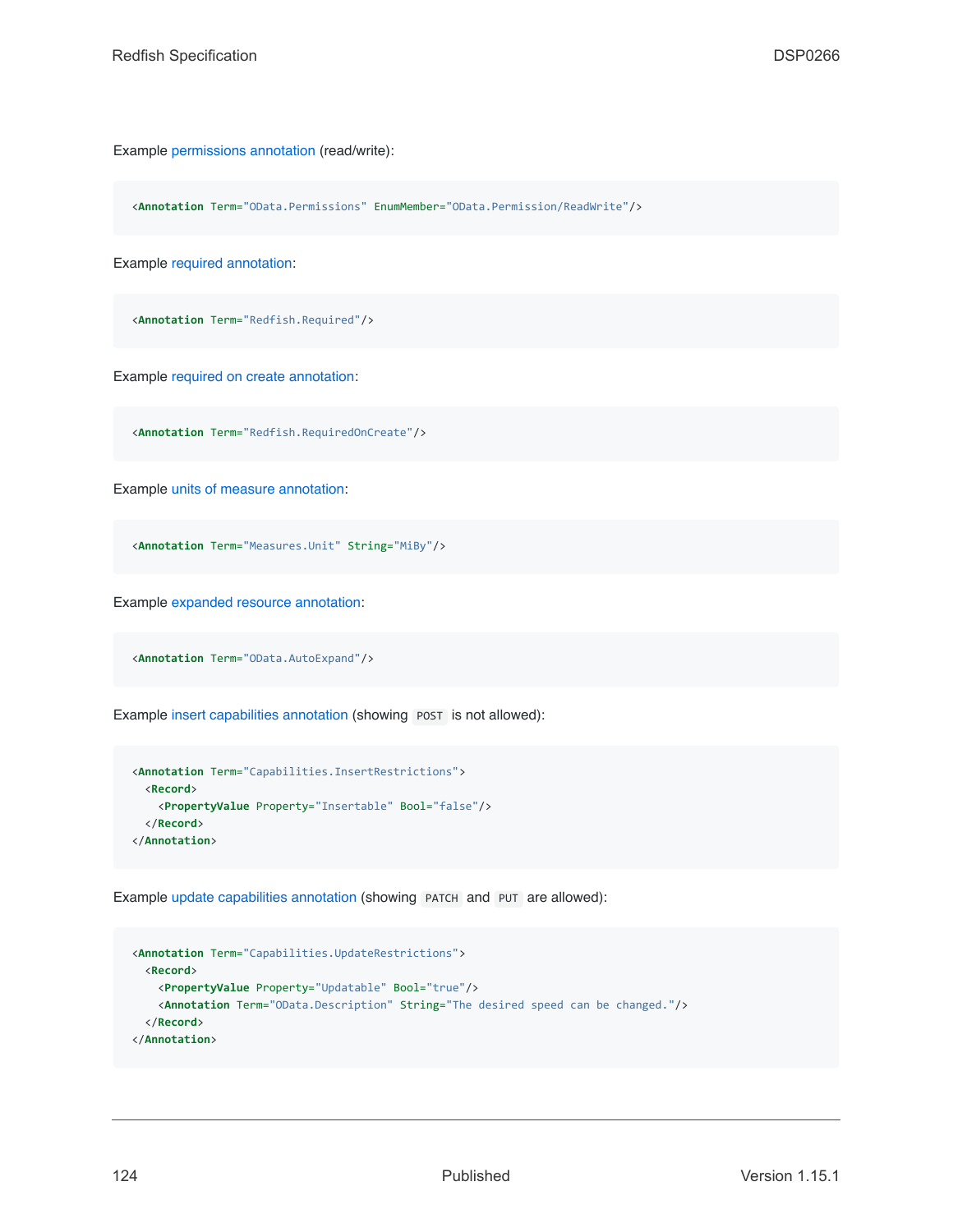Example [delete capabilities annotation](#page-106-1) (showing DELETE is allowed):

```
<Annotation Term="Capabilities.DeleteRestrictions">
 <Record>
   <PropertyValue Property="Deletable" Bool="true"/>
   <Annotation Term="OData.Description" String="The resource can be deleted."/>
 </Record>
</Annotation>
```
Example [resource URI patterns annotation:](#page-106-2)

```
<Annotation Term="Redfish.Uris">
 <Collection>
   <String>/redfish/v1/AccountService/Accounts/{ManagerAccountId}</String>
 </Collection>
</Annotation>
```
Example [owning entity annotation](#page-108-4):

<**Annotation** Term="Redfish.OwningEntity" String="DMTF"/>

Example [deprecated annotation:](#page-6-0)

```
<Annotation Term="Redfish.Revisions">
 <Collection>
   <Record>
     <PropertyValue Property="Kind" EnumMember="Redfish.RevisionKind/Deprecated"/>
     <PropertyValue Property="Version" String="v1_3_0"/>
     <PropertyValue Property="Description"
       String="This property has been deprecated in favor of ModuleManufacturerID."/>
   </Record>
 </Collection>
</Annotation>
```
## <span id="page-124-0"></span>**11.2 JSON Schema**

### **11.2.1 JSON Schema overview**

The [JSON Schema Specification](#page-15-1) defines a JSON format for describing JSON payloads. The following clause describes how Redfish uses JSON Schema to describe resources and resource collections.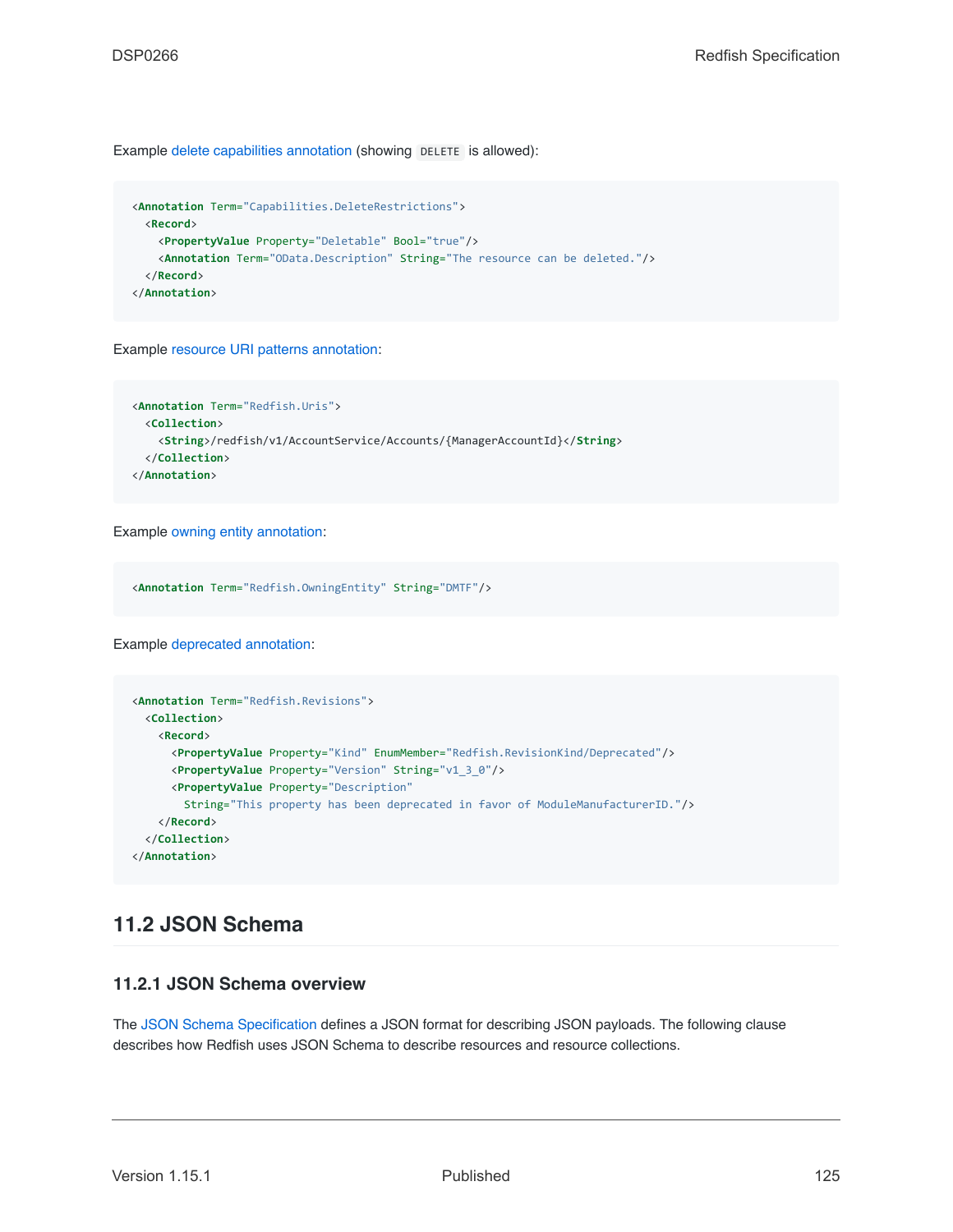## **11.2.2 File naming conventions for JSON Schema**

Each Redfish JSON Schema file represents a single resource type.

Versioned Redfish JSON Schema files shall use the [resource type](#page-22-0) to name the file, in this format:

<ResourceType>.v<MajorVersion>\_<MinorVersion>\_<Errata>.json

For example, version 1.3.0 of the Chassis schema is Chassis.v1\_3\_0.json.

Unversioned Redfish JSON Schema files shall use the [resource type](#page-22-0) to name the file, in this format:

<ResourceType>.json

For example, the unversioned definition of the Chassis schema is Chassis.json.

## **11.2.3 Core JSON Schema files**

[Table 28](#page-125-0) describes the core JSON Schema files:

| Table 28 - Core JSON Schema files |  |
|-----------------------------------|--|
|-----------------------------------|--|

<span id="page-125-0"></span>

| File                                                  | <b>Description</b>                                                                                  |
|-------------------------------------------------------|-----------------------------------------------------------------------------------------------------|
| odata-v4.json                                         | Definitions for common OData properties.                                                            |
| redfish-error.v1 0 0.json and its subsequent versions | Payload definition of the Redfish error response.                                                   |
| redfish-schema-v1.json                                | Extensions to the JSON Schema that define Redfish JSON Schema<br>files.                             |
| Resource.json and its subsequent versions             | All base definitions for resources, resource collections, and common<br>properties, such as Status. |

### **11.2.4 JSON Schema format**

Each JSON Schema file shall contain a JSON object to describe [resources,](#page-73-0) [resource collections](#page-74-0), and other definitions for the data model.

[Table 29](#page-126-0) describes the JSON object, which contains the following terms: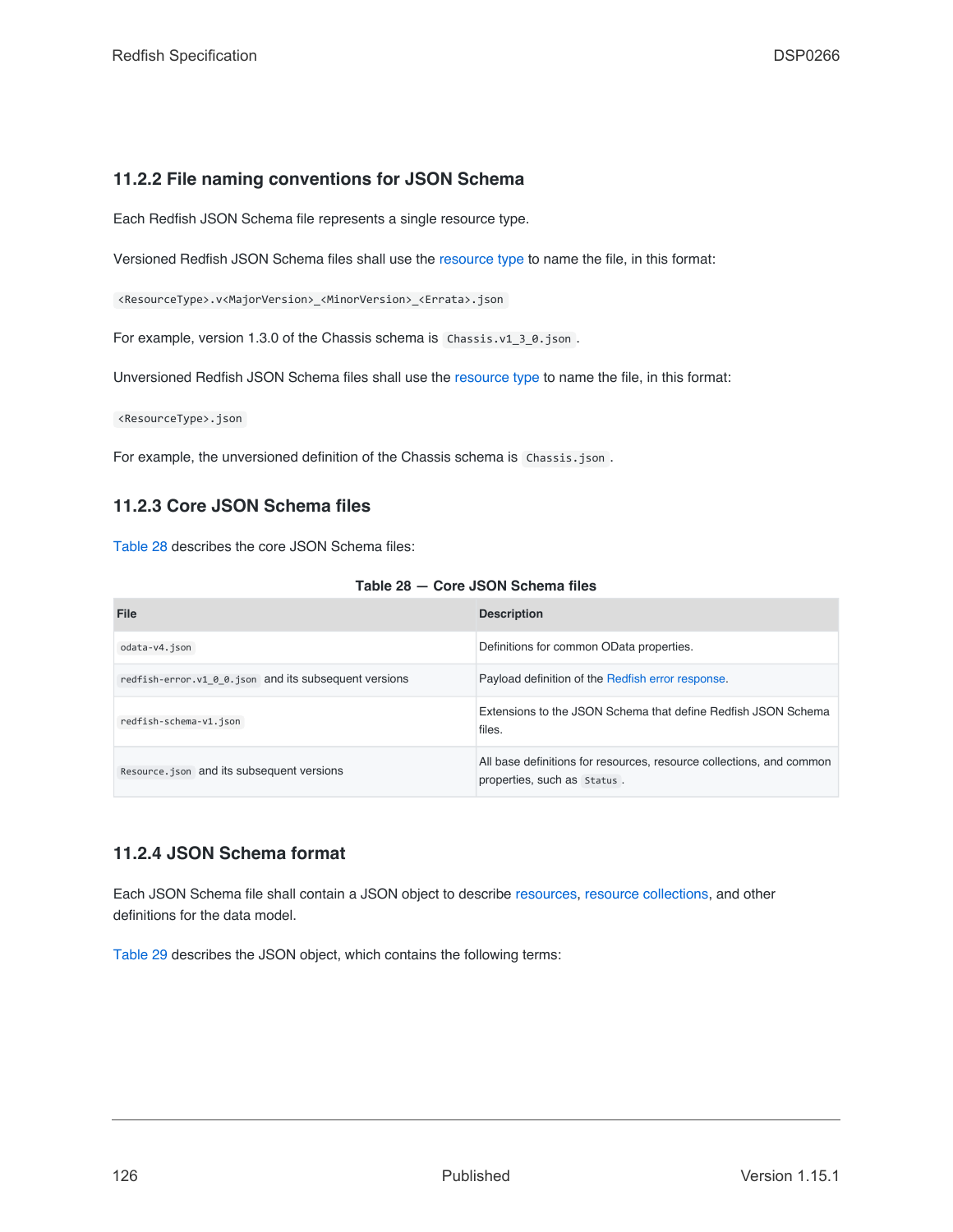| Table 29 - JSON Schema format |  |  |  |
|-------------------------------|--|--|--|
|-------------------------------|--|--|--|

<span id="page-126-0"></span>

| Term        | <b>Description</b>                                                                                                                                        |
|-------------|-----------------------------------------------------------------------------------------------------------------------------------------------------------|
| \$id        | Reference to the URI where the schema file is published.                                                                                                  |
| \$ref       | For a schema file that describes a resource or resource collection, the reference to the structural definition of the<br>resource or resource collection. |
| \$schema    | URI to the Redfish schema extensions for JSON Schema. The value should be http://redfish.dmtf.org/schemas/v1/<br>redfish-schema-v1.json.                  |
| copyright   | Copyright statement for the organization producing the JSON Schema.                                                                                       |
| definitions | Structures, enumerations, and other definitions defined by the schema.                                                                                    |
| title       | For a schema file that describes a resource or resource collection, the matching type identifier for the resource or<br>resource collection.              |

## **11.2.5 JSON Schema definitions body**

This clause describes the types of definitions found in the definitions term of a Redfish JSON Schema file.

#### **11.2.5.1 Resource definitions in JSON Schema**

To satisfy [versioning](#page-109-0) requirements, the JSON Schema representation of each [resource](#page-73-0) shall have one unversioned schema file and a set of versioned schema files.

The unversioned definition of a resource shall contain an anyof statement. This statement shall consist of an array of \$ref terms, which point to the following definitions:

- The JSON Schema definition for a [reference property](#page-78-0).
- The versioned definitions of the resource.

The unversioned definition of a resource shall contain the uris term to express the [allowable URIs for the resource,](#page-106-2) and the deletable , insertable , and updatable terms to express the [capabilities of the resource.](#page-106-1)

The following example shows an unversioned resource definition in JSON Schema:

```
{
  "ComputerSystem": {
   "anyOf": [{
     "$ref": "http://redfish.dmtf.org/schemas/v1/odata.v4_0_3.json#/definitions/idRef"
   }, {
      "$ref": "http://redfish.dmtf.org/schemas/v1/ComputerSystem.v1_0_0.json#/definitions/ComputerSystem"
   }, {
```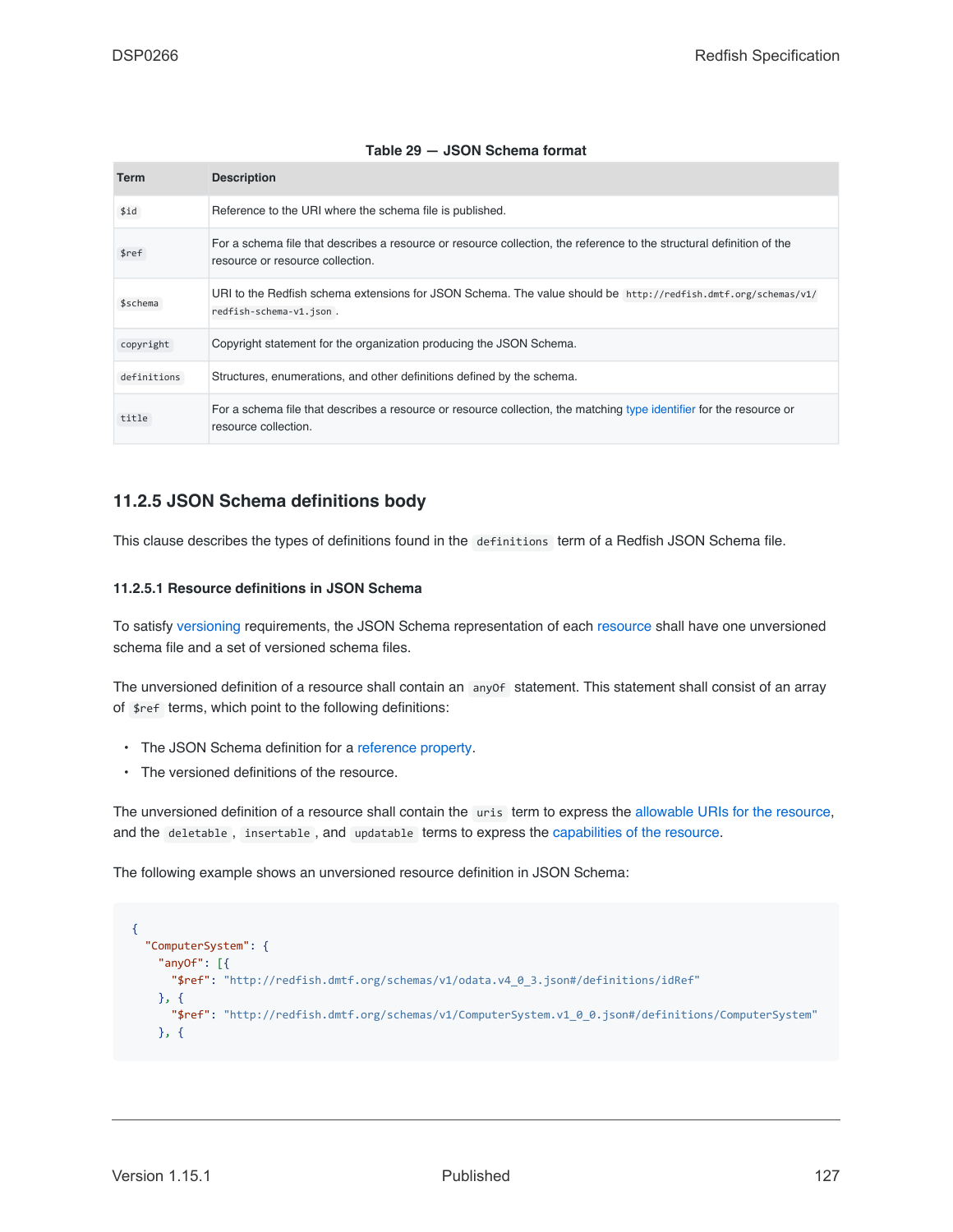```
"$ref": "http://redfish.dmtf.org/schemas/v1/ComputerSystem.v1_0_1.json#/definitions/ComputerSystem"
    }, {
      "$ref": "http://redfish.dmtf.org/schemas/v1/ComputerSystem.v1_6_0.json#/definitions/ComputerSystem"
    }],
    "deletable": true,
    "description": "The ComputerSystem schema represents a general purpose machine or system.",
    "insertable": false,
    "longDescription": "This resource shall represent resources that represent a computing system.",
    "updatable": true,
    "uris": [
     "/redfish/v1/Systems/{ComputerSystemId}"
    \mathbf{I}},
  ...
}
```
The versioned definition of a resource shall contain the property definitions for the given version of the resource.

#### **11.2.5.2 Enumerations in JSON Schema**

[Table 30](#page-127-0) describes the terms that constitute definitions for enumerations:

<span id="page-127-0"></span>

| Term                  | <b>Description</b>                                                                                             |
|-----------------------|----------------------------------------------------------------------------------------------------------------|
| enum                  | String array that contains the possible enumeration values.                                                    |
| enumDescriptions      | Object that contains the descriptions for each of the enumerations as name-value pairs.                        |
| enumLongDescriptions  | Object that contains the long descriptions for each of the enumerations as name-value pairs.                   |
| enumDeprecated        | Object that contains the deprecation quidance for each of the enumerations as name-value<br>pairs.             |
| enumVersionDeprecated | Object that contains the deprecation version information for each of the enumerations as name-<br>value pairs. |
| type                  | Because all enumerations in Redfish are strings, the type term always has the string value.                    |

#### **Table 30 — JSON Schema enumerations**

The following example shows an enumeration definition in JSON Schema:

```
{
 "Flavors": {
   "enum": ["Lit", "Blinking", "Off"],
    "enumDescriptions": {
```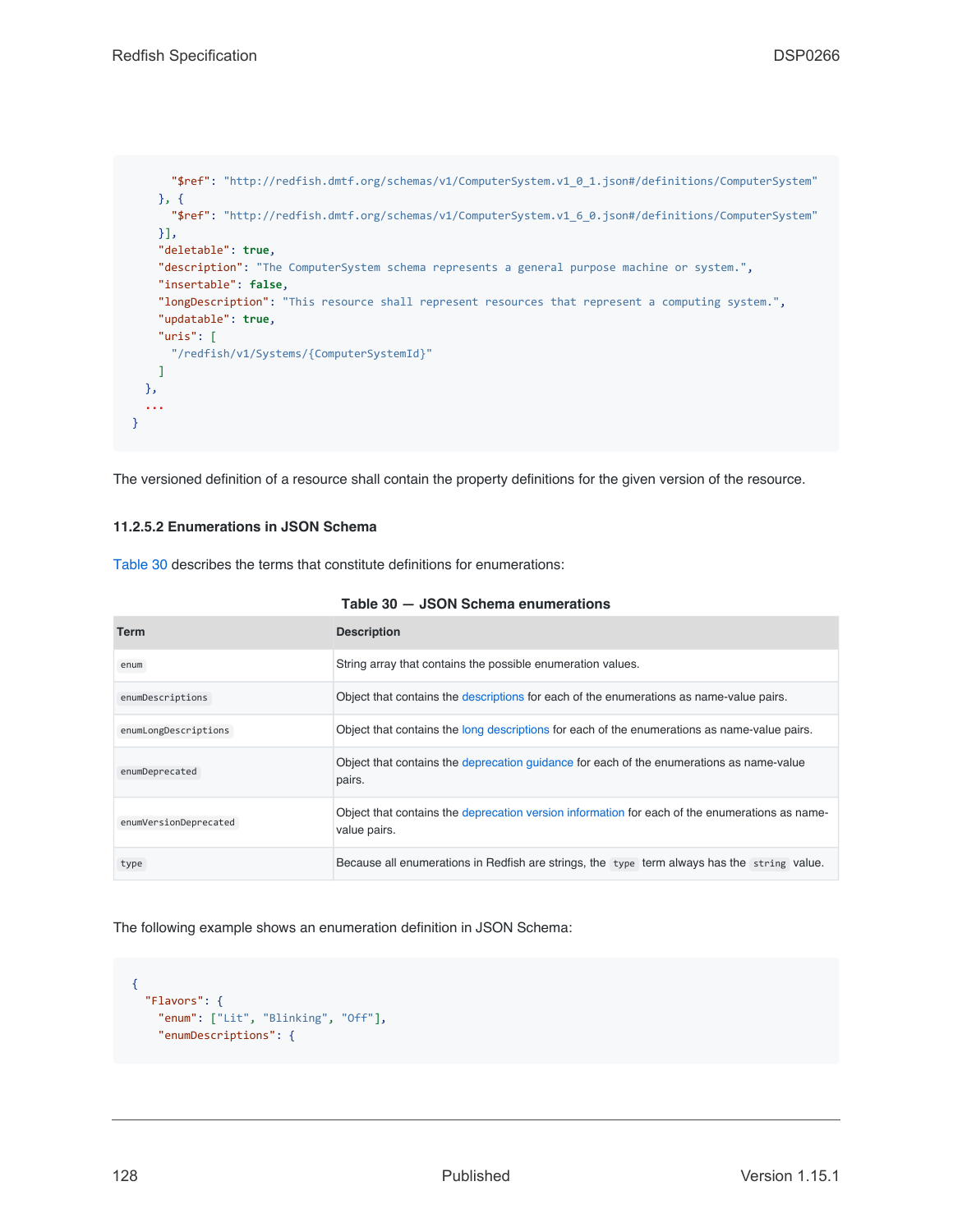```
"Blinking": "The Indicator LED is blinking.",
      "Lit": "The Indicator LED is lit.",
      "Off": "The Indicator LED is off."
   },
    "enumLongDescriptions": {
     "Blinking": "This value shall represent the Indicator LED is in a blinking state where the LED is being turned on and o
      "Lit": "This value shall represent the Indicator LED is in a solid on state.",
      "Off": "This value shall represent the Indicator LED is in a solid off state."
    },
    "type": "string"
 },
  ...
}
```
#### **11.2.5.3 Actions in JSON Schema**

Versioned definitions of [resources](#page-73-0) shall contain a definition called Actions . This definition is a container with a set of terms that point to the different [actions](#page-53-0) supported by the resource. The names of standard actions shall be in the form:

#<ResourceType>.<ActionName>

Example Actions definition:

```
{
   "Actions": {
      "additionalProperties": false,
      "description": "The available actions for this resource.",
      "longDescription": "This type shall contain the available actions for this resource.",
      "properties": {
         "#ComputerSystem.Reset": {
            "$ref": "#/definitions/Reset"
         }
      },
      "type": "object"
  },
   ...
}
```
Another definition within the same schema file shall describe the action itself. This definition shall contain a term called parameters to describe the client request body. It also shall contain property definitions for the target and title properties shown in response payloads for the resource.

The following example shows a definition of an action: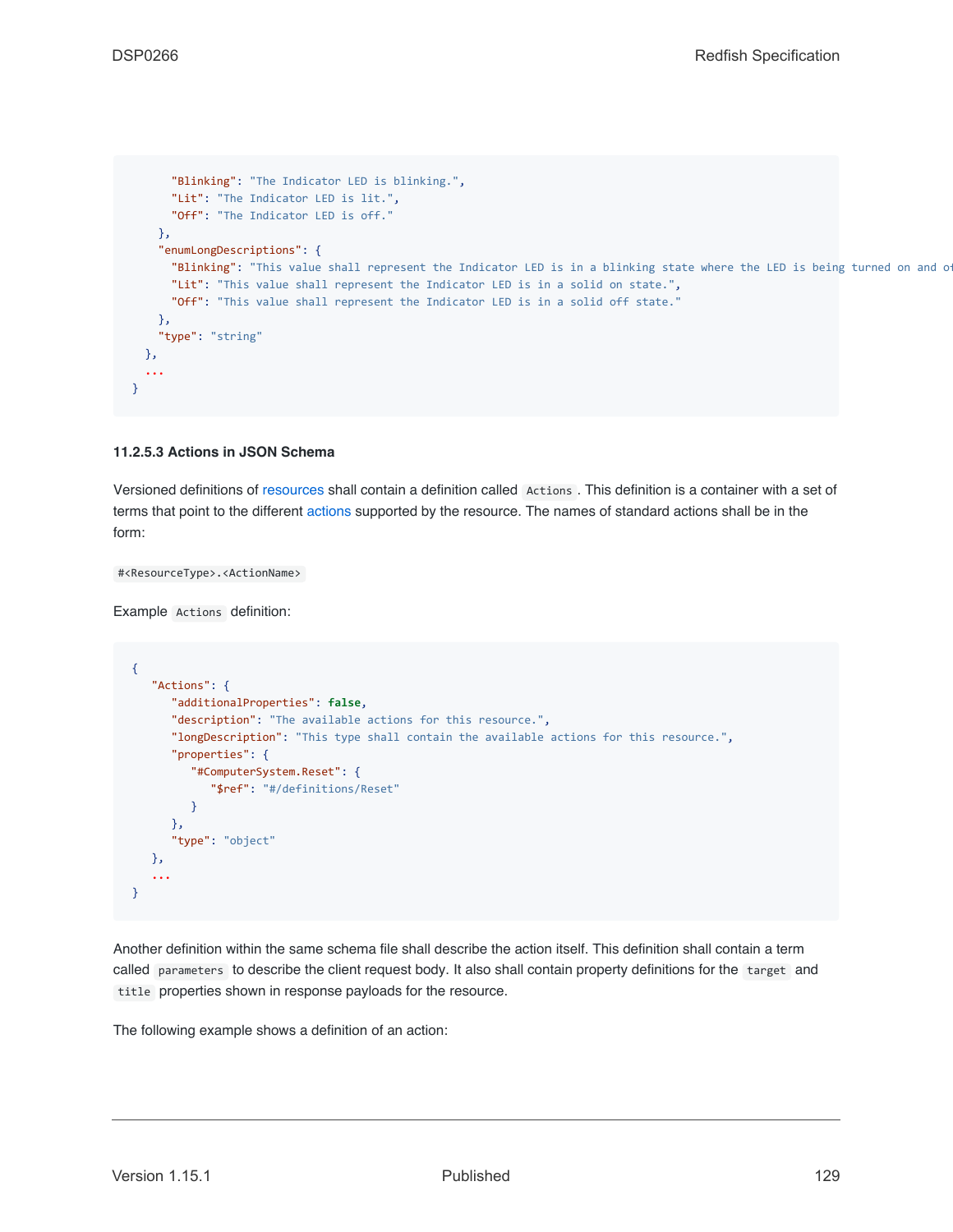```
{
   "Reset": {
      "additionalProperties": false,
      "description": "This action resets the system.",
      "longDescription": "This action shall perform a reset of the ComputerSystem.",
      "parameters": {
         "ResetType": {
            "$ref": "http://redfish.dmtf.org/schemas/v1/Resource.json#/definitions/ResetType",
            "description": "The type of reset to be performed.",
            "longDescription": "This parameter shall define the type of reset to be performed."
         }
      },
      "properties": {
        "target": {
           "description": "Link to invoke action",
            "format": "uri",
            "type": "string"
         },
         "title": {
            "description": "Friendly action name",
            "type": "string"
         }
      },
      "type": "object"
  },
   ...
}
```
Action parameters may specify a type that is a resource definition. In these cases, the parameter in the request shall contain a [reference object](#page-78-0) to a resource within the service.

#### **11.2.5.4 OEM actions in JSON Schema**

OEM-specific actions shall be defined by using an action definition in an appropriately named JSON Schema file. For example, the following definition defines the OEM #ContosoNetworkDevice.Ping action, assuming it's found in the versioned ContosoNetworkDevice JSON Schema file, such as ContosoNetworkDevice.v1\_0\_0.json.

```
{
   "Ping": {
      "additionalProperties": false,
      "parameters": {},
      "properties": {
         "target": {
            "description": "Link to invoke action",
            "format": "uri",
            "type": "string"
```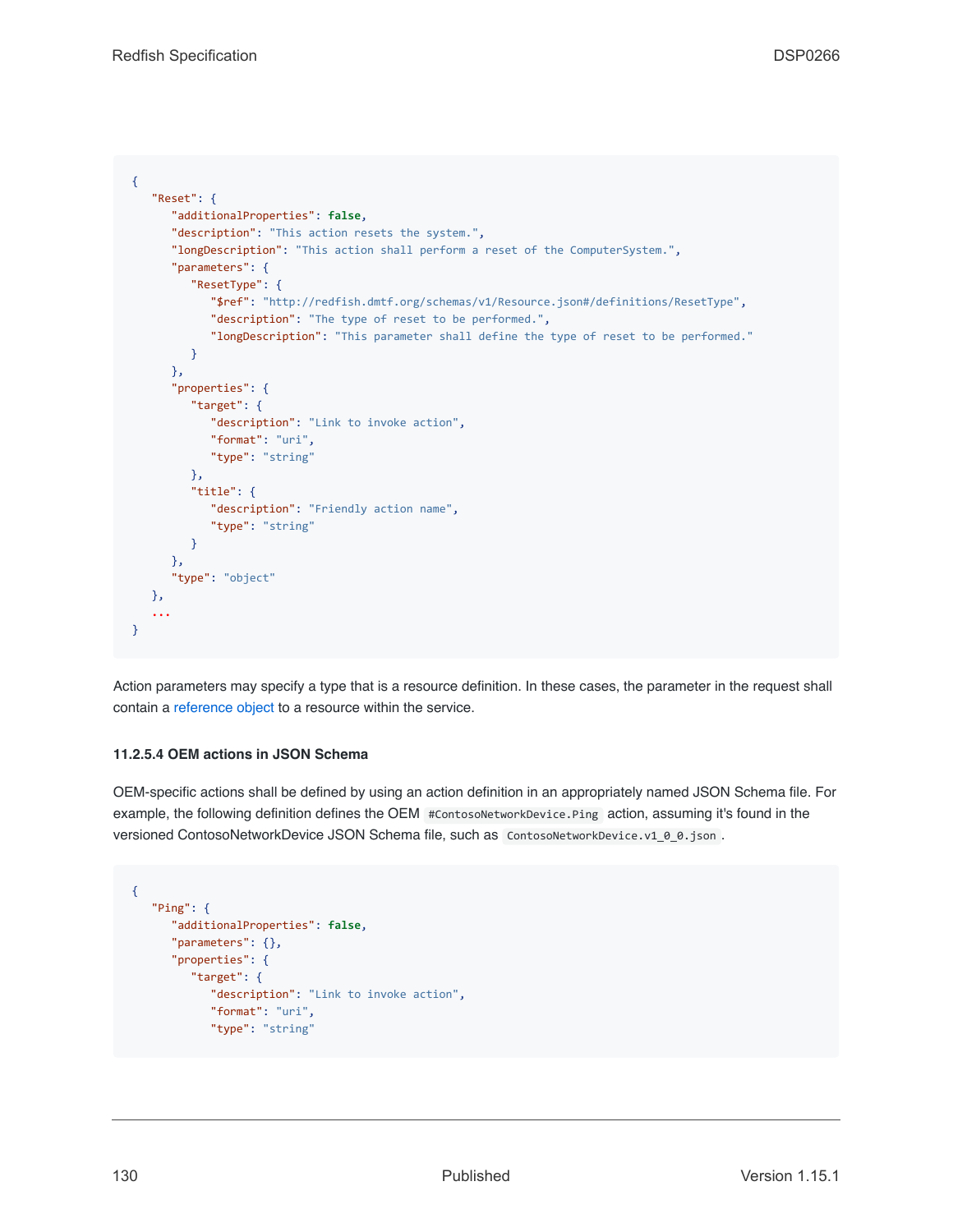```
},
         "title": {
            "description": "Friendly action name",
            "type": "string"
        }
     },
      "type": "object"
  },
   ...
}
```
#### **11.2.5.5 Action with a response body**

A response body for an action shall be defined using the actionResponse term within the action definition. For example, the following definition defines the GenerateTicket action with a response that contains the definition specified by #/definitions/GenerateTicketResponse .

```
{
   "GenerateTicket": {
     "actionResponse": {
         "$ref": "#/definitions/GenerateTicketResponse"
     },
      "parameters": {}
  },
   "GenerateTicketResponse": {
      "additionalProperties": false,
     "description": "The response body for GenerateTicket.",
     "properties": {
        "TicketId": {
           "description": "The ticket identifier.",
           "readonly": true,
            "type": "string"
         }
     },
      "required": ["TicketId"],
      "type": "object"
   }
}
```
In the previous example, the following payload is an example response for the GenerateTicket action.

```
{
   "TicketId": "40478281bd0f6b9e7131db6c4f673438"
}
```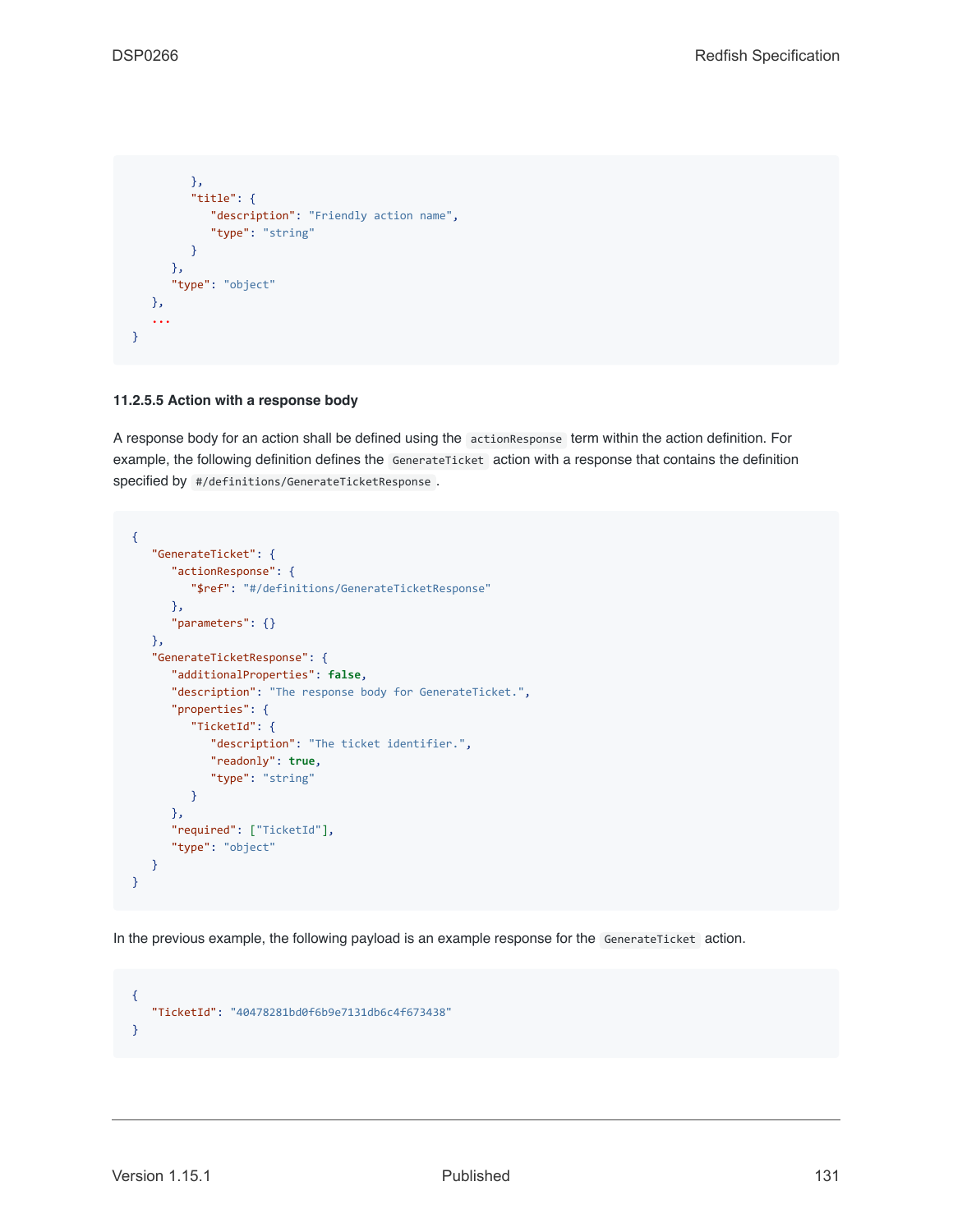## **11.2.6 JSON Schema terms**

[Table 31](#page-131-1) describes the JSON Schema terms that Redfish uses to provide [schema annotations](#page-105-0) for Redfish JSON Schema:

<span id="page-131-1"></span>

| <b>JSON Schema term</b>                 | <b>Related Redfish schema annotation</b> |
|-----------------------------------------|------------------------------------------|
| description<br>enumDescriptions         | <b>Description</b>                       |
| longDescription<br>enumLongDescriptions | Long description                         |
| additionalProperties                    | <b>Additional properties</b>             |
| readonly                                | <b>Permissions</b>                       |
| required                                | Required                                 |
| requiredOnCreate                        | Required on create                       |
| units                                   | Units of measure                         |
| autoExpand                              | <b>Expanded resource</b>                 |
| deletable<br>insertable<br>updatable    | Resource capabilities                    |
| uris                                    | <b>Resource URI patterns</b>             |
| owningEntity                            | <b>Owning entity</b>                     |
| deprecated<br>versionDeprecated         | Deprecated                               |

**Table 31 — JSON Schema terms**

## <span id="page-131-0"></span>**11.3 OpenAPI**

## **11.3.1 OpenAPI overview**

The [OpenAPI Specification](#page-16-4) defines a format for describing JSON payloads and the set of URIs a client can access on a service. The following clause describes how Redfish uses OpenAPI to describe resources and resource collections.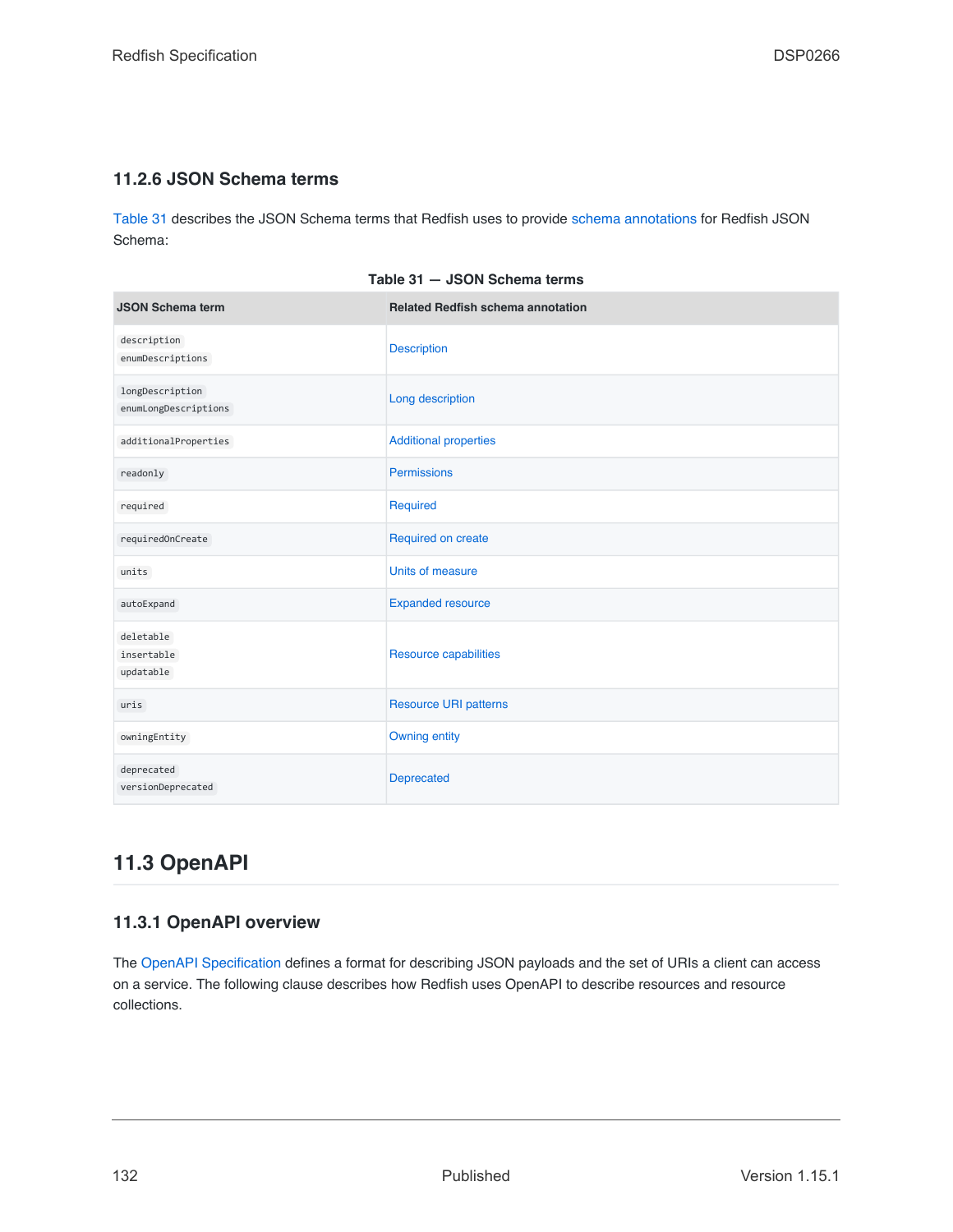### **11.3.2 File naming conventions for OpenAPI schema**

Each Redfish OpenAPI file represents a single resource type.

Versioned Redfish OpenAPI files shall be named using the [resource type](#page-22-0) name for the schema, following the format:

<ResourceType>.v<MajorVersion>\_<MinorVersion>\_<Errata>.yaml

For example, version 1.3.0 of the Chassis schema is Chassis.v1\_3\_0.yaml.

Unversioned Redfish OpenAPI files shall use the [resource type](#page-22-0) name to name the file, in this format:

<ResourceType>.yaml

For example, the unversioned definition of the Chassis schema is Chassis.yaml.

### **11.3.3 Core OpenAPI schema files**

[Table 32](#page-132-0) describes the core OpenAPI schema files:

<span id="page-132-0"></span>

| File                                      | <b>Description</b>                                                                                  |
|-------------------------------------------|-----------------------------------------------------------------------------------------------------|
| odata-v4.yaml                             | Definitions for common OData properties.                                                            |
| openapi.yaml                              | URI paths and their respective payload structures.                                                  |
| Resource.yam1 and its subsequent versions | All base definitions for resources, resource collections, and common<br>properties, such as Status. |

#### **11.3.4 openapi.yaml**

The openapi.yaml file is the starting point for clients to understand the construct of the service.

[Table 33](#page-132-1) describes the terms that the openapi.yaml file contains:

#### **Table 33 — openapi.yaml terms**

<span id="page-132-1"></span>

| <b>Term</b> | <b>Description</b>                                                                                                                             |
|-------------|------------------------------------------------------------------------------------------------------------------------------------------------|
| components  | Global definitions. For Redfish, contains the format of the Redfish error response.                                                            |
| info        | Structure consisting of information about what the openapi, yaml is describing, such as the author of the file and any<br>contact information. |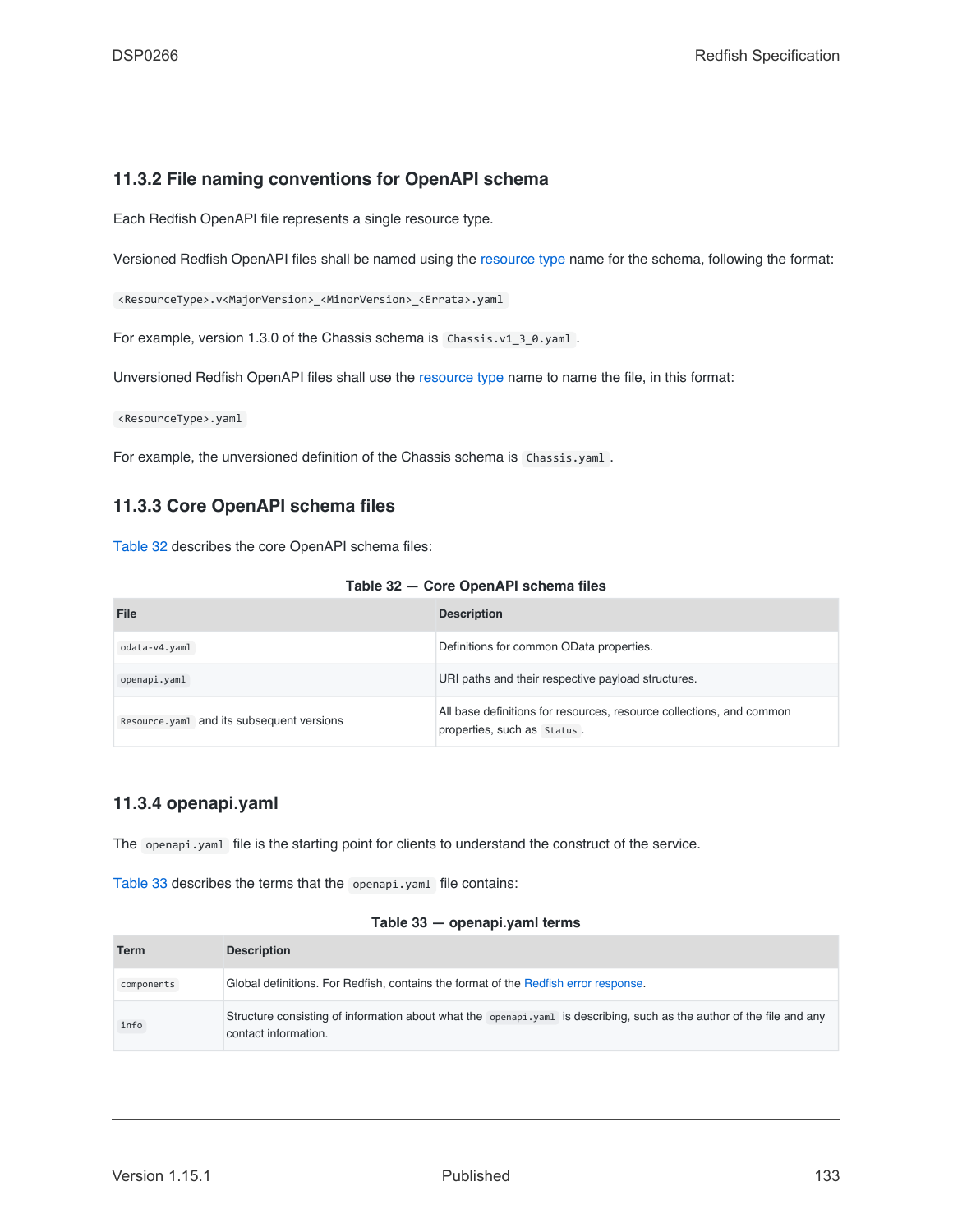| <b>Term</b> | <b>Description</b>                                                                          |
|-------------|---------------------------------------------------------------------------------------------|
| openapi     | Version of OpenAPI the document follows.                                                    |
| paths       | URIs supported by the document, with possible methods, response bodies, and request bodies. |

The service shall return the openapi.yaml file, if present in the Redfish service, as a YAML document by using either the application/yaml or application/vnd.oai.openapi MIME types. The service may append ;charset=utf-8 to the MIME type. Note that while the application/yaml type is in common use today, the application/ vnd.oai.openapi type was recently defined and approved specifically to support OpenAPI. Implementations should use caution when selecting the MIME type as this specification may change in the future to reflect adoption of the OpenAPI-defined MIME type.

The paths term shall contain an array of the [possible URIs](#page-106-2). Each URI shall contain [methods](#page-106-1) supported by the URI. Each method shall contain the possible response bodies and request bodies.

Example paths entry for a resource:

```
/redfish/v1/Systems/{ComputerSystemId}:
 get:
   parameters:
    - description: The value of the Id property of the ComputerSystem resource
     in: path
     name: ComputerSystemId
     required: true
     schema:
       type: string
   responses:
      '200':
       content:
         application/json:
           schema:
             $ref: http://redfish.dmtf.org/schemas/v1/ComputerSystem.v1_6_0.yaml#/components/schemas/ComputerSystem
       description: The response contains a representation of the ComputerSystem
         resource
     default:
       content:
         application/json:
           schema:
              $ref: '#/components/schemas/RedfishError'
       description: Error condition
```
Example paths entry for an action:

/redfish/v1/Systems/{ComputerSystemId}/Actions/ComputerSystem.Reset: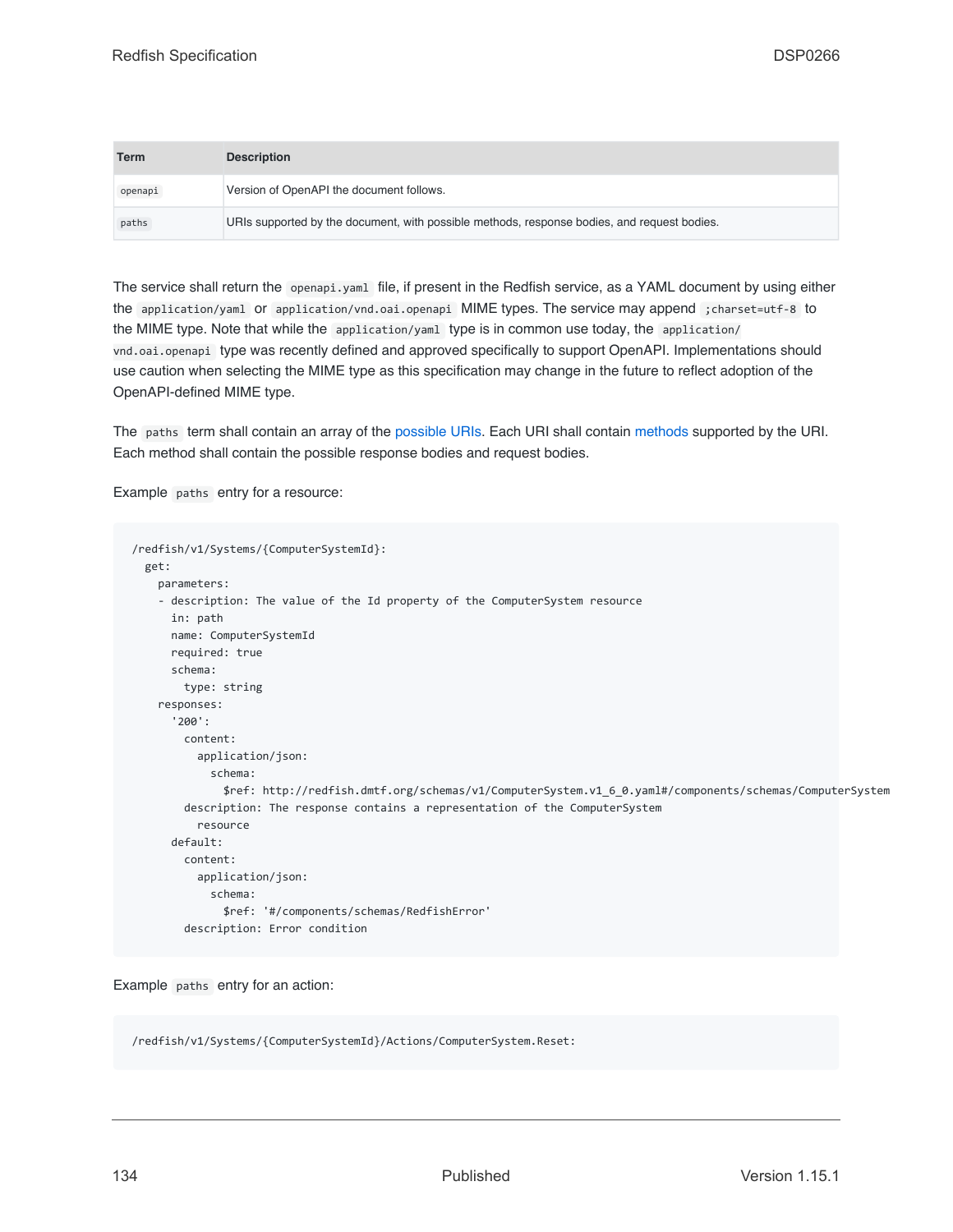```
post:
 parameters:
  - description: The value of the Id property of the ComputerSystem resource
   in: path
   name: ComputerSystemId
   required: true
     type: string
  requestBody:
   content:
     application/json:
       schema:
         $ref: http://redfish.dmtf.org/schemas/v1/ComputerSystem.v1_6_0.yaml#/components/schemas/ResetRequestBody
   required: true
  responses:
    '200':
      content:
       application/json:
         schema:
            $ref: '#/components/schemas/RedfishError'
     description: The response contains the results of the Reset action
    '202':
     content:
       application/json:
         schema:
            $ref: http://redfish.dmtf.org/schemas/v1/Task.v1_4_0.yaml#/components/schemas/Task
      description: Accepted; a task has been generated
    '204':
      description: Success, but no response data
    default:
     content:
       application/json:
         schema:
            $ref: '#/components/schemas/RedfishError'
      description: Error condition
```
## **11.3.5 OpenAPI file format**

With the exception of openapi.yaml, each OpenAPI file shall contain a YAML object to describe [resources,](#page-73-0) [resource](#page-74-0) [collections,](#page-74-0) or other definitions for the data model. [Table 34](#page-134-0) describes the terms that the YAML object contains:

| Table 34 - YAML object terms |  |  |
|------------------------------|--|--|
|------------------------------|--|--|

<span id="page-134-0"></span>

| <b>Term</b> | <b>Description</b>                                                     |
|-------------|------------------------------------------------------------------------|
| components  | Structures, enumerations, and other definitions defined by the schema. |
| x-copyright | Copyright statement for the organization producing the OpenAPI file.   |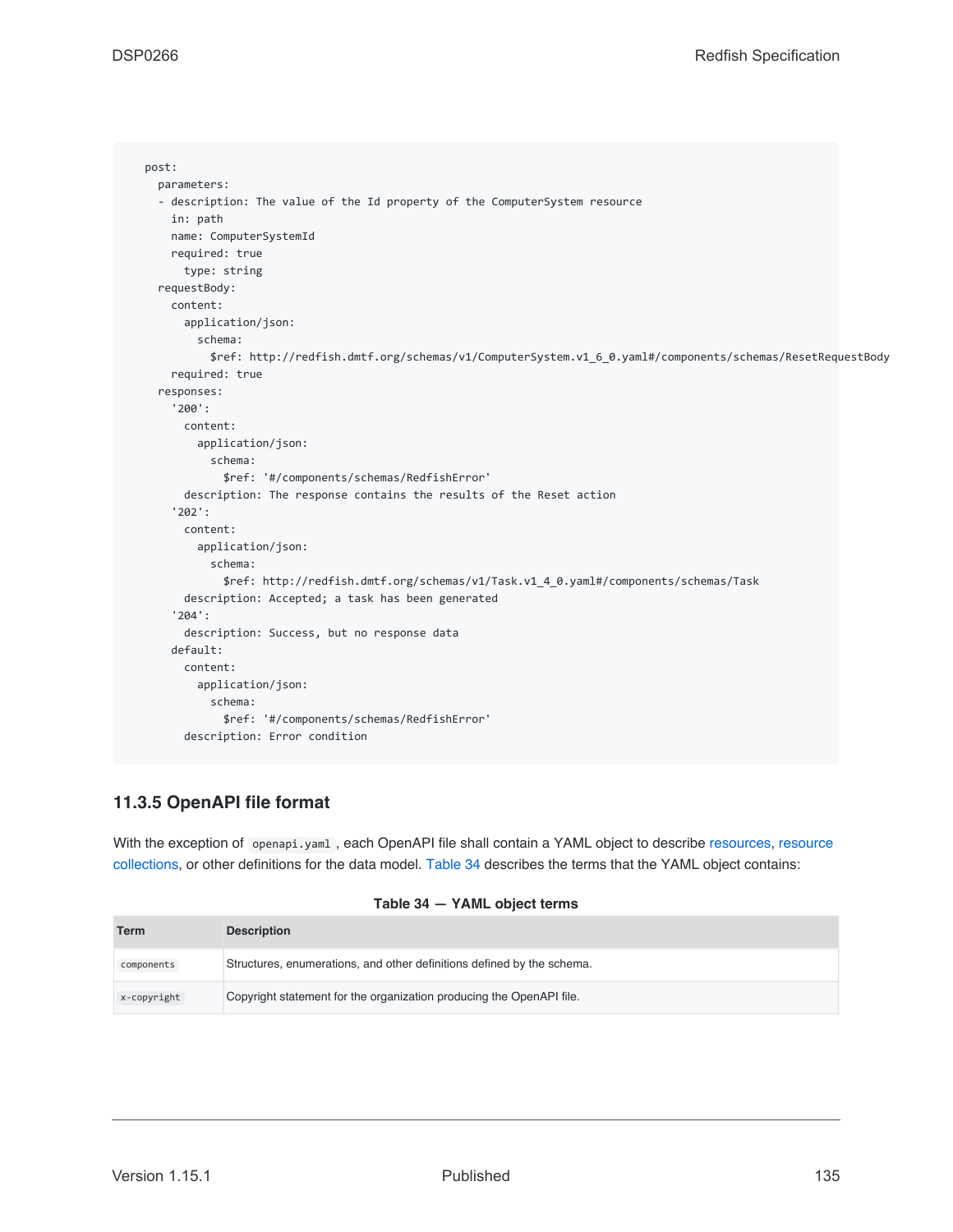| <b>Term</b> | <b>Description</b>                                                                                                                           |
|-------------|----------------------------------------------------------------------------------------------------------------------------------------------|
| title       | For a schema file that describes a resource or resource collection, the matching type identifier for the resource or<br>resource collection. |

## **11.3.6 OpenAPI components body**

This clause describes the types of definitions that can be found in the components term of a Redfish OpenAPI file.

#### **11.3.6.1 Resource definitions in OpenAPI**

To satisfy [versioning](#page-109-0) requirements, the OpenAPI representation of each [resource](#page-73-0) shall have one unversioned schema file and a set of versioned schema files.

The unversioned definition of a resource shall contain an anyof statement. This statement shall consist of an array of \$ref terms, which point to the following definitions:

- The OpenAPI definition for a [reference property](#page-78-0).
- The versioned definitions of the resource.

Example unversioned resource definition in OpenAPI:

ComputerSystem: anyOf:

- \$ref: http://redfish.dmtf.org/schemas/v1/odata.v4\_0\_3.yaml#/components/schemas/idRef
- \$ref: http://redfish.dmtf.org/schemas/v1/ComputerSystem.v1\_0\_0.yaml#/components/schemas/ComputerSystem
- \$ref: http://redfish.dmtf.org/schemas/v1/ComputerSystem.v1\_0\_1.yaml#/components/schemas/ComputerSystem
- \$ref: http://redfish.dmtf.org/schemas/v1/ComputerSystem.v1\_6\_0.yaml#/components/schemas/ComputerSystem
- description: The ComputerSystem schema represents a general purpose machine or system.
- x-longDescription: This resource shall be used to represent resources that represent a computing system.

The versioned definition of a resource shall contain the property definitions for the given version of the resource.

#### **11.3.6.2 Enumerations in OpenAPI**

[Table 35](#page-136-0) describes the terms in OpenAPI enumerations: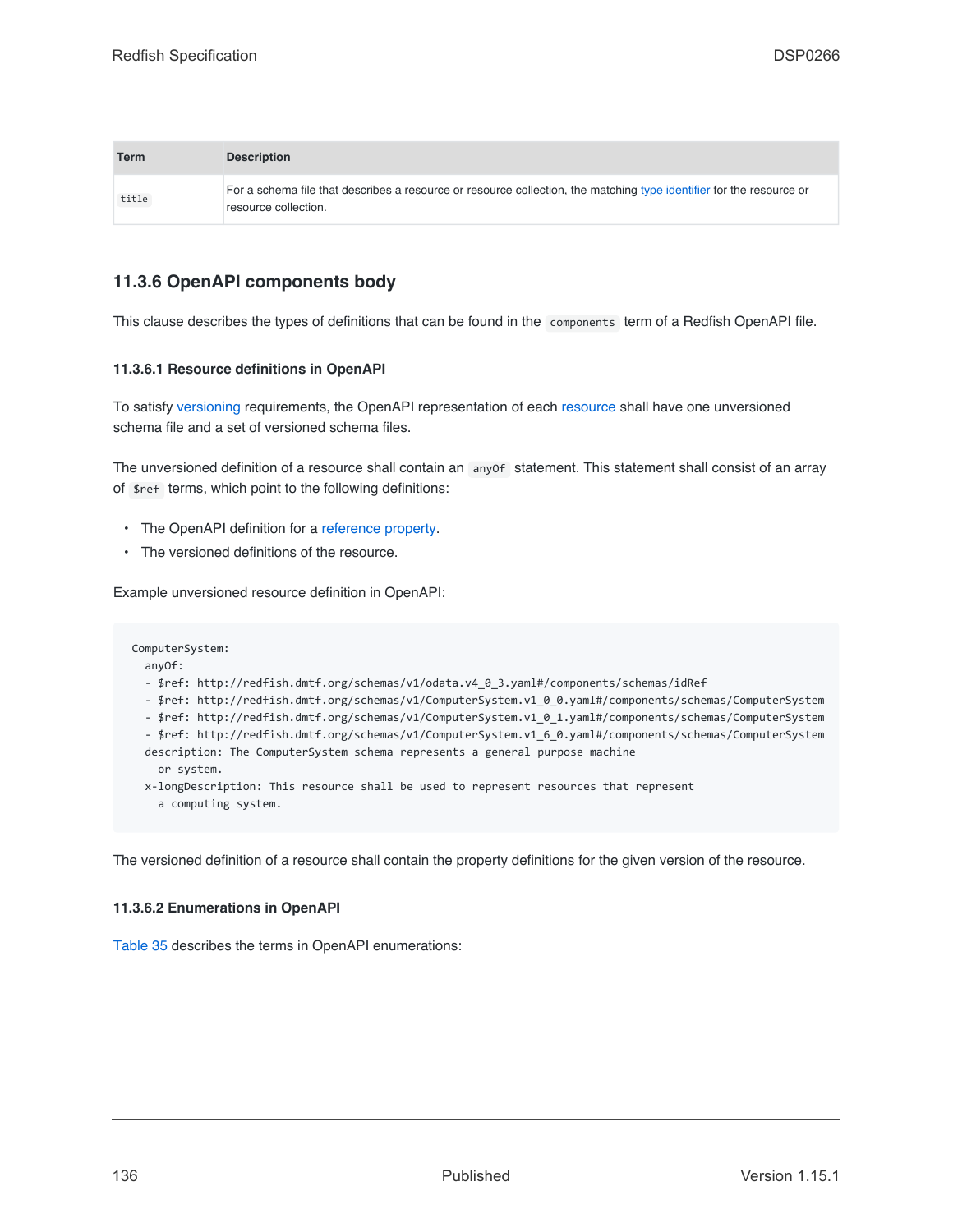#### **Table 35 — OpenAPI enumerations**

<span id="page-136-0"></span>

| <b>Term</b>             | <b>Description</b>                                                                                         |
|-------------------------|------------------------------------------------------------------------------------------------------------|
| enum                    | String array that contains the possible enumeration values.                                                |
| type                    | Because all enumerations in Redfish are strings, the type term always has the value string.                |
| x-enumDescriptions      | Object that contains the descriptions for each of the enumerations as name-value pairs.                    |
| x-enumLongDescriptions  | Object that contains the long descriptions for each enumeration as a name-value pair.                      |
| x-enumDeprecated        | Object that contains the deprecation quidance for each of the enumerations as name-value pairs.            |
| x-enumVersionDeprecated | Object that contains the deprecation version information for each of the enumerations as name-value pairs. |

Example enumeration definition in OpenAPI:

IndicatorLED: enum: - Lit - Blinking - 'Off' type: string x-enumDescriptions: Blinking: The Indicator LED is blinking. Lit: The Indicator LED is lit. 'Off': The Indicator LED is off. x-enumLongDescriptions: Blinking: This value shall represent the Indicator LED is in a blinking state where the LED is being turned on and off in repetition. Lit: This value shall represent the Indicator LED is in a solid on state. 'Off': This value shall represent the Indicator LED is in a solid off state.

#### **11.3.6.3 Actions in OpenAPI**

Versioned definitions of [resources](#page-73-0) shall contain a definition called Actions . This definition is a container with a set of terms that point to the different [actions](#page-53-0) supported by the resource. The names of standard actions shall be in the form:

#<ResourceType>.<ActionName>

Example Actions definition:

Actions: additionalProperties: false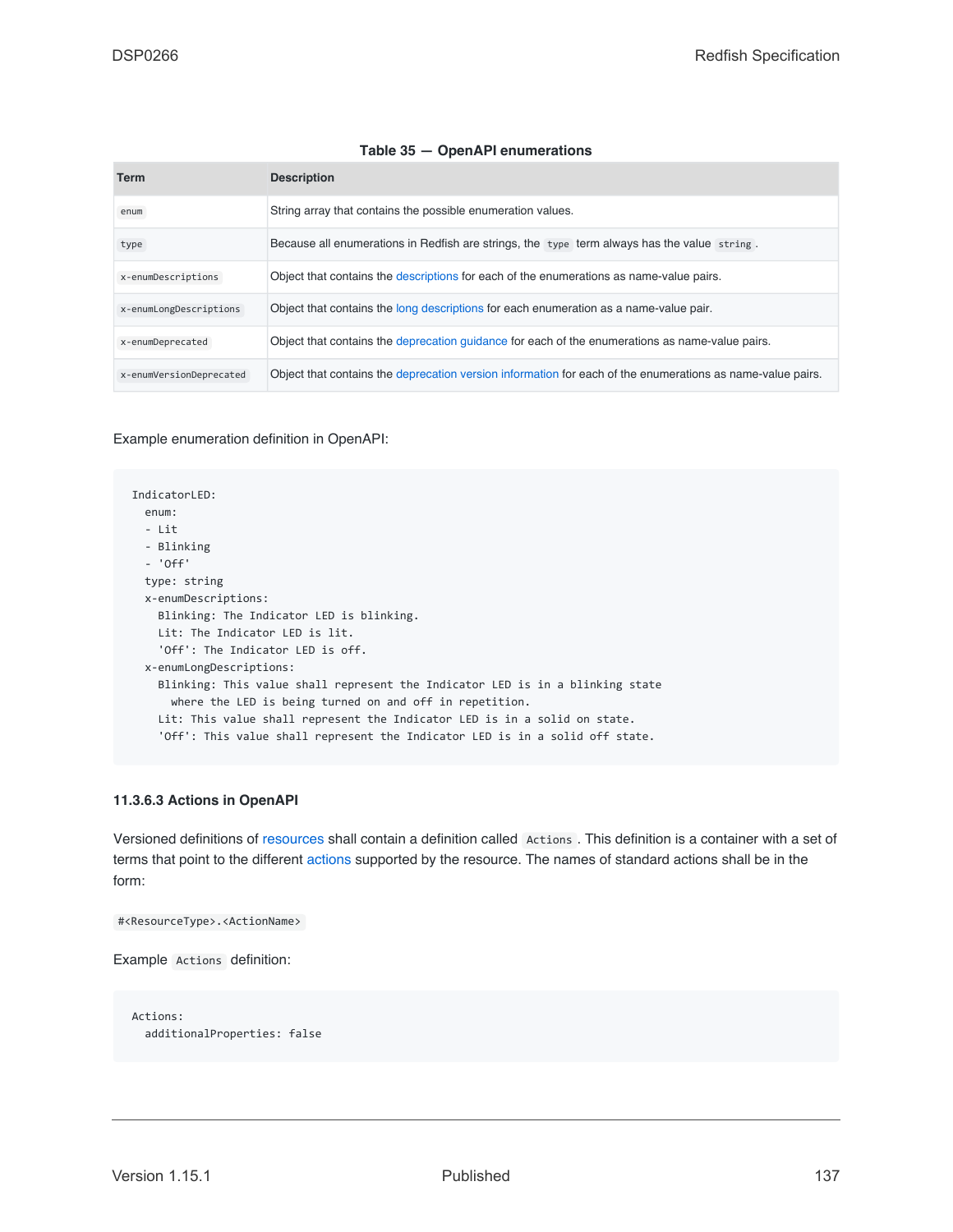```
description: The available actions for this resource.
properties:
  '#ComputerSystem.Reset':
   $ref: '#/components/schemas/Reset'
type: object
x-longDescription: This type shall contain the available actions for this resource.
```
Another definition within the same schema file shall describe the action itself. This definition shall contain property definitions for the target and title properties shown in response payloads for the resource.

The following example shows a definition of an action:

```
Reset:
 additionalProperties: false
 description: This action resets the system.
 properties:
   target:
     description: Link to invoke action
    format: uri
     type: string
   title:
     description: Friendly action name
     type: string
 type: object
 x-longDescription: This action shall reset the ComputerSystem.
```
The parameters for the action shall be defined in another definition with RequestBody appended to the name of the action. This gets mapped from the openapi.yaml file for expressing the POST method for the URI of the action.

The following example shows a definition of parameters of an action:

```
ResetRequestBody:
 additionalProperties: false
 description: This action resets the system.
 properties:
   ResetType:
     $ref: http://redfish.dmtf.org/schemas/v1/Resource.yaml#/components/schemas/ResetType
     description: The reset type.
      x-longDescription: This parameter shall define the type of reset to perform.
 type: object
 x-longDescription: This action shall reset the ComputerSystem.
```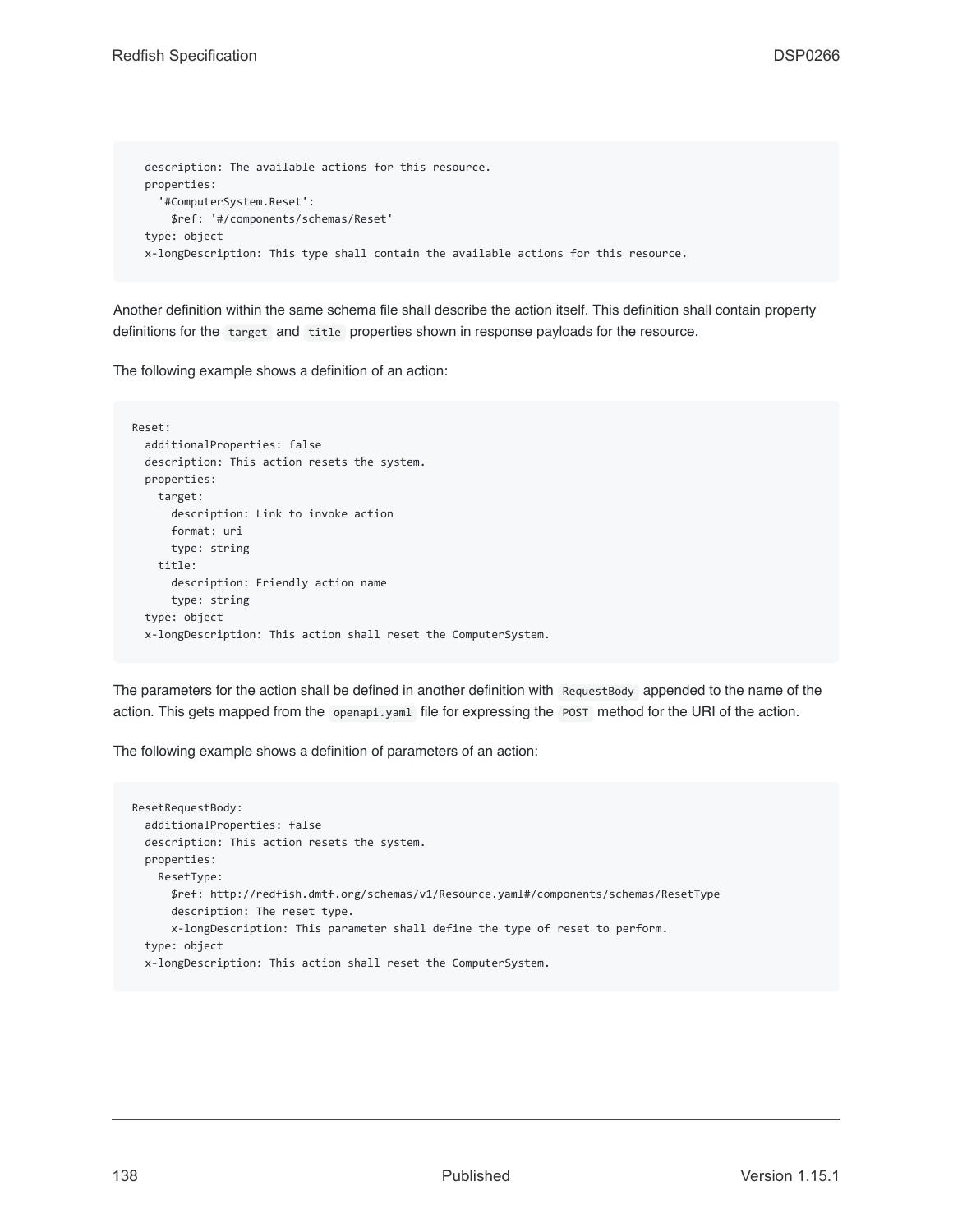#### **11.3.6.4 OEM actions in OpenAPI**

OEM-specific actions shall be defined by using an action definition in an appropriately named OpenAPI file. For example, the following definition defines the OEM #ContosoNetworkDevice.Ping action, assuming it's found in the versioned ContosoNetworkDevice OpenAPI file with a name, such as ContosoNetworkDevice.v1\_0\_0.yaml.

```
Ping:
 additionalProperties: false
  properties:
   target:
     description: Link to invoke action
     format: uri
     type: string
   title:
     description: Friendly action name
     type: string
  type: object
PingRequestBody:
  additionalProperties: false
  properties: {}
  type: object
```
## **11.3.7 OpenAPI terms used by Redfish**

[Table 36](#page-138-0) describes the OpenAPI terms that Redfish uses to provide [schema annotations](#page-105-0) for Redfish OpenAPI files:

<span id="page-138-0"></span>

| <b>OpenAPI</b> term                         | <b>Related Redfish schema annotation</b> |
|---------------------------------------------|------------------------------------------|
| description<br>x-enumDescriptions           | <b>Description</b>                       |
| x-longDescription<br>x-enumLongDescriptions | Long description                         |
| additionalProperties                        | <b>Additional properties</b>             |
| readOnly                                    | Permissions                              |
| required                                    | Required                                 |
| x-requiredOnCreate                          | Required on create                       |
| x-units                                     | Units of measure                         |
| x-autoExpand                                | <b>Expanded resource</b>                 |

| Table 36 - OpenAPI terms used by Redfish |  |  |
|------------------------------------------|--|--|
|------------------------------------------|--|--|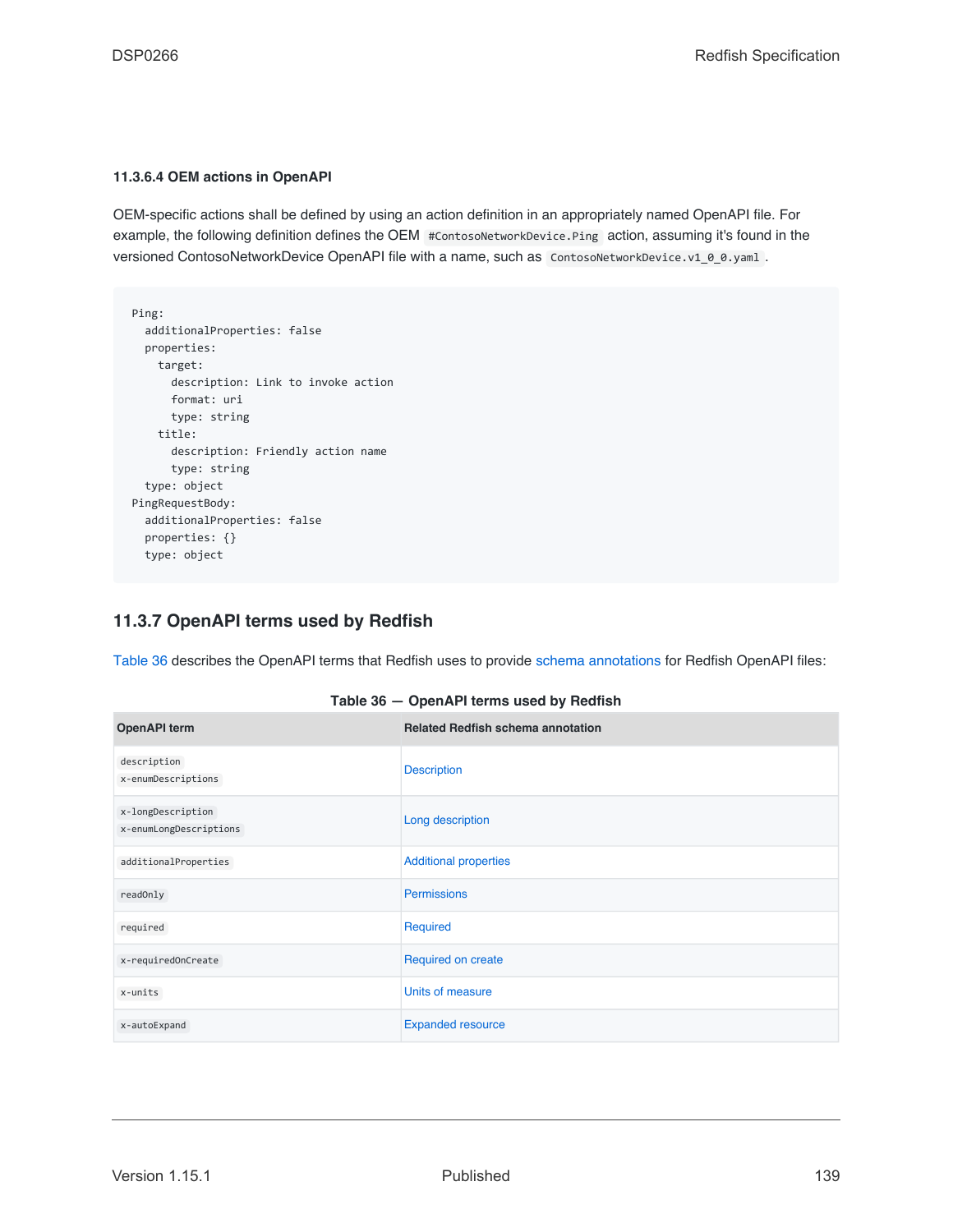| <b>OpenAPI term</b>                                     | <b>Related Redfish schema annotation</b> |
|---------------------------------------------------------|------------------------------------------|
| x-owningEntity                                          | Owning entity                            |
| deprecated<br>x-deprecatedReason<br>x-versionDeprecated | Deprecated                               |

## **11.4 Schema modification rules**

Schema referenced from the implementation may vary from the canonical definitions of those schema defined by the Redfish schema or other entities, provided they adhere to the following rules. Clients should take this into consideration when attempting operations on the resources defined by schema.

- Modified schema may constrain a [read/write property to be read only](#page-107-1).
- Modified schema may constrain a property by adding length annotations to properties that do not have those annotations.
- Modified schema may constrain a property by adding a pattern annotation to properties that do not have that annotation.
- Modified schema may constrain the [capabilities of a resource or resource collection](#page-106-1) to remove support for HTTP operations.
	- Modified schema may change the update capabilities to indicate a client can perform a PATCH or PUT request on the resource to support writable OEM properties.
- Modified schema may remove [properties](#page-81-0) that are not [required.](#page-108-1)
- Modified schema may remove [actions.](#page-85-0)
- Modified schema may remove action parameters that are not required.
- Modified schema may change [description annotations](#page-105-1).
- Modified schema may change any external references to point to Redfish schema that adheres to the modification rules.
- Modified schema may change the [owning entity annotation](#page-108-4) to specify who made the modifications.
- Modified schema may remove URIs from the [resource URI patterns annotation.](#page-106-2)
- Modified schema may add URIs to the [resource URI patterns annotation](#page-106-2) to define OEM URIs for standard resources and shall follow the OEM URI rules specified by the [OEM URIs](#page-91-1) clause.
- Other modifications to the schema shall not be allowed.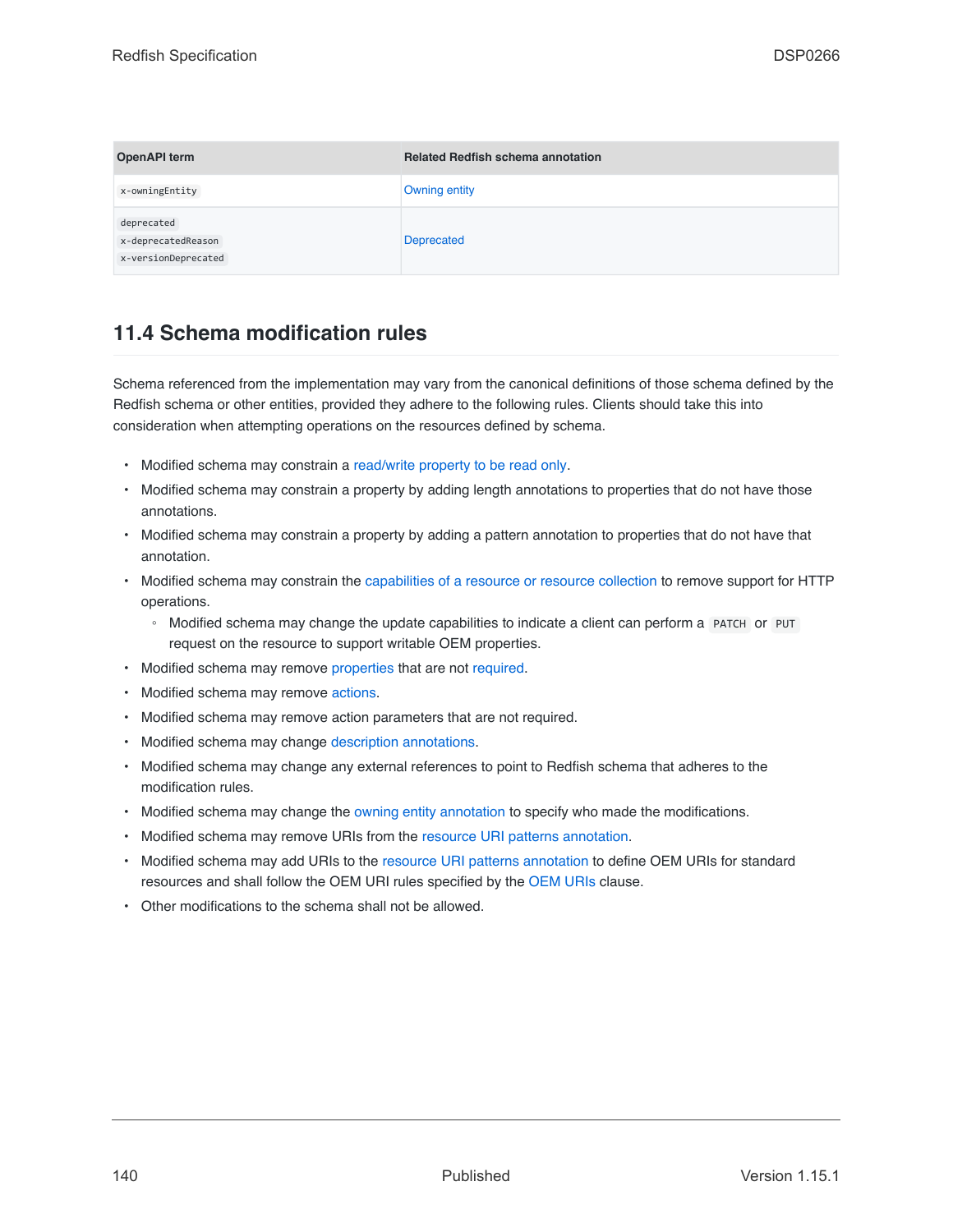# **12 Service details**

## **12.1 Eventing**

## **12.1.1 Eventing overview**

This clause describes how to use the REST-based mechanism to subscribe to and receive event messages.

**Note:** For security implications of eventing, see the [Security details](#page-157-0) clause.

The Redfish service requires a client or administrator to create *[subscriptions](#page-20-0)* to receive events.

To create a subscription, use one of these methods:

- Directly HTTP [POST](#page-140-0) [to the subscription collection.](#page-140-0)
- Indirectly [open a server-sent events \(SSE\) connection](#page-141-0) for the event service.

## <span id="page-140-0"></span>**12.1.2 POST to subscription collection**

To locate the event service, the client traverses the Redfish service interface. The event service is located in the service root, as described in the ServiceRoot schema.

After the client discovers the service, they perform an HTTP POST on the resource collection URI for Subscriptions in the event service to subscribe to events. For the *[subscription](#page-20-0)* body syntax, see the Redfish EventDestination schema. This request includes:

- The URI where an event-receiver client expects events to be sent. When an event is triggered within the Redfish service, the service sends an event to that URI.
- The type of events to send.

If the subscription request succeeds, the service shall return:

- An HTTP [201 Created](#page-66-0) status code.
- The [Location](#page-64-0) header that contains a URI of the newly created subscription resource.

If the subscription request succeeds, the service should return:

• A response body containing a representation of the subscription resource that conforms to the EventDestination schema.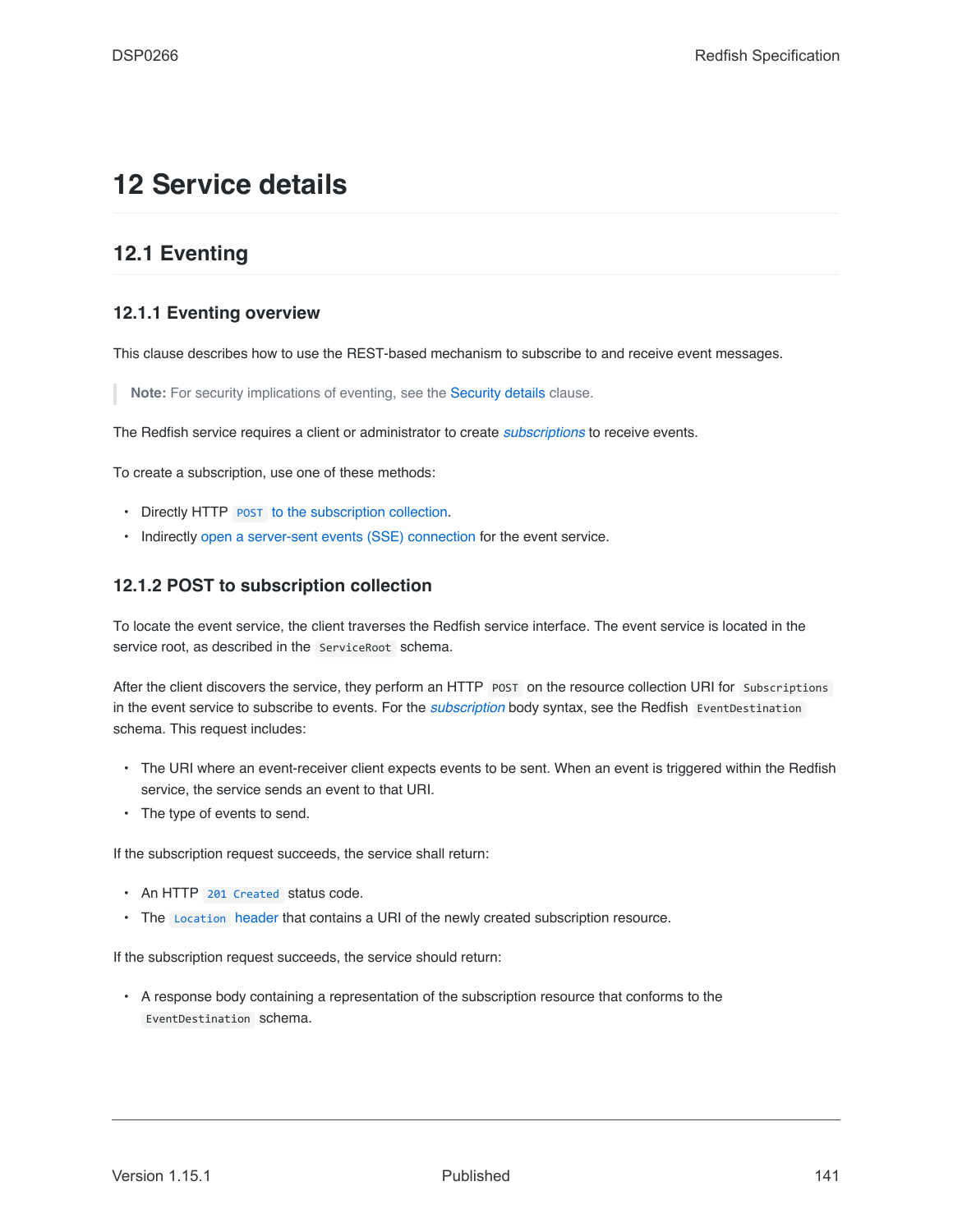After a subscription is registered with the service, clients begin receiving events. Clients do not receive events retroactively. The service does not retain historical events.

Services shall:

- Support *push* style eventing for all resources that can send events.
- Respond to a request to create a subscription with an error if the body of the request is conflicting. For instance, if parameters in the request are not supported, the service shall return the HTTP [400 Bad Request](#page-67-0) status code.
- Retain subscriptions as persistent across service restarts.

Services shall not:

- Push events by using HTTP POST unless an event subscription has been created. To terminate the event stream at any time, either the client or the service can delete the subscription.
- Send a *push* event payload larger than 1 Mebibyte (MiB). If more than 1 MiB of data is to be sent, the service shall divide the payload on the nearest Event entry such that the total payload transmitted to the client is less than 1 MiB. This restriction shall not apply to metric reports.

Services may:

- Terminate a subscription by sending a SubscriptionTerminated message from the Base Message Registry as the last event.
- Terminate a subscription if the number of delivery errors exceeds pre-configured thresholds.

To unsubscribe from the events associated with this subscription, the client or administrator shall perform an HTTP DELETE request to the subscription's resource URI.

Subsequent requests to subscription resources that have been terminated respond with the HTTP [404 Not Found](#page-67-1) status code.

Some configurable properties define the behavior for all event subscriptions. For details, see the Redfish EventService schema.

**DEPRECATED:** Previous versions of the specification required services to reject subscription requests if RegistryPrefixes and MessageIds were in the same request.

## <span id="page-141-0"></span>**12.1.3 Open an SSE connection**

A service may support the ServerSentEventUri property in the EventService resource. If a client performs a GET request on the URI that the ServerSentEventUri contains, an SSE connection opens for the client. For details about this method, see the server-sent events [Event service](#page-150-0) clause.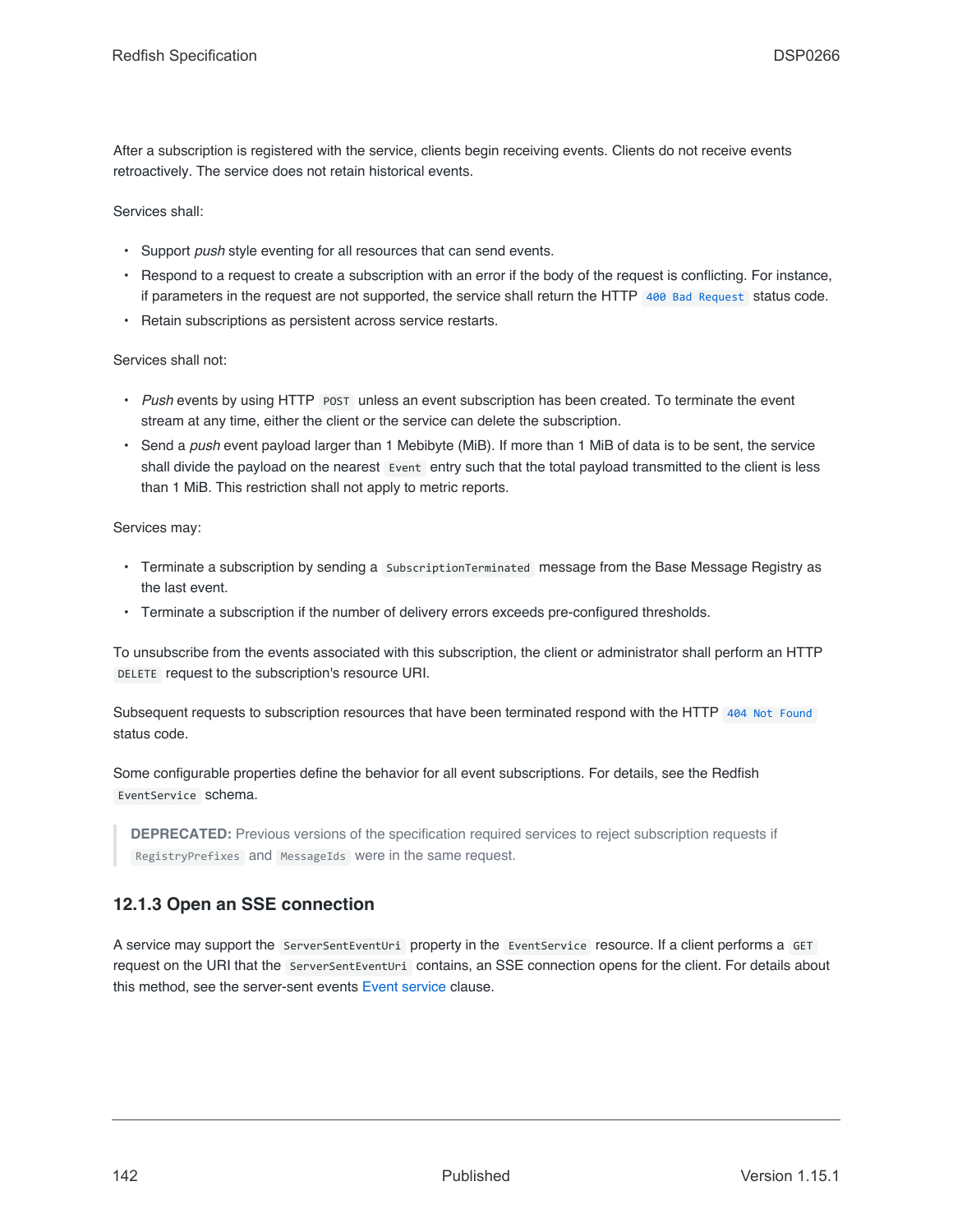## **12.1.4 EventType-based eventing**

**DEPRECATED:** EventType -based eventing is deprecated in the Redfish schema in favor of using RegistryPrefix and ResourceType .

#### **DEPRECATED**

[Table 37](#page-142-0) describes the types of events that Redfish generates:

<span id="page-142-0"></span>

| Event         | <b>Occurs when</b>                                                                                               | <b>Description</b>                                                                                                                                                                                                                                                                                                                                                       |
|---------------|------------------------------------------------------------------------------------------------------------------|--------------------------------------------------------------------------------------------------------------------------------------------------------------------------------------------------------------------------------------------------------------------------------------------------------------------------------------------------------------------------|
| Life cycle    | Resources are created, modified, or<br>destroyed.                                                                | Not every modification of a resource results in an event. This behavior is<br>similar to when ETags are changed and implementations might not send<br>an event for every resource change.                                                                                                                                                                                |
|               | Usually indicates that the resource and,<br>optionally, its properties have changed.                             | For example, if an event is sent for every Ethernet packet that is received<br>or each time that a sensor changes one degree, more events than fit in a<br>scalable interface are generated.                                                                                                                                                                             |
| Alert         | An event of some significance happens.<br>Depending on the resource, may be<br>generated directly or indirectly. | Usually adopts a message registry approach similar to extended error<br>handling in that a MessageId is included.<br>An example of an alert event is, a chassis is opened, a button is pushed, a<br>cable is unplugged, or a threshold exceeded.<br>These events usually do not correspond well to life cycle-type events.<br>Therefore, alerts have their own category. |
| Metric report | The telemetry service generates or<br>updates a metric report.                                                   | Generated as specified by the MetricReportDefinition resources found<br>subordinate to the telemetry service. Can occur periodically, on demand, or<br>when changes are detected in the metric properties.<br>For details, see the Redfish MetricReportDefinition schema.                                                                                                |

#### **END DEPRECATED**

## **12.1.5 Subscribing to events**

[Table 38](#page-143-0) describes the properties that a subscriber provides to subscribe to events and filter received messages: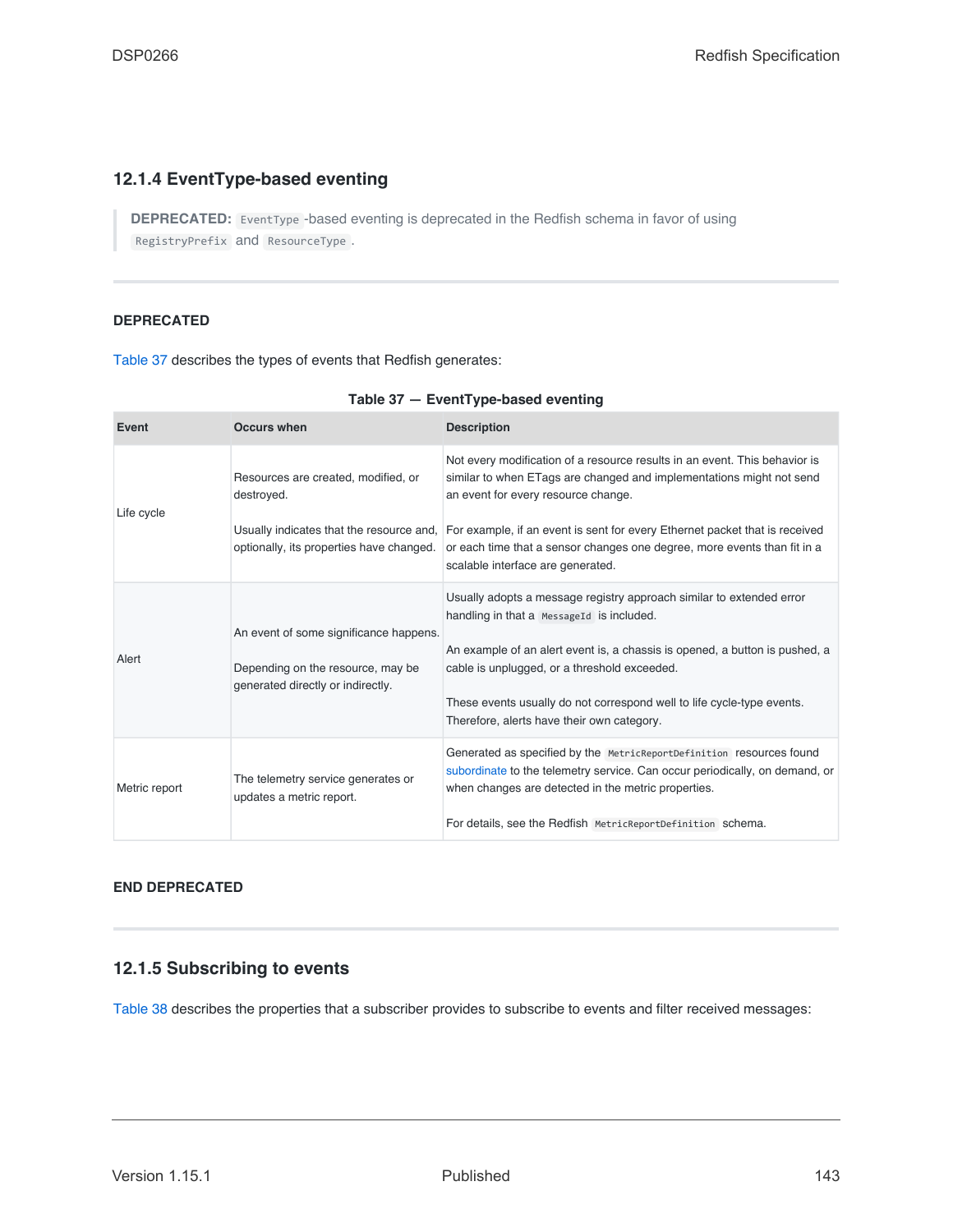<span id="page-143-0"></span>

| <b>Property</b>   | <b>Description</b>                                                                                                                                                                                                                 |  |
|-------------------|------------------------------------------------------------------------------------------------------------------------------------------------------------------------------------------------------------------------------------|--|
|                   | An array of allowable values for Messageld in an event.                                                                                                                                                                            |  |
| MessageIds        | An event is sent to the subscriber if the MessageId of the event is contained in this array or is found in a<br>message registry referenced by RegistryPrefixes.                                                                   |  |
|                   | To not perform inclusive filtering based upon MessageId, provide an empty array.                                                                                                                                                   |  |
|                   | The contents of the array should not include the major or minor version of the message registry. For<br>example, instead of Resource.1.2.ResourceCreated, USe Resource.ResourceCreated.                                            |  |
|                   | An array of standard or OEM message registries containing the allowable values for MessageId in an<br>event.                                                                                                                       |  |
|                   | An event is sent to the subscriber if the Message Id is found in a message registry in this array or is<br>contained in MessageIds.                                                                                                |  |
| RegistryPrefixes  | To not perform inclusive filtering based upon the message registry of the MessageId, provide an empty<br>array.                                                                                                                    |  |
|                   | The contents of the array does not include the registry version. For example, instead of Base.1.5.0, use<br>Base.                                                                                                                  |  |
|                   | An array of standard or OEM resource types.                                                                                                                                                                                        |  |
|                   | An event is sent to the subscriber if the originof Condition resource type matches one of the<br>ResourceTypes Values.                                                                                                             |  |
| ResourceTypes     | To not perform filtering based upon the resource type of the originof Condition, provide an empty array.                                                                                                                           |  |
|                   | The contents of the array does not include the schema version. For example, instead of<br>Task.v1_2_0.Task, USe Task.                                                                                                              |  |
|                   | An array of URIs to resources.                                                                                                                                                                                                     |  |
| OriginResources   | An event is sent to the subscriber if the OriginOfCondition property matches one of the URIs listed in<br>OriginResources. To include subordinate resources regardless of depth, set the SubordinateResources<br>property to true. |  |
|                   | To not perform filtering based upon the URI of the originofCondition, provide an empty array.                                                                                                                                      |  |
|                   | An array of disallowed values for Messageld in an event.                                                                                                                                                                           |  |
|                   | An event is not sent to the subscriber if the Message Id of the event is contained in this array.                                                                                                                                  |  |
| ExcludeMessageIds | To not perform exclusive filtering based upon MessageId, provide an empty array.                                                                                                                                                   |  |
|                   | The contents of the array should not include the major or minor version of the message registry. For<br>example, instead of Resource.1.2.ResourceCreated, USe Resource.ResourceCreated.                                            |  |

#### **Table 38 — Subscription properties**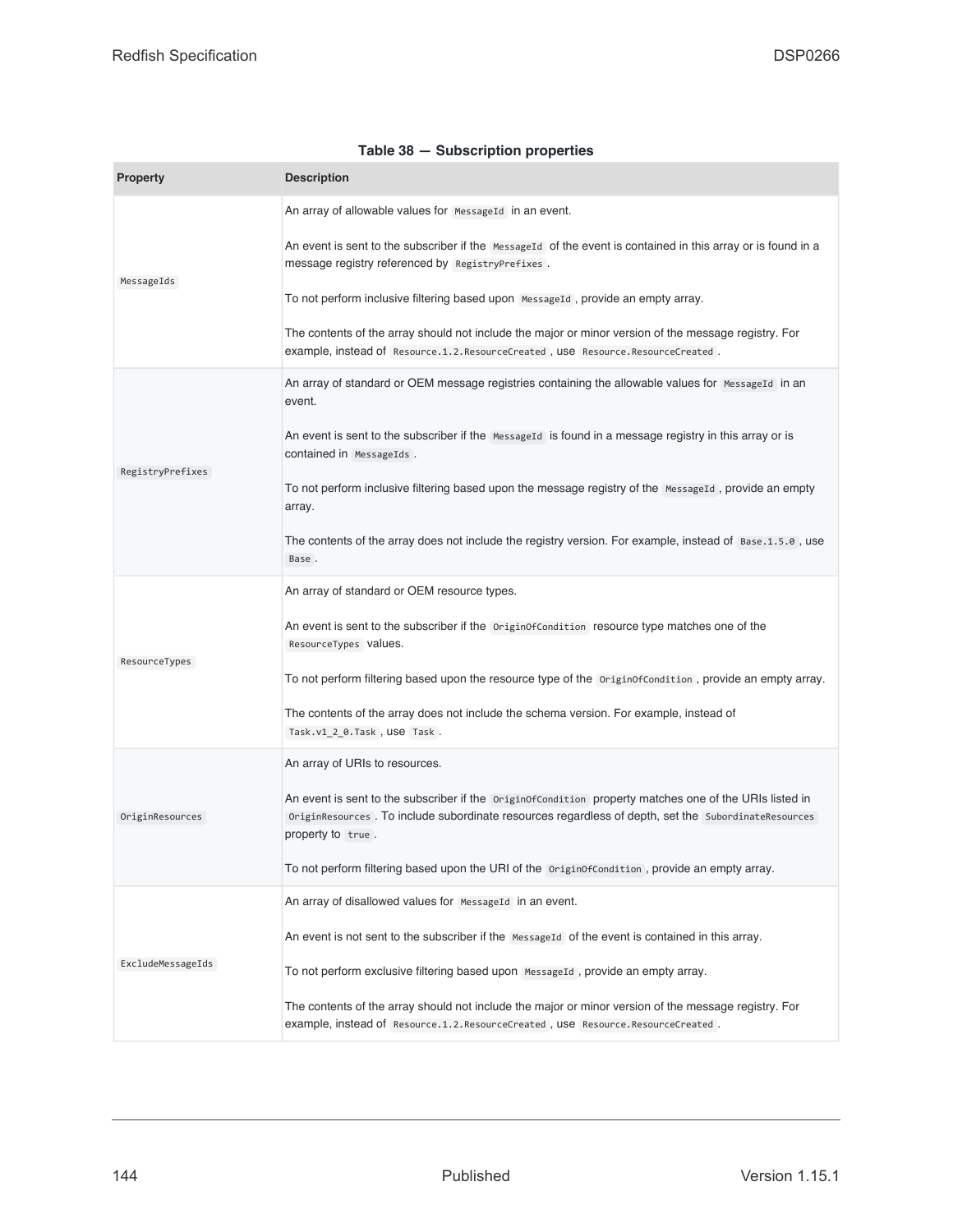| <b>Property</b>         | <b>Description</b>                                                                                                |
|-------------------------|-------------------------------------------------------------------------------------------------------------------|
|                         | An array of standard or OEM message registries containing the disallowed values for MessageId in an<br>event.     |
|                         | An event is not sent to the subscriber if the Message Id is found in a message registry in this array.            |
| ExcludeRegistryPrefixes | To not perform exclusive filtering based upon the message registry of the MessageId, provide an empty<br>array.   |
|                         | The contents of the array does not include the registry version. For example, instead of Base.1.5.0, use<br>Base. |
|                         | The format that can be sent by using the EventFormatTypes property in the event service.                          |
| EventFormatType         | Represents the format of the payload sent to the event destination.                                               |
|                         | If the subscriber omits this value, the payload corresponds to the Event schema.                                  |

Clients can read the EventService resource of a service in order to determine what control properties in the previous table are supported.

# **12.1.6 Event formats**

[Table 39](#page-144-0) describes the event formats:

### **Table 39 — Event formats**

<span id="page-144-1"></span><span id="page-144-0"></span>

| <b>Event format</b>           | <b>Description</b>                                                                                                                                                                                                                             |
|-------------------------------|------------------------------------------------------------------------------------------------------------------------------------------------------------------------------------------------------------------------------------------------|
| Metric report message objects | Used when the telemetry service generates a new or updates an existing metric report. Metric<br>report message objects sent to the specified client endpoint shall contain the properties, as<br>described in the Redfish MetricReport schema. |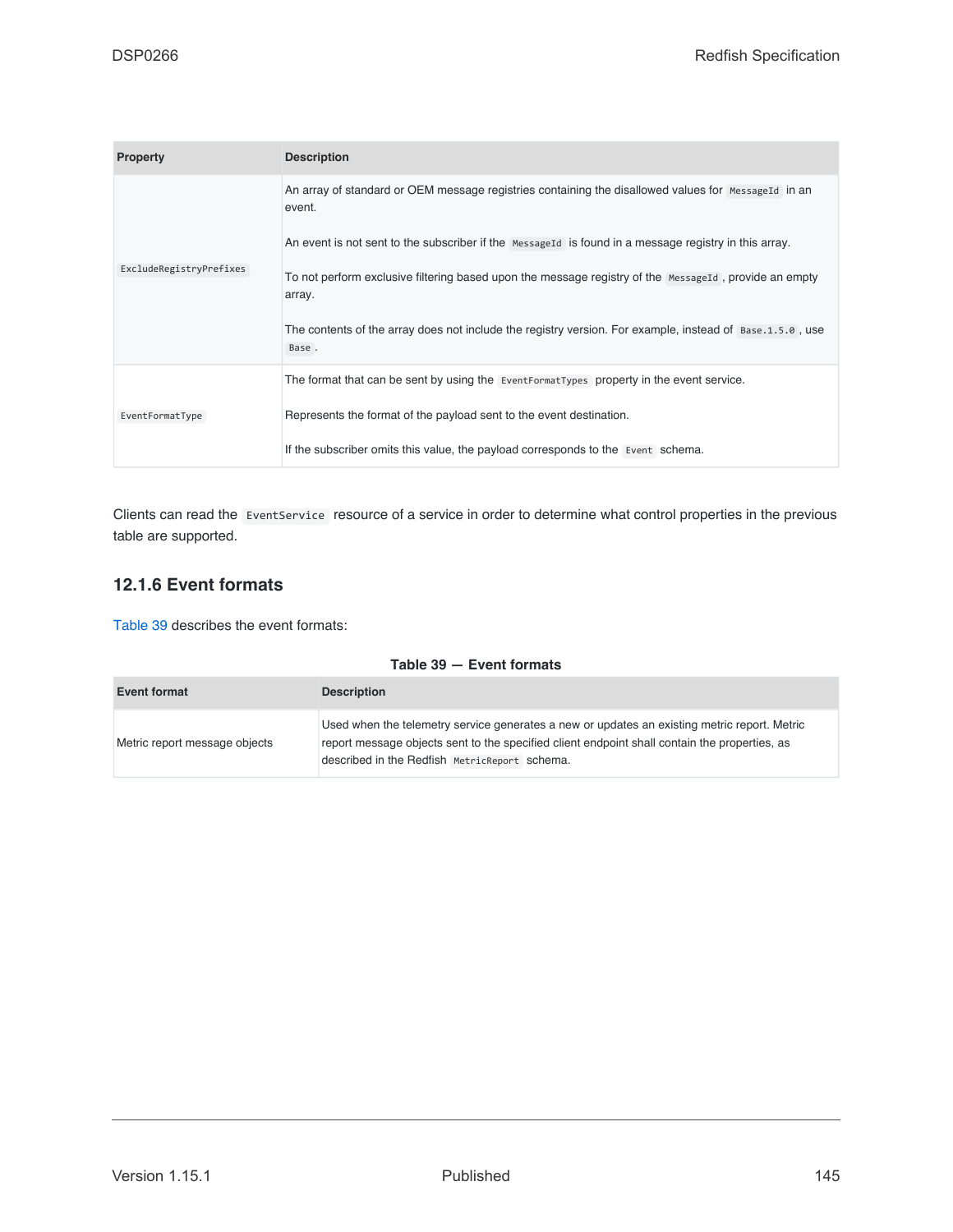<span id="page-145-0"></span>

| <b>Event format</b>   | <b>Description</b>                                                                                                                                                                                                                                                                                                                                                                                                                                                                                                                                                                                                                                                                                                                                                                                                                                                                                                                                                                                                                                                                                |
|-----------------------|---------------------------------------------------------------------------------------------------------------------------------------------------------------------------------------------------------------------------------------------------------------------------------------------------------------------------------------------------------------------------------------------------------------------------------------------------------------------------------------------------------------------------------------------------------------------------------------------------------------------------------------------------------------------------------------------------------------------------------------------------------------------------------------------------------------------------------------------------------------------------------------------------------------------------------------------------------------------------------------------------------------------------------------------------------------------------------------------------|
| Event message objects | Used for all other types of events. Event message objects post ed to the specified client endpoint<br>shall contain the properties as described in the Redfish Event schema. Supports a message<br>registry. In a message registry approach, a message registry lists the Message Ids in a well-known<br>format. These Message Ids are terse in nature and thus they are much smaller than actual<br>messages, making them suitable for embedded environments.<br>The registry also contains a message. The message itself can have arguments and default values<br>for severity and recommended actions. The Message Id property follows the format defined in the<br>MessageId format clause<br>Event messages may also have an EventGroupId property, which lets clients know that different<br>messages may be from the same event. For instance, if a LAN cable is disconnected, they may get<br>a specific message from one registry about the LAN cable being disconnected, another message<br>from a general registry about the resource changing, perhaps a message about resource state |
|                       | change, and maybe more. For the client to determine whether these have the same root cause,<br>these messages have the same value for the Event Group Id property.                                                                                                                                                                                                                                                                                                                                                                                                                                                                                                                                                                                                                                                                                                                                                                                                                                                                                                                                |

# **12.1.7 OEM extensions**

OEMs can extend both messages and message registries. Any individual message, per the MessageRegistry schema definition, define OEM sections. Thus, if OEMs wish to provide additional information or properties, use the OEM section.

OEMs shall not supply additional message arguments beyond those in a standard message registry. OEMs may substitute their own message registry for the standard registry to provide the OEM section within the registry but shall not change the standard values, such as messages, in such registries.

# <span id="page-145-1"></span>**12.2 Asynchronous operations**

Services that support asynchronous operations implement the TaskService and Task resources.

The task service describes the service that handles *[task](#page-20-0)*. It contains a resource collection of zero or more Task resources. The Task resource describes a long-running operation that is spawned when a request takes longer than a few seconds, such as when a service is instantiated.

The Task schema defines task structure, including the start time, end time, task state, task status, and zero or more task-associated messages.

Each task has a number of possible states. The Task schema defines the exact states and their semantics.

When a client issues a request for a long-running operation, the service returns the HTTP [202 Accepted](#page-66-0) status code and a [Location](#page-64-0) header that contains the URI of the *[task monitor](#page-20-1)* and, optionally, the Retry-After header that defines the amount of time that the client should wait before querying the status of the operation.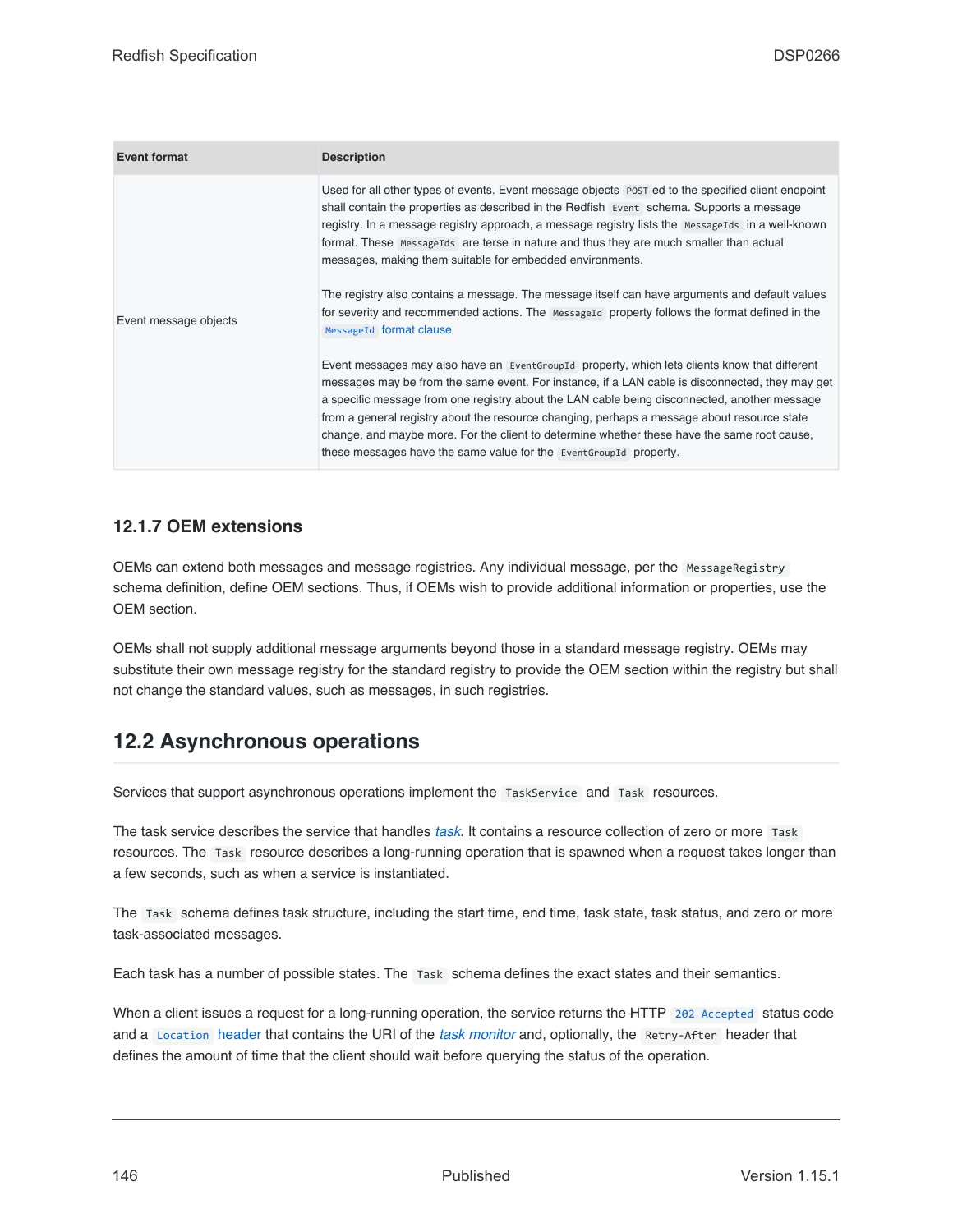The task monitor is an opaque service-generated URI that the client who initiates the request can use. To query the status of an operation and determine when the operation has been completed and whether it succeeded, the client performs a GET request on the task monitor. The client should not include the application/http MIME type in the Accept header.

The [202 Accepted](#page-66-0) response body should contain an instance of the Task resource that describes the state of the task.

As long as the operation is in process, the service shall continue to return the HTTP [202 Accepted](#page-66-0) status code when the client queries the task monitor URI.

If a service supports cancellation of a task, the Allow header shall contain DELETE for the task monitor. To cancel the operation, the client may perform a DELETE request on the task monitor URI. The service determines when to delete the associated Task resource.

To cancel the operation, the client may also perform a DELETE request to the Task resource. Deleting the Task resource may invalidate the associated task monitor. A subsequent GET request on the task monitor URI returns either the HTTP [410 Gone](#page-67-0) or [404 Not Found](#page-67-1) status code.

In the unlikely event that a DELETE of the task monitor or Task resource returns the HTTP [202 Accepted](#page-66-0) status code, an additional task shall not be started and instead the client may monitor the existing Task resource for the status of the cancellation request. When the task finally completes cancellation, operations to the task monitor and Task resources shall return the HTTP [404 Not Found](#page-67-1) status code.

After the operation has been completed, the service shall update the TaskState with the appropriate value. The Task schema defines the task completed values.

After the operation has been completed, the task monitor shall return:

- The appropriate HTTP status code, such as but not limited to 200 ok for most operations or [201 Created](#page-66-2) for POST to create a resource.
- The headers and response body of the initial operation, as if it had completed synchronously.

If the initial operation fails, the response body shall contain an [error response](#page-71-0).

If the operation has been completed and the service has already deleted the task, the service may return the HTTP [410 Gone](#page-67-0) or [404 Not Found](#page-67-1) status code. This situation can occur if the client waits too long to read the task monitor.

To continue to get status information, the client can use the [resource identifier](#page-82-0) from the [202 Accepted](#page-66-0) response to directly query the Task resource.

- Services that support asynchronous operations shall implement the Task resource.
- The response to an asynchronous operation shall return the HTTP [202 Accepted](#page-66-0) status code and set the [Location](#page-64-0) response header to the URI of a task monitor associated with the task. The response may also include the Retry-After header that defines the amount of time that the client should wait before polling for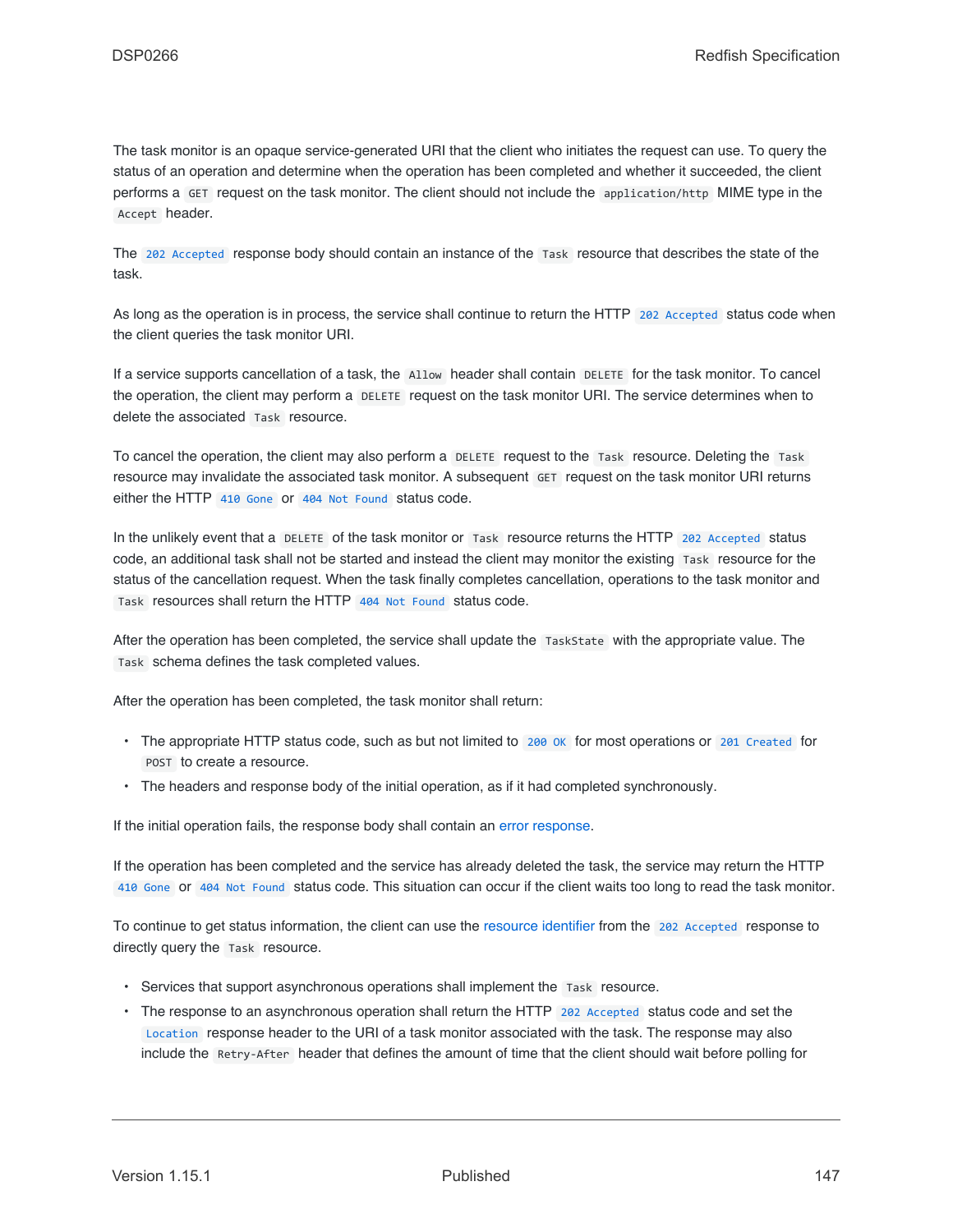status. The response body should contain a representation of the Task resource.

- GET requests to either the task monitor or Task resource shall return the current status of the operation without blocking.
- HTTP GET , PUT , and PATCH operations should always be synchronous.
- Clients shall be prepared to handle both synchronous and asynchronous responses for HTTP GET , PUT , PATCH , POST , and DELETE requests.
- Services shall persist pending tasks produced by client requests containing [@Redfish.OperationApplyTime](#page-55-0) across service restarts, until the task begins execution.
- Tasks that are pending execution should include the [@Redfish.OperationApplyTime](#page-55-0) property to indicate when the task will start. If the @Redfish.OperationApplyTime value is AtMaintenanceWindowStart or InMaintenanceWindowOnReset , the task should also include the @Redfish.MaintenanceWindow property.
	- Services shall reject modification requests to the @Redfish.MaintenanceWindow property in the Task resource.
	- Changing the maintenance window for a resource may not affect existing tasks.

# **12.3 Resource tree stability**

The *[resource tree](#page-22-0)*, which is defined as the set of URIs and array elements within the implementation, should be consistent on a single service across device resets or power cycles, and should withstand a reasonable amount of configuration change, such as adding an adapter to a server.

The resource tree on one service might not be consistent across instances of devices. The client should traverse the data model and discover resources to interact with them.

Some resources might remain very stable from system to system, such as manager network settings. However, the architecture does not guarantee this stability.

- A resource tree should remain stable across service restarts and minor device configuration changes. Thus, the set of URIs and array element indexes should remain constant.
- A client shall not expect the resource tree to be consistent between instances of services.

# **12.4 Discovery**

### **12.4.1 Discovery overview**

Automatic discovery of managed devices supporting Redfish may be accomplished by using the Simple Service Discovery Protocol (SSDP). This protocol enables network-efficient discovery without resorting to ping-sweeps, router table searches, or restrictive DNS naming schemes. Use of SSDP is optional, and if implemented, shall enable the user to disable the protocol through the ManagerNetworkProtocol resource.

The objective of discovery is for client software to locate managed devices that conform to the *Redfish Specification*.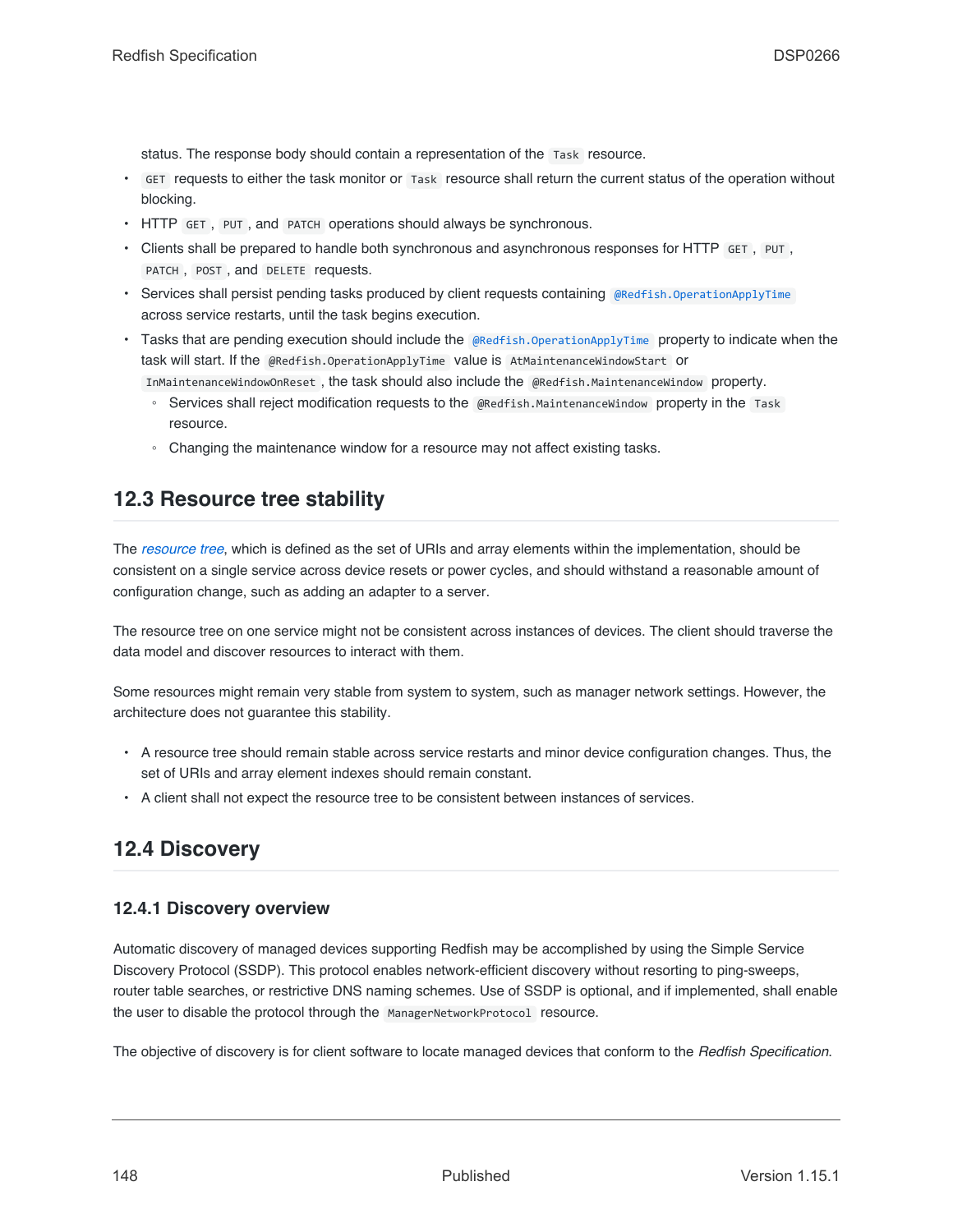Therefore, the primary SSDP functionality is incorporated in the M-SEARCH query. Redfish also follows the SSDP extensions and naming that UPnP uses, where applicable, so that systems that conform to the *Redfish Specification* can also implement UPnP without conflict.

## **12.4.2 UPnP compatibility**

For compatibility with general-purpose SSDP client software, primarily UPnP, the service should use UDP port 1900 for all SSDP traffic. In addition, the Time-to-Live (TTL) hop count setting for SSDP multicast messages should default  $\frac{1}{2}$ 

# **12.4.3 USN format**

The UUID in the USN field of the service shall equal the UUID property in the service root. If multiple or redundant managers exist, the UUID of the service shall remain static regardless of redundancy failover. The unique ID shall be in the canonical UUID format, followed by ::dmtf-org.

# **12.4.4 M-SEARCH response**

The Redfish service Search Target (ST) is defined as:

urn:dmtf-org:service:redfish-rest:1

The managed device shall respond to M-SEARCH queries for Search Target (ST) of the Redfish service, as well as ssdp:all . For UPnP compatibility, the managed device should respond to M-SEARCH queries for Search Target (ST) of upnp:rootdevice .

The URN provided in the ST header in the reply shall use the redfish-rest: service name followed by the major version of the *Redfish Specification*. If the minor version of the *Redfish Specification* to which the service conforms is a non-zero value, that minor version shall be appended with and preceded by a colon ( : ).

For example, a service that conforms to a *Redfish Specification v1.4* would reply with a redfish-rest:1:4 service.

The managed device shall provide clients with the AL header that points to the Redfish service root URL.

For UPnP compatibility, the managed device should provide clients with the [Location](#page-64-0) header that points to the UPnP XML descriptor.

The response to an M-SEARCH multicast or unicast query shall use the following format:

```
HTTP/1.1 200 OK
CACHE-CONTROL:max-age=<seconds, at least 1800>
```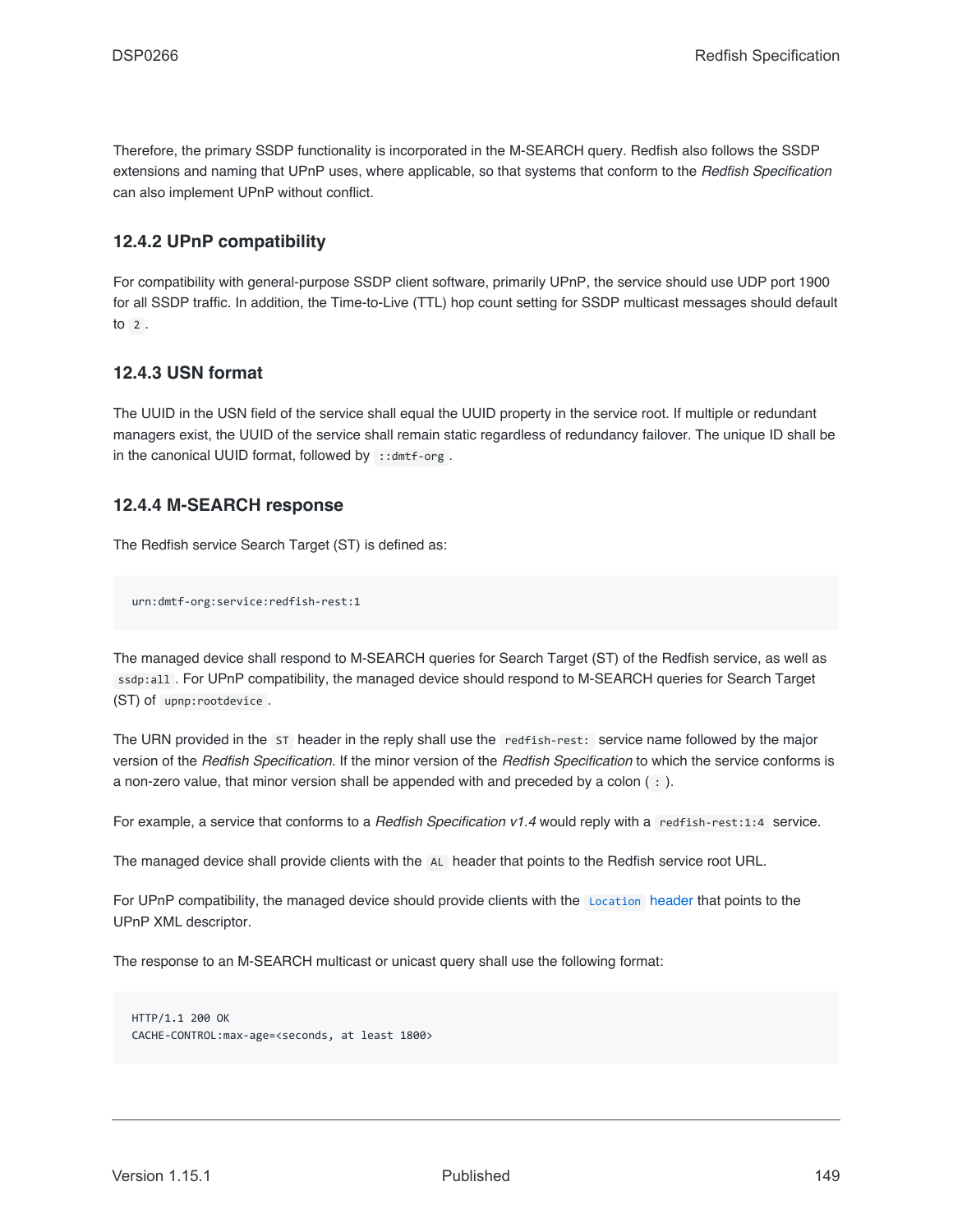```
ST:urn:dmtf-org:service:redfish-rest:1
USN:uuid:<UUID of the service>::urn:dmtf-org:service:redfish-rest:1
AL:<URL of Redfish service root>
EXT:
```
A service may provide additional headers for UPnP compatibility. Fields in brackets are placeholders for devicespecific values.

# **12.4.5 Notify, alive, and shutdown messages**

Redfish devices may implement the additional UPnP-defined SSDP messages to announce their availability to software. If implemented, services shall allow the end user to disable the traffic separately from the M-SEARCH response functionality. This capability enables users to use the discovery functionality with minimal amounts of generated network traffic.

# <span id="page-149-0"></span>**12.5 Server-sent events**

# **12.5.1 General**

Server-sent events (SSE), defined by the Web Hypertext Application Technology Working Group (WHATWG), enables a client to open a connection with a web service. The web service can continuously push data to the client, as needed.

Successful resource responses for SSE shall:

- Return the HTTP [200 OK](#page-66-1) status code.
- Have a Content-Type header set as text/event-stream or text/event-stream;charset=utf-8 .

Unsuccessful resource responses for SSE shall:

- Return an HTTP 400 or greater status code.
- Have a Content-Type header set as application/json or application/json;charset=utf-8 .
- Contain a JSON object in the response body, as described in [Error responses](#page-71-0), which details the error or errors.

A service may occasionally send a comment within a stream to keep the connection alive. Services shall separate events with blank lines. Blank lines should be sent as part of the end of an event, otherwise dispatch may be delayed in conforming consumers.

The following clauses describe how Redfish uses SSE in different Redfish data model contexts. For details about SSE, see the *[HTML5 Specification](#page-16-0)*.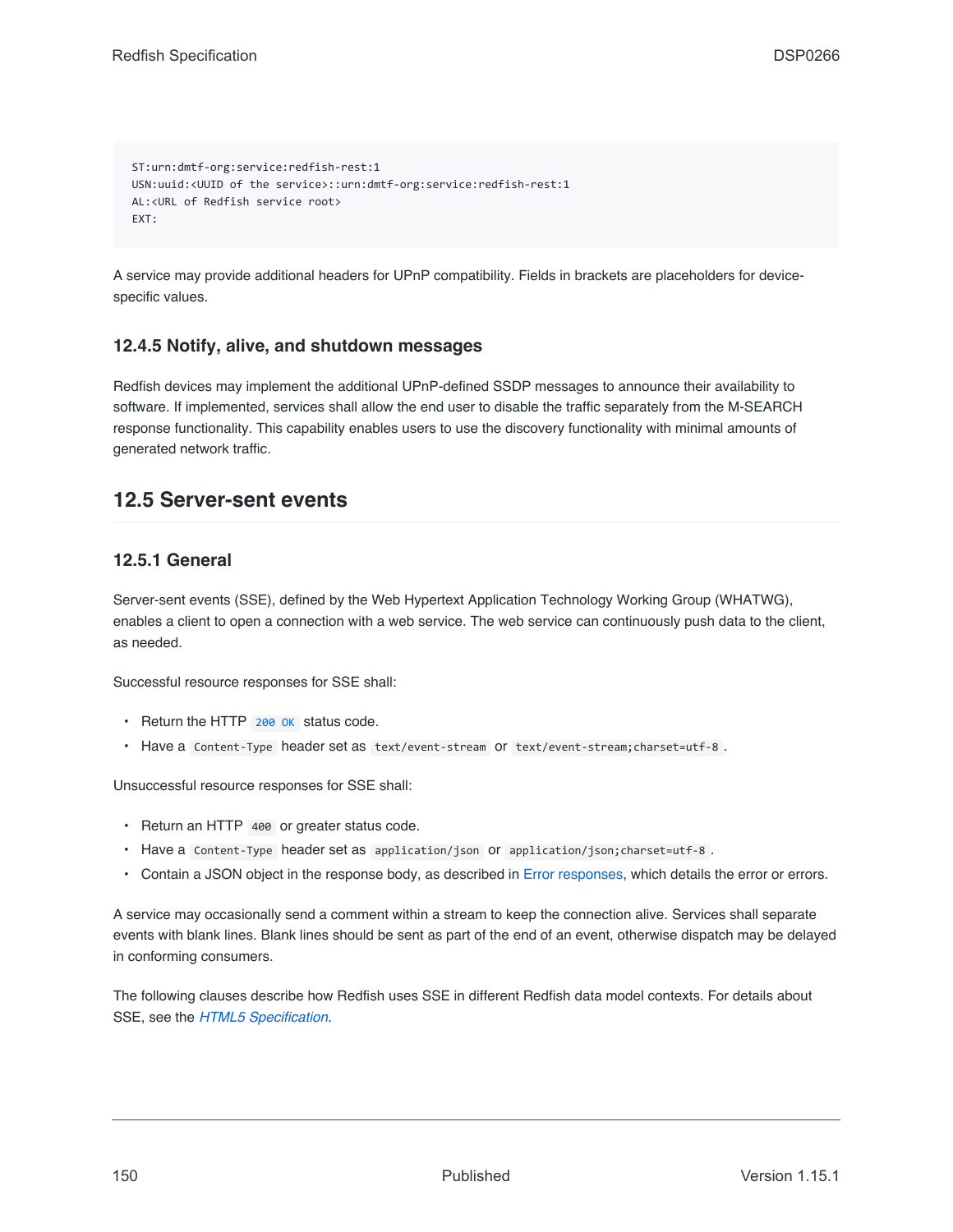## **12.5.2 Event service**

A service's implementation of the EventService resource may contain the ServerSentEventUri property. If a client performs a GET request on the URI specified by the ServerSentEventUri property, the service shall keep the connection open and conform to the [HTML5 Specification](#page-16-0) until the client closes the socket. Service-generated events shall be sent to the client by using the open connection.

When a client opens an SSE stream for the event service, the service shall create an EventDestination resource in the Subscriptions collection for the event service to represent the connection. The Context property in the EventDestination resource shall be a service-generated opaque string.

The service shall delete the corresponding EventDestination resource when the connection is closed. The service shall close the connection if the corresponding EventDestination resource is deleted.

The service shall use the id field in the SSE stream to uniquely identify a payload in the SSE stream. The value of the id field is determined by the service. A service should accept the Last-Event-ID header from the client to allow a client to restart the event stream in case the connection is interrupted.

The service shall use the data field in the SSE stream based on the payload format. The SSE streams have these formats:

- [Metric report SSE stream.](#page-153-0) Services shall use this format when the telemetry service generates or updates a metric report.
- [Event message SSE stream](#page-152-0). Services shall use this format for all other types of events.

To reduce the amount of data returned to the client, the service should support the \$filter query parameter in the URI for the SSE stream.

**Note:** The \$filter syntax shall follow the format in the [\\$filter query parameter](#page-47-0) clause.

The service should support these properties as filter criteria:

• EventFormatType

The service sends events of the matching EventFormatType .

Example:

https://sseuri?\$filter=EventFormatType eq 'Event'

Valid values are the EventFormatType enumerated string values that the Redfish EventService schema defines.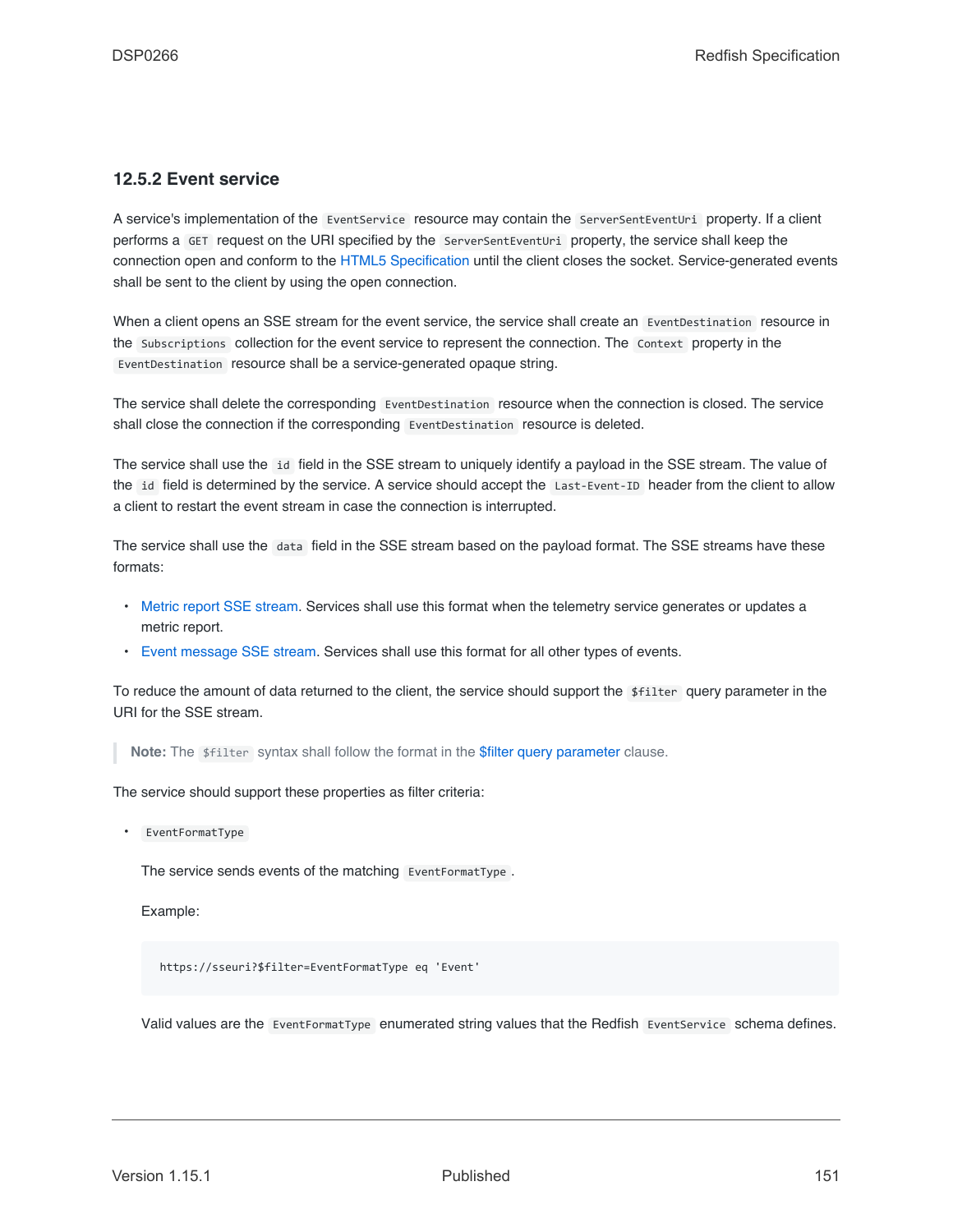• EventType

The service sends events of the matching EventType .

Example:

https://sseuri?\$filter=EventType eq 'StatusChange'

Valid values are the EventType enumerated string values that the Redfish Event schema defines.

**MessageId** 

The service sends events with the matching MessageId.

Example:

https://sseuri?\$filter=MessageId eq 'Contoso.1.0.TempAssert'

• MetricReportDefinition

The service sends metric reports generated from the MetricReportDefinition.

Example:

https://sseuri?\$filter=MetricReportDefinition eq '/redfish/v1/TelemetryService/MetricReportDefinitions/PowerMetrics'

• OriginResource

The service sends events for the resource.

Example:

https://sseuri?\$filter=OriginResource eq '/redfish/v1/Chassis/1/Thermal'

• RegistryPrefix

The service sends events with messages that are part of the RegistryPrefix.

Example: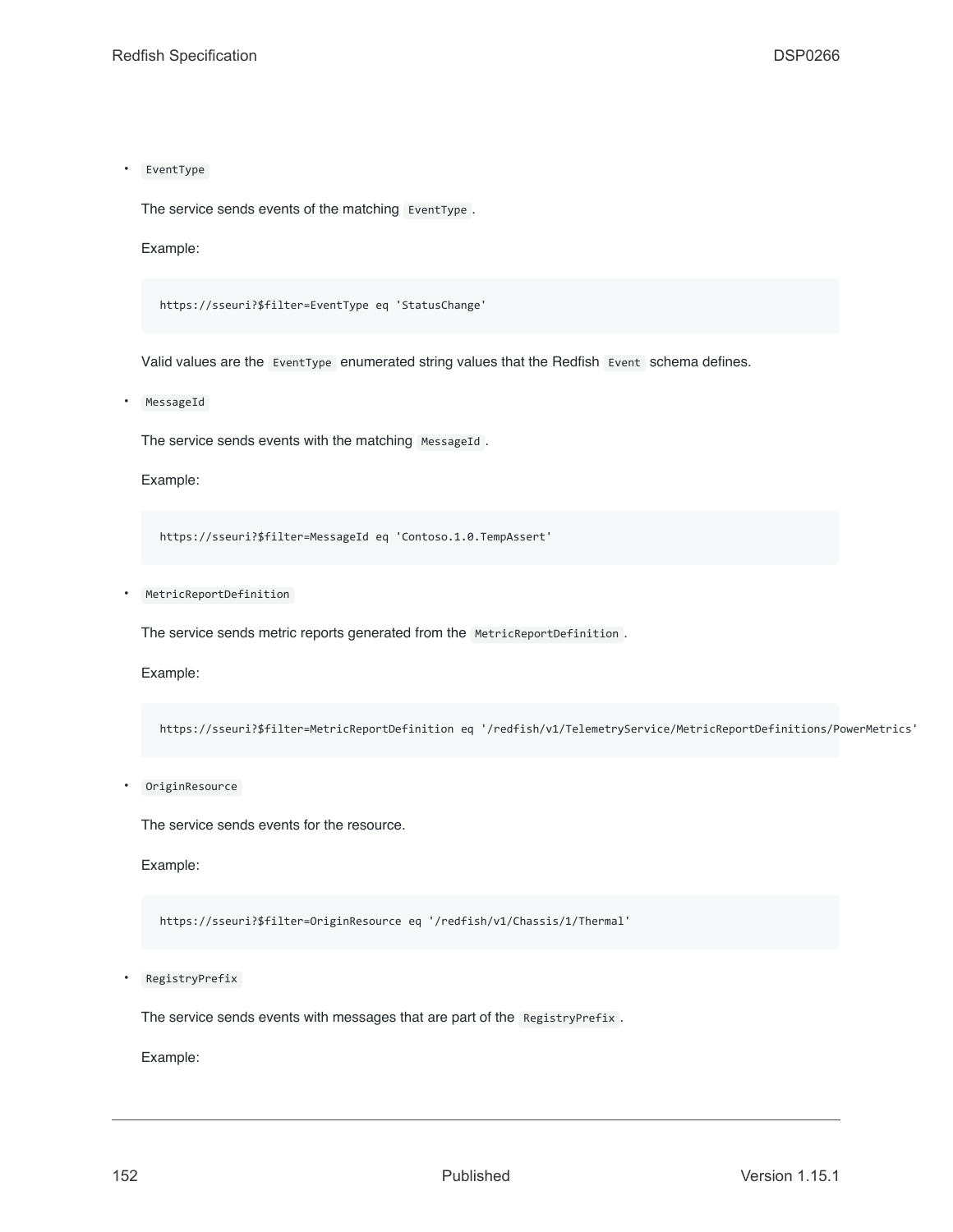https://sseuri?\$filter=(RegistryPrefix eq 'Resource') or (RegistryPrefix eq 'Task')

• ResourceType

The service sends events for resources that match the ResourceType .

Example:

https://sseuri?\$filter=(ResourceType eq 'Power') or (ResourceType eq 'Thermal')

• SubordinateResources

When SubordinateResources is true and OriginResource is specified, the service sends events for the resource and its subordinate resources.

Example:

https://sseuri?\$filter=(OriginResource eq '/redfish/v1/Systems/1') and (SubordinateResources eq true)

#### <span id="page-152-0"></span>**12.5.2.1 Event message SSE stream**

The service shall use the data field in the SSE stream to include the JSON representation of the [Event](#page-145-0) [object.](#page-145-0)

The following example payload shows a stream that contains a single event with the id field set to 1, and a data field that contains a single Event object.

```
id: 1
data:{
data: "@odata.type": "#Event.v1_6_0.Event",
data: "Id": "1",
data: "Name": "Event Array",
data: "Context": "ABCDEFGH",
data: "Events": [
data: {
data: "MemberId": "1",
data: "EventType": "Alert",
data: "EventId": "1",
data: "Severity": "Warning",
data: "MessageSeverity": "Warning",
data: "EventTimestamp": "2017-11-23T17:17:42-0600",
data: "Message": "The LAN has been disconnected",
```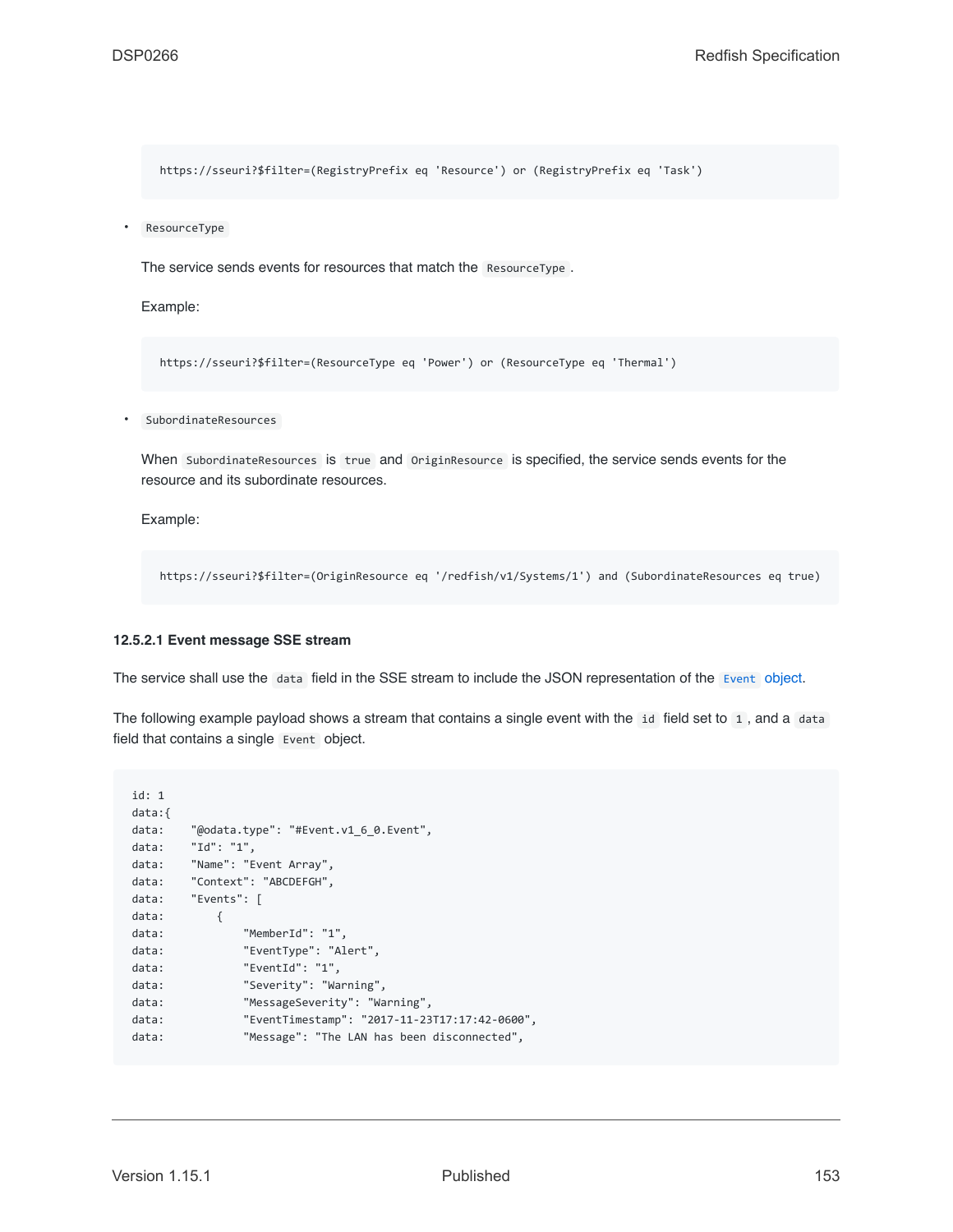```
data: "MessageId": "Alert.1.0.LanDisconnect",
data: "MessageArgs": [
data: "EthernetInterface 1",
data: "/redfish/v1/Systems/1"
data: ],
data: "OriginOfCondition": {
data: "@odata.id": "/redfish/v1/Systems/1/EthernetInterfaces/1"
data: },
data: "Context": "ABCDEFGH"
data: }
data: ]
data:}
```
### <span id="page-153-0"></span>**12.5.2.2 Metric report SSE stream**

The service shall use the data field in the SSE stream to include the JSON representation of the [MetricReport](#page-144-1) [object.](#page-144-1)

The following example payload shows a stream that contains a metric report with the id field set to 127 , and the data field containing the metric report object.

```
id: 127
data:{
data: "@odata.id": "/redfish/v1/TelemetryService/MetricReports/AvgPlatformPowerUsage",
data: "@odata.type": "#MetricReport.v1_3_0.MetricReport",
data: "Id": "AvgPlatformPowerUsage",
data: "Name": "Average Platform Power Usage metric report",
data: "MetricReportDefinition": {
data: "@odata.id": "/redfish/v1/TelemetryService/MetricReportDefinitions/AvgPlatformPowerUsage"
data: },
data: "MetricValues": [
data: {
data: "MetricId": "AverageConsumedWatts",
data: "MetricValue": "100",
data: "Timestamp": "2016-11-08T12:25:00-05:00",
data: "MetricProperty": "/redfish/v1/Chassis/Tray_1/Power#/0/PowerConsumedWatts"
data: },
data: {
data: "MetricId": "AverageConsumedWatts",
data: "MetricValue": "94",
data: "Timestamp": "2016-11-08T13:25:00-05:00",
data: "MetricProperty": "/redfish/v1/Chassis/Tray_1/Power#/0/PowerConsumedWatts"
data: },
data: {
data: "MetricId": "AverageConsumedWatts",
data: "MetricValue": "100",
data: "Timestamp": "2016-11-08T14:25:00-05:00",
```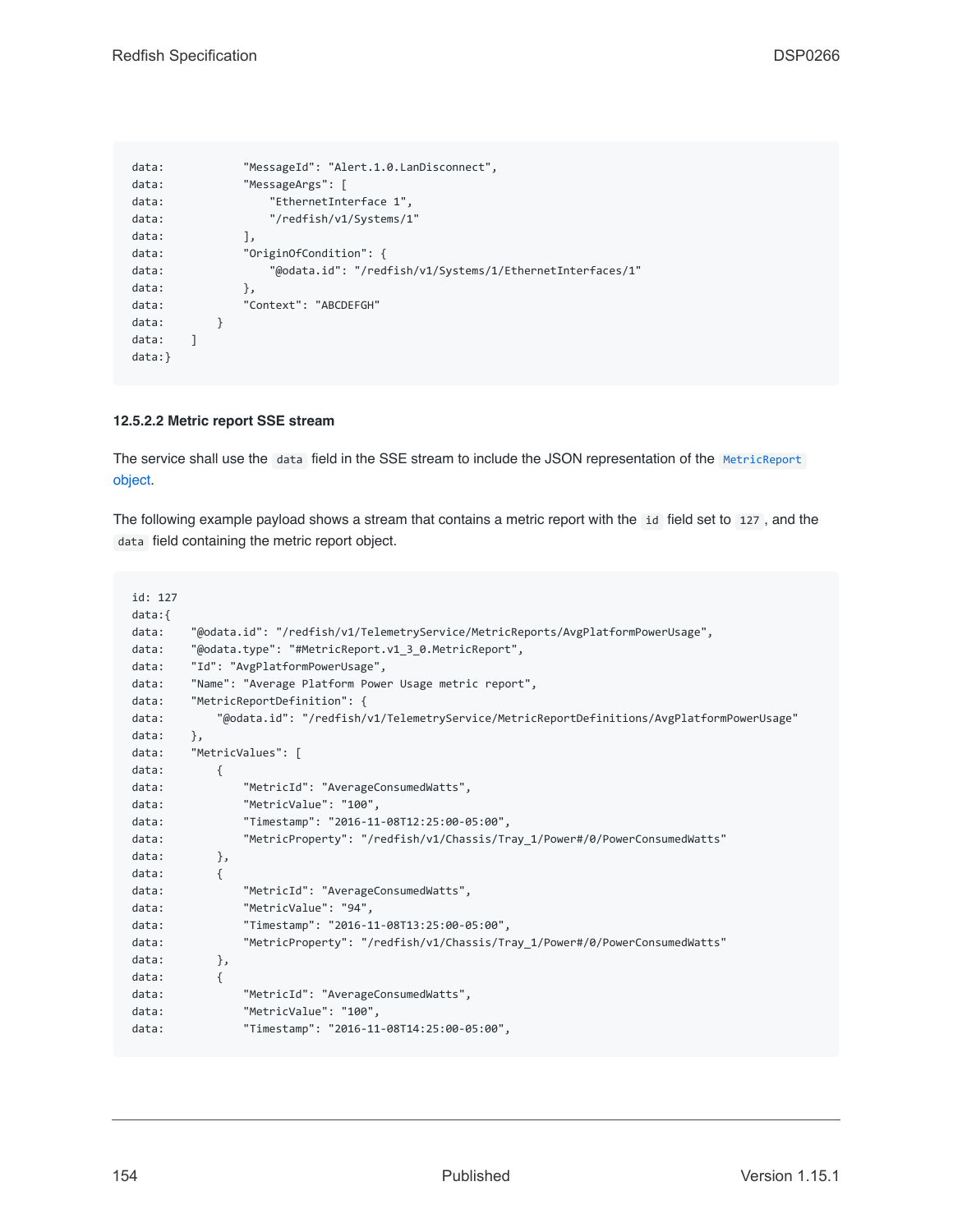```
data: "MetricProperty": "/redfish/v1/Chassis/Tray_1/Power#/0/PowerConsumedWatts"
data: }
data: 1
data:}
```
# <span id="page-154-2"></span>**12.6 Update service**

### **12.6.1 Overview**

This clause covers the mechanism for software updates by using the update service.

### **12.6.2 Software update types**

Clients can use these methods to update software through the update service:

- [Simple updates:](#page-154-0) The service *pulls* the update from a client-indicated network location.
- [Multipart HTTP push updates:](#page-154-1) The client uses HTTP or HTTPS with a multipart-formatted request body to *push* a software image to the service.

#### <span id="page-154-0"></span>**12.6.2.1 Simple updates**

A service can support the SimpleUpdate action within the UpdateService resource. A client can perform a POST request on the action target URI to initiate a pull-based update, as defined by the UpdateService schema. After a successful POST , the service should return the HTTP [202 Accepted](#page-66-0) status code with the [Location](#page-64-0) header set to the URI of a *[task monitor](#page-20-1)*. Clients can use this *[task](#page-20-0)* to monitor the progress and results of the update, which includes the progress of image transfer to the service, as described in the [Asynchronous operations](#page-145-1) clause.

#### <span id="page-154-1"></span>**12.6.2.2 Multipart HTTP push updates**

A service may support the MultipartHttpPushUri property within the UpdateService resource. A client can perform an HTTP or HTTPS POST request on the URI specified by this property to initiate a push-based update.

- Access to this URI shall require the same privilege as access to the update service.
- A client POST to this URI shall contain the Content-Type HTTP header with the value multipart/form-data , with the body formatted as defined by this specification. For more information about multipart/form-data HTTP requests, see [RFC7578.](#page-15-0)
- The client POST request shall contain the binary image as one of the parts in a multipart/form-data request body, as defined by [Table 40](#page-155-0). In addition, the request shall include action parameters for the update in a JSON formatted part in the same multipart/form-data request body, as defined by [Table 40.](#page-155-0) If the request has no action parameters, an empty JSON object shall be used.
- A service may require the Content-Length HTTP header for POST requests to this URI. In this case, if a client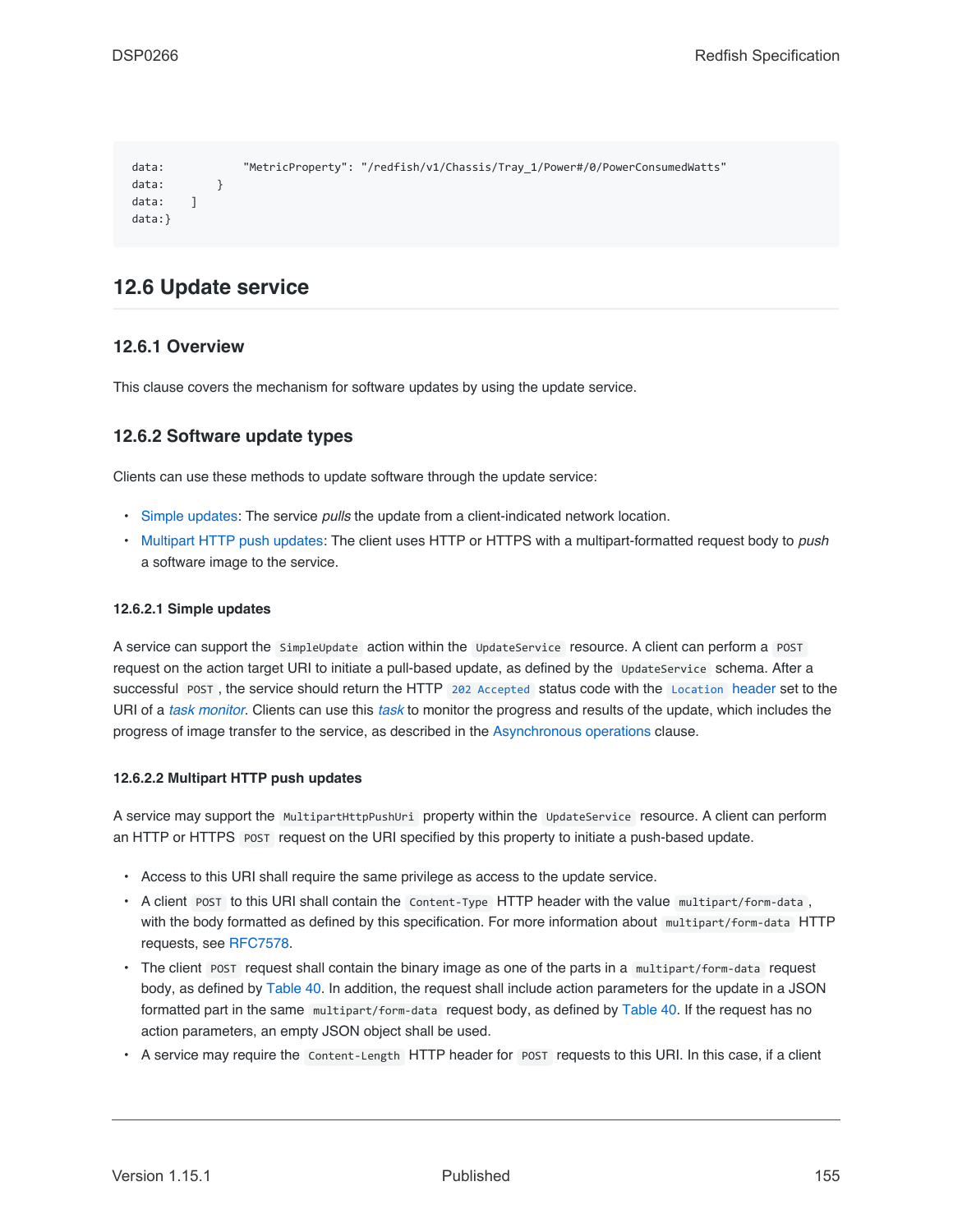does not include the required Content-Length header in the POST request, the service shall return the HTTP [411 Length Required](#page-67-2) status code.

- A service should return the HTTP [413 Payload Too Large](#page-67-3) status code if the size of the binary image is larger than the maximum image size that the service supports, as advertised in MaxImageSizeBytes property in the UpdateService resource.
- After a successful POST to this URI, the service shall return the HTTP [202 Accepted](#page-66-0) status code with a [Location](#page-64-0) header set to the URI of a *[task monitor](#page-20-1)*. Clients can use this *[task](#page-20-0)* to monitor the progress and results of the update, as described in the [Asynchronous operations](#page-145-1) clause.
- Upon completion of the requested update, the service shall return the HTTP [200 OK](#page-66-1) status code and an [error](#page-71-0) [response,](#page-71-0) with a message that indicates success or any additional relevant messages, or the HTTP [204 No](#page-66-3) [Content](#page-66-3) status code.
	- The service should return the HTTP [200 OK](#page-66-1) status code. If the update was successfully processed and completed without errors, warnings, or other notifications for the client, the service should return the UpdateSuccessful message from the Update Message Registry in the code property in the response body.

[Table 40](#page-155-0) describes the requirements of a multipart/form-data request body for an HTTP push software update:

<span id="page-155-0"></span>

| <b>Request body</b><br>part              | <b>HTTP headers</b> | <b>Header value and</b><br>parameters                      | <b>Required</b> | <b>Description</b>                                                                                                                                                                                                                                                                                                                                                                    |
|------------------------------------------|---------------------|------------------------------------------------------------|-----------------|---------------------------------------------------------------------------------------------------------------------------------------------------------------------------------------------------------------------------------------------------------------------------------------------------------------------------------------------------------------------------------------|
| Action<br>parameters<br><b>JSON</b> part | Content-Disposition | form-data;<br>name="UpdateParameters"                      | Yes             | JSON-formatted part for passing the action<br>parameters. The value of the name field<br>shall be "UpdateParameters". The format of<br>the JSON shall follow the definition of the<br>UpdateParameters Object in the<br>UpdateService Schema.<br>Services may allow the inclusion of the<br>@Redfish.OperationApplyTime property in<br>the request body. See Operation apply<br>time. |
|                                          | Content-Type        | application/<br>json; charset=utf-8 Or<br>application/json | Yes             | Media type format and character set of this<br>request part.                                                                                                                                                                                                                                                                                                                          |
| Update file<br>binary part               | Content-Disposition | form-data;<br>name="UpdateFile";<br>filename=string        | Yes             | Binary file to use for this software update.<br>The value of the name field shall be<br>"UpdateFile". The value of the filename<br>field should reflect the name of the file as<br>loaded by the client.                                                                                                                                                                              |
|                                          | Content-Type        | application/octet-stream                                   | Yes             | Media type format of the binary update file.                                                                                                                                                                                                                                                                                                                                          |

### **Table 40 — Multipart HTTP push updates**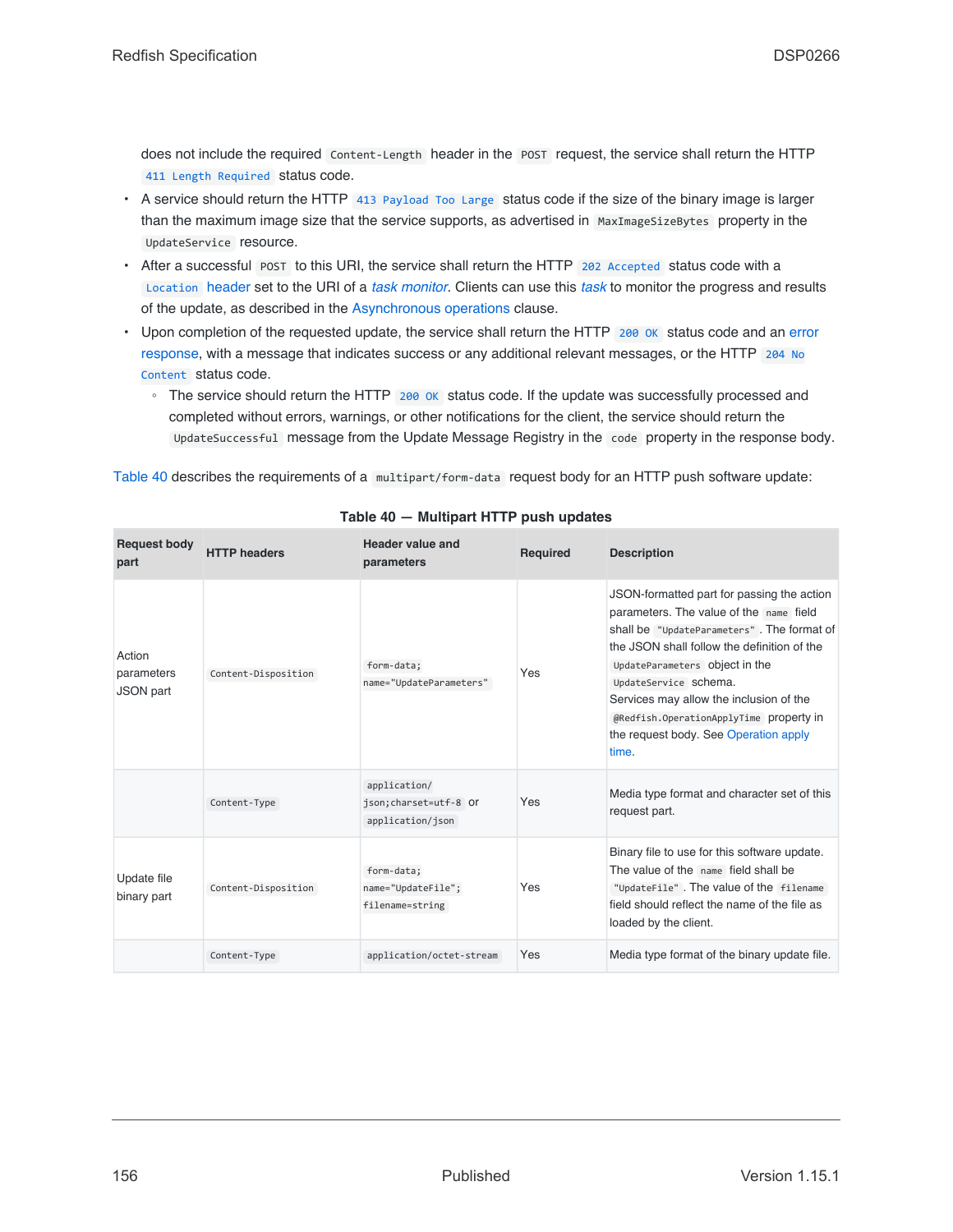| <b>Request body</b><br>part | <b>HTTP</b> headers | Header value and<br>parameters | Required | <b>Description</b>                                                                                                                         |
|-----------------------------|---------------------|--------------------------------|----------|--------------------------------------------------------------------------------------------------------------------------------------------|
| OEM specific<br>parts       | Content-Disposition | form-data; name="OemXXXX"      | No       | Optional OEM part. The value of the name<br>field shall start with "Oem. Content-Type is<br>optional, and depends on the OEM part<br>type. |

This example shows a multipart/form-data request to push an update image:

```
POST /redfish/v1/UpdateService/upload HTTP/1.1
Host: <host-path>
Content-Type: multipart/form-data; boundary=---------------------------d74496d66958873e
Content-Length: <computed-length>
Connection: keep-alive
X-Auth-Token: <session-auth-token>
-----------------------------d74496d66958873e
Content-Disposition: form-data; name="UpdateParameters"
Content-Type: application/json
{
   "Targets": ["/redfish/v1/Managers/1"],
   "@Redfish.OperationApplyTime": "OnReset",
   "Oem": {}
}
     -----------------------------d74496d66958873e
Content-Disposition: form-data; name="UpdateFile"; filename="flash.bin"
Content-Type: application/octet-stream
<software image binary>
```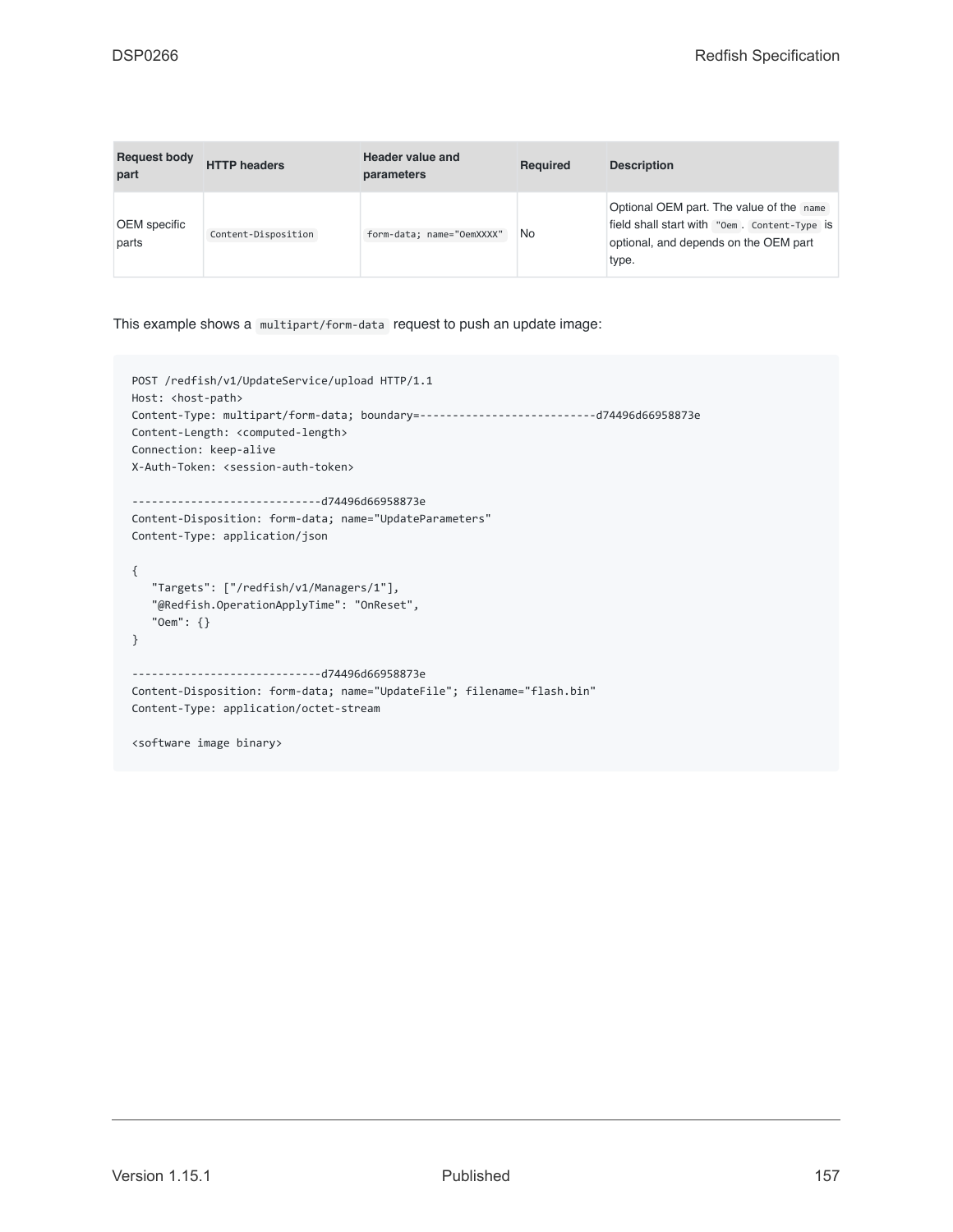# **13 Security details**

# **13.1 Transport Layer Security (TLS) protocol**

# **13.1.1 Transport Layer Security (TLS) protocol overview**

Implementations shall support the Transport Layer Security (TLS) protocol v1.2 with [RFC7525](#page-15-1) recommendations or later. Implementations may remove support for older versions for TLS in favor of newer versions.

**DEPRECATED:** Previous versions of this specification allowed for TLS v1.1.

Implementations should support:

- The [Storage Networking Industry Association \(SNIA\) TLS Specification for Storage Systems.](#page-16-1)
- The latest version of the TLS v1.x specification.

# **13.1.2 Cipher suites**

Implementations shall only support cipher suites listed as "Recommended" in the **TLS Cipher Suites** table defined by the [IANA TLS Parameters registry.](#page-15-2)

Cipher suites that are listed as mandatory in various RFCs, but are not "Recommended" in the **TLS Cipher Suites** table defined by the [IANA TLS Parameters registry,](#page-15-2) shall not be supported.

Implementations should consider the support of pre-shared key ciphers suites listed as "Recommended" in the **TLS Cipher Suites** table defined by the [IANA TLS Parameters registry](#page-15-2), which enable authentication and identification without trusted certificates.

### **DEPRECATED**

Implementations should support AES-256-based ciphers from the TLS suites.

Redfish implementations should consider the support of ciphers, such as the following ciphers, which enable authentication and identification without trusted certificates:

TLS\_PSK\_WITH\_AES\_256\_GCM\_SHA384 TLS\_DHE\_PSK\_WITH\_AES\_256\_GCM\_SHA384 TLS\_RSA\_PSK\_WITH\_AES\_256\_GCM\_SHA384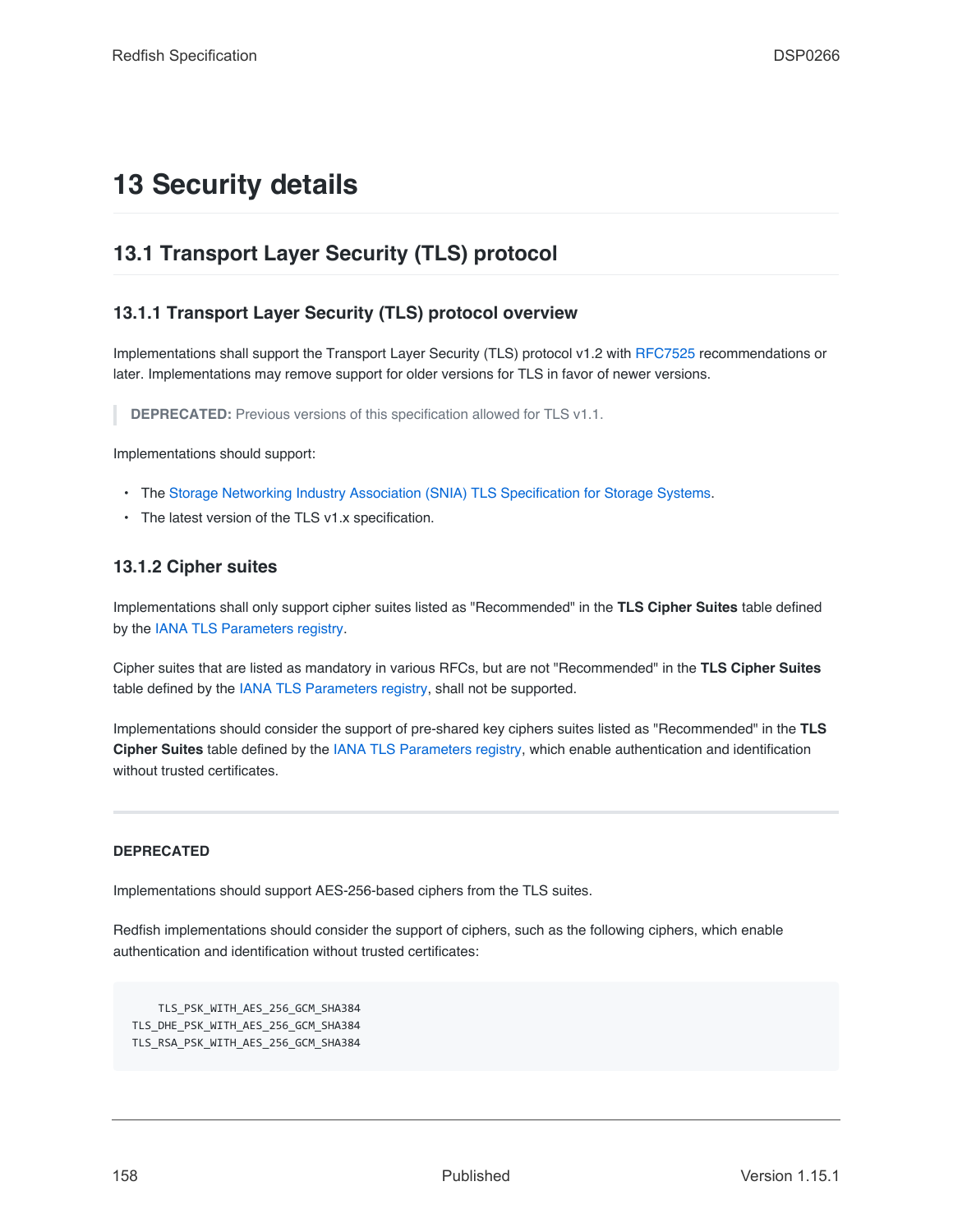### The advantage of these recommended ciphers is:

AES-GCM is not only efficient and secure, but hardware implementations can achieve high speeds with low cost and low latency because the mode can be pipelined.

Additionally, Redfish implementations should support the following cipher:

TLS\_RSA\_WITH\_AES\_128\_CBC\_SHA

For more information, see [RFC5487](#page-201-0) and [RFC5288](#page-201-1).

**END DEPRECATED**

### **13.1.3 Certificates**

Redfish implementations shall support replacement of the default certificate if one is provided.

Redfish implementations shall use certificates that conform to X.509-v3, as defined in [RFC5280.](#page-15-3)

# **13.2 Sensitive data**

Operations that contain sensitive data should use HTTPS only. For example, a SimpleUpdate action with a user name and password should use HTTPS to protect the sensitive data.

Properties in service responses that represent sensitive data, such as passwords, shall be null .

Responses from URIs that contain sensitive data may return the HTTP [404 Not Found](#page-67-1) status code instead of the HTTP [401 Unauthorized](#page-67-4) status code or the HTTP [403 Forbidden](#page-67-5) status code to prevent attackers from obtaining the sensitive data in the URI.

# **13.3 Authentication**

### **13.3.1 Authentication overview**

Services:

- Shall support both [HTTP Basic authentication](#page-160-0) and [Redfish session login authentication.](#page-160-1)
- Shall use only connections that conform to TLS to transport the data between any third-party authentication service and clients.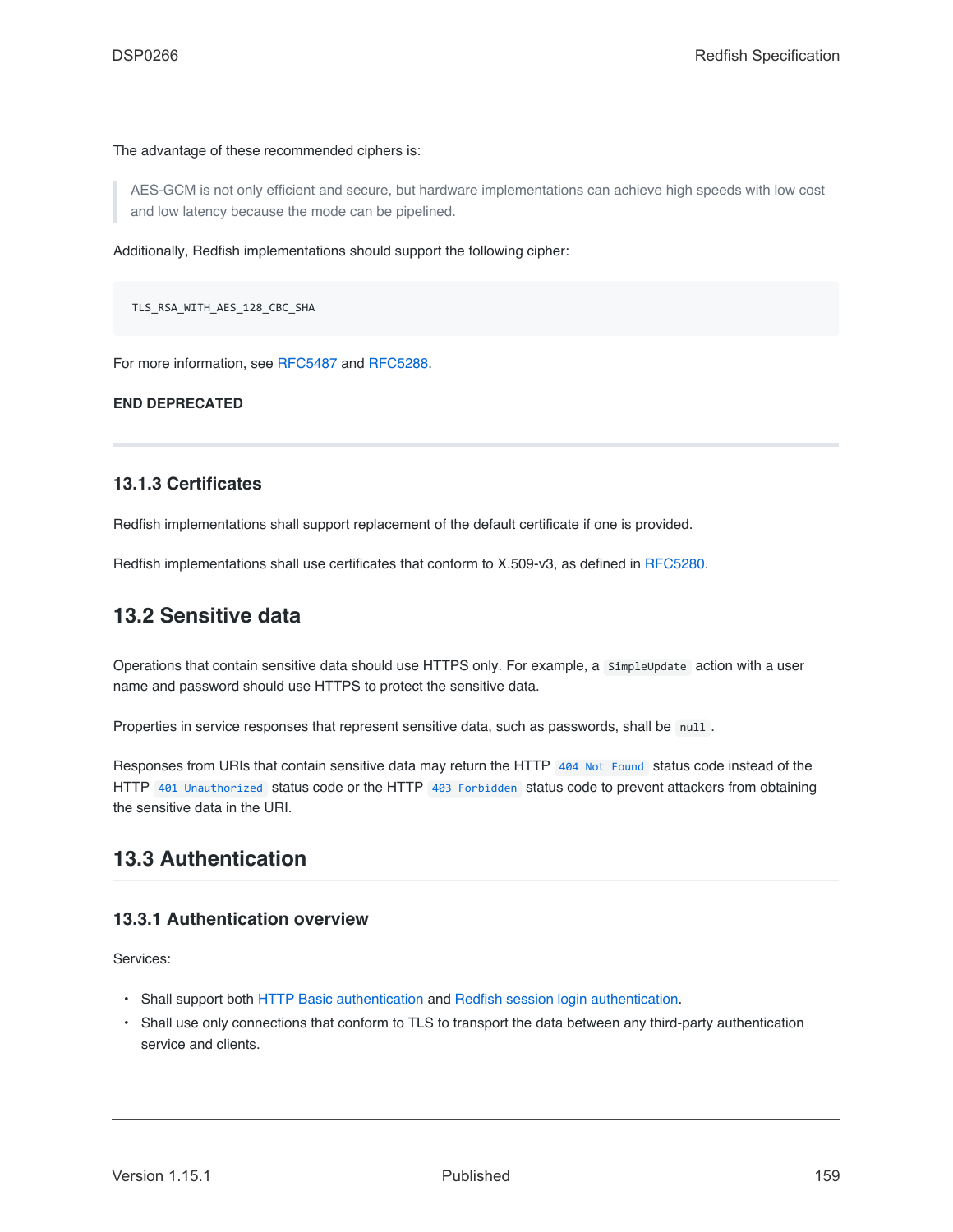- Shall not require a client that uses HTTP Basic authentication to create a session.
- May implement other authentication mechanisms.

# **13.3.2 Authentication requirements**

### **13.3.2.1 Resource and operation authentication requirements**

Services shall authenticate all write requests to Redfish resources. For example:

- POST , except to the Sessions resource collection for authentication
- PUT
- PATCH
- DELETE

Redfish resources shall not be available as unauthenticated, except for:

- The service root to identify the device and service locations.
- The [Redfish metadata document](#page-41-0) to get resource types.
- The [OData service document](#page-19-0) for compatibility with OData clients.
- The Redfish [OpenAPI YAML document](#page-132-0) for compatibility with OpenAPI clients.
- The version object at /redfish .

**Note:** This specification does not cover external services that are linked through external references. These services may have other security requirements.

### **13.3.2.2 HTTP header authentication requirements**

An authentication header shall accompany every request that establishes a secure channel.

Services:

- Shall process HTTP headers for authentication before other headers that may affect the response. For example, ETag , If-Modified , and so on.
- Shall not use HTTP cookies to authenticate any activity, such as GET, POST, PUT, PATCH, and DELETE.

### **13.3.2.3 Authentication failure requirements**

When authentication fails, extended error messages shall not provide privileged information.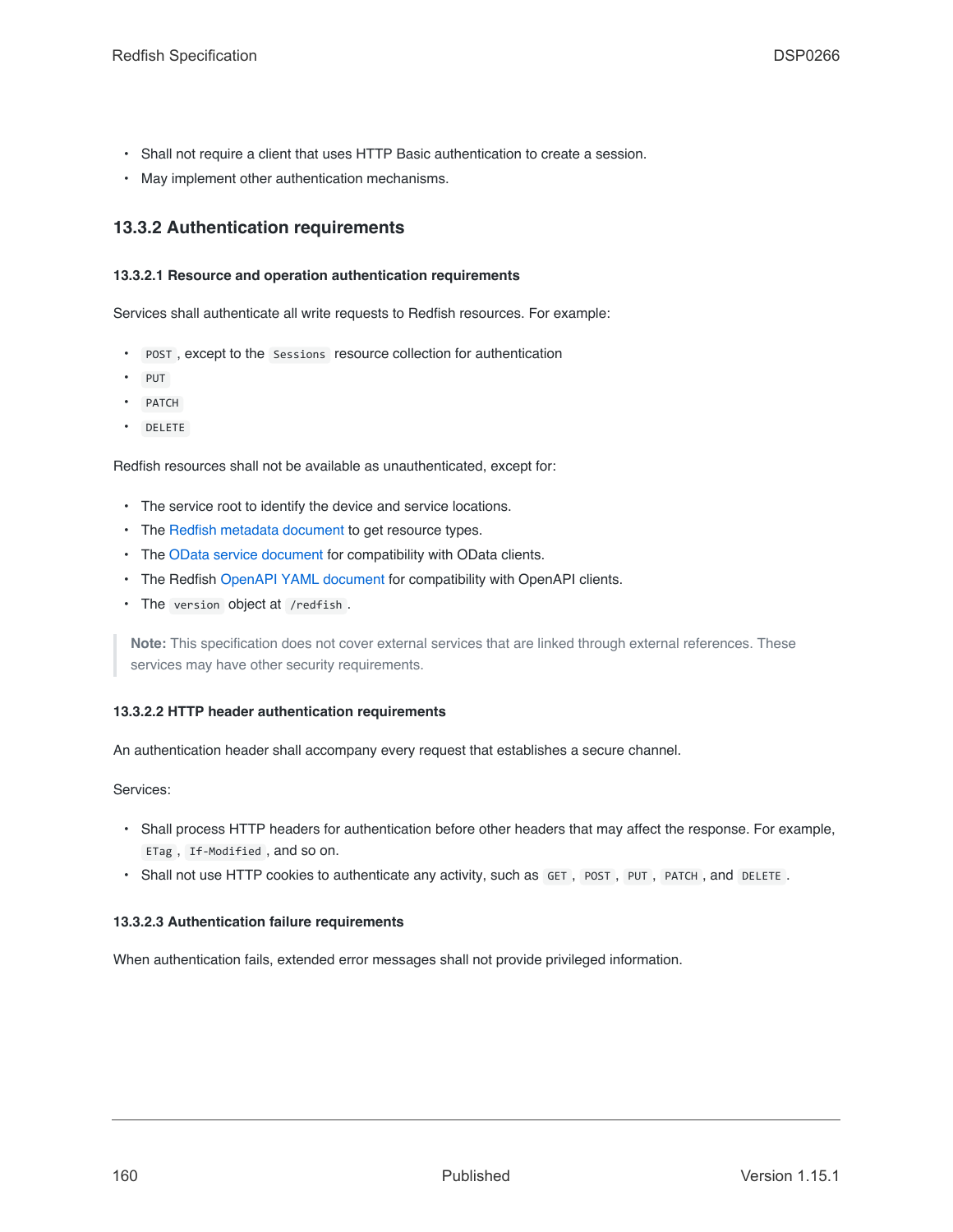## <span id="page-160-0"></span>**13.3.3 HTTP Basic authentication**

Services shall support HTTP Basic authentication, as defined by [RFC7617](#page-15-4), and shall use only connections that conform to TLS to transport the data between any third-party authentication service and clients.

All requests that use HTTP Basic authentication shall require HTTPS.

**Note:** The IETF has highlighted security concerns with HTTP Basic authentication. While HTTPS is required for the usage of HTTP Basic authentication, there are other concerns implementers need to be aware of that [RFC7617](#page-15-4) documents.

### <span id="page-160-1"></span>**13.3.4 Redfish session login authentication**

Service shall provide login sessions that conform with this specification.

Session management is determined by the implementation of the Redfish service, which includes orphaned session timeout and the management of the number of simultaneous open sessions.

#### **13.3.4.1 Redfish login sessions**

For improved performance and security, a client should use the session management interface to create a Redfish login session. The session service specifies the URI for session management.

To establish a session, find the URI in either:

- The session service's Sessions property.
- The service root's [links property](#page-84-0) under the Sessions property.

Both URIs shall be the same.

```
{
   "SessionService": {
      "@odata.id": "/redfish/v1/SessionService"
  },
   "Links": {
      "Sessions": {
         "@odata.id": "/redfish/v1/SessionService/Sessions"
      }
   },
   ...
}
```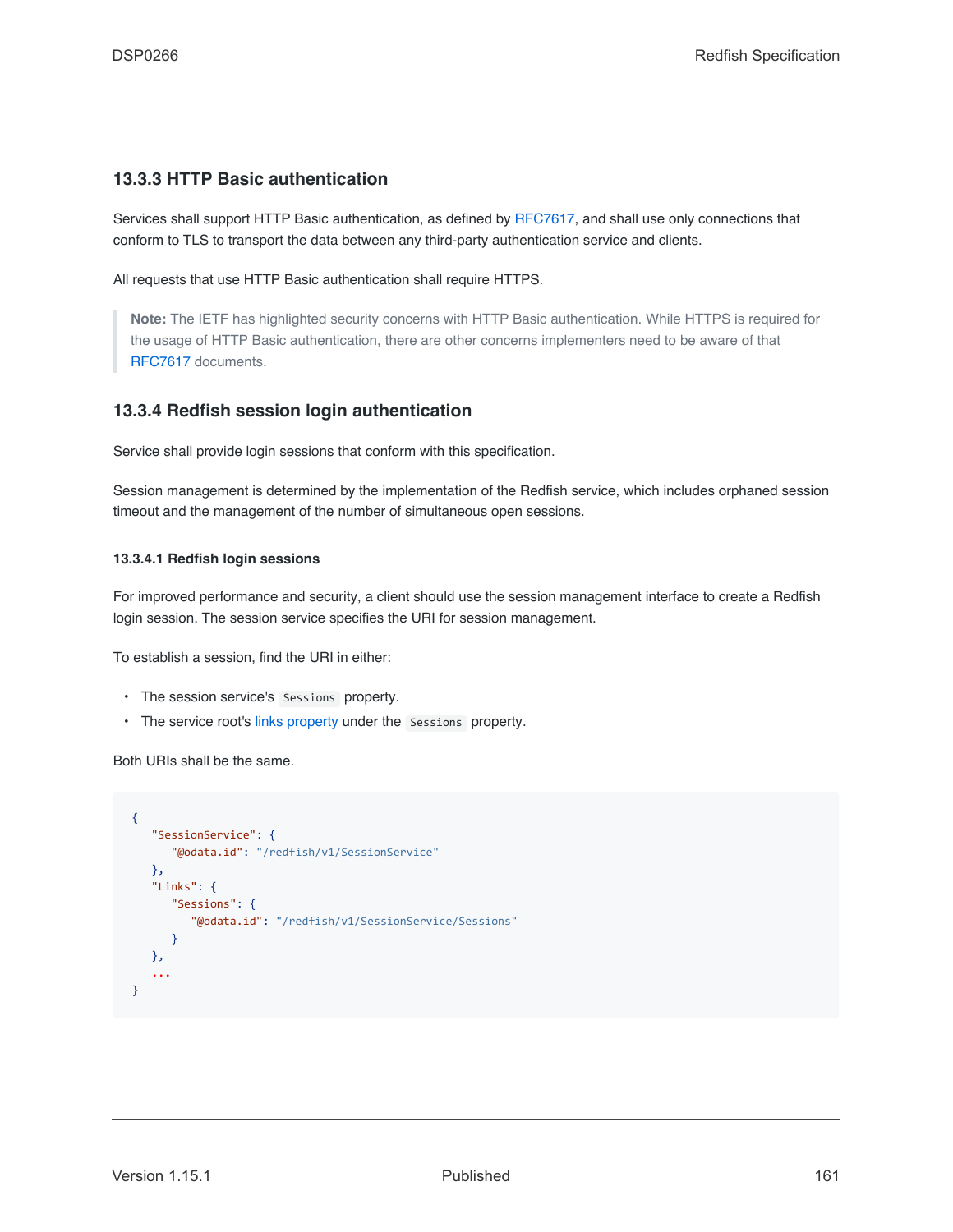### **13.3.4.2 Session login**

To create a Redfish session without an authentication header, perform an HTTP POST request on the session service's Sessions resource collection. The POST to create a session shall only be supported with HTTPS. If both HTTP and HTTPS are enabled, a POST request to create a session through the HTTP port should redirect to the HTTPS port. Include the following POST body:

```
POST /redfish/v1/SessionService/Sessions HTTP/1.1
Host: <host-path>
Content-Type: application/json;charset=utf-8
Content-Length: <computed-length>
Accept: application/json;charset=utf-8
OData-Version: 4.0
{
   "UserName": "<username>",
   "Password": "<password>"
}
```
Fields in brackets are placeholders for client-specific values.

To verify that the request has been initiated from an authorized client domain, services should save the Origin header in reference to this session creation and compare it to subsequent requests using this session.

The response to the POST request to create a session shall include:

- X-Auth-Token header. Contains a session authentication token that the client can use in subsequent requests.
- [Location](#page-64-0) header. Contains a hyperlink to the new Session resource.
- JSON response body. Contains the full representation of the new Session resource.

The following sample response shows a newly created session:

```
HTTP/1.1 201 Created
Location: /redfish/v1/SessionService/Sessions/1
X-Auth-Token: <session-auth-token>
{
   "@odata.id": "/redfish/v1/SessionService/Sessions/1",
   "@odata.type": "#Session.v1_0_0.Session",
   "Id": "1",
   "Name": "User Session",
   "Description": "User Session",
   "UserName": "<username>",
   "Password": null
```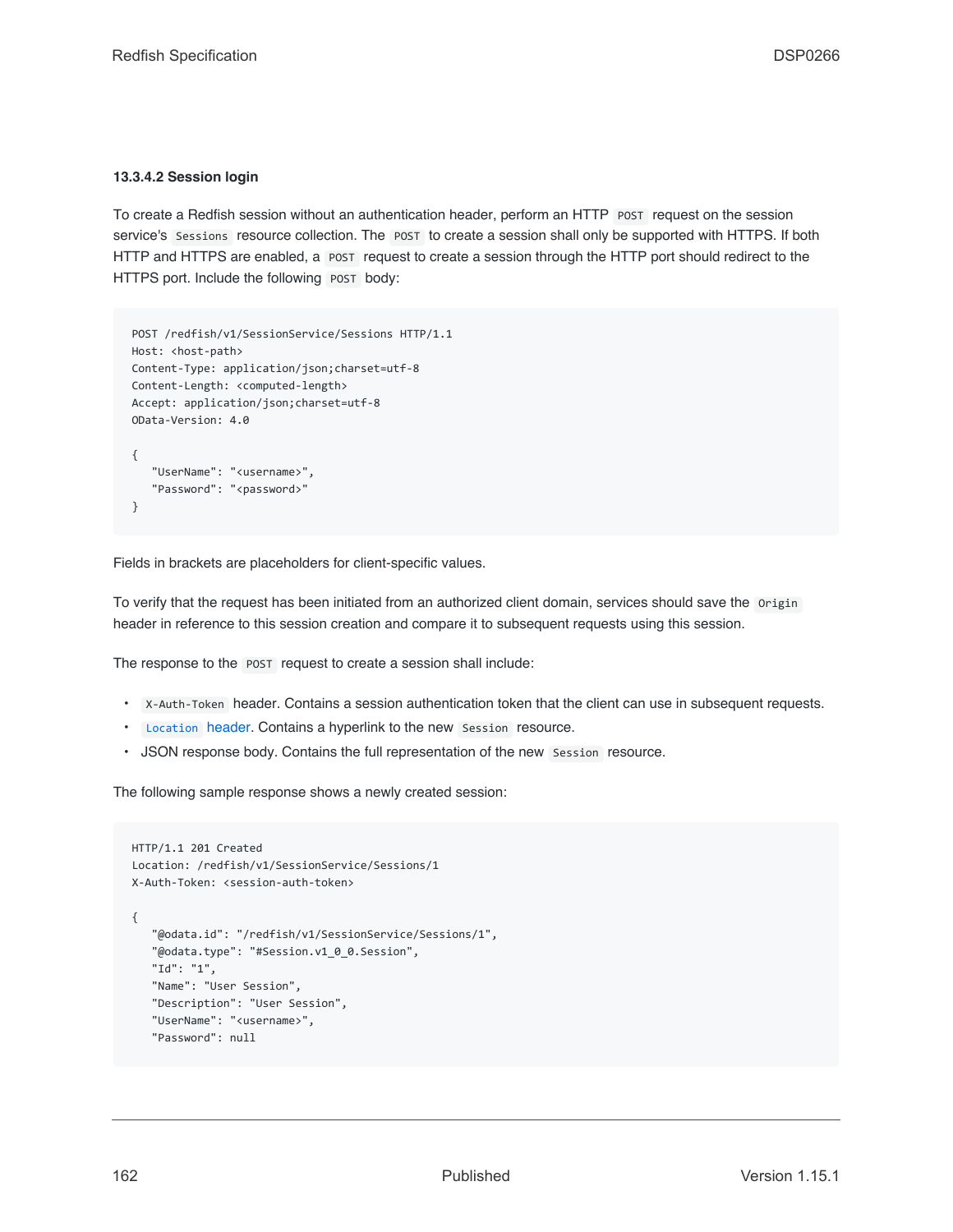}

The client that sends the session login request should save the session authentication token from the X-Auth-Token header and the contents of the [Location](#page-64-0) header from the response of the login POST request.

To authenticate subsequent requests, the client sets the X-Auth-Token header to the session authentication token that the POST login request returns.

**Note:** The session ID differs from the session authentication token, as follows:

- **Session ID**: The session ID uniquely identifies the Session resource. The response data with the last segment of the [Location](#page-64-0) header URI returns is the session ID. To view active sessions and terminate any session, an administrator with sufficient privileges can use the session ID.
- **Session authentication token**: Only the client that executes the login has the session authentication token.

### **13.3.4.3 Session lifetime**

Unlike some token-based methods that use token expiration times, Redfish sessions time out. As long as a client continues to send requests more frequently than the session timeout period, the session remains open and the session authentication token remains valid. If the session times out, it is automatically terminated.

### **13.3.4.4 Session termination or logout**

When the client logs out, the Redfish session terminates. The session terminates through a DELETE request to the Session resource defined in either the [Location](#page-64-0) header URI or the session ID in the response data.

This ability to DELETE a session through the Session resource enables an administrator with sufficient privileges to terminate other users' sessions from a different session.

When a session is terminated, the service shall not affect independent connections established originally by this session for other purposes, such as connections for [server-sent events](#page-149-0) or transferring an image for the [update](#page-154-2) [service](#page-154-2).

# **13.4 Authorization**

# **13.4.1 Authorization overview**

The Redfish authorization subsystem controls which users have access to resources and the type of access that users have. It consists of two parts: the [privilege model](#page-163-0) and the [operation-to-privilege mapping.](#page-165-0)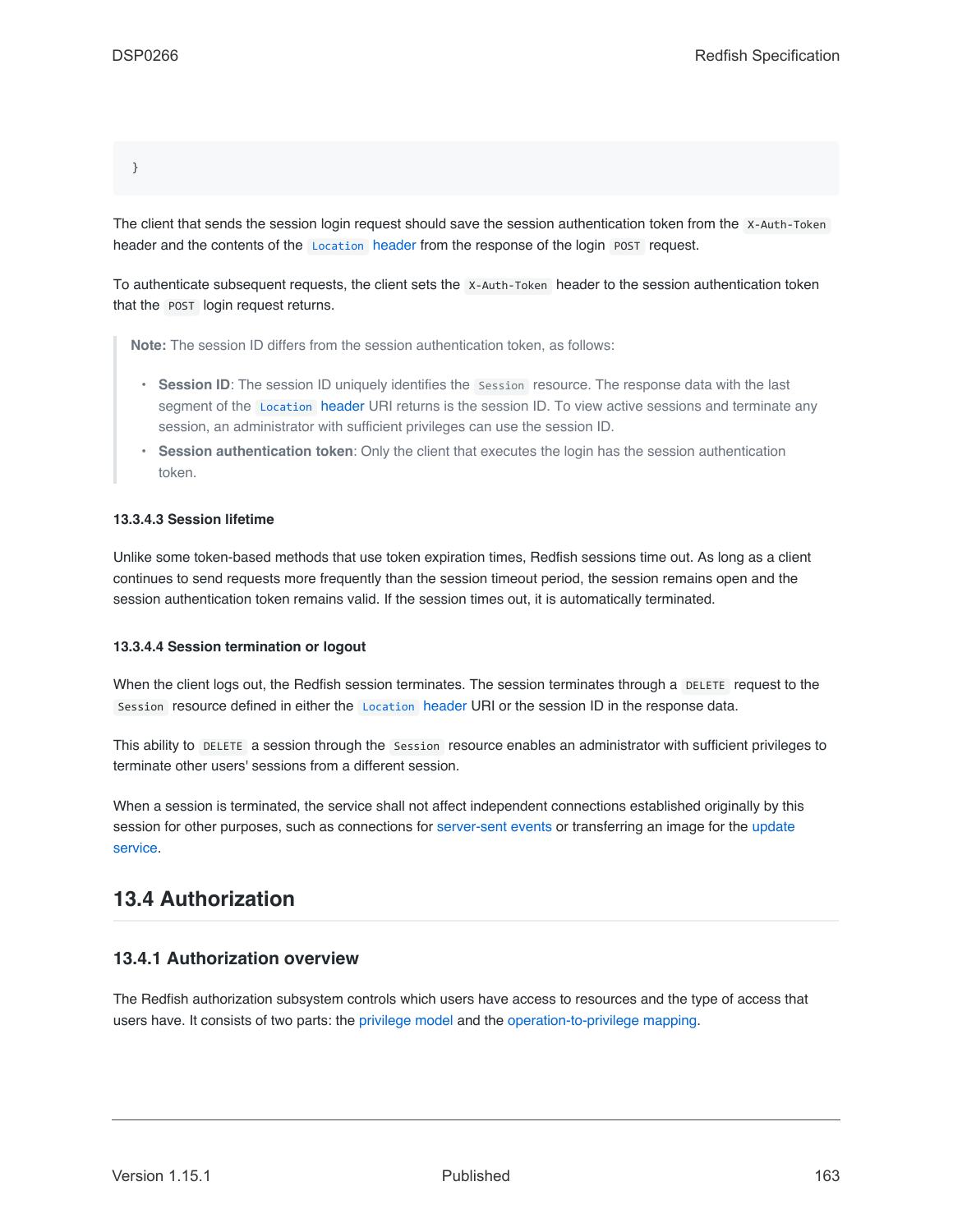The privilege model maps users to roles and maps roles to privileges. A privilege is a permission to complete an operation, such as read or write, within a defined management domain. For example the ConfigureUsers privilege allows adding a user. A user is authorized to access a resource if they have the privileges required for that resource. The operation-to-privilege mapping defines which privileges are required to access any given operation.

Redfish allows vendors to extend the standard privilege model with OEM privileges and custom OEM roles. OEM privileges and custom roles participate in the privilege model the same as Redfish standard privileges and roles. Services may also allow clients to create custom roles. Restricted roles and restricted privileges allow vendors to further refine their authority model.

Services shall enforce the same privilege model for ETag-related activity as is enforced for the data being represented by the ETag. For example, the privilege required to read an ETag shall be the same as the privilege to read the data item that the ETag represents.

# <span id="page-163-0"></span>**13.4.2 Privilege model**

Each user shall be assigned exactly one role with the RoleId property in the ManagerAccount resource. The value of the RoleId property identifies a Role resource in the RoleCollection resource, where a role defines a set of privileges. A role shall be assigned to a user when a manager account is created. The client shall provide the RoleId property when creating a manager account to select one of the standard or custom roles.

Services shall provide information about all roles through the RoleCollection resource. The AssignedPrivileges and OemPrivileges arrays in the Role resource define a set of assigned privileges for the associated role. Two roles with the same privileges shall behave equivalently.

### <span id="page-163-2"></span>**13.4.2.1 Roles**

Redfish defines a set of standard roles, allows a service to define custom OEM roles, and allows client-defined custom roles.

A service shall support all of the standard roles in [Table 41](#page-163-1). The value of the Id and AssignedPrivileges properties in the Role resource for the standard roles shall contain the **Role name** and **Assigned privileges** column values, respectively. The AssignedPrivileges property for standard roles shall not be modifiable. The IsPredefined property for standard roles shall contain the value true.

[Table 41](#page-163-1) describes the standard roles:

### **Table 41 — Roles**

<span id="page-163-1"></span>

| Role name     | <b>Assigned privileges</b>                                                  |  |  |
|---------------|-----------------------------------------------------------------------------|--|--|
| Administrator | Login, ConfigureManager, ConfigureUsers, ConfigureComponents, ConfigureSelf |  |  |
| Operator      | Login, ConfigureComponents, ConfigureSelf                                   |  |  |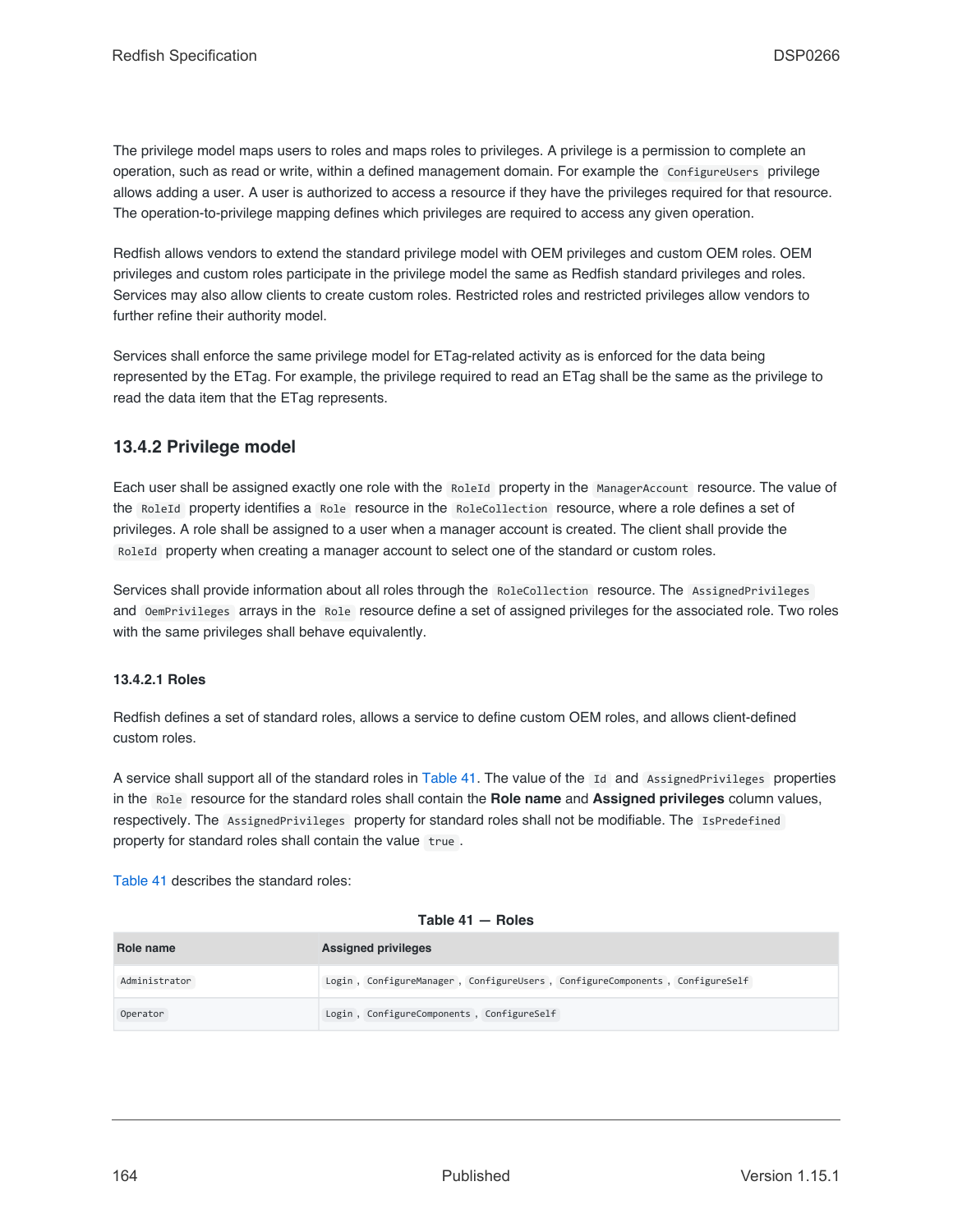| Role name | <b>Assigned privileges</b> |
|-----------|----------------------------|
| ReadOnly  | Login, ConfigureSelf       |

A service may define custom OEM roles. The IsPredefined property for OEM roles shall contain the value true . A service shall not allow users to modify predefined OEM roles. OEM role names should begin with a lowercase character or "Oem" followed by a vendor name to avoid conflict with future Redfish predefined role names.

A service may allow custom client-defined roles to be created, modified, and deleted. If allowed, a user can perform a POST request on the RoleCollection resource to create a role, indicating privileges in the AssignedPrivileges and OemPrivileges properties in the Role resource. A service may restrict which privileges are allowed. The IsPredefined property for client-defined roles shall contain the value false . A service shall not allow a clientdefined role to be deleted while it is in use, for example, when it is assigned to a local user or an LDAP RemoteRoleMapping property.

The value of the RoleId property shall be unique across all roles within the RoleCollection resource.

Non-Redfish services, such as those enabled by the AccountTypes property within the ManagerAccount resource, should map the Redfish RoleId to their permission system. For example, an SSH user with Administrator as the value of the RoleId property could map to "root" for the SSH service. However, the privileges specified by the AssignedPrivileges and OemPrivileges do not necessarily map to non-Redfish services.

### **13.4.2.2 Restricted roles and restricted privileges**

Restricted roles and restricted privileges are intended to prevent privilege escalation. Restricted roles and restricted privileges are not less functional, but their usage is restricted to particular users. For example, to have a security administrator have privileges that the administrator does not have, you need to ensure the administrator cannot escalate to the security administrator role. An implementation can help achieve this by restricting the Administrator role and providing an alternate administrator role that lacks the security privilege.

A service may restrict any role. The Restricted property for restricted roles shall contain the value true . When a standard role is restricted, services shall provide the AlternateRoleId property to reference a non-restricted custom role intended for clients to use as an alternate. Services may pre-define or create accounts that are configured with a restricted role.

Services shall not allow:

- A RoleId value for a restricted role to be specified when creating or modifying a ManagerAccount resource. This ensures administrators cannot create an account for themselves that has a restricted role.
- Modification of ManagerAccount resources with a RoleId property containing a value for a restricted role, with the exception of the Enabled property. This ensures administrators cannot gain access to another account.
- Deletion of ManagerAccount resources with a RoleId property containing a value for a restricted role.
- A restricted role to be specified in the LocalRole property within the RemoteRoleMapping property within the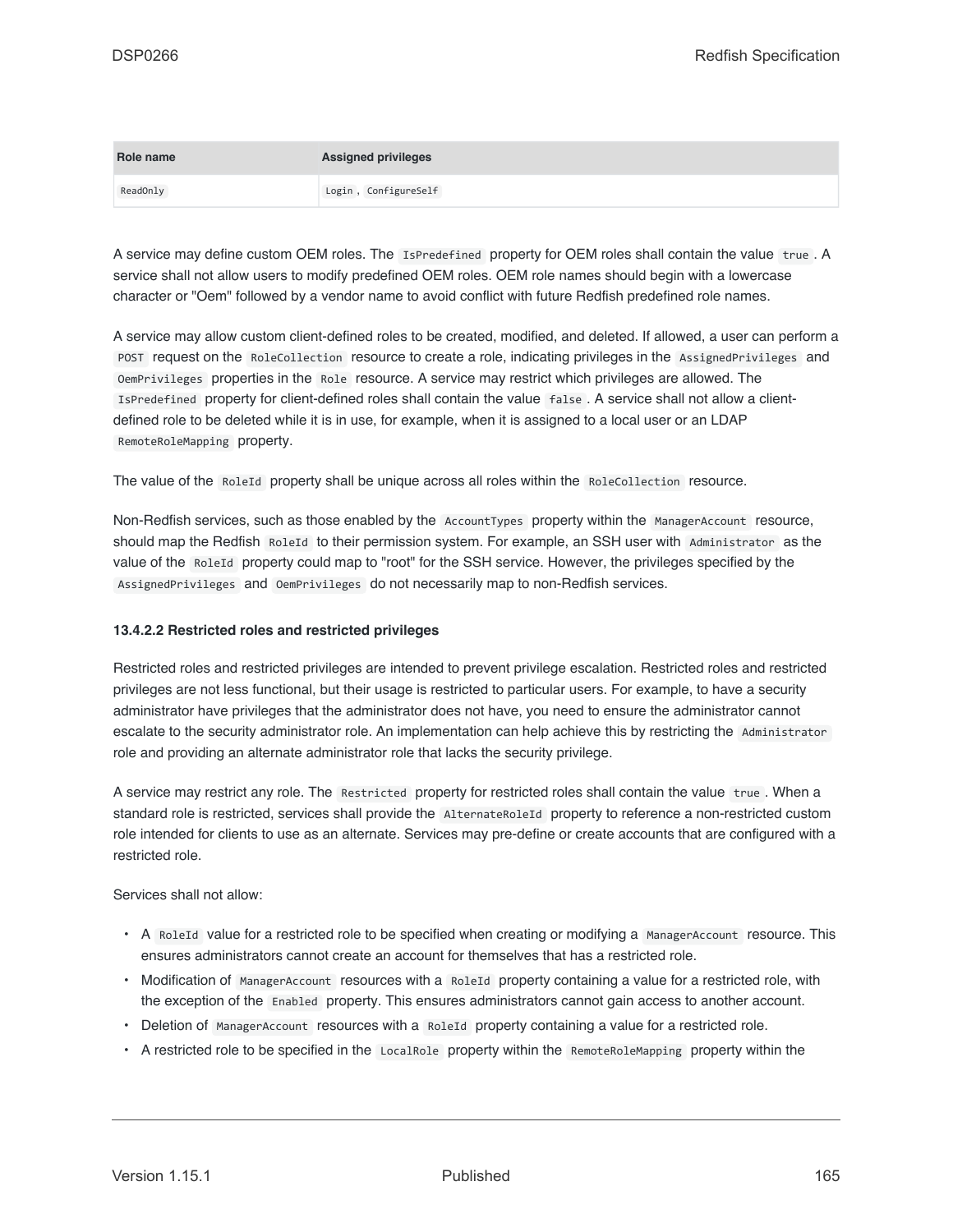AccountService and ExternalAccountProvider resources.

A service may restrict any privilege, including standard and OEM privileges. The RestrictedPrivileges and RestrictedOemPrivileges properties in the AccountService resource shall specify the restricted privileges. Services shall not allow custom roles to specify restricted privileges. Services may contain predefined roles that are configured with restricted privileges.

### <span id="page-165-1"></span>**13.4.2.3 OEM privileges**

OEM privileges allow a service to extend the privilege model by adding additional privileges to have additional control of what operations are allowed. It can be used when a standard privilege is overly broad.

A service may define OEM privileges and may include OEM privileges in any predefined role, including standard and custom OEM roles. The OemPrivileges property within the Role resource shall contain the OEM privileges that are assigned to the role. The OemPrivileges property in the Role resource for the predefined roles shall not be modifiable.

A service may allow OEM privileges to be assigned to client-defined roles.

### <span id="page-165-0"></span>**13.4.3 Redfish service operation-to-privilege mapping**

For every request that a client makes to a service, the service shall determine that the authenticated identity of the requester has the authorization to complete the requested operation on the resource in the request.

Using the role and privileges authorization model where an authenticated identity context is assigned a role and a role is a set of privileges, the service typically checks an HTTP request against a mapping of the authenticated requesting identity role and privileges to determine whether the identity privileges are sufficient to complete the operation in the request.

### **13.4.3.1 Why specify operation-to-privilege mapping?**

Initial versions of the *Redfish Specifications* defined several role-to-privilege mappings for standardized roles and normatively identified several privilege labels but did not normatively detail what these privileges or how privilege-tooperations mappings could be specified or represented in a normative fashion.

The lack of a methodology to define which privileges are required to complete a requested operation against the URI in the request puts at risk the interoperability between service implementations that clients may encounter due to variances in privilege requirements between implementations.

Also, a lack of methodology for specifying and representing the operation-to-privilege mapping prevents the Redfish Forum or other governing organizations from normatively defining privilege requirements for a service.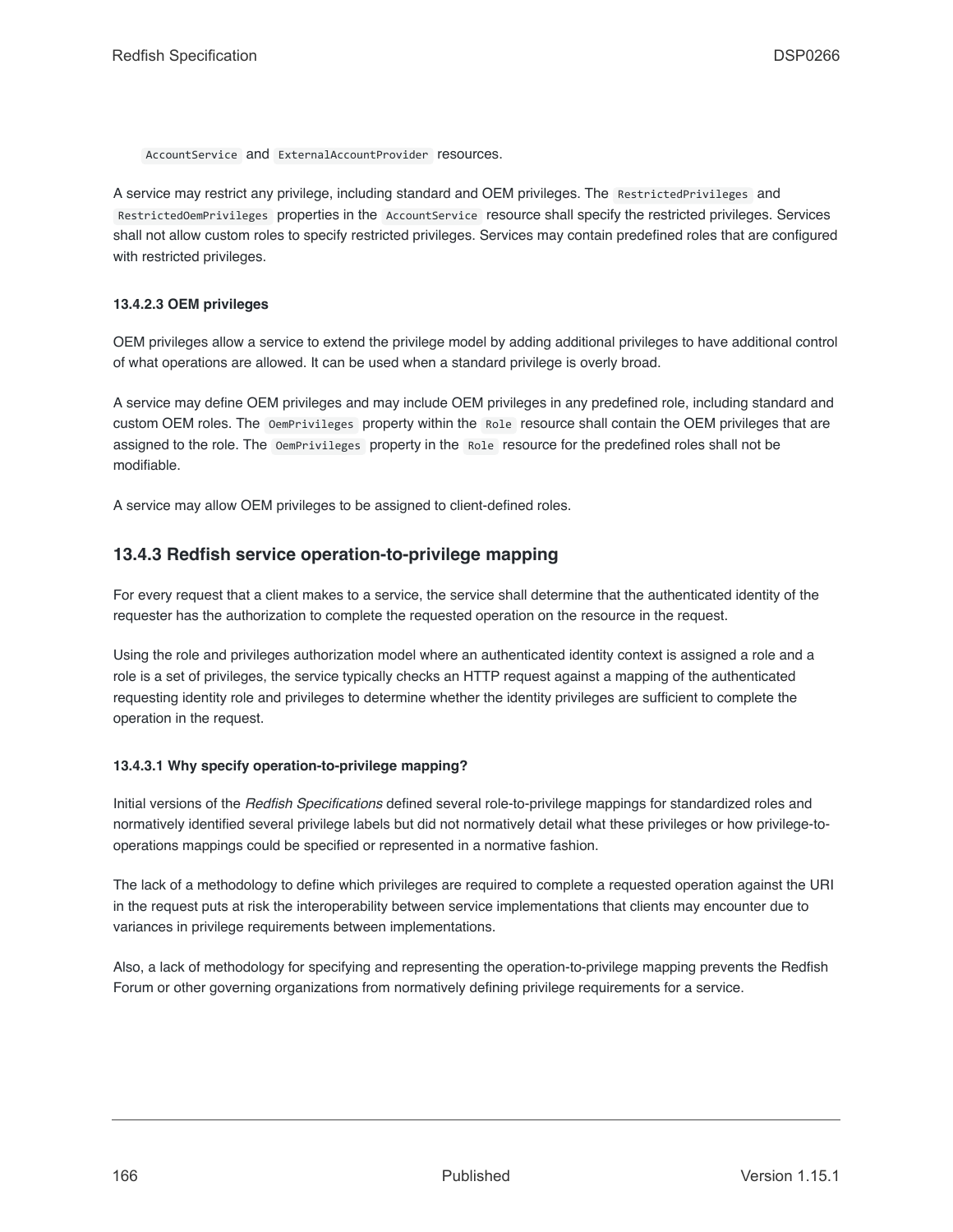### **13.4.3.2 Representing operation-to-privilege mappings**

A service should provide a Privilege Registry in the registry collection. This registry represents the privileges required to complete HTTP operations against resources supported by the service.

The Privilege Registry is a JSON document that contains a Mappings array of where an individual entry exists for every resource type that the service supports.

The operation-to-privilege mapping is defined for every resource type and applies to every resource the service implements for the applicable resource type.

In several situations, specific resources or properties may have differing operation-to-privilege mappings than the resource type-level mappings. In these cases, the resource type-level mappings need to be overridden. The PrivilegeRegistry schema defines the methodology for resource type-level operation-to-privilege mappings and related overrides.

If a service provides a Privilege Registry, the service shall use the Redfish Forum's Privilege Registry definition as a base operation-to-privilege mapping definition for operations that the service supports to promote interoperability for Redfish clients.

#### **13.4.3.3 Operation map syntax**

An operation map defines the set of privileges required to complete an operation on a resource-type.

The mapped operations are GET , PUT , PATCH , POST , DELETE , and HEAD . A privilege mapping is defined for each operation, irrespective of whether the service or data model supports the operation on the resource-type.

The privilege labels may be the Redfish standardized labels that the PrivilegeType enumeration in the Privileges schema defines and they may be OEM-defined privilege labels. The required privileges for an operation are specified using logical AND and OR behavior. For more information, see the [Privilege AND and OR syntax](#page-170-0) clause.

The following example defines the privileges required for various operations on the Manager resource. Unless the implementation defines mapping overrides to the OperationMap array, the specified operation-to-privilege mapping represents behavior for all Manager resources in a service implementation.

```
{
  "Entity": "Manager",
  "OperationMap": {
     "GET": [{
         "Privilege": ["Login"]
     }],
      "HEAD": [{
         "Privilege": ["Login"]
```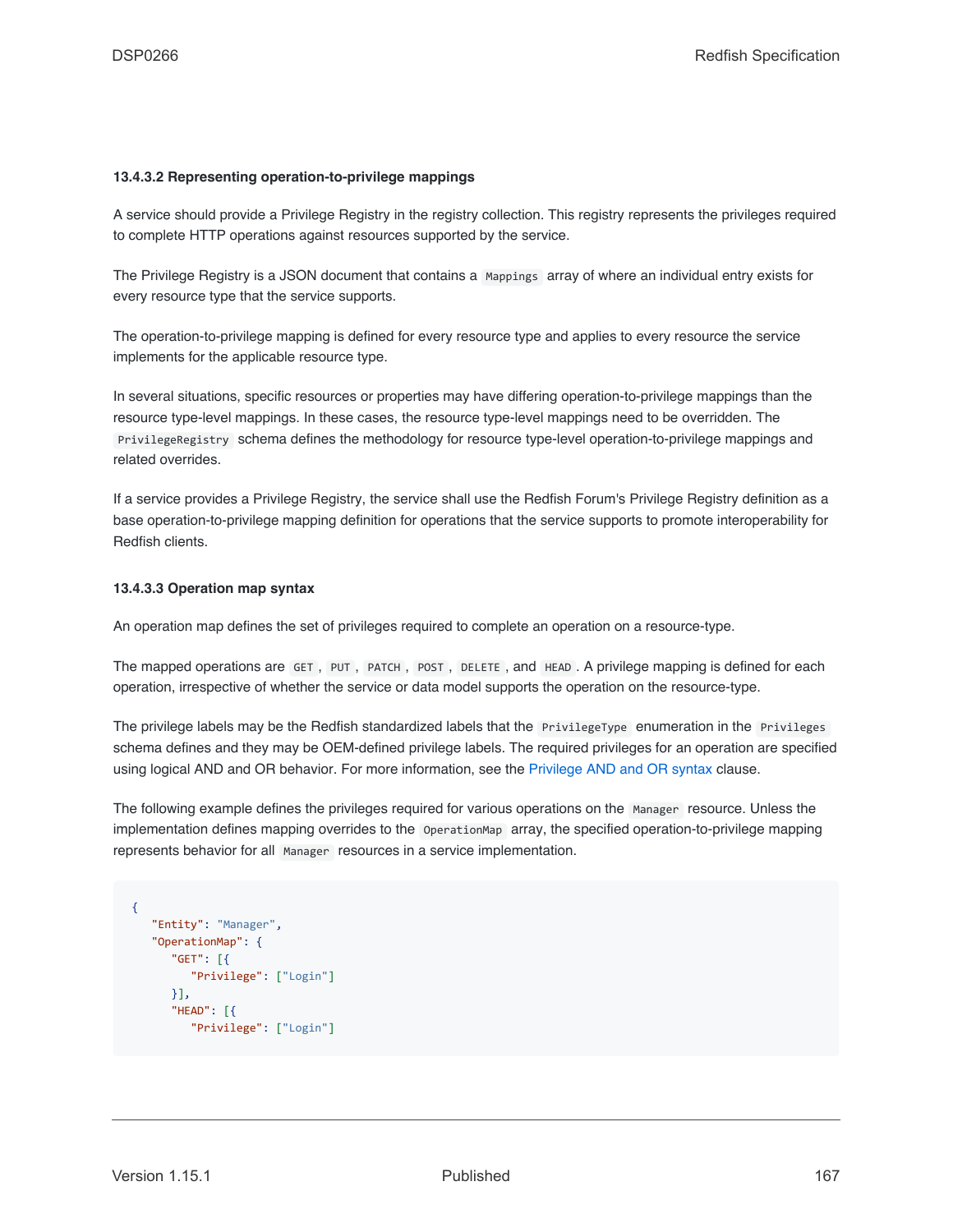```
}],
      "PATCH": [{
        "Privilege": ["ConfigureManager"]
     }],
      "POST": [{
        "Privilege": ["ConfigureManager"]
      }],
      "PUT": [{
        "Privilege": ["ConfigureManager"]
     }],
      "DELETE": [{
         "Privilege": ["ConfigureManager"]
      }]
   }
}
```
### **13.4.3.4 Mapping overrides syntax**

[Table 42](#page-167-0) describes the operation-to-privilege mapping, which varies from the resource type-level mapping:

<span id="page-167-0"></span>

| <b>Situation</b>      | <b>Description</b>                                                                                                                                                                                                                                                                                                                                                                                                                                                              |
|-----------------------|---------------------------------------------------------------------------------------------------------------------------------------------------------------------------------------------------------------------------------------------------------------------------------------------------------------------------------------------------------------------------------------------------------------------------------------------------------------------------------|
| Property override     | Property has different privilege requirements than the resource in which it resides. For example, the<br>Password property in the ManagerAccount resource requires the ConfigureSelf Or ConfigureUsers<br>privilege to change, in contrast to the Configurellsers privilege required for the other properties in<br>Manager Account resources. If multiple properties with the same name are present in a resource, the<br>property override applies to all property instances. |
| Subordinate override  | Resource is used in context of another resource and the contextual privileges need to govern. For<br>example, the privileges for PATCH operations on EthernetInterface resources depend on whether<br>the resource is subordinate to the Manager resource, where ConfigureManager is required, or the<br>ComputerSystem resource, where ConfigureComponents is required.                                                                                                        |
| Resource URI override | Resource instance has different privilege requirements for an operation than those defined for the<br>resource type.                                                                                                                                                                                                                                                                                                                                                            |

### **Table 42 — Mapping overrides syntax**

The overrides are defined in the context of the operation-to-privilege mapping for a resource type.

If multiple overrides are specified for a single resource type, the following precedence should be used for determining the appropriate override to apply:

- Property override
- Resource URI override
- Subordinate override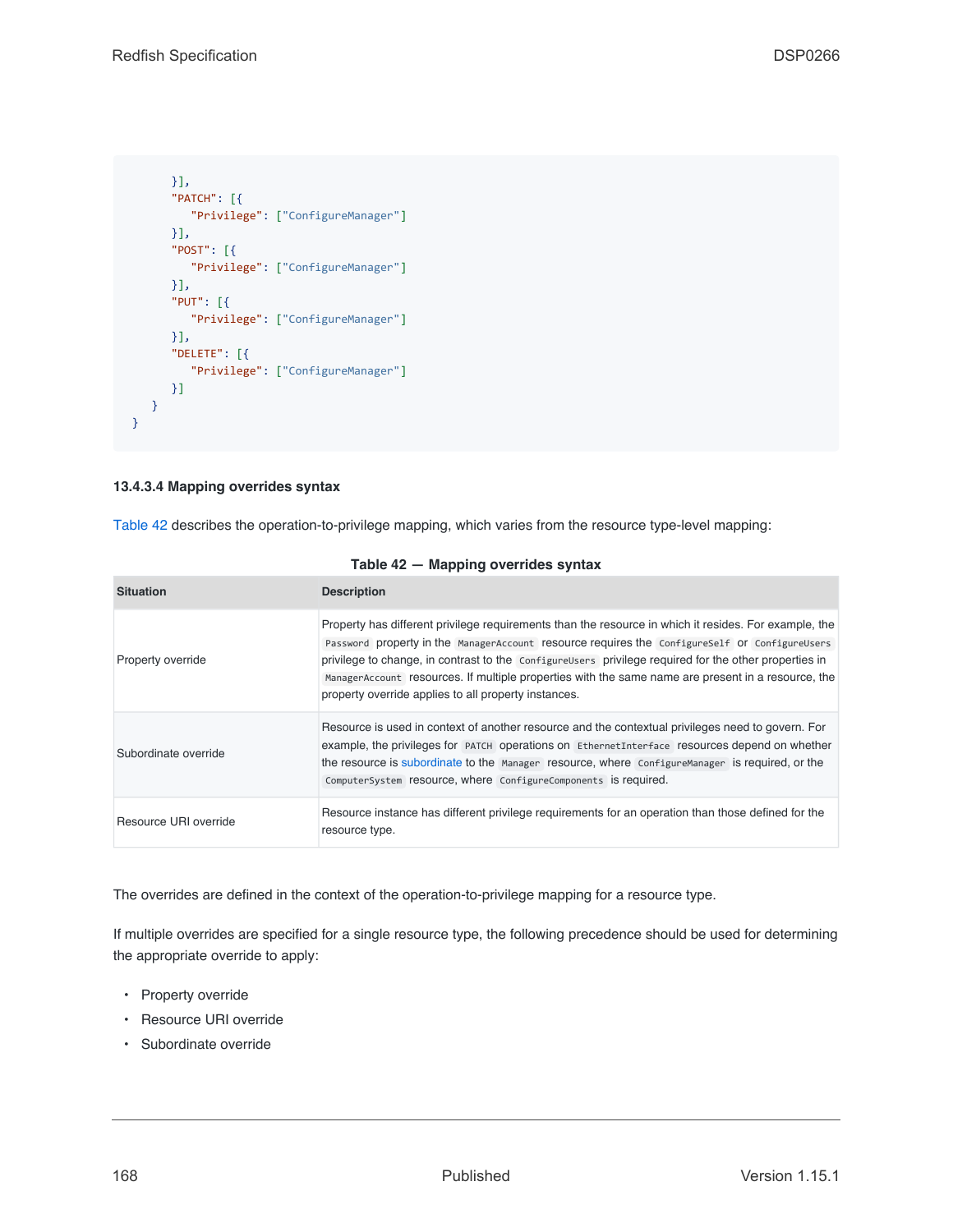### **13.4.3.5 Property override example**

In the following example, the Password property on the ManagerAccount resource requires the ConfigureSelf or ConfigureUsers privilege to change, in contrast to the ConfigureUsers privilege required for the other properties in ManagerAccount resources:

```
{
   "Entity": "ManagerAccount",
   "OperationMap": {
      "GET": [{
         "Privilege": ["ConfigureManager"]
      }, {
         "Privilege": ["ConfigureUsers"]
      }, {
         "Privilege": ["ConfigureSelf"]
      }],
      "HEAD": [{
        "Privilege": ["Login"]
      }],
      "PATCH": [{
         "Privilege": ["ConfigureUsers"]
      }],
      "POST": [{
        "Privilege": ["ConfigureUsers"]
      }],
      "PUT": [{
        "Privilege": ["ConfigureUsers"]
      }],
      "DELETE": [{
         "Privilege": ["ConfigureUsers"]
      }]
   },
   "PropertyOverrides": [{
      "Targets": ["Password"],
      "OperationMap": {
         "PATCH": [{
            "Privilege": ["ConfigureUsers"]
         }, {
            "Privilege": ["ConfigureSelf"]
         }]
      }
  }]
}
```
### **13.4.3.6 Subordinate override**

The Targets property in SubordinateOverrides lists a hierarchical representation for when to apply the override. In the following example, the override for an EthernetInterface resource is applied when it is subordinate to an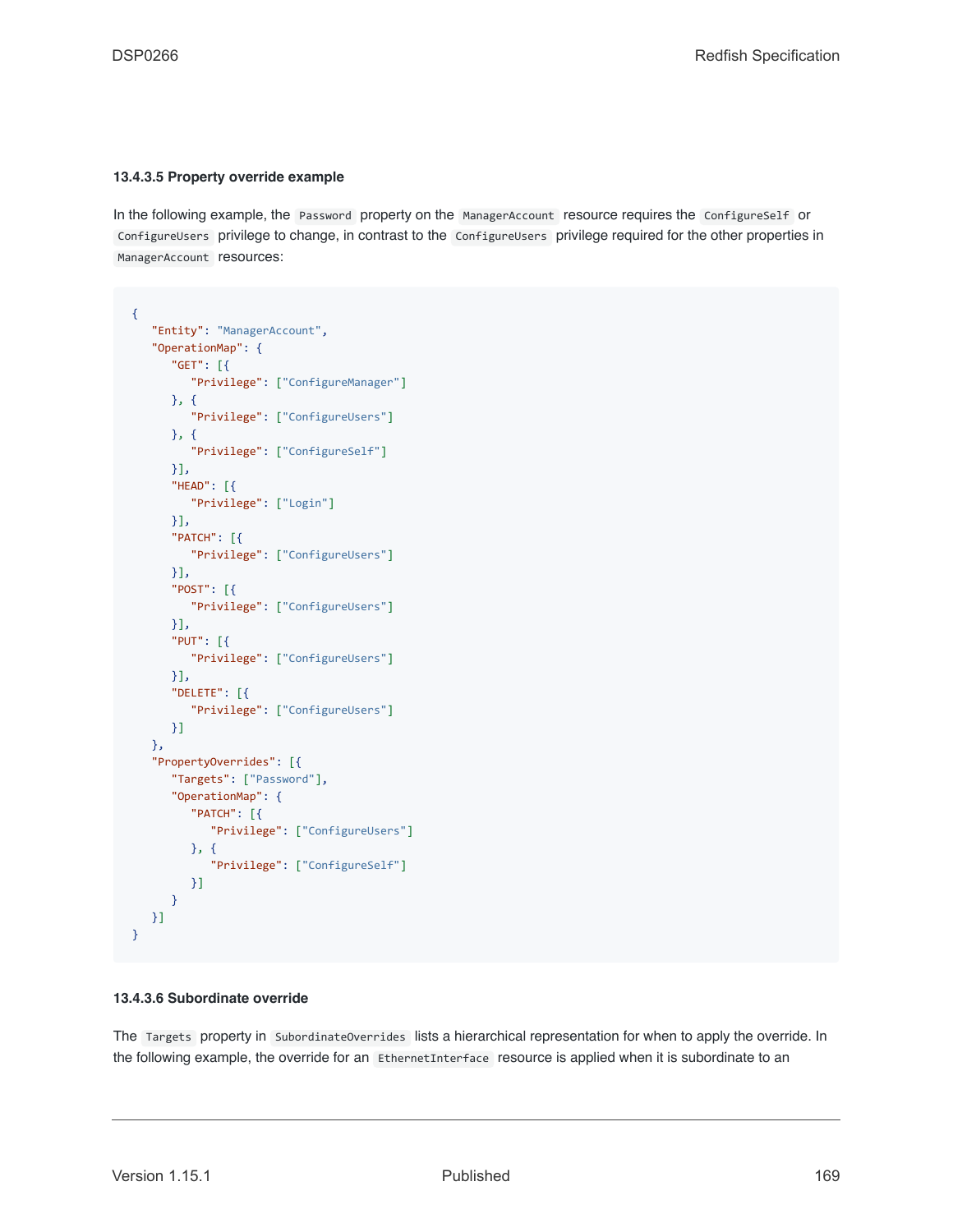EthernetInterfaceCollection resource, which in turn is subordinate to a Manager resource. If a client were to PATCH an EthernetInterface resource that matches this override condition, it requires the ConfigureManager privilege. Otherwise, the client requires the ConfigureComponents privilege.

```
{
   "Entity": "EthernetInterface",
   "OperationMap": {
      "GET": [{
         "Privilege": ["Login"]
      }],
      "HEAD": [{
         "Privilege": ["Login"]
     }],
      "PATCH": [{
         "Privilege": ["ConfigureComponents"]
     }],
      "POST": [{
        "Privilege": ["ConfigureComponents"]
     }],
      "PUT": [{
        "Privilege": ["ConfigureComponents"]
     }],
      "DELETE": [{
         "Privilege": ["ConfigureComponents"]
     }]
   },
   "SubordinateOverrides": [{
      "Targets": ["Manager", "EthernetInterfaceCollection"],
      "OperationMap": {
         "PATCH": [{
            "Privilege": ["ConfigureManager"]
         }],
         "POST": [{
           "Privilege": ["ConfigureManager"]
         }],
         "PUT": [{
           "Privilege": ["ConfigureManager"]
         }],
         "DELETE": [{
            "Privilege": ["ConfigureManager"]
         }]
      }
  }]
}
```
### **13.4.3.7 Resource URI override**

The following example demonstrates the resource URI override syntax to define operation privilege variations for resource URIs.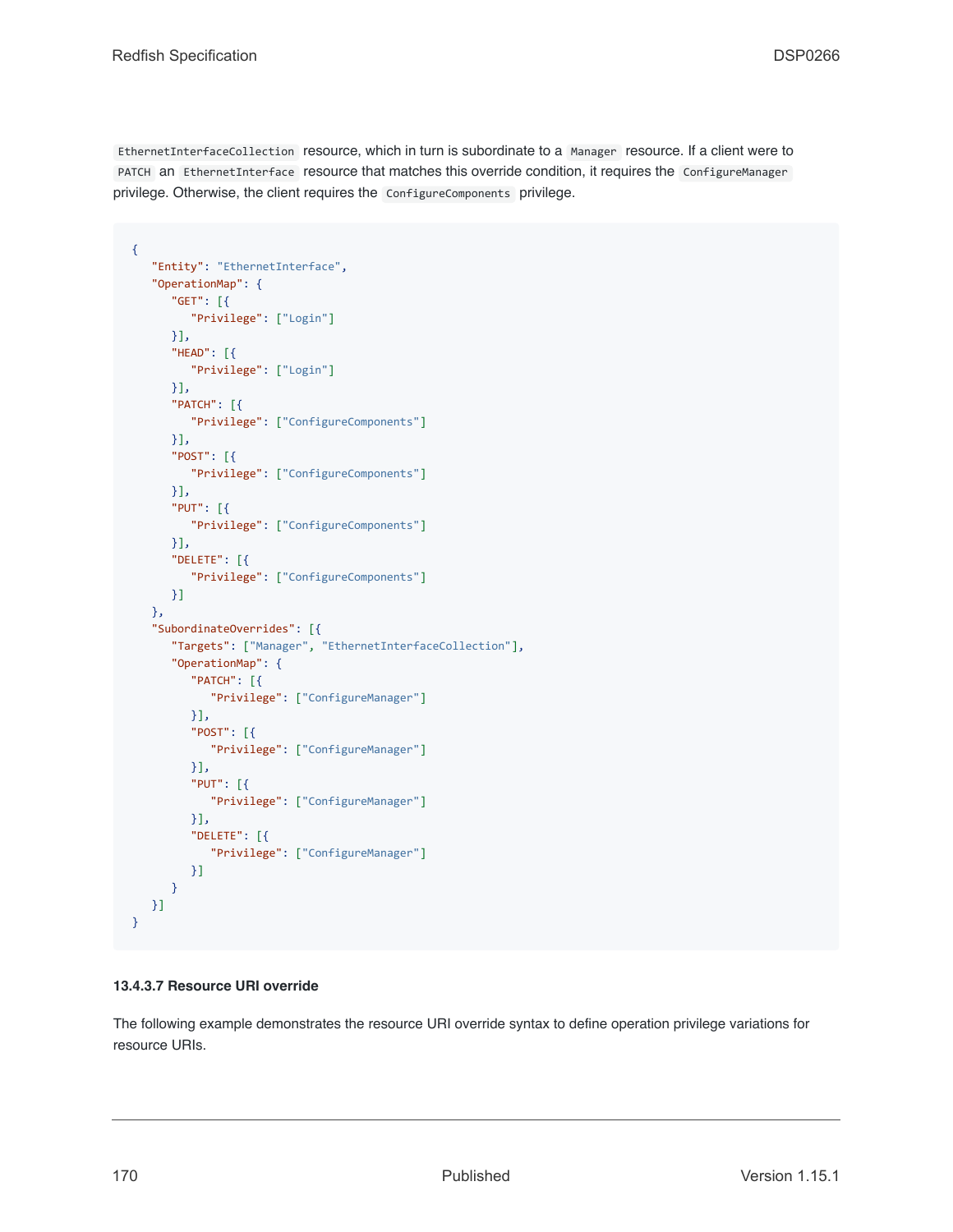The example defines both ConfigureComponents and OEMAdminPriv privileges as required to make a PATCH operation on the two resource URIs listed as targets.

```
{
   "Entity": "ComputerSystem",
   "OperationMap": {
     "GET": [{
        "Privilege": ["Login"]
     }],
      "HEAD": [{
        "Privilege": ["Login"]
     }],
      "PATCH": [{
         "Privilege": ["ConfigureComponents"]
      }],
      "POST": [{
         "Privilege": ["ConfigureComponents"]
     }],
      "PUT": [{
        "Privilege": ["ConfigureComponents"]
     }],
      "DELETE": [{
         "Privilege": ["ConfigureComponents"]
     }]
   },
   "ResourceURIOverrides": [{
      "Targets": ["/redfish/v1/Systems/VM6", "/redfish/v1/Systems/Sys1"],
      "OperationMap": {
         "GET": [{
           "Privilege": ["Login"]
        }],
         "PATCH": [{
            "Privilege": ["ConfigureComponents", "OEMSysAdminPriv"]
         }]
      }
  }]
}
```
### <span id="page-170-0"></span>**13.4.3.8 Privilege AND and OR syntax**

The array placement of the privilege labels in the OperationMap GET , HEAD , PATCH , POST , PUT , and DELETE operation element arrays define the logical combinations of privileges that are required to call an operation on a resource or property.

For OR logical combinations, the privilege label appears in the operation element array as individual elements.

The following example defines either Login or OEMPrivilege1 privileges that are required to perform a GET request.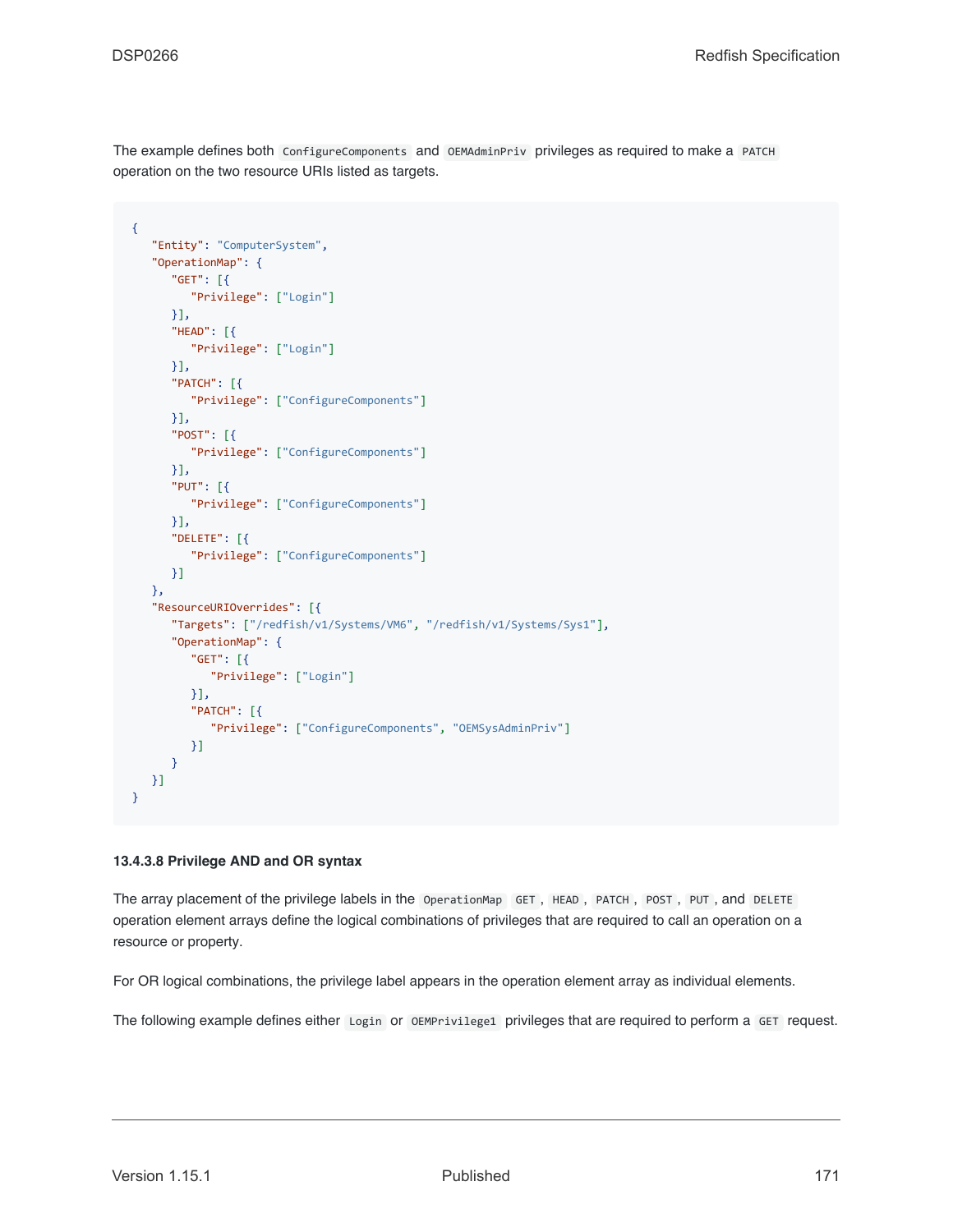```
{
   "GET": [{
     "Privilege": ["Login"]
   }, {
      "Privilege": ["OEMPrivilege1"]
   }]
}
```
For logical AND combinations, the privilege label appears in the Privilege property array in the operation element.

The following example defines both ConfigureComponents and OEMSysAdminPriv that are required to perform a PATCH request.

```
{
   "PATCH": [{
      "Privilege": ["ConfigureComponents", "OEMSysAdminPriv"]
  }]
}
```
# **13.4.4 Delegated authorization with OAuth 2.0**

Services may support the [RFC6749](#page-15-5)-defined OAuth 2.0 authorization framework.

### **13.4.4.1 OAuth 2.0 overview**

The OAuth 2.0 authorization framework allows a client to obtain access to a *resource server* from a *resource owner* and an *authorization server*.

Clients request access from a *resource owner* and is given an authorization grant. The authorization grant is then provided to the *authorization server* and an access token is provided to the client. The client provides the access token to the *resource server* in order to access a protected resource.

A Redfish service is considered to be a *resource server* in the OAuth 2.0 authorization framework.

### **13.4.4.2 OAuth 2.0 data model requirements**

Services that support OAuth 2.0:

- Shall support the OAuth2 property in the AccountService resource.
- May support additional OAuth 2.0 servers with ExternalAccountProvider resources.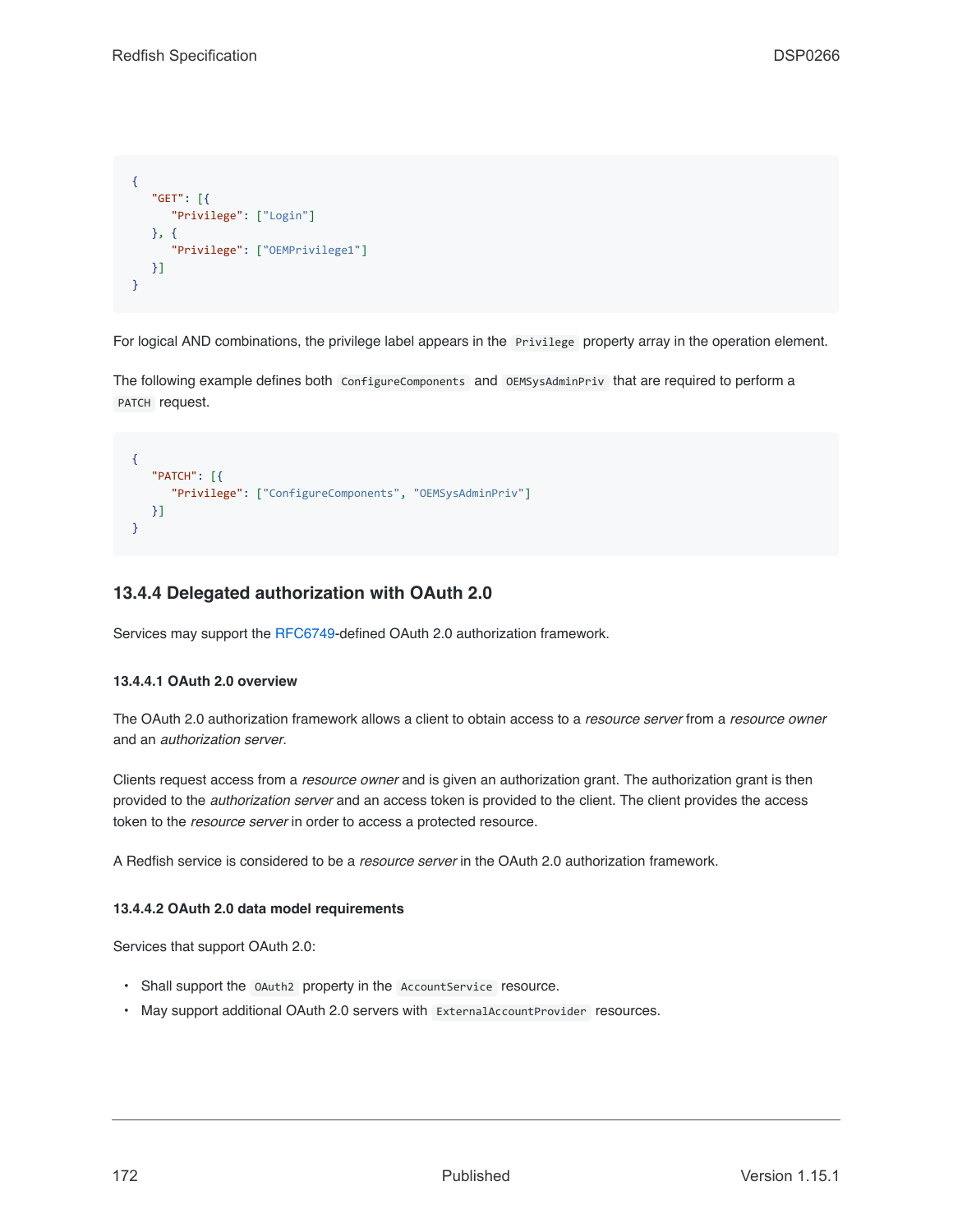### **13.4.4.3 OAuth 2.0 access tokens**

Access tokens are the credentials the client provides to a service to access a protected resource. Clients provide the access token to the service in the [Authorization](#page-36-0) [request header](#page-36-0) as a bearer token.

Services that support OAuth 2.0 shall support receiving an [RFC7519-](#page-15-6)defined JSON Web Token (JWT) in the Authorization request header.

JWTs are a compressed JSON structure that contain a JOSE Header, a set of claims that describe the type of access that is granted to a client, and a signature. Each component of a JWT is Base64URL-encoded and concatenated with a . to form the token string for the Authorization header.

[Table 43](#page-172-0) describes the JWT JOSE Header parameters and their requirements for services and clients. Any other parameters are outside the scope of this specification.

Services shall process the parameters in [Table 43](#page-172-0) if the **Service requirement** column contains **Yes**. Services should process other parameters.

The JWT provided by the client shall contain the parameters in [Table 43](#page-172-0) if the **JWT requirement** column contains **Yes**. The JWT provided by the client may omit other parameters.

<span id="page-172-0"></span>

| <b>Parameter</b> | <b>Service</b><br>requirement | <b>JWT</b> requirement | <b>Description</b>                                                                                        |
|------------------|-------------------------------|------------------------|-----------------------------------------------------------------------------------------------------------|
| typ              | Yes                           | No                     | Type of token. The string is case insensitive. If not present, services<br>shall assume the value is JWT. |
| alg              | Yes                           | Yes                    | Algorithm for the signature of the token. Services shall not accept the<br>value none.                    |

**Table 43 — OAuth 2.0 JWT JOSE Header parameters**

[Table 44](#page-173-0) describes the claims and their requirements for services and clients. Any other claims are outside the scope of this specification.

Services shall process the claims in [Table 44](#page-173-0) if the **Service requirement** column contains **Yes**. Services should process other claims.

The JWT provided by the client shall contain the claims in [Table 44](#page-173-0) if the **JWT requirement** column contains **Yes**. The JWT provided by the client may omit other claims.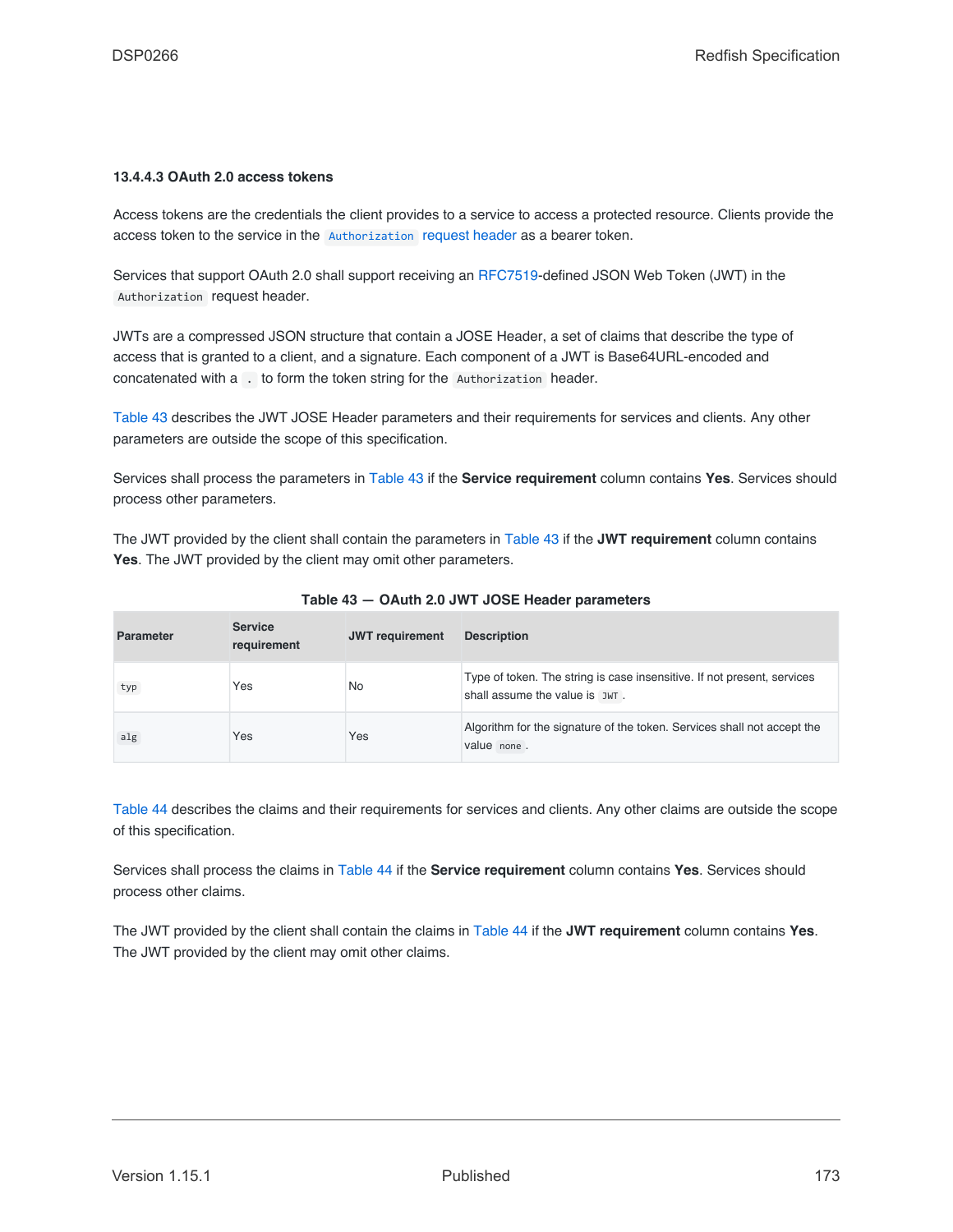<span id="page-173-0"></span>

| Claim | <b>Service</b><br>requirement | <b>JWT</b> requirement | <b>Description</b>                                                                        |
|-------|-------------------------------|------------------------|-------------------------------------------------------------------------------------------|
| iss   | Yes                           | Yes                    | Issuer of the token. Identifies the <i>authorization server</i> that signed the<br>token. |
| sub   | Yes                           | Yes                    | Subject of the token. Identifies the client issued the token.                             |
| aud   | Yes                           | Yes                    | Audience of the token. Identifies the resource server intended to accept<br>the token.    |
| exp   | Yes                           | <b>No</b>              | Expiration time of the token.                                                             |
| nbf   | Yes                           | <b>No</b>              | "Not before" time of the token.                                                           |
| iat   | Yes                           | <b>No</b>              | Issued time of the token.                                                                 |
| jti   | Yes                           | <b>No</b>              | Unique identifier of the token.                                                           |
| scope | Yes                           | Yes                    | Type of access the token grants. See the Redfish OAuth2.0 scope<br>usage clause.          |

### **Table 44 — OAuth 2.0 JWT claims**

Example JOSE Header:

```
\left\{ \right."typ": "JWT",
    "alg": "RS256"
}
```
Example JWT claims:

```
\left\{ \right."iss": "https://contoso.org/services/oauth2",
    "sub": "Joe Smith",
    "aud": "92384634-2938-2342-8820-489239905423",
    "exp": 1735707600,
    "scope": "Redfish.Role.Operator",
    "jti": "97d52311-5f55-4482-b947-8a70c326fdfd"
}
```
Example token encoded in the Authorization request header:

Authorization: Bearer mF\_9.B5f-4.1JqM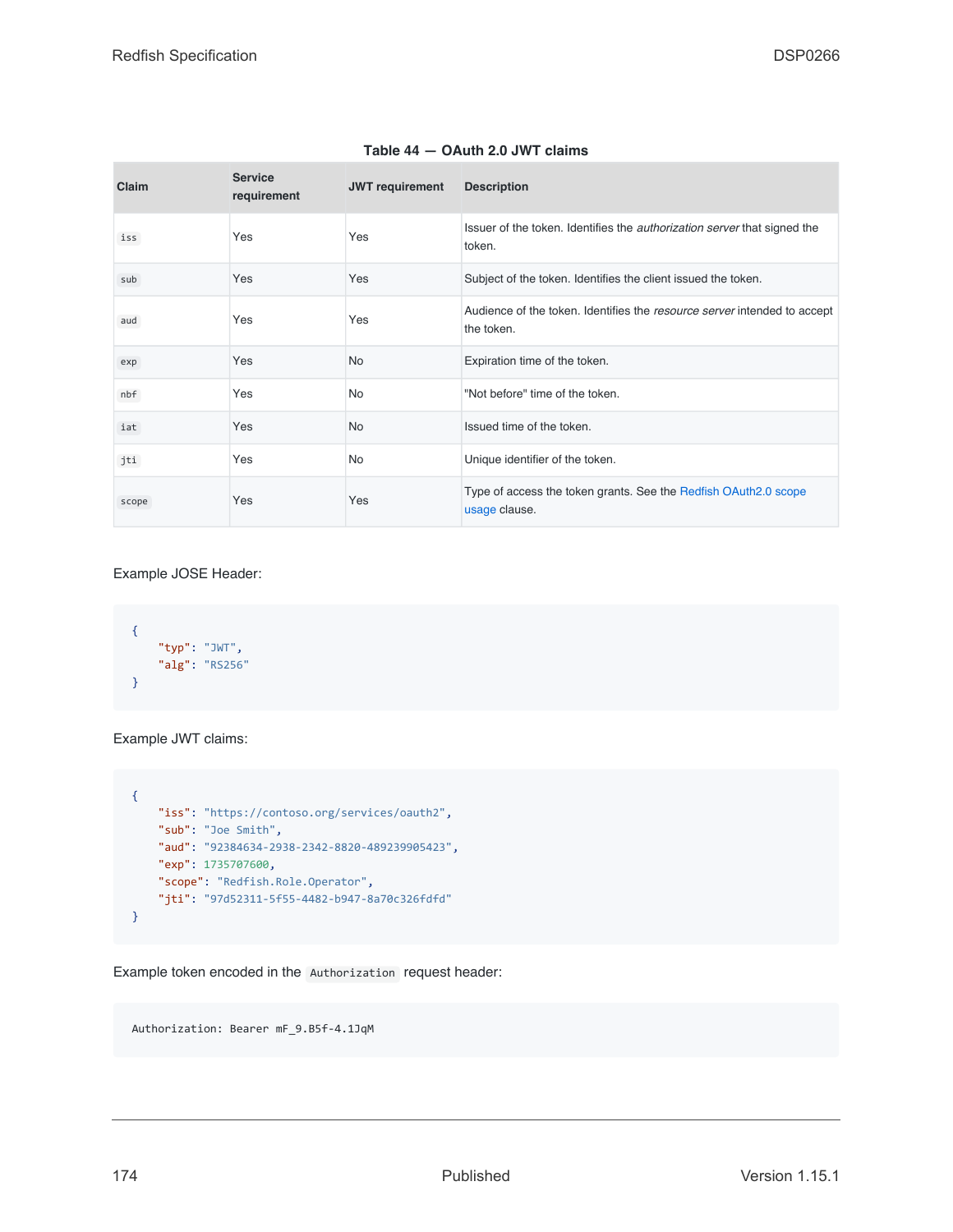**Note:** The previous example does not reflect a real JWT and is provided to show encoding in the Authorization request header.

### <span id="page-174-0"></span>**13.4.4.4 Redfish OAuth2.0 scope usage**

The value of the scope claim is expressed as a list of space-delimited, case-sensitive strings. Each value in the list describes a type of access that was granted to the client.

This specification defines two formats for values in the scope claim: [Redfish roles](#page-163-2) and [Redfish privileges](#page-165-0). Other formats are outside the scope of this specification.

Redfish roles within the scope claim shall be in the form Redfish.Role.<RoleId> where <RoleId> is the identifier of the Redfish role granted to the client.

Redfish privileges within the scope claim shall be in the form Redfish. Privilege. <PrivilegeId> where <PrivilegeId> is the standard privilege or [OEM privilege](#page-165-1) granted to the client.

Services shall ignore unsupported values in the scope claim. If the token provided by the client is valid, the service shall apply roles and privileges in the scope claim to the operation.

# **13.5 Account service**

### **13.5.1 Account service overview**

- Implementations should store user passwords with one-way encryption techniques.
- Implementations may support exporting user accounts with passwords, but shall do so using encryption methods to protect them.
- User accounts shall support ETags and atomic operations. Implementations may reject requests that do not include an ETag.
- When authentication fails, extended error messages shall not provide privileged information.

### **13.5.2 Password management**

A Redfish service provides local user accounts through a collection of ManagerAccount resources located under the account service. The ManagerAccount resources enable users to manage their own account information, and for administrators to create, delete, and manage other user accounts.

When account properties are changed, the service may close open sessions for this account and require reauthentication.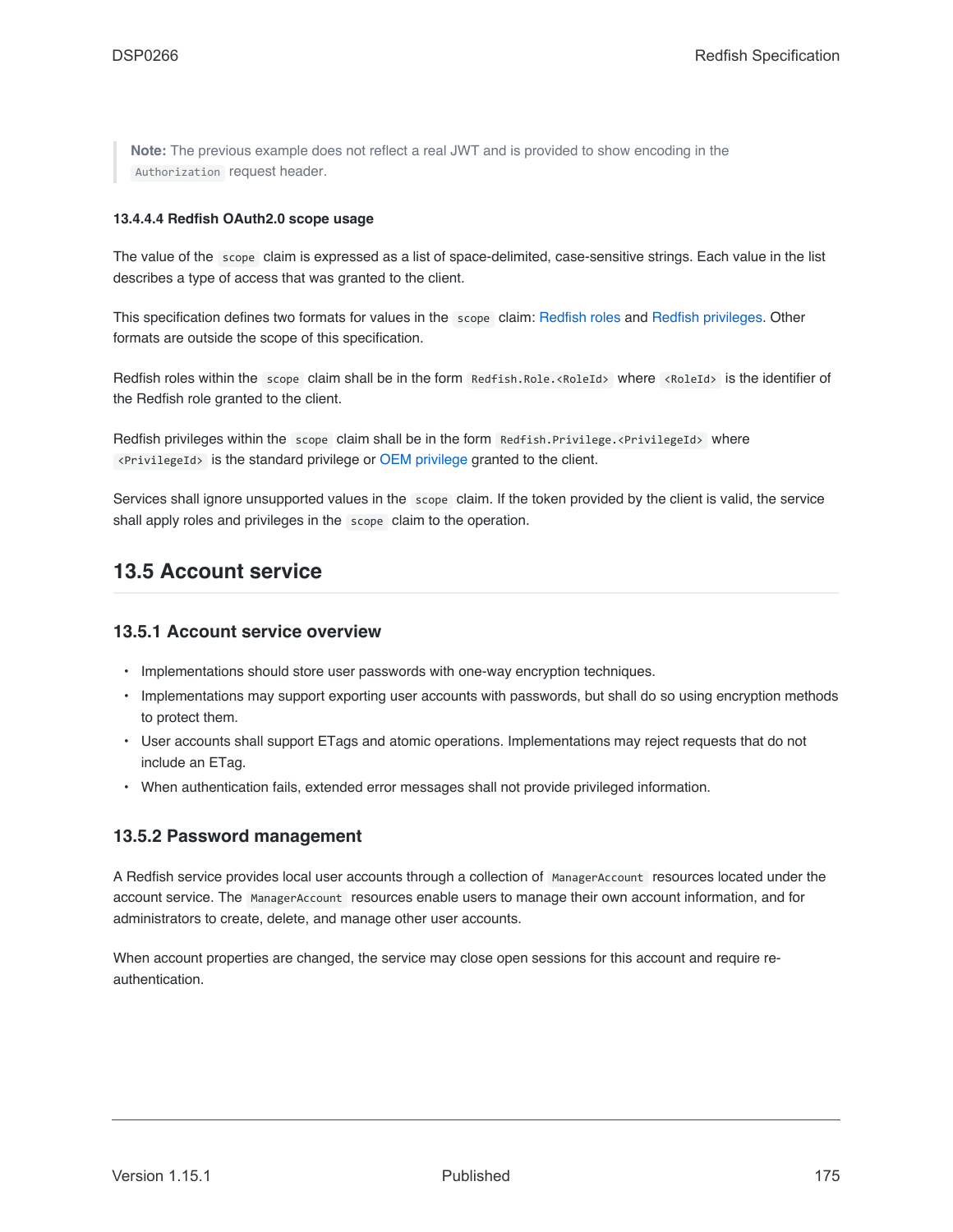# **13.5.3 Password change required handling**

The service may require that passwords assigned by the manufacturer be changed by the end user prior to accessing the service. In addition, administrators may require users to change their account's password upon first access.

The ManagerAccount resource contains a PasswordChangeRequired boolean property to enable this functionality. Resources that have the property set to true shall require the user to change the write-only Password property in that resource before access is granted. Manufacturers including user credentials for the service may use this method to force a change to those credentials before access is granted.

When a client accesses the service by using credentials from a ManagerAccount resource that has a PasswordChangeRequired value of true, the service shall allow:

- A session login and include a @Message.ExtendedInfo object in the response containing the PasswordChangeRequired message from the Base Message Registry. This indicates to the client that their session is restricted to performing only the password change operation before access is granted.
- A GET operation on the ManagerAccount resource associated with the account.
- A PATCH operation on the ManagerAccount resource associated with the account to update the Password property. If the value of Password is changed, the service shall also set the PasswordChangeRequired property to false .

For all other operations, the service shall respond with the HTTP [403 Forbidden](#page-67-5) status code and include a @Message.ExtendedInfo object that contains the PasswordChangeRequired message from the Base Message Registry.

# **13.6 Asynchronous tasks**

Irrespective of which user or privileged context starts a *[task](#page-20-0)*, services shall enforce the privileges described in the privilege registry required to perform operations on the Task resource.

# **13.7 Event subscriptions**

Before pushing event data object to the destination, the service may verify the destination for identity purposes.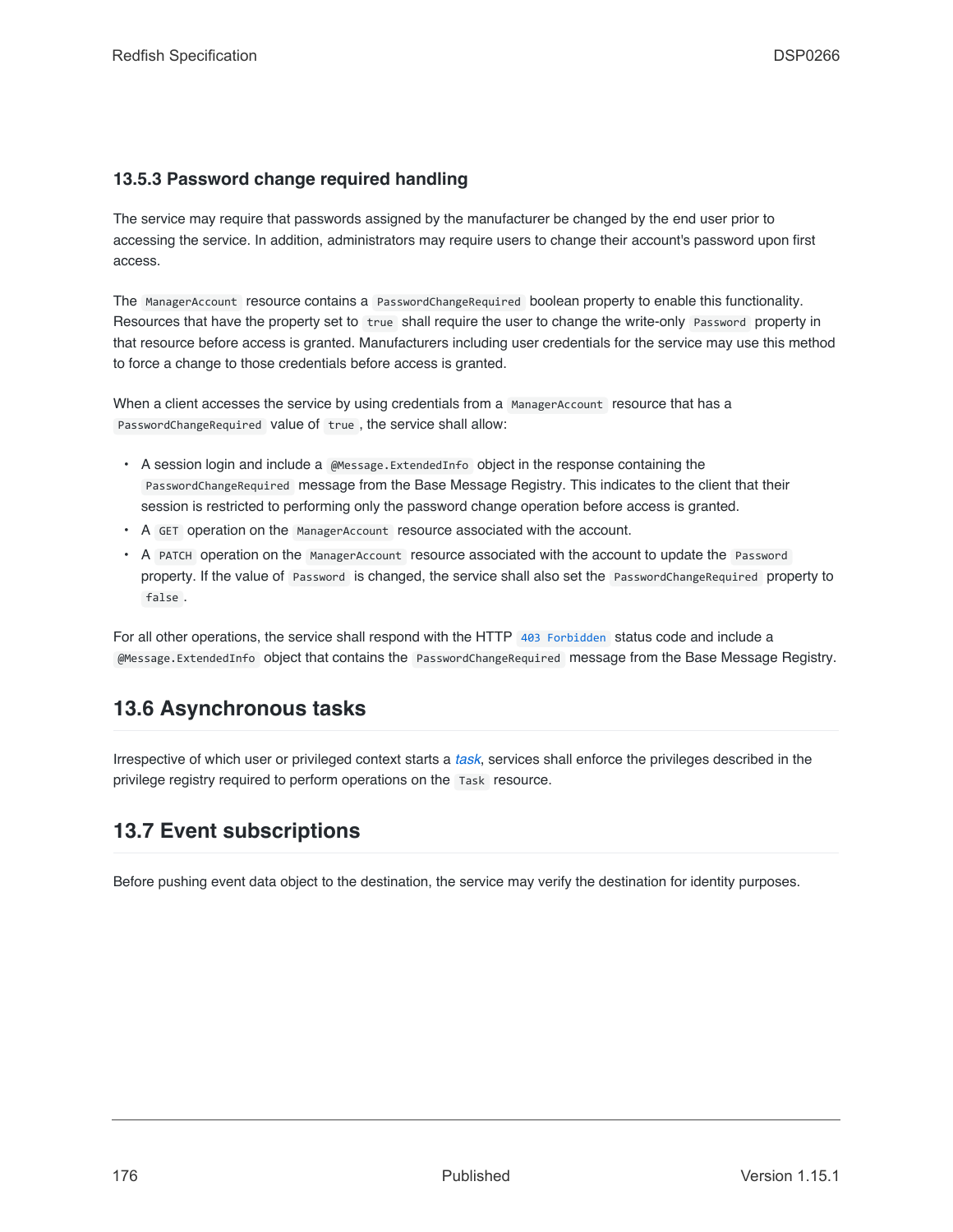# **14 Redfish Host Interface**

The *[Redfish Host Interface Specification](#page-15-7)* defines how software that runs on a host computer system can interface with a Redfish service that manages the host. For details, see [DSP0270](#page-15-7).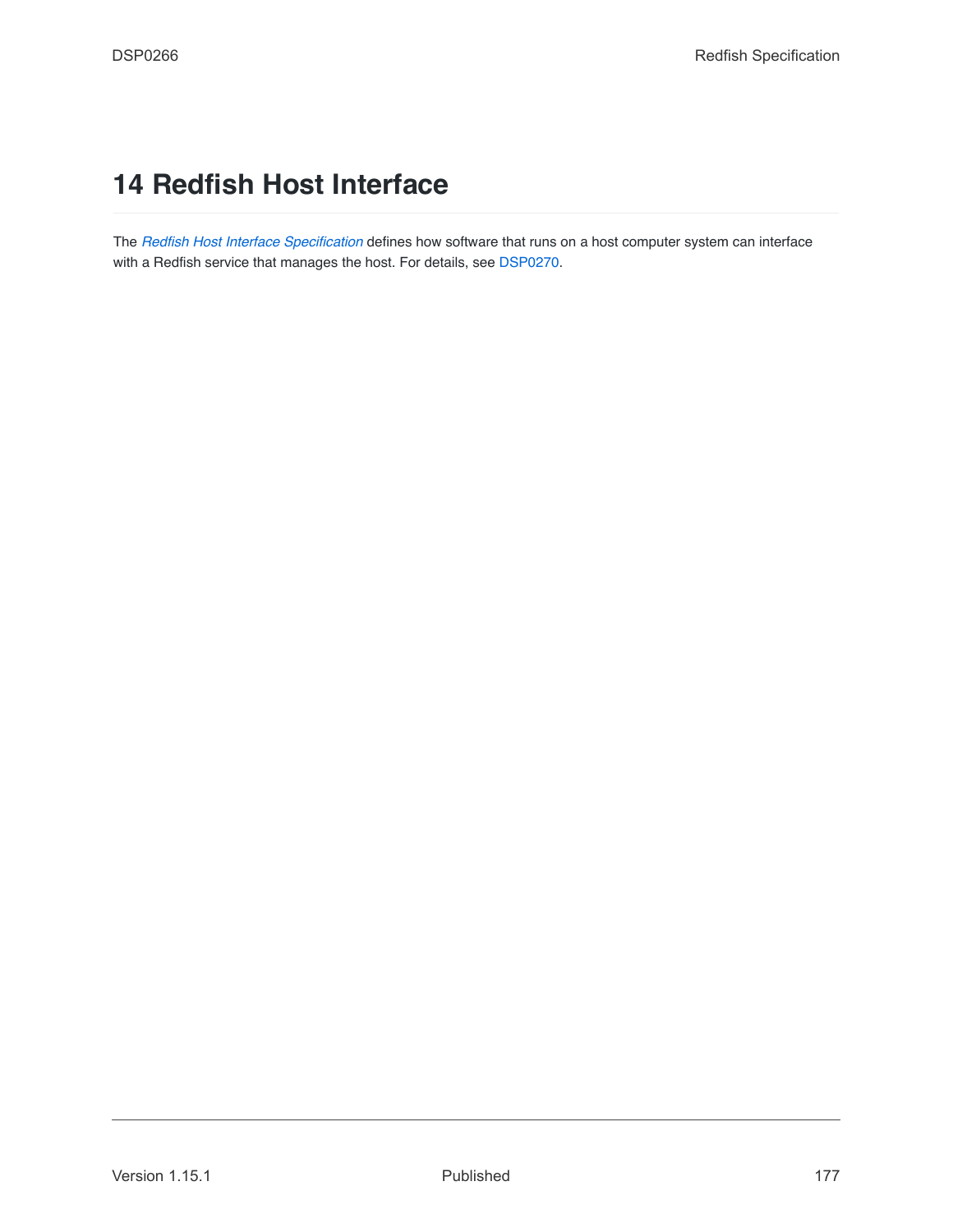# **15 Redfish composability**

A service may implement the CompositionService resource off of ServiceRoot to bind resources. One example is disaggregated hardware, which allows for independent components, such as processors, memory, I/O controllers, and drives, to be bound to create logical constructs that operate together. This enables a client to dynamically assign resources for an application.

A service that supports composability shall implement resource blocks, defined by the ResourceBlock schema, and resource zones, defined in the Zone schema, for the composition service. Resource blocks provide an inventory of components available to the client for building compositions. Resource zones describe the binding restrictions of the resource blocks that the service manages.

The resource zones within the composition service shall include the [collection capabilities annotation](#page-97-0) in responses. The collection capabilities annotation allows a client to discover which resource collections in the service support compositions, the different [composition request](#page-178-0) types allowed, how the POST request for the resource collection is formatted, and which properties are required.

A service that supports composability and client multi-tenancy shall:

- Implement the FreePool and ActivePool properties in the CompositionService resource.
- Implement the CompositionReservations property in the CompositionService resource.
- [Filter](#page-47-0) GET requests for the ResourceBlocks , FreePool , ActivePool , ResourceZones , and CompositionReservations resource collections where the value of the Client property in the ResourceBlock resource or CompositionReservation resource matches the client identity.
- Ensure the resources in [composition requests](#page-178-0) are assigned to the client specified by the Client property in the ResourceBlock resource or CompositionReservation resource.
- Not filter any HTTP operations within the composition service for clients that contain the privilege ConfigureCompositionInfrastructure unless specified by [query parameters](#page-41-1).
- Move resource blocks between the FreePool and ActivePool resource collections based on the outcome of [composition requests.](#page-178-0)
	- A resource block is moved to the FreePool resource collection when it is not contributing to any composed resources.
	- A resource block is moved to the ActivePool resource collection when it is contributing to one or more composed resources.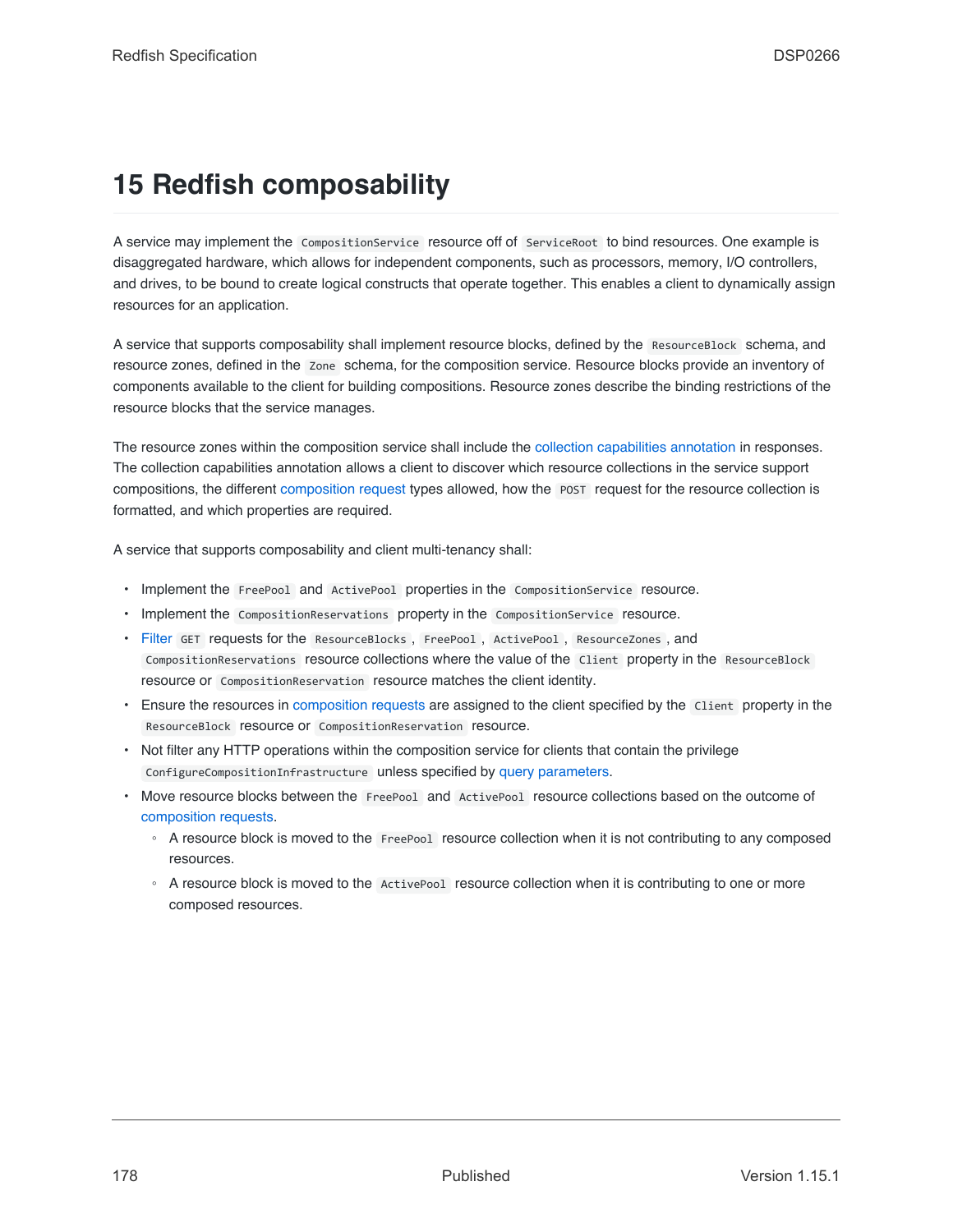# <span id="page-178-0"></span>**15.1 Composition requests**

# **15.1.1 Composition requests overview**

A service that implements the composition service, as defined by the CompositionService schema, shall support one or more of the following types of composition requests:

- [Specific composition](#page-178-1)
- [Constrained composition](#page-179-0)
- [Expandable resources](#page-180-0)

A service that supports the removal of a composed resource shall support the DELETE method on the composed resource.

A service may implement the Compose action in the CompositionService resource for the above composition requests.

# <span id="page-178-1"></span>**15.1.2 Specific composition**

A specific composition is when a client identifies an exact set of resources in which to build a logical entity.

A service that supports specific compositions shall support a POST request that contains an array of hyperlinks to resource blocks. The schema for the resource being composed defines where the resource blocks are specified in the request.

The following example shows a ComputerSystem being composed with a specific composition request:

```
POST /redfish/v1/Systems HTTP/1.1
Content-Type: application/json;charset=utf-8
Content-Length: <computed length>
OData-Version: 4.0
{
   "Name": "Sample Composed System",
   "Links": {
      "ResourceBlocks": [{
         "@odata.id": "/redfish/v1/CompositionService/ResourceBlocks/ComputeBlock0"
     }, {
         "@odata.id": "/redfish/v1/CompositionService/ResourceBlocks/DriveBlock2"
     }, {
         "@odata.id": "/redfish/v1/CompositionService/ResourceBlocks/NetBlock4"
      }]
   }
```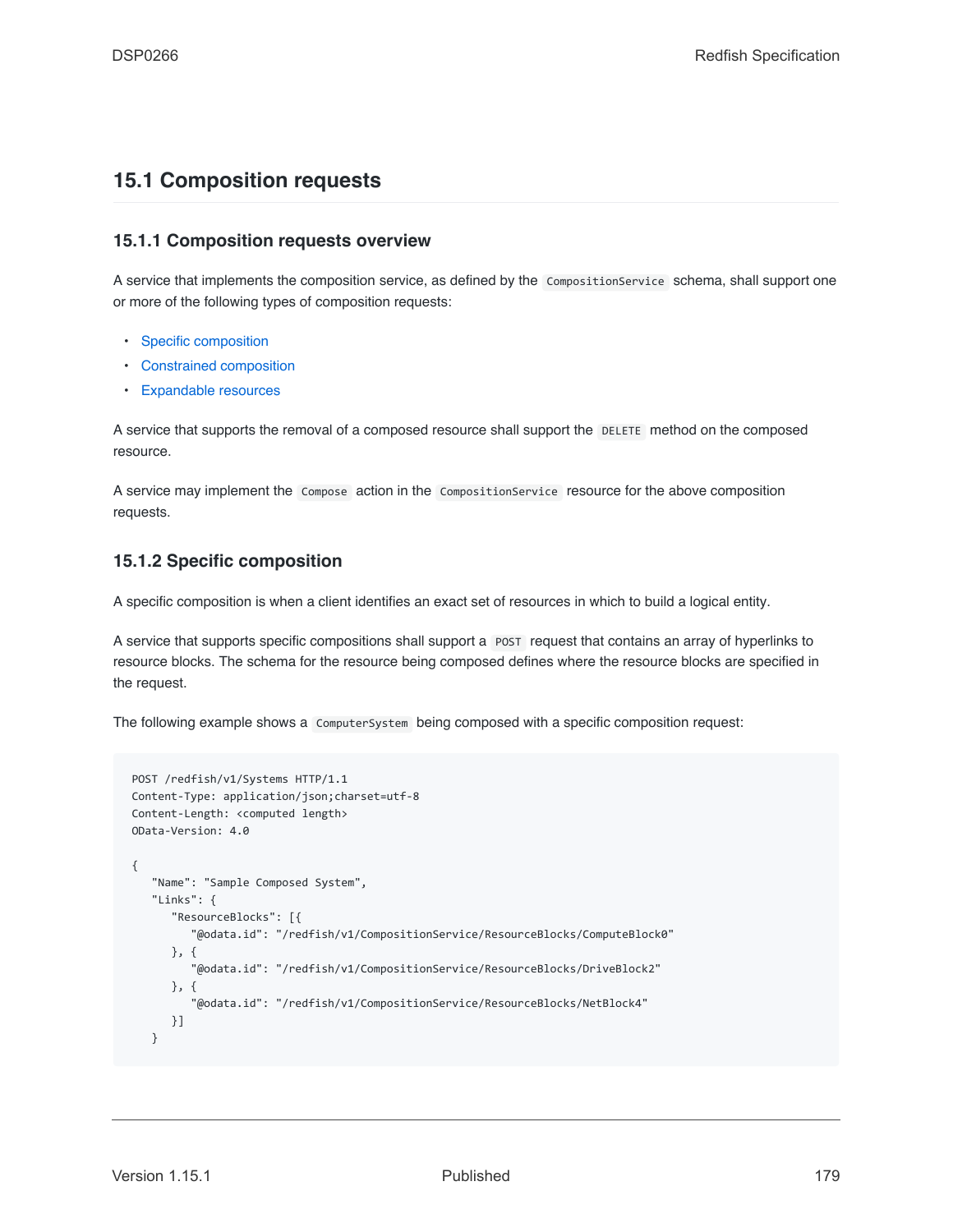}

### <span id="page-179-0"></span>**15.1.3 Constrained composition**

A constrained composition is when a client has identified a set of criteria, or constraints, in which to build a logical entity. This includes criteria such as quantities of components, or characteristics of components. A service that supports constrained compositions shall support a POST request that contains the set of characteristics to apply to the composed resource. The specific format of the request is defined by the schema for the resource being composed. This type of request may include expanded elements of resources [subordinate](#page-22-1) to the composed resource.

The following constrained composition request composes a ComputerSystem :

```
POST /redfish/v1/Systems HTTP/1.1
Content-Type: application/json;charset=utf-8
Content-Length: <computed length>
OData-Version: 4.0
{
   "Name": "Sample Composed System",
   "PowerState": "On",
   "BiosVersion": "P79 v1.00 (09/20/2013)",
   "Processors": {
      "Members": [{
         "@Redfish.RequestedCount": 4,
         "@Redfish.AllowOverprovisioning": true,
         "ProcessorType": "CPU",
         "ProcessorArchitecture": "x86",
         "InstructionSet": "x86-64",
        "MaxSpeedMHz": 3700,
        "TotalCores": 8,
         "TotalThreads": 16
     }]
   },
   "Memory": {
      "Members": [{
         "@Redfish.RequestedCount": 4,
         "CapacityMiB": 8192,
         "MemoryType": "DRAM",
         "MemoryDeviceType": "DDR4"
     }]
   },
   "SimpleStorage": {
      "Members": [{
         "@Redfish.RequestedCount": 6,
         "Devices": [{
```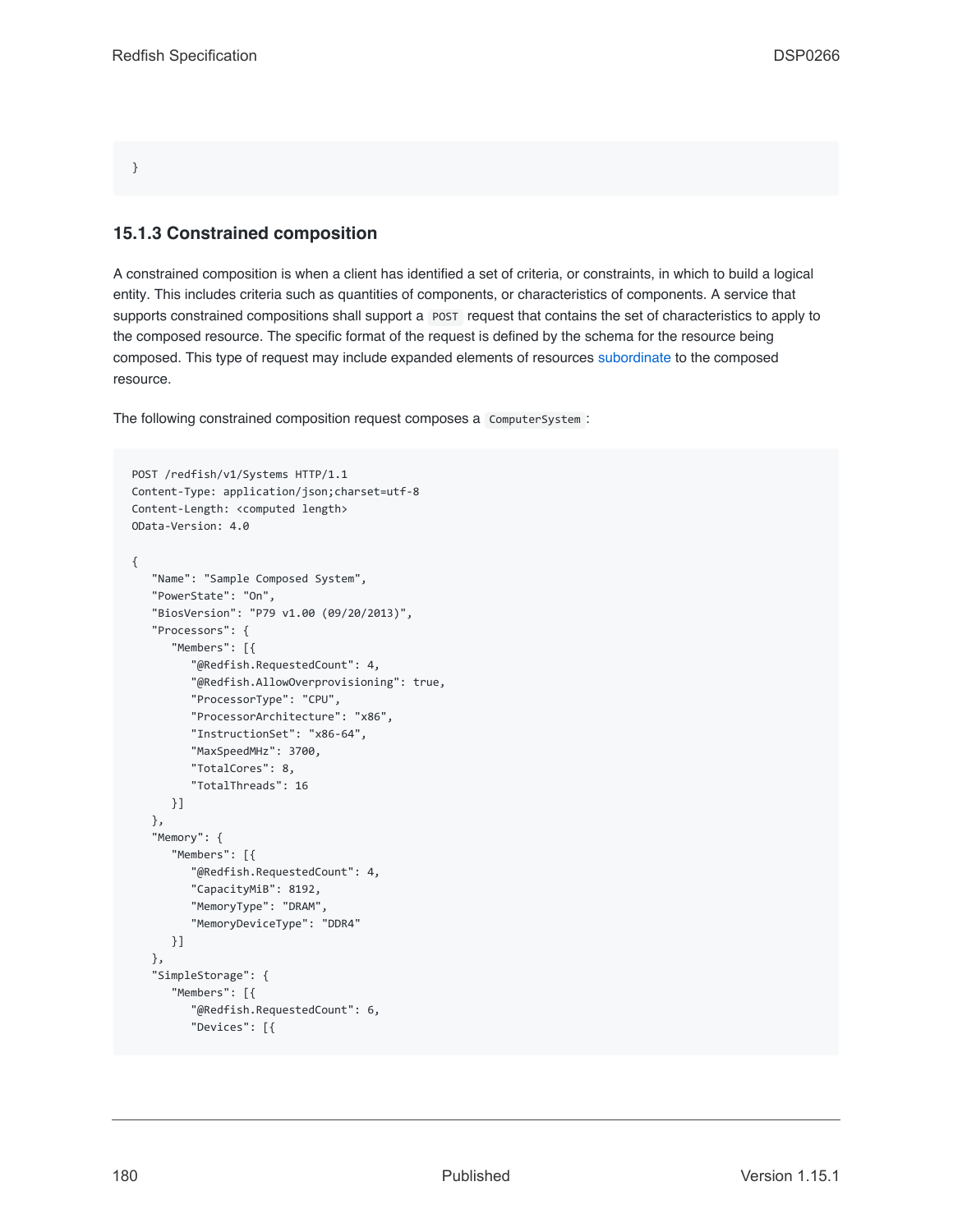```
"CapacityBytes": 322122547200
        }]
     }]
   },
   "EthernetInterfaces": {
      "Members": [{
         "@Redfish.RequestedCount": 1,
         "SpeedMbps": 1000,
         "FullDuplex": true,
         "NameServers": ["names.redfishspecification.org"],
         "IPv4Addresses": [{
            "SubnetMask": "255.255.252.0",
            "AddressOrigin": "Dynamic",
            "Gateway": "192.168.0.1"
         }]
      }]
  }
}
```
#### **15.1.4 Expandable resources**

An expandable resource is when a service has a baseline composition that cannot be removed. Instead of a client making requests to create a composed resource, a client can only add or remove resources from the composed resource. A service that supports expandable resources shall support one or more of the update methods that the [Updating a composed resource](#page-180-0) clause describes.

### <span id="page-180-0"></span>**15.2 Updating a composed resource**

A service that supports updating a composed resource shall provide one or more of the following methods to update composed resources:

- The PUT or PATCH methods on the composed resource with a modified list of resource blocks.
- Actions on the composed resource for adding and removing resource blocks.
	- If the actions for adding and removing resource blocks are present in the resource, clients should use this method before attempting PUT or PATCH .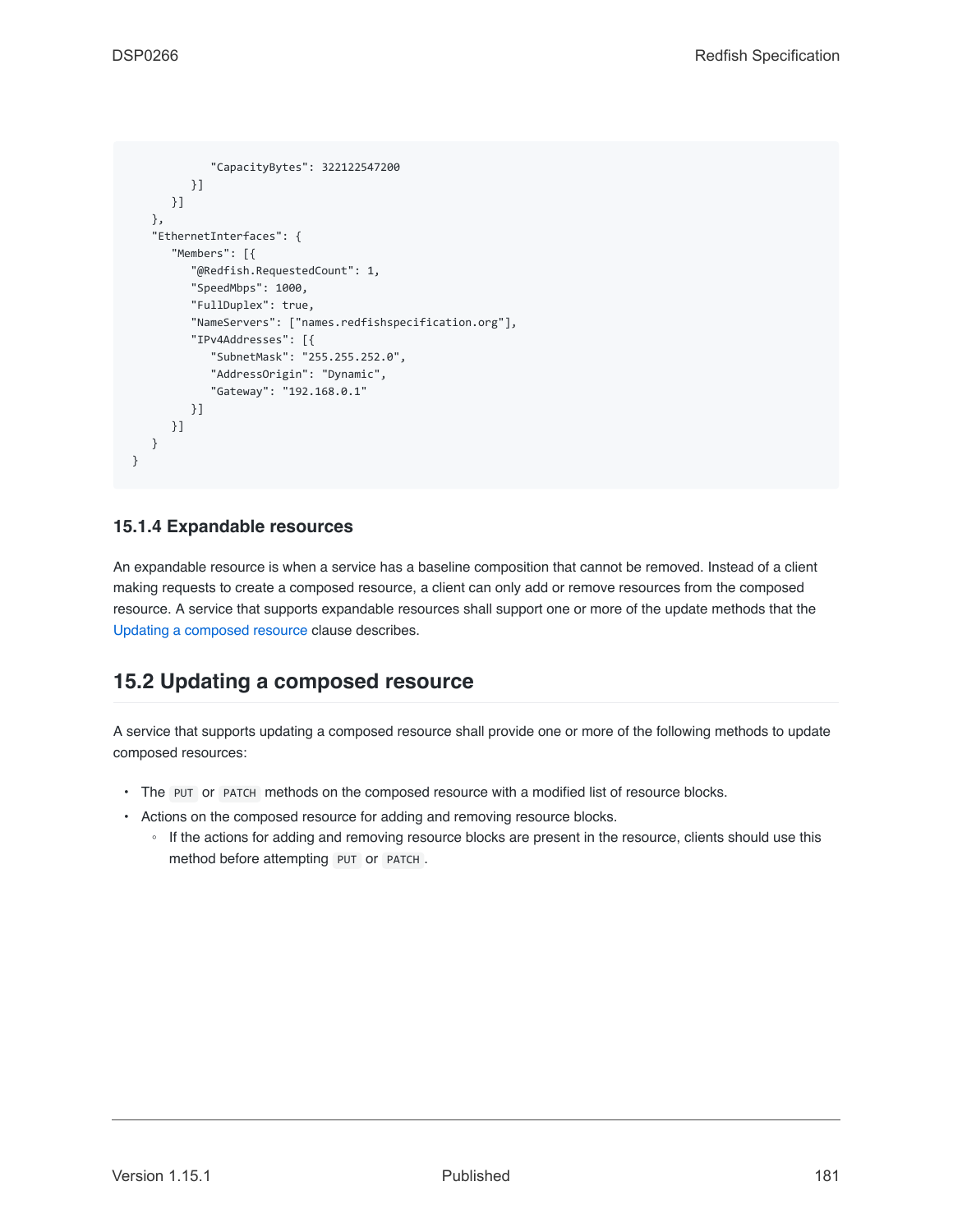# **16 Aggregation**

Aggregation has been a Redfish concept since its inception. Redfish uses collection for services that can represent more than one system. As the scale of Redfish implementations increase, clients want to operate on Redfish resources in bulk.

Aggregation is the representation of Redfish resources from a variety of sources so that they can be managed, in whole or in part, by a Redfish client. Membership can be heterogeneous and arbitrary, but it is expected that most aggregate members are the same resource type, such as an aggregate of ComputerSystem resource, which is represented by an Aggregate resource where members of its Elements array are exclusively of type ComputerSystem . The Redfish service proxies on behalf of the aggregated components to provide common operations. The Redfish service is representing resources on behalf of the components and incoming operations must be tracked by the Redfish service before being accomplished by communicating with the individual resources. Thus, aggregation also allows a Redfish client to act on resources as a group using aggregates.

## **16.1 Classes of aggregators**

#### **16.1.1 Implicit and complex aggregators**

There are at least two classes of Redfish aggregators:

- Implicit aggregators. An example of an implicit aggregator is an enclosure manager, such as a manager of blades in an enclosure. This implementation has ComputerSystem resources representing blades in the ComputerSystemCollection resource, and one or more Manager resources in the ManagerCollection resource. It also would likely have a Chassis resource for each blade and a Chassis resource for the enclosure, which would use the Contains property in Links to express the containment relationship to the individual blades. This class of aggregator has tight coupling with system design, and proxies requests to and from the blades to perform management functions.
- Complex aggregators. An example of a complex aggregator is a rack-level manager, fabric manager, or a manager of similar scale, especially if it represents resources that it gathers through the proxy of information from other managers, like BMCs. The sources that this manager aggregates are more complex in nature and potentially varying. This manager probably has an interface to the resources and proxies the Redfish service on behalf of each set of resources. At this scale, a Redfish client would prefer to provide common functions, such as resetting a set of systems, to the Redfish service as a whole rather than invoking actions individually to achieve scalability requirements. This class of service also may need assistance in adding members to the service, such as providing address and account information for the aggregator to contact the components and initiate the proxy of Redfish operations.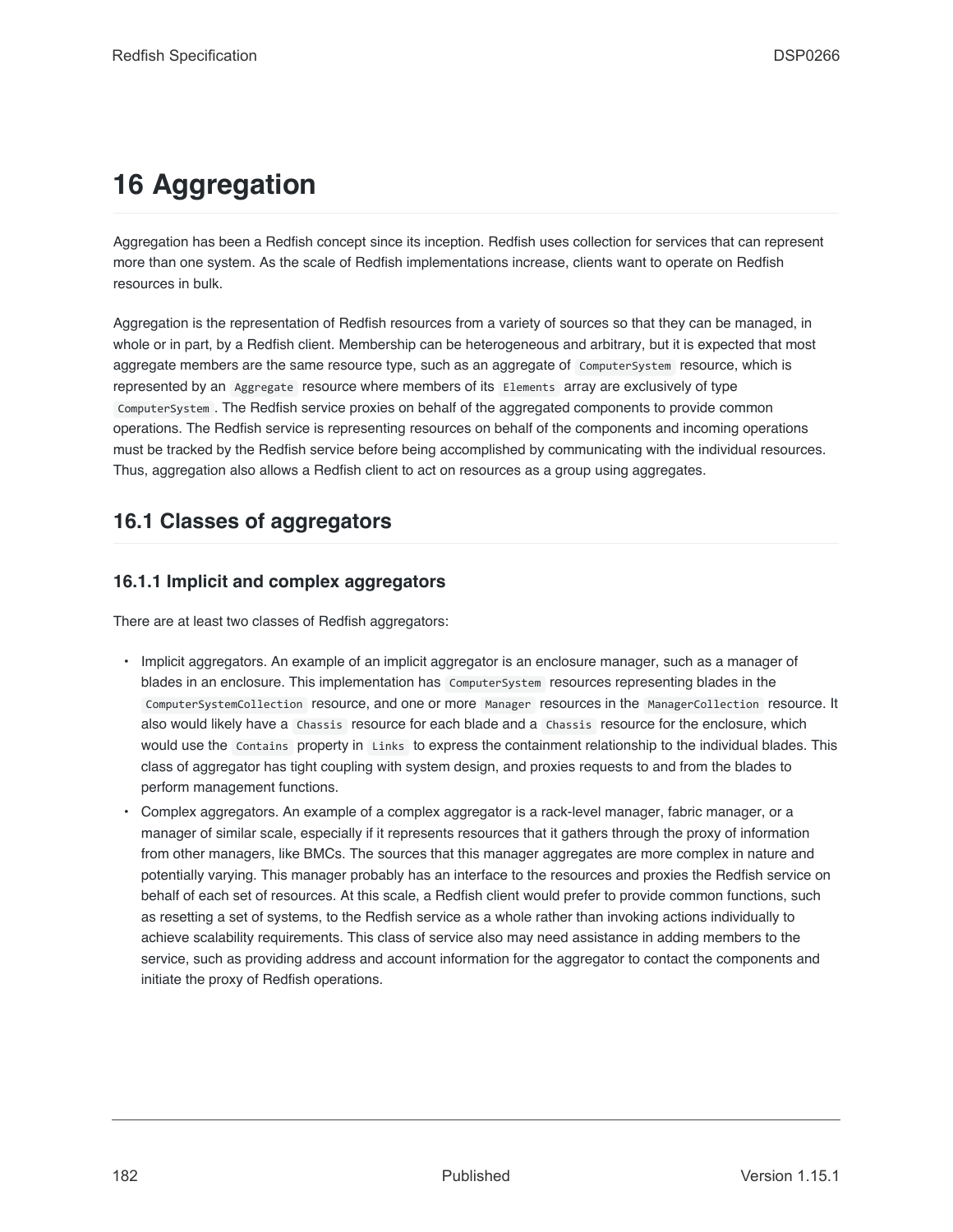#### **16.1.2 Use cases**

Several use cases make explicit aggregator representation necessary. What they have in common is the need for common functions for scalability. There are several classes of these common functions.

One use case is service-type functions. An example is a firmware update on a large number of systems. Rather than invoke actions on individual resources, it is more efficient for a client to specify to which resources to apply the image. In this case, a service already exists in the model so an aggregation service is not needed. Instead the existing service must be augmented to enable the application of an image to a list of resources.

Another use case is common actions. Examples are the Reset or SetDefaultBootOrder actions. These actions are defined in the ComputerSystem schema, but the Redfish URI structure requires that the action occur on each ComputerSystem resource. Thus, an individual operation applies to each resource. It is more efficient for a client to send one action with the list of the resources to which to apply the action. For example, to reset one thousand systems, sending one thousand individual reset operations requires significant overhead as compared to sending a single operation with a list of one thousand systems to reset.

A final use case is changing an attribute on multiple members of a collection. An example is changing the boot order on a large number of systems. This use case requires one operation per system. However, assuming the resources are in the same collection, the [deep PATCH operation](#page-58-0) meets the requirements of this use case.

## **16.2 Aggregation service**

#### **16.2.1 Aggregation service overview**

The AggregationService resource represents the Redfish aggregation service, which provides aggregation functions.

The aggregation service contains the group actions that can apply to groups of resources. The AggregationService schema defines the common actions that a client can take on groups of resources. These actions take an array of resource URIs as one of the parameters to which the action applies. If all members of the resource array do not support the method, a 4xx [status code](#page-65-0) shall be returned and the body shall contain an [error response](#page-71-0). If at least one member of the resource array successfully completed the action but others did not, the status code should be [200 OK](#page-66-0) with @Message.ExtendedInfo objects for the failed members.

The aggregation service also contains [Aggregate](#page-183-0), [AggregationSource](#page-183-1), and [ConnectionMethod](#page-183-1) resources.

#### **16.2.2 Aggregator requirements**

By implementing the AggregationService resource and including an AggregationSourceCollection resource, a complex aggregator shall meet the following requirements: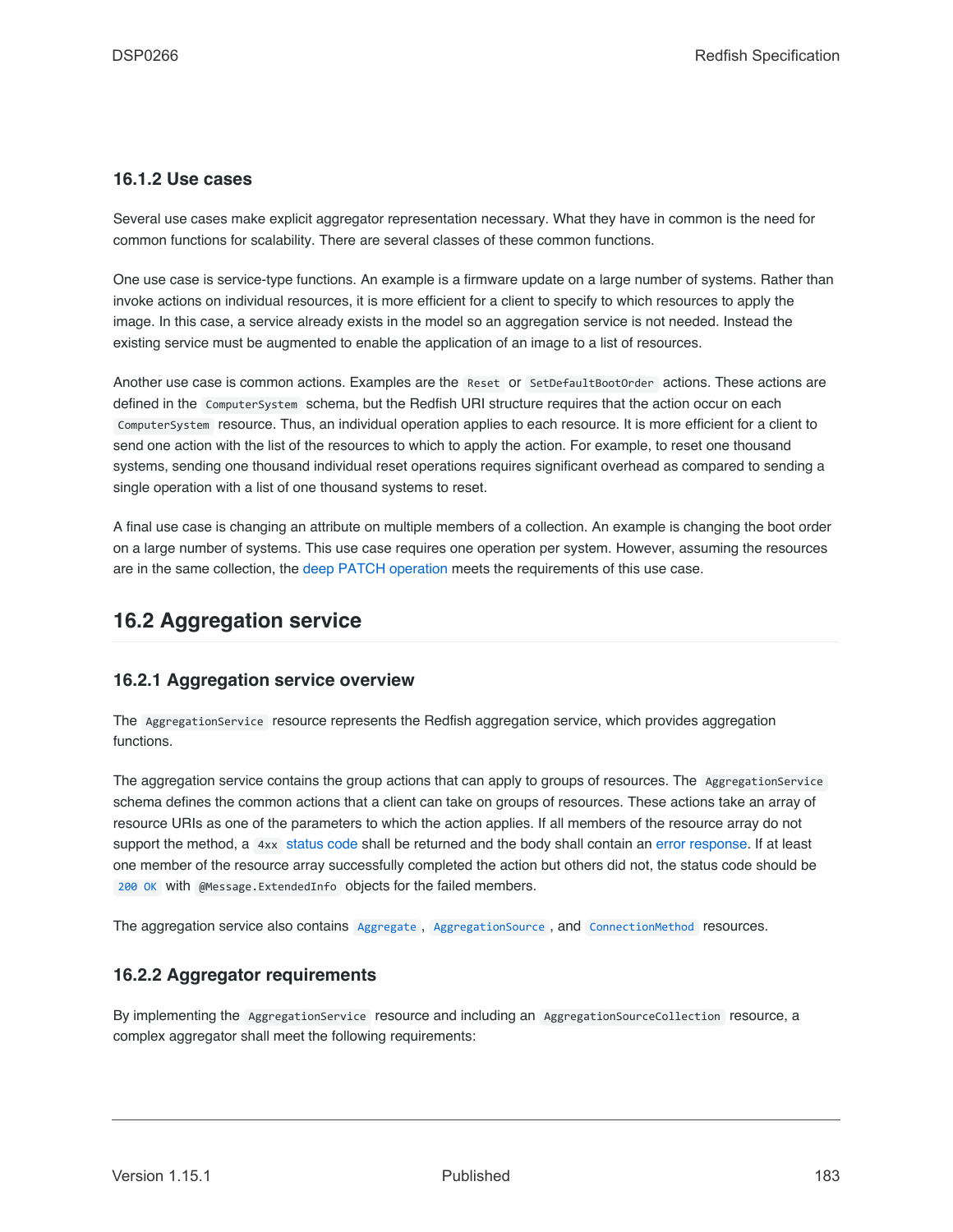- Proxy to the aggregated resources on behalf of the service.
- Provide error and state propagation, such as health roll-up, when needed to provide such data to the [parent](#page-20-0) [resource.](#page-20-0)
- Combine resource collections from the aggregated resources.
	- For example, ComputerSystem resources that were gathered through proxy shall be in one ComputerSystemCollection resource.
	- Services shall complete a *URI fix-up* for all aggregated resources because every system cannot be at /redfish/v1/Systems/1 .
	- It is advisable for Redfish implementations to use unique values for the Id properties. For example, base the Id property of a ComputerSystem resource on something unique like a UUID or serial number, or the manufacturer MAC address for network adapters, or WWN for Fibre Channel controllers.
- Unify other services.
	- The aggregation implementation hosts only one event service. The implementation shall combine all events into one stream. The implementation also hosts only one sessions service, telemetry service, update service, and other services. Thus the aggregator represents unification of Redfish services with which it communicates and proxies on the client's behalf to the providers of those services and information.

#### <span id="page-183-0"></span>**16.2.3 Aggregates**

The Aggregate resource is the grouping mechanism that clients use to indicate to the service that this group of resources can be treated the same for certain functions, such as the actions. Each aggregate contains the list of individual resources that are to be treated as a single unit for operations. For example, if a client wishes to express that a subset of the ComputerSystemCollection resource be treated as a single unit for certain operations like reset, reset boot order, or firmware update, it can express the aggregate as the target URI for the operation.

The Aggregate schema defines the common actions that a client can make on an aggregate. The Aggregate resource contains an Elements array that specifies the members of the aggregate. Actions that are supported on an aggregate but not supported on all Elements , such as a Reset action that is not supported on an individual member of the Elements array, are not silently skipped. If all members of the Elements array do not support the method, a 4xx [status code](#page-65-0) shall be returned and the body shall contain an [error response](#page-71-0). If at least one member of the Elements array successfully completed the action, but others did not, the status code should be [200 OK](#page-66-0) with @Message.ExtendedInfo objects for the failed members.

#### <span id="page-183-1"></span>**16.2.4 Aggregation sources and connection methods**

The aggregation service model also includes a definition for the information used to access the resources being represented by the aggregator. Two collections of resources are used to represent this. These are the AggregationSource and ConnectionMethod resources.

The AggregationSource resource represents the source of information for the resources being reflected by the aggregator. It typically represents a lower layer service provided by another manager. It contains information needed to access that source, such as the address and account information. It also has a reference to the ConnectionMethod resource used to access it.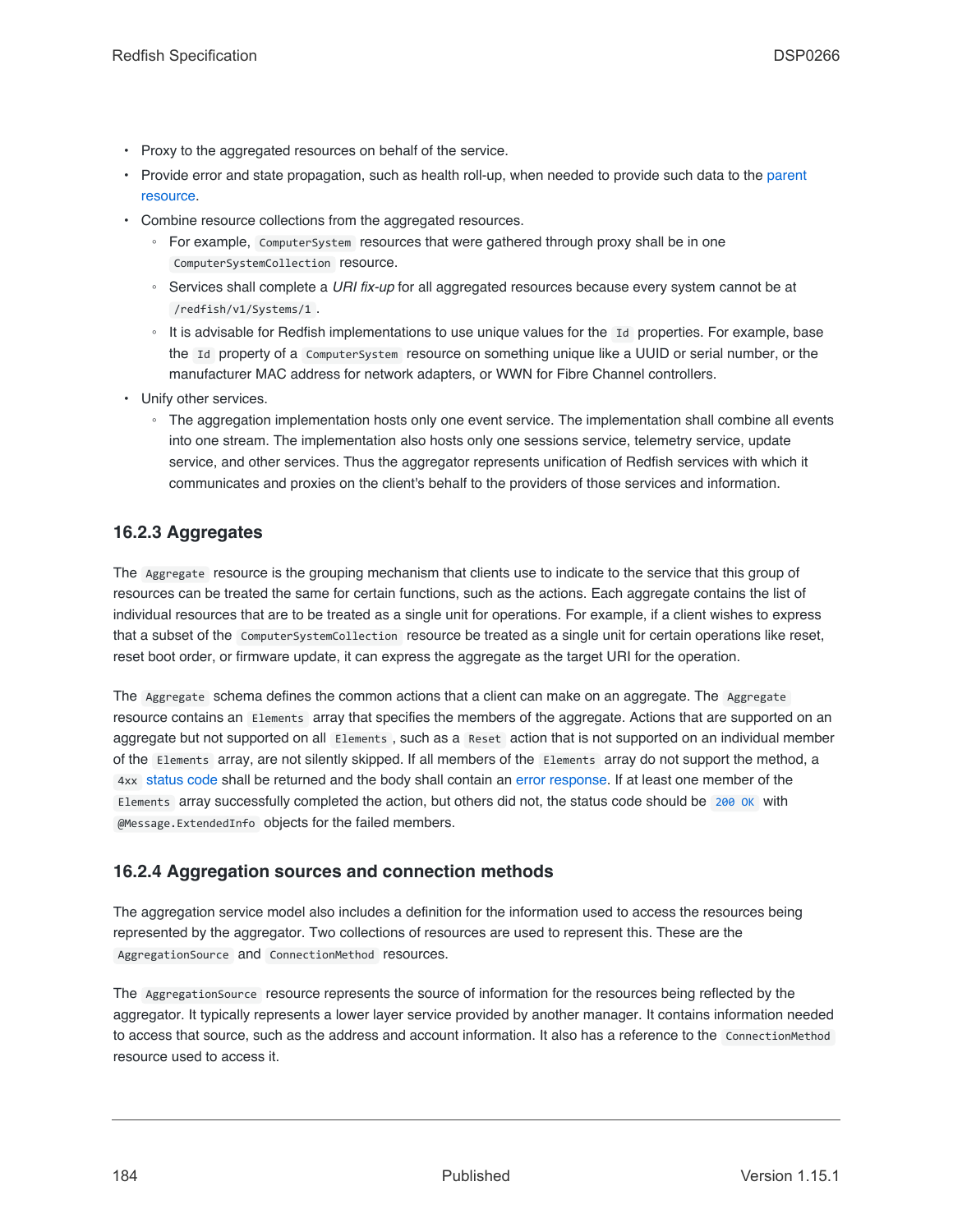The ConnectionMethod resource represents the protocol and other semantics required to communicate with the resources being aggregated. Examples of connection methods are Redfish, IPMI, and proprietary access methods. For methods such as IPMI, it's also possible to specify the variations and nuances from multiple vendors.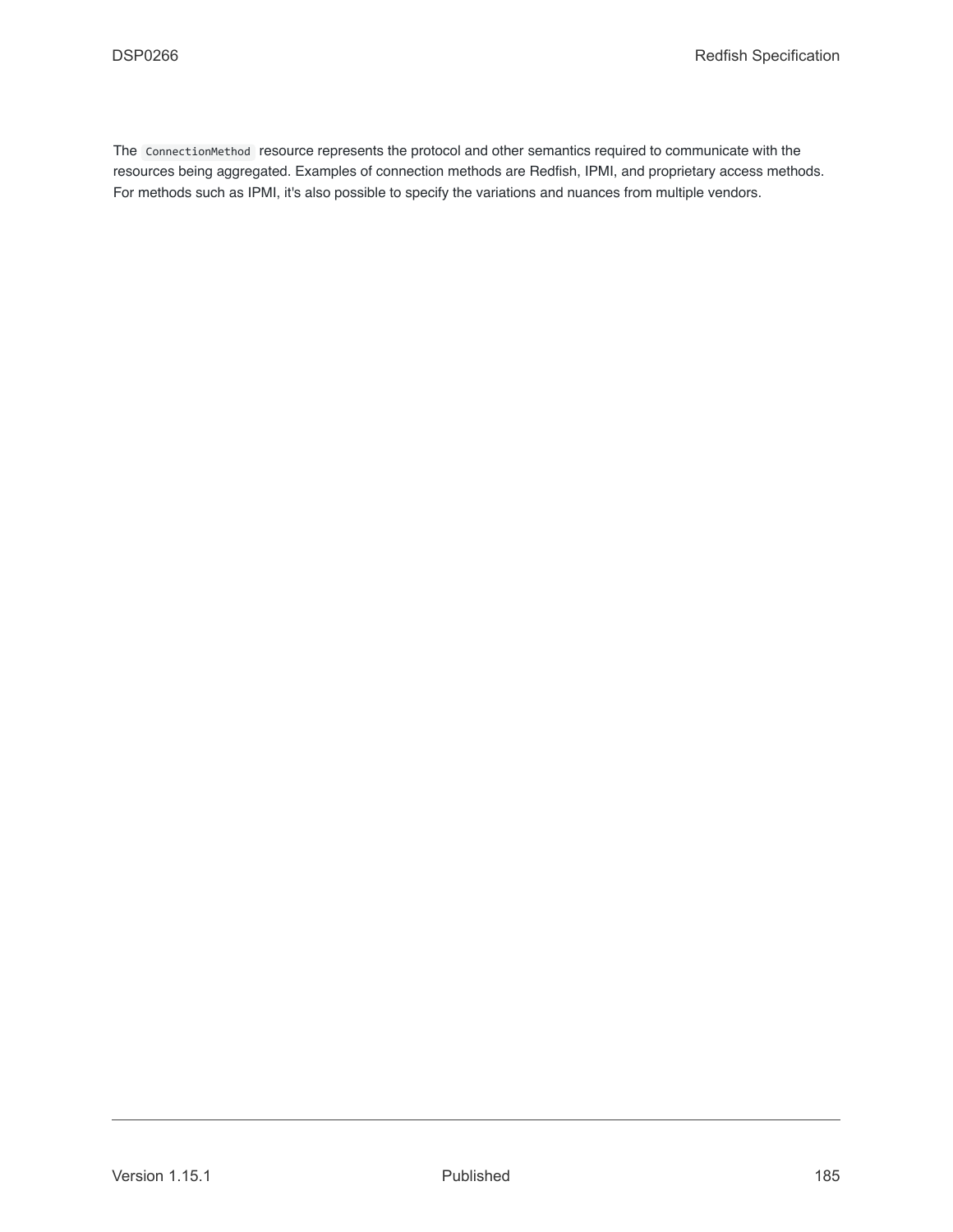# **17 ANNEX A (informative) Change log**

| <b>Version</b> | Date       | <b>Description</b>                                                                                                                                                                                                                     |
|----------------|------------|----------------------------------------------------------------------------------------------------------------------------------------------------------------------------------------------------------------------------------------|
| 1.15.1         | 2022-04-07 | Updated <b>Query parameter overview</b> to recommend the $=$ character is ignored if specified with<br>the only and excerpt query parameters.                                                                                          |
|                |            | Updated <b>Multipart HTTP push updates</b> to use consistent terminology for action parameters, and<br>to correct the use of HTTP status code 413 instead of 412 to indicate a payload is too large to be<br>processed by the service. |
|                |            | Updated Schema definition languages to use normative terminology throughout.                                                                                                                                                           |
|                |            | Clarified Asynchronous tasks to explain the allowable operations on a Task resource are<br>controlled by the privilege registry.                                                                                                       |
|                |            | Clarified <b>ETags</b> to describe the behavior of ETags during expansion.                                                                                                                                                             |
|                |            | Deprecated statement in POST to subscription collection with regards to keeping MessageIds<br>and RegistryPrefixes as mutually exclusive.                                                                                              |
|                |            | Updated Subscribing to events to match the schema updates made to EventDestination.                                                                                                                                                    |
| 1.15.0         | 2021-12-02 | Updated the Operation apply time and Multipart HTTP push updates to expand the usage of<br>the @Redfish.OperationApplyTimeSupport annotation to properties referencing URIs for multipart<br>HTTP POST operations.                     |
| 1.14.2         | 2021-12-02 | Clarified that the Created message from the Base Message Registry is an acceptable response in<br>the <b>POST</b> (action) clause when a new resource is created.                                                                      |
|                |            | Clarified the Permissions annotation clause to describe requirements for schemas published by<br>the DMTF.                                                                                                                             |
|                |            | Updated the Units of measure annotation clause to describe encoding rules for units not covered<br>by UCUM. Provided alternative recommendations for RPM units.                                                                        |
|                |            | Clarified <b>Collection capabilities annotation</b> clause that properties marked as required are not<br>required for the resource referenced by the Capabilities Object property.                                                     |
|                |            | Clarified that @Redfish.MaintenanceWindow property behavior in Task resources in the<br><b>Asynchronous operations clause.</b>                                                                                                         |
| 1.14.1         | 2021-10-06 | $\rm Corrected$ various examples for @Redfish.OperationApplyTimeSupport , @Redfish.Settings ,<br>@Redfish.MaintenanceWindow, and @Redfish.SettingsApplyTime to include @odata.type.                                                    |
|                |            | Clarified the Link header clause to state the Link response header requirement only applies to<br>resources.                                                                                                                           |
| 1.14.0         | 2021-09-15 | Extended Query parameter overview clause to define how OEM query parameters are<br>constructed.                                                                                                                                        |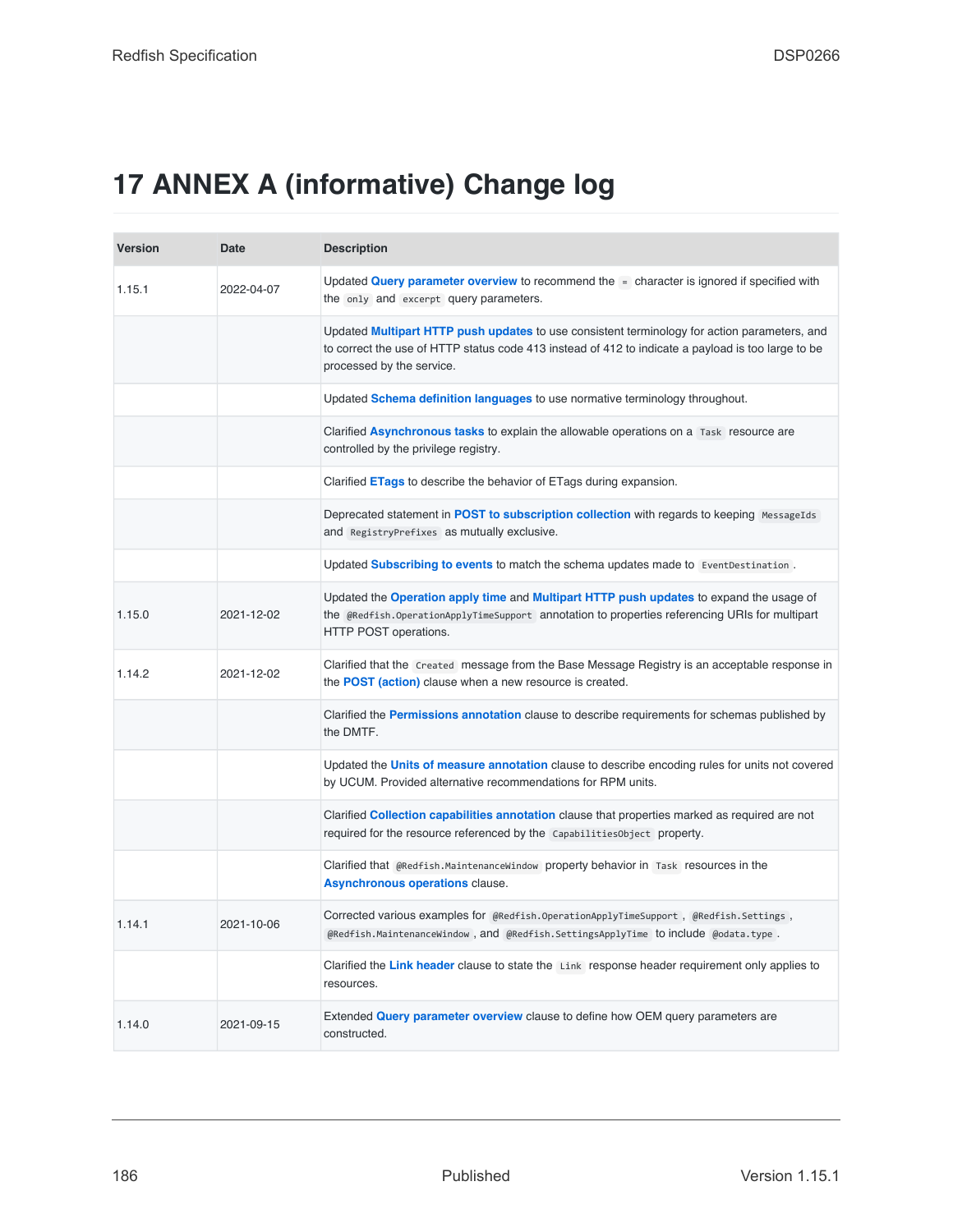| <b>Version</b> | Date       | <b>Description</b>                                                                                                                                                                                                                                           |
|----------------|------------|--------------------------------------------------------------------------------------------------------------------------------------------------------------------------------------------------------------------------------------------------------------|
|                |            | Added Delegated authorization with OAuth 2.0 clause to define how clients provide OAuth 2.0<br>tokens to a service as a method of authorization.                                                                                                             |
| 1.13.1         | 2021-08-04 | Various clarifications to the <b>Extending standard resources</b> clause to better describe naming rules<br>for OEM resources.                                                                                                                               |
|                |            | Added recommended URI for local schema files to the Redfish-defined URIs and relative<br>reference rules clause.                                                                                                                                             |
|                |            | Clarified the OData \$metadata clause that any absolute or relative URI is allowed for referencing<br>schema files.                                                                                                                                          |
|                |            | Adding missing statement to the URI naming rules clause that Members cannot be used as the<br>value of a URI segment for resource collections.                                                                                                               |
|                |            | Added missing exceptions to the <b>PATCH</b> (update) clause for when $\omega$ <sub>ddatarid</sub> is to not be ignored<br>by the service.                                                                                                                   |
|                |            | Clarified the <b>ETags</b> clause that both strong and weak ETags are allowed in If-Match and If-<br>None-Match request headers.                                                                                                                             |
|                |            | Clarified the Deep operations clause to specify that services ignore resources in the payload if no<br>modifications are requested.                                                                                                                          |
|                |            | Added the <b>Enumerations</b> clause to clarify the design patterns for creating enumerations.                                                                                                                                                               |
|                |            | Clarified the Id clause that HTTP unsafe characters are not permitted in the value of the Id<br>property due to its usage in URI construction.                                                                                                               |
|                |            | Clarified the Non-resource reference properties that these properties are strings containing<br>URIs.                                                                                                                                                        |
| 1.13.0         | 2021-04-08 | Added client multi-tenancy behavior to the Redfish composability clause. This adds free pool,<br>active pool, and composition reservation constructs to Redfish composability.                                                                               |
|                |            | Added compose action as a method of performing composition requests to the Redfish<br>composability clause.                                                                                                                                                  |
| 1.12.1         | 2021-04-08 | International Organization for Standardization (ISO) updates:                                                                                                                                                                                                |
|                |            | Added paragraph numbering.                                                                                                                                                                                                                                   |
|                |            | Added <b>Foreword</b> to the table of contents as an unnumbered heading, and placed<br>Acknowledgments inside Foreword.                                                                                                                                      |
|                |            | Made Scope a level-1 clause.                                                                                                                                                                                                                                 |
|                |            | Normative references: Removed unused normative references and moved some references into<br>Bibliography. The Bibliography lists, for information, those documents which are cited<br>informatively in the document, as well as other information resources. |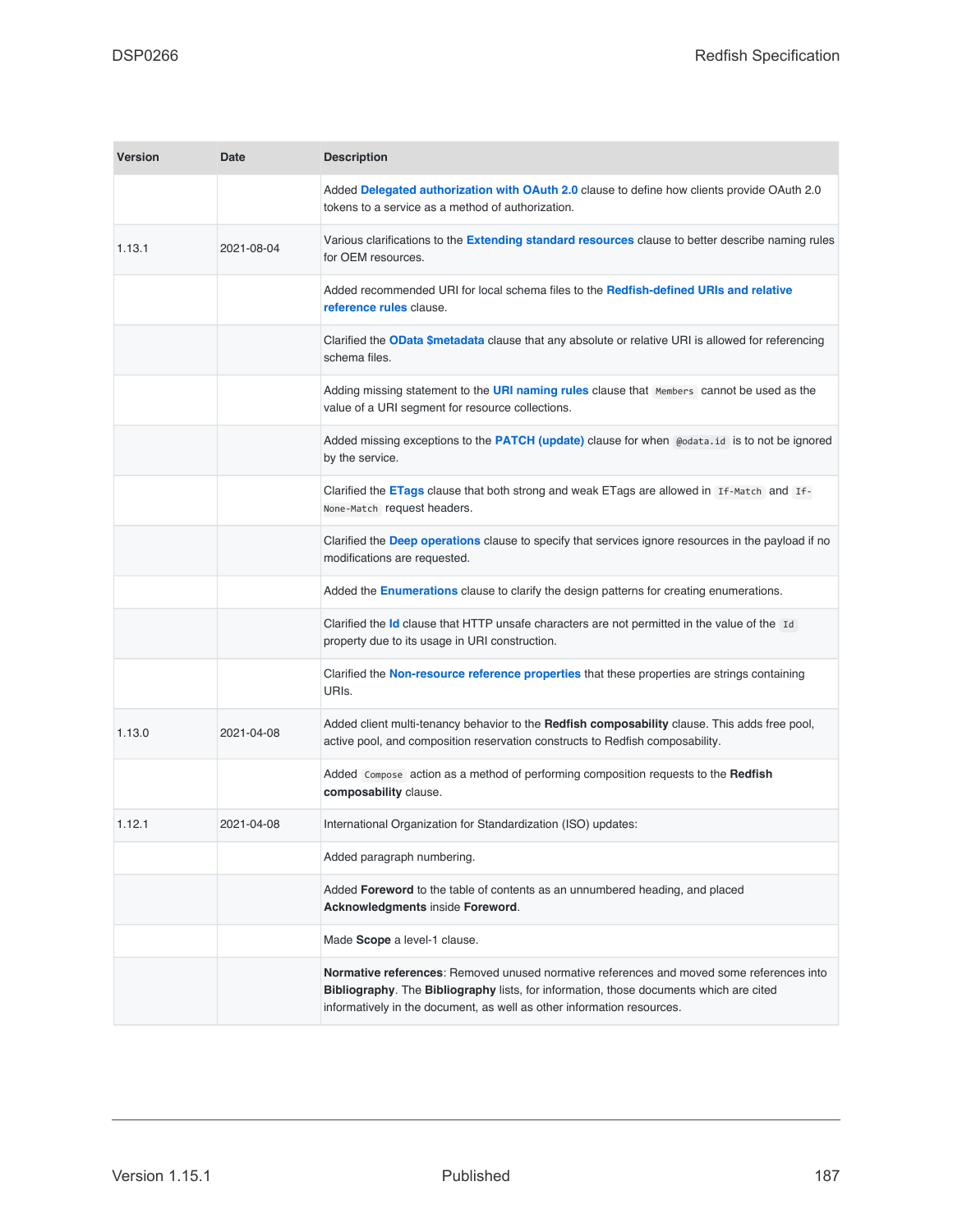| <b>Version</b> | Date | <b>Description</b>                                                                                                                                                                                                                                                                                                                                                                                                                                                                                                                                    |
|----------------|------|-------------------------------------------------------------------------------------------------------------------------------------------------------------------------------------------------------------------------------------------------------------------------------------------------------------------------------------------------------------------------------------------------------------------------------------------------------------------------------------------------------------------------------------------------------|
|                |      | Changed Abstract to Introduction.                                                                                                                                                                                                                                                                                                                                                                                                                                                                                                                     |
|                |      | Corrected level-1 clauses to remove hanging paragraphs and to correct the occurrence of the<br>single Use cases and Aggregator requirements sub-clauses.                                                                                                                                                                                                                                                                                                                                                                                              |
|                |      | Terms, definitions, symbols, and abbreviated terms:<br>Combined Symbols and abbreviated terms clause with Terms and definitions clause into<br>Terms, definitions, symbols, and abbreviated terms clause.<br>Formatted the clause correctly.<br>• Added the Hardware terms, Web development terms, and Redfish terms sub-clauses to<br>this clause.<br>Removed may, shall, and should from definitions.<br>Removed these terms: managed system, Redfish event receiver, and Redfish provider.<br>Corrected definitions so none begin with an article. |
|                |      | Changed may to can or might where appropriate.                                                                                                                                                                                                                                                                                                                                                                                                                                                                                                        |
|                |      | Changed one must to shall.                                                                                                                                                                                                                                                                                                                                                                                                                                                                                                                            |
|                |      | Added numbered captions to tables and changed occurrences of the following table to use precise<br>references to the table numbers.                                                                                                                                                                                                                                                                                                                                                                                                                   |
|                |      | Fixed broken cross-references.                                                                                                                                                                                                                                                                                                                                                                                                                                                                                                                        |
|                |      | Corrected URIs in the deep PATCH example.                                                                                                                                                                                                                                                                                                                                                                                                                                                                                                             |
|                |      | Fixed several query parameter examples where string values were not properly wrapped with<br>single quotes.                                                                                                                                                                                                                                                                                                                                                                                                                                           |
|                |      | Corrected Accept-Encoding usage to allow for encoded responses if the client does not provide<br>the header to align with RFC7231.                                                                                                                                                                                                                                                                                                                                                                                                                    |
|                |      | Clarified usage of DELETE for the @Redfish.OperationApplyTimeSupport term.                                                                                                                                                                                                                                                                                                                                                                                                                                                                            |
|                |      | Removed duplicative clauses for HTTP 405 Method Not Allowed usage in PATCH (update) in<br>favor of more general clauses.                                                                                                                                                                                                                                                                                                                                                                                                                              |
|                |      | Replaced exception table in PATCH (update) in favor of text.                                                                                                                                                                                                                                                                                                                                                                                                                                                                                          |
|                |      | Moved error cases from response table in <b>POST</b> (action) to be with other text that describes error<br>cases.                                                                                                                                                                                                                                                                                                                                                                                                                                    |
|                |      | Added linkage in the description for HTTP 201 Created to reference response bodies for actions.                                                                                                                                                                                                                                                                                                                                                                                                                                                       |
|                |      | Added informative text regarding the usage of If-Match and If-Match-None headers in GET,<br>PATCH, and PUT clauses.                                                                                                                                                                                                                                                                                                                                                                                                                                   |
|                |      | Clarified the behavior of \$select when an object property is selected.                                                                                                                                                                                                                                                                                                                                                                                                                                                                               |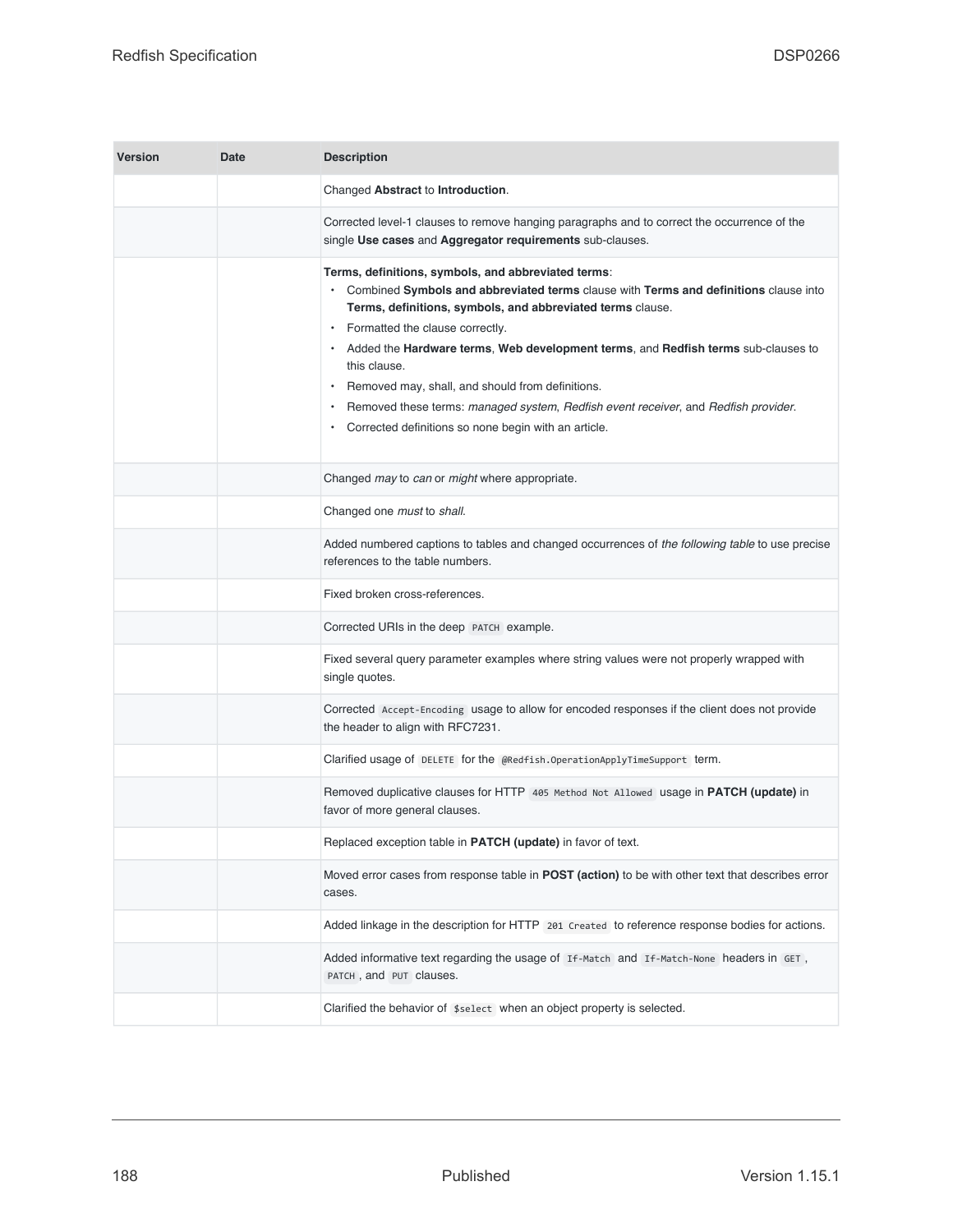| <b>Version</b> | <b>Date</b> | <b>Description</b>                                                                                                                                                                                |
|----------------|-------------|---------------------------------------------------------------------------------------------------------------------------------------------------------------------------------------------------|
|                |             | Added introductory text to guide readers to other Redfish documents.                                                                                                                              |
|                |             | Clarified the ordering of processing query parameters.                                                                                                                                            |
|                |             | Clarified that update restrictions for a resource can be modified to support writable OEM properties.                                                                                             |
|                |             | Clarified the Settings resource clause to show behavior of properties in the active resource and<br>settings resource based on the service's capabilities.                                        |
|                |             | Corrected behavior for usage of null based on the configuration of a resource and other special<br>situations.                                                                                    |
|                |             | Clarified OEM naming rules for all OEM definitions to ensure names don't collide.                                                                                                                 |
|                |             | Removed the term "namespace" from all non-CSDL related clauses and replaced them with<br>references to a new resource type term.                                                                  |
| 1.12.0         | 2020-12-01  | Added introductory text to the Authorization clause.                                                                                                                                              |
|                |             | Clarified usage of RoleId and how there are standard roles, custom OEM roles, and client-defined<br>custom roles.                                                                                 |
|                |             | Added Restricted roles and restricted privileges to describe behavior for when roles and<br>privileges are marked as restricted.                                                                  |
| 1.11.2         | 2020-12-01  | Clarified that the Accept-Encoding header is used to request compression of response bodies.                                                                                                      |
|                |             | Corrected the PATCH (update), PUT (replace), and DELETE (delete) clauses to leverage all<br>normative statements for successful operations found in the Modification success responses<br>clause. |
|                |             | Replaced RFC5988 reference with RFC8288.                                                                                                                                                          |
|                |             | Updated IETF links to use the "IETF Tools" site.                                                                                                                                                  |
|                |             | Clarified that insert capabilities is just for resource creation.                                                                                                                                 |
|                |             | Fixed ETag examples to be RFC7234-conformant.                                                                                                                                                     |
|                |             | Clarified that OEM resources can have subordinate resources.                                                                                                                                      |
|                |             | Replaced RFC4627 reference with RFC8259.                                                                                                                                                          |
|                |             | Replaced conflicting statements found in "HTTP redirect authentication requirements" with general<br>clause for enforcing authentication and authorization at the target resource.                |
|                |             | Clarified behavior of @odata.count when a collection is filtered.                                                                                                                                 |
|                |             | Created standalone "Messageld format" clause.                                                                                                                                                     |
|                |             | Removed duplicative text found in the event format table and referenced the message object<br>clauses as needed.                                                                                  |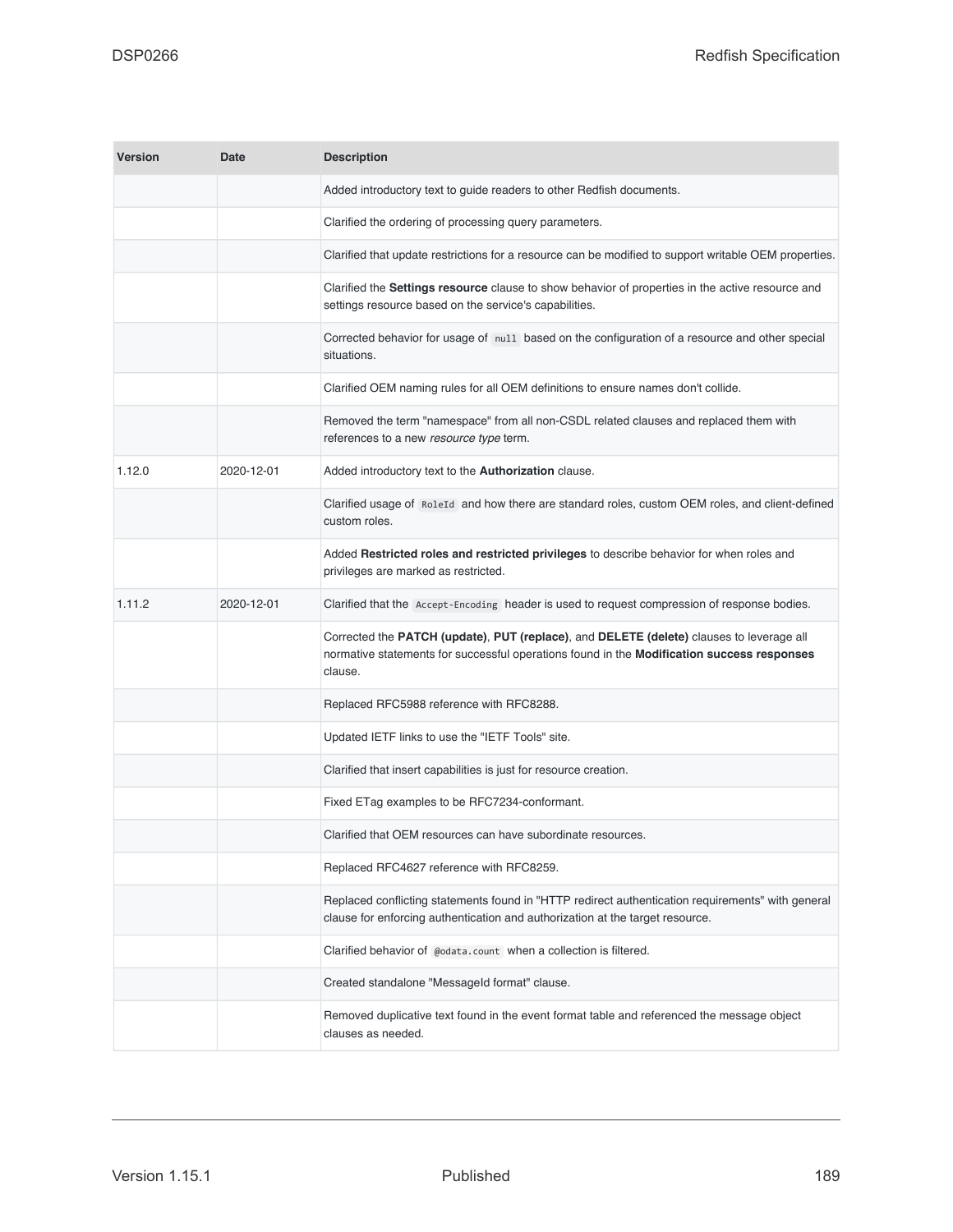| <b>Version</b> | Date       | <b>Description</b>                                                                                                                                                                                                   |
|----------------|------------|----------------------------------------------------------------------------------------------------------------------------------------------------------------------------------------------------------------------|
|                |            | Corrected the response body specified for a PATCH operation containing read-only properties.                                                                                                                         |
|                |            | Added informative text in the intro to the Data model clause describing the methods for OEM<br>extensions.                                                                                                           |
|                |            | Clarified that sensitive data in URIs can be hidden from unauthorized users by returning HTTP 404<br>Not Found.                                                                                                      |
|                |            | Added embedded links to the Location header entry in the response header table.                                                                                                                                      |
|                |            | Corrected \$select example in the The \$select query parameter clause.                                                                                                                                               |
|                |            | Corrected several embedded links to direct to the correct clause.                                                                                                                                                    |
| 1.11.1         | 2020-08-04 | Added missing clause requiring sensitive data to be returned as null.                                                                                                                                                |
|                |            | Clarified that Resolution, Severity, and MessageSeverity in responses can be service-defined<br>and not come from a message registry.                                                                                |
|                |            | Relaxed schema rules to require description, long description, URI, and capabilities annotations<br>only for schemas published or republished by the DMTF.                                                           |
|                |            | Added clauses to Schema modification rules to allow for properties, actions, parameters, and<br>URIs to be removed, descriptions to be modified, and pattern and length annotations to be added if<br>not specified. |
|                |            | Relaxed rule for the OData metadata document to not require, but only recommend that all<br>referenced namespaces are included in the document.                                                                      |
|                |            | Added clause to clarify the usage of empty strings.                                                                                                                                                                  |
|                |            | Clarified behavior of $\frac{1}{2}$ skip when the value is greater than or equal to the number of members in a<br>resource collection.                                                                               |
|                |            | Corrected the minimum value for \$top to align with OData.                                                                                                                                                           |
|                |            | Clarified behavior of PATCH for partial success scenarios.                                                                                                                                                           |
|                |            | Various clarifications and style fixes to the <b>Aggregation</b> clause.                                                                                                                                             |
|                |            | Clarified that HEAD requests shall be rejected when a query parameter is provided.                                                                                                                                   |
|                |            | Removed erroneous requirement for ETags to be strong.                                                                                                                                                                |
| 1.11.0         | 2020-04-30 | Added Aggregation clause.                                                                                                                                                                                            |
|                |            | Clarified that services are allowed use HTTP 501 Not Implemented for unsupported HTTP<br>methods.                                                                                                                    |
|                |            | Clarified the normative semantics around the term "deprecated".                                                                                                                                                      |
|                |            | Clarified clauses describing the usage of null for properties versus not reporting a property.                                                                                                                       |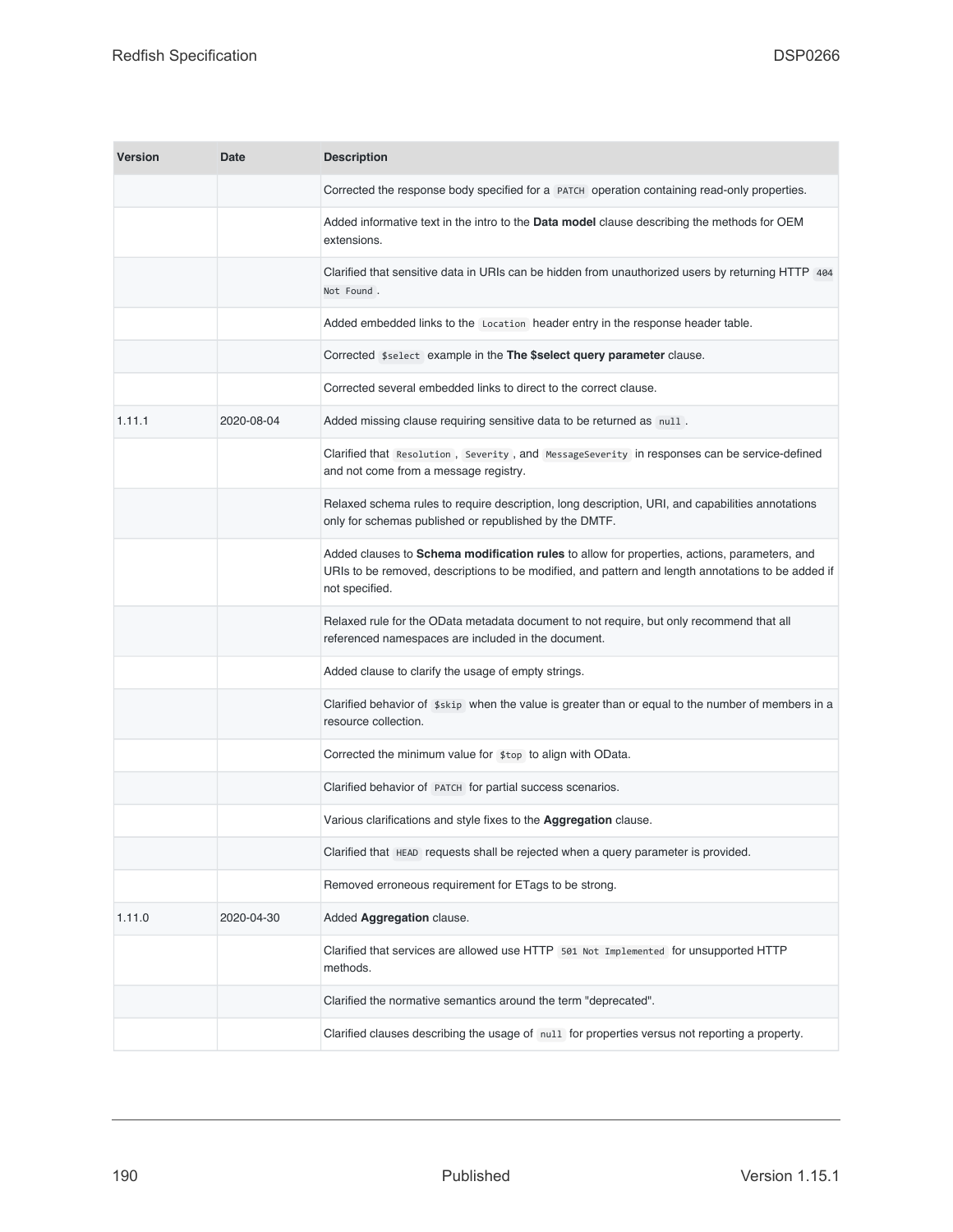| <b>Version</b> | <b>Date</b> | <b>Description</b>                                                                                                                                                                                                                                                                                          |
|----------------|-------------|-------------------------------------------------------------------------------------------------------------------------------------------------------------------------------------------------------------------------------------------------------------------------------------------------------------|
| 1.10.0         | 2020-03-27  | Restructured the <b>Security details</b> clause for ease of reading. Other than the changes listed below,<br>no other changes were intended. Any clarifications that inadvertently altered the normative<br>behavior are considered errata, and will be corrected in future revisions to the specification. |
|                |             | Deprecated TLS v1.1, and set the minimum TLS requirement to be TLS v1.2 with RFC7525<br>recommendations.                                                                                                                                                                                                    |
|                |             | Deprecated existing cipher suites clause in favor of new clause to leverage IANA<br>recommendations.                                                                                                                                                                                                        |
|                |             | Added requirement for supporting the /redfish URI.                                                                                                                                                                                                                                                          |
|                |             | Added support for deep operations.                                                                                                                                                                                                                                                                          |
| 1.9.1          | 2020-03-27  | Deprecated full ISO8601 duration format in favor of a simplified version that does not contain<br>years, months, and weeks.                                                                                                                                                                                 |
|                |             | Added missing normative language for how actions with response bodies are defined in schema.                                                                                                                                                                                                                |
|                |             | Added HTTP 201 Created as valid responses for actions.                                                                                                                                                                                                                                                      |
|                |             | Clarified the $\sim$ operator for the $\frac{4}{3}$ expand query parameter to expand hyperlinks found in all Links<br>properties.                                                                                                                                                                           |
|                |             | Clarified the $*$ and . operators for the $*$ expand query parameter to expand hyperlinks found in<br>payload annotations, such as @Redfish.Settings.                                                                                                                                                       |
|                |             | Clarified usage of action parameters that point to resources; the expectation is a reference object<br>pointing to the resource in question is passed by the client.                                                                                                                                        |
|                |             | Clarified that DELETE on a resource likely deletes subordinate resources.                                                                                                                                                                                                                                   |
|                |             | Clarified best practices for naming rules, in particular with regards to acronyms.                                                                                                                                                                                                                          |
|                |             | Clarified behavior for when individual members of a resource collection cannot be returned as part<br>of a \$expand request.                                                                                                                                                                                |
|                |             | Clarified usage of @Message.ExtendedInfo in error responses and provided guidance for clients for<br>handling error responses.                                                                                                                                                                              |
| 1.9.0          | 2019-12-06  | Made change to no longer require the Server response header.                                                                                                                                                                                                                                                |
|                |             | Added clause to <b>Schema modification rules</b> to allow for the addition of OEM URIs to standard<br>resources.                                                                                                                                                                                            |
|                |             | Loosened requirements on @odata.type within 0em to not require it in arrays where the type is<br>used repeatedly.                                                                                                                                                                                           |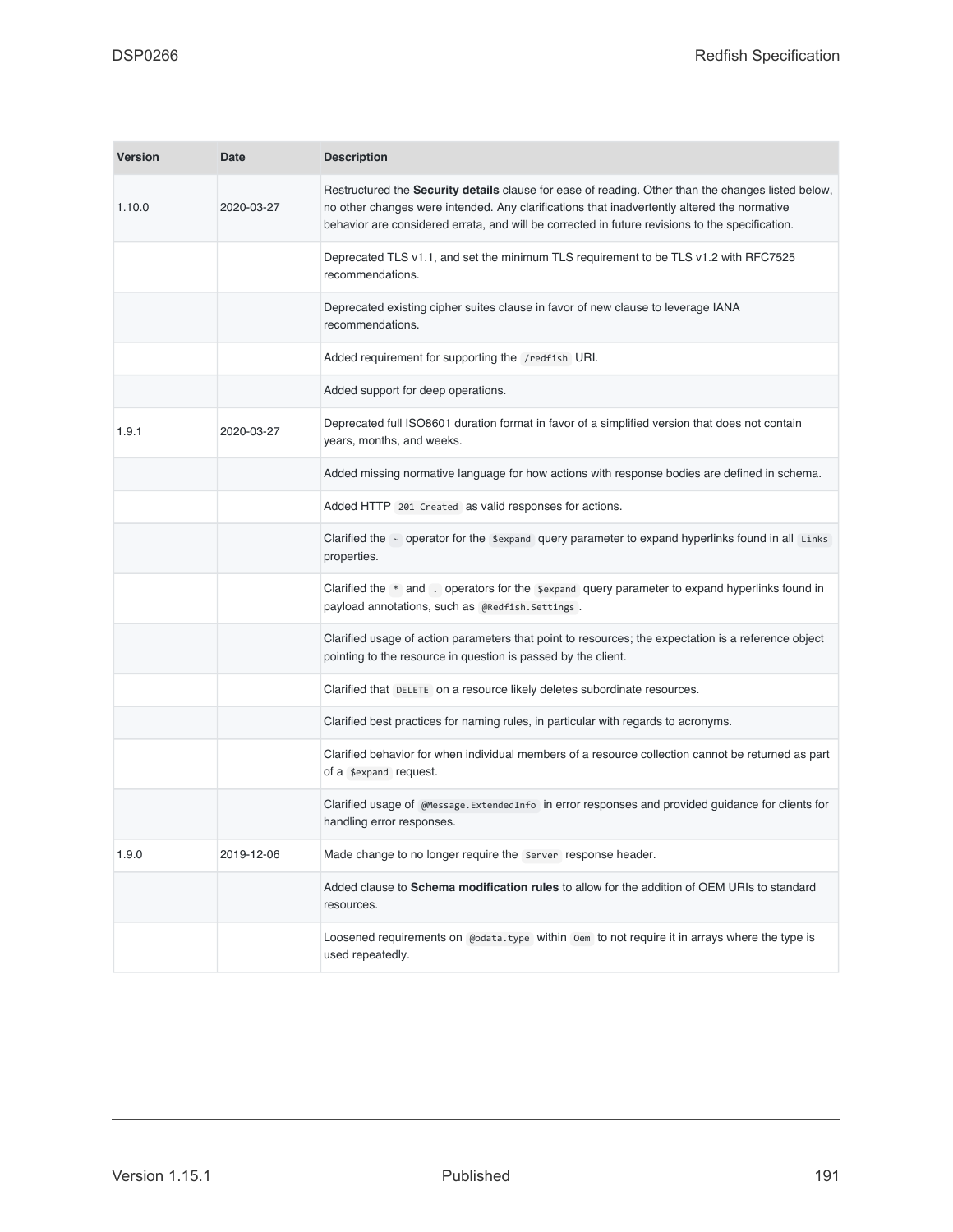| <b>Version</b> | <b>Date</b> | <b>Description</b>                                                                                                                                                                                                                                                                                              |
|----------------|-------------|-----------------------------------------------------------------------------------------------------------------------------------------------------------------------------------------------------------------------------------------------------------------------------------------------------------------|
| 1.8.1          | 2019-12-06  | Made many changes for style consistency, grammar, and general clarity. Except for the following<br>additions, no normative changes were made. Any clarifications that inadvertently altered the<br>normative behavior are considered errata, and will be corrected in future revisions to the<br>Specification. |
|                |             | Clarified SSE with regards to requiring a blank line after each event.                                                                                                                                                                                                                                          |
|                |             | Clarified order of precedence for resolving multiple operation overrides within the Privilege<br>Registry.                                                                                                                                                                                                      |
|                |             | Clarified cases for property overrides in the Privilege Registry where multiple objects in the same<br>resource contain the same property name.                                                                                                                                                                 |
|                |             | Updated references for HTTP Basic authentication to use RFC7617 instead of RFC7235.                                                                                                                                                                                                                             |
|                |             | Added text/event-stream, application/yaml, and application/vnd.oai.openapi usage to the<br>Accept and Content-Type header table entries.                                                                                                                                                                        |
|                |             | Added clause that provides guidance on service behavior when null is a property value in POST<br>(create) operations.                                                                                                                                                                                           |
|                |             | Loosened requirements on SSE id based on client usage.                                                                                                                                                                                                                                                          |
|                |             | Added documentation for settings, settings apply time, operation apply time, operation apply time<br>support, maintenance window, collection capabilities, requested count, allow over-provisioning,<br>zone affinity, supported certificates, and deprecated terms to the Payload annotations clause.          |
|                |             | Added clauses that document responses for actions with a response body defined in schema.                                                                                                                                                                                                                       |
|                |             | Clarified the allowable values payload annotation to show it can be used for both properties and<br>action parameters.                                                                                                                                                                                          |
| 1.8.0          | 2019-08-08  | Added clause for using /redfish/v1/openapi.yam1 as the well-known URI for the OpenAPI<br>document.                                                                                                                                                                                                              |
|                |             | Added clause that specifies non-resource reference properties with Uri in the name are accessed<br>using Redfish protocol semantics.                                                                                                                                                                            |
|                |             | Added SubordinateResources \$filter parameter for SSE.                                                                                                                                                                                                                                                          |
|                |             | Added Update service clause that describes requirements for the SimpleUpdate action and the<br>MultipartHttpPushUri property.                                                                                                                                                                                   |
| 1.7.1          | 2019-08-08  | Added statements about the owning entity annotation term and its usage in schema modifications.                                                                                                                                                                                                                 |
|                |             | Clarified SSE id from Id in an event payload and EventId within an event record.                                                                                                                                                                                                                                |
|                |             | Fixed recommended sequencing of the SSE id to be related to EventId within an event record.                                                                                                                                                                                                                     |
|                |             | Clarified that services are allowed to close sessions for an account when its password has<br>changed.                                                                                                                                                                                                          |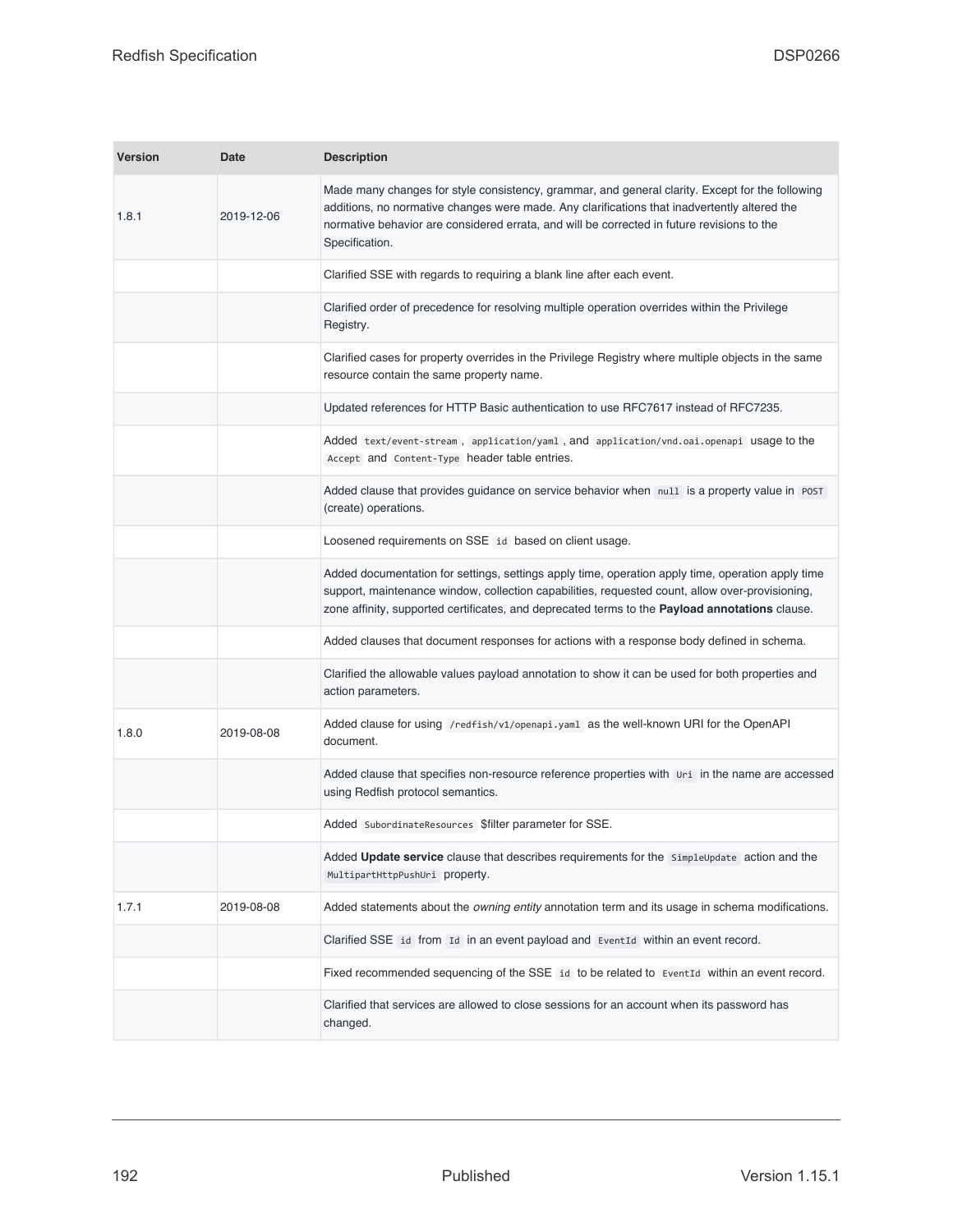| <b>Version</b> | <b>Date</b> | <b>Description</b>                                                                                                                                                                                                                                                                                              |
|----------------|-------------|-----------------------------------------------------------------------------------------------------------------------------------------------------------------------------------------------------------------------------------------------------------------------------------------------------------------|
|                |             | Corrected the Password management clause to describe how a user can GET their respective<br>account resources when a password change is required.                                                                                                                                                               |
|                |             | Clarified that registries are not required to return @odata.id.                                                                                                                                                                                                                                                 |
|                |             | Clarified that services should use HTTP 400 Bad Request for invalid query requests.                                                                                                                                                                                                                             |
|                |             | Clarified that services should use HTTP 400 Bad Request when the only query is being combined<br>with other query parameters.                                                                                                                                                                                   |
|                |             | Clarified that services should use HTTP 400 Bad Request when query parameters are used on<br>non-GET operations.                                                                                                                                                                                                |
|                |             | Added clause about how to construct enumeration values.                                                                                                                                                                                                                                                         |
|                |             | Clarified references to specific messages to also reference their Message Registry.                                                                                                                                                                                                                             |
|                |             | Added language about the construction of action names in payloads.                                                                                                                                                                                                                                              |
|                |             | Added informative text for how OEM actions can be defined.                                                                                                                                                                                                                                                      |
|                |             | Added guidance for using HTTPS whenever sensitive data is being transmitted.                                                                                                                                                                                                                                    |
|                |             | Added clause restricting the maximum size of an event payload to be 1MiB.                                                                                                                                                                                                                                       |
|                |             | Clarified that auto expanded resource collections can use paging.                                                                                                                                                                                                                                               |
|                |             | Clarified error response format for SSE.                                                                                                                                                                                                                                                                        |
|                |             | Clarified that charset=utf-8 is not required within the Content-Type header for SSE.                                                                                                                                                                                                                            |
|                |             | Added clause about how URI patterns are constructed.                                                                                                                                                                                                                                                            |
|                |             | Added Excerpt term.                                                                                                                                                                                                                                                                                             |
| 1.7.0          | 2019-05-16  | Made many changes for style consistency, grammar, and general clarity. Except for the following<br>additions, no normative changes were made. Any clarifications that inadvertently altered the<br>normative behavior are considered errata, and will be corrected in future revisions to the<br>Specification. |
|                |             | Added normative statements about how to handle array properties and PATCH operations on<br>arrays.                                                                                                                                                                                                              |
|                |             | Separated data model and schema language clauses.                                                                                                                                                                                                                                                               |
|                |             | Added clauses that describe how JSON Schema and OpenAPI files are formatted.                                                                                                                                                                                                                                    |
|                |             | Added clause that describes the schema versioning methodology.                                                                                                                                                                                                                                                  |
|                |             | Added clause about how URI patterns are constructed based on the resource tree and property<br>hierarchy.                                                                                                                                                                                                       |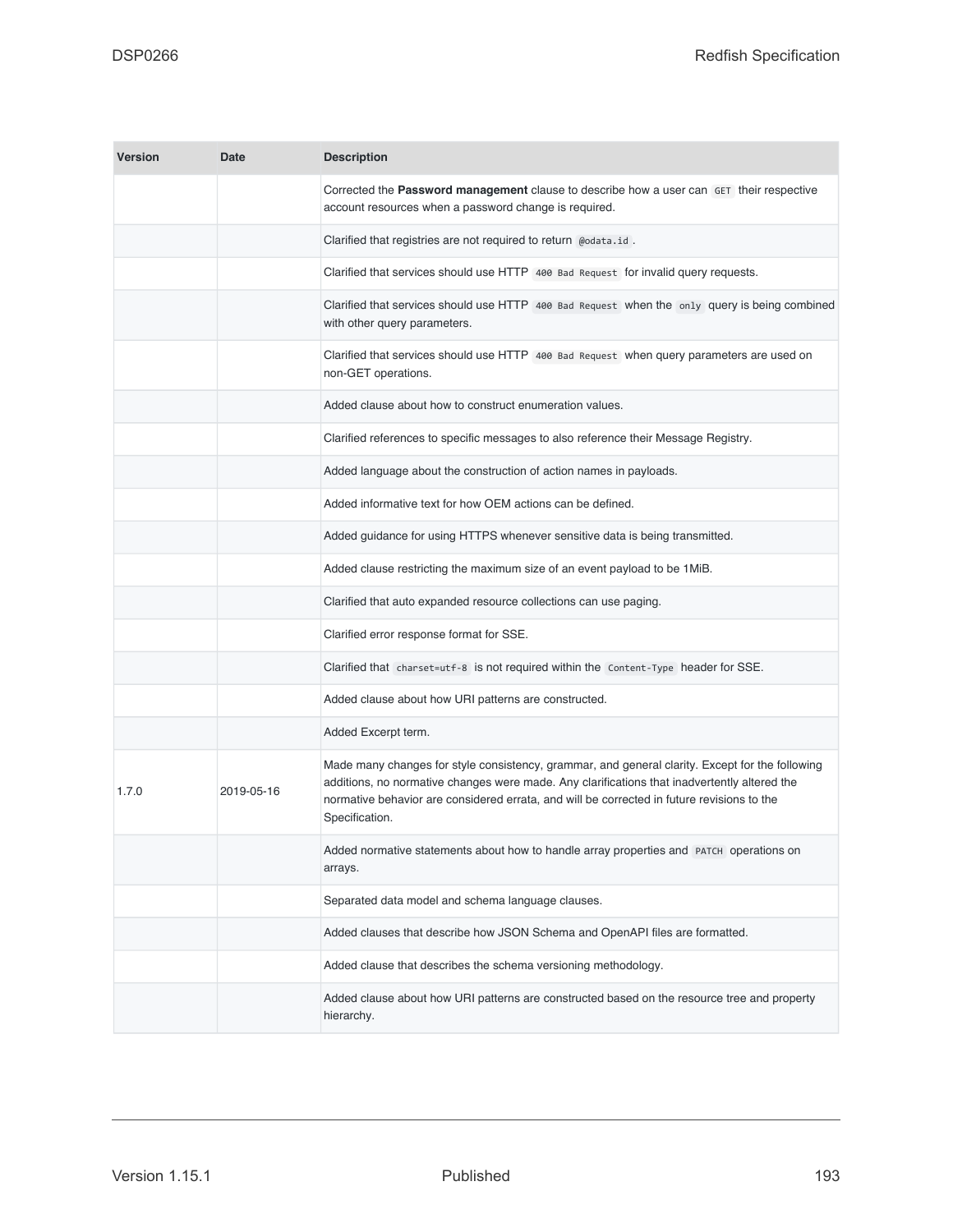| <b>Version</b> | Date       | <b>Description</b>                                                                                                                                 |
|----------------|------------|----------------------------------------------------------------------------------------------------------------------------------------------------|
|                |            | Added dictionary file naming rules and repository locations.                                                                                       |
|                |            | Enhanced localization definitions and defined repository locations.                                                                                |
|                |            | Added statement about SSE to the Eventing mechanism clause.                                                                                        |
|                |            | Added Constrained composition and Expandable resources clauses to Redfish Composability.                                                           |
|                |            | Added clause about requiring event subscriptions to be persistent across service restarts.                                                         |
|                |            | Added clause about persistence of tasks generated as a result of using<br>@Redfish.OperationApplyTime across service restarts.                     |
|                |            | Added clause about using @Redfish.OperationApplyTime and @Redfish.MaintenanceWindow Within<br>task responses.                                      |
|                |            | Removed @odata.context property from example payloads.                                                                                             |
|                |            | Added Password management clause to describe functional behavior for restricting access when<br>an account requires a password change.             |
|                |            | Added clause around the usage of the HTTP 403 Forbidden status code when an account<br>requires a password change.                                 |
| 1.6.1          | 2018-12-13 | Added clause about percent encoding being allowed for query parameters.                                                                            |
|                |            | Changed \$expand example to use SoftwareInventory instead of LogEntry.                                                                             |
|                |            | Added clause about the use of a separator for multiple query parameters.                                                                           |
|                |            | Fixed \$filter examples to use / instead of . for property paths.                                                                                  |
|                |            | Clarified the usage of messages in a successful action response; provided an example.                                                              |
|                |            | Added clarification about services supporting a subset of HTTP operations on resources specified<br>in schema.                                     |
|                |            | Added clarification about services implementing writable properties as read only.                                                                  |
|                |            | Added clarification about session termination not affecting connections opened by the session.                                                     |
|                |            | Added Redfish Provider term definition.                                                                                                            |
|                |            | Updated JSON Schema references to point to Draft 7 of the JSON Schema Specification.                                                               |
|                |            | Added clarifications about scenarios for when a request to add an event subscription contains<br>conflicting information and how services respond. |
|                |            | Removed language about ignoring the Links property in PATCH requests.                                                                              |
|                |            | Clarified usage of ETags to show that a client is not supposed to PATCH @odata.etag when<br>attempting to use ETag protection for a resource.      |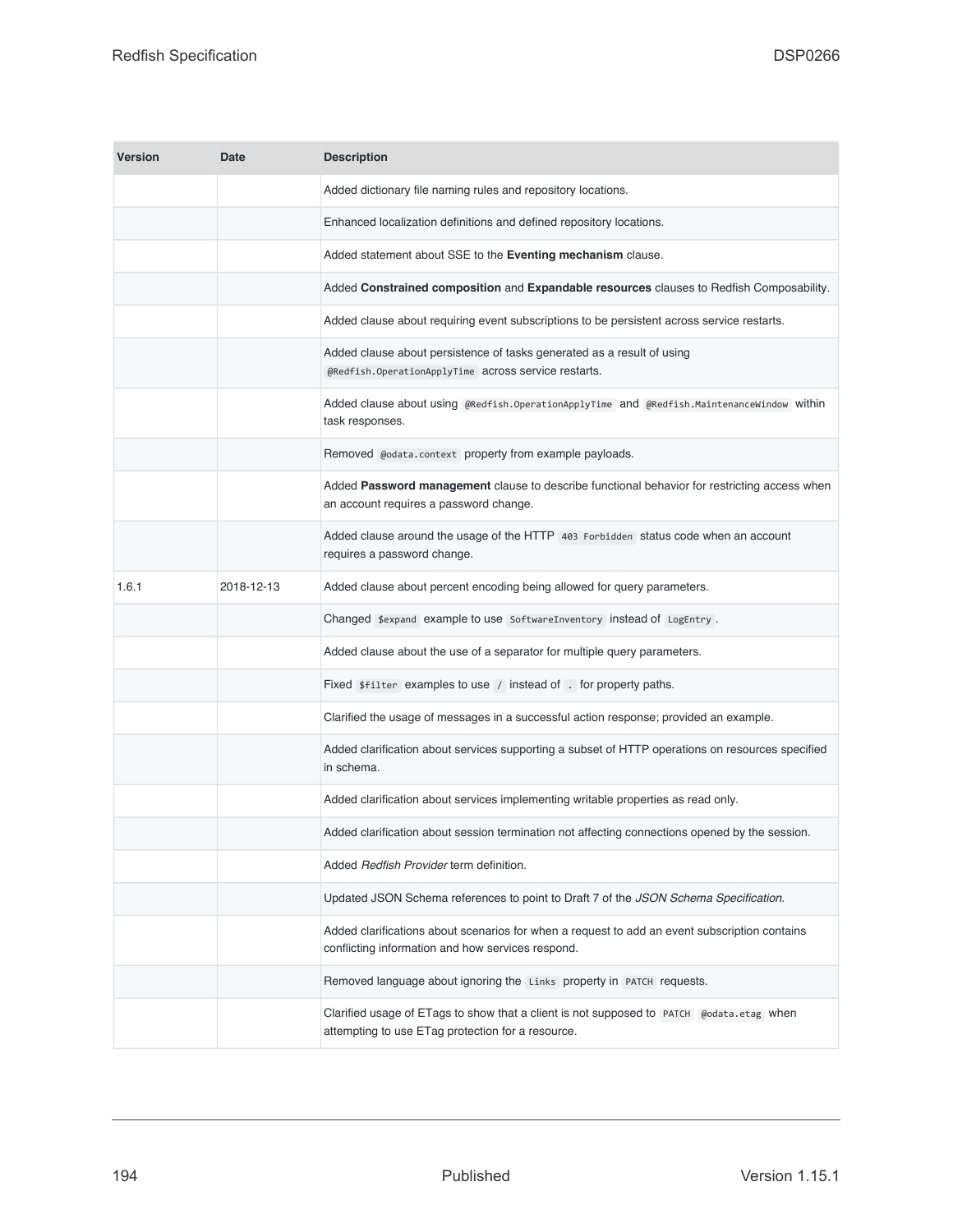| <b>Version</b> | Date       | <b>Description</b>                                                                                                                                                                                                                                                                                                                                                                                 |
|----------------|------------|----------------------------------------------------------------------------------------------------------------------------------------------------------------------------------------------------------------------------------------------------------------------------------------------------------------------------------------------------------------------------------------------------|
|                |            | Clarified usage of the $\omega_{\text{m1}}$ query parameter to show it's not to be combined with $\frac{4}{3}$ expand and not<br>to be used with singular resources.                                                                                                                                                                                                                               |
|                |            | Clarified the usage of the HTTP status codes with task monitors.                                                                                                                                                                                                                                                                                                                                   |
|                |            | Made various spelling and grammar fixes.                                                                                                                                                                                                                                                                                                                                                           |
| 1.6.0          | 2018-08-23 | Added methods of using \$filter on the SSE URI for the event service.                                                                                                                                                                                                                                                                                                                              |
|                |            | Added support for the OpenAPI Specification v3.0. This allows OpenAPI-conforming software to<br>access Redfish service implementations.                                                                                                                                                                                                                                                            |
|                |            | Added strict definitions for the URI patterns used for Redfish resources to support OpenAPI. Each<br>URI is now constructed using a combination of fixed, defined path segments and the values of Id<br>properties for resource collections. Also added restrictions on usage of unsafe characters in URIs.<br>Implementations reporting support for Redfish v1.6.0 conform to these URI patterns. |
|                |            | Added support for creating and naming Redfish schema files in the OpenAPI YAML-based format.                                                                                                                                                                                                                                                                                                       |
|                |            | Added URI construction rules for OEM extensions.                                                                                                                                                                                                                                                                                                                                                   |
|                |            | Changed ETag usage to require strong ETag format.                                                                                                                                                                                                                                                                                                                                                  |
|                |            | Added requirement for HTTP Allow header as a response header for GET and HEAD operations.                                                                                                                                                                                                                                                                                                          |
|                |            | Added metric reports as a type of event that can be produced by a Redfish service. Added support<br>for SSE streaming of metric reports in support of new telemetry service.                                                                                                                                                                                                                       |
|                |            | Added registry, resource, origin, or EventFormatType -based event subscription methods as<br>detailed in the Specification and schema. Added an EventFormatType to enable additional payload<br>types for subscription-based or streaming events. Deprecated EventType -based event subscription<br>mechanism.                                                                                     |
|                |            | Added event message grouping capability.                                                                                                                                                                                                                                                                                                                                                           |
|                |            | Provided guidance for defining and using OEM extensions for messages and Message Registries.                                                                                                                                                                                                                                                                                                       |
|                |            | Added excerpt and only query parameters.                                                                                                                                                                                                                                                                                                                                                           |
|                |            | Clarified requirements for resource collection responses, which includes required properties that<br>were expected, but not listed explicitly in the Specification.                                                                                                                                                                                                                                |
|                |            | Changed the requirement for the @odata.context annotation to be optional.                                                                                                                                                                                                                                                                                                                          |
|                |            | Removed requirement for clients to include the 0Data-Version HTTP header in all requests.                                                                                                                                                                                                                                                                                                          |
| 1.5.1          | 2018-08-10 | Added clarifications to required properties in structured properties derived from<br>ReferenceableMembers.                                                                                                                                                                                                                                                                                         |
|                |            | Reorganized Eventing clause to break out the different subscription methods to differentiate pub-<br>sub from SSE.                                                                                                                                                                                                                                                                                 |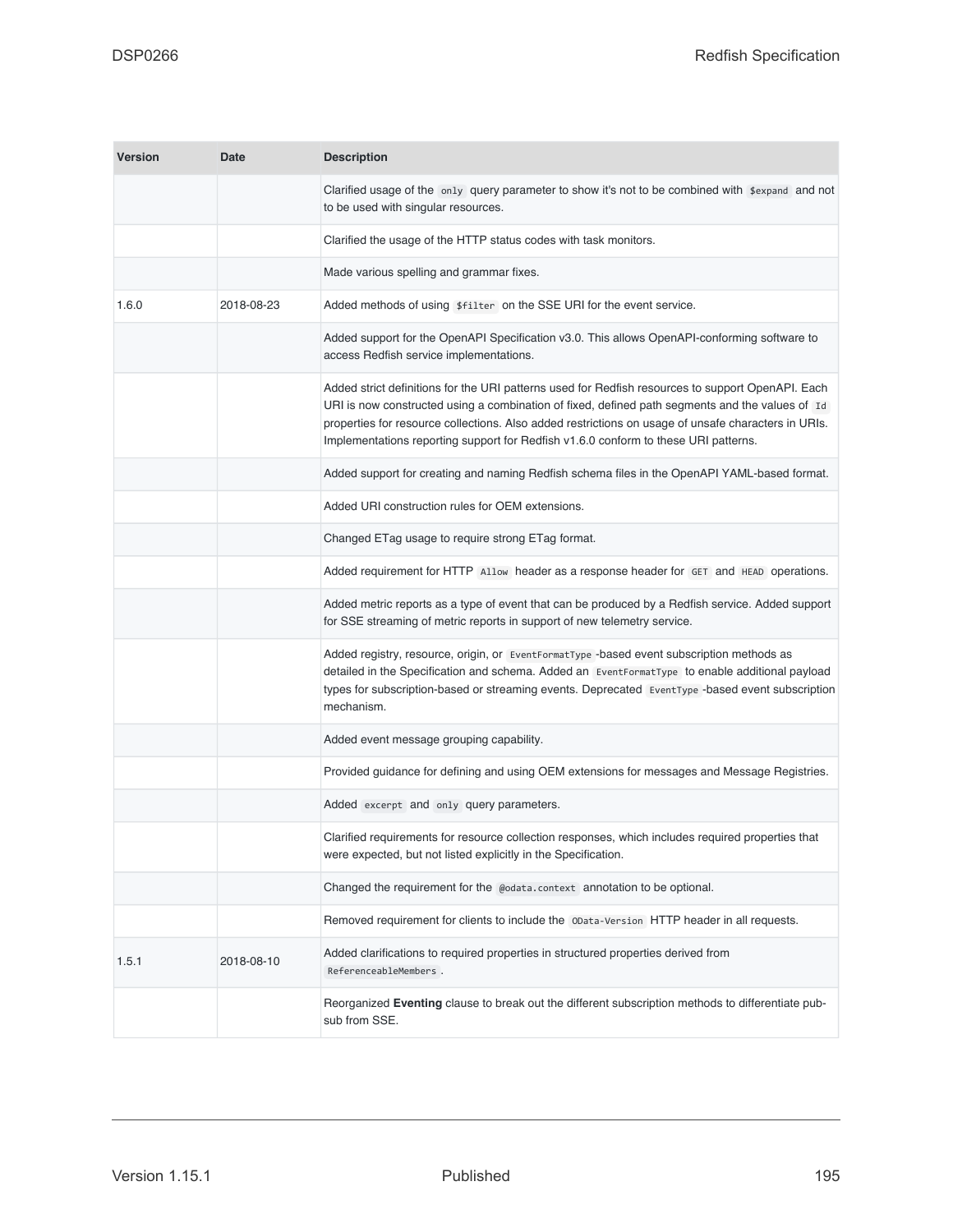| <b>Version</b> | Date       | <b>Description</b>                                                                                                                                                                                                       |
|----------------|------------|--------------------------------------------------------------------------------------------------------------------------------------------------------------------------------------------------------------------------|
|                |            | Removed statements referencing OData conformance levels.                                                                                                                                                                 |
|                |            | Clarified terminology to explain usage of absolute versus relative reference throughout.                                                                                                                                 |
|                |            | Clarified client-side HTTP Accept header requirements.                                                                                                                                                                   |
|                |            | Added evaluation order for supported query parameters and clarified examples.                                                                                                                                            |
|                |            | Clarified handling of annotations in response payloads when used with \$select queries.                                                                                                                                  |
|                |            | Clarified service handling of annotations in PATCH requests.                                                                                                                                                             |
|                |            | Clarified handling of various PATCH request error conditions.                                                                                                                                                            |
|                |            | Clarified ability to create resource collection members by POST operations to the resource<br>collection or the Members array within the resource.                                                                       |
|                |            | Corrected several examples to show required properties in payload.                                                                                                                                                       |
|                |            | Clarified usage of the Link header and values of relescribed By.                                                                                                                                                         |
|                |            | Clarified that the HTTP status code table only describes Redfish-specific behavior and that unless<br>specified, all other usage follows the definitions within the appropriate RFCs.                                    |
|                |            | Added entry for the HTTP 431 Request Header Fields Too Large Status code.                                                                                                                                                |
|                |            | Added statement that the HTTP 503 Service Unavailable status code can be used during reboot<br>or reset of a service to indicate that the service is temporarily unavailable.                                            |
|                |            | Clarified usage of the @odata.type annotation within embedded objects.                                                                                                                                                   |
|                |            | Added statements about the required Name, Id, and MemberId properties, and the common<br>Description property, which have always been shown as required in schema files, but which the<br>Specification did not mention. |
|                |            | Added guidance for the value of time-date properties when time is unknown.                                                                                                                                               |
|                |            | Added the title property description in actions.                                                                                                                                                                         |
|                |            | Clarified usage of the @odata.nextLink annotation at the end of resource collections.                                                                                                                                    |
|                |            | Added additional guidance for naming properties and enumeration values that contain "OEM" or<br>that include acronyms.                                                                                                   |
|                |            | Corrected requirements for description and long description annotations.                                                                                                                                                 |
|                |            | Corrected name of ConfigureComponents in the Operation-to-privilege mapping clause.                                                                                                                                      |
|                |            | Various typographical errors and grammatical improvements.                                                                                                                                                               |
| 1.5.0          | 2018-04-05 | Added support for server-sent eventing for streaming events to web-based GUIs or other clients.                                                                                                                          |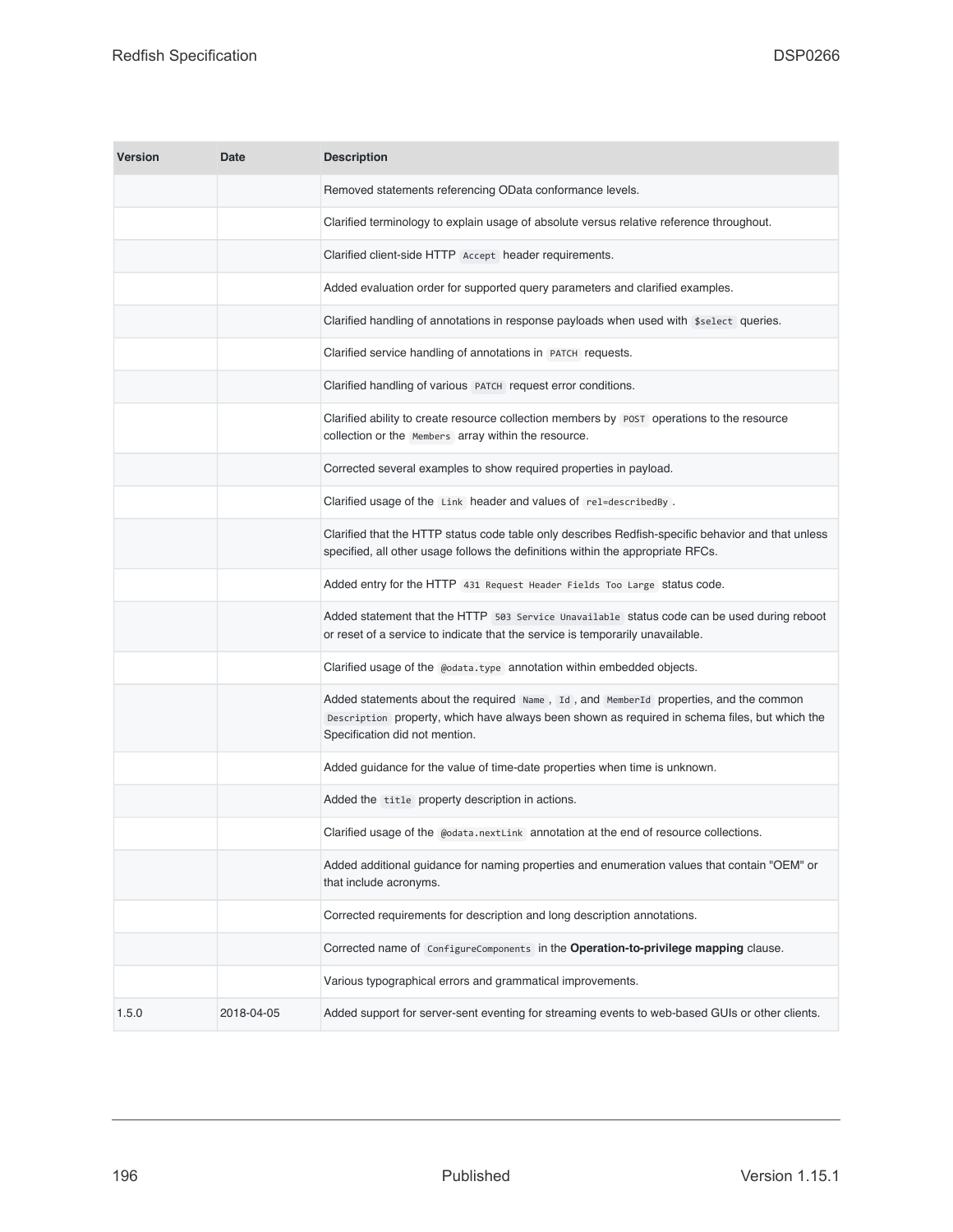| <b>Version</b> | <b>Date</b> | <b>Description</b>                                                                                                                                                                                                               |
|----------------|-------------|----------------------------------------------------------------------------------------------------------------------------------------------------------------------------------------------------------------------------------|
|                |             | Added @Redfish.OperationApplyTime annotation to provide a mechanism for specifying<br>deterministic behavior for the application of Create, Delete or Action (POST) operations.                                                  |
| 1.4.1          | 2018-04-05  | Updated name of the DMTF Forum from SPMF to Redfish Forum.                                                                                                                                                                       |
|                |             | Consistently used the term, hyperlink.                                                                                                                                                                                           |
|                |             | Added example to clarify usage of \$select query parameter with \$expand, and clarified expected<br>results when using AutoExpand. Corrected order of precedence for \$filter parameter options.                                 |
|                |             | Corrected terminology for OEM-defined actions removing "custom" in favor of OEM, and clarified<br>that the action target property is always required for an action, along with its usage.                                        |
|                |             | Corrected location header values for responses to data modification requests that create a task<br>(Task resource vs. task monitor). Clarified error handling of DELETE operations on Task<br>resources.                         |
|                |             | Removed references to obsolete and unused Privilege annotation namespace.                                                                                                                                                        |
|                |             | Clarified usage of the Base.1.0.GeneralError message in the Base Message Registry.                                                                                                                                               |
|                |             | Added durable URIs for registries and profiles, and clarified intended usage for each folder in the<br>repository. Added file naming conventions for registries and profiles, and clarified file naming for<br>schemas.          |
|                |             | Added statement to clarify that additional headers may be added to M-SEARCH responses for<br>SSDP to enable UPnP compatibility.                                                                                                  |
|                |             | Clarified assignment requirements for predefined or custom roles when new manager account<br>instances are created, using the RoleId property.                                                                                   |
| 1.4.0          | 2017-11-17  | Added support for optional query parameters (\$expand, \$filter, and \$select) on requests to<br>enable more efficient retrieval of resources or properties from a Redfish service.                                              |
|                |             | Clarified HTTP status and payload responses after successful processing of data modification<br>requests. This includes post operations to complete actions, and other post, patch, or put<br>requests.                          |
|                |             | Added entries for the HTTP 428 Precondition Required and 507 Insufficient Storage Status<br>codes to clarify the proper response to certain error conditions. Added reference links to the HTTP<br>status code table throughout. |
|                |             | Updated the Abstract to reflect the current state of the specification.                                                                                                                                                          |
|                |             | Added reference to RFC6585 and clarified expected behavior when ETag support is used in<br>conjunction with PUT or PATCH operations.                                                                                             |
|                |             | Added definition for Property term and updated text to use term consistently.                                                                                                                                                    |
|                |             | Added Client requirement column and information for HTTP headers on requests.                                                                                                                                                    |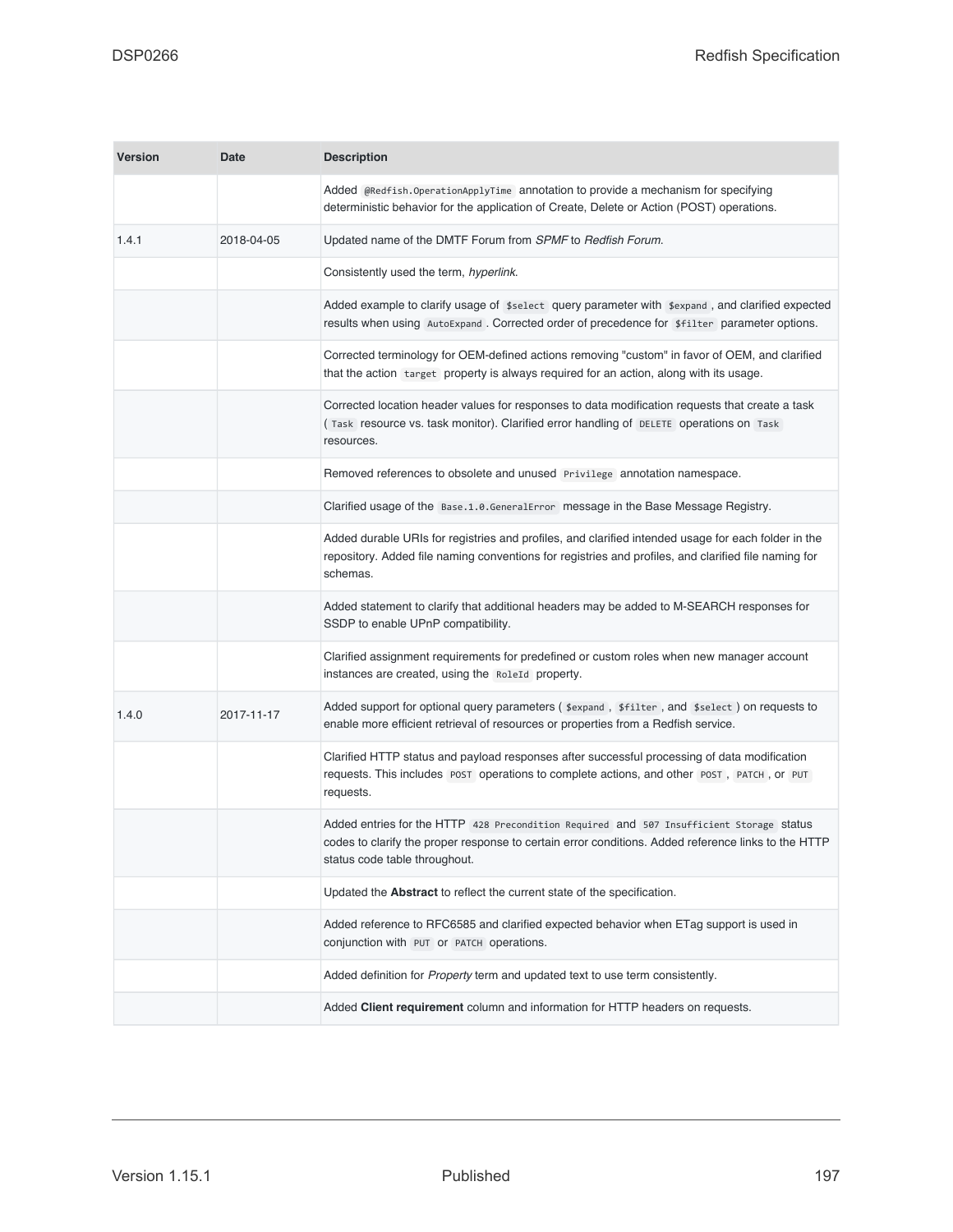| <b>Version</b> | <b>Date</b> | <b>Description</b>                                                                                                                                                                                                          |
|----------------|-------------|-----------------------------------------------------------------------------------------------------------------------------------------------------------------------------------------------------------------------------|
|                |             | Clarified the usage and expected format of the @odata.context property value.                                                                                                                                               |
|                |             | Added clause to describe how to revise structured properties and resolve their definitions in<br>schema.                                                                                                                    |
|                |             | Added more descriptive definition for the settings resource. Added an example for the<br>SettingsObject. Added description and example for using the @Redfish.SettingsApplyTime<br>annotation.                              |
|                |             | Added Action example using the ActionInfo resource in addition to the simple<br>@Redfish.AllowableValues example. Updated example to show a proper subset of the available<br>enumerations to reflect a real-world example. |
|                |             | Added statement explaining the updates required to TaskState upon task completion.                                                                                                                                          |
| 1.3.0          | 2017-08-11  | Added support for a service to optionally reject a PATCH or PUT operation if the If-Match or If-<br>Match-None HTTP header is required by returning the HTTP 428 Precondition Required status<br>code.                      |
|                |             | Added support for a service to describe when the values in the settings object for a resource are<br>applied via the @Redfish.SettingsApplyTime annotation.                                                                 |
| 1.2.1          | 2017-08-10  | Clarified wording of the Oem object definition.                                                                                                                                                                             |
|                |             | Clarified wording of the Partial resource results clause.                                                                                                                                                                   |
|                |             | Clarified behavior of a service when receiving a PATCH with an empty JSON object.                                                                                                                                           |
|                |             | Added statement about other uses of the HTTP 503 Service Unavailable status code.                                                                                                                                           |
|                |             | Clarified format of URI fragments to conform to RFC6901.                                                                                                                                                                    |
|                |             | Clarified use of absolute and relative URIs.                                                                                                                                                                                |
|                |             | Clarified definition of the target property as originating from OData.                                                                                                                                                      |
|                |             | Clarified distinction between hyperlinks and the links property.                                                                                                                                                            |
|                |             | Corrected the JSON example of the privilege map.                                                                                                                                                                            |
|                |             | Clarified format of the @odata.context property.                                                                                                                                                                            |
|                |             | Added clauses about the schema file naming conventions.                                                                                                                                                                     |
|                |             | Clarified behavior of a service when receiving a PUT with missing properties.                                                                                                                                               |
|                |             | Clarified valid values in the Accept header to include wildcards per RFC7231.                                                                                                                                               |
|                |             | Corrected ConfigureUser privilege to be spelled ConfigureUsers.                                                                                                                                                             |
|                |             | Corrected the Session login clause to include normative language.                                                                                                                                                           |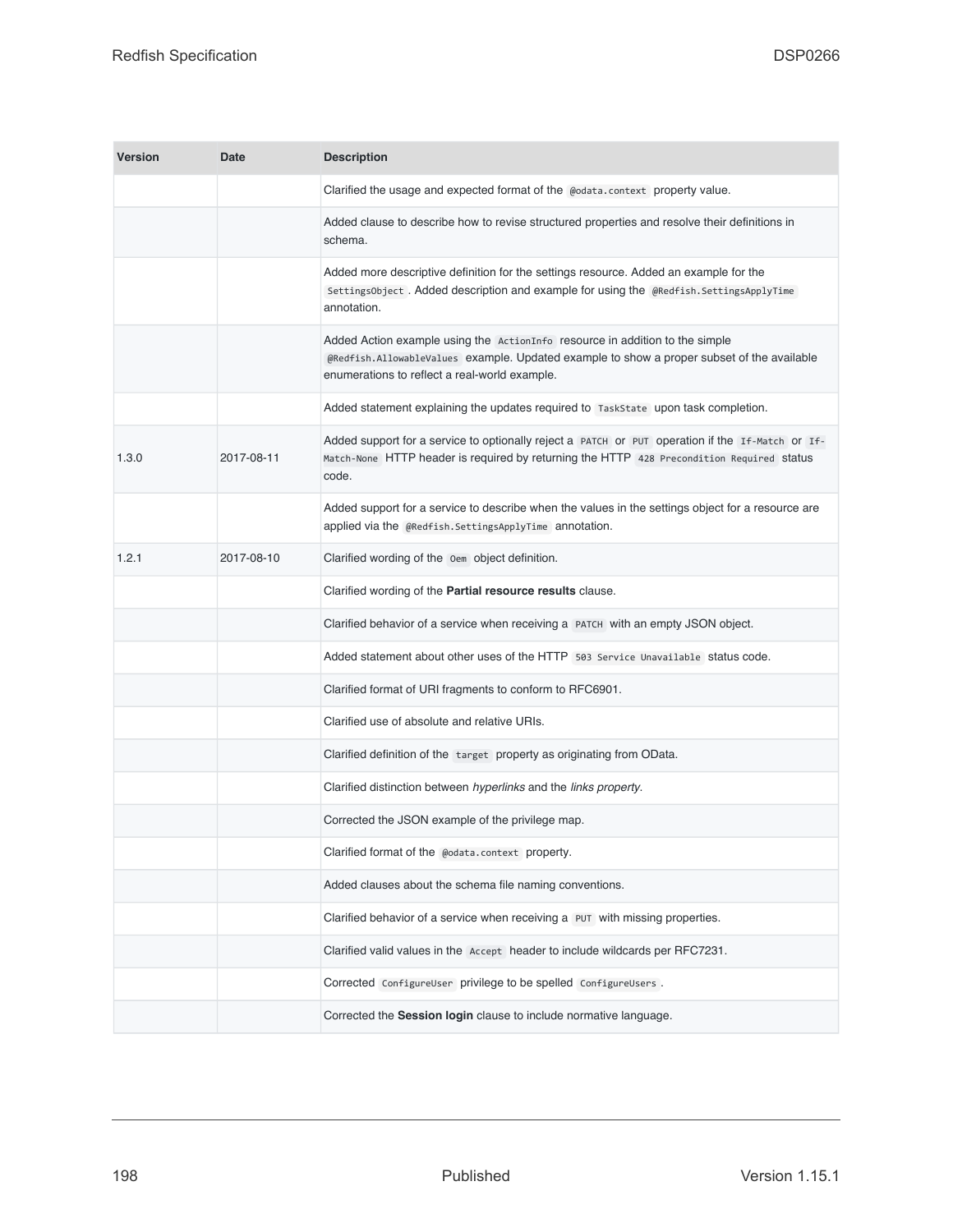| <b>Version</b> | <b>Date</b> | <b>Description</b>                                                                                                                                                                                                              |
|----------------|-------------|---------------------------------------------------------------------------------------------------------------------------------------------------------------------------------------------------------------------------------|
| 1.2.0          | 2017-04-14  | Added support for the Redfish composability service.                                                                                                                                                                            |
|                |             | Clarified service handling of the Accept-Encoding header in a request.                                                                                                                                                          |
|                |             | Improved consistency and formatting of example requests and responses throughout.                                                                                                                                               |
|                |             | Corrected usage of the @odata.type property in response examples.                                                                                                                                                               |
|                |             | Clarified usage of the required annotation.                                                                                                                                                                                     |
|                |             | Clarified usage of SubordinateOverrides in the Privilege Registry.                                                                                                                                                              |
| 1.1.0          | 2016-12-09  | Added Redfish service operation-to-privilege mapping clause. This functionality enables a<br>service to present a resource or even property-level mapping of HTTP operations to roles and<br>privileges.                        |
|                |             | Added references to the Redfish Host Interface Specification (DSP0270).                                                                                                                                                         |
| 1.0.5          | 2016-12-09  | Errata release. Various typographical errors.                                                                                                                                                                                   |
|                |             | Corrected the use of collection, resource collection, and members throughout.                                                                                                                                                   |
|                |             | Added glossary entries for resource collection and members.                                                                                                                                                                     |
|                |             | Corrected certificate requirements to reference definitions and requirements in RFC5280 and<br>added a normative reference to RFC5280.                                                                                          |
|                |             | Clarified usage of the HTTP POST and PATCH operations.                                                                                                                                                                          |
|                |             | Clarified usage of the HTTP status codes and error responses.                                                                                                                                                                   |
| 1.0.4          | 2016-08-28  | Errata release. Various typographical errors.                                                                                                                                                                                   |
|                |             | Added example of an HTTP Link Header and clarified usage and content.                                                                                                                                                           |
|                |             | Added the Schema modification clause, which describes the allowed usage of the schema files.                                                                                                                                    |
|                |             | Added recommendation to use TLS 1.2 or later, and to follow the SNIA TLS Specification. Added<br>reference to the SNIA TLS Specification. Added additional recommended<br>TLS_RSA_WITH_AES_128_CBC_SHA cipher suite.            |
|                |             | Clarified that the Id property of a Role resource matches the role name.                                                                                                                                                        |
| 1.0.3          | 2016-06-17  | Errata release. Fixed the missing numbering in the table of contents and clauses. Corrected URL<br>references to external specifications. Added missing normative references. Corrected<br>typographical error in ETag example. |
|                |             | Clarified examples for @Message.ExtendedInfo to show arrays of messages.                                                                                                                                                        |
|                |             | Clarified that a POST to session service to create a new session does not require authorization<br>headers.                                                                                                                     |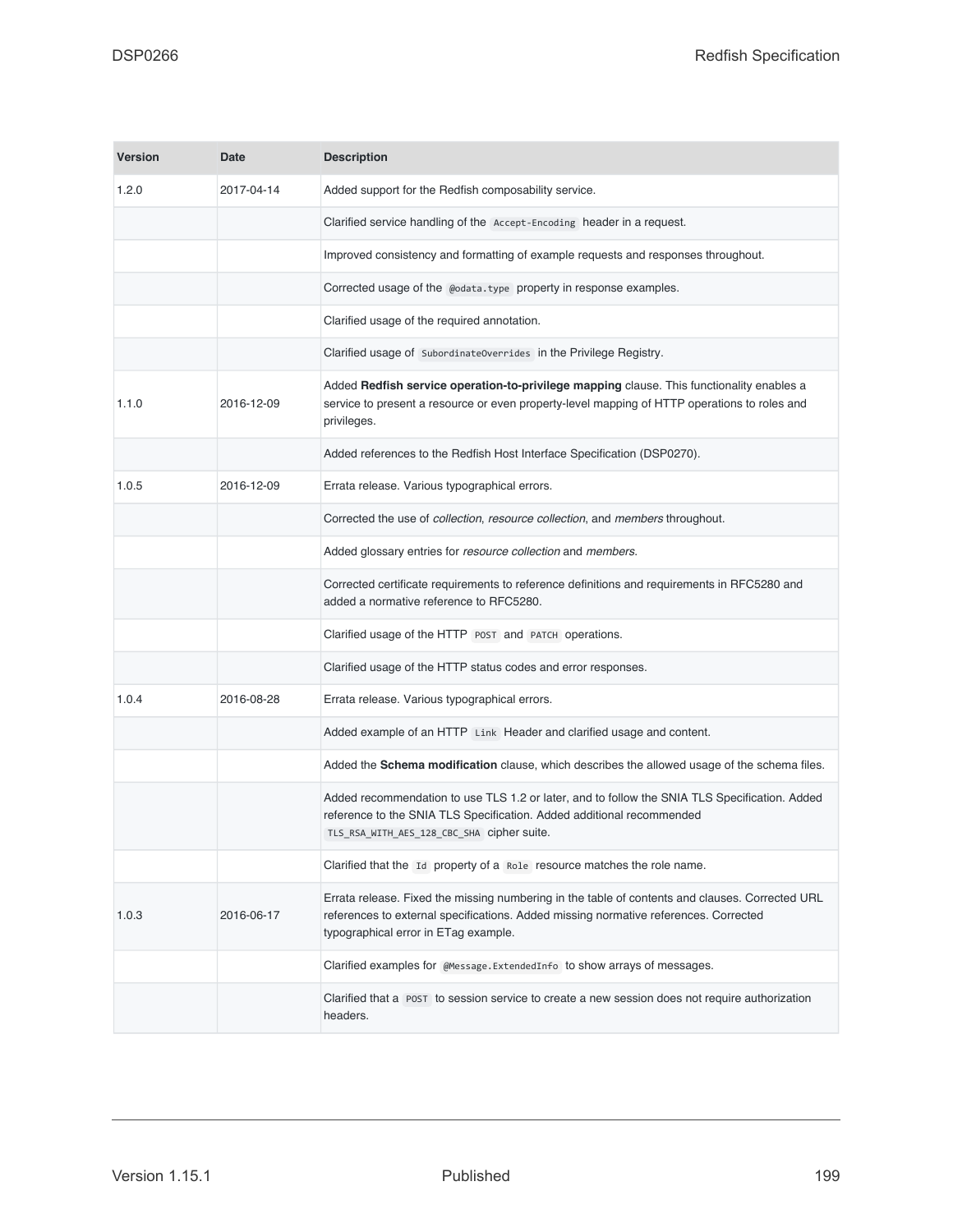| <b>Version</b> | Date       | <b>Description</b>                                                                                                                                                                                                                                                                                                                                                                                                                              |
|----------------|------------|-------------------------------------------------------------------------------------------------------------------------------------------------------------------------------------------------------------------------------------------------------------------------------------------------------------------------------------------------------------------------------------------------------------------------------------------------|
| 1.0.2          | 2016-03-31 | Errata release. Various typographical errors.                                                                                                                                                                                                                                                                                                                                                                                                   |
|                |            | Corrected normative language for M-SEARCH queries and responses.                                                                                                                                                                                                                                                                                                                                                                                |
|                |            | Corrected Cache-Control and USN format in M-SEARCH responses.                                                                                                                                                                                                                                                                                                                                                                                   |
|                |            | Corrected schema namespace rules to conform to OData namespace requirements and updated<br>examples throughout the document to conform to this format. Specifically,<br><namespace>.<n>.<n>.<n> becomes <namespace>.v<n>_<n>_<n>.File naming rules for JSON<br/>Schema and CSDL (XML) schemas were also corrected to match this format and to enable future<br/>major (v2) versions to coexist.</n></n></n></namespace></n></n></n></namespace> |
|                |            | Added clause that details the location of the schema repository and lists the durable URLs for the<br>repository.                                                                                                                                                                                                                                                                                                                               |
|                |            | Added definition for the value of the Units annotation, using the definitions from the UCUM<br>Specification. Updated examples throughout to use this standardized form.                                                                                                                                                                                                                                                                        |
|                |            | Modified the naming requirements for or property naming to avoid future use of colon : and<br>period . in property names, which can produce invalid or problematic variable names when used<br>in some programming languages or environments. Both separators have been replaced with<br>underscore $($ ], with colon $($ : $)$ and period $($ . $)$ usage now deprecated (but valid).                                                          |
|                |            | Removed duplicative or out-of-scope subclauses from the Security clause, which made<br>unintended requirements on Redfish service implementations.                                                                                                                                                                                                                                                                                              |
|                |            | Added the requirement that property names in resource responses match the casing<br>(capitalization) as specified in schema.                                                                                                                                                                                                                                                                                                                    |
|                |            | Updated normative references to current HTTP RFCs and added clause references throughout the<br>document where applicable.                                                                                                                                                                                                                                                                                                                      |
|                |            | Clarified ETag header requirements.                                                                                                                                                                                                                                                                                                                                                                                                             |
|                |            | Clarified that no authentication is required for accessing the service root.                                                                                                                                                                                                                                                                                                                                                                    |
|                |            | Clarified description of retrieving resource collections.                                                                                                                                                                                                                                                                                                                                                                                       |
|                |            | Clarified usage of charset=utf-8 in the HTTP Accept and Content-Type headers.                                                                                                                                                                                                                                                                                                                                                                   |
|                |            | Clarified usage of the Allow HTTP response header and added a table entry for the Retry-After<br>header usage.                                                                                                                                                                                                                                                                                                                                  |
|                |            | Clarified normative usage of the type property and context property, explaining the ability to use<br>two URL forms, and corrected the @odata.context URL examples throughout.                                                                                                                                                                                                                                                                  |
|                |            | Corrected inconsistent terminology throughout the resource collection response clause.                                                                                                                                                                                                                                                                                                                                                          |
|                |            | Corrected name of normative resource Members property (Members, not value).                                                                                                                                                                                                                                                                                                                                                                     |
|                |            | Clarified that error responses may include information about multiple error conditions.                                                                                                                                                                                                                                                                                                                                                         |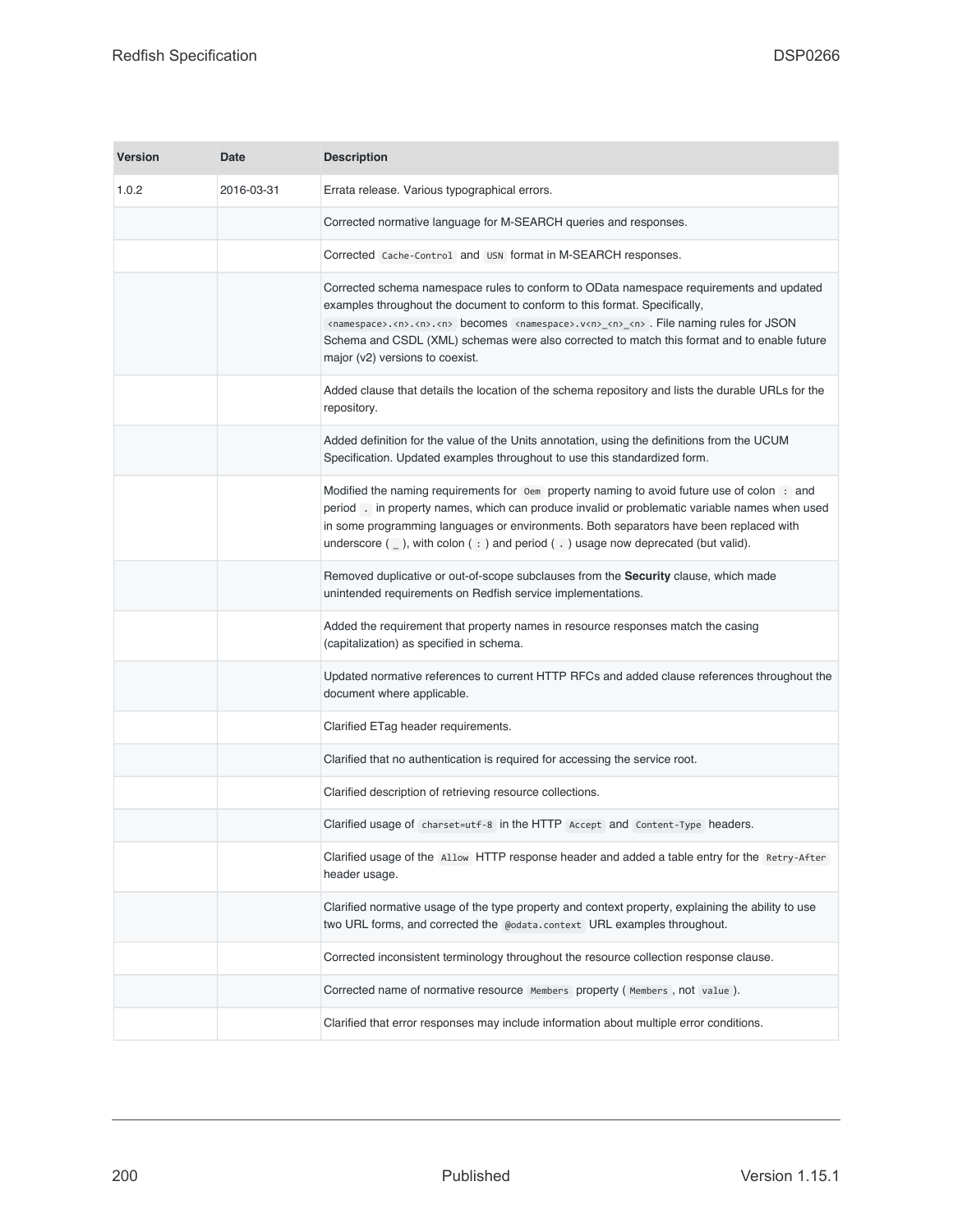| <b>Version</b> | Date       | <b>Description</b>                                                                                                   |
|----------------|------------|----------------------------------------------------------------------------------------------------------------------|
|                |            | Corrected name of Measures. Unit annotation term as used in examples.                                                |
|                |            | Corrected outdated reference to Core OData Specification in annotation term examples.                                |
|                |            | Added the Members property to the Common Redfish resource properties clause.                                         |
|                |            | Clarified terminology and usage of the task monitor and related operations in the Asynchronous<br>operations clause. |
|                |            | Clarified that implementation of the SSDP protocol is optional.                                                      |
|                |            | Corrected typographical error in the SSDP USN field's string definition (now ::dmtf-org).                            |
|                |            | Added the OPTIONS method to the allowed HTTP methods list.                                                           |
|                |            | Fixed nullablity in example.                                                                                         |
| 1.0.1          | 2015-09-17 | Errata release. Various grammatical corrections.                                                                     |
|                |            | Clarified normative use of long description in schema files.                                                         |
|                |            | Clarified usage of the rel-describedby Link header.                                                                  |
|                |            | Corrected text in example of "Select List" in OData context property.                                                |
|                |            | Clarified Accept-Encoding request header handling.                                                                   |
|                |            | Deleted duplicative and conflicting statement on returning extended error resources.                                 |
|                |            | Clarified relative URI resolution rules.                                                                             |
|                |            | Clarified USN format.                                                                                                |
| 1.0.0          | 2015-08-04 | Initial release.                                                                                                     |